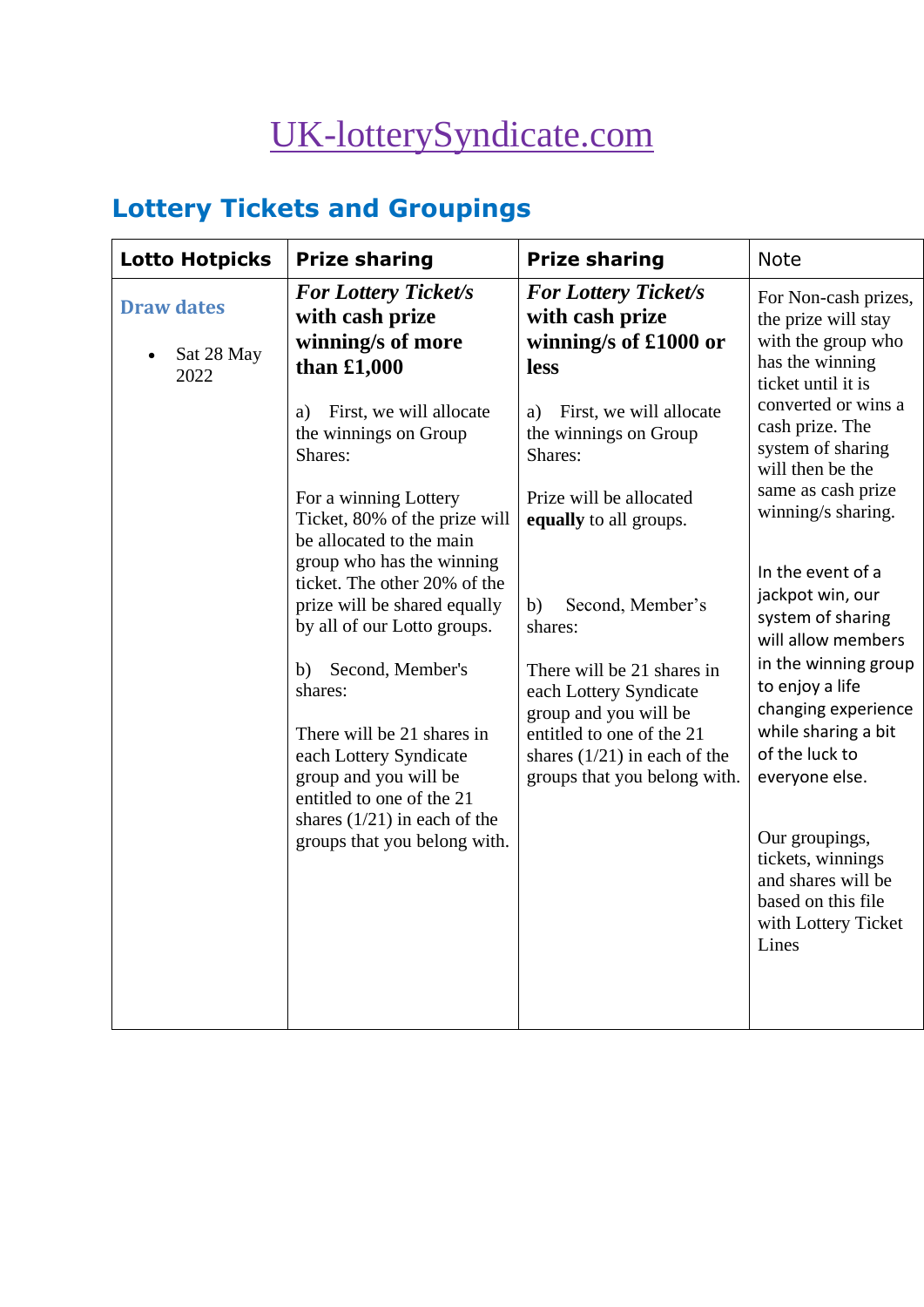## *Lottery Syndicate Group 1*

## *1) Do1V1, 2) Ma22G05/MA38G119, 3) La66B40, 4) He82C30,5) Ti53W41,6) Ke34B01, 7) Sa43B16, 8Pa30C27, 9) Tr76G01,10) Ca71W01, 11) Ki11S03, 12) Je15M11, 13) Kh33K03, 14) Ni39G16, 15) TH94L16, 16) Jo54V2 , 17) Sh20S29, 18) An67B17, 19) Ni36N20 20) Si12G05 , 21) Gl25L33*

Ticket 1 of 10

Ticket number: 1106-035494145-278179 Purchase date and time: Sat 28 May 2022 at 5:40

- **Your numbers**
- $\bullet$  A (Pick 1) -
	- $\degree$  29
	- o Lucky Dip
- $\bullet$  B (Pick 5) -
	- $\circ$  17
		- o 27
		- o 35
		- $\circ$  42
		- o 43
		- o Lucky Dip
- $\bullet$  C (Pick 1) -
	- $\circ$  01
	- o Lucky Dip
- $\bullet$  D (Pick 3)
	- o 19
	- $\circ$  36
	- $\circ$  52
	- o Lucky Dip
- $\bullet$  E (Pick 1) -
	- $\circ$  12
		- o Lucky Dip

We'll email you if you win.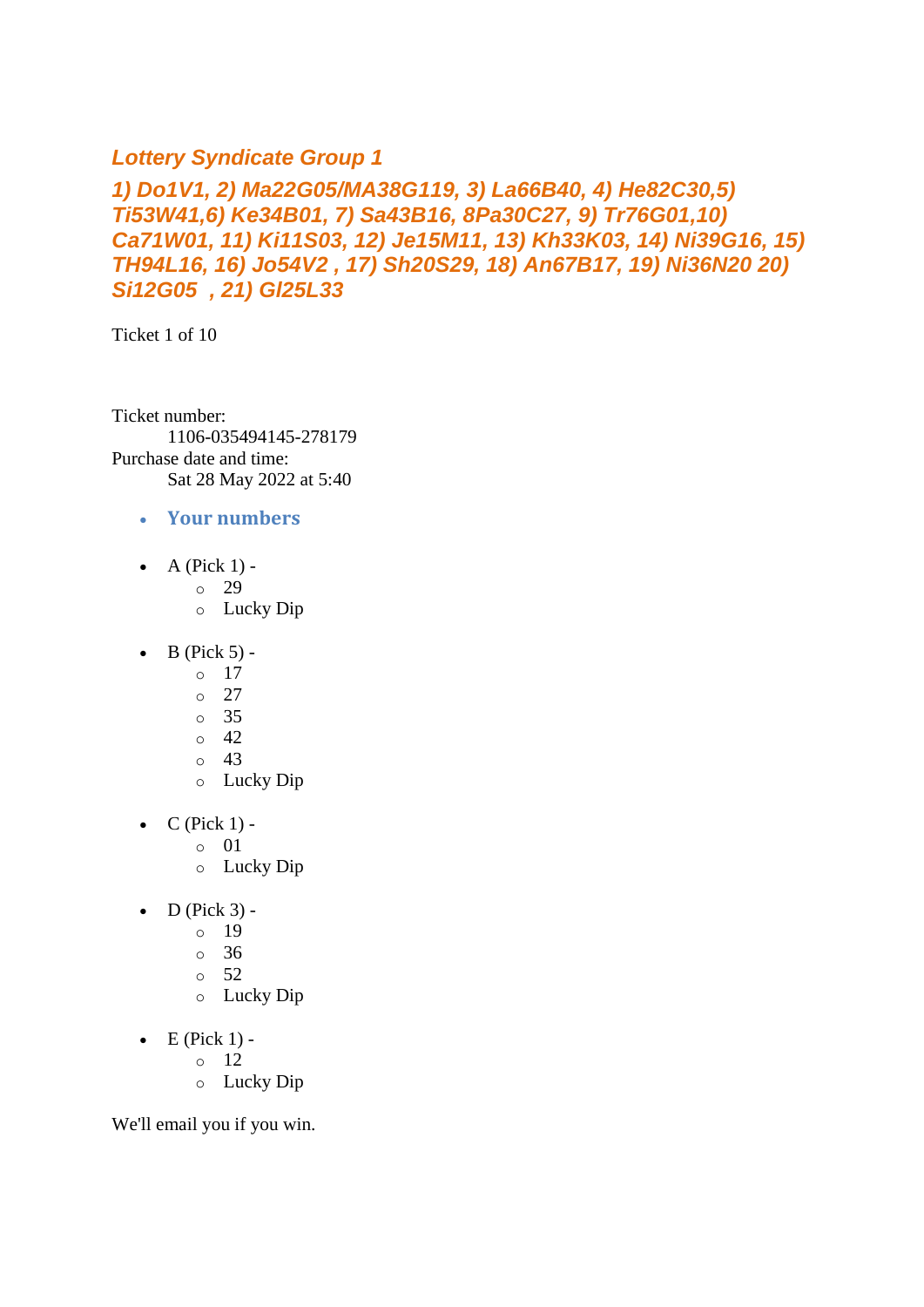#### **Draws summary**

**Draws: SatSaturday** 

**Weeks:**

1

#### **Draw summary**

Sat 28 May 2022

#### **Draw dates**

• Sat 28 May 2022

**Cost:** 5 plays x £1.00 for 1 draw = £5.00

#### **Total:**

£5.00

Ticket 2 of 10

Ticket number: 1106-018672897-276079 Purchase date and time: Sat 28 May 2022 at 5:40

- **Your numbers**
- A (Pick  $1$ )
	- o 57
	- o Lucky Dip
- $\bullet$  B (Pick 5)
	- o 19
	- $\circ$  20
	- $\degree$  22
	- $\circ$  44
	- $\circ$  47
	- o Lucky Dip
- $\bullet$  C (Pick 1)
	- o 30
	- o Lucky Dip
- $\bullet$  D (Pick 3)
	- o 08
	- o 33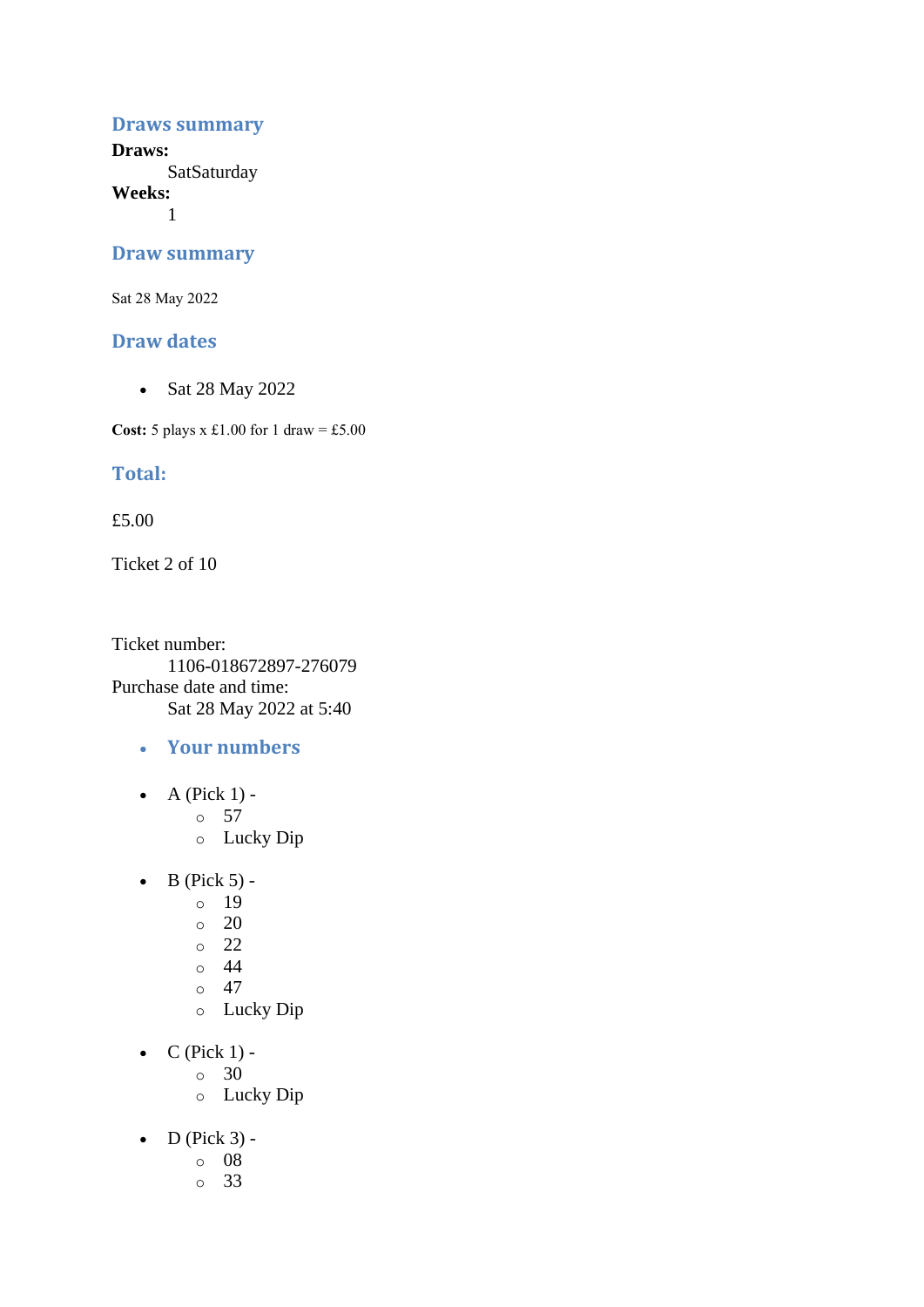o 57

- o Lucky Dip
- $\bullet$  E (Pick 1)
	- o 30
	- o Lucky Dip

We'll email you if you win.

## **Draws summary**

**Draws: SatSaturday Weeks:** 1

#### **Draw summary**

Sat 28 May 2022

#### **Draw dates**

• Sat 28 May 2022

**Cost:** 5 plays x £1.00 for 1 draw = £5.00

#### **Total:**

£5.00

Ticket 3 of 10

Ticket number: 1106-061650181-272679 Purchase date and time: Sat 28 May 2022 at 5:40

- **Your numbers**
- $\bullet$  A (Pick 1)
	- o 21
	- o Lucky Dip
- $\bullet$  B (Pick 5)
	- o 01
	- o 25
	- o 26
	- o 28
	- o 37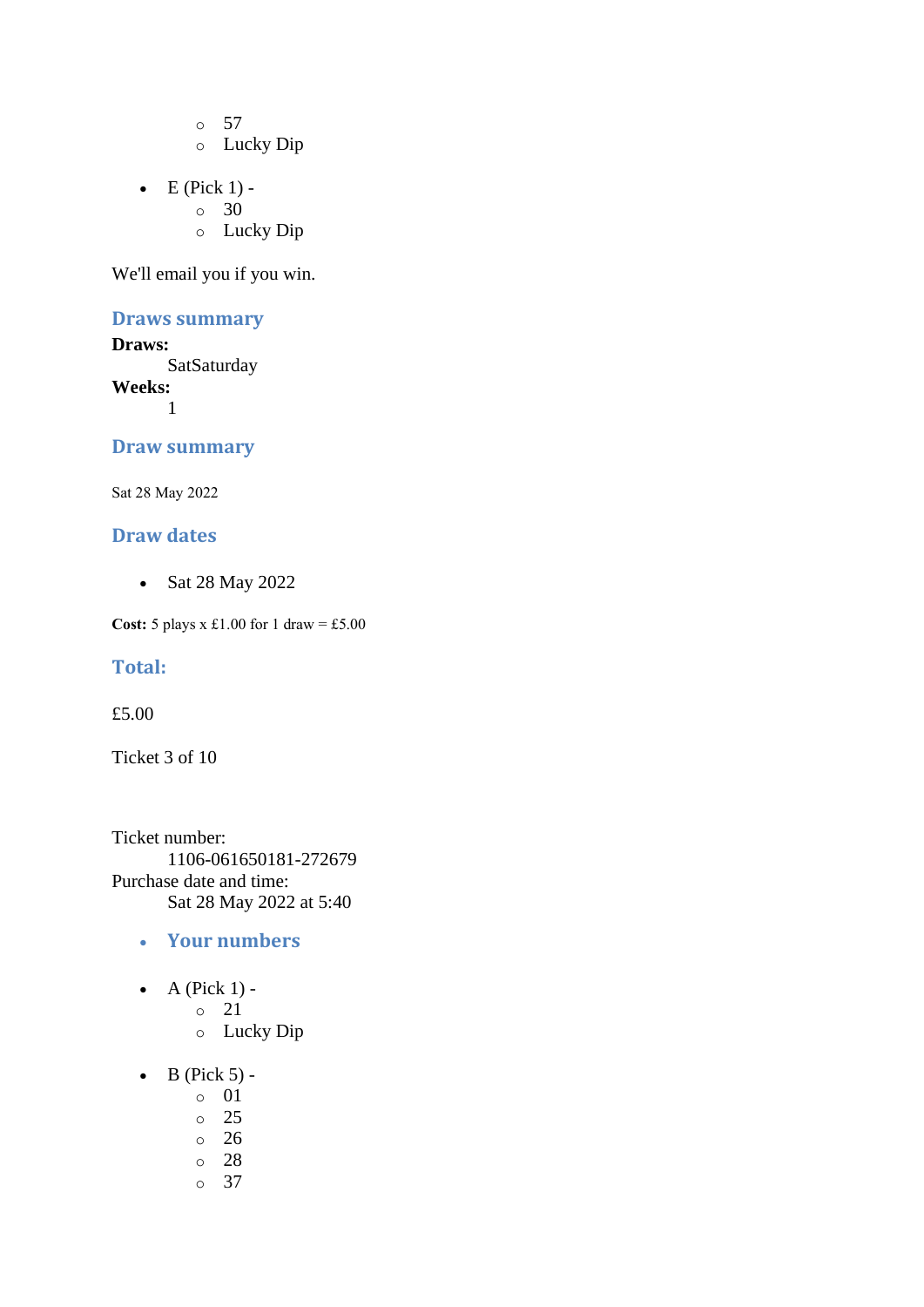- o Lucky Dip
- $C$  (Pick 1) -
	- $\circ$  24
		- o Lucky Dip
- $\bullet$  D (Pick 3)
	- o 09
	- $\circ$  26
	- o 36
	- o Lucky Dip
- $\bullet$  E (Pick 1) -
	- $\circ$  10
	- o Lucky Dip

## **Draws summary**

**Draws: SatSaturday Weeks:** 1

**Draw summary**

Sat 28 May 2022

## **Draw dates**

• Sat 28 May 2022

**Cost:** 5 plays x £1.00 for 1 draw = £5.00

## **Total:**

£5.00

Ticket 4 of 10

Ticket number: 1106-028175621-279179 Purchase date and time: Sat 28 May 2022 at 5:40

- **Your numbers**
- $\bullet$  A (Pick 1) -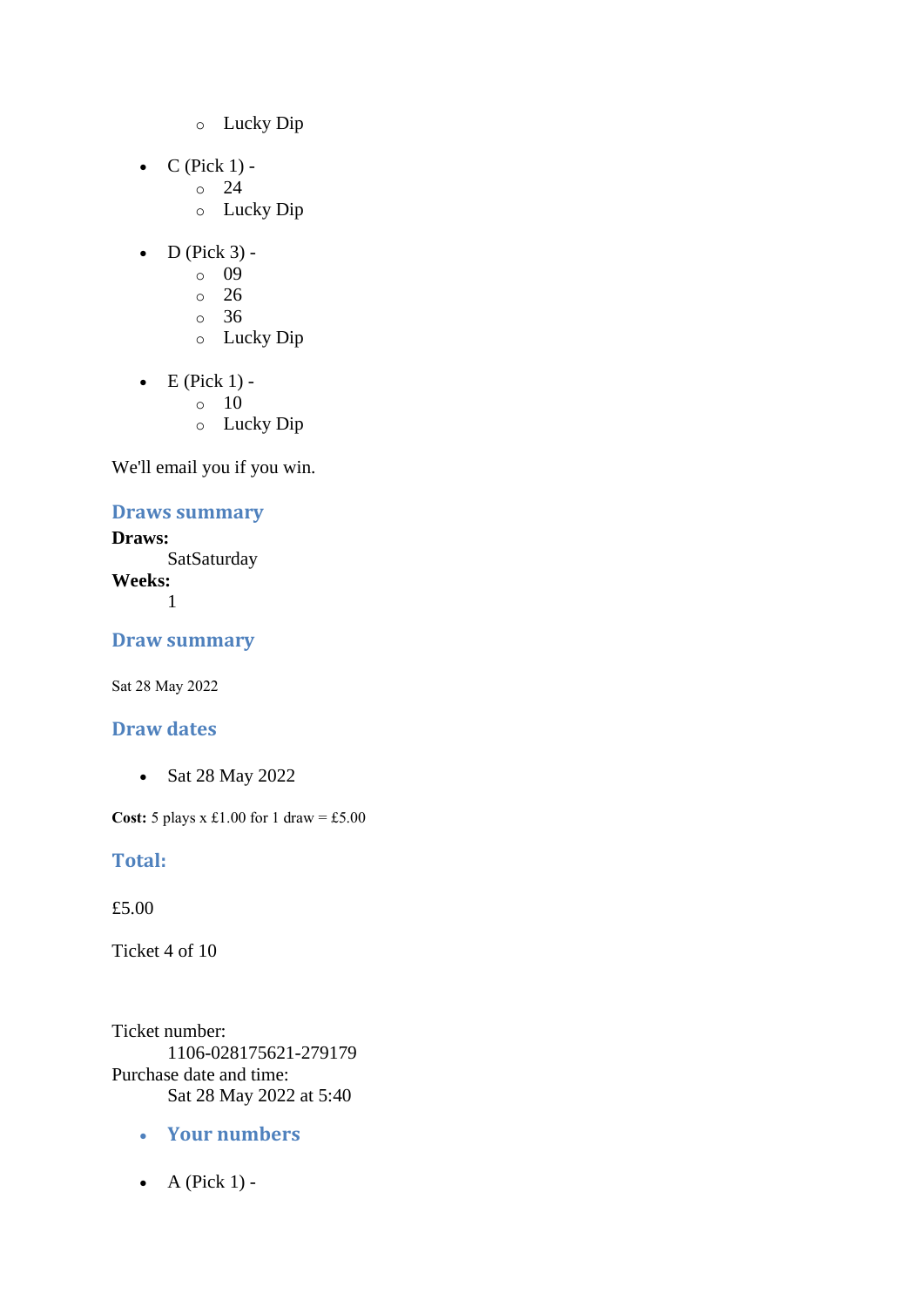- o 58
- o Lucky Dip
- $\bullet$  B (Pick 5)
	- o 11
	- o 21
	- o 35  $\circ$  43
	- o 45
	- o Lucky Dip
- $\bullet$  C (Pick 1)
	- o 33
	- o Lucky Dip
- $\bullet$  D (Pick 3) -
	- $\circ$  12
	- $\circ$  42
	- $\circ$  47
	- o Lucky Dip
- $\bullet$  E (Pick 1)
	- o 31
	- o Lucky Dip

## **Draws summary**

**Draws: SatSaturday Weeks:** 1

## **Draw summary**

Sat 28 May 2022

#### **Draw dates**

• Sat 28 May 2022

**Cost:** 5 plays x £1.00 for 1 draw = £5.00

## **Total:**

£5.00

Ticket 5 of 10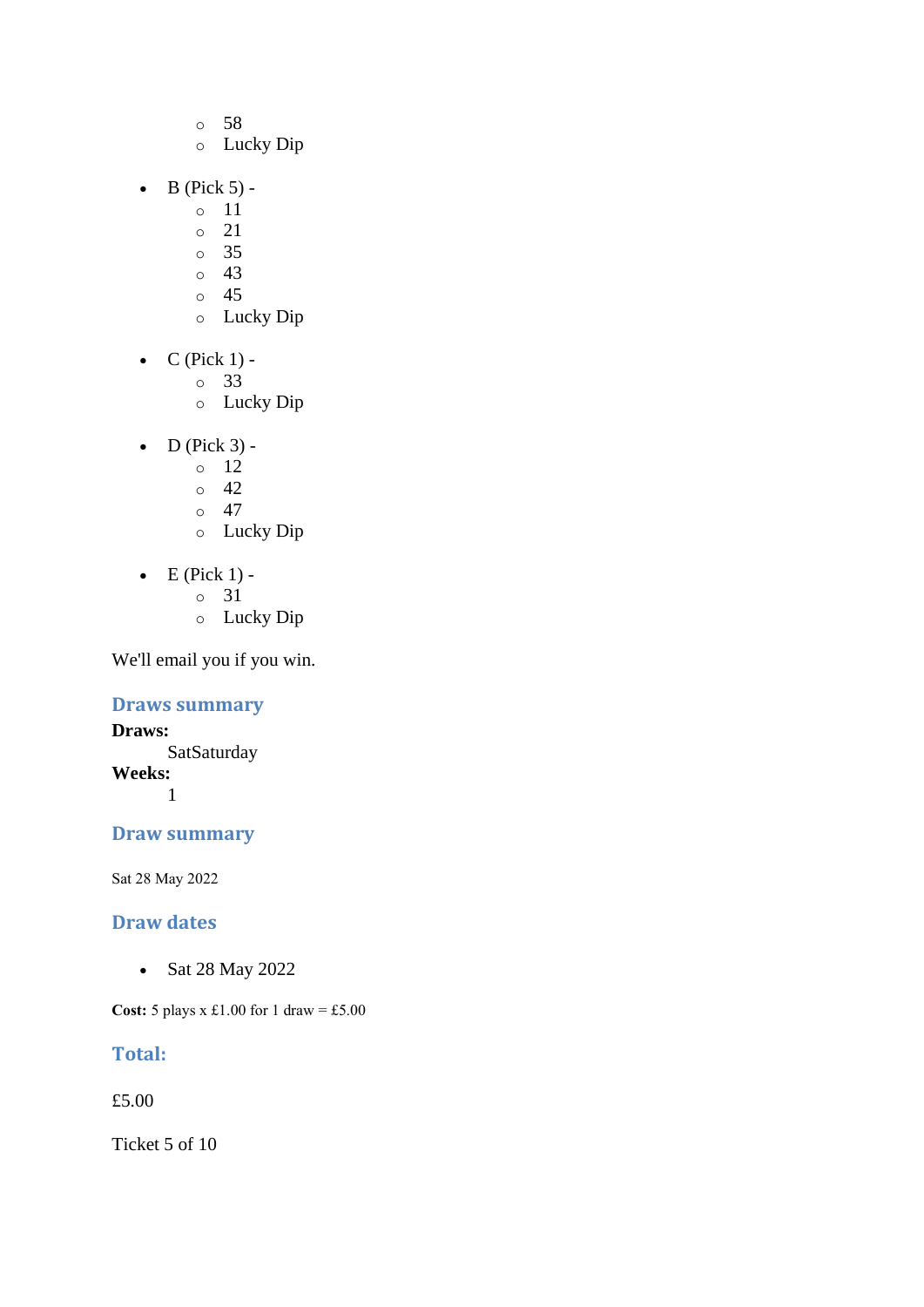Ticket number: 1106-052278529-271779 Purchase date and time: Sat 28 May 2022 at 5:40

- **Your numbers**
- A (Pick  $1$ )
	- o 15
	- o Lucky Dip
- $\bullet$  B (Pick 5)
	- o 03
	- o 11
	- o 18
	- o 39
	- $\circ$  41
	- o Lucky Dip
- $C$  (Pick 1)
	- o 13
		- o Lucky Dip
- $\bullet$  D (Pick 3) -
	- $\circ$  05
	- $\circ$  08
	- o 51
	- o Lucky Dip
- $\bullet$  E (Pick 1)
	- o 56
	- o Lucky Dip

We'll email you if you win.

## **Draws summary**

**Draws: SatSaturday Weeks:**

1

#### **Draw summary**

Sat 28 May 2022

## **Draw dates**

• Sat 28 May 2022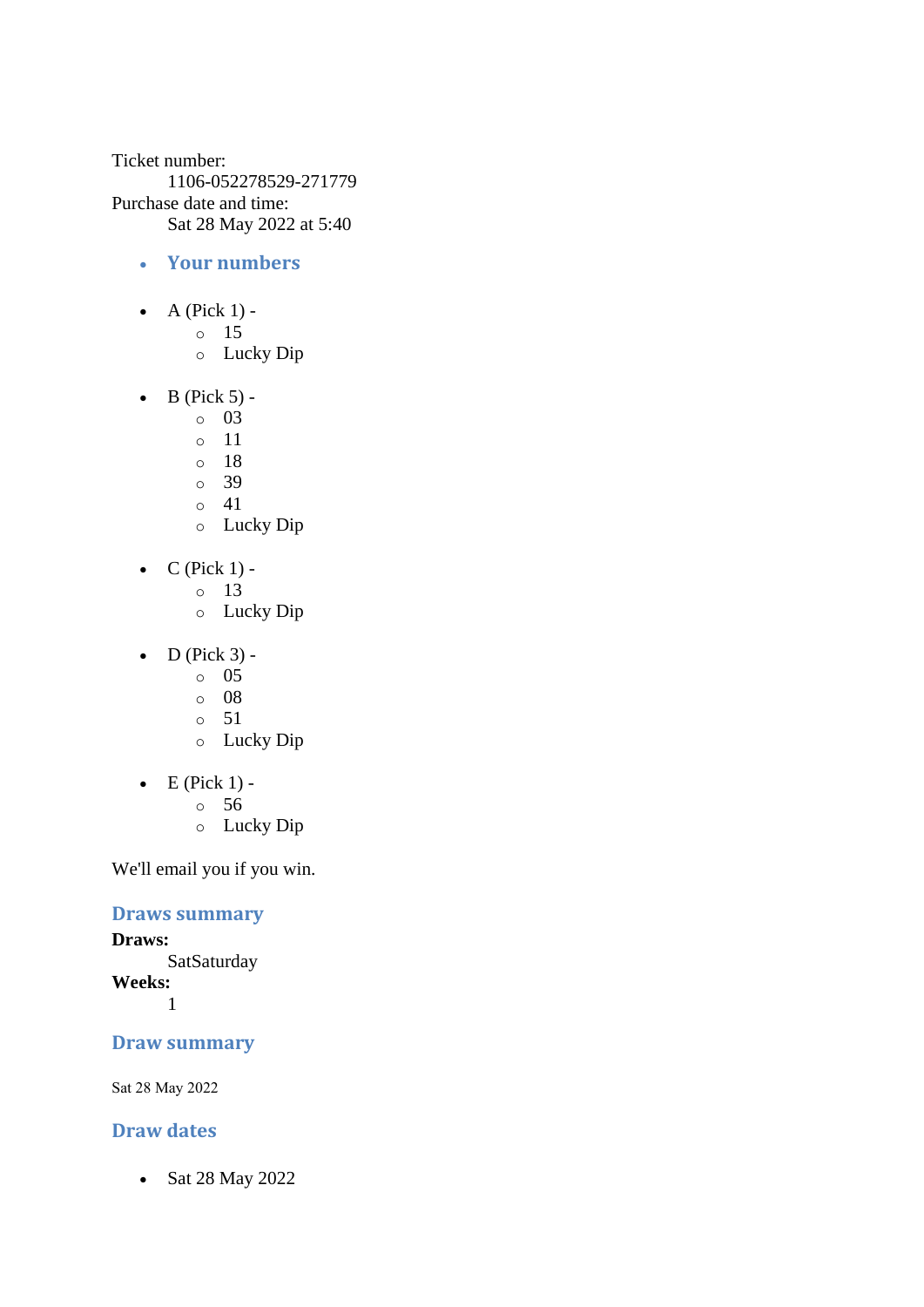**Cost:** 5 plays x £1.00 for 1 draw = £5.00

#### **Total:**

£5.0

Ticket number: 1106-039280129-275379 Purchase date and time: Sat 28 May 2022 at 7:16

- **Your numbers**
- A (Pick  $1$ )
	- o 30
		- o Lucky Dip
- $\bullet$  B (Pick 5)
	- o 12
		- o 22
		- o 38
		- $\circ$  40
		- o 59
		- o Lucky Dip
- $\bullet$  C (Pick 1) -
	- $\circ$  47
	- o Lucky Dip
- $\bullet$  D (Pick 3)
	- o 01
	- $\circ$  26
	- o 32
	- o Lucky Dip
- $\bullet$  E (Pick 1)
	- o 49
	- o Lucky Dip

We'll email you if you win.

## **Draws summary**

#### **Draws:**

**SatSaturday** 

**Weeks:**

1

#### **Draw summary**

Sat 28 May 2022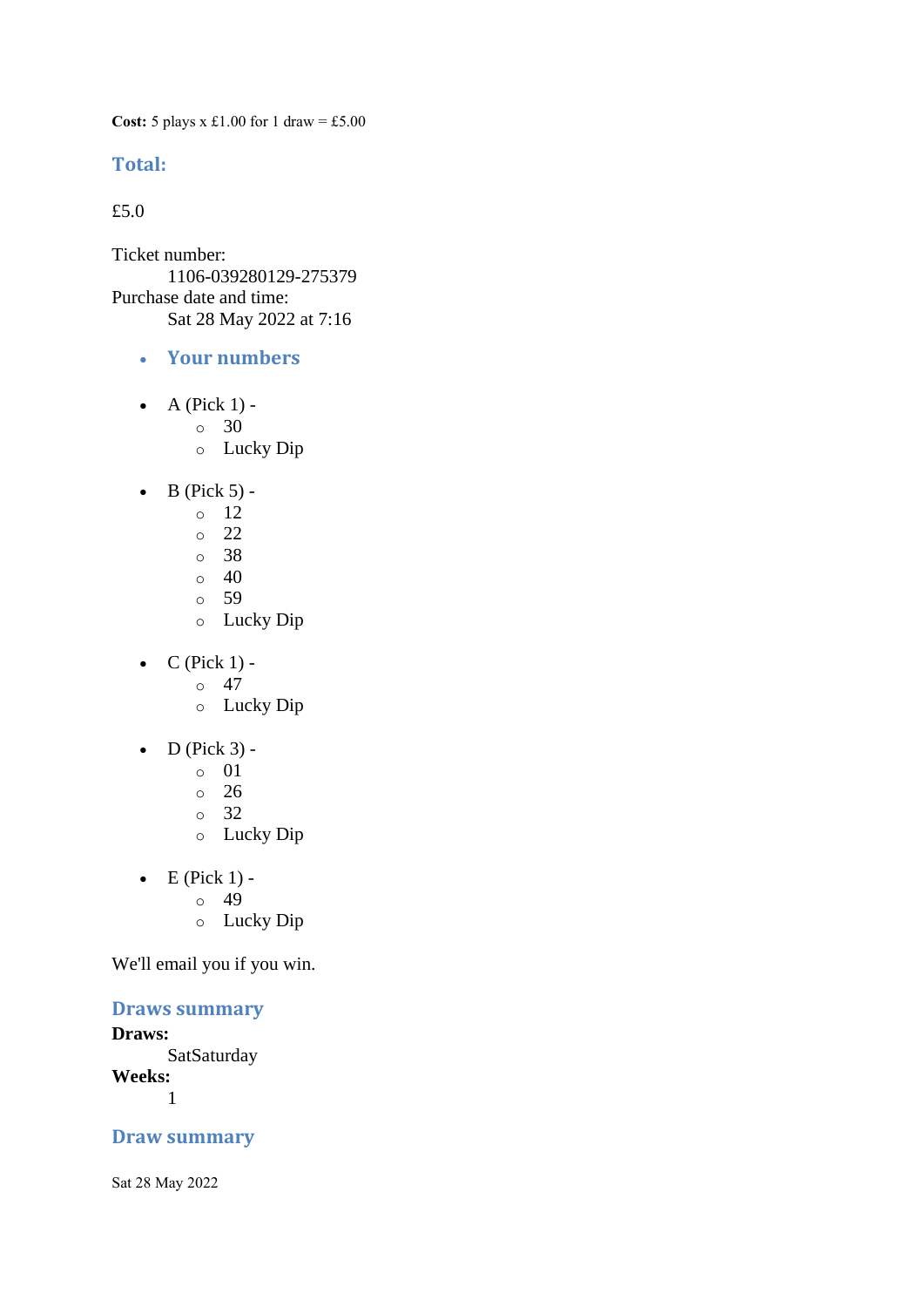## **Draw dates**

• Sat 28 May 2022

**Cost:** 5 plays x £1.00 for 1 draw = £5.00

#### **Total:**

£5.00

*-----------------------------------------------------*

## *Lottery Syndicate Group 2*

*1) Do1V1, 2) Ma22G05/MA38G119, 3) Ri28L30, 4) He82C30,5) Da10N11Norcup ,6) Ke34B01, 7) Sa43B16, 8) Pa30C27, 9) Tr76G01,10) Ca71W01, 11) Ki11S03, 12) Je15M11, 13) Me91M02, 14) Ni39G16, 15) Ti53W41, 16) An67B17, 17) Sh20S29, 18) Kh33K03, 19) Ni36N20, 20) Ri52F56, 21) Gl25L33*

Ticket 6 of 10

Ticket number: 1106-061715717-273779 Purchase date and time: Sat 28 May 2022 at 5:40

- **Your numbers**
- A (Pick  $1$ )
	- o 52
		- o Lucky Dip
- $\bullet$  B (Pick 5)
	- o 15
	- o 20
	- o 29
	- $\circ$  40
	- $\circ$  57
	- o Lucky Dip
- $C$  (Pick 1)
	- o 58
	- o Lucky Dip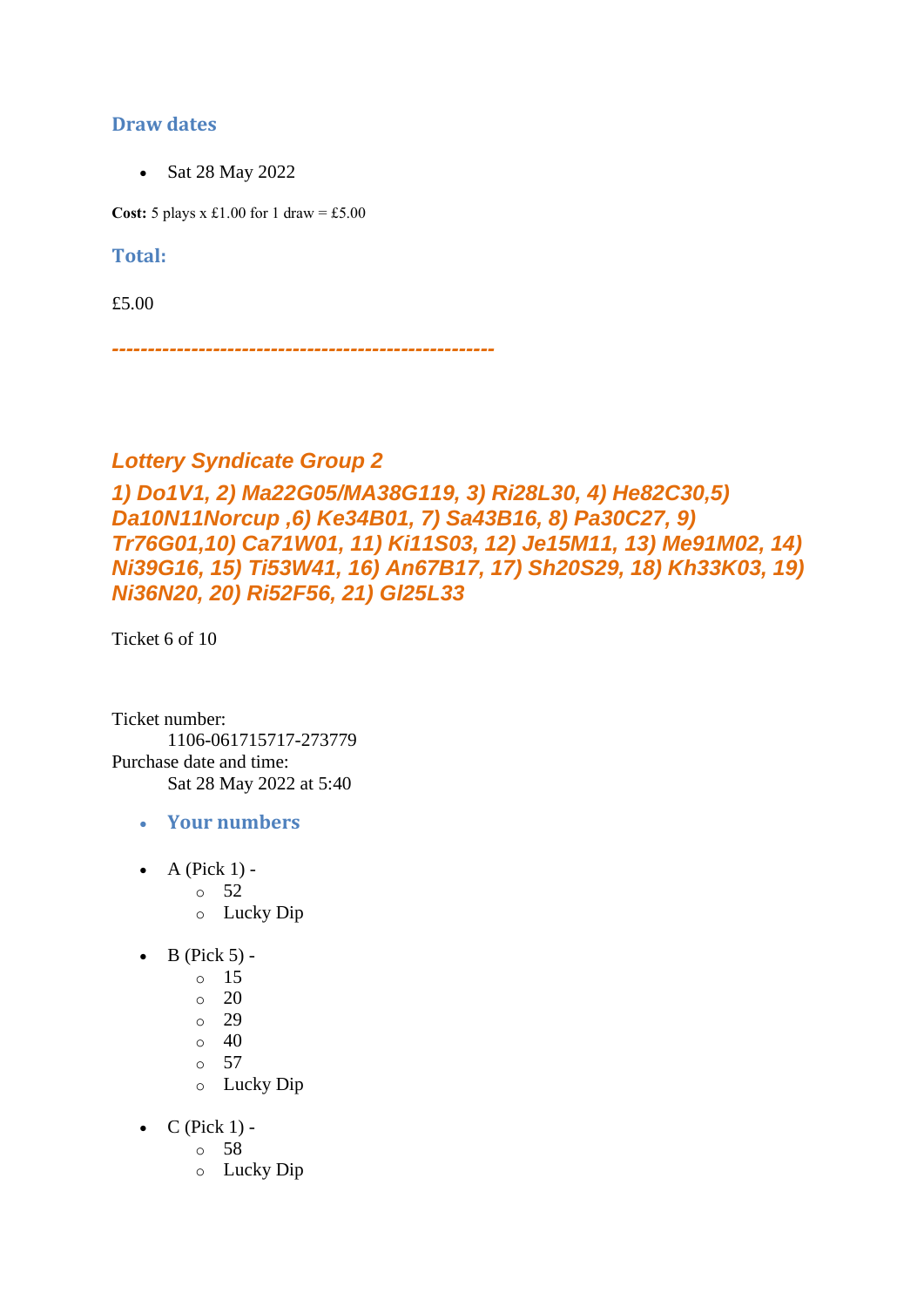- $\bullet$  D (Pick 2) -
	- $\circ$  41
	- o 59
	- o Lucky Dip
- $\bullet$  E (Pick 1)
	- o 08
	- o Lucky Dip

## **Draws summary**

#### **Draws:**

**SatSaturday** 

**Weeks:** 1

#### **Draw summary**

Sat 28 May 2022

#### **Draw dates**

• Sat 28 May 2022

**Cost:** 5 plays x £1.00 for 1 draw = £5.00

#### **Total:**

#### £5.00

Ticket 7 of 10

Ticket number: 1106-007390720-279079 Purchase date and time: Sat 28 May 2022 at 5:40

- **Your numbers**
- A (Pick  $1$ )
	- o 57
		- o Lucky Dip
- $\bullet$  B (Pick 5)
	- o 04
	- o 10
	- o 11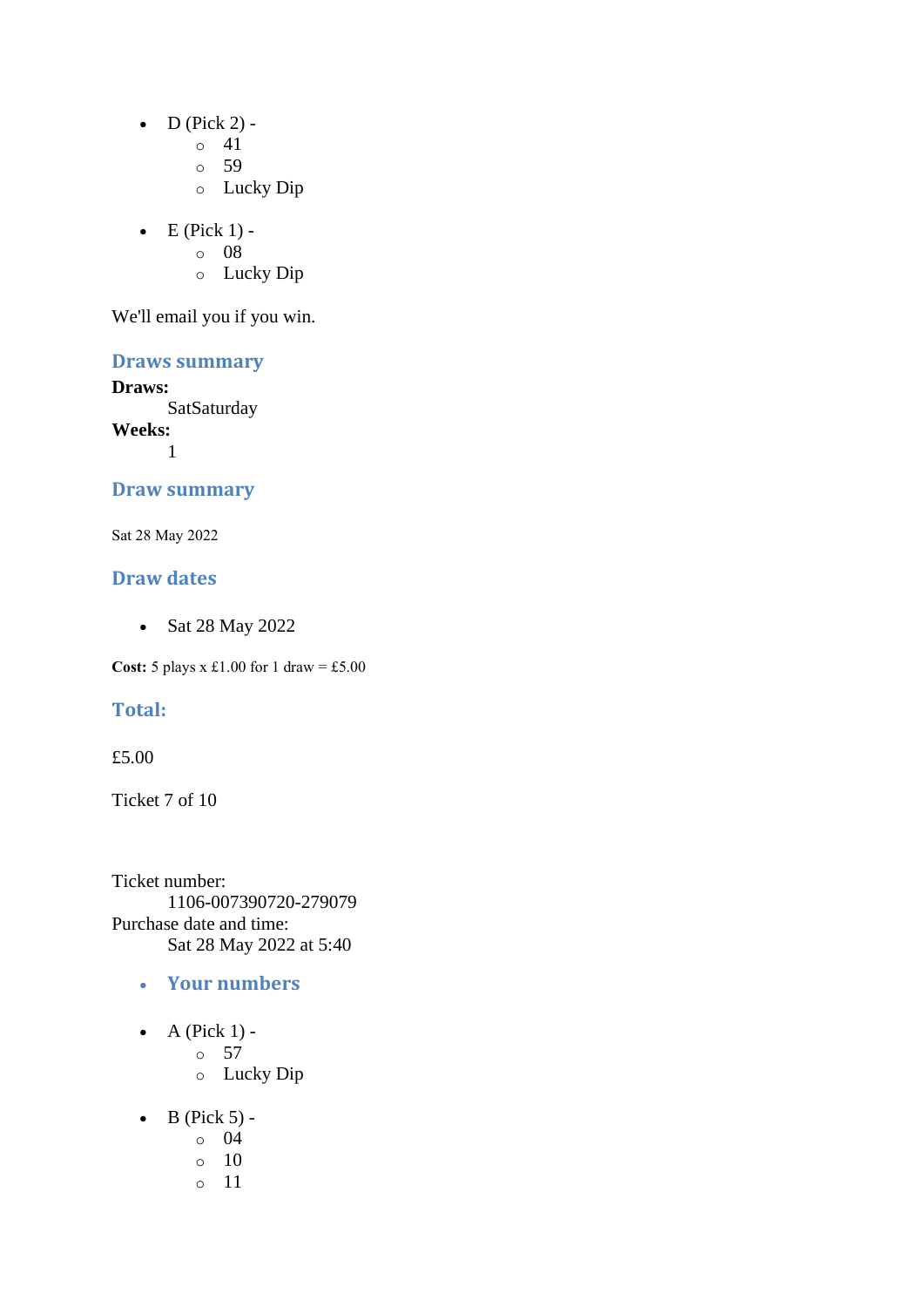- o 32
- o 52
- o Lucky Dip
- $\bullet$  C (Pick 1) -
	- $\circ$  19
	- o Lucky Dip
- $\bullet$  D (Pick 2) -
	- $\circ$  21
	- o 56
	- o Lucky Dip
- $\bullet$  E (Pick 1)
	- o 22
	- o Lucky Dip

#### **Draws summary**

#### **Draws: SatSaturday**

**Weeks:**

1

#### **Draw summary**

Sat 28 May 2022

#### **Draw dates**

• Sat 28 May 2022

**Cost:** 5 plays x £1.00 for 1 draw = £5.00

#### **Total:**

£5.00

Ticket 8 of 10

Ticket number: 1106-012633604-278579 Purchase date and time: Sat 28 May 2022 at 5:40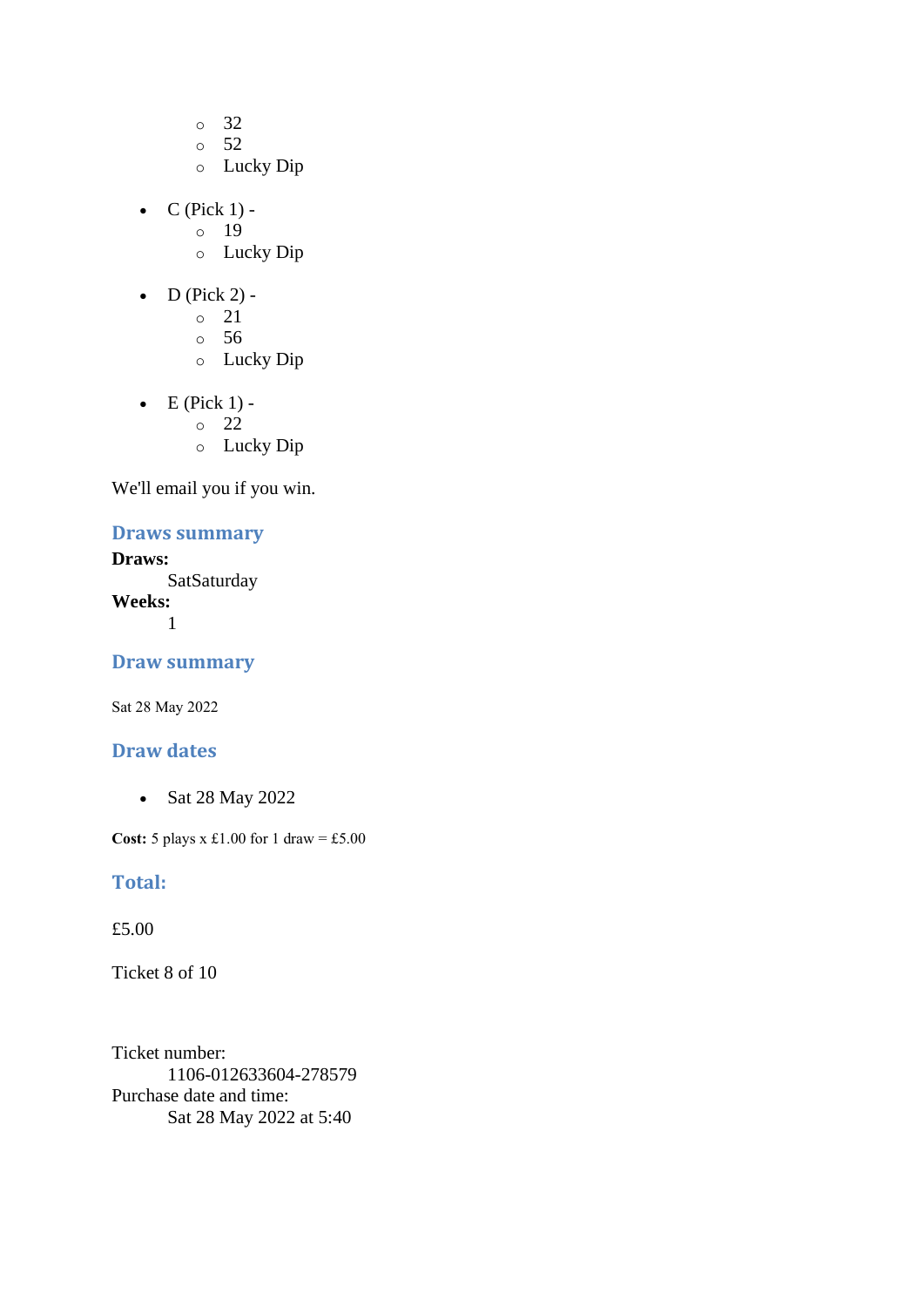- **Your numbers**
- A (Pick  $1$ )
	- o 49
	- o Lucky Dip
- $\bullet$  B (Pick 5)
	- o 01
	- o 12
	- o 14
	- $\circ$  24
	- o 38
	- o Lucky Dip
- $\bullet$  C (Pick 1) -
	- $\circ$  52
	- o Lucky Dip
- D (Pick 2) -
	- $\circ$  05
	- o 20
	- o Lucky Dip
- $\bullet$  E (Pick 1)
	- o 31
		- o Lucky Dip

#### **Draws summary**

#### **Draws:**

**SatSaturday Weeks:** 1

## **Draw summary**

Sat 28 May 2022

## **Draw dates**

• Sat 28 May 2022

**Cost:** 5 plays x £1.00 for 1 draw = £5.00

## **Total:**

£5.00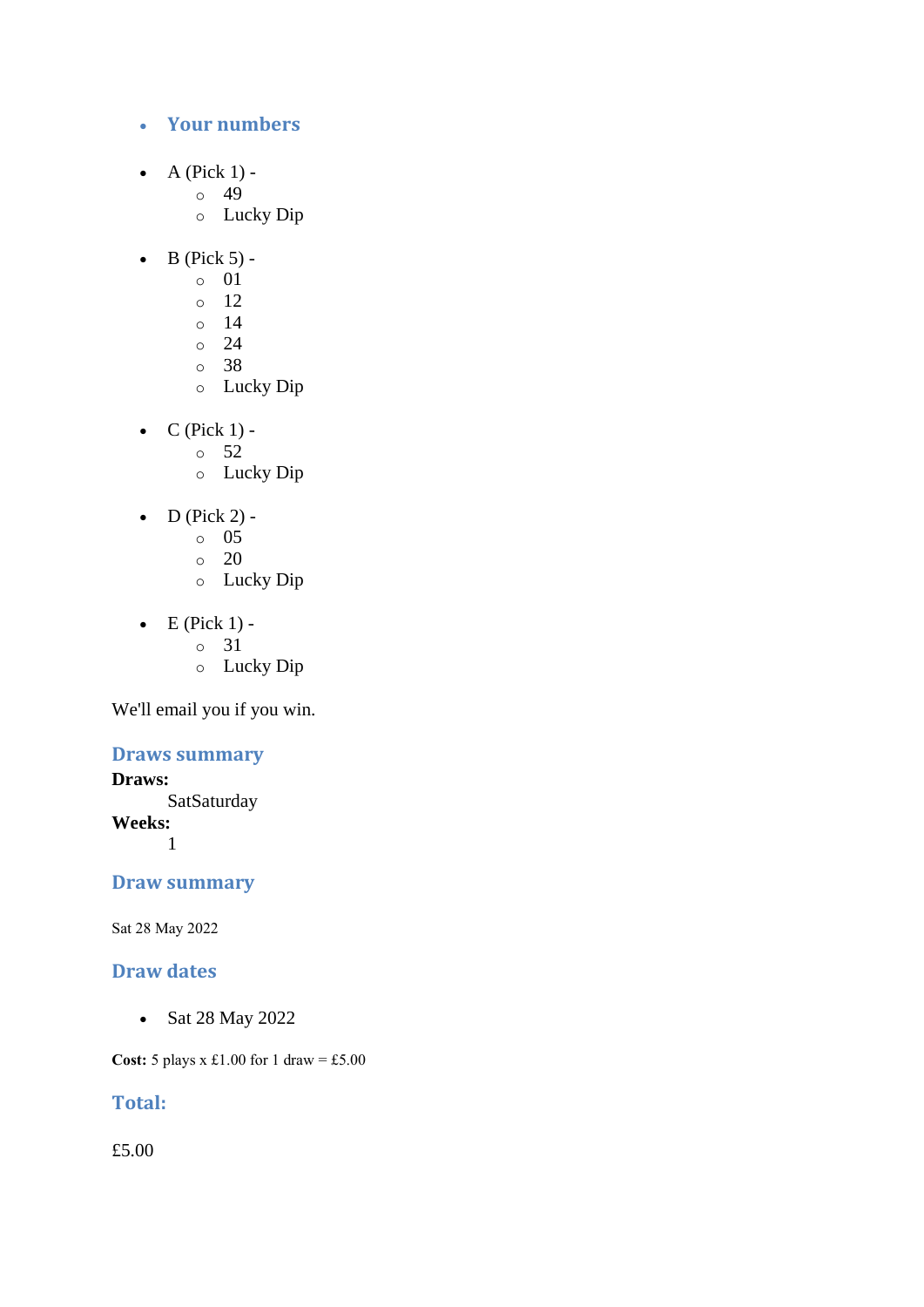#### Ticket 9 of 10

Ticket number: 1106-040934912-276779 Purchase date and time: Sat 28 May 2022 at 5:40

- **Your numbers**
- $\bullet$  A (Pick 1)
	- o 53
	- o Lucky Dip
- $\bullet$  B (Pick 5)
	- o 03
	- o 29
	- $\circ$  41
	- o 48
	- $\circ$  50
	- o Lucky Dip
- $C$  (Pick 1) -
	- $\circ$  42
	- o Lucky Dip
- $\bullet$  D (Pick 2) -
	- $\circ$  12
	- o 30
	- o Lucky Dip
- $\bullet$  E (Pick 1)
	- o 59
	- o Lucky Dip

We'll email you if you win.

#### **Draws summary**

#### **Draws: SatSaturday Weeks:** 1

## **Draw summary**

Sat 28 May 2022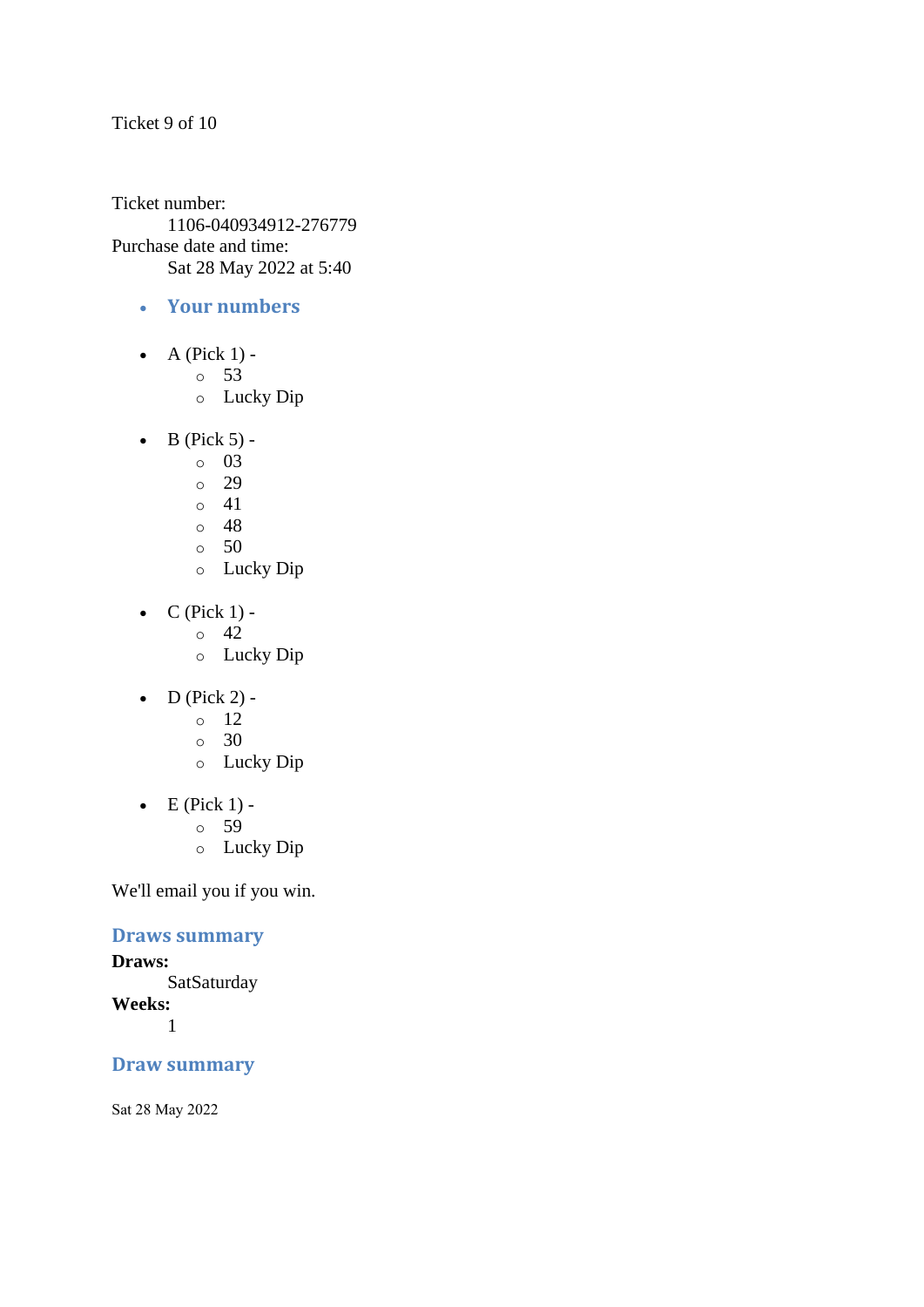### **Draw dates**

• Sat 28 May 2022

**Cost:** 5 plays x £1.00 for 1 draw = £5.00

#### **Total:**

£5.00

Ticket 10 of 10

Ticket number: 1106-046177796-276279 Purchase date and time: Sat 28 May 2022 at 5:40

- **Your numbers**
- A (Pick  $1$ )
	- o 57
	- o Lucky Dip
- $\bullet$  B (Pick 5)
	- o 01
	- o 03
	- $\circ$  12
	- o 46
	- o 53
	- o Lucky Dip
- $\bullet$  C (Pick 1)
	- o 15
	- o Lucky Dip
- $\bullet$  D (Pick 2)
	- o 11
	- o 13
	- o Lucky Dip
- $\bullet$  E (Pick 1)
	- o 52
	- o Lucky Dip

We'll email you if you win.

**Draws summary Draws:**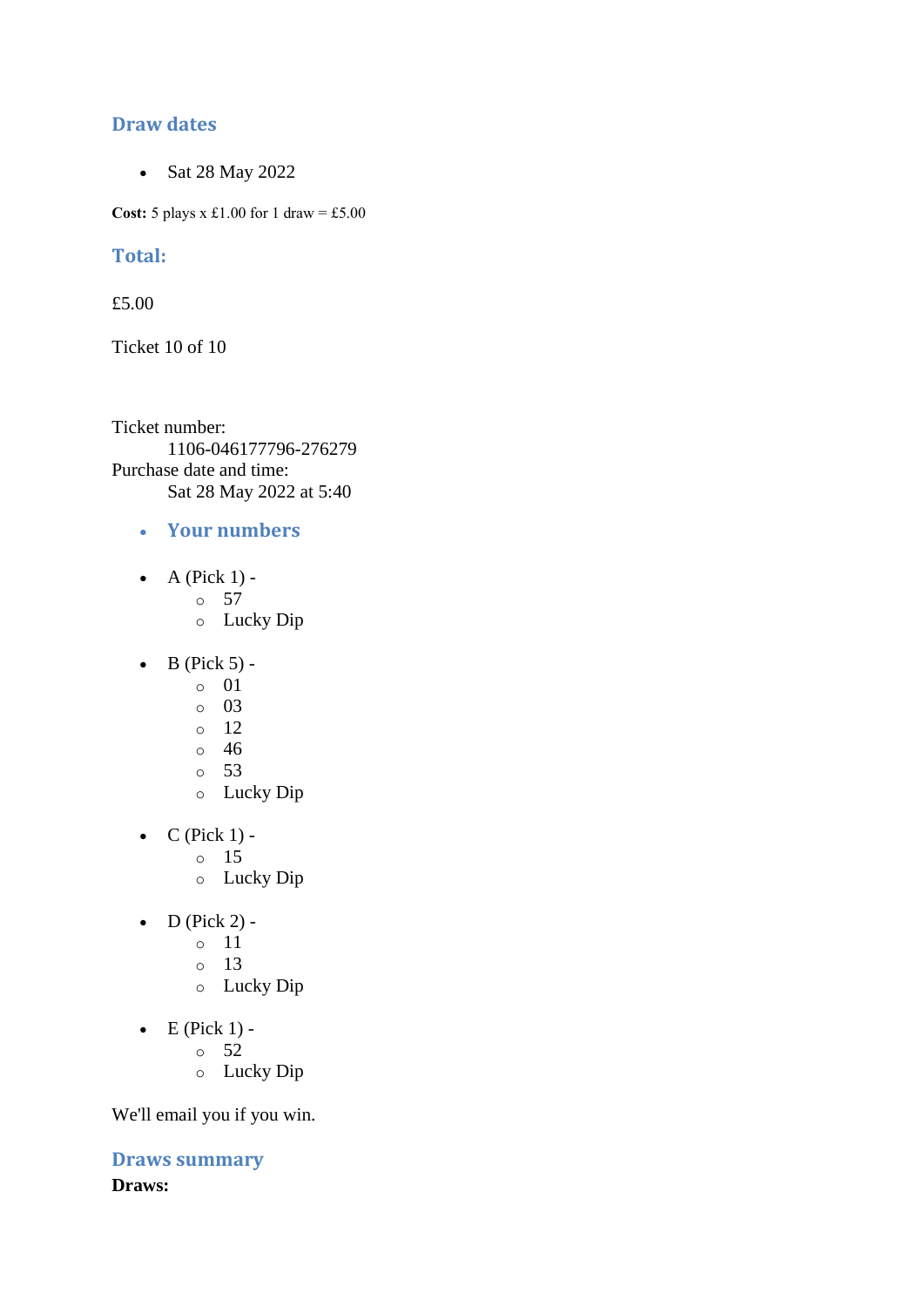#### **SatSaturday Weeks:**

1

#### **Draw summary**

Sat 28 May 2022

#### **Draw dates**

• Sat 28 May 2022

**Cost:** 5 plays x £1.00 for 1 draw = £5.00

#### **Total:**

#### £5.0

Ticket number: 1106-031861253-273179 Purchase date and time: Sat 28 May 2022 at 7:16

- **Your numbers**
- $\bullet$  A (Pick 1) -
	- $\circ$  27
	- o Lucky Dip
- $\bullet$  B (Pick 5) -
	- $\circ$  04
	- o 11
	- o 17
	- $\circ$  40
	- o 46
	- o Lucky Dip
- $\bullet$  C (Pick 1)
	- o 31
	- o Lucky Dip
- $\bullet$  D (Pick 3)
	- o 13
	- $\circ$  30
	- o 41
	- o Lucky Dip
- $\bullet$  E (Pick 1)
	- o 48
	- o Lucky Dip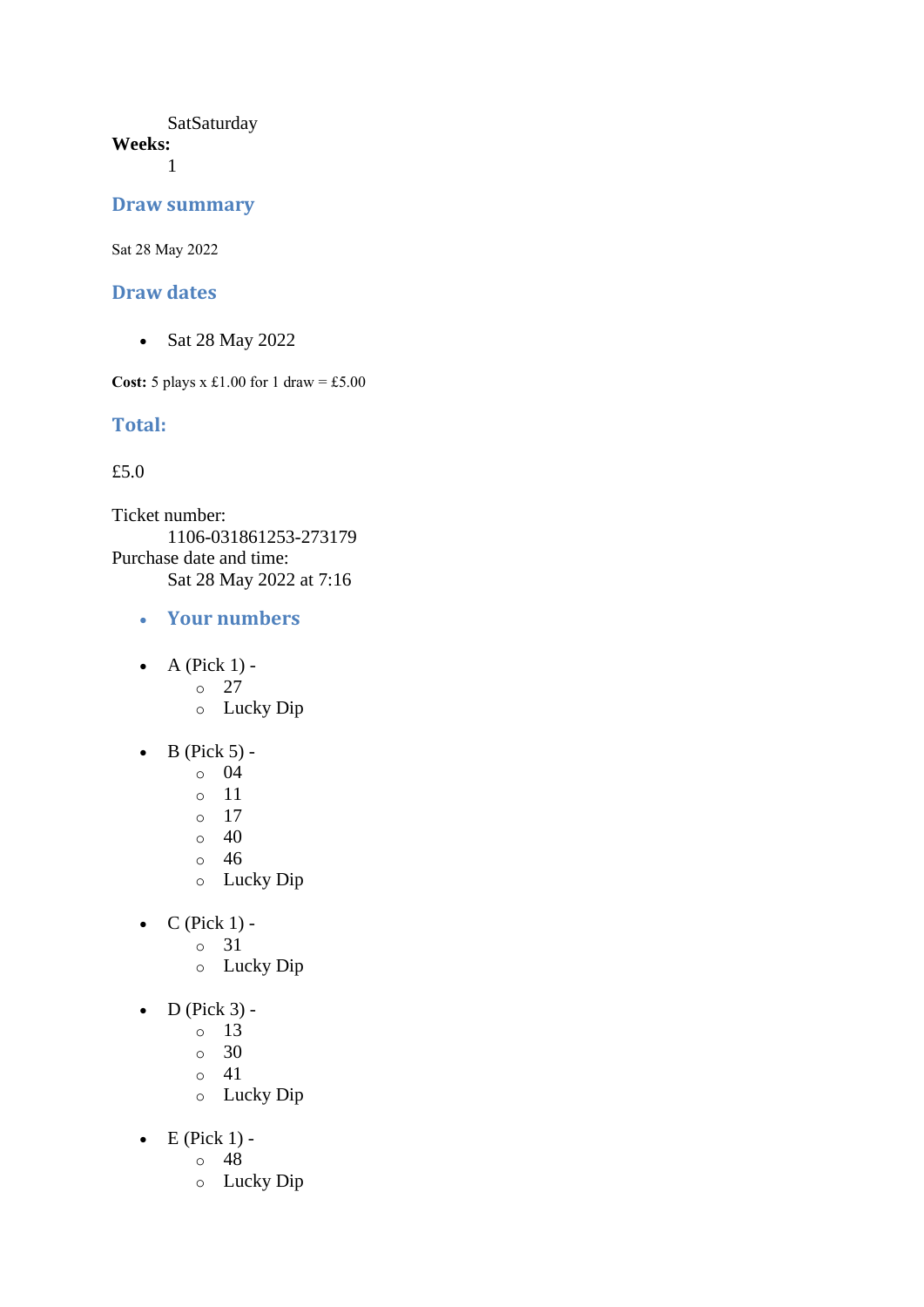**Draws summary**

**Draws: SatSaturday Weeks:** 1

**Draw summary**

Sat 28 May 2022

#### **Draw dates**

• Sat 28 May 2022

**Cost:** 5 plays x £1.00 for 1 draw = £5.00

#### **Total:**

£5.0

*-----------------------------------------------------*

## *Lottery Syndicate Group 3*

*1) Do1V1, 2) Ma22G05/MA38G119, 3) Ri28L30, 4) He82C30,5) Ti53W41,6) Ke34B01, 7) Sa43B16, 8) Pa30C27, 9) Tr76G01,10) Ca71W01, 11) Ki11S03, 12) Je15M11, 13) Pa03R03, 14) Ni39G16, 15) Me91M02, 16) An67B17, 17) Sh20S29, 18) Ar01B24, 19) Ni36N20, 20) Wi03F2, 21) Gl25L33*

Ticket 1 of 10

Ticket number: 1106-022864641-270579 Purchase date and time: Sat 28 May 2022 at 5:44

- **Your numbers**
- A (Pick  $1$ )
	- o 19
	- o Lucky Dip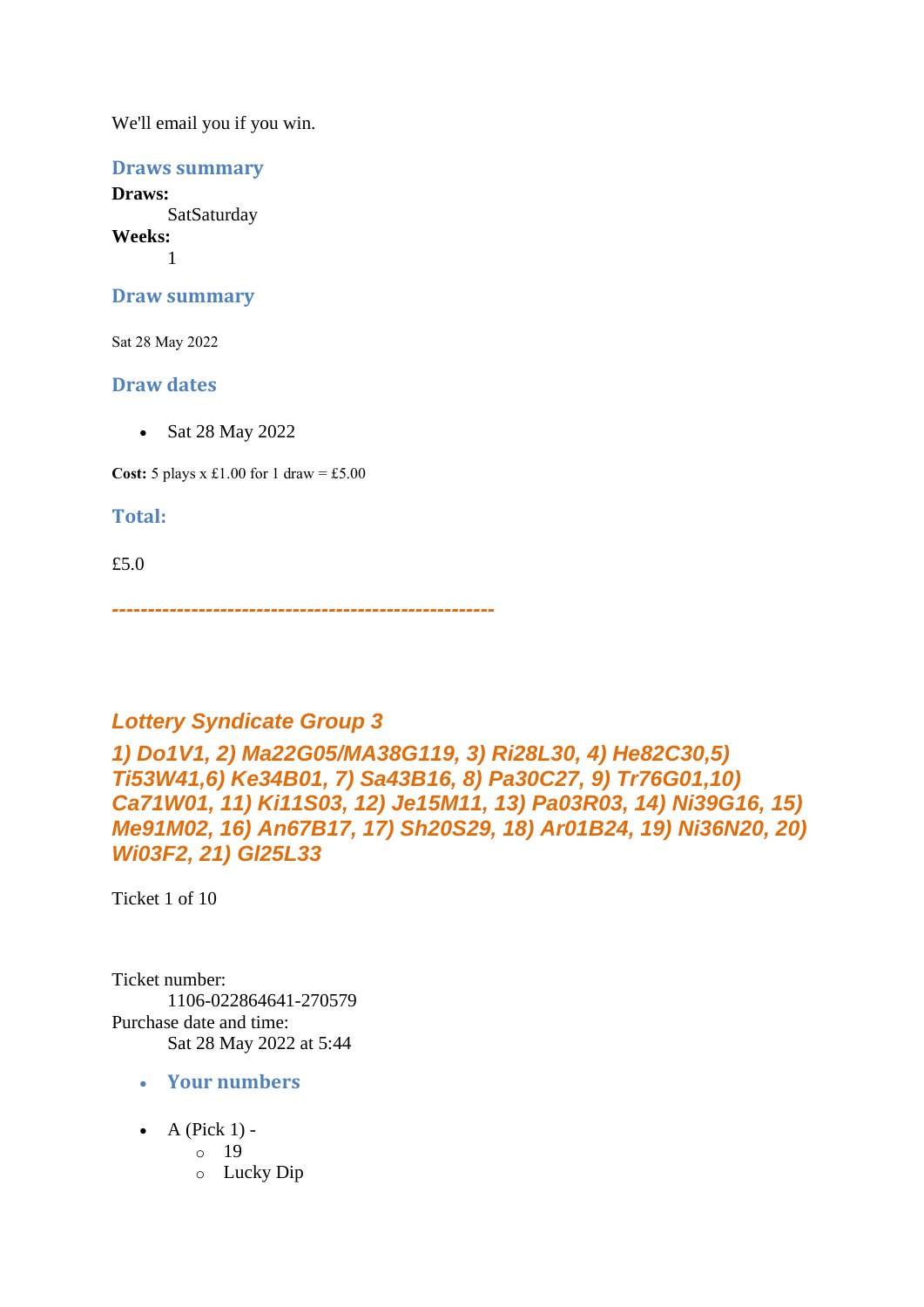- $\bullet$  B (Pick 5)
	- o 04
	- $\circ$  07
	- $\circ$  13
	- o 14
	- $\circ$  25
- $\bullet$  C (Pick 1)
	- o 49
	- o Lucky Dip
- $\bullet$  D (Pick 3)
	- o 19
	- o 35
	- o 58
	- o Lucky Dip
- $\bullet$  E (Pick 1) -
	- $\circ$  37
	- o Lucky Dip

#### **Draws summary**

**Draws: SatSaturday Weeks:** 1

## **Draw summary**

Sat 28 May 2022

## **Draw dates**

• Sat 28 May 2022

**Cost:** 5 plays x £1.00 for 1 draw = £5.00

## **Total:**

£5.00

Ticket 2 of 10

Ticket number: 1106-032301829-272579 Purchase date and time: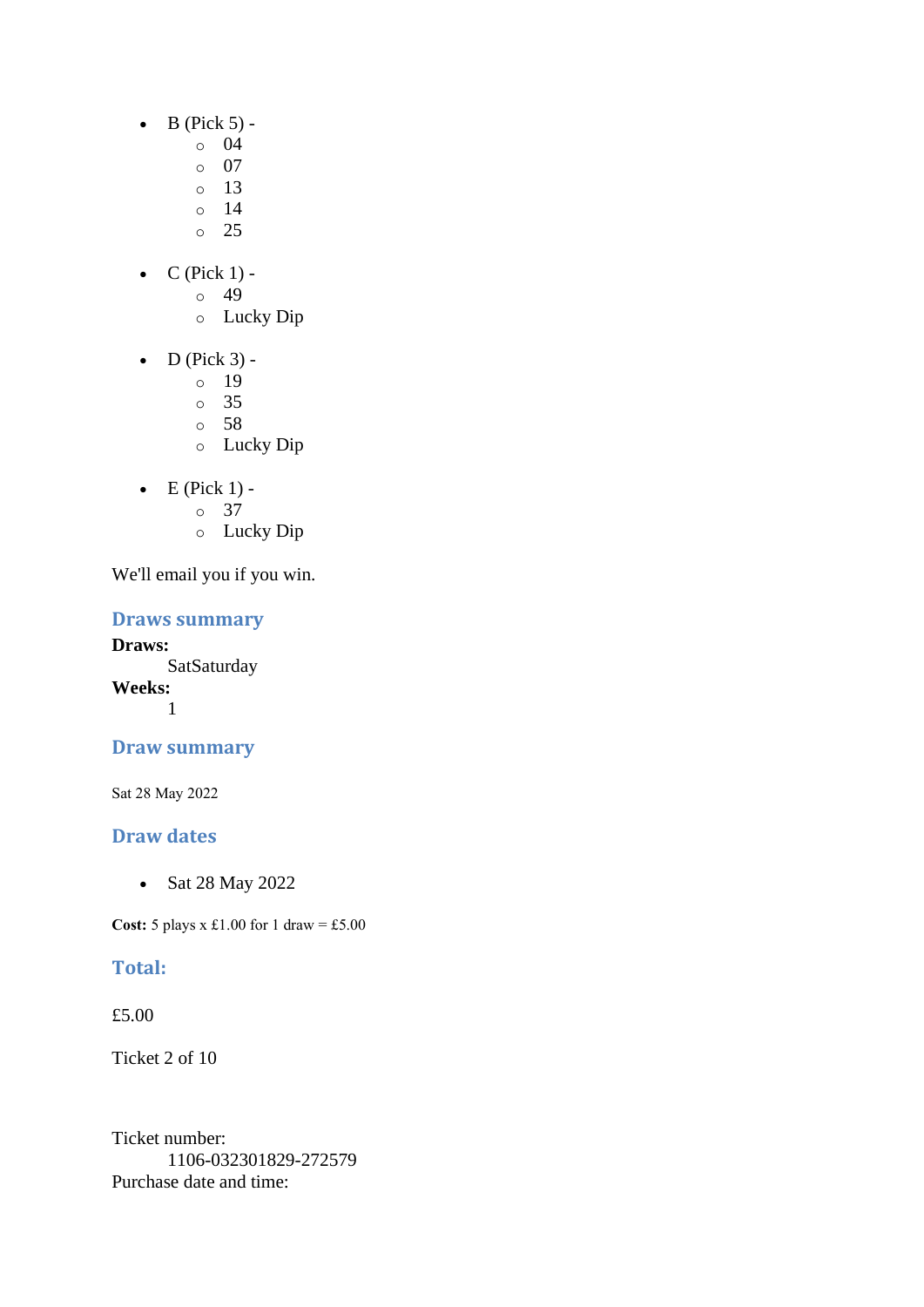Sat 28 May 2022 at 5:44

- **Your numbers**
- $\bullet$  A (Pick 1) -
	- $\circ$  43
		- o Lucky Dip
- $\bullet$  B (Pick 5)
	- o 28
	- o 39
	- $\circ$  43
	- o 51
	- $\circ$  52
	- o Lucky Dip
- $\bullet$  C (Pick 1)
	- o 33
	- o Lucky Dip
- $\bullet$  D (Pick 3)
	- o 01
	- $\circ$  24
	- o 59
	- o Lucky Dip
- $\bullet$  E (Pick 1)
	- o 28
	- o Lucky Dip

We'll email you if you win.

#### **Draws summary**

**Draws: SatSaturday Weeks:** 1

#### **Draw summary**

Sat 28 May 2022

## **Draw dates**

• Sat 28 May 2022

**Cost:**  $5$  plays x £1.00 for 1 draw = £5.00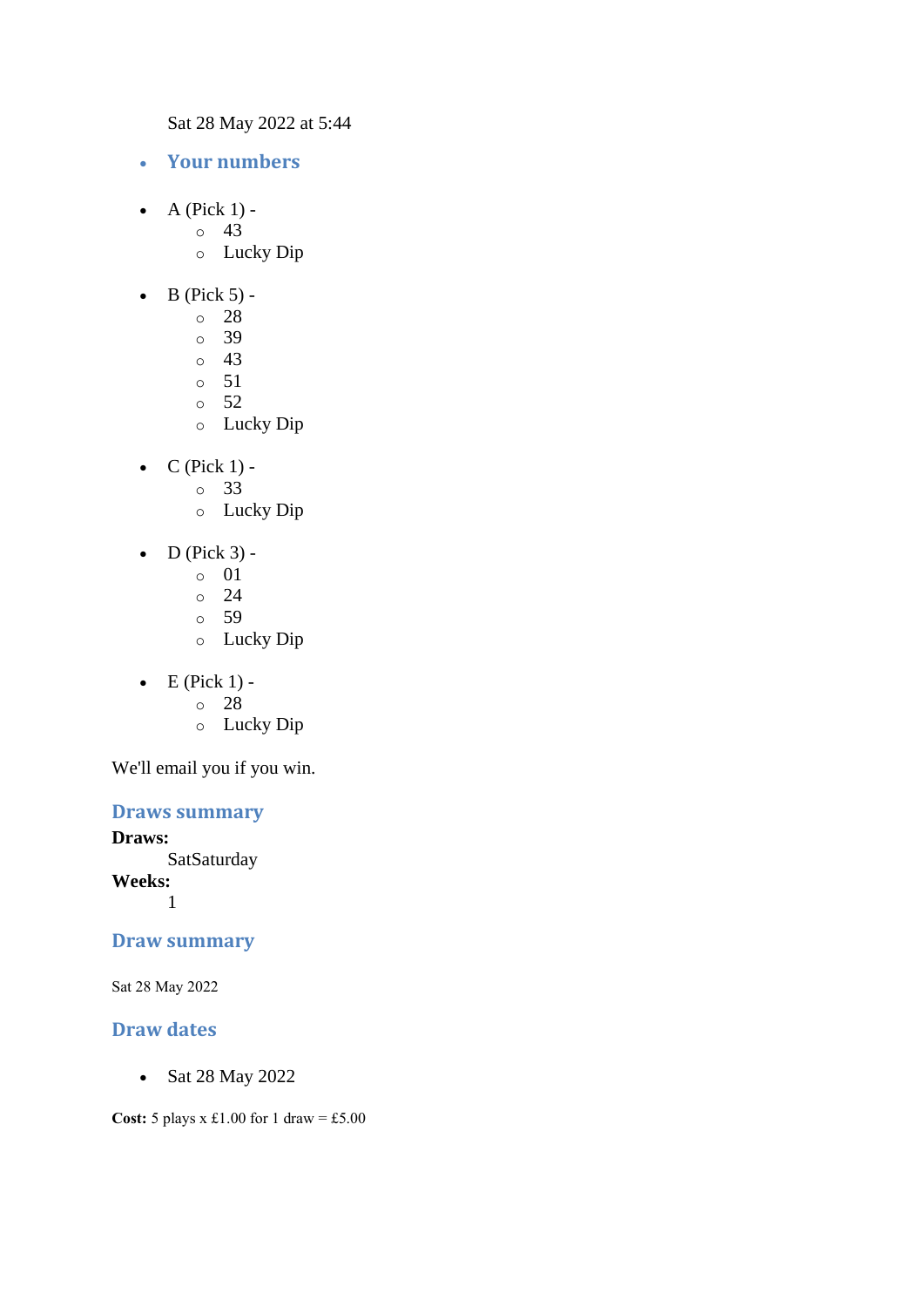## **Total:**

£5.00

Ticket 3 of 10

Ticket number: 1106-065846021-270279 Purchase date and time: Sat 28 May 2022 at 5:44

- **Your numbers**
- A (Pick  $1$ )
	- o 04
	- o Lucky Dip
- $\bullet$  B (Pick 5)
	- o 03
	- $\circ$  10
	- $\circ$  14
	- $\circ$  49
	- $\circ$  50
	- o Lucky Dip
- $C$  (Pick 1)
	- o 53
	- o Lucky Dip
- $\bullet$  D (Pick 3) -
	- $\circ$  16
	- o 21
	- o 56
	- o Lucky Dip
- $\bullet$  E (Pick 1)
	- o 12
	- o Lucky Dip

We'll email you if you win.

**Draws summary**

**Draws: SatSaturday Weeks:**

1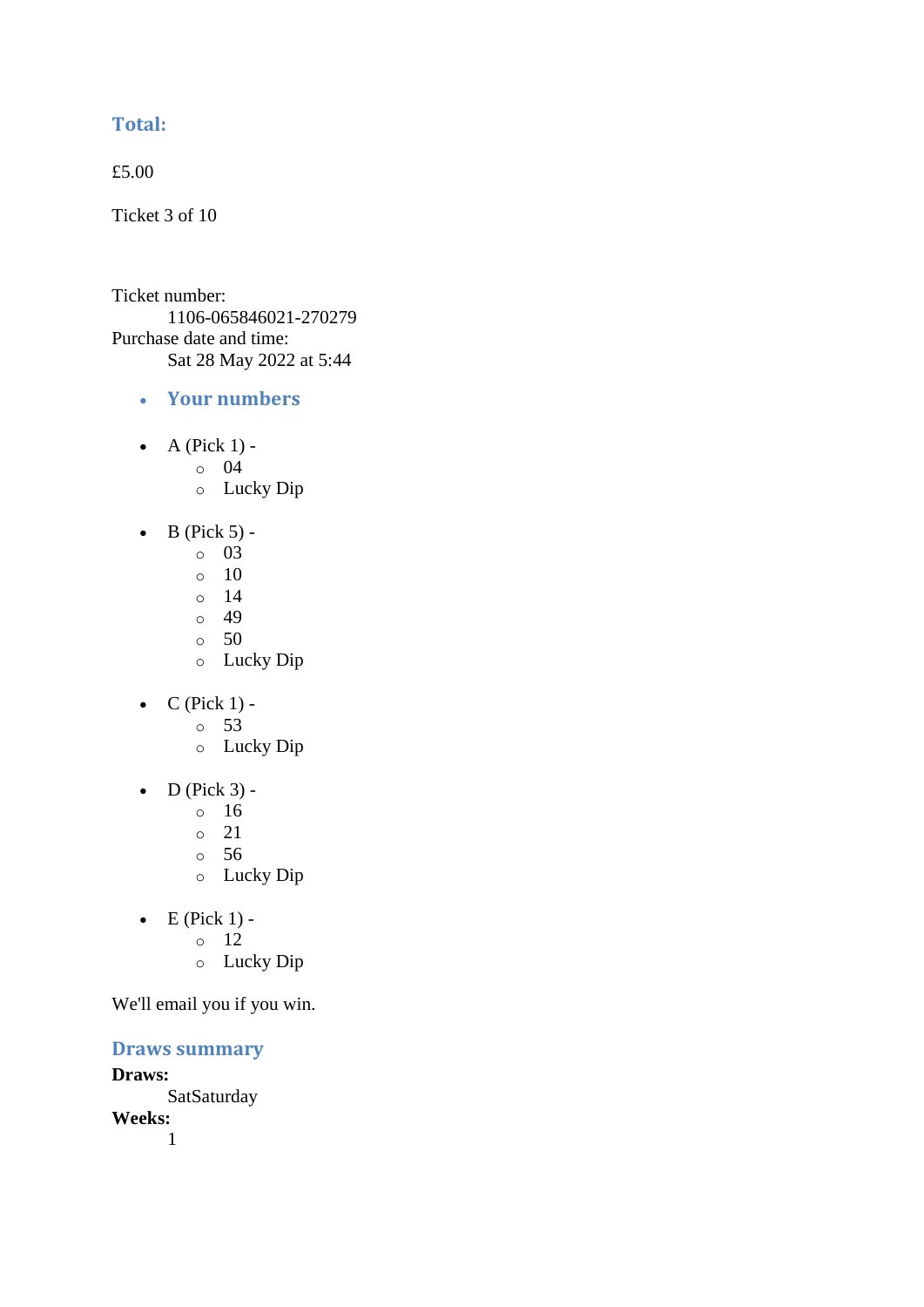#### **Draw summary**

Sat 28 May 2022

#### **Draw dates**

• Sat 28 May 2022

**Cost:**  $5$  plays x £1.00 for 1 draw = £5.00

#### **Total:**

£5.00

Ticket 4 of 10

Ticket number: 1106-065911557-271379 Purchase date and time: Sat 28 May 2022 at 5:44

- **Your numbers**
- $\bullet$  A (Pick 1)
	- o 51
	- o Lucky Dip
- $\bullet$  B (Pick 5)
	- o 07
	- o 16
	- $\circ$  20
	- o 49
	- o 55
	- o Lucky Dip
- $C$  (Pick 1) -
	- $\circ$  42
		- o Lucky Dip
- $\bullet$  D (Pick 3)
	- o 07
	- $\circ$  10
	- o 44
	- o Lucky Dip
- $\bullet$  E (Pick 1)
	- o 55
	- o Lucky Dip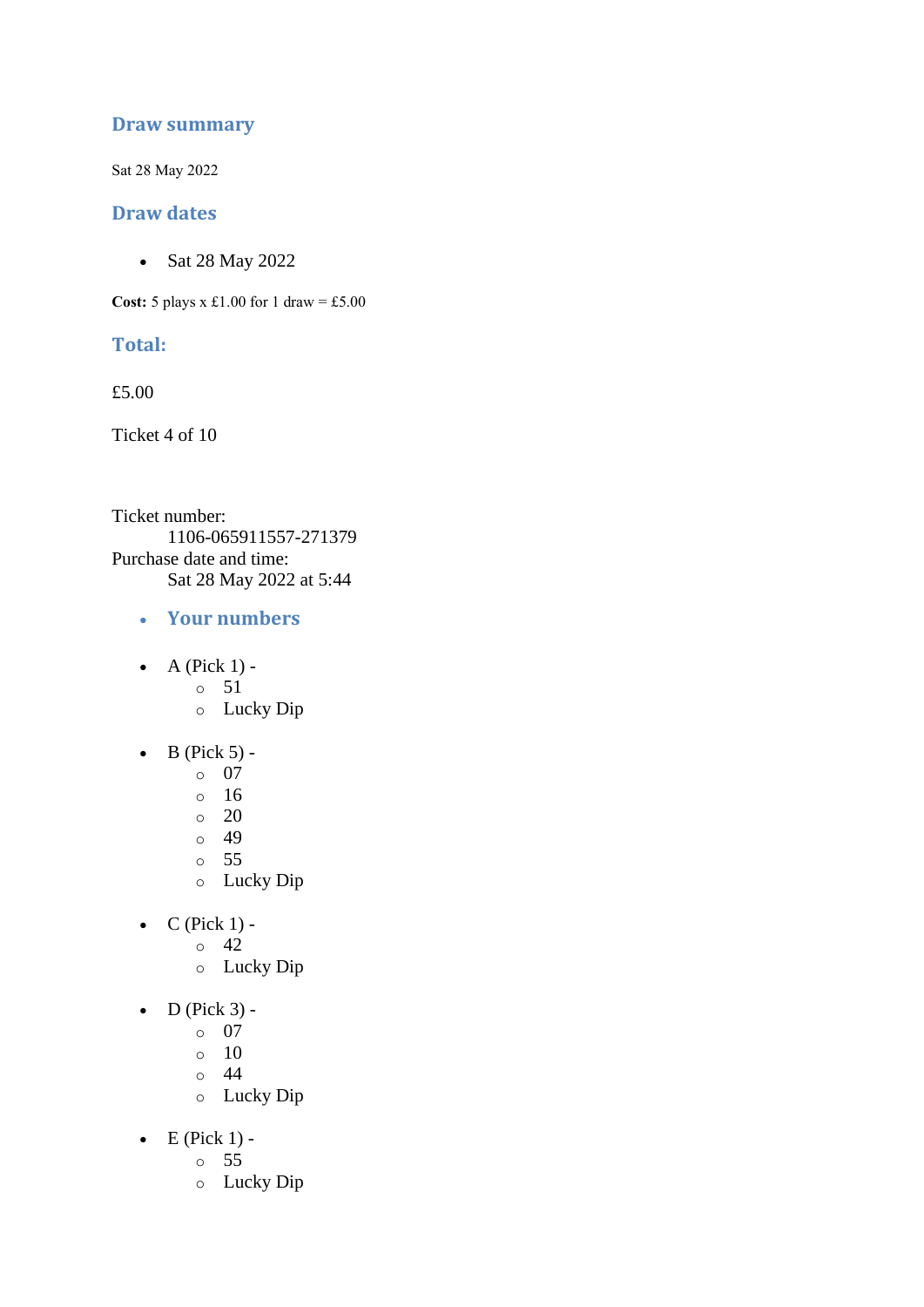#### **Draws summary**

**Draws: SatSaturday Weeks:** 1

#### **Draw summary**

Sat 28 May 2022

#### **Draw dates**

• Sat 28 May 2022

**Cost:**  $5$  plays x £1.00 for 1 draw = £5.00

## **Total:**

#### £5.00

Ticket 5 of 10

Ticket number: 1106-011325189-273179 Purchase date and time: Sat 28 May 2022 at 5:44

- **Your numbers**
- $\bullet$  A (Pick 1)
	- o 20
	- o Lucky Dip
- $\bullet$  B (Pick 5) -
	- $\circ$  01
		- o 33
		- o 36
		- $\circ$  57
		- o 58
		- o Lucky Dip
- $\bullet$  C (Pick 1)
	- o 21
	- o Lucky Dip
- $\bullet$  D (Pick 3) -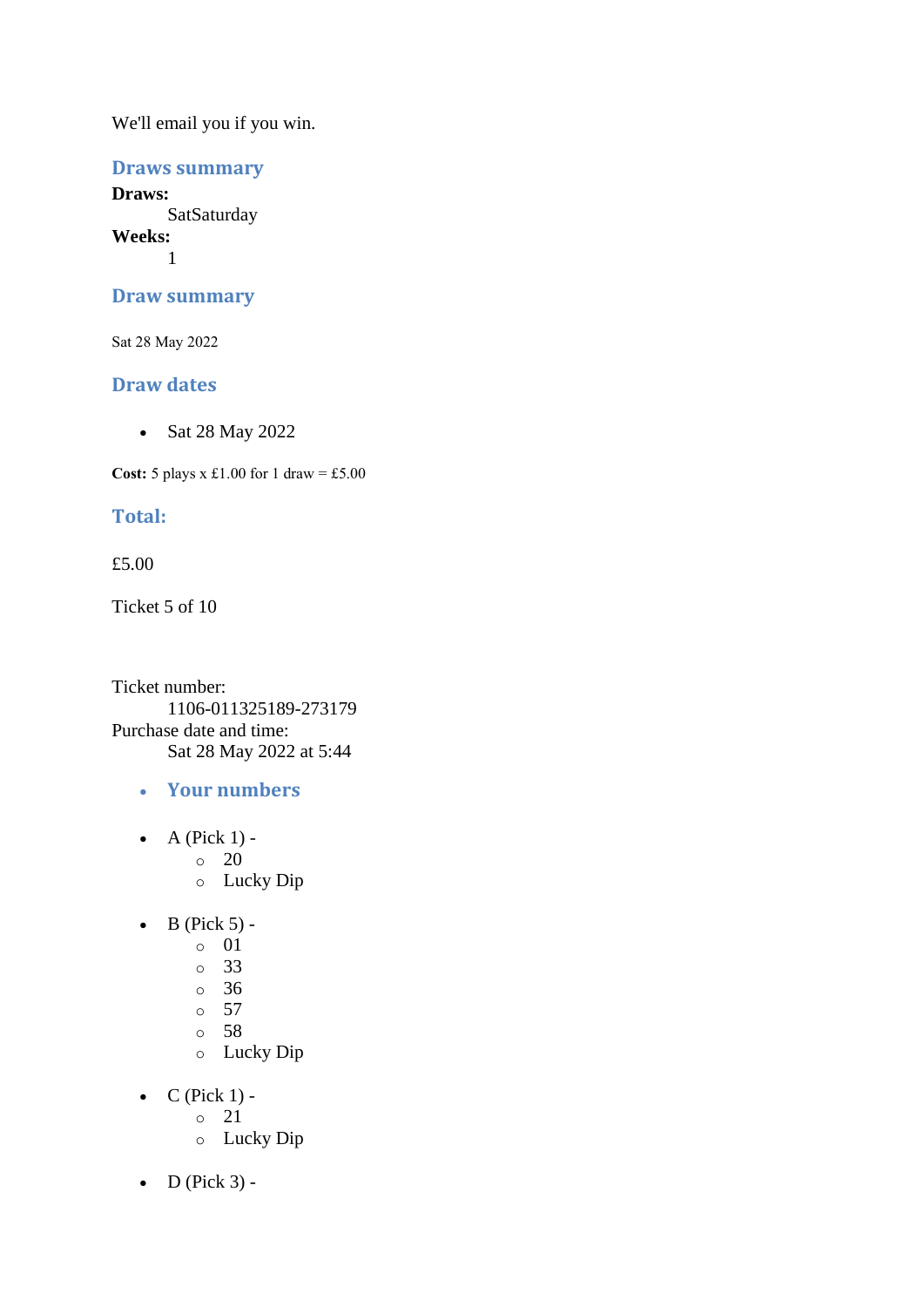o 11 o 38

o 46

- o Lucky Dip
- $\bullet$  E (Pick 1) -

o 12

o Lucky Dip

We'll email you if you win.

## **Draws summary**

#### **Draws:**

**SatSaturday** 

**Weeks:** 1

#### **Draw summary**

Sat 28 May 2022

#### **Draw dates**

• Sat 28 May 2022

**Cost:** 5 plays x £1.00 for 1 draw = £5.00

#### **Total:**

#### £5.0

Ticket number: 1106-055996929-271179 Purchase date and time: Sat 28 May 2022 at 7:16

- **Your numbers**
- $\bullet$  A (Pick 1)
	- o 43
	- o Lucky Dip
- $\bullet$  B (Pick 5)
	- o 04
	- o 17
	- o 48
	- $\circ$  50
	- o 51
	- o Lucky Dip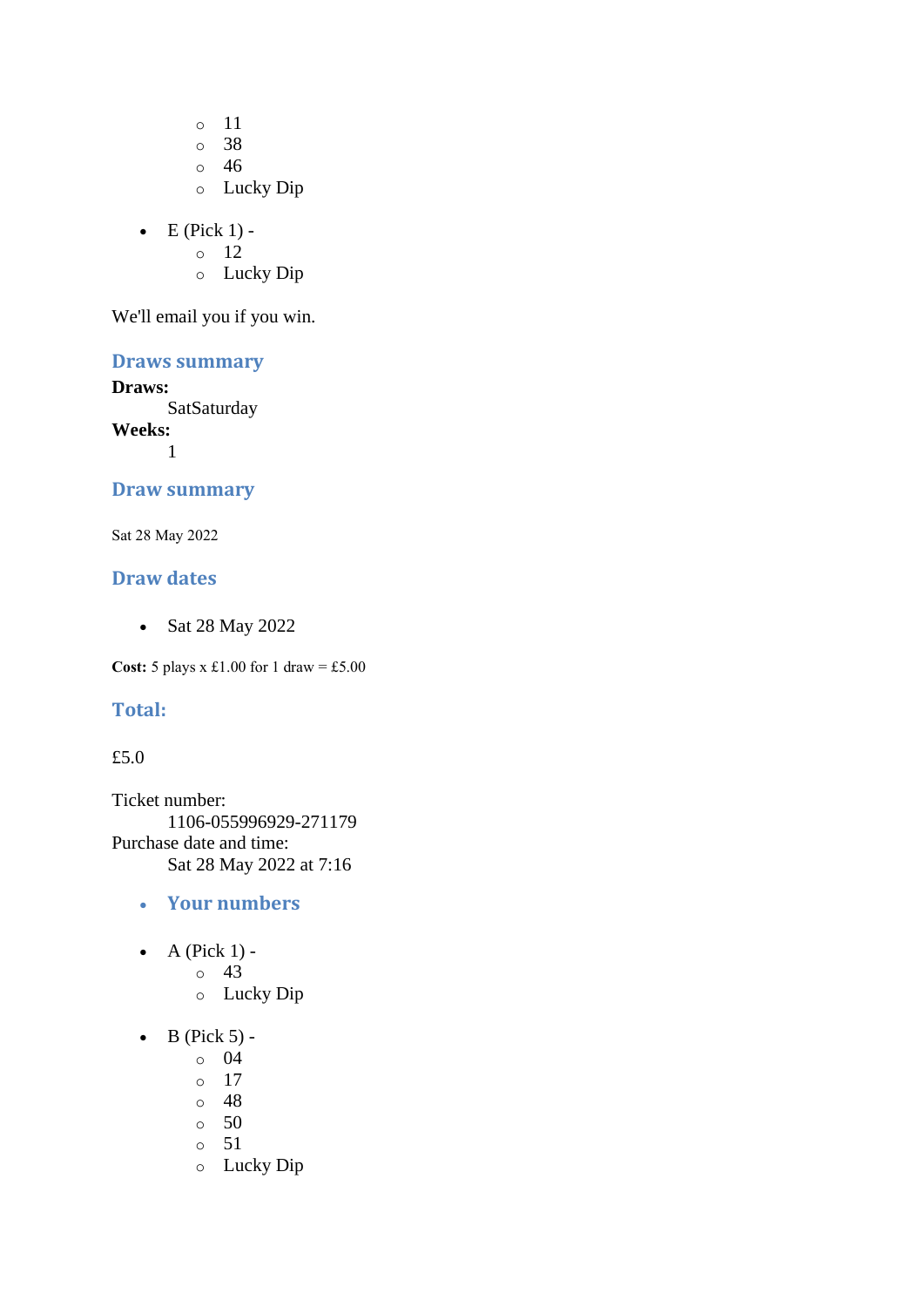- $\bullet$  C (Pick 1)
	- o 15
	- o Lucky Dip
- $\bullet$  D (Pick 3)
	- o 11
	- o 24
	- o 36
	- o Lucky Dip
- $\bullet$  E (Pick 1)
	- o 18
	- o Lucky Dip

**Draws summary**

#### **Draws:**

SatSaturday **Weeks:** 1

**Draw summary**

Sat 28 May 2022

#### **Draw dates**

• Sat 28 May 2022

**Cost:** 5 plays x £1.00 for 1 draw = £5.00

**Total:** 

£5.0

*-----------------------------------------------------*

## *Lottery Syndicate Group 4*

*1) Do1V1, 2) Ma22G05/MA38G119, 3) Ma45C21, 4 He82C30,5) Jo16V36, 6) Ke34B01, 7) Sa43B16, 8) Pa30C27, 9) Tr76G01,10) Ca71W01, 11) Ki11S03, 12) Je15M11, 13) An67B17, 14) Ni39G16, 15) Pa52W81, 16) De05M22, 17) Sh20S29, 18) Ar01B24, 19) Ni36N20, 20) Wi03F2, 21) Gl25L33*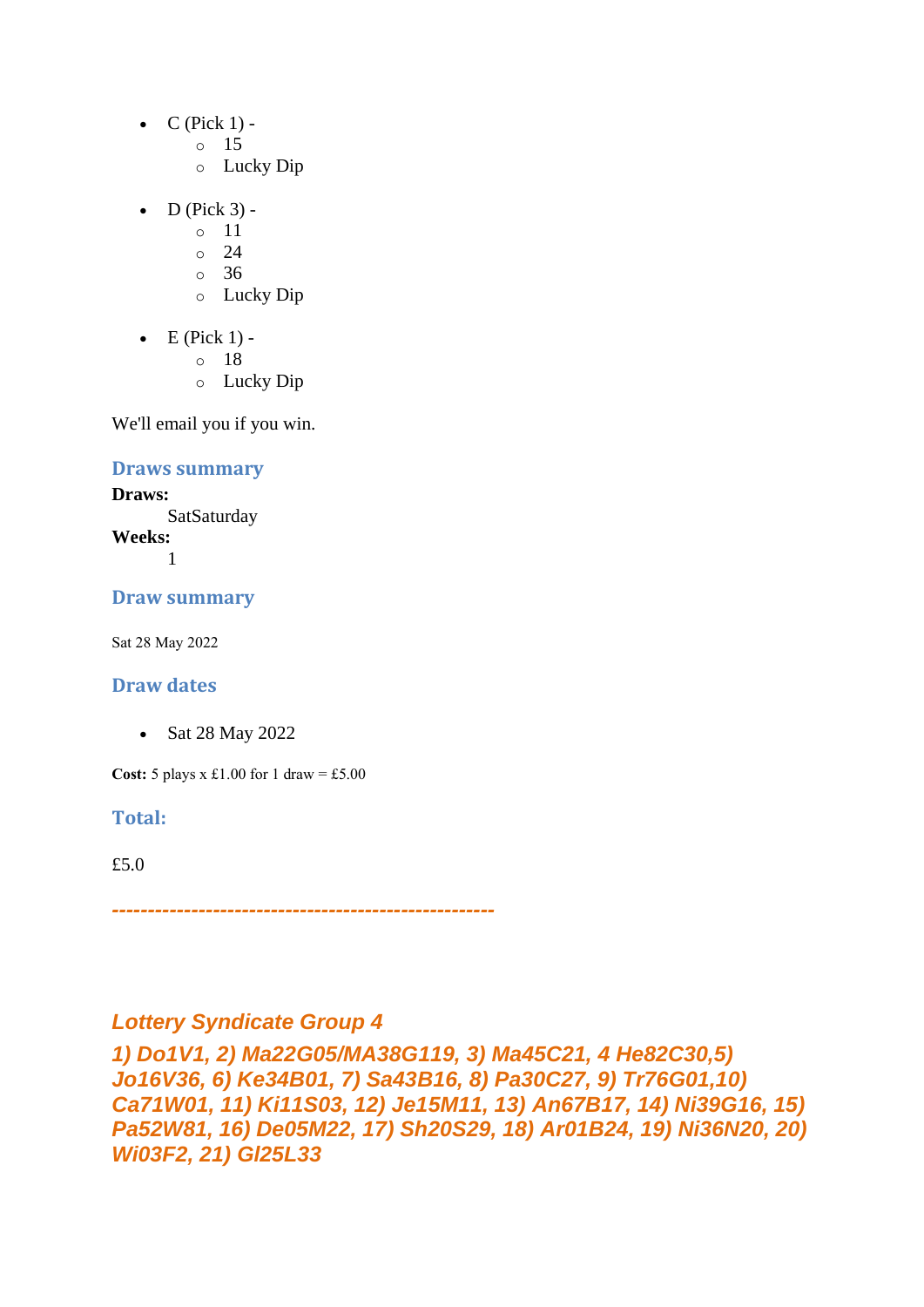#### Ticket 6 of 10

Ticket number: 1106-035428097-275479 Purchase date and time: Sat 28 May 2022 at 5:44

- **Your numbers**
- $\bullet$  A (Pick 1)
	- o 11
	- o Lucky Dip
- $\bullet$  B (Pick 5)
	- o 01
	- o 04
	- $\circ$  17
	- o 51
	- o 53
	- o Lucky Dip
- $C$  (Pick 1) -
	- $\circ$  24
	- o Lucky Dip
- $\bullet$  D (Pick 2) -
	- $\circ$  13
	- o 17
	- o Lucky Dip
- $\bullet$  E (Pick 1)
	- o 53
	- o Lucky Dip

We'll email you if you win.

#### **Draws summary**

#### **Draws: SatSaturday Weeks:** 1

## **Draw summary**

Sat 28 May 2022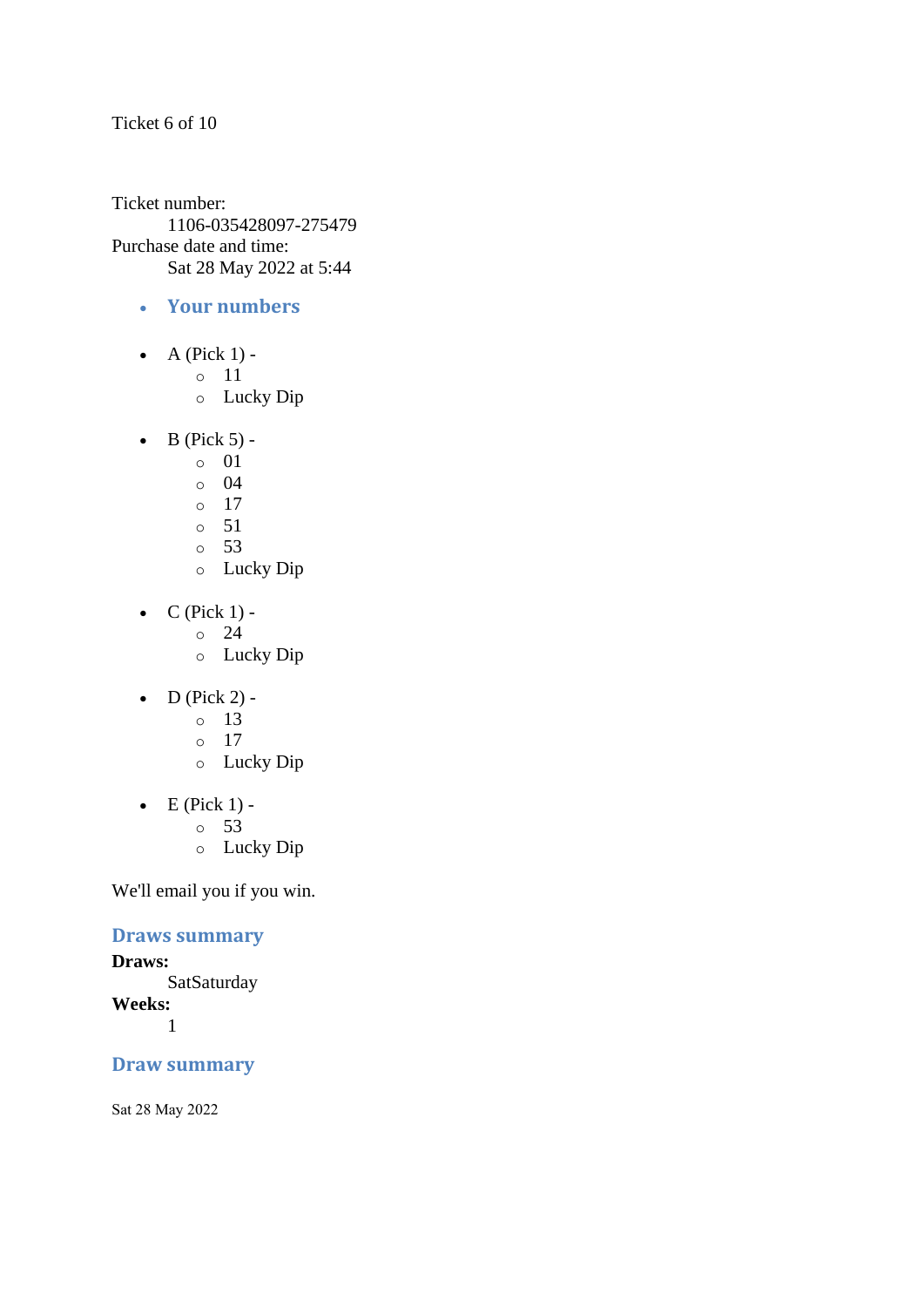### **Draw dates**

• Sat 28 May 2022

**Cost:** 5 plays x £1.00 for 1 draw = £5.00

#### **Total:**

£5.00

Ticket 7 of 10

Ticket number: 1106-044865285-277479 Purchase date and time: Sat 28 May 2022 at 5:44

- **Your numbers**
- A (Pick  $1$ )
	- o 54
	- o Lucky Dip
- $\bullet$  B (Pick 5)
	- o 07
	- $\circ$  10
	- o 36
	- $\circ$  41
	- o 59
	- o Lucky Dip
- $\bullet$  C (Pick 1) -
	- $\circ$  41
	- o Lucky Dip
- $\bullet$  D (Pick 2) -
	- $\circ$  23
	- $\circ$  57
	- o Lucky Dip
- $\bullet$  E (Pick 1)
	- o 58
	- o Lucky Dip

We'll email you if you win.

**Draws summary Draws:**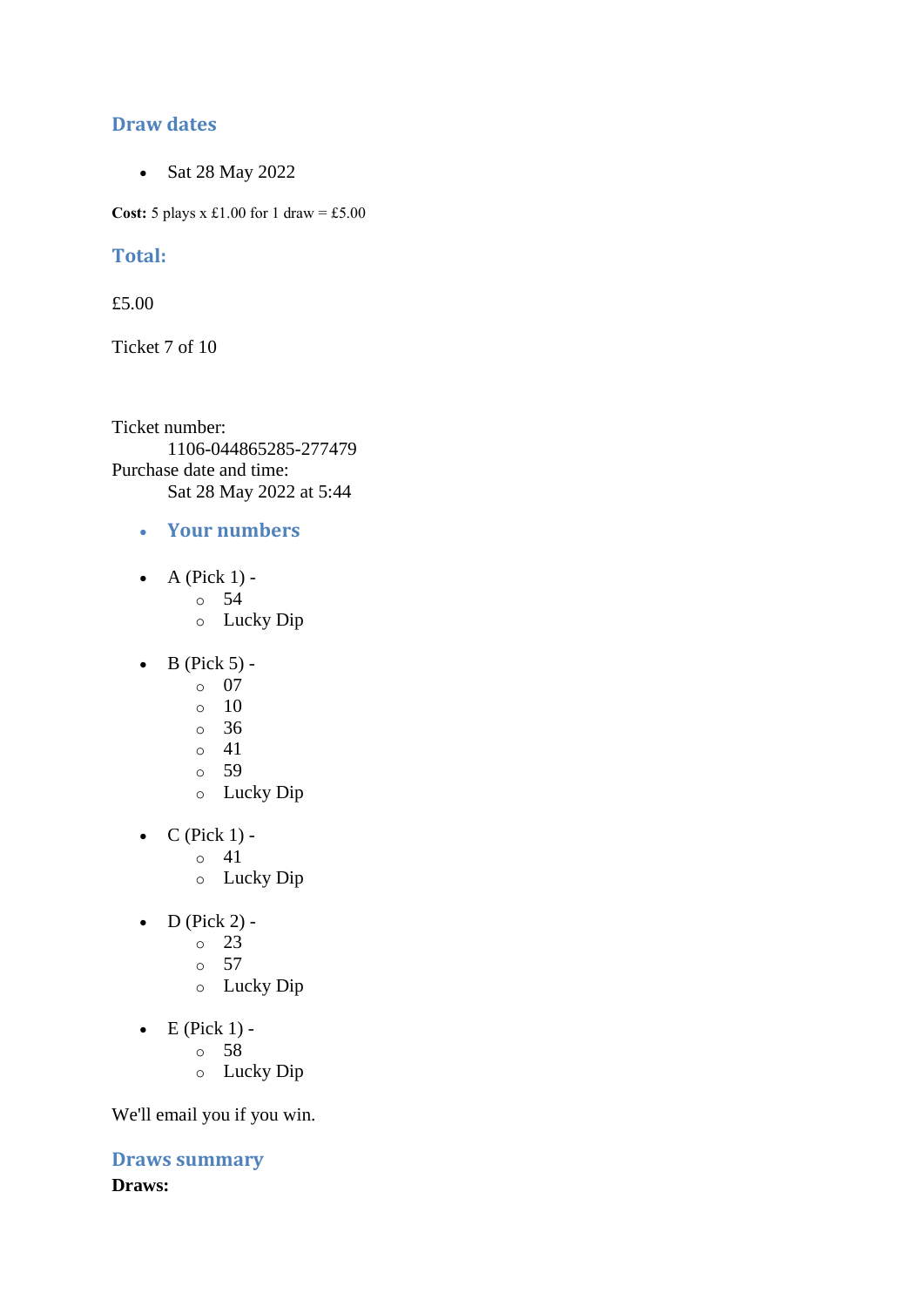#### **SatSaturday Weeks:**

1

#### **Draw summary**

Sat 28 May 2022

#### **Draw dates**

• Sat 28 May 2022

**Cost:** 5 plays x £1.00 for 1 draw = £5.00

#### **Total:**

£5.00

Ticket 8 of 10

Ticket number: 1106-001953537-272279 Purchase date and time: Sat 28 May 2022 at 5:44

- **Your numbers**
- $\bullet$  A (Pick 1)
	- o 56
	- o Lucky Dip
- $\bullet$  B (Pick 5) -
	- $\circ$  10
	- o 26
	- $\circ$  43
	- o 49
	- o 51
	- o Lucky Dip
- $C$  (Pick 1)
	- o 59
		- o Lucky Dip
- $D$  (Pick 2) -
	- $\circ$  52
	- o 56
	- o Lucky Dip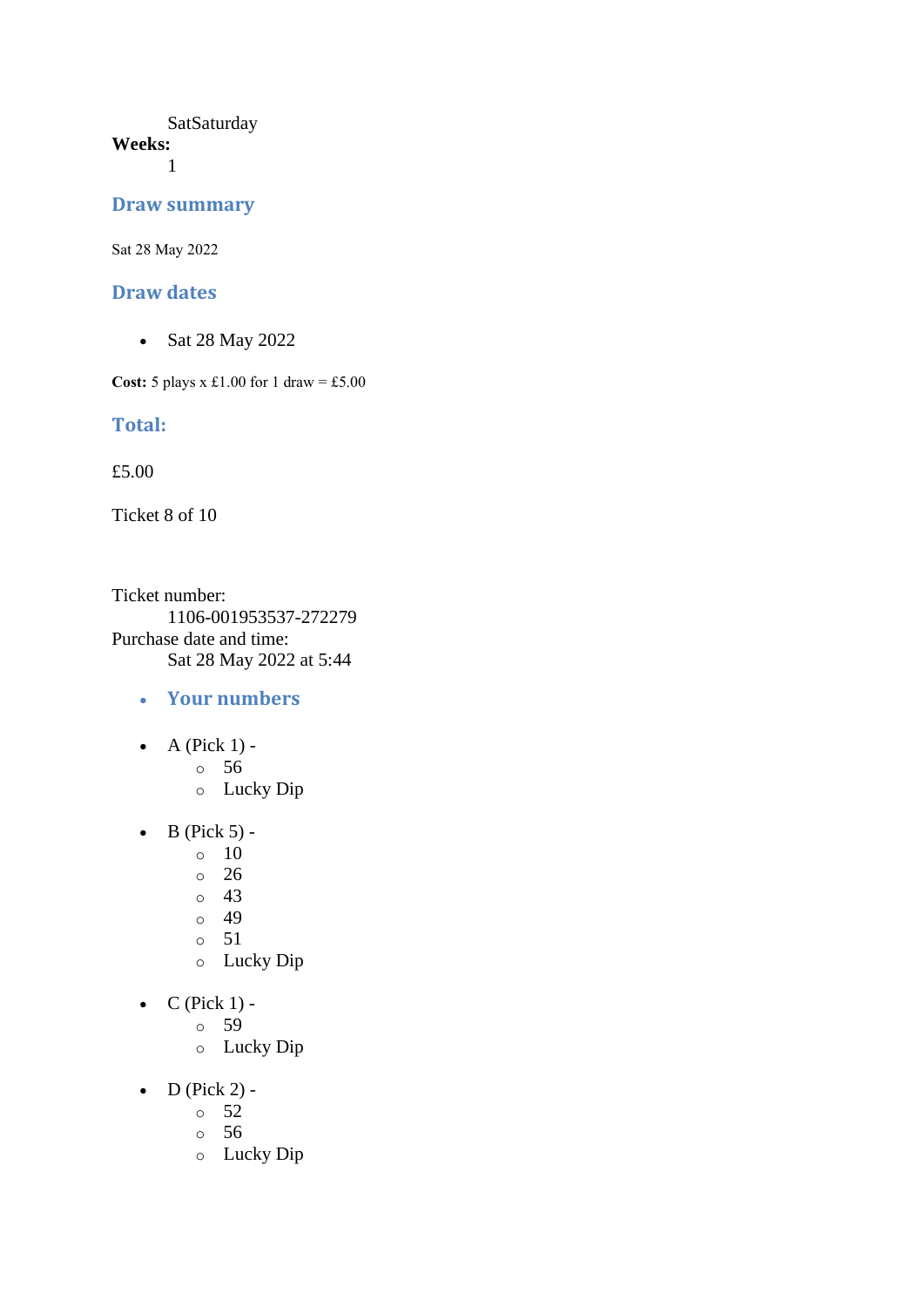- $\bullet$  E (Pick 1)
	- o 11
	- o Lucky Dip

## **Draws summary**

#### **Draws: SatSaturday Weeks:**

1

## **Draw summary**

Sat 28 May 2022

#### **Draw dates**

• Sat 28 May 2022

**Cost:** 5 plays x £1.00 for 1 draw = £5.00

#### **Total:**

£5.00

Ticket 9 of 10

Ticket number: 1106-011390725-274279 Purchase date and time: Sat 28 May 2022 at 5:44

- **Your numbers**
- A (Pick  $1$ )
	- o 23
	- o Lucky Dip
- $\bullet$  B (Pick 5)
	- o 18
	- o 27
	- o 36
	- $\circ$  50
	- o 57
	- o Lucky Dip
- $C$  (Pick 1) -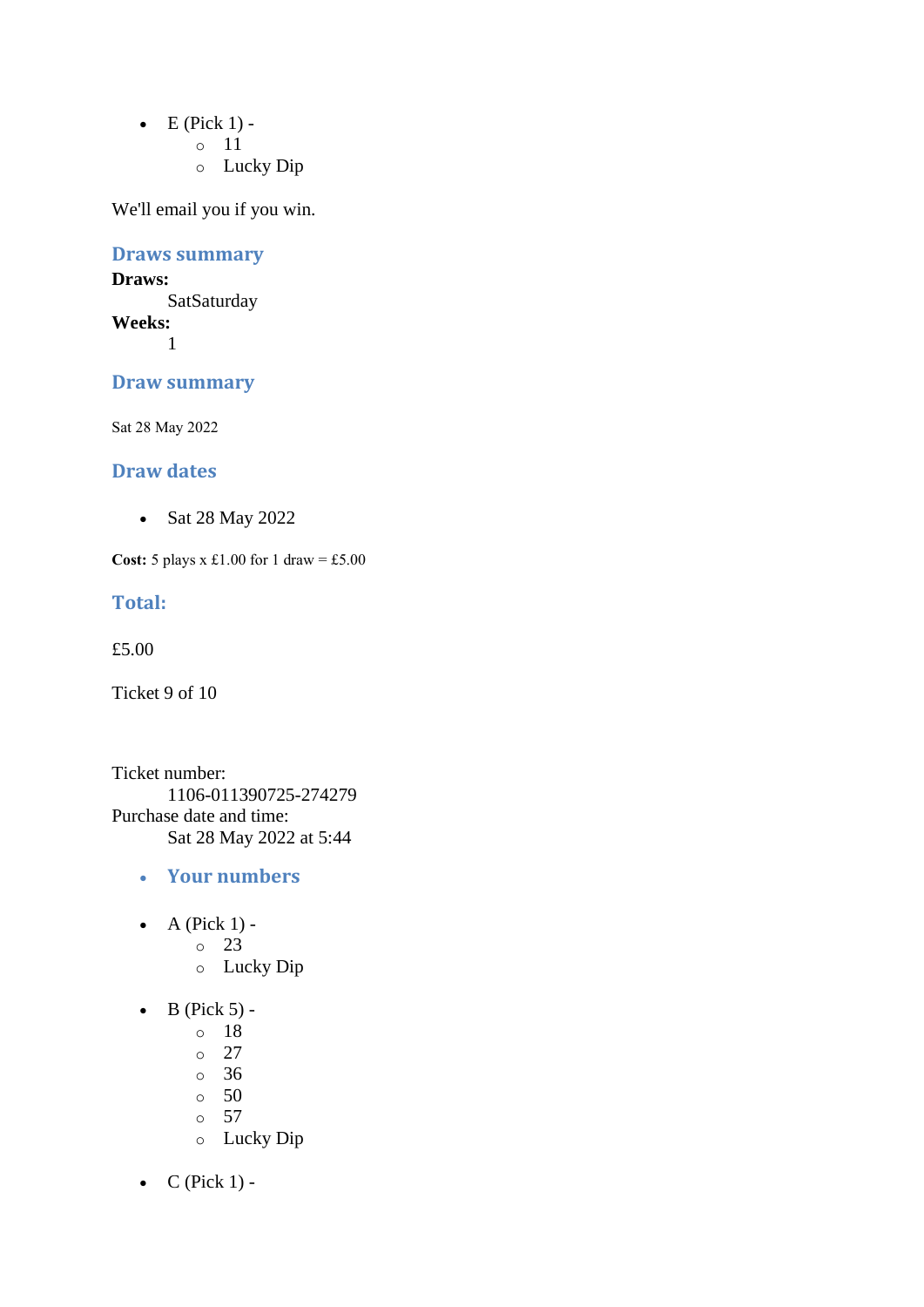- o 58
- o Lucky Dip
- $D$  (Pick 2)
	- o 05
	- $\circ$  50
	- o Lucky Dip
- $\bullet$  E (Pick 1) -
	- $\circ$  41
	- o Lucky Dip

**Draws summary**

**Draws: SatSaturday Weeks:** 1

## **Draw summary**

Sat 28 May 2022

#### **Draw dates**

• Sat 28 May 2022

**Cost:** 5 plays x £1.00 for 1 draw = £5.00

## **Total:**

£5.00

Ticket 10 of 10

Ticket number: 1106-035493633-276579 Purchase date and time: Sat 28 May 2022 at 5:44

- **Your numbers**
- $\bullet$  A (Pick 1) o 53 o Lucky Dip
- $\bullet$  B (Pick 5) -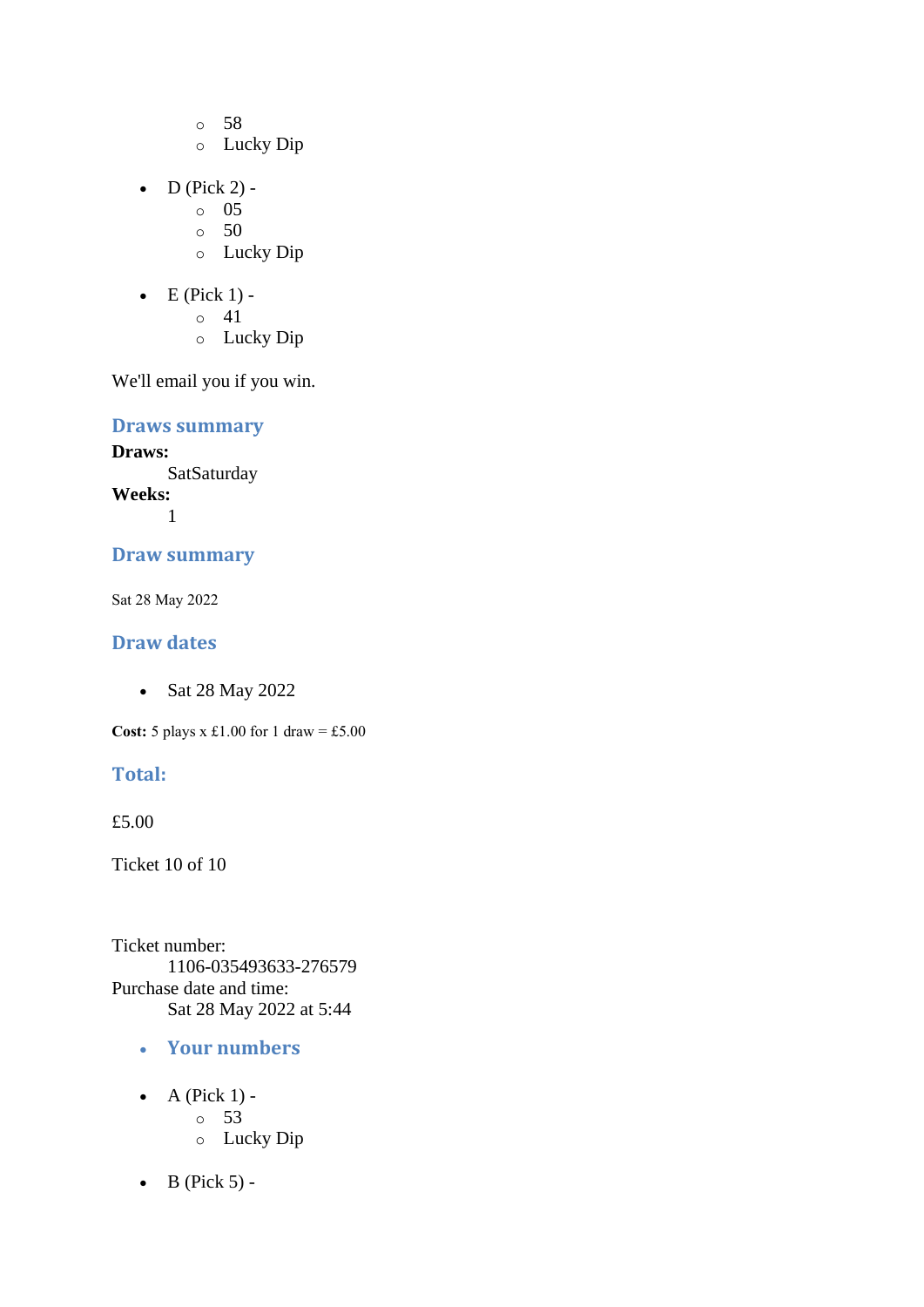- o 02
- o 04
- o 19
- o 38
- o 46
- o Lucky Dip
- $\bullet$  C (Pick 1)
	- o 27
	- o Lucky Dip
- $\bullet$  D (Pick 2)
	- o 07
	- o 46
	- o Lucky Dip
- $\bullet$  E (Pick 1)
	- o 17
	- o Lucky Dip

#### **Draws summary**

**Draws: SatSaturday Weeks:**

1

## **Draw summary**

Sat 28 May 2022

## **Draw dates**

• Sat 28 May 2022

**Cost:** 5 plays x £1.00 for 1 draw = £5.00

## **Total:**

## £5.0

Ticket number: 1106-065434117-273179 Purchase date and time: Sat 28 May 2022 at 7:16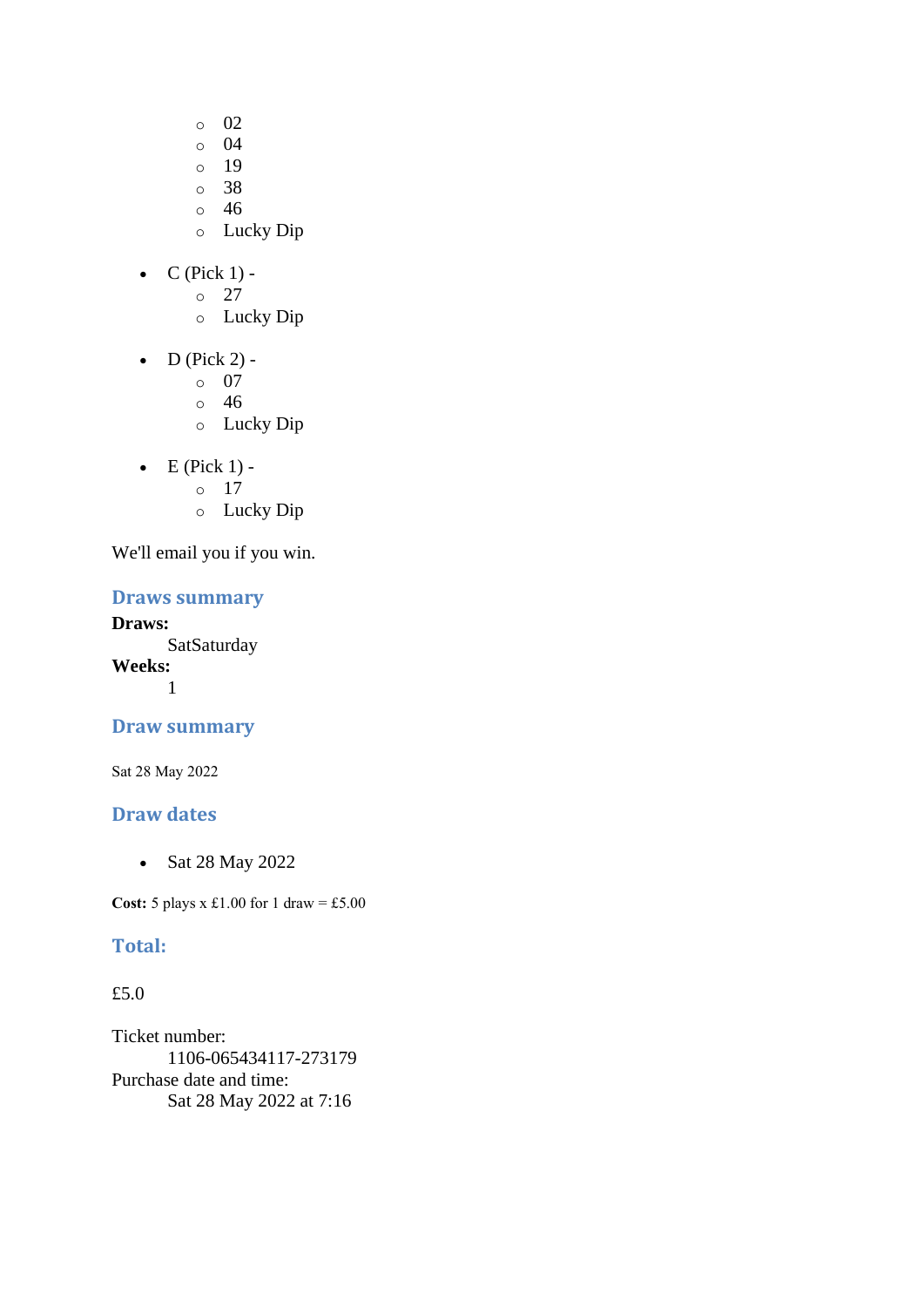- **Your numbers**
- A (Pick  $1$ )
	- o 11
	- o Lucky Dip
- $\bullet$  B (Pick 5)
	- o 14
	- o 19
	- $\circ$  41
	- o 55
	- o 59
	- o Lucky Dip
- $C$  (Pick 1) -
	- $\circ$  25
		- o Lucky Dip
- $\bullet$  D (Pick 3)
	- o 15
	- o 22
	- o 44
	- o Lucky Dip
- $\bullet$  E (Pick 1) -
	- $\circ$  40
	- o Lucky Dip

## **Draws summary**

**Draws:**

**SatSaturday** 

**Weeks:**

1

#### **Draw summary**

Sat 28 May 2022

#### **Draw dates**

• Sat 28 May 2022

**Cost:**  $5$  plays x £1.00 for 1 draw = £5.00

## **Total:**

£5.0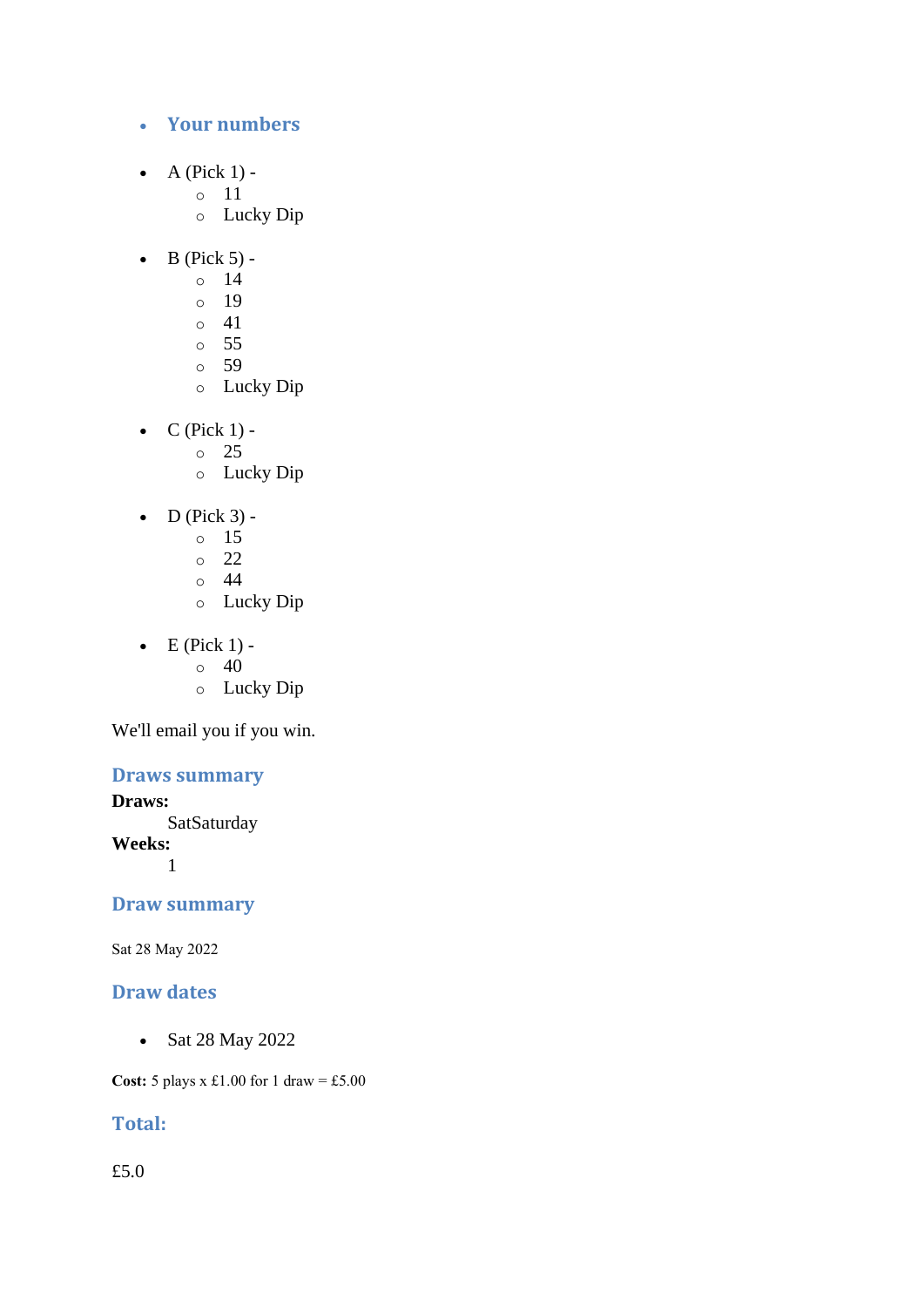## *Lottery Syndicate Group 5*

*---------------------------------------------------*

*1) Do1V1, 2) Ma22G05/MA38G119, 3) Pa30C27, 4) He82C30,5) Wi03F2,6) Ke34B01, 7) Sa43B16, 8) Ow76B04, 9) Me91M02,10) Ca71W01, 11) Ki11S03, 12) Je15M11, 13) Pa52W81, 14) Ni39G16, 15) Ri28L30, 16) Pe64G41, 17) Sh20S29, 18) Ma45C21, 19) Ni36N20, 20) BA09K03Basat, 21) Gl25L33*

Ticket 1 of 10

Ticket number: 1106-056595969-271079 Purchase date and time: Sat 28 May 2022 at 5:46

- **Your numbers**
- A (Pick  $1$ ) -
	- $\circ$  20
	- o Lucky Dip
- $\bullet$  B (Pick 5)
	- o 04
	- o 07
	- o 12
	- $\circ$  20
	- o 25
- $\bullet$  C (Pick 1) -
	- $\circ$  57
	- o Lucky Dip
- $\bullet$  D (Pick 3)
	- o 31
	- $\circ$  43
	- $\circ$  51
	- o Lucky Dip
- $\bullet$  E (Pick 1)
	- o 05
	- o Lucky Dip

We'll email you if you win.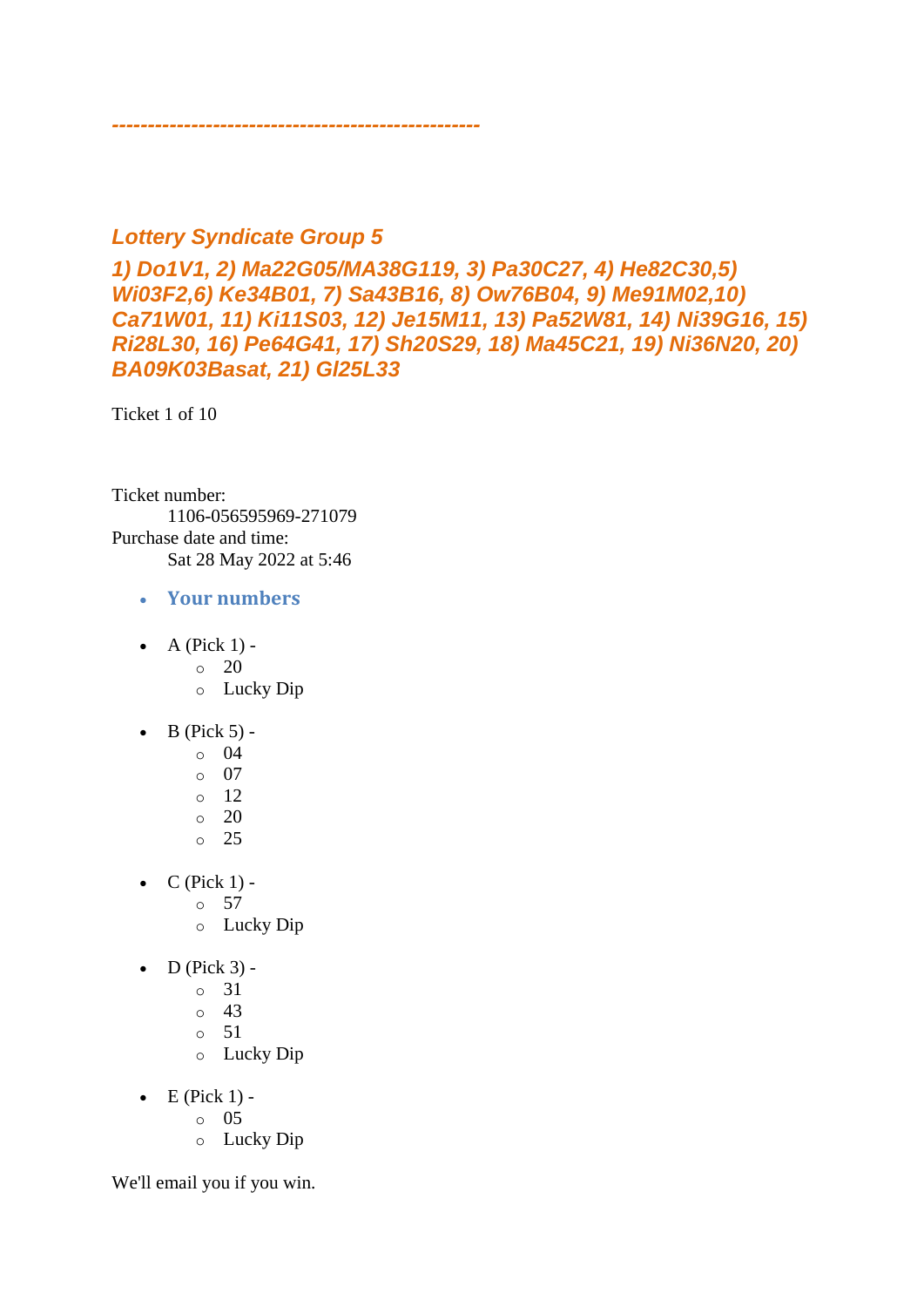#### **Draws summary**

**Draws: SatSaturday** 

**Weeks:**

1

#### **Draw summary**

Sat 28 May 2022

#### **Draw dates**

• Sat 28 May 2022

**Cost:** 5 plays x £1.00 for 1 draw = £5.00

#### **Total:**

£5.00

Ticket 2 of 10

Ticket number: 1106-066033157-273079 Purchase date and time: Sat 28 May 2022 at 5:46

- **Your numbers**
- A (Pick  $1$ )
	- o 13
	- o Lucky Dip
- $\bullet$  B (Pick 5) -
	- $\circ$  10
	- o 17
	- o 19
	- $\circ$  20
	- $\circ$  47
	- o Lucky Dip
- $\bullet$  C (Pick 1)
	- o 12
	- o Lucky Dip
- $\bullet$  D (Pick 3)
	- o 34
	- $\circ$  50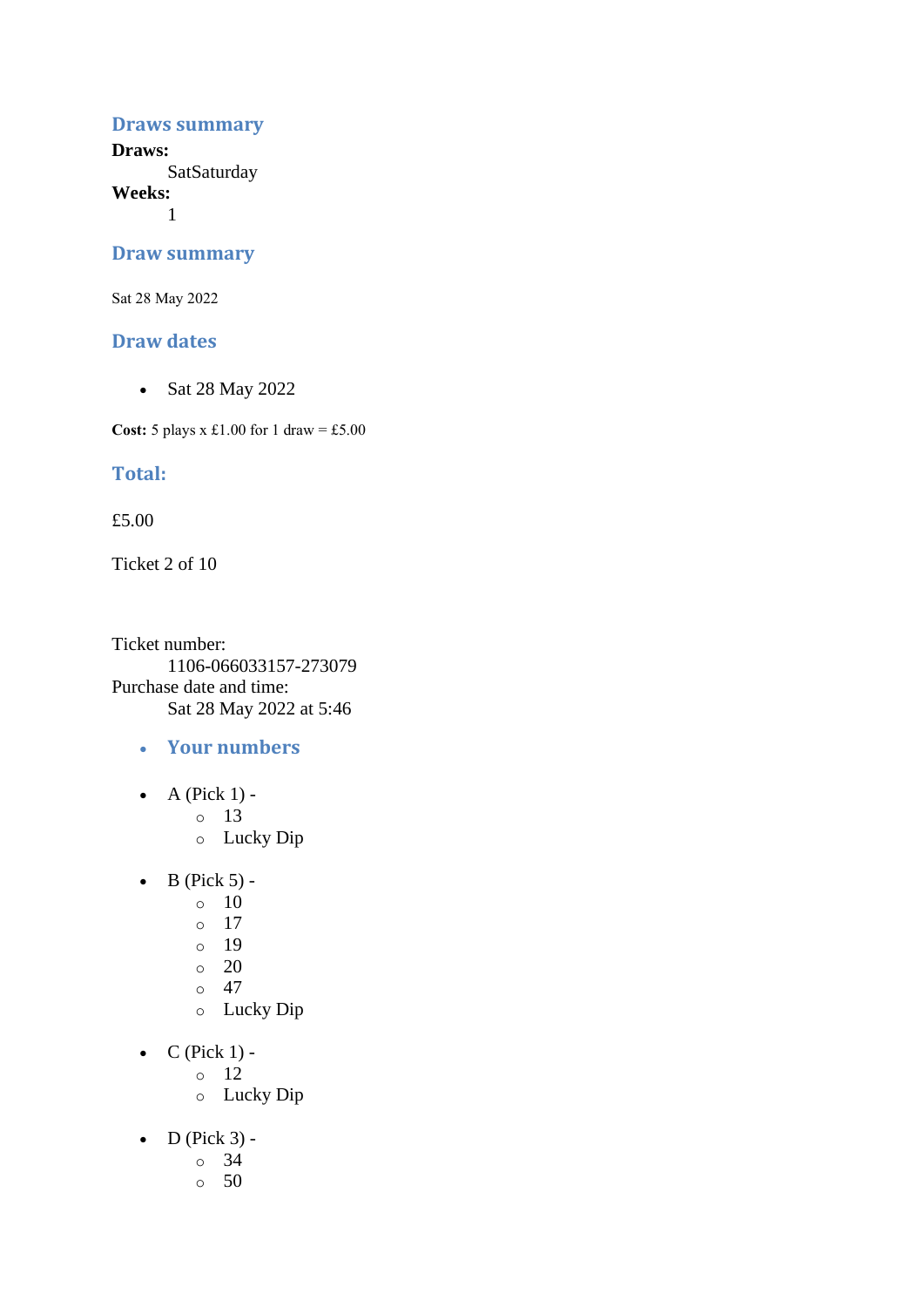o 52

- o Lucky Dip
- $\bullet$  E (Pick 1)
	- o 28
		- o Lucky Dip

We'll email you if you win.

#### **Draws summary**

**Draws: SatSaturday Weeks:** 1

#### **Draw summary**

Sat 28 May 2022

#### **Draw dates**

• Sat 28 May 2022

**Cost:** 5 plays x £1.00 for 1 draw = £5.00

#### **Total:**

£5.00

Ticket 3 of 10

Ticket number: 1106-002023937-278879 Purchase date and time: Sat 28 May 2022 at 5:46

- **Your numbers**
- $\bullet$  A (Pick 1)
	- o 55
	- o Lucky Dip
- $\bullet$  B (Pick 5)
	- o 24
	- o 28
	- o 36
	- o 43
	- o 46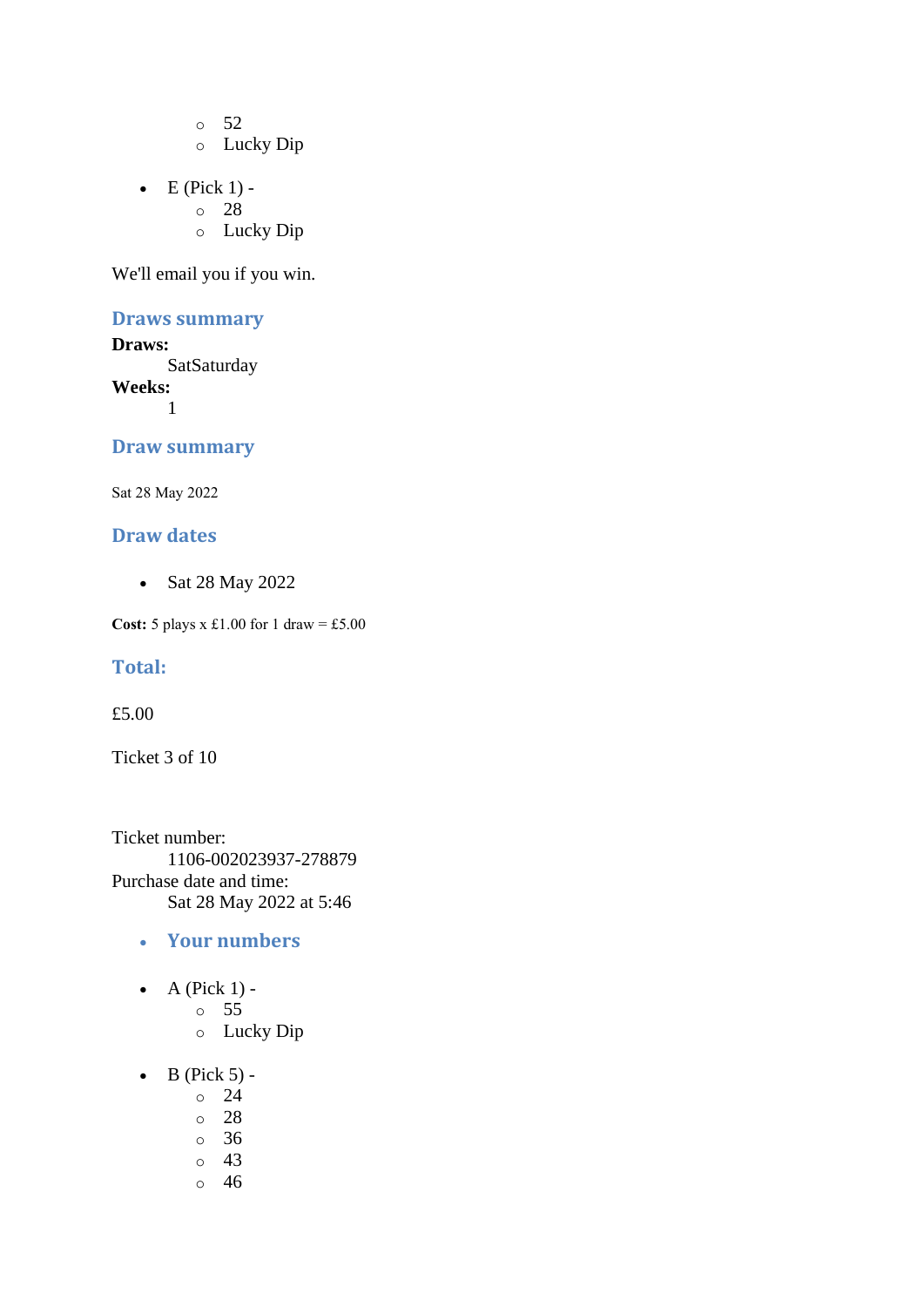- o Lucky Dip
- $C$  (Pick 1)
	- o 19
	- o Lucky Dip
- $\bullet$  D (Pick 3)
	- o 14
	- o 17
	- $\circ$  27
	- o Lucky Dip
- $\bullet$  E (Pick 1) -
	- $\circ$  10
	- o Lucky Dip

## **Draws summary**

**Draws: SatSaturday Weeks:** 1

**Draw summary**

Sat 28 May 2022

## **Draw dates**

• Sat 28 May 2022

**Cost:** 5 plays x £1.00 for 1 draw = £5.00

## **Total:**

£5.00

Ticket 4 of 10

Ticket number: 1106-035568129-276579 Purchase date and time: Sat 28 May 2022 at 5:46

- **Your numbers**
- $\bullet$  A (Pick 1) -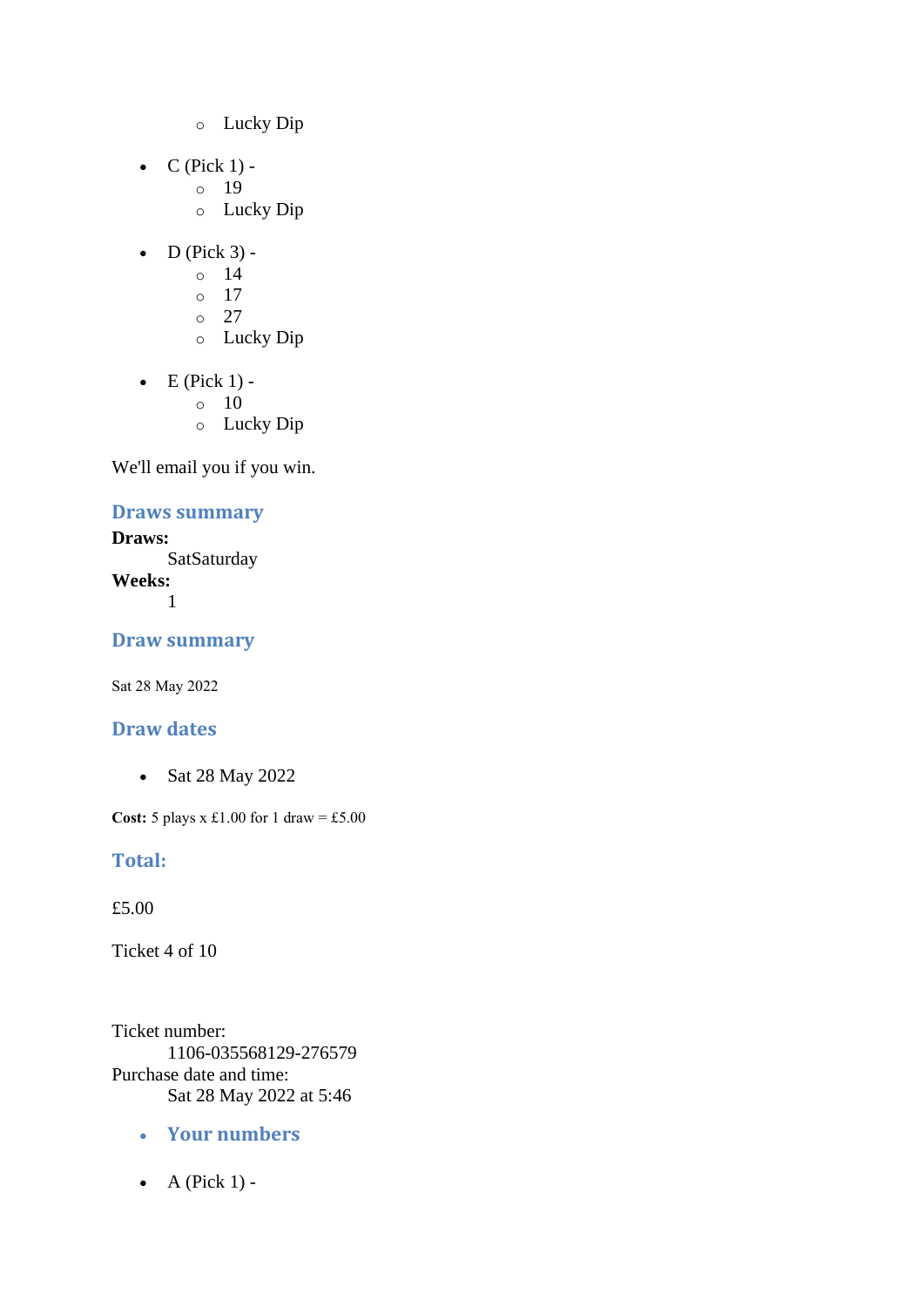- o 58
- o Lucky Dip
- $\bullet$  B (Pick 5)
	- o 09
	- o 15
	- o 17
	- o 23
	- $\circ$  50
	- o Lucky Dip
- $\bullet$  C (Pick 1)
	- o 13
	- o Lucky Dip
- $\bullet$  D (Pick 3)
	- o 05
	- o 39
	- $\circ$  41
	- o Lucky Dip
- $\bullet$  E (Pick 1)
	- o 34
	- o Lucky Dip

## **Draws summary**

**Draws: SatSaturday Weeks:** 1

## **Draw summary**

Sat 28 May 2022

#### **Draw dates**

• Sat 28 May 2022

**Cost:** 5 plays x £1.00 for 1 draw = £5.00

## **Total:**

£5.00

Ticket 5 of 10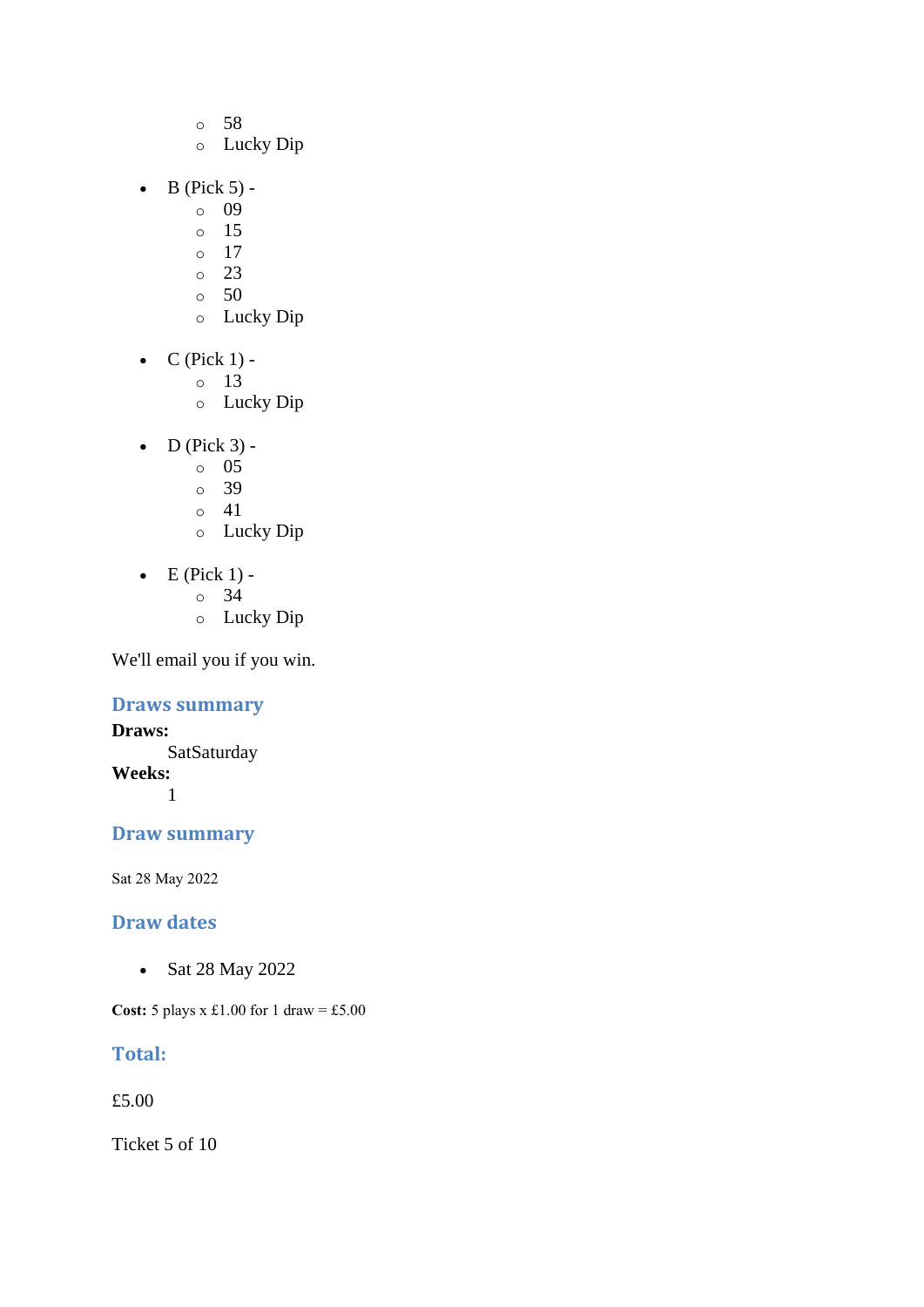Ticket number: 1106-045005317-278579 Purchase date and time: Sat 28 May 2022 at 5:46

- **Your numbers**
- A (Pick  $1$ )
	- o 41
	- o Lucky Dip
- $\bullet$  B (Pick 5) -
	- $\circ$  17
	- o 29
	- o 33
	- o 35
	- o 48
	- o Lucky Dip
- $C$  (Pick 1)
	- o 58
		- o Lucky Dip
- $\bullet$  D (Pick 3)
	- o 11
	- $\degree$  24
	- o 33
	- o Lucky Dip
- $\bullet$  E (Pick 1)
	- o 29
	- o Lucky Dip

We'll email you if you win.

#### **Draws summary**

**Draws: SatSaturday Weeks:**

1

#### **Draw summary**

Sat 28 May 2022

#### **Draw dates**

• Sat 28 May 2022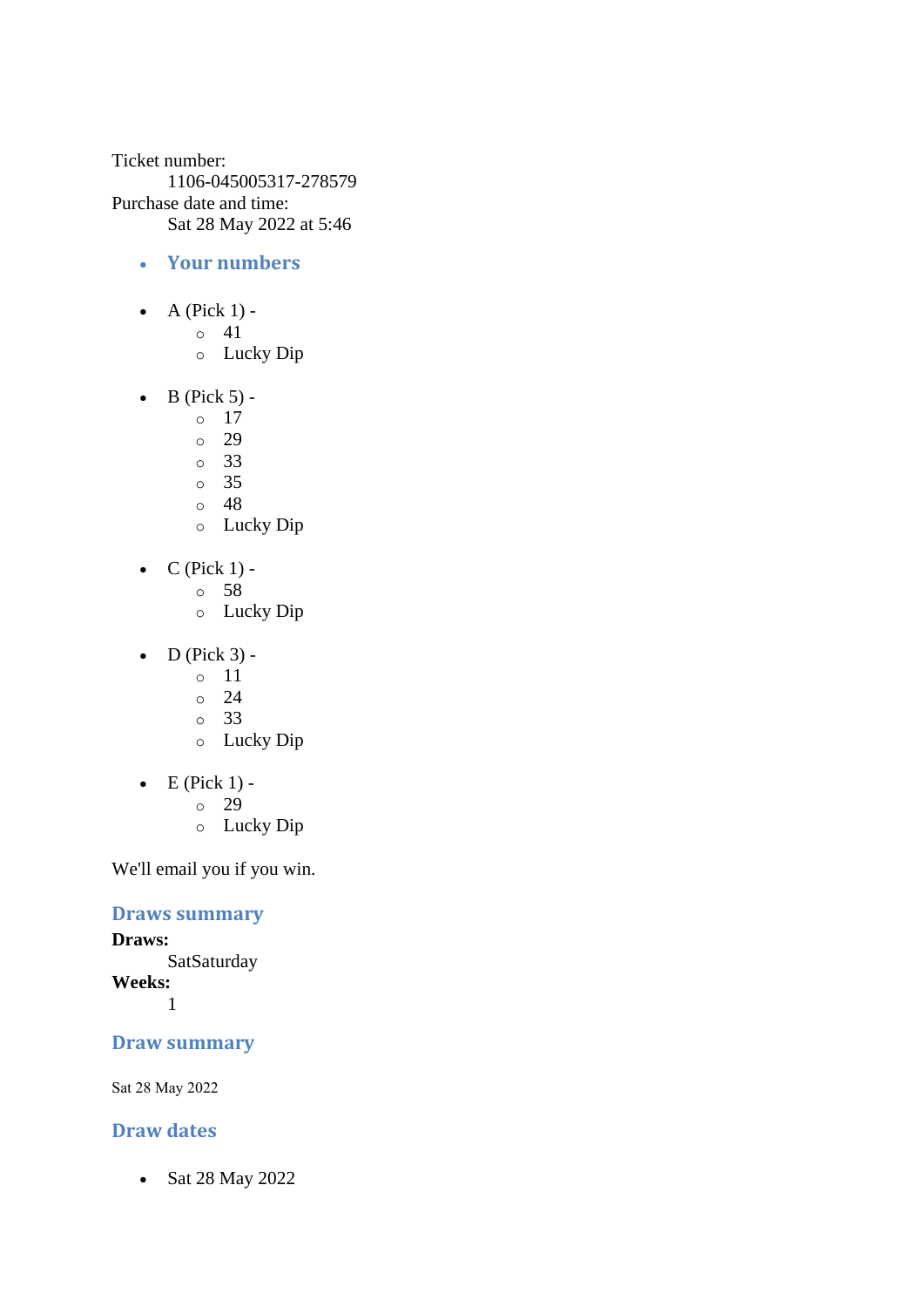**Cost:** 5 plays x £1.00 for 1 draw = £5.00

#### **Total:**

£5.0

Ticket number: 1106-056062465-272279 Purchase date and time: Sat 28 May 2022 at 7:16

- **Your numbers**
- A (Pick  $1$ )
	- o 34
		- o Lucky Dip
- $\bullet$  B (Pick 5) -
	- $\circ$  20
	- o 23
	- o 31
	- o 44
	- o 45
	- o Lucky Dip
- $\bullet$  C (Pick 1) -
	- $\circ$  30
	- o Lucky Dip
- $\bullet$  D (Pick 2) -
	- $\circ$  25
	- $\circ$  40
	- o Lucky Dip
- $\bullet$  E (Pick 1)
	- o 08
	- o Lucky Dip

We'll email you if you win.

# **Draws summary**

#### **Draws: SatSaturday Weeks:** 1

#### **Draw summary**

Sat 28 May 2022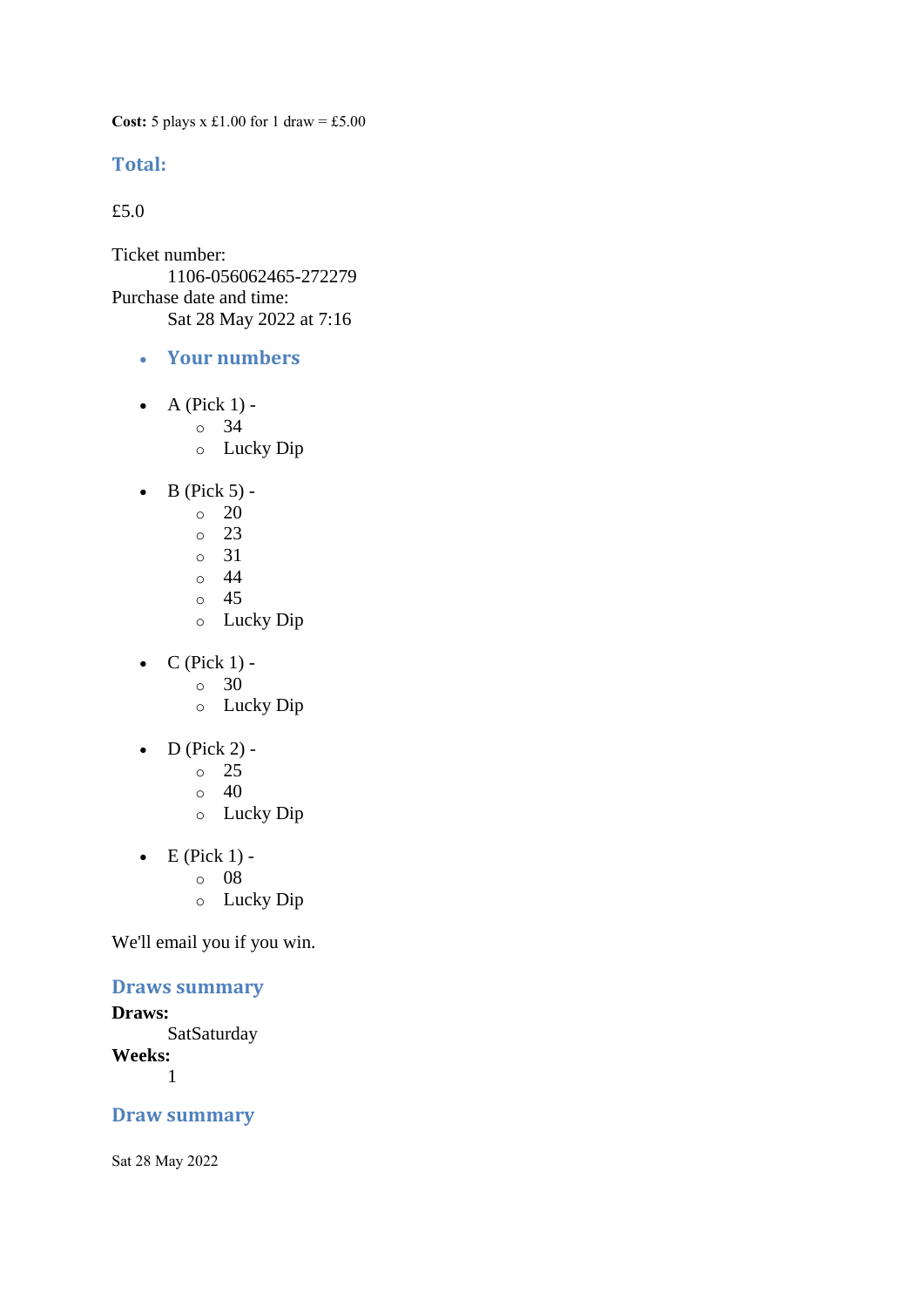### **Draw dates**

• Sat 28 May 2022

**Cost:**  $5$  plays x £1.00 for 1 draw = £5.00

# *Lottery Syndicate Group 6*

*1) Ro26C28, 2) RO98H60, 3) Sh37P01, 4) Do12P04,5) Do1V1,6) No15L30, 7) Sa43B16, 8) BA09K03Basat, 9) To23S12 (TGS),10) Da27R40, 11) Pe64G41, 12) Ma98A17, 13) Ow76B04, 14) Wi22M02, 15) Da10N11Norcup , 16) PH30B19, 17) Ca71W01, 18) Ma94N21, 19) Jo16V36, 20) Sa65C13, 21) Wi03F2*

*-----------------------------------------------------*

Ticket 6 of 10

Ticket number: 1106-002089473-270279 Purchase date and time: Sat 28 May 2022 at 5:46

- **Your numbers**
- A (Pick  $1$ ) -

o 28

- o Lucky Dip
- $\bullet$  B (Pick 5) -
	- $\circ$  01
		- $\circ$  10
		- $\circ$  16
		- o 28
		- $\circ$  57
		- o Lucky Dip
- $C$  (Pick 1)
	- o 11
	- o Lucky Dip
- $\bullet$  D (Pick 2)
	- o 08
	- o 39
	- o Lucky Dip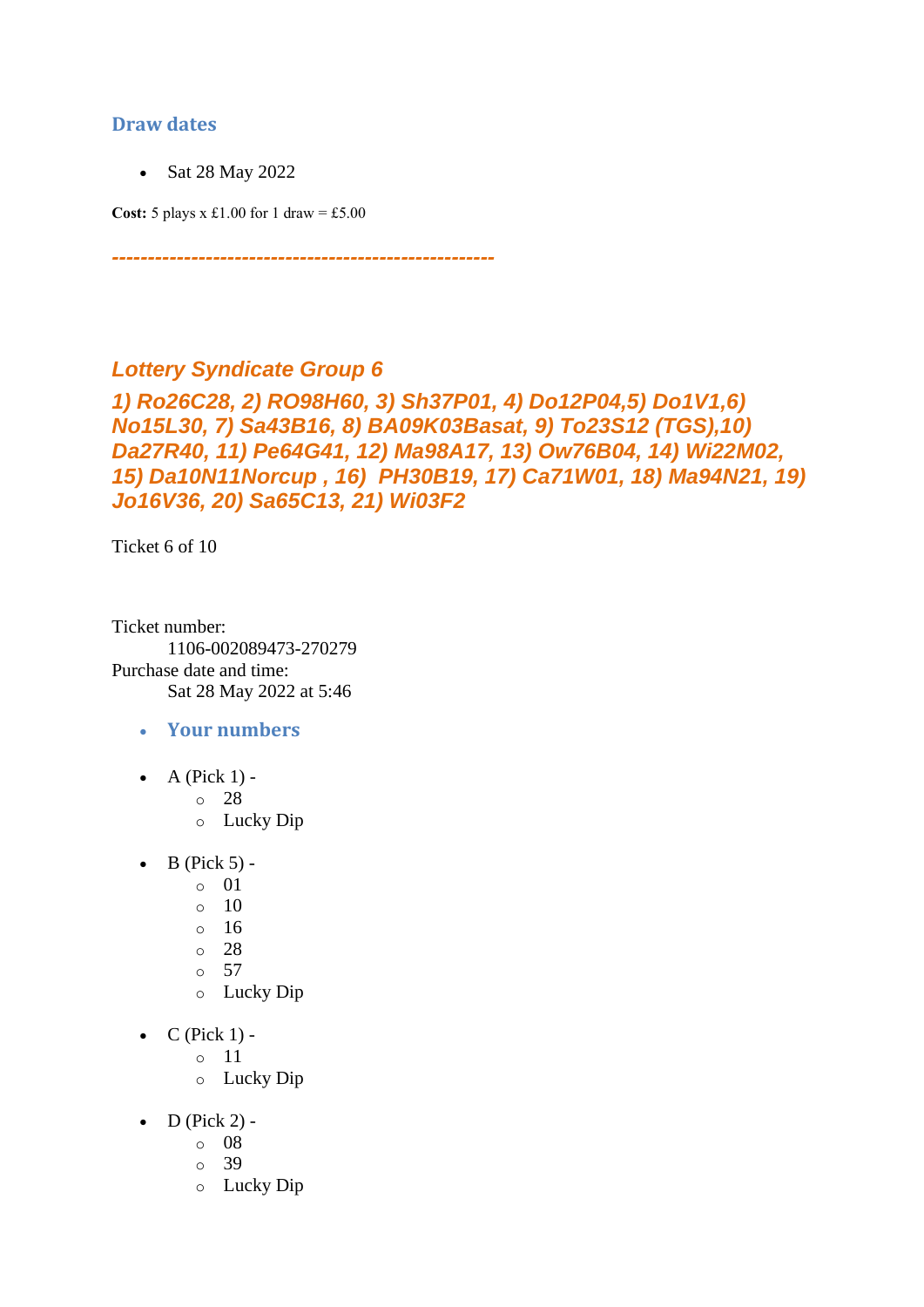- $\bullet$  E (Pick 1)
	- o 33
	- o Lucky Dip

# **Draws summary**

#### **Draws: SatSaturday Weeks:**

1

## **Draw summary**

Sat 28 May 2022

### **Draw dates**

• Sat 28 May 2022

**Cost:** 5 plays x £1.00 for 1 draw = £5.00

#### **Total:**

£5.00

Ticket 7 of 10

Ticket number: 1106-011526661-272279 Purchase date and time: Sat 28 May 2022 at 5:46

- **Your numbers**
- A (Pick  $1$ )
	- o 54
	- o Lucky Dip
- $\bullet$  B (Pick 5)
	- o 01
	- o 12
	- o 16
	- o 22
	- o 39
	- o Lucky Dip
- $C$  (Pick 1) -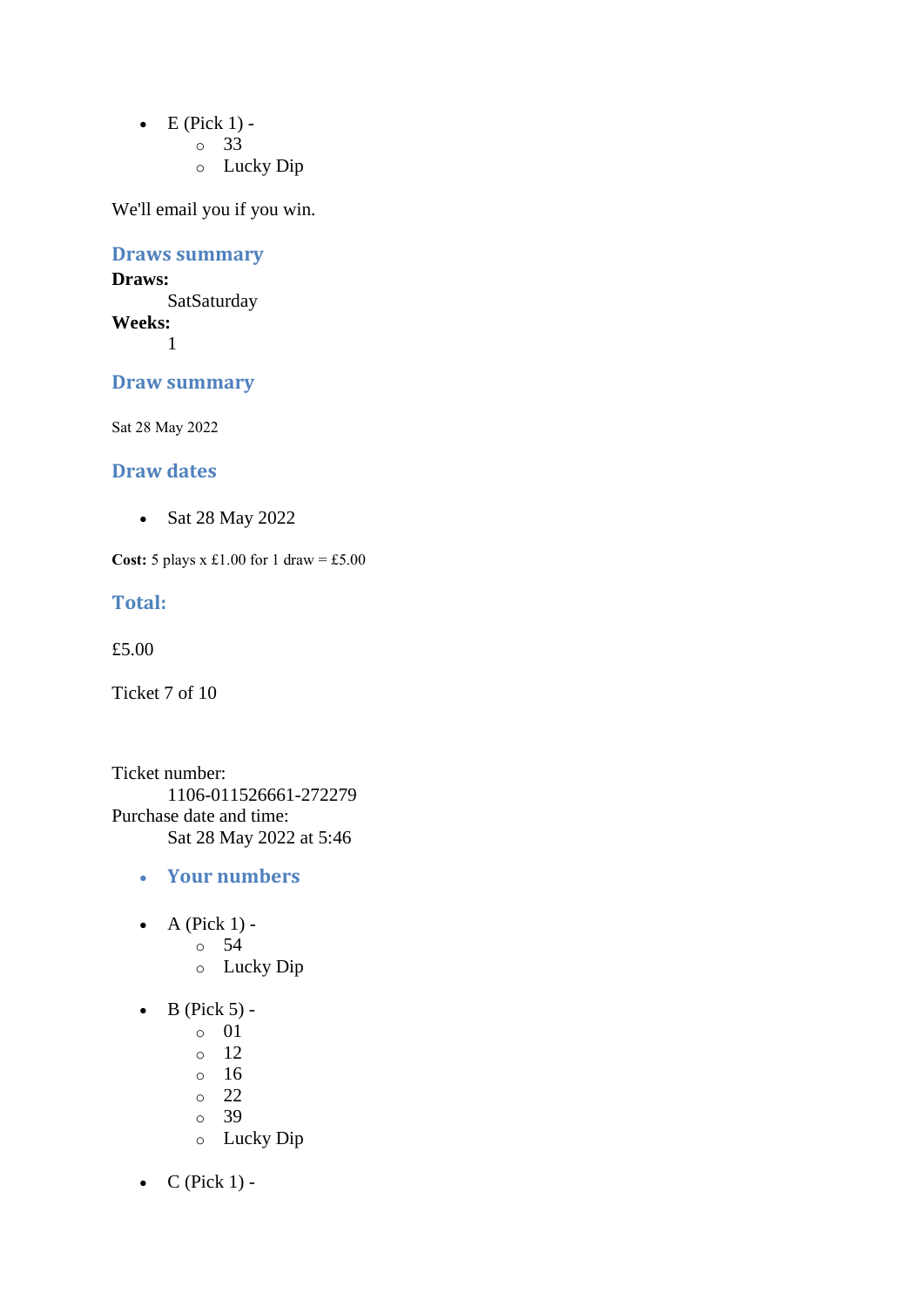- o 26
- o Lucky Dip
- $D$  (Pick 2) -
	- $\circ$  44
	- o 59
	- o Lucky Dip
- $\bullet$  E (Pick 1)
	- o 54
	- o Lucky Dip

**Draws summary**

**Draws: SatSaturday Weeks:** 1

# **Draw summary**

Sat 28 May 2022

### **Draw dates**

• Sat 28 May 2022

**Cost:** 5 plays x £1.00 for 1 draw = £5.00

# **Total:**

£5.00

Ticket 8 of 10

Ticket number: 1106-035633665-277679 Purchase date and time: Sat 28 May 2022 at 5:46

- **Your numbers**
- $\bullet$  A (Pick 1) - $\circ$  42 o Lucky Dip
- $\bullet$  B (Pick 5) -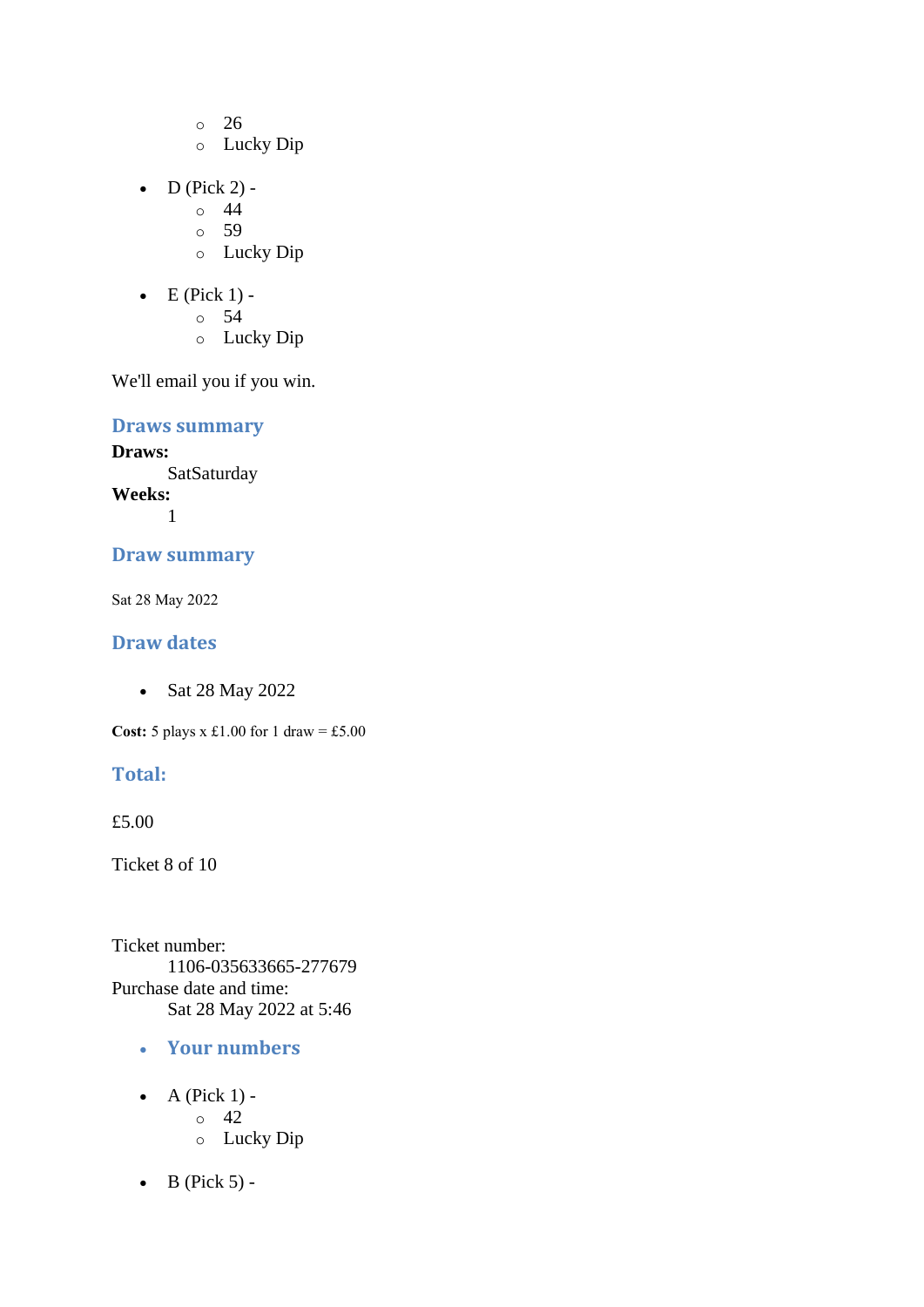- o 05
- o 06
- o 31
- o 36
- o 53
- o Lucky Dip
- $\bullet$  C (Pick 1)
	- o 57
	- o Lucky Dip
- $\bullet$  D (Pick 2)
	- o 18
	- o 21
	- o Lucky Dip
- $\bullet$  E (Pick 1)
	- o 51
	- o Lucky Dip

#### **Draws summary**

**Draws: SatSaturday Weeks:**

1

# **Draw summary**

Sat 28 May 2022

# **Draw dates**

• Sat 28 May 2022

**Cost:** 5 plays x £1.00 for 1 draw = £5.00

### **Total:**

#### £5.00

Ticket 9 of 10

Ticket number: 1106-045070853-279679 Purchase date and time: Sat 28 May 2022 at 5:46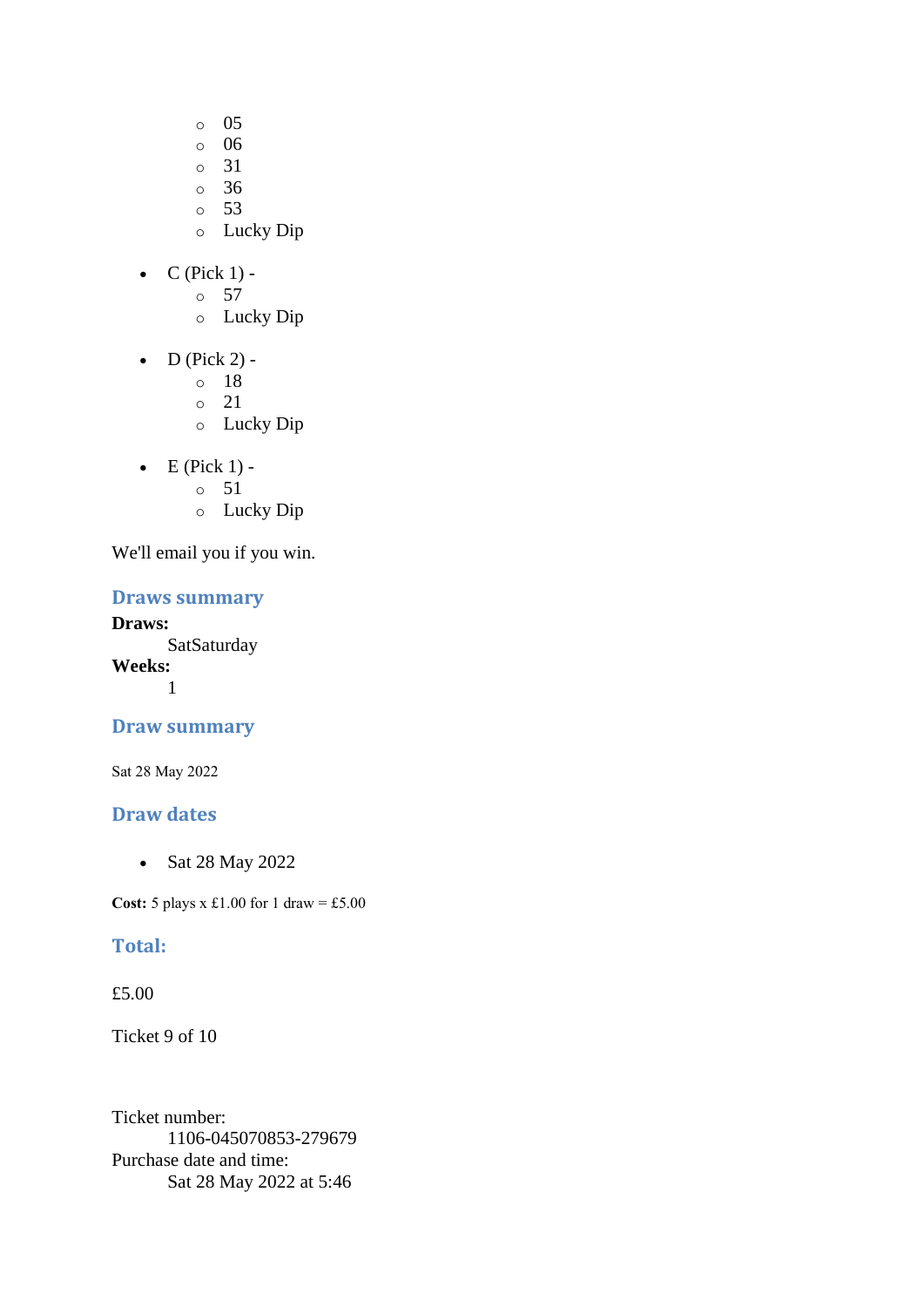### • **Your numbers**

- A (Pick  $1$ )
	- o 52
	- o Lucky Dip
- $\bullet$  B (Pick 5)
	- o 07
	- o 15
	- $\circ$  24
	- $\circ$  40
	- o 43
	- o Lucky Dip
- $C$  (Pick 1)
	- o 21
	- o Lucky Dip
- D (Pick 2) -
	- $\circ$  37
	- o 47
	- o Lucky Dip
- $\bullet$  E (Pick 1) -
	- $\circ$  41
		- o Lucky Dip

We'll email you if you win.

### **Draws summary**

### **Draws:**

**SatSaturday Weeks:** 1

# **Draw summary**

Sat 28 May 2022

## **Draw dates**

• Sat 28 May 2022

**Cost:** 5 plays x £1.00 for 1 draw = £5.00

# **Total:**

£5.00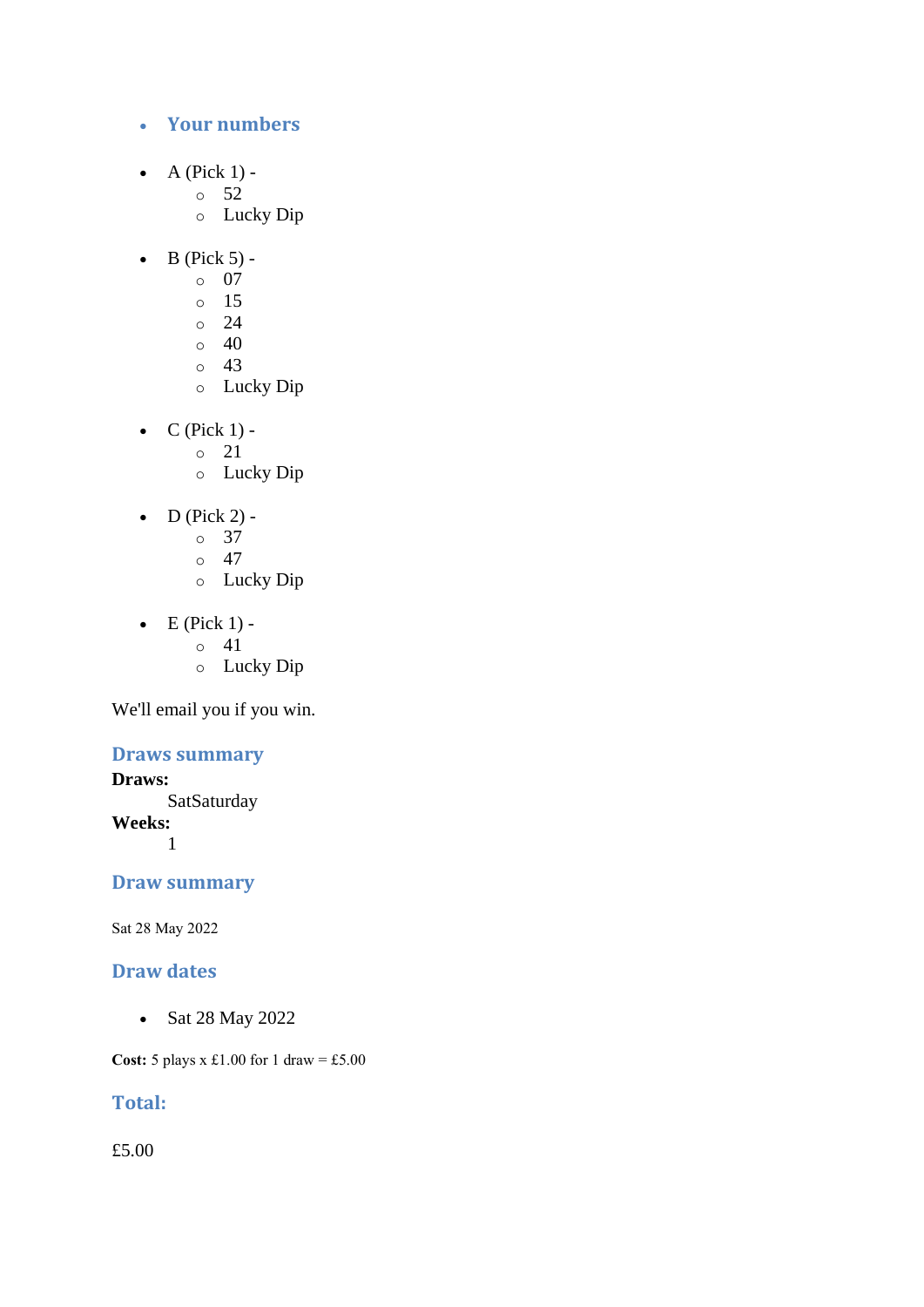#### Ticket 10 of 10

Ticket number: 1106-018796033-272879 Purchase date and time: Sat 28 May 2022 at 5:46

- **Your numbers**
- A (Pick  $1$ )
	- o 53
	- o Lucky Dip
- $\bullet$  B (Pick 5)
	- o 33
	- o 35
	- $\circ$  36
	- $\circ$  42
	- o 57
	- o Lucky Dip
- $C$  (Pick 1)
	- o 13
	- o Lucky Dip
- $\bullet$  D (Pick 2) -
	- $\circ$  10
	- o 25
	- o Lucky Dip
- $\bullet$  E (Pick 1)
	- o 59
	- o Lucky Dip

We'll email you if you win.

### **Draws summary**

**Draws: SatSaturday Weeks:** 1

# **Draw summary**

Sat 28 May 2022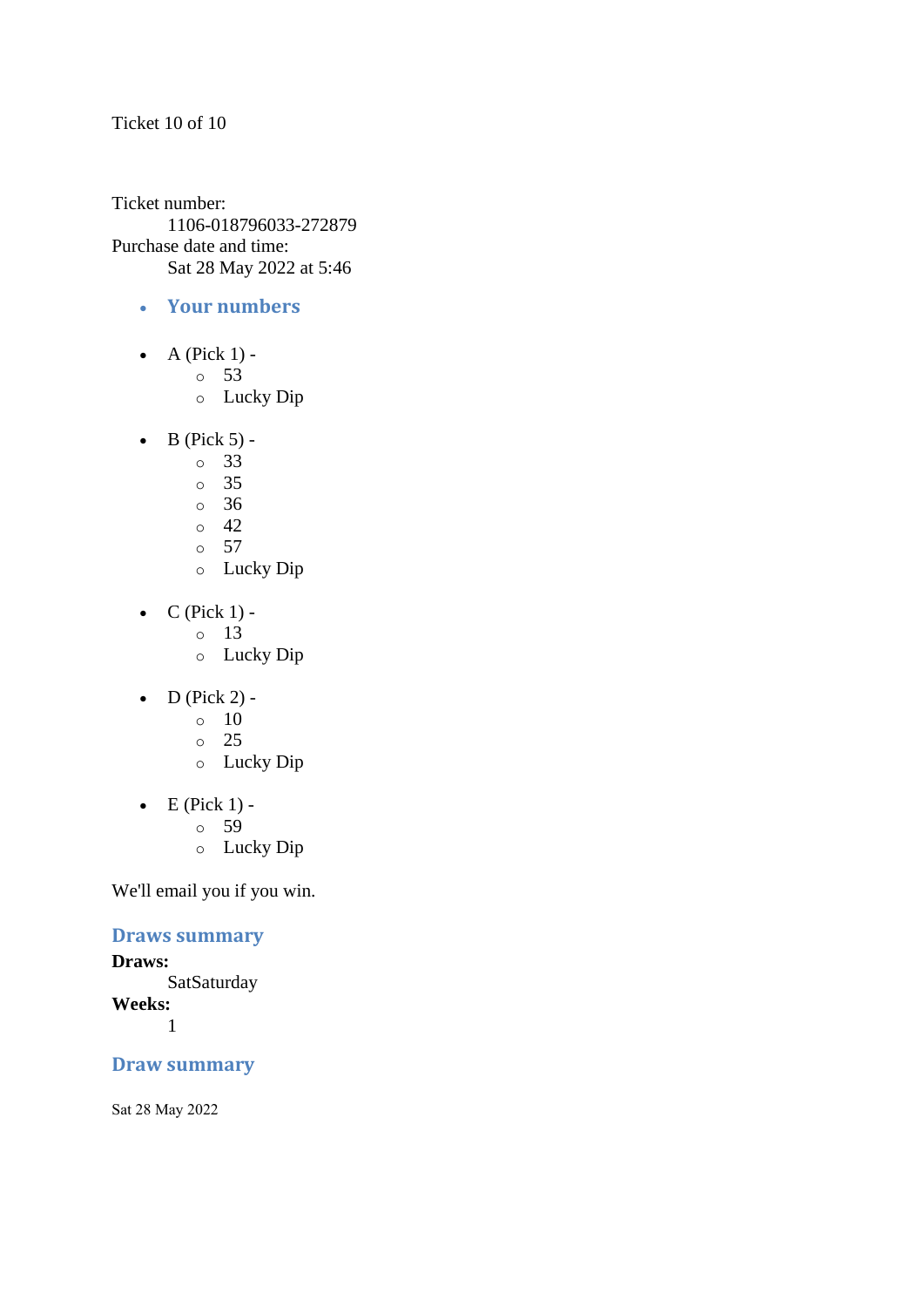### **Draw dates**

• Sat 28 May 2022

**Cost:**  $5$  plays x £1.00 for 1 draw = £5.00

# **Total:**

### £5.0

icket number: 1106-001443329-278379 Purchase date and time: Sat 28 May 2022 at 7:16

- **Your numbers**
- $\bullet$  A (Pick 1)
	- o 41
		- o Lucky Dip
- $\bullet$  B (Pick 5)
	- o 04
	- o 13
	- $\circ$  14
	- o 18
	- $\circ$  40
	- o Lucky Dip
- $\bullet$  C (Pick 1) -
	- $\circ$  57
	- o Lucky Dip
- $\bullet$  D (Pick 2)
	- o 54
		- o 58
		- o Lucky Dip
- $\bullet$  E (Pick 1)
	- o 56
		- o Lucky Dip

We'll email you if you win.

**Draws summary**

**Draws: SatSaturday Weeks:** 1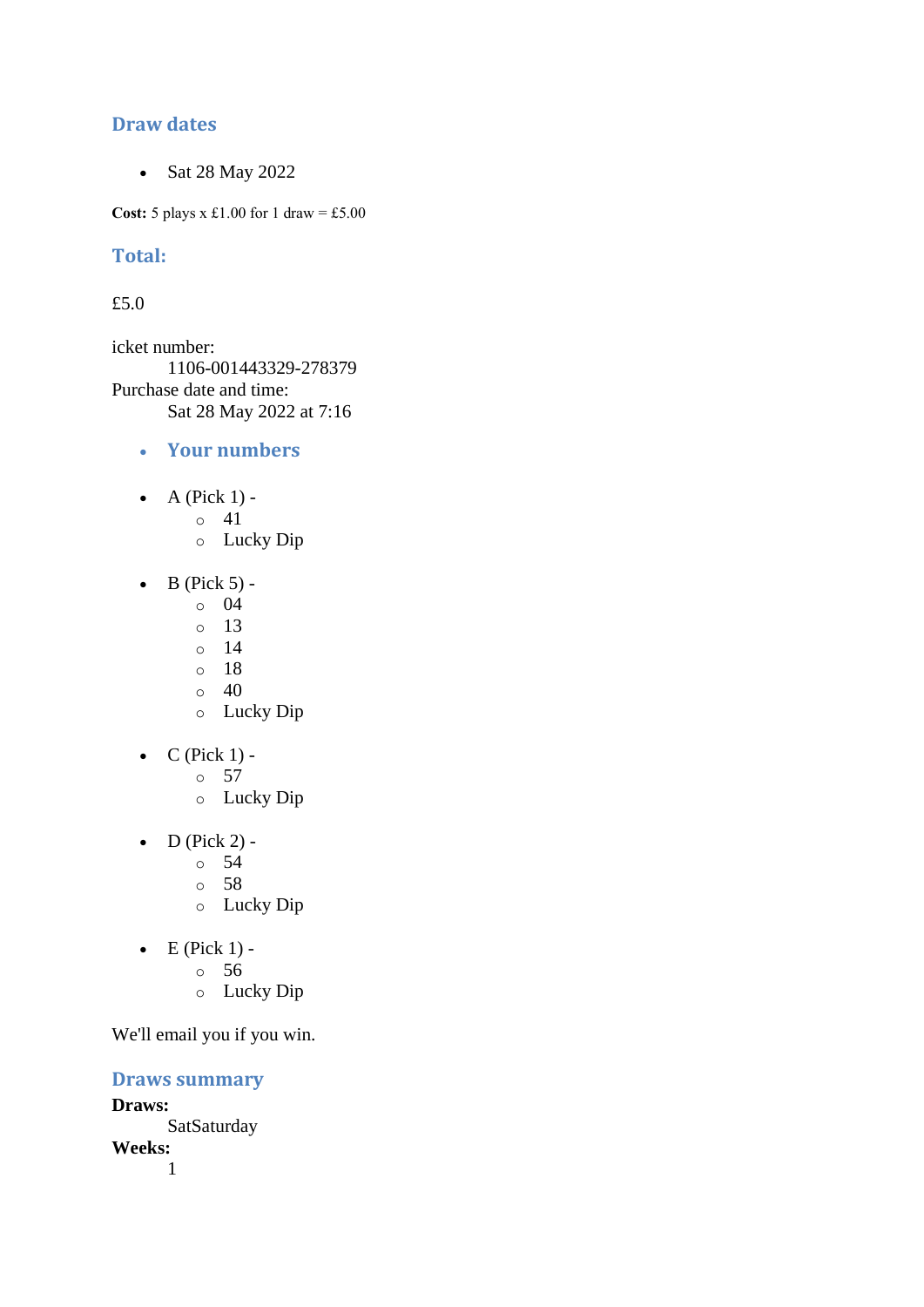### **Draw summary**

Sat 28 May 2022

#### **Draw dates**

• Sat 28 May 2022

**Cost:**  $5$  plays x £1.00 for 1 draw = £5.00

**Total:** 

£5.0

*-----------------------------------------------------*

# *Lottery Syndicate Group 7*

*1) Ro26C28, 2) Jo54V2, 3) Sh37P01, 4) Ma98A17,5) Ri52F56, 6) Mi02L17, 7) Sa43B16, 8) Ch94O10, 9) To23S12 (TGS),10) Da27R40, 11) An76D15, 12) Pe64G41, 13) RO98H60, 14) Wi22M02, 15) Do12P04, 16) PH30B19, 17) Si12G05 , 18) Je58M18, 19) La66B40, 20) Sa65C13, 21) Be11V1*

Ticket 1 of 10

Ticket number: 1106-046382852-276879 Purchase date and time: Sat 28 May 2022 at 5:47

- **Your numbers**
- A (Pick  $1$ ) -
	- $\circ$  42
	- o Lucky Dip
- $\bullet$  B (Pick 5)
	- o 11
	- o 18
	- o 26
	- o 27
	- o 31
	- o Lucky Dip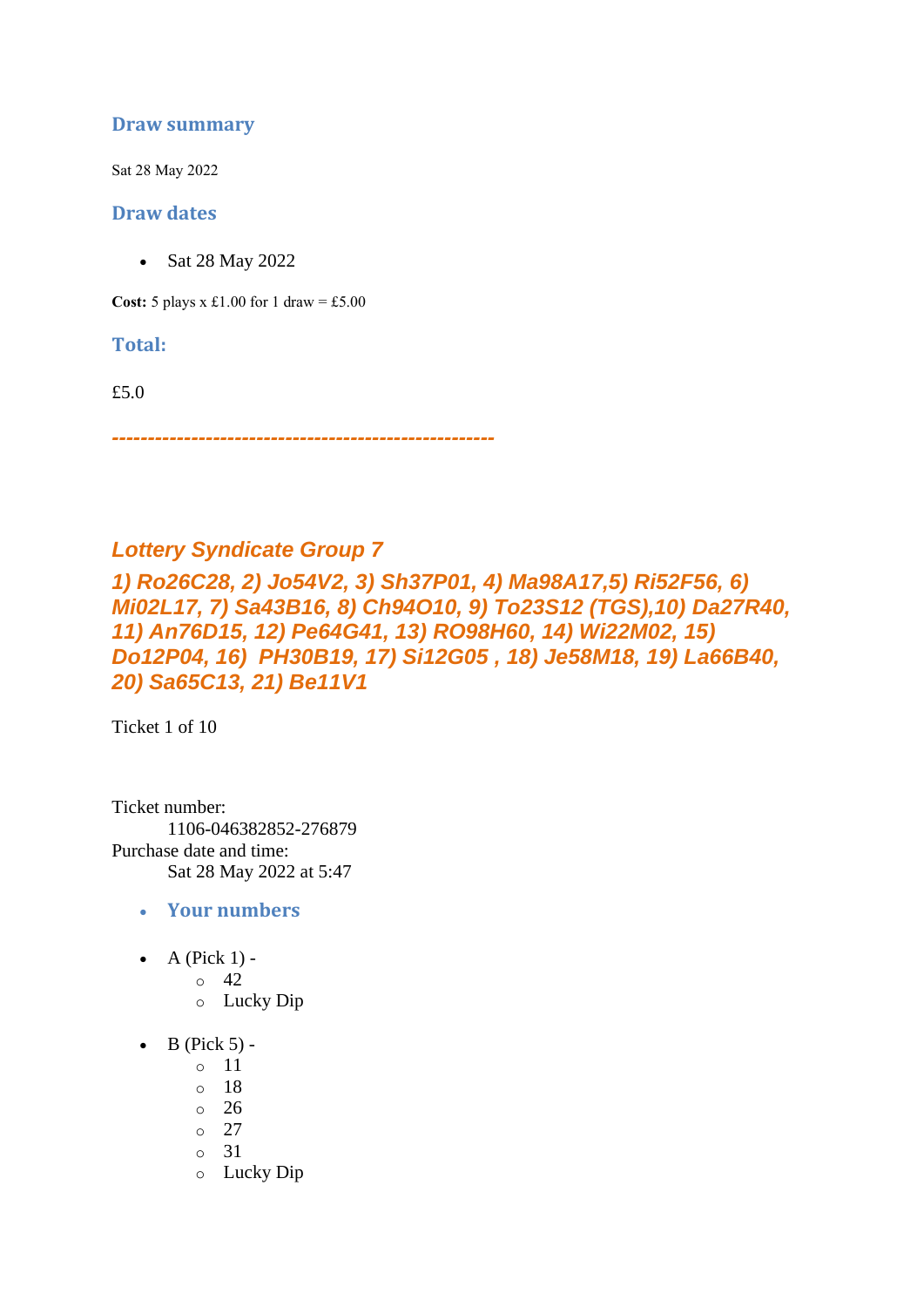- $\bullet$  C (Pick 1)
	- o 29
	- o Lucky Dip
- $\bullet$  D (Pick 3) -
	- $\circ$  17
	- $\circ$  24
	- o 36
	- o Lucky Dip
- $\bullet$  E (Pick 1)
	- o 31
	- o Lucky Dip

# **Draws summary**

#### **Draws:**

**SatSaturday Weeks:** 1

#### **Draw summary**

Sat 28 May 2022

### **Draw dates**

• Sat 28 May 2022

**Cost:** 5 plays x £1.00 for 1 draw = £5.00

#### **Total:**

£5.00

Ticket 2 of 10

Ticket number: 1106-024300288-275879 Purchase date and time: Sat 28 May 2022 at 5:47

- **Your numbers**
- A (Pick  $1$ ) -
	- $\circ$  47
	- o Lucky Dip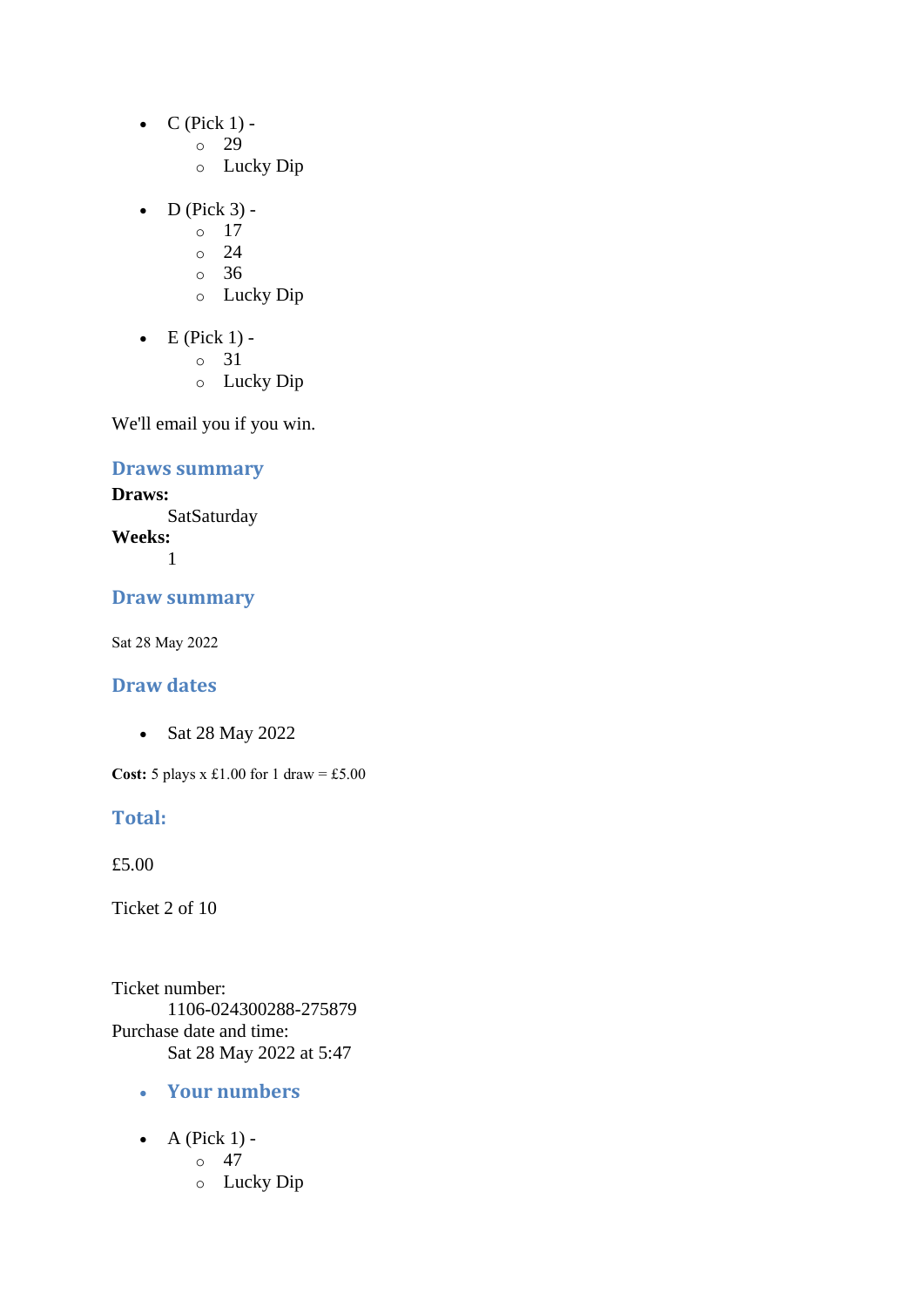- $\bullet$  B (Pick 5) -
	- $\circ$  12
		- o 38
	- $\circ$  47
	- o 52
	- o 56
	- o Lucky Dip
- $C$  (Pick 1)
	- o 46
		- o Lucky Dip
- $\bullet$  D (Pick 3)
	- o 45
	- o 46
	- o 51
	- o Lucky Dip
- $\bullet$  E (Pick 1)
	- o 36
	- o Lucky Dip

**Draws summary**

**Draws: SatSaturday Weeks:** 1

# **Draw summary**

Sat 28 May 2022

# **Draw dates**

• Sat 28 May 2022

**Cost:**  $5$  plays x £1.00 for 1 draw = £5.00

# **Total:**

£5.00

Ticket 3 of 10

Ticket number: 1106-029543172-275379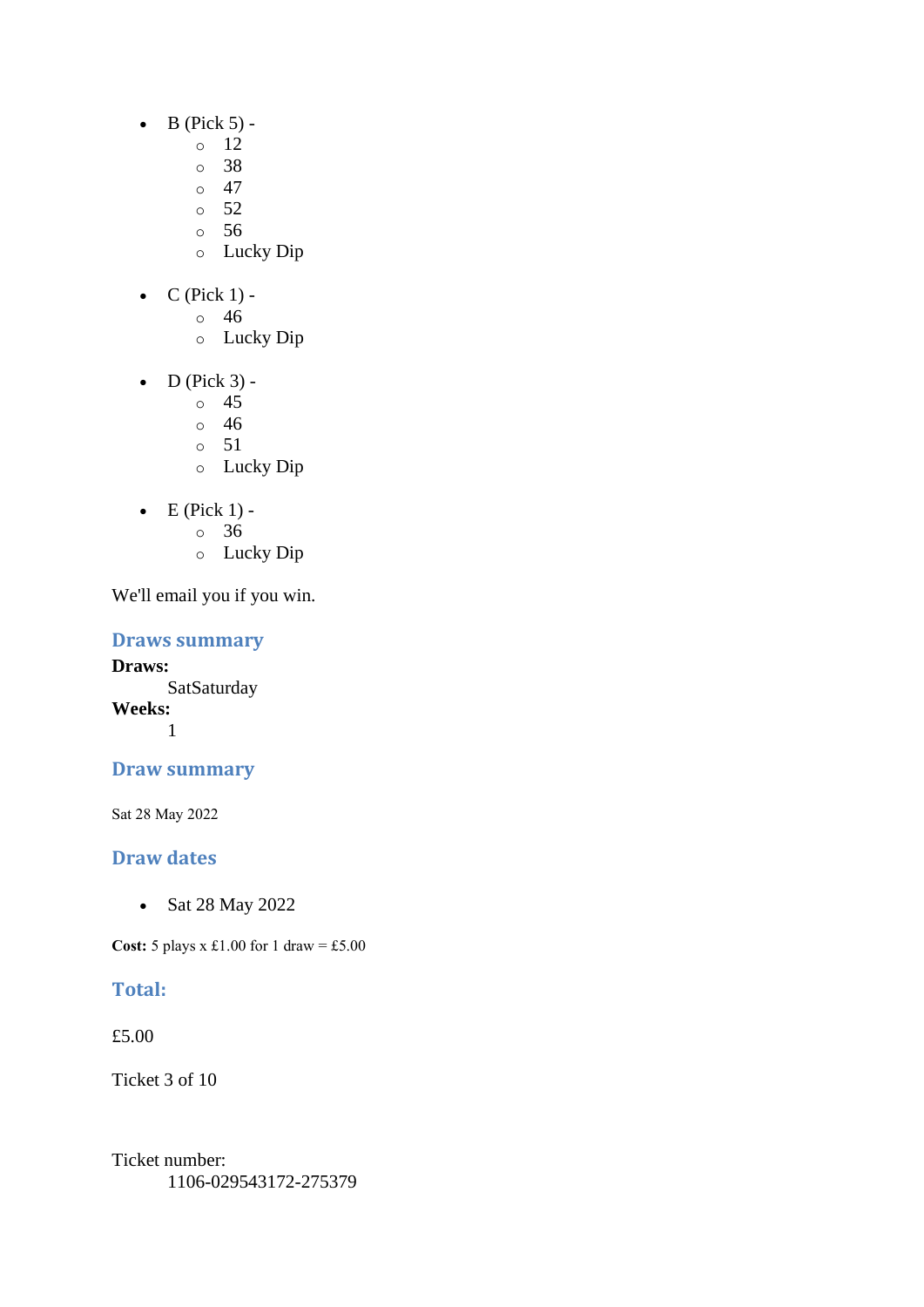Purchase date and time:

Sat 28 May 2022 at 5:47

- **Your numbers**
- A (Pick  $1$ )
	- o 25
	- o Lucky Dip
- $\bullet$  B (Pick 5)
	- o 12
	- o 17
	- o 19
	- o 28
	- o 35
	- o Lucky Dip
- $\bullet$  C (Pick 1)
	- o 01
	- o Lucky Dip
- $\bullet$  D (Pick 3) -
	- $\circ$  19
	- o 34
	- o 55
	- o Lucky Dip
- $\bullet$  E (Pick 1)
	- o 43
	- o Lucky Dip

We'll email you if you win.

# **Draws summary**

**Draws:** SatSaturday **Weeks:** 1

# **Draw summary**

Sat 28 May 2022

# **Draw dates**

• Sat 28 May 2022

**Cost:** 5 plays x £1.00 for 1 draw = £5.00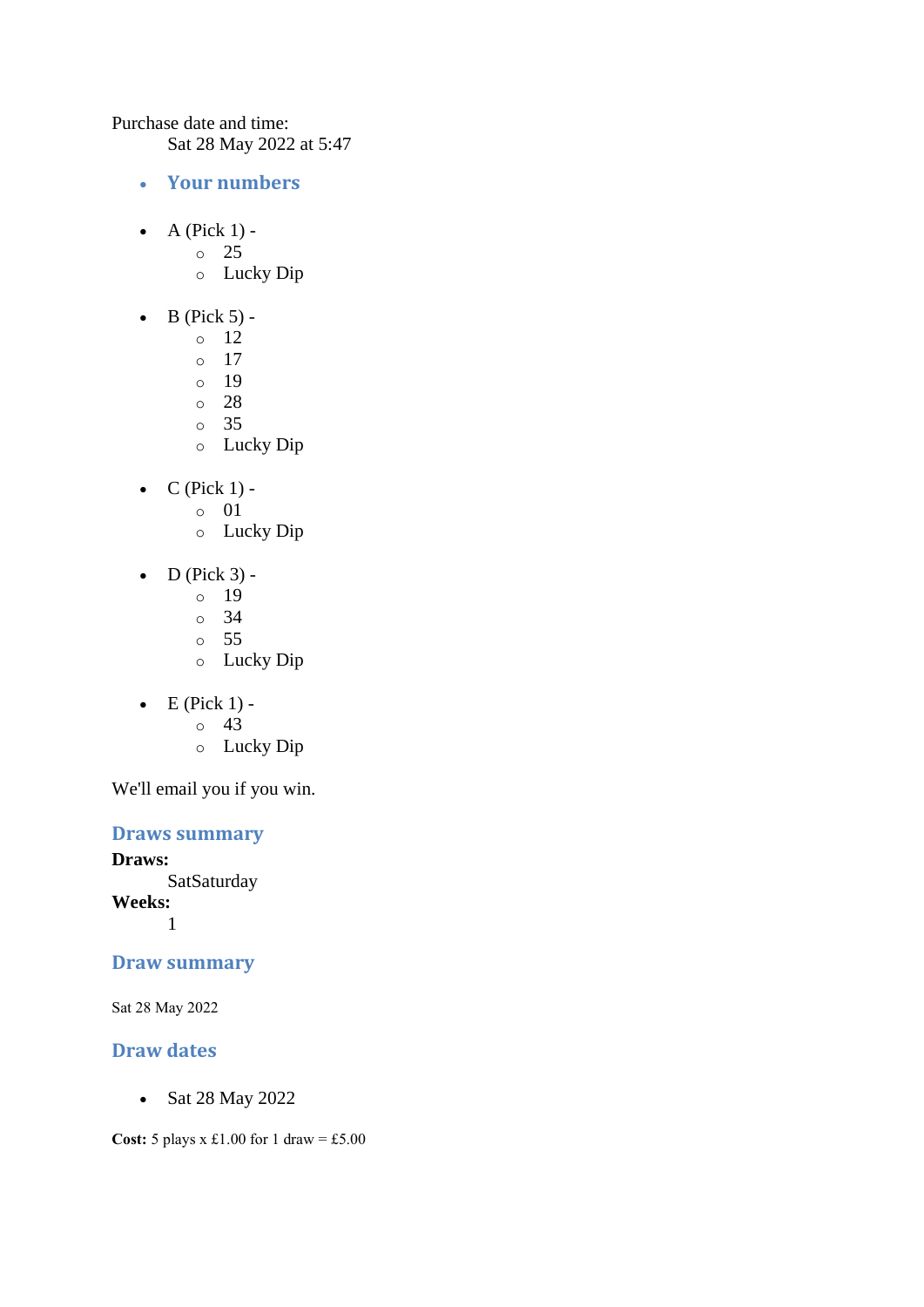# **Total:**

£5.00

Ticket 4 of 10

Ticket number: 1106-057840384-270479 Purchase date and time: Sat 28 May 2022 at 5:47

- **Your numbers**
- A (Pick  $1$ )
	- o 34
	- o Lucky Dip
- $\bullet$  B (Pick 5)
	- o 03
	- o 15
	- o 32
	- o 37  $\circ$  46
	-
	- o Lucky Dip
- $C$  (Pick 1) -
	- $\circ$  45
	- o Lucky Dip
- $\bullet$  D (Pick 3)
	- o 12
	- $\circ$  13
	- o 38
	- o Lucky Dip
- $\bullet$  E (Pick 1)
	- o 39
	- o Lucky Dip

We'll email you if you win.

**Draws summary**

**Draws: SatSaturday Weeks:**

1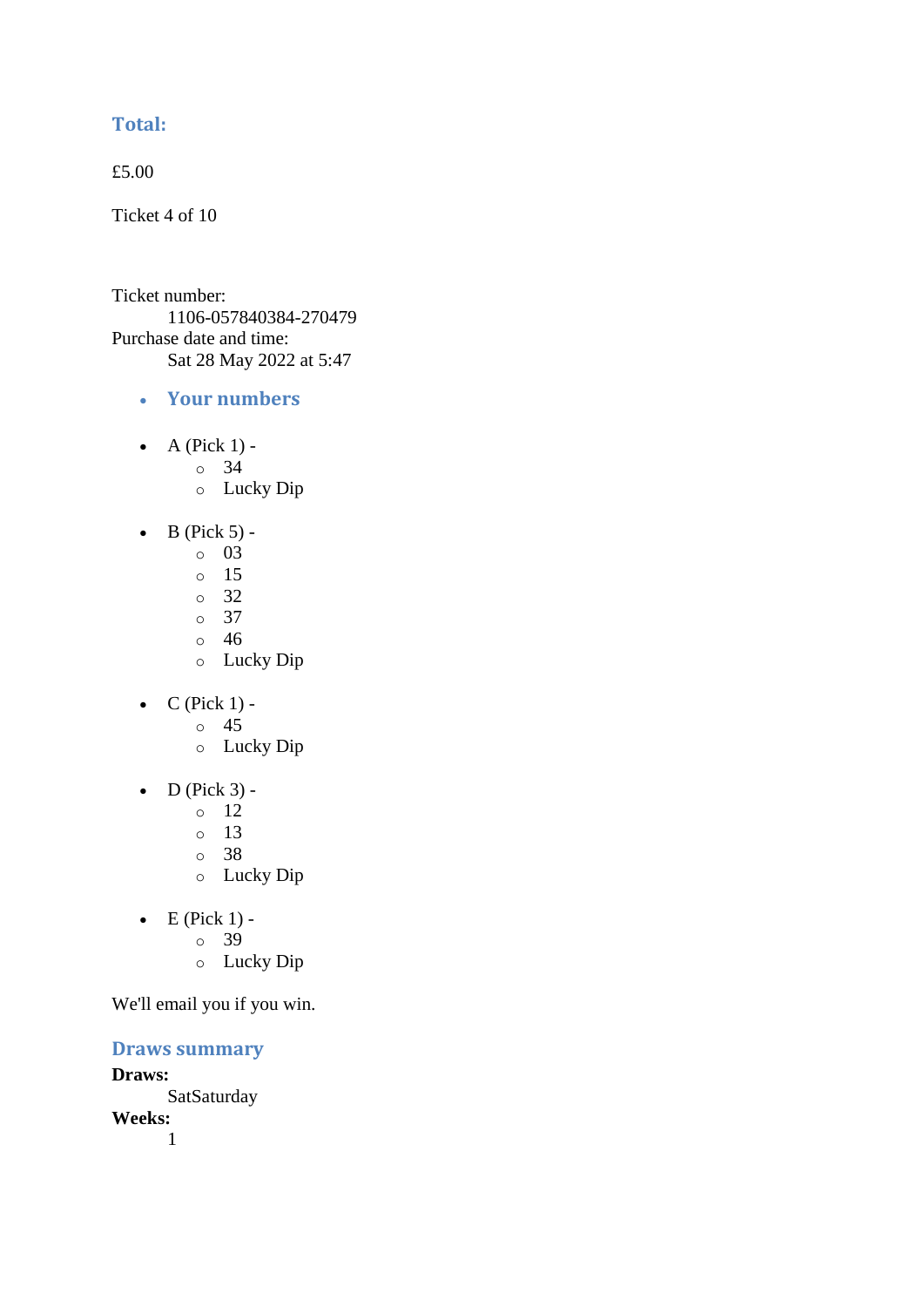### **Draw summary**

Sat 28 May 2022

#### **Draw dates**

• Sat 28 May 2022

**Cost:**  $5$  plays x £1.00 for 1 draw = £5.00

#### **Total:**

£5.00

Ticket 5 of 10

Ticket number: 1106-063083268-279679 Purchase date and time: Sat 28 May 2022 at 5:47

- **Your numbers**
- $\bullet$  A (Pick 1)
	- o 10
	- o Lucky Dip
- $\bullet$  B (Pick 5) -
	- $\circ$  02
	- o 24
	- o 29
	- o 48
	- o 58
	- o Lucky Dip
- $C$  (Pick 1)
	- o 03
		- o Lucky Dip
- $\bullet$  D (Pick 3) -
	- $\circ$  23
	- o 38
	- o 46
	- o Lucky Dip
- $\bullet$  E (Pick 1)
	- o 01
	- o Lucky Dip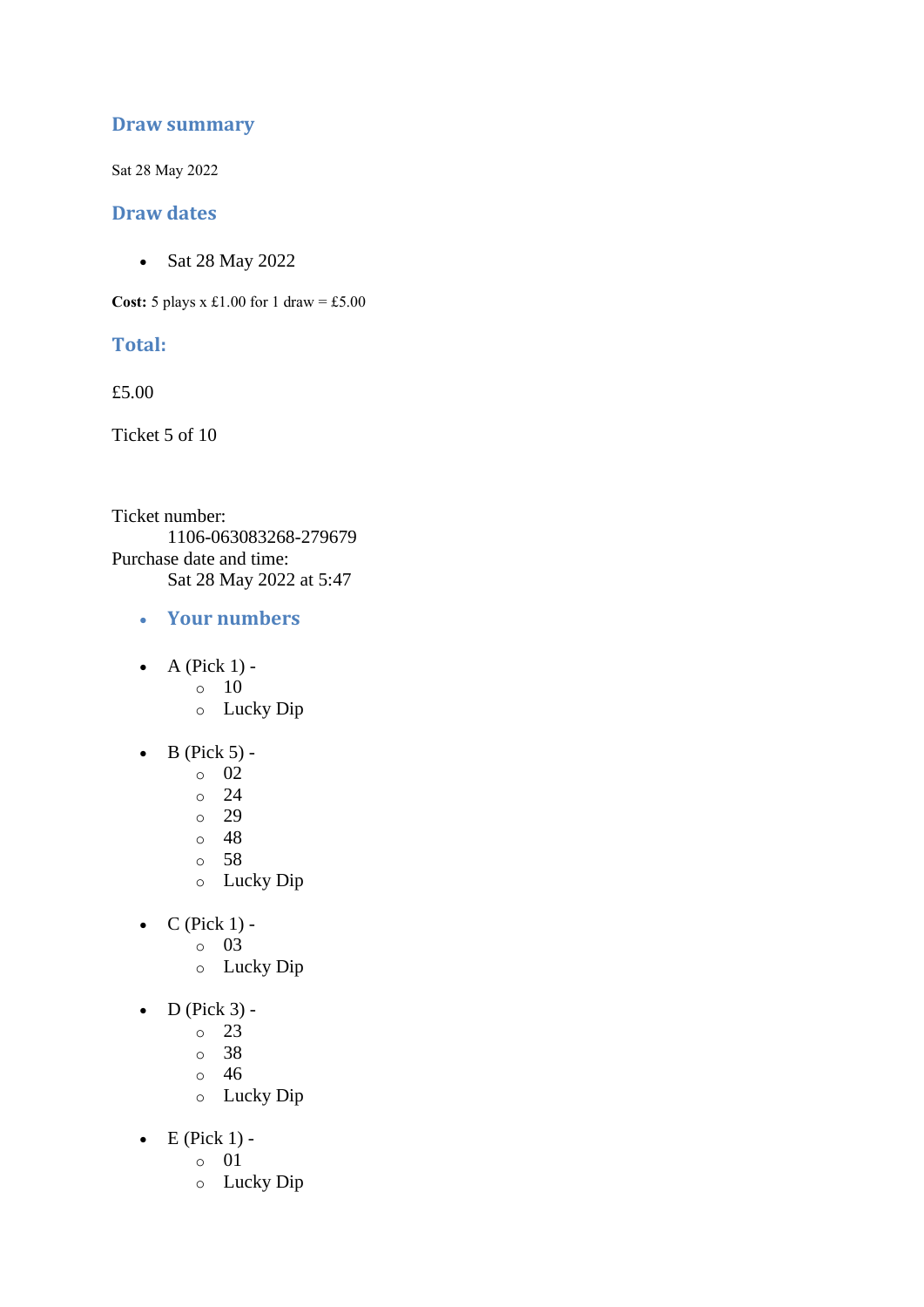## **Draws summary**

**Draws: SatSaturday Weeks:** 1

#### **Draw summary**

Sat 28 May 2022

### **Draw dates**

• Sat 28 May 2022

**Cost:**  $5$  plays x £1.00 for 1 draw = £5.00

### **Total:**

#### £5.0

Ticket number: 1106-044457477-273779 Purchase date and time: Sat 28 May 2022 at 7:16

- **Your numbers**
- A (Pick  $1$ ) -
	- $\circ$  26
	- o Lucky Dip
- $\bullet$  B (Pick 5)
	- o 04
	- o 07
	- o 11
	- o 30
	- $\circ$  40
	- o Lucky Dip
- $\bullet$  C (Pick 1)
	- o 50
	- o Lucky Dip
- $\bullet$  D (Pick 2)
	- o 09
	- o 45
	- o Lucky Dip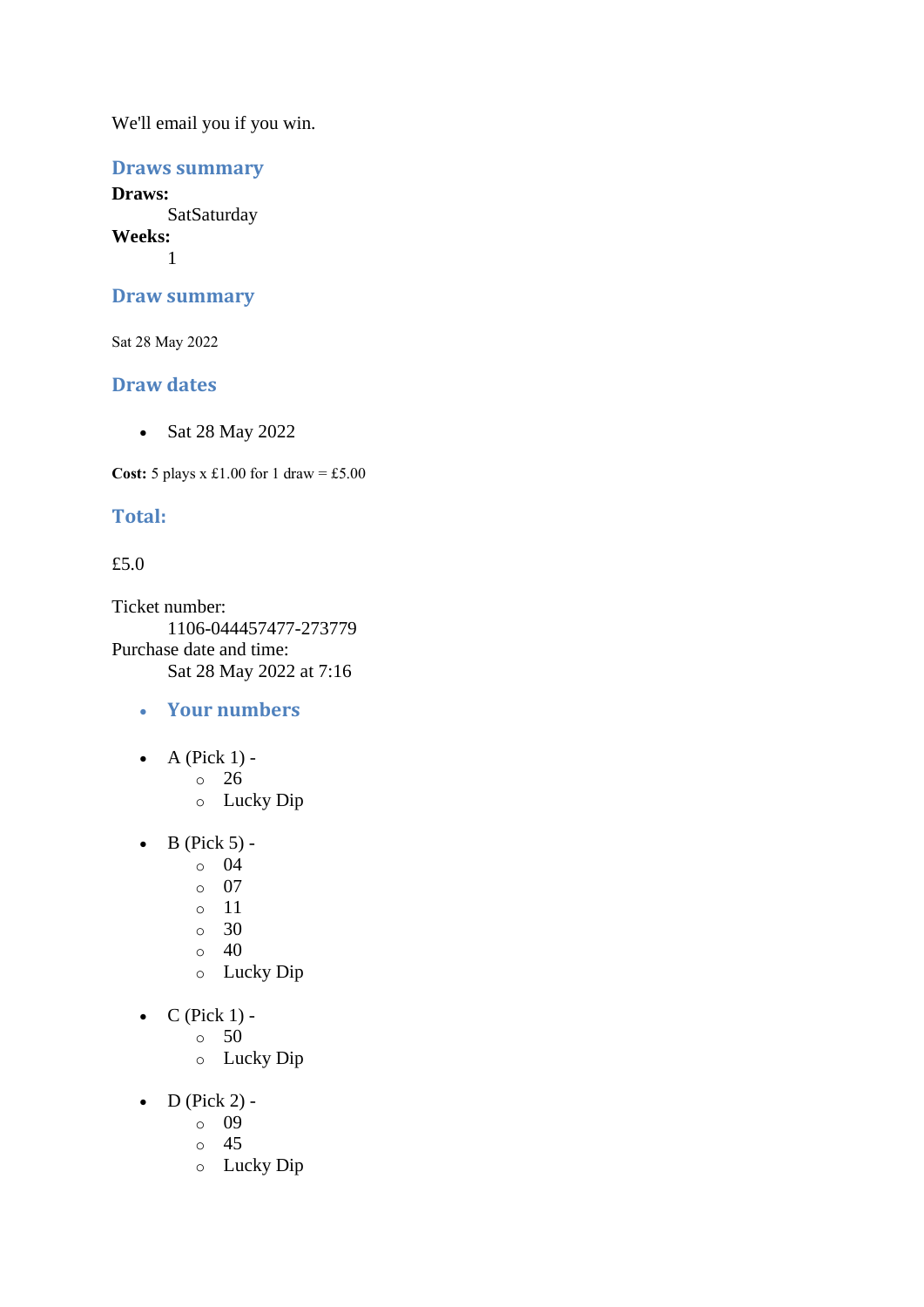- $\bullet$  E (Pick 1) -
	- $\circ$  42
	- o Lucky Dip

**Draws summary**

**Draws: SatSaturday Weeks:** 1

**Draw summary**

Sat 28 May 2022

**Draw dates** 

• Sat 28 May 2022

**Cost:** 5 plays x £1.00 for 1 draw = £5.00

**Total:** 

£5.0

*-----------------------------------------------------*

*Lottery Syndicate Group 8*

*1) Ro26C28, 2) Ch94O10, 3) Sh37P01, 4) St81P02,5) Ad34Y2, 6) Si12G05 , 7) Sa43B16, 8) Ma52A71, 9) To23S12 (TGS),10) Da27R40, 11) An76D15, 12) TH94L16, 13) Ri28L30, 14) Wi22M02, 15) Pa52W81, 16) PH30B19, 17) Pe64G41, 18) Je58M18, 19) La66B40, 20) Sa65C13, 21) RO98H60*

Ticket 6 of 10

Ticket number: 1106-024365824-276979 Purchase date and time: Sat 28 May 2022 at 5:47

- **Your numbers**
- A (Pick  $1$ )
	- o 22
	- o Lucky Dip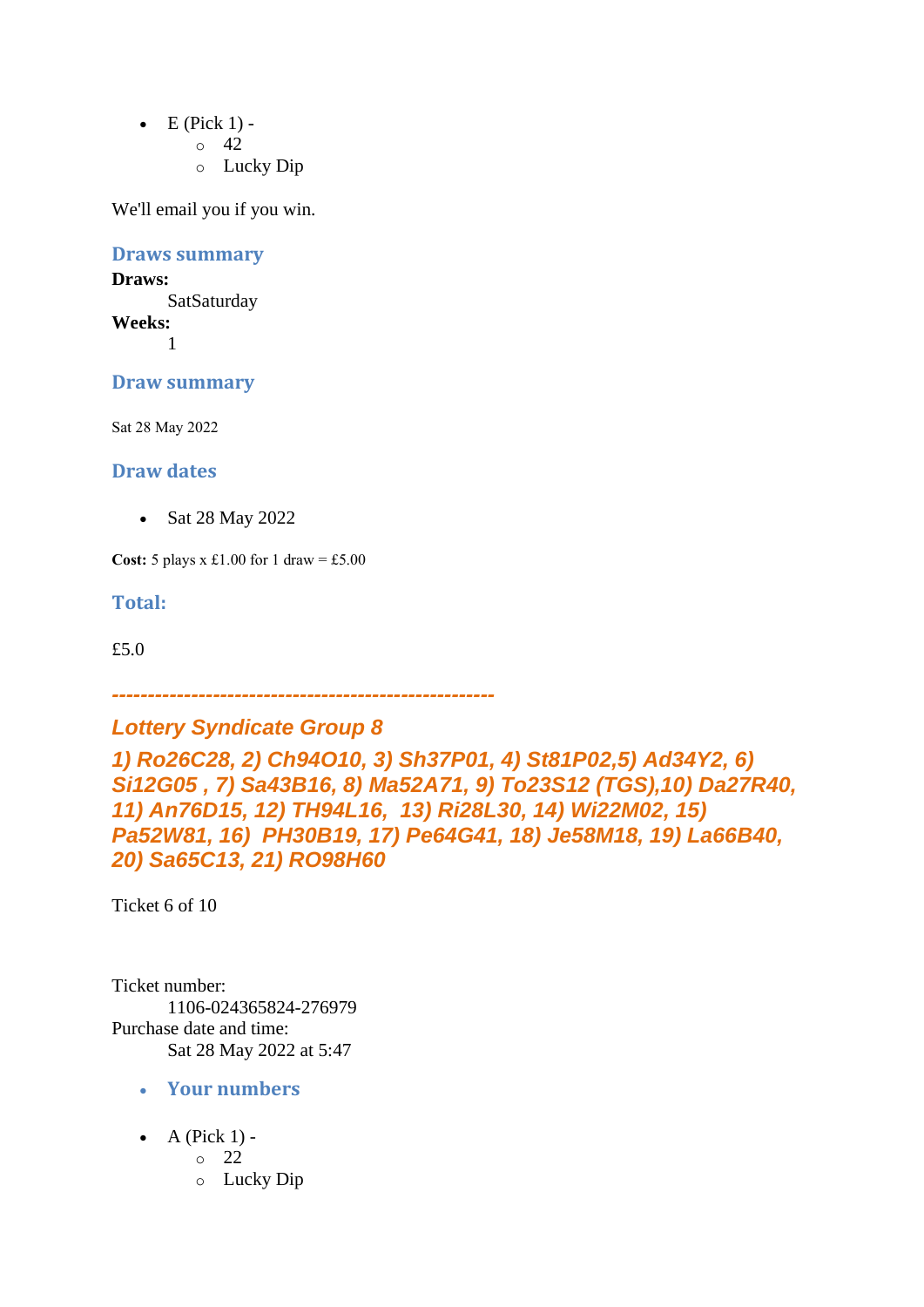- $\bullet$  B (Pick 5)
	- o 17
		- $\circ$  24
	- $\degree$  26
	- o 35
	- o 44
	- o Lucky Dip
- $C$  (Pick 1)
	- o 37
		- o Lucky Dip
- D (Pick 2)
	- o 12
	- o 38
	- o Lucky Dip
- $\bullet$  E (Pick 1)
	- o 16
	- o Lucky Dip

## **Draws summary**

**Draws: SatSaturday Weeks:** 1

# **Draw summary**

Sat 28 May 2022

# **Draw dates**

• Sat 28 May 2022

**Cost:** 5 plays x £1.00 for 1 draw = £5.00

# **Total:**

£5.00

Ticket 7 of 10

Ticket number: 1106-029608708-276479 Purchase date and time: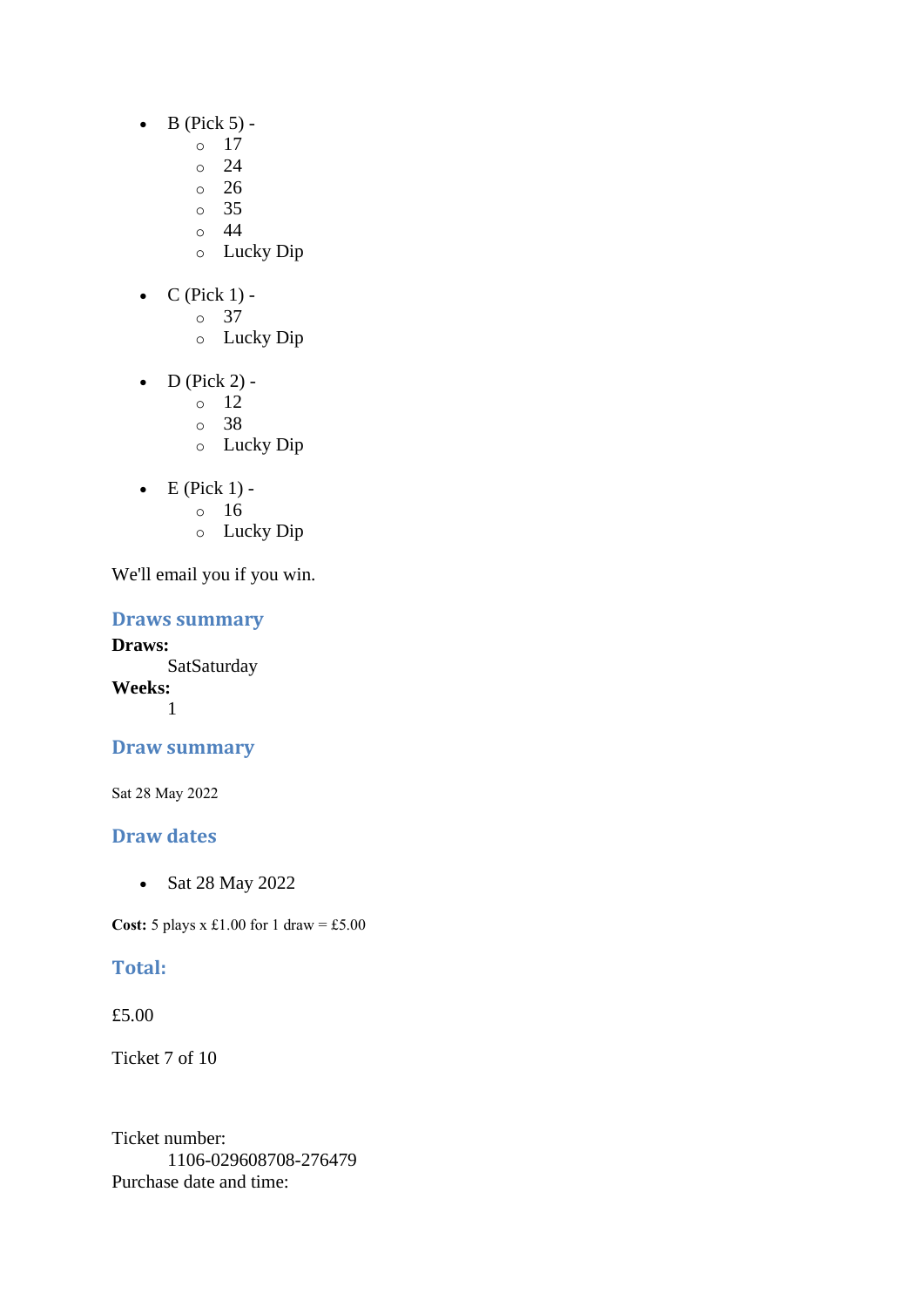Sat 28 May 2022 at 5:47

- **Your numbers**
- A (Pick  $1$ )
	- o 54
	- o Lucky Dip
- $\bullet$  B (Pick 5) -
	- $\circ$  01
	- o 16
	- o 26
	- o 36
	- $\circ$  50
	- o Lucky Dip
- $\bullet$  C (Pick 1)
	- o 56
	- o Lucky Dip
- $D$  (Pick 2)
	- o 32
	- $\circ$  42
	- o Lucky Dip
- $\bullet$  E (Pick 1)
	- o 09
	- o Lucky Dip

We'll email you if you win.

## **Draws summary**

#### **Draws:**

**SatSaturday** 

**Weeks:**

1

#### **Draw summary**

Sat 28 May 2022

#### **Draw dates**

• Sat 28 May 2022

**Cost:** 5 plays x £1.00 for 1 draw = £5.00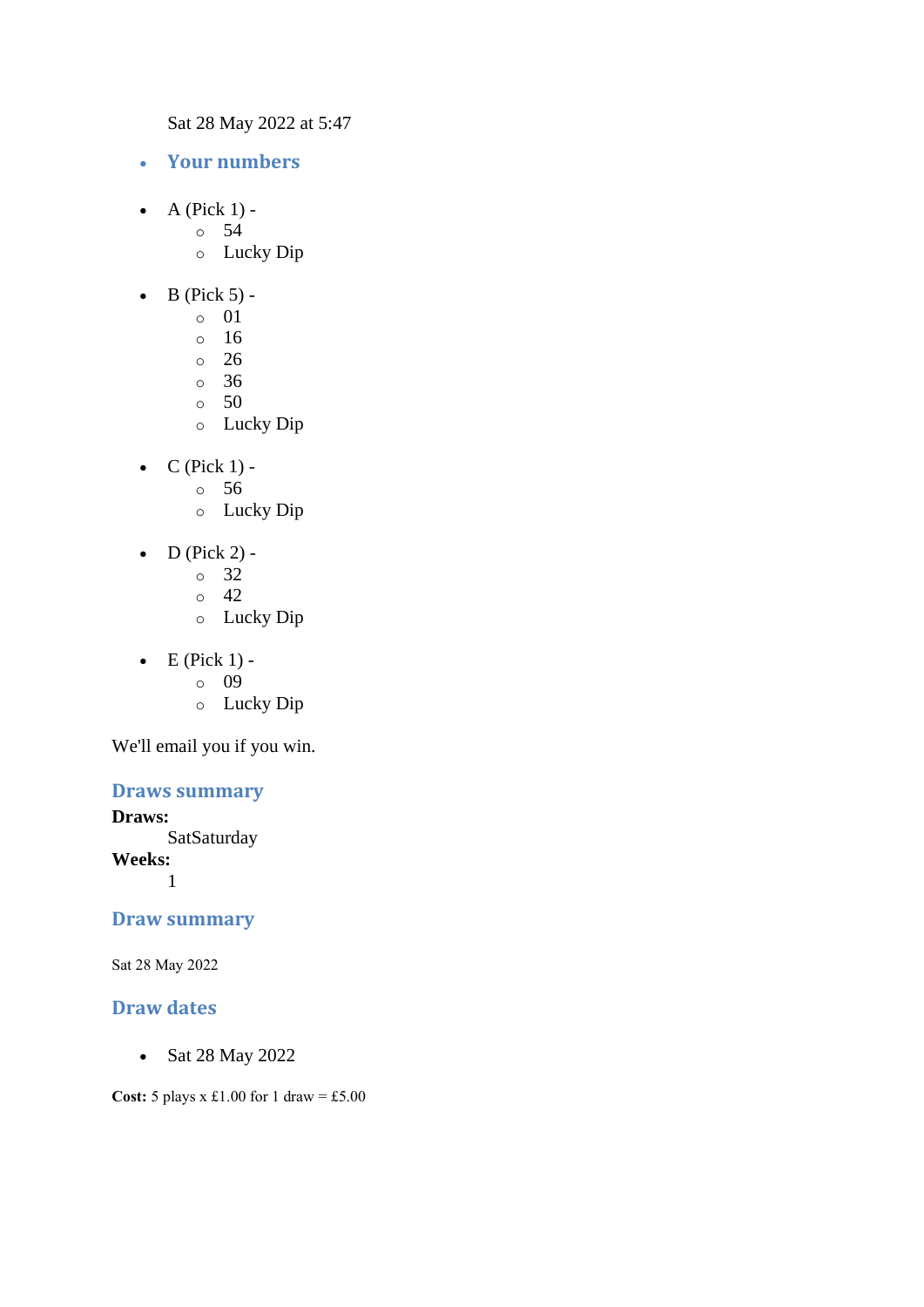# **Total:**

£5.00

Ticket 8 of 10

Ticket number: 1106-057905920-271579 Purchase date and time: Sat 28 May 2022 at 5:47

- **Your numbers**
- A (Pick  $1$ )
	- o 09
	- o Lucky Dip
- $\bullet$  B (Pick 5) -
	- $\circ$  13
	- $\circ$  36
	- $\circ$  40
	- o 46
	- $\circ$  51
	- o Lucky Dip
- $C$  (Pick 1) -
	- $\circ$  46
	- o Lucky Dip
- $\bullet$  D (Pick 2)
	- o 23
	- o 39
	- o Lucky Dip
- $\bullet$  E (Pick 1) -
	- $\circ$  49
		- o Lucky Dip

We'll email you if you win.

#### **Draws summary**

**Draws:** SatSaturday **Weeks:** 1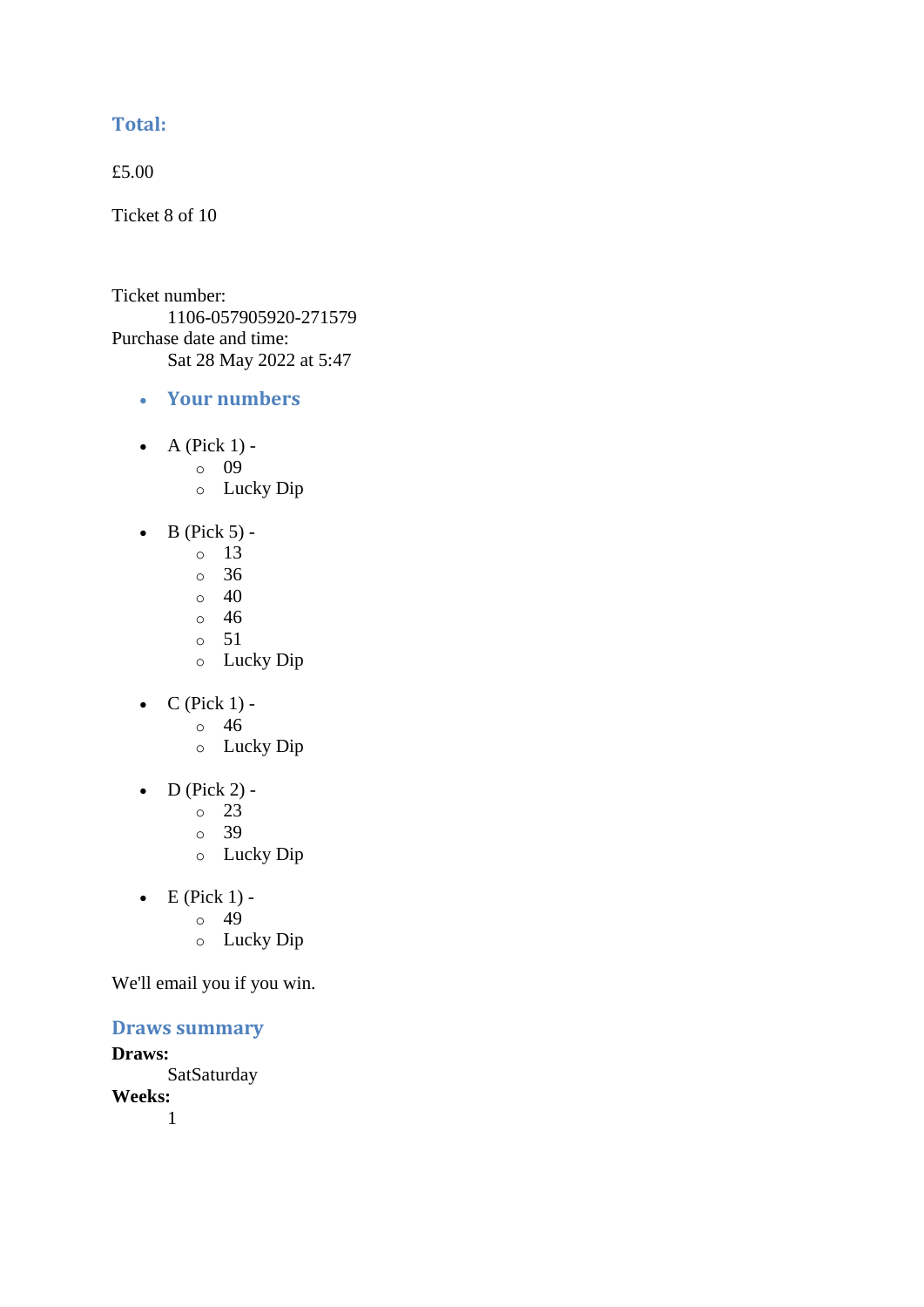### **Draw summary**

Sat 28 May 2022

#### **Draw dates**

• Sat 28 May 2022

**Cost:**  $5$  plays x £1.00 for 1 draw = £5.00

### **Total:**

£5.00

Ticket 9 of 10

Ticket number: 1106-063148804-271079 Purchase date and time: Sat 28 May 2022 at 5:47

- **Your numbers**
- $\bullet$  A (Pick 1)
	- o 28
	- o Lucky Dip
- $\bullet$  B (Pick 5)
	- o 06
	- o 32
	- o 36
	- o 46
	- o 49
	- o Lucky Dip
- $C$  (Pick 1)
	- o 15
		- o Lucky Dip
- $\bullet$  D (Pick 2)
	- o 04
	- $\circ$  40
	- o Lucky Dip
- $\bullet$  E (Pick 1)
	- o 38
	- o Lucky Dip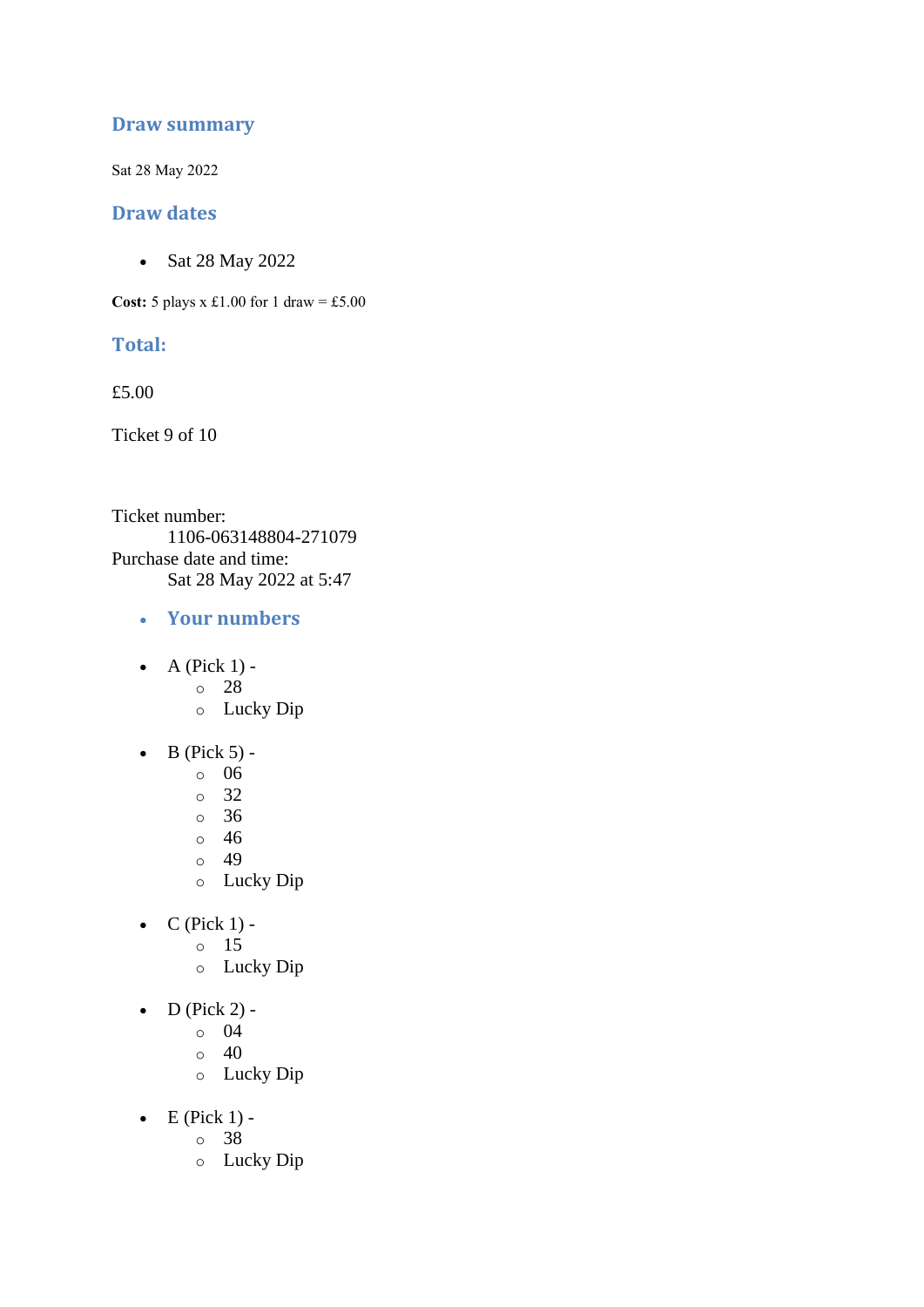## **Draws summary**

**Draws: SatSaturday Weeks:** 1

#### **Draw summary**

Sat 28 May 2022

### **Draw dates**

• Sat 28 May 2022

**Cost:**  $5$  plays x £1.00 for 1 draw = £5.00

# **Total:**

#### £5.00

Ticket 10 of 10

Ticket number: 1106-003335936-276079 Purchase date and time: Sat 28 May 2022 at 5:47

- **Your numbers**
- $\bullet$  A (Pick 1)
	- o 48
	- o Lucky Dip
- $\bullet$  B (Pick 5) -
	- $\degree$  26
		- o 27
		- $\circ$  43
		- $\circ$  49
		- o 58
		- o Lucky Dip
- $\bullet$  C (Pick 1)
	- o 37
	- o Lucky Dip
- $D$  (Pick 2) -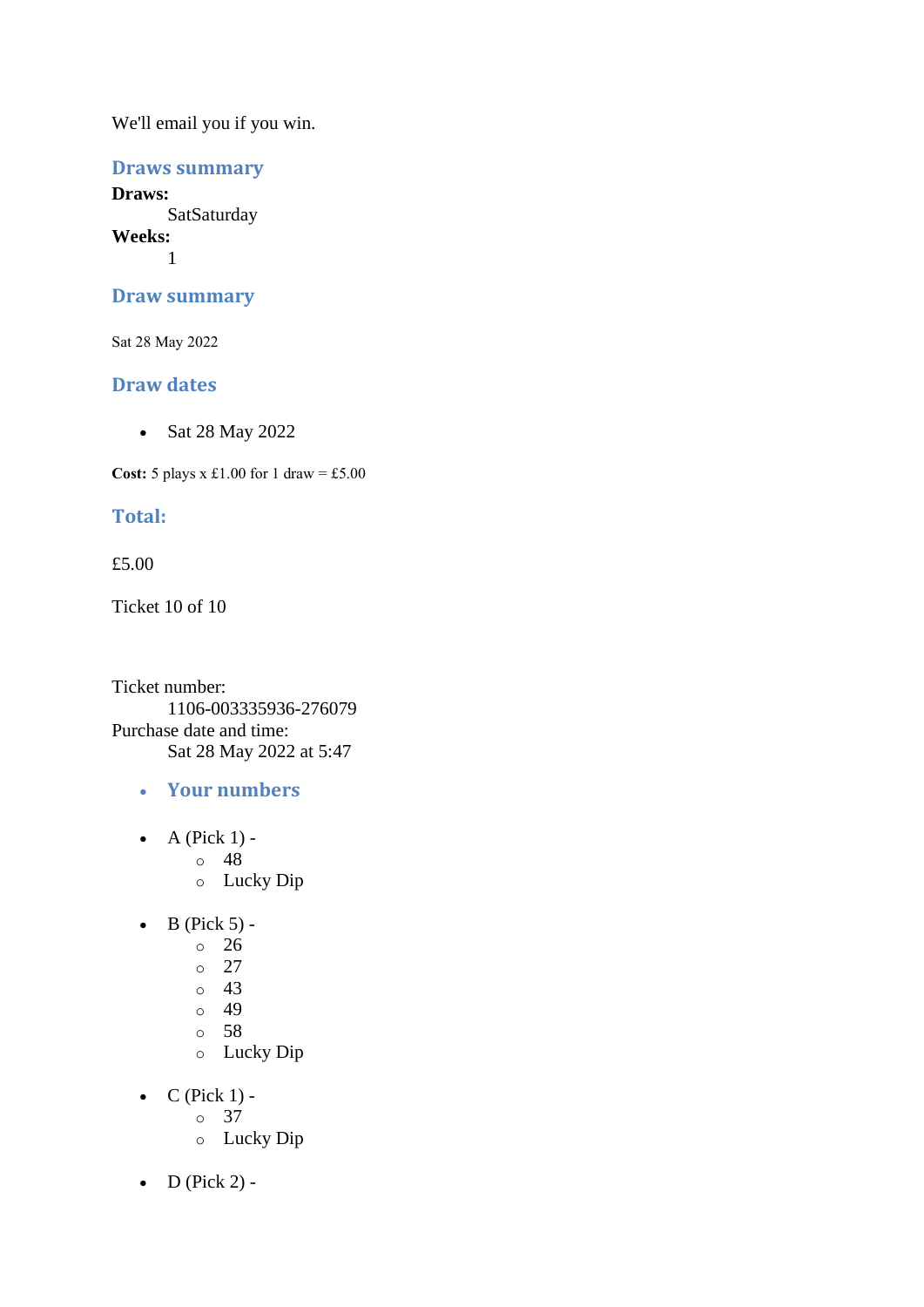o 25 o 58

- o Lucky Dip
- $\bullet$  E (Pick 1) -
	- $\circ$  47
	- o Lucky Dip

We'll email you if you win.

### **Draws summary**

#### **Draws:**

**SatSaturday** 

**Weeks:**

1

### **Draw summary**

Sat 28 May 2022

# **Draw dates**

• Sat 28 May 2022

**Cost:**  $5$  plays x £1.00 for 1 draw = £5.00

#### **Total:**

#### £5.0

Ticket number: 1106-044523013-274879 Purchase date and time: Sat 28 May 2022 at 7:16

- **Your numbers**
- A (Pick  $1$ )
	- o 28
		- o Lucky Dip
- $\bullet$  B (Pick 5)
	- o 31
	- o 36
	- $\circ$  42
	- o 48
	- o 54
	- o Lucky Dip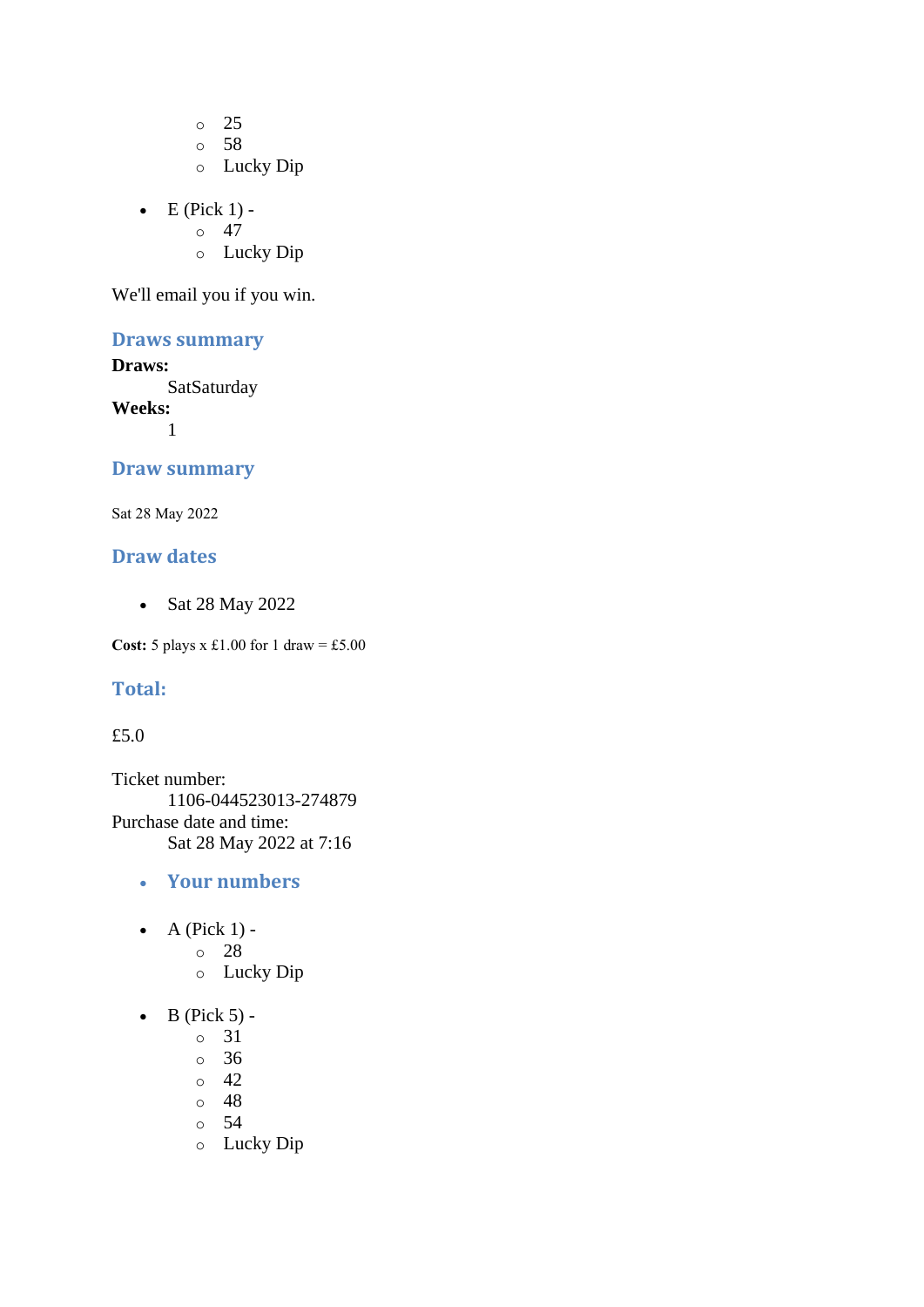- $\bullet$  C (Pick 1)
	- o 39
	- o Lucky Dip
- $D$  (Pick 2)
	- o 03
	- o 11
	- o Lucky Dip
- $\bullet$  E (Pick 1)
	- o 23
	- o Lucky Dip

#### **Draws summary**

**Draws:** SatSaturday **Weeks:**

1

### **Draw summary**

Sat 28 May 2022

# **Draw dates**

• Sat 28 May 2022

**Cost:**  $5$  plays x £1.00 for 1 draw = £5.00

### **Total:**

£5.0

*-----------------------------------------------------*

# *Lottery Syndicate Group 9*

*1) Ro26C28, 2) Ch94O10, 3) Sh37P01, 4) ---------------, 5) RO98H60, 6) No15L30, 7) Sa43B16, 8) Do1V1, 9) To23S12 (TGS),10) Da27R40, 11) Co09G02, 12) Ed15H21, 13) CE76J05, 14) Wi22M02, 15) Ra95K11, 16) PH30B19, 17) Jo02L24, 18) Je58M18, 19) La66B40, 20) Sa65C13, 21) Jo64A34*

Ticket 1 of 10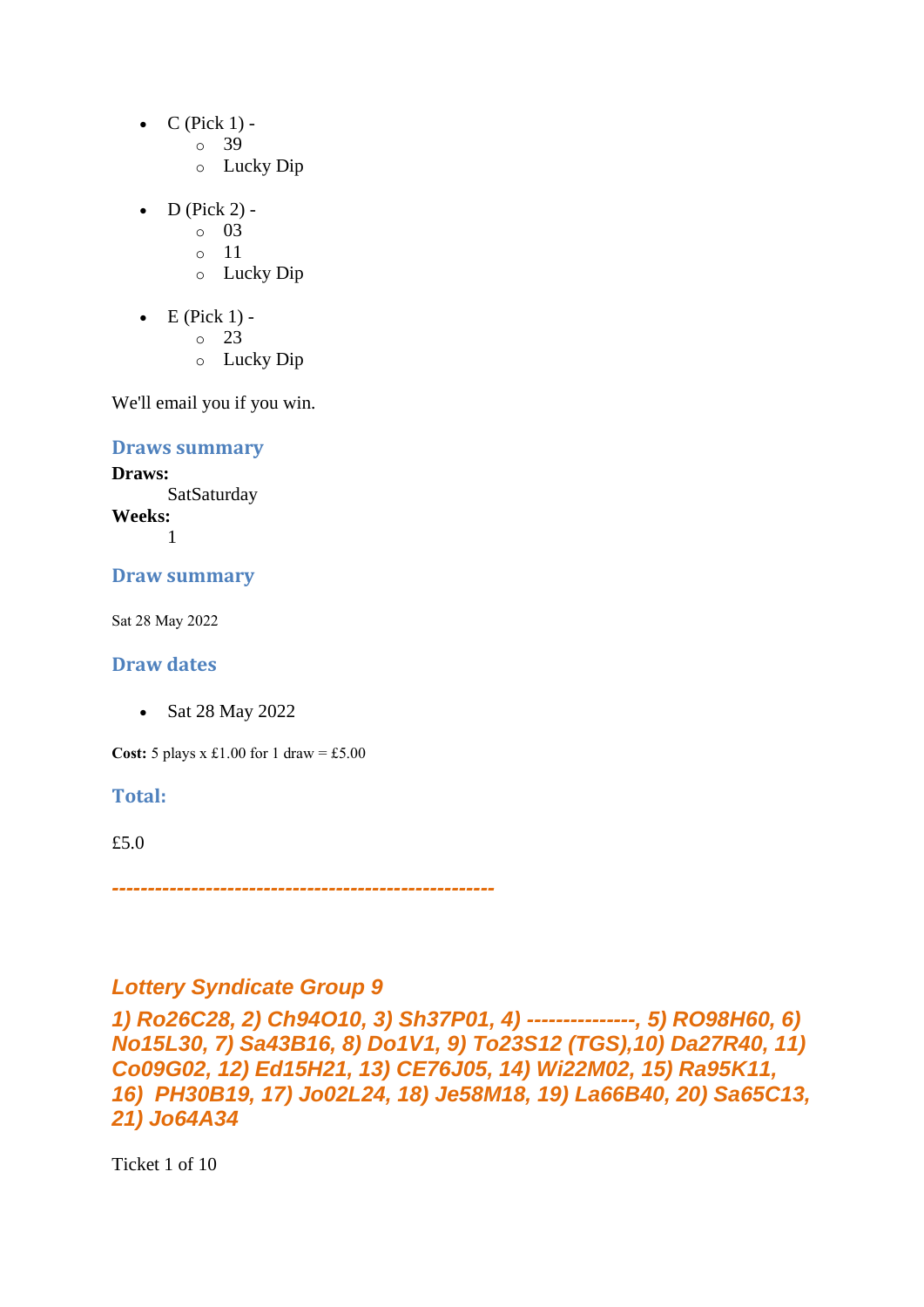Ticket number: 1106-039763201-271779 Purchase date and time: Sat 28 May 2022 at 5:48

- **Your numbers**
- A (Pick  $1$ )
	- o 56
	- o Lucky Dip
- $\bullet$  B (Pick 5)
	- o 15
	- $\circ$  36
	- o 38
	- $\circ$  42
	- $\circ$  52
	- o Lucky Dip
- $C$  (Pick 1)
	- o 48
		- o Lucky Dip
- $\bullet$  D (Pick 3)
	- o 25
	- o 39
	- o 45
	- o Lucky Dip
- $\bullet$  E (Pick 1)
	- o 37
	- o Lucky Dip

We'll email you if you win.

### **Draws summary**

**Draws: SatSaturday Weeks:**

1

## **Draw summary**

Sat 28 May 2022

# **Draw dates**

• Sat 28 May 2022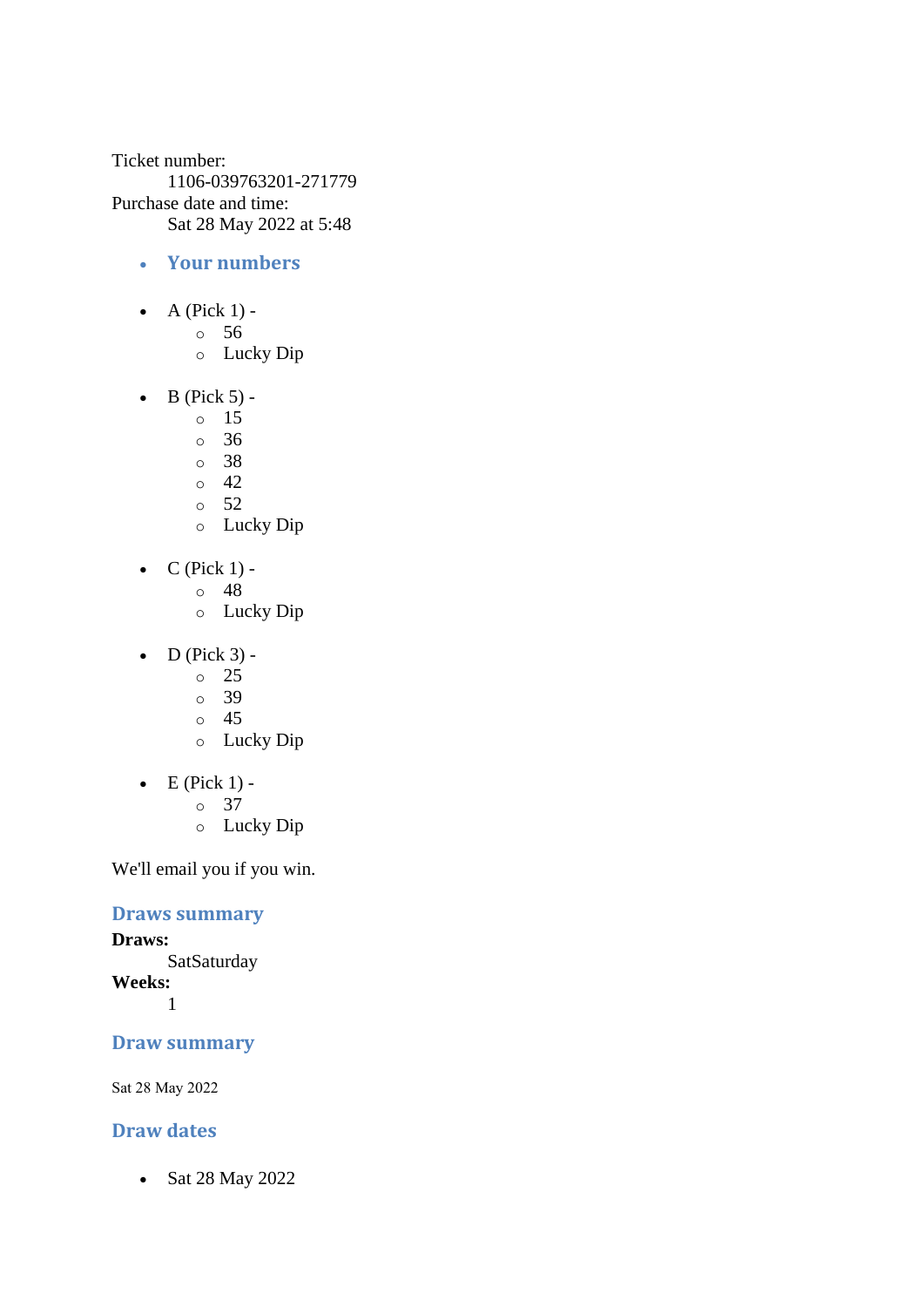**Cost:** 5 plays x £1.00 for 1 draw = £5.00

#### **Total:**

£5.00

Ticket 2 of 10

Ticket number: 1106-049200389-273779 Purchase date and time: Sat 28 May 2022 at 5:48

- **Your numbers**
- A (Pick  $1$ )
	- o 31
	- o Lucky Dip
- $\bullet$  B (Pick 5)
	- o 01
	- o 15
	- $\circ$  47
	- o 55 o 56
	- o Lucky Dip
- $\bullet$  C (Pick 1)
	- o 58
	- o Lucky Dip
- $\bullet$  D (Pick 3)
	- o 06
	- $\circ$  40
	- o 54
	- o Lucky Dip
- $\bullet$  E (Pick 1)
	- o 46
	- o Lucky Dip

We'll email you if you win.

#### **Draws summary**

**Draws: SatSaturday Weeks:** 1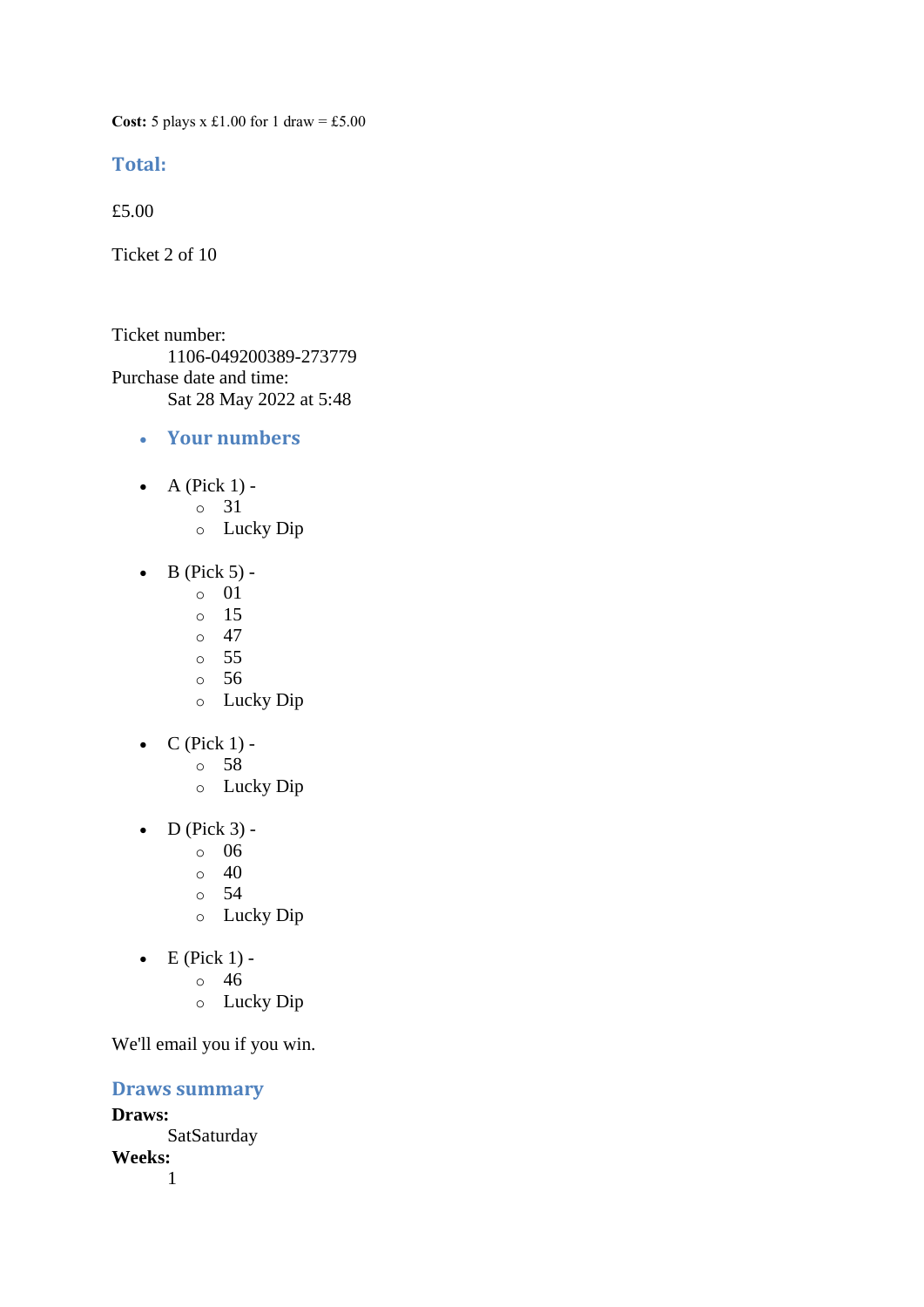### **Draw summary**

Sat 28 May 2022

#### **Draw dates**

• Sat 28 May 2022

**Cost:**  $5$  plays x £1.00 for 1 draw = £5.00

#### **Total:**

£5.00

Ticket 3 of 10

Ticket number: 1106-006284545-275179 Purchase date and time: Sat 28 May 2022 at 5:48

- **Your numbers**
- $\bullet$  A (Pick 1)
	- o 15
	- o Lucky Dip
- $\bullet$  B (Pick 5)
	- o 03
	- o 07
	- o 19
	- o 25
	- o 39
	- o Lucky Dip
- $C$  (Pick 1)
	- o 21
		- o Lucky Dip
- $\bullet$  D (Pick 3)
	- o 34
	- o 44
	- o 59
	- o Lucky Dip
- $\bullet$  E (Pick 1) -
	- $\circ$  42
	- o Lucky Dip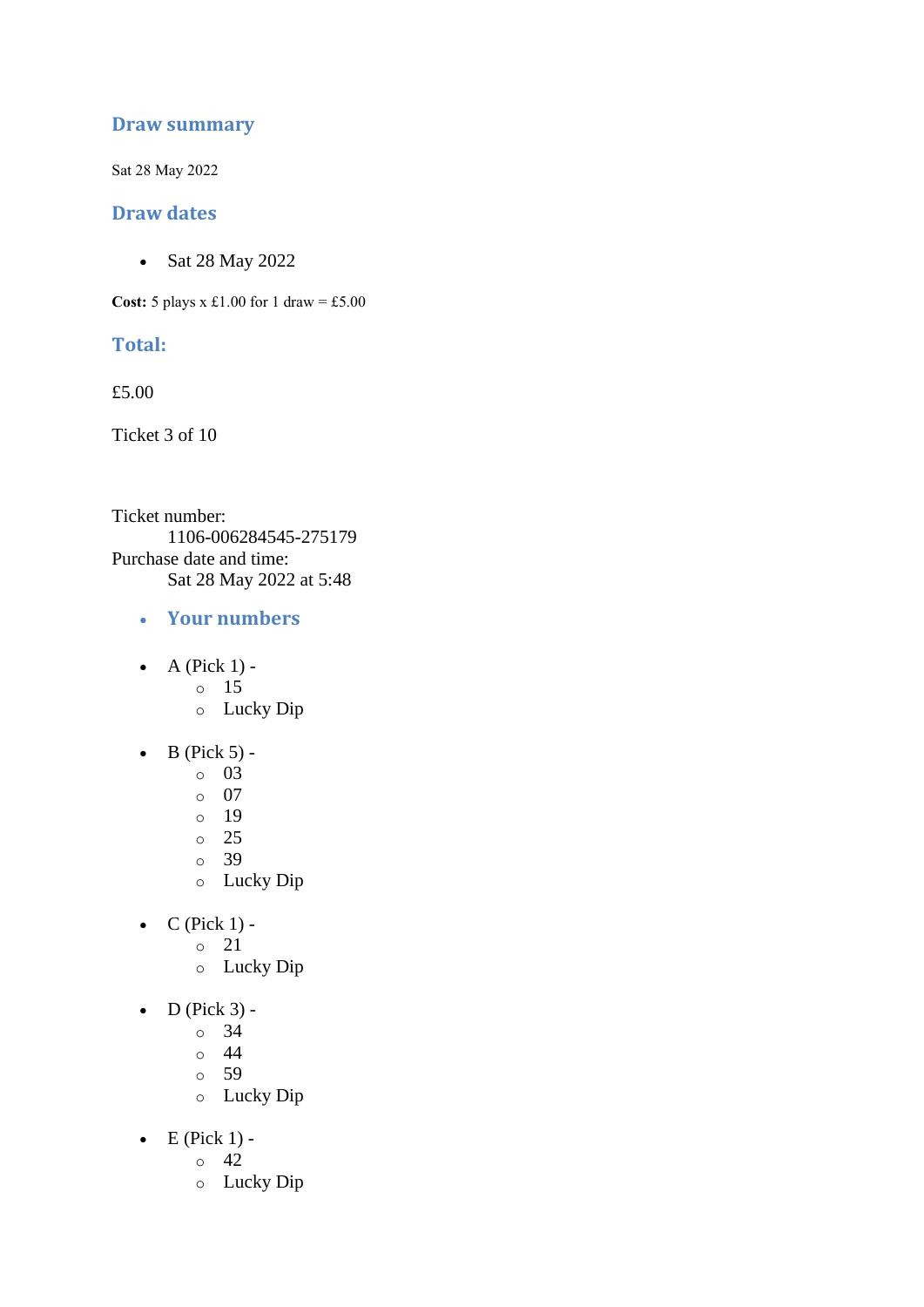## **Draws summary**

**Draws: SatSaturday Weeks:** 1

#### **Draw summary**

Sat 28 May 2022

### **Draw dates**

• Sat 28 May 2022

**Cost:**  $5$  plays x £1.00 for 1 draw = £5.00

# **Total:**

#### £5.00

Ticket 4 of 10

Ticket number: 1106-015721733-277179 Purchase date and time: Sat 28 May 2022 at 5:48

- **Your numbers**
- $\bullet$  A (Pick 1)
	- o 57
	- o Lucky Dip
- $\bullet$  B (Pick 5)
	- o 14
		- o 37
		- o 46
		- $\circ$  47
		- o 54
		- o Lucky Dip
- $\bullet$  C (Pick 1)
	- o 36
	- o Lucky Dip
- $\bullet$  D (Pick 3) -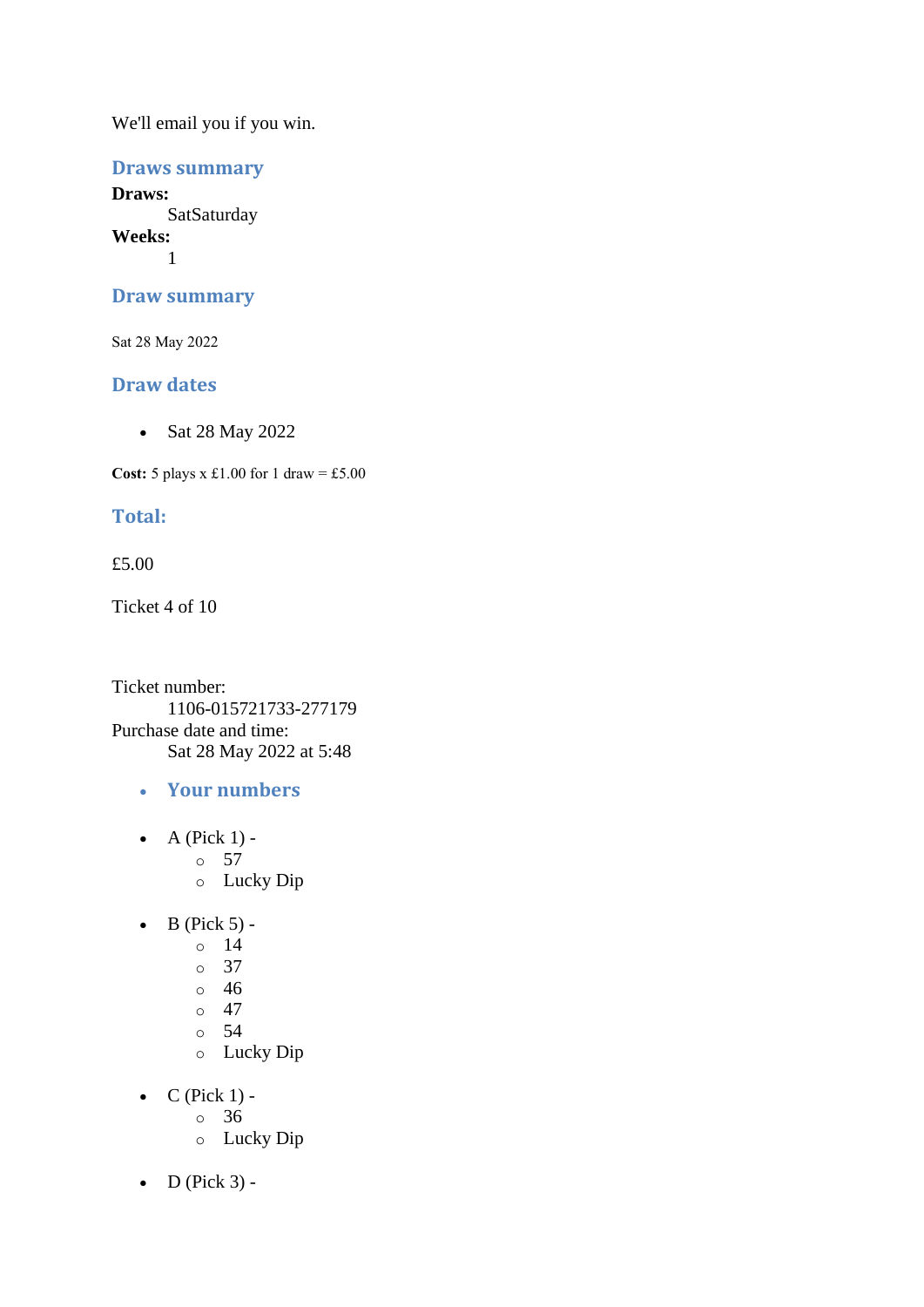o 07

 $\circ$  30

- o 59
- o Lucky Dip
- $\bullet$  E (Pick 1)
	- o 07
	- o Lucky Dip

We'll email you if you win.

# **Draws summary**

#### **Draws:**

**SatSaturday** 

**Weeks:** 1

#### **Draw summary**

Sat 28 May 2022

#### **Draw dates**

• Sat 28 May 2022

**Cost:** 5 plays x £1.00 for 1 draw = £5.00

### **Total:**

#### £5.00

Ticket 5 of 10

Ticket number: 1106-039828737-272879 Purchase date and time: Sat 28 May 2022 at 5:48

- **Your numbers**
- A (Pick  $1$ )
	- o 07
		- o Lucky Dip
- $\bullet$  B (Pick 5)
	- o 01
	- o 19
	- o 24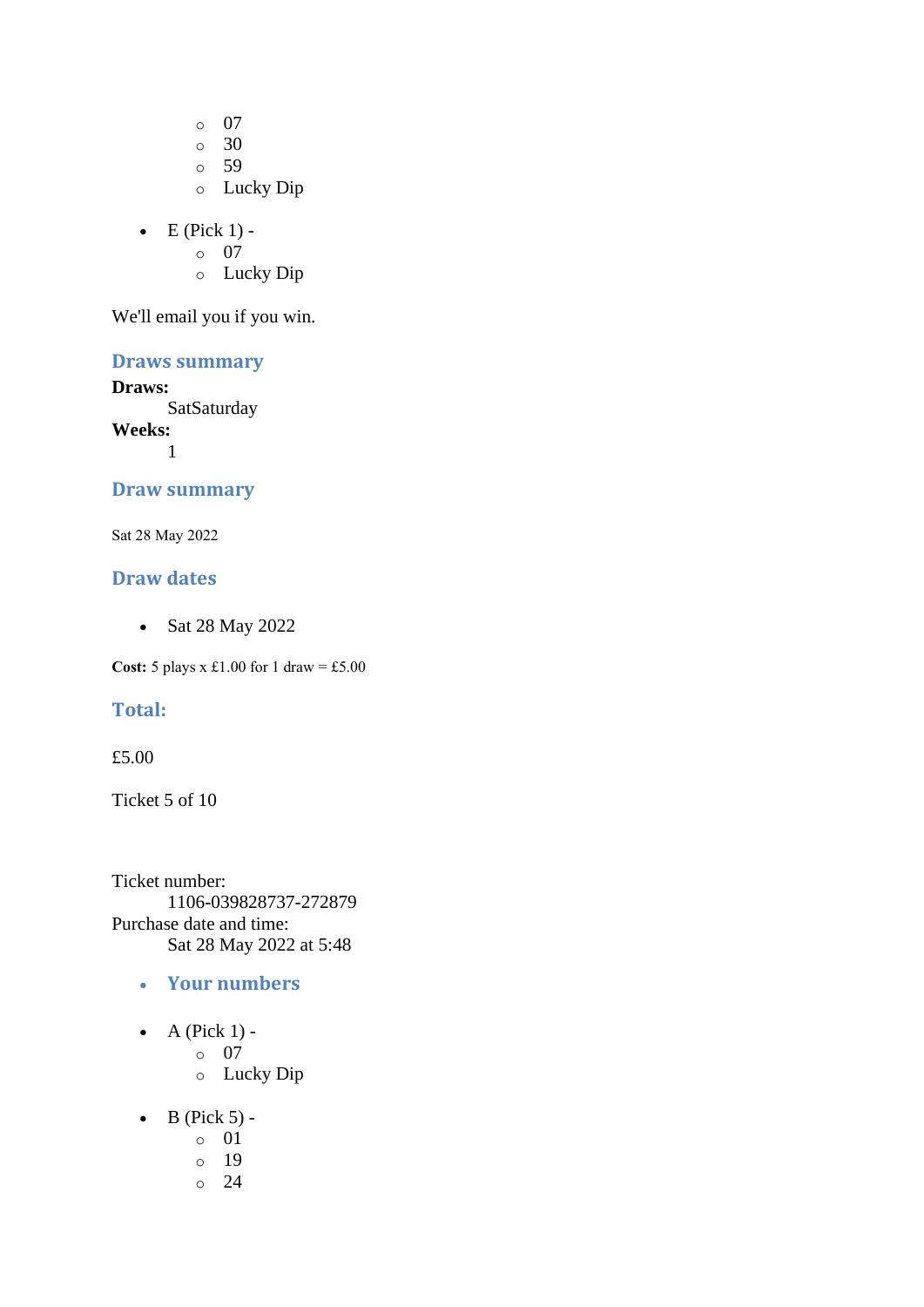- o 35
- o 51
- o Lucky Dip
- $C$  (Pick 1) -
	- $\circ$  21
	- o Lucky Dip
- $\bullet$  D (Pick 3)
	- o 18
	- o 23
	- o 51
	- o Lucky Dip
- $\bullet$  E (Pick 1)
	- o 46
	- o Lucky Dip

## **Draws summary**

# **Draws:**

**SatSaturday Weeks:** 1

#### **Draw summary**

Sat 28 May 2022

### **Draw dates**

• Sat 28 May 2022

**Cost:** 5 plays x £1.00 for 1 draw = £5.00

#### **Total:**

#### £5.0

Ticket number: 1106-027666949-270679 Purchase date and time: Sat 28 May 2022 at 7:16

- **Your numbers**
- $\bullet$  A (Pick 1) o 37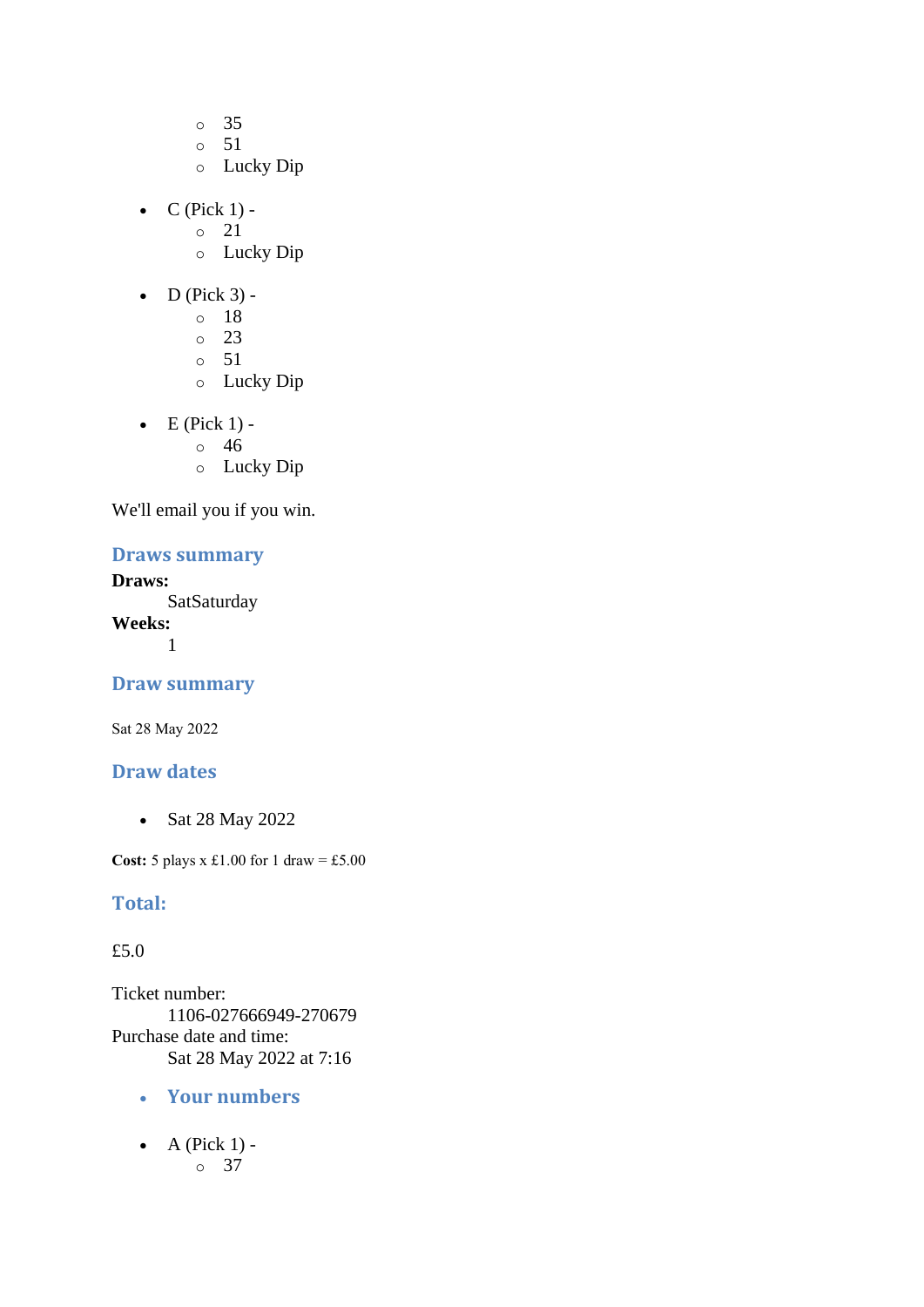- o Lucky Dip
- $\bullet$  B (Pick 5)
	- o 06
	- o 34
	- o 37
	- o 49 o 54
	-
	- o Lucky Dip
- $\bullet$  C (Pick 1)
	- o 58
	- o Lucky Dip
- D (Pick 2)
	- o 01
	- o 55
	- o Lucky Dip
- $\bullet$  E (Pick 1) -
	- $\circ$  20
	- o Lucky Dip

# **Draws summary**

**Draws: SatSaturday Weeks:** 1

# **Draw summary**

Sat 28 May 2022

# **Draw dates**

• Sat 28 May 2022

**Cost:** 5 plays x £1.00 for 1 draw = £5.00

# **Total:**

£5.

*-----------------------------------------------------*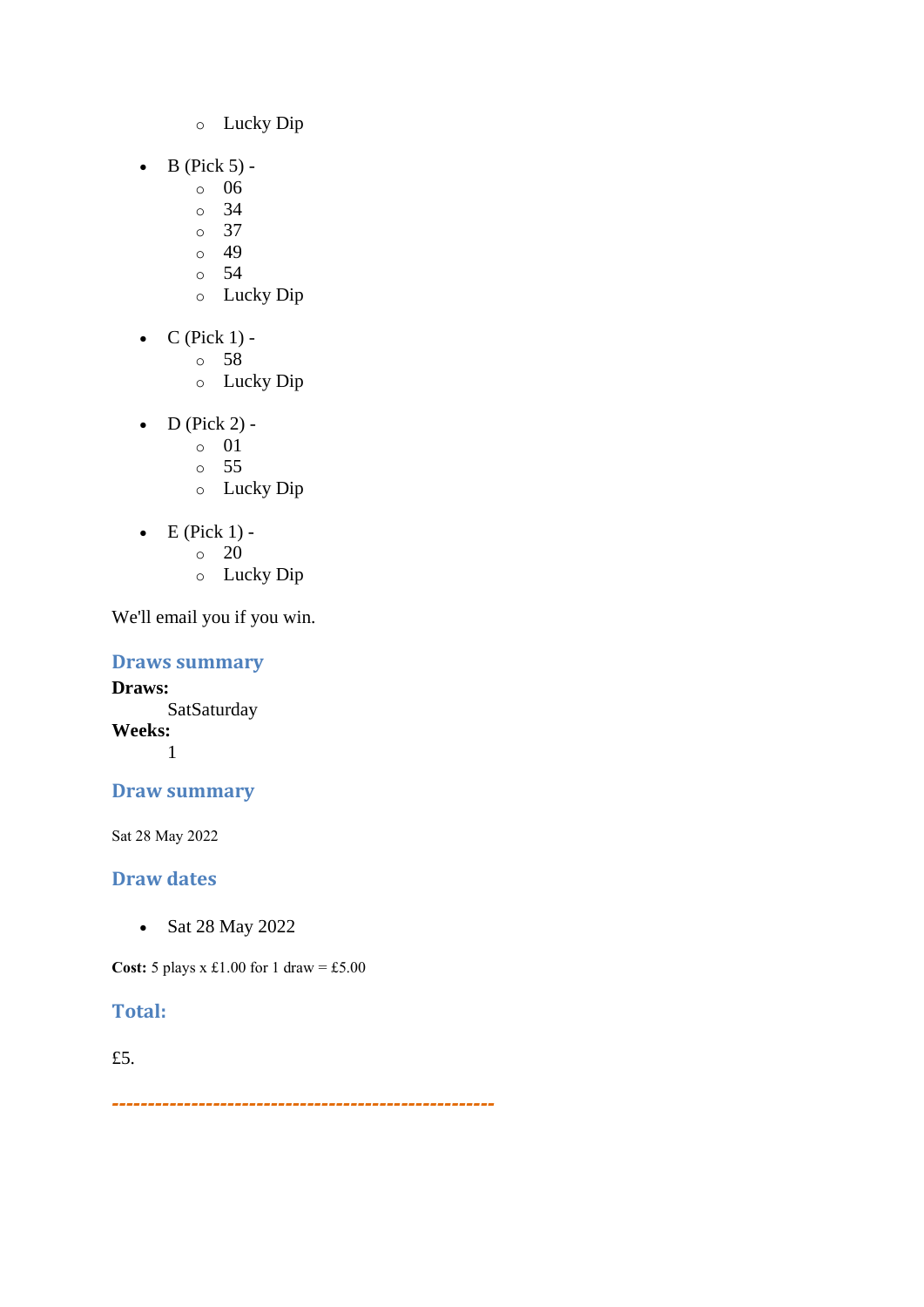# *Lottery Syndicate Group 10*

# *1) Ro26C28, 2) Ch94O10, 3) Sh37P01, 4) Ma98A17,5) Be11V1, 6) Ad34Y2, 7) Sa43B16, 8) Ma56S01, 9) To23S12 (TGS),10) Da27R40, 11) Lo82S20, 12) Da04G06, 13) RO98H60, 14) Wi22M02, 15) Ra11V02, 16) PH30B19, 17) Jo02L24, 18) Je58M18, 19) Ra95K11, 20) Sa65C13, 21) De47C03*

Ticket 6 of 10

Ticket number: 1106-049265925-274879 Purchase date and time: Sat 28 May 2022 at 5:48

- **Your numbers**
- A (Pick  $1$ )
	- o 33
	- o Lucky Dip
- $\bullet$  B (Pick 5) -
	- $\circ$  04
	- $\circ$  18
	- o 31
	- $\circ$  34
	- o 46
	- o Lucky Dip
- $\bullet$  C (Pick 1)
	- o 48
	- o Lucky Dip
- $\bullet$  D (Pick 2) -
	- $\degree$  27
	- o 48
	- o Lucky Dip
- $\bullet$  E (Pick 1) -
	- $\circ$  14
	- o Lucky Dip

We'll email you if you win.

#### **Draws summary**

**Draws:** SatSaturday **Weeks:**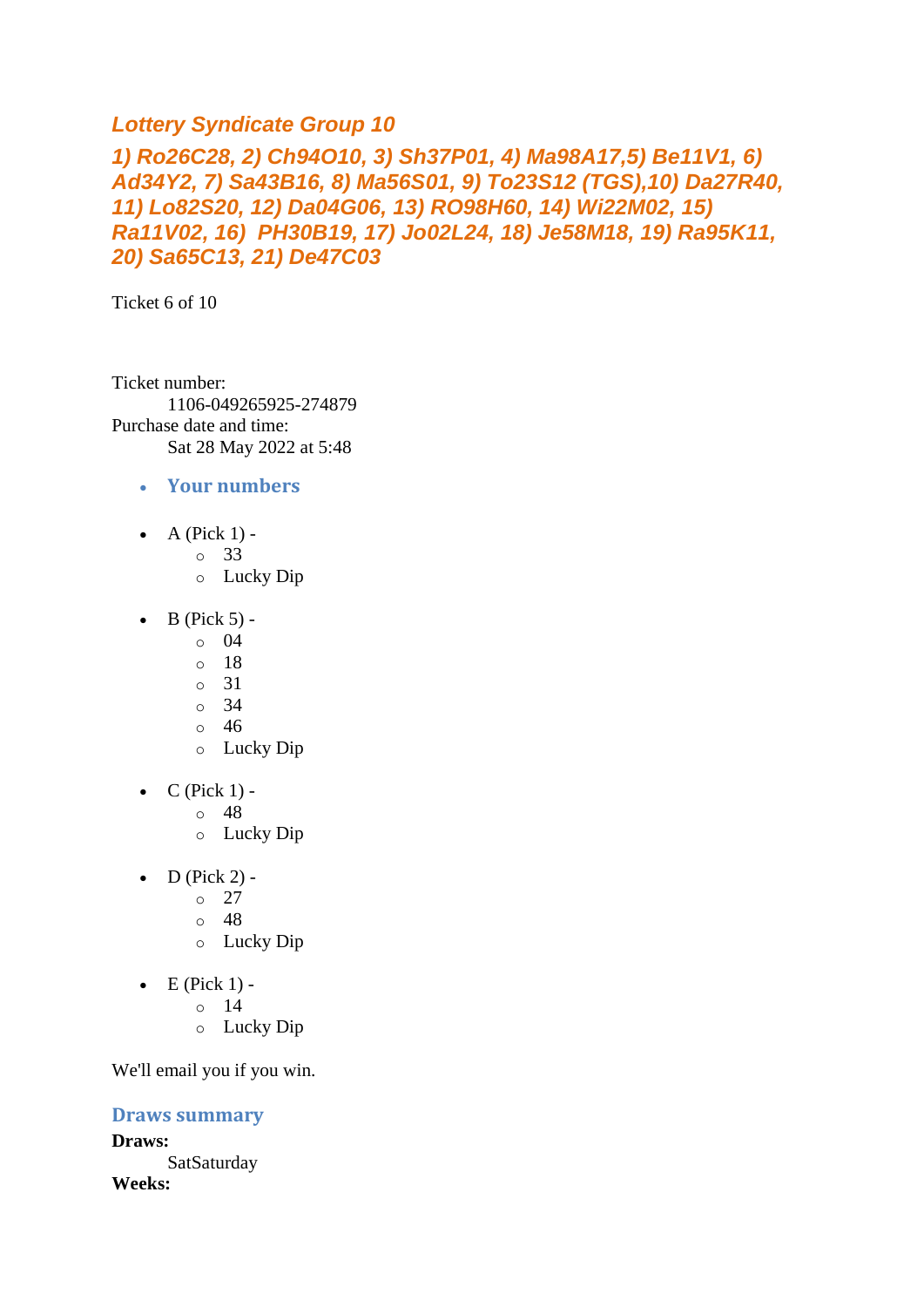1

#### **Draw summary**

Sat 28 May 2022

#### **Draw dates**

• Sat 28 May 2022

**Cost:** 5 plays x £1.00 for 1 draw = £5.00

#### **Total:**

£5.00

Ticket 7 of 10

Ticket number: 1106-022989057-271379 Purchase date and time: Sat 28 May 2022 at 5:48

- **Your numbers**
- $\bullet$  A (Pick 1)
	- o 17
	- o Lucky Dip
- $\bullet$  B (Pick 5)
	- o 02
	- o 07
	- o 11
	- $\circ$  20
	- o 27
	- o Lucky Dip
- $\bullet$  C (Pick 1)
	- o 16
	- o Lucky Dip
- $\bullet$  D (Pick 2)
	- o 08
	- o 44
	- o Lucky Dip
- $\bullet$  E (Pick 1)
	- o 55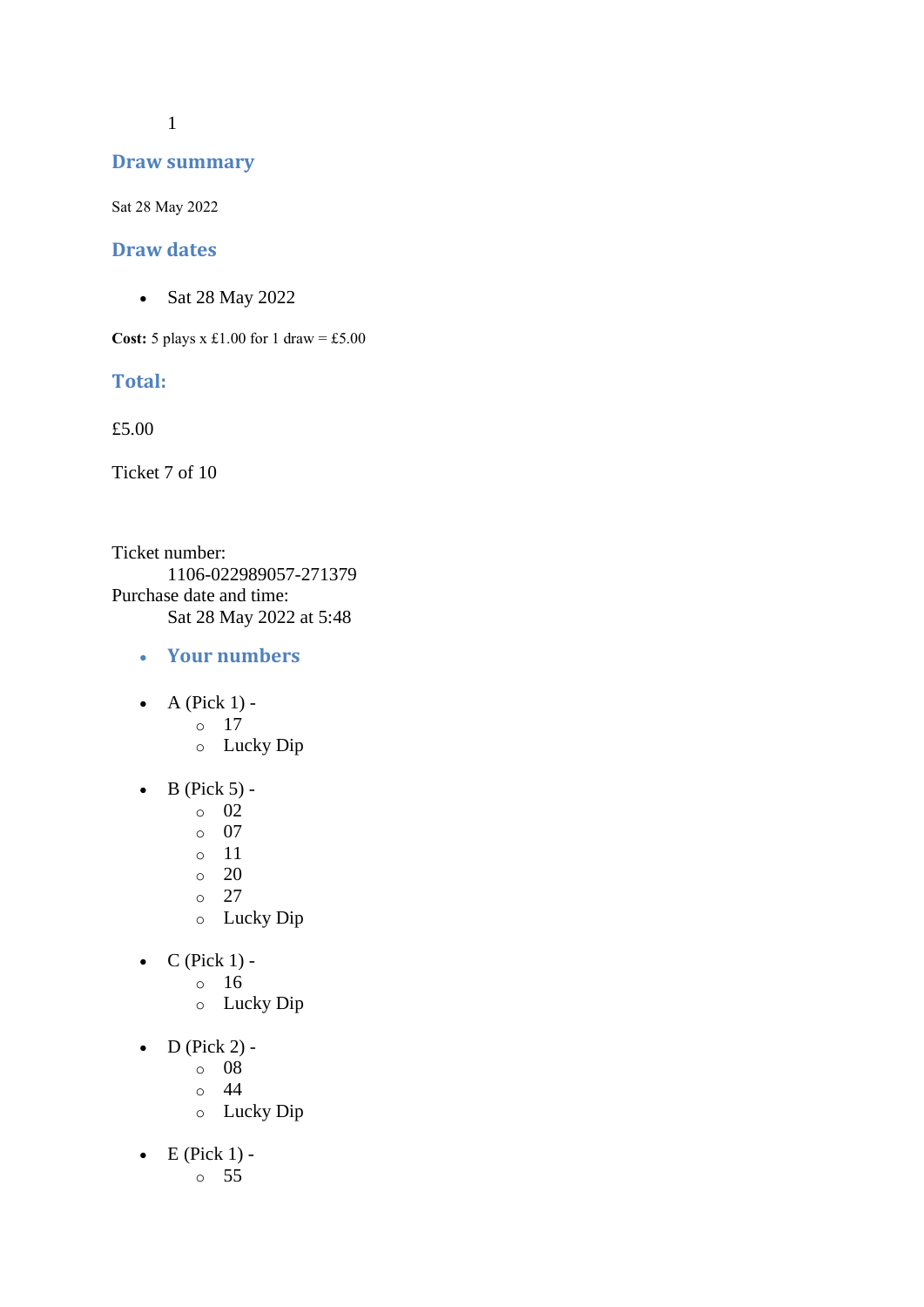o Lucky Dip

We'll email you if you win.

**Draws summary**

**Draws: SatSaturday Weeks:** 1

**Draw summary**

Sat 28 May 2022

#### **Draw dates**

• Sat 28 May 2022

**Cost:** 5 plays x £1.00 for 1 draw = £5.00

#### **Total:**

£5.00

Ticket 8 of 10

Ticket number: 1106-032426245-273379 Purchase date and time: Sat 28 May 2022 at 5:48

- **Your numbers**
- $\bullet$  A (Pick 1)
	- o 55
	- o Lucky Dip
- $\bullet$  B (Pick 5)
	- o 05
	- o 23
	- o 24
	- o 25
	- o 42
	- o Lucky Dip
- $C$  (Pick 1)
	- o 31
	- o Lucky Dip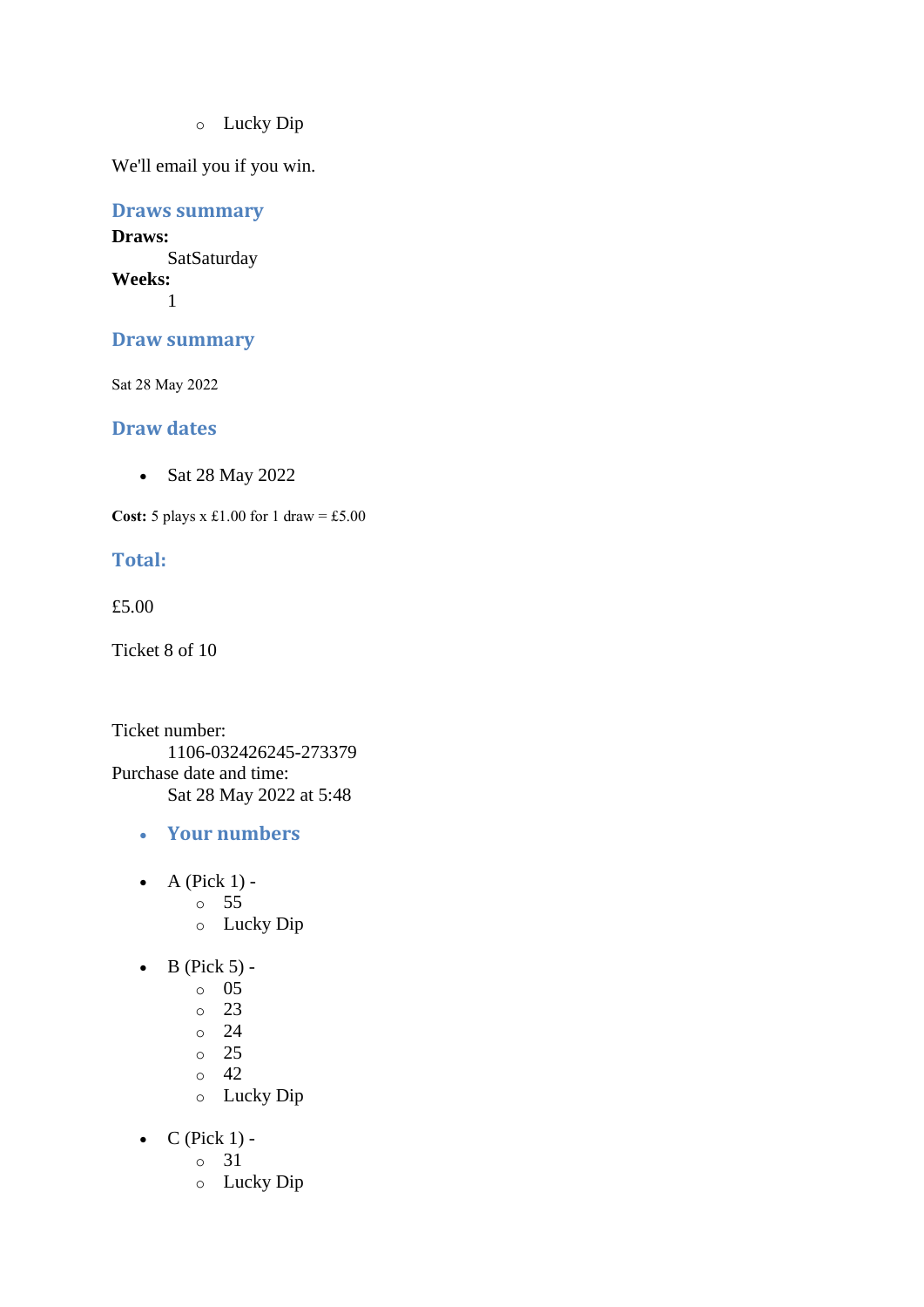- $\bullet$  D (Pick 2) -
	- $\circ$  24
	- o 48
	- o Lucky Dip
- $\bullet$  E (Pick 1)
	- o 01
	- o Lucky Dip

# **Draws summary**

#### **Draws:**

**SatSaturday** 

**Weeks:** 1

#### **Draw summary**

Sat 28 May 2022

#### **Draw dates**

• Sat 28 May 2022

**Cost:** 5 plays x £1.00 for 1 draw = £5.00

### **Total:**

#### £5.00

Ticket 9 of 10

Ticket number: 1106-065966341-277679 Purchase date and time: Sat 28 May 2022 at 5:48

- **Your numbers**
- $\bullet$  A (Pick 1)
	- o 28
		- o Lucky Dip
- $\bullet$  B (Pick 5)
	- o 11
	- o 12
	- o 25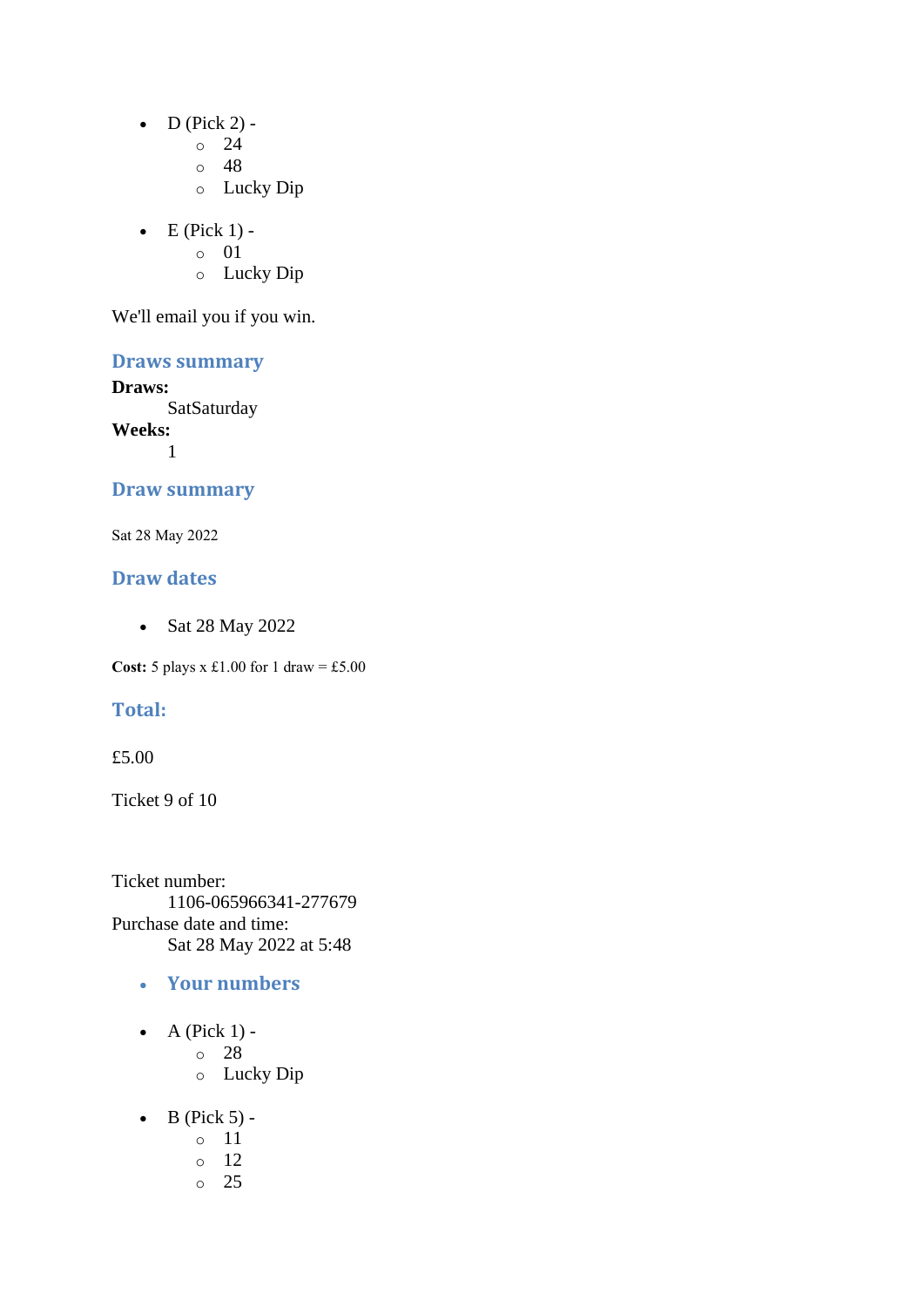- o 26
- o 50
- o Lucky Dip
- $\bullet$  C (Pick 1) -
	- $\circ$  30
	- o Lucky Dip
- $\bullet$  D (Pick 2) -
	- $\circ$  42
	- o 54
	- o Lucky Dip
- $\bullet$  E (Pick 1) -
	- $\circ$  25
	- o Lucky Dip

#### **Draws summary**

#### **Draws: SatSaturday**

**Weeks:**

1

#### **Draw summary**

Sat 28 May 2022

#### **Draw dates**

• Sat 28 May 2022

**Cost:** 5 plays x £1.00 for 1 draw = £5.00

#### **Total:**

£5.00

Ticket 10 of 10

Ticket number: 1106-023054593-272479 Purchase date and time: Sat 28 May 2022 at 5:48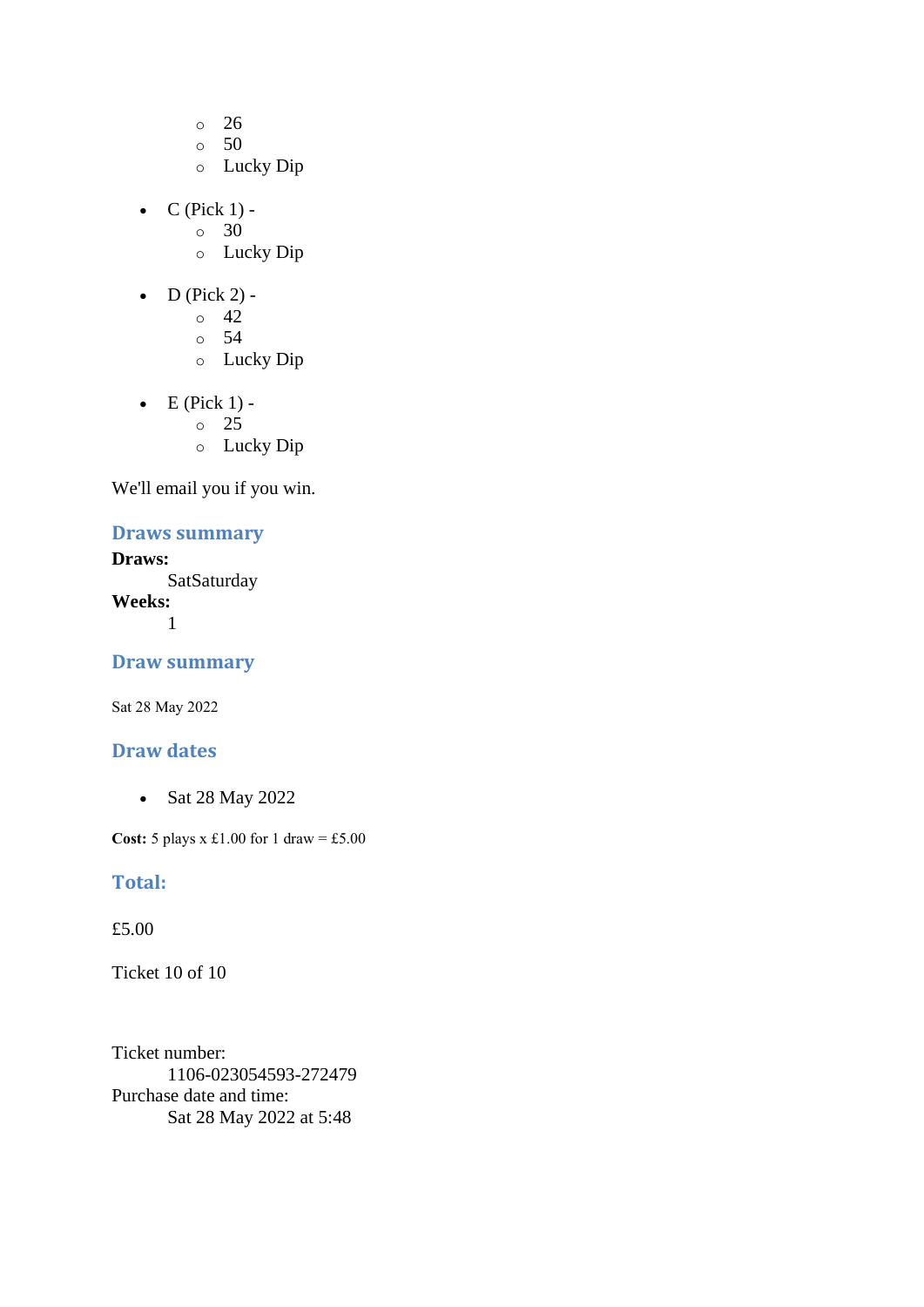- **Your numbers**
- A (Pick  $1$ )
	- o 09
	- o Lucky Dip
- $\bullet$  B (Pick 5) -
	- $\circ$  10
	- o 12
	- $\circ$  24
	- $\circ$  43
	- $\circ$  47
	- o Lucky Dip
- $C$  (Pick 1) -
	- $\circ$  46
	- o Lucky Dip
- D (Pick 2)
	- o 09
	- o 37
	- o Lucky Dip
- $\bullet$  E (Pick 1) -
	- $\circ$  25
		- o Lucky Dip

### **Draws summary**

### **Draws:**

**SatSaturday Weeks:** 1

# **Draw summary**

Sat 28 May 2022

## **Draw dates**

• Sat 28 May 2022

**Cost:** 5 plays x £1.00 for 1 draw = £5.00

# **Total:**

£5.0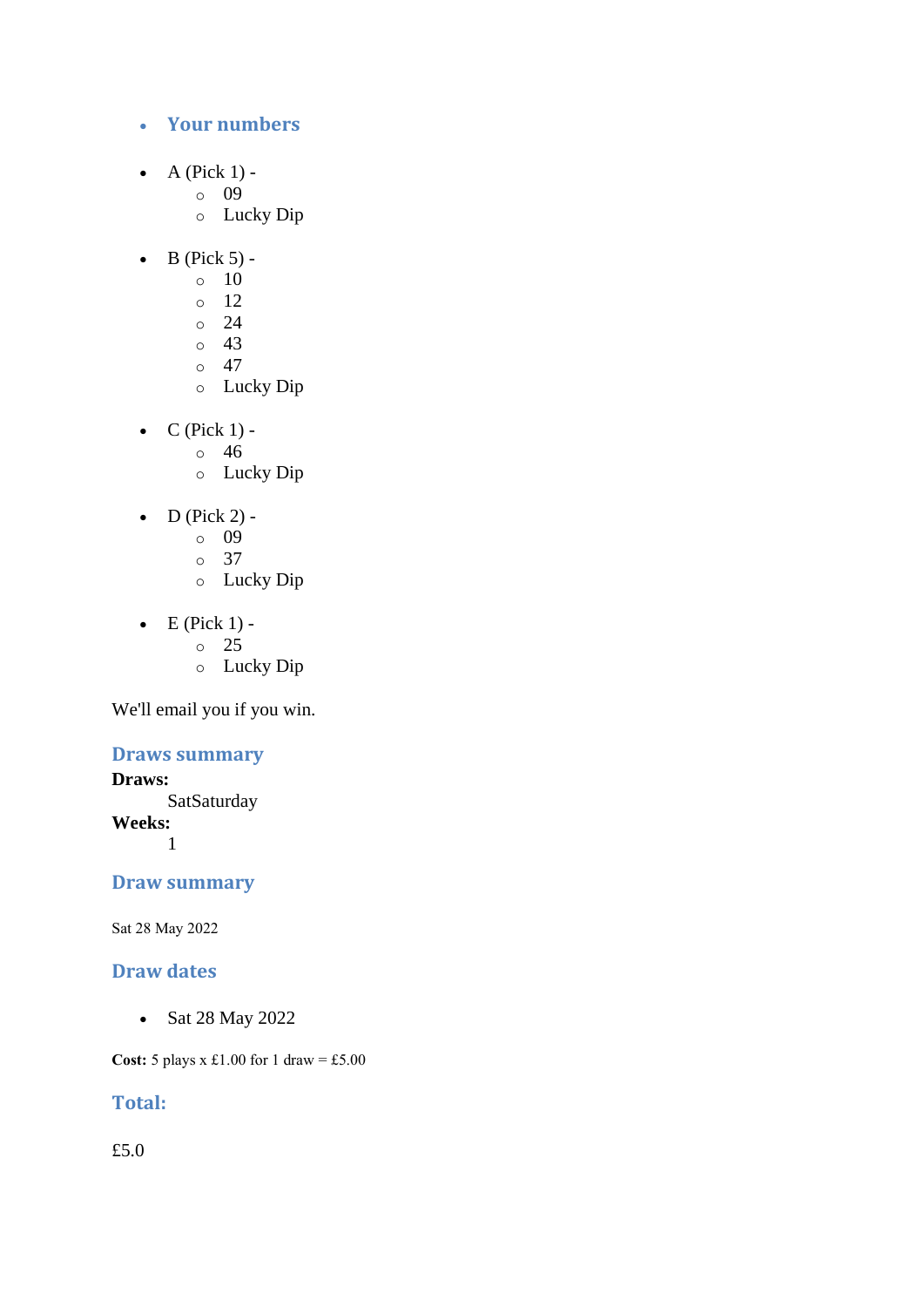Ticket number: 1106-015140357-274279 Purchase date and time: Sat 28 May 2022 at 7:16

- **Your numbers**
- A (Pick  $1$ )
	- o 31
	- o Lucky Dip
- $\bullet$  B (Pick 5)
	- o 09
	- o 25
	- o 37
	- $\circ$  47
	- o 58
	- o Lucky Dip
- $\bullet$  C (Pick 1)
	- o 19
	- o Lucky Dip
- $\bullet$  D (Pick 3)
	- o 11
	- o 32
	- o 58
	- o Lucky Dip
- $\bullet$  E (Pick 1) -
	- $\circ$  30
	- o Lucky Dip

We'll email you if you win.

**Draws summary**

#### **Draws:**

**SatSaturday Weeks:** 1

#### **Draw summary**

Sat 28 May 2022

#### **Draw dates**

• Sat 28 May 2022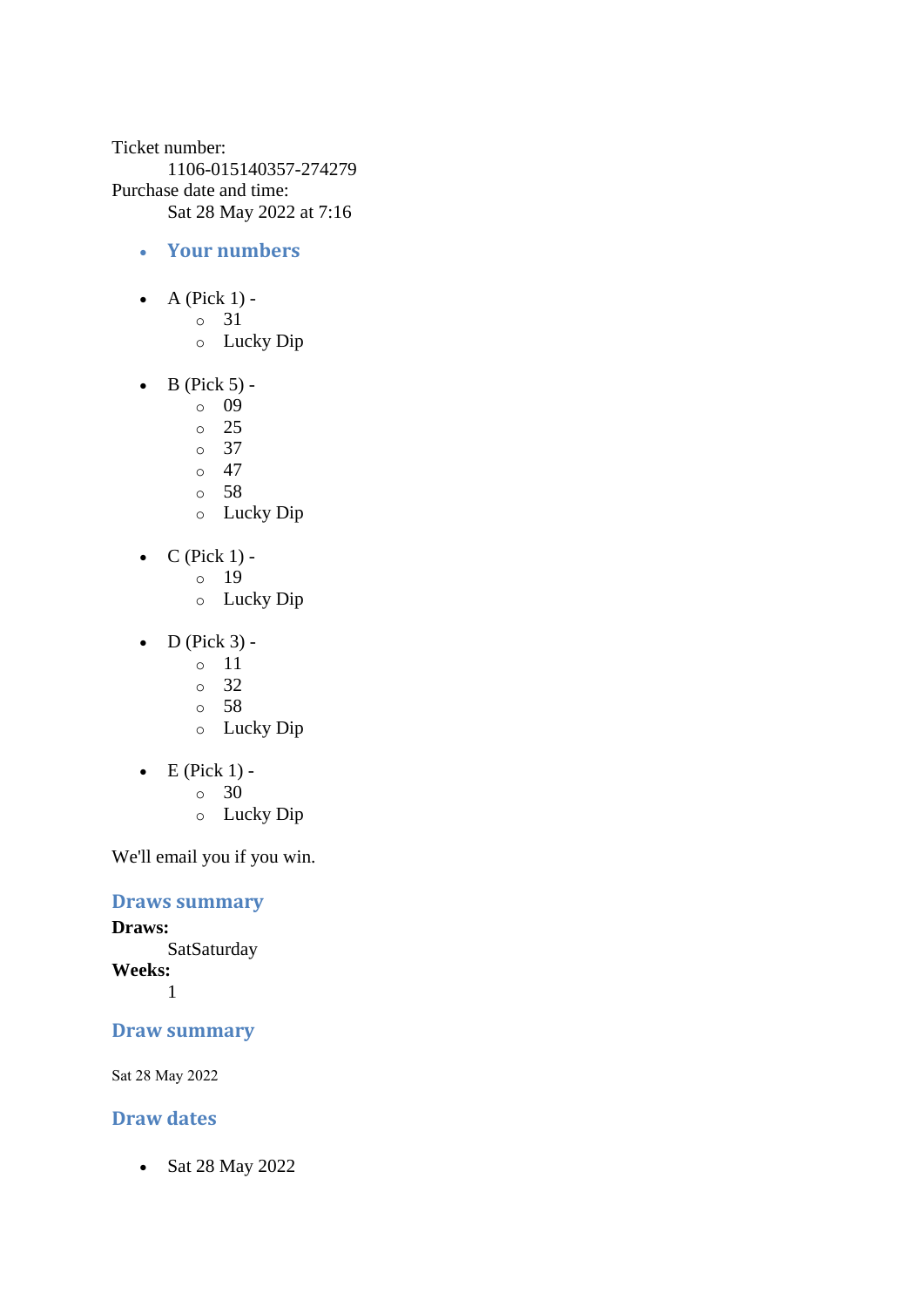**Cost:**  $5$  plays x £1.00 for 1 draw = £5.00

**Total:** 

£5.

*-----------------------------------------------------*

## *Lottery Syndicate Group 11*

*1) Ni07M01, 2) Te51W21, 3) Jo16V36, 4) Te19B30,5) Ca12W16,6) Fl57W09, 7) Be31D04, 8) Br28M07, 9) Sh37P01, 10) Ly92M15, 11) Ro30C06, 12) Go30A21, 13) Al30F18, 14) Ad34Y2, 15) Ma06H02, 16) Ma06M32, 17) Je58M18, 18) De05M22, 19) Ly77D26, 20) Jo64A34 21) FR30E17*

Ticket 1 of 10

Ticket number: 1106-007530496-279379 Purchase date and time: Sat 28 May 2022 at 5:49

- **Your numbers**
- A (Pick  $1$ )
	- o 31
	- o Lucky Dip
- $\bullet$  B (Pick 5) -
	- $\circ$  17
	- o 28
	- o 49
	- o 55
	- o 59
	- o Lucky Dip
- $C$  (Pick 1)
	- o 36
		- o Lucky Dip
- $\bullet$  D (Pick 3)
	- o 08
	- $\circ$  10
	- $\circ$  42
	- o Lucky Dip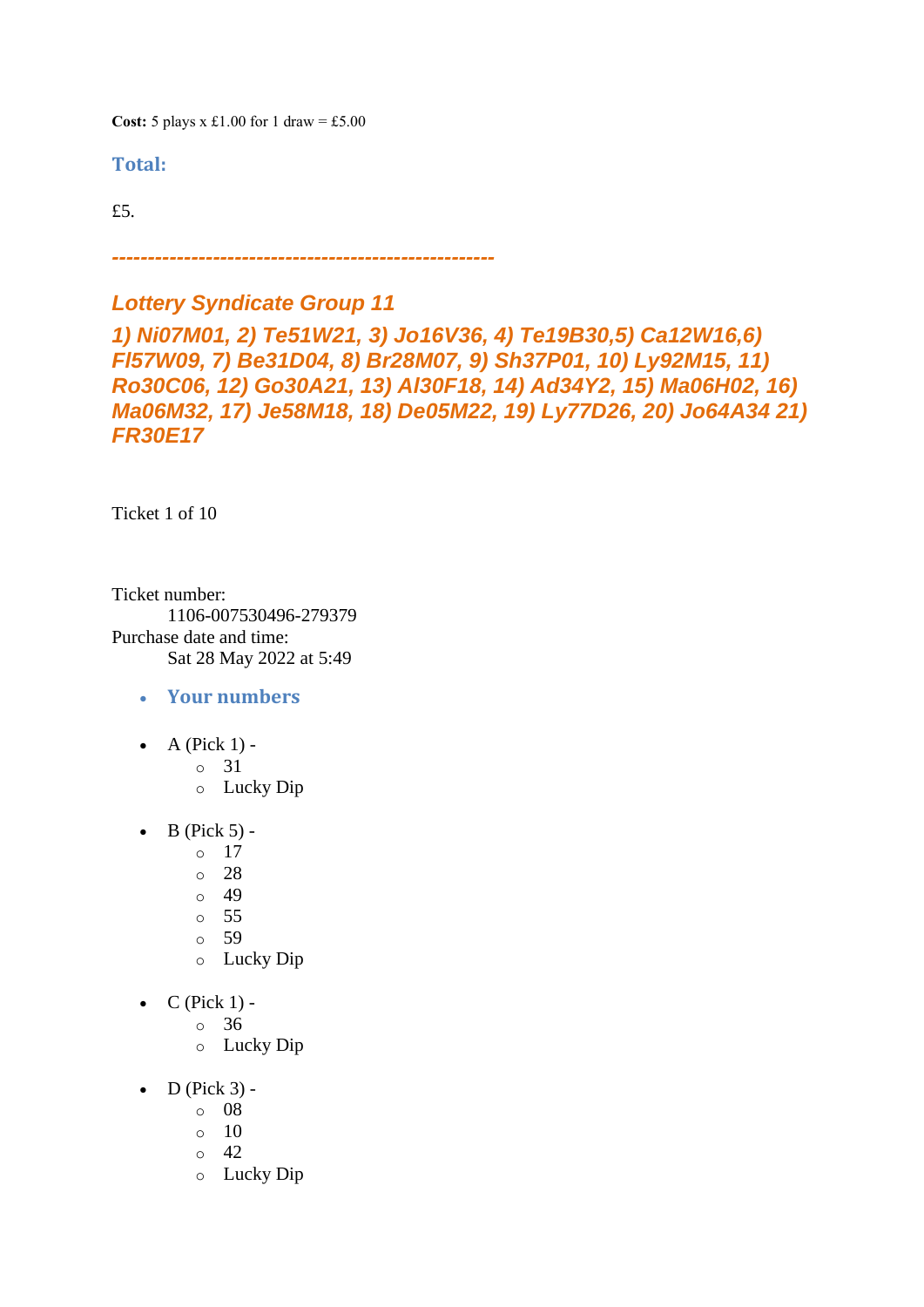- $\bullet$  E (Pick 1)
	- o 17
	- o Lucky Dip

## **Draws summary**

#### **Draws: SatSaturday Weeks:**

1

## **Draw summary**

Sat 28 May 2022

### **Draw dates**

• Sat 28 May 2022

**Cost:**  $5$  plays x £1.00 for 1 draw = £5.00

#### **Total:**

£5.00

Ticket 2 of 10

Ticket number: 1106-012773380-278879 Purchase date and time: Sat 28 May 2022 at 5:49

- **Your numbers**
- A (Pick  $1$ )
	- o 07
	- o Lucky Dip
- $\bullet$  B (Pick 5)
	- o 16
	- o 19
	- o 32
	- o 53
	- o 59
	- o Lucky Dip
- $C$  (Pick 1) -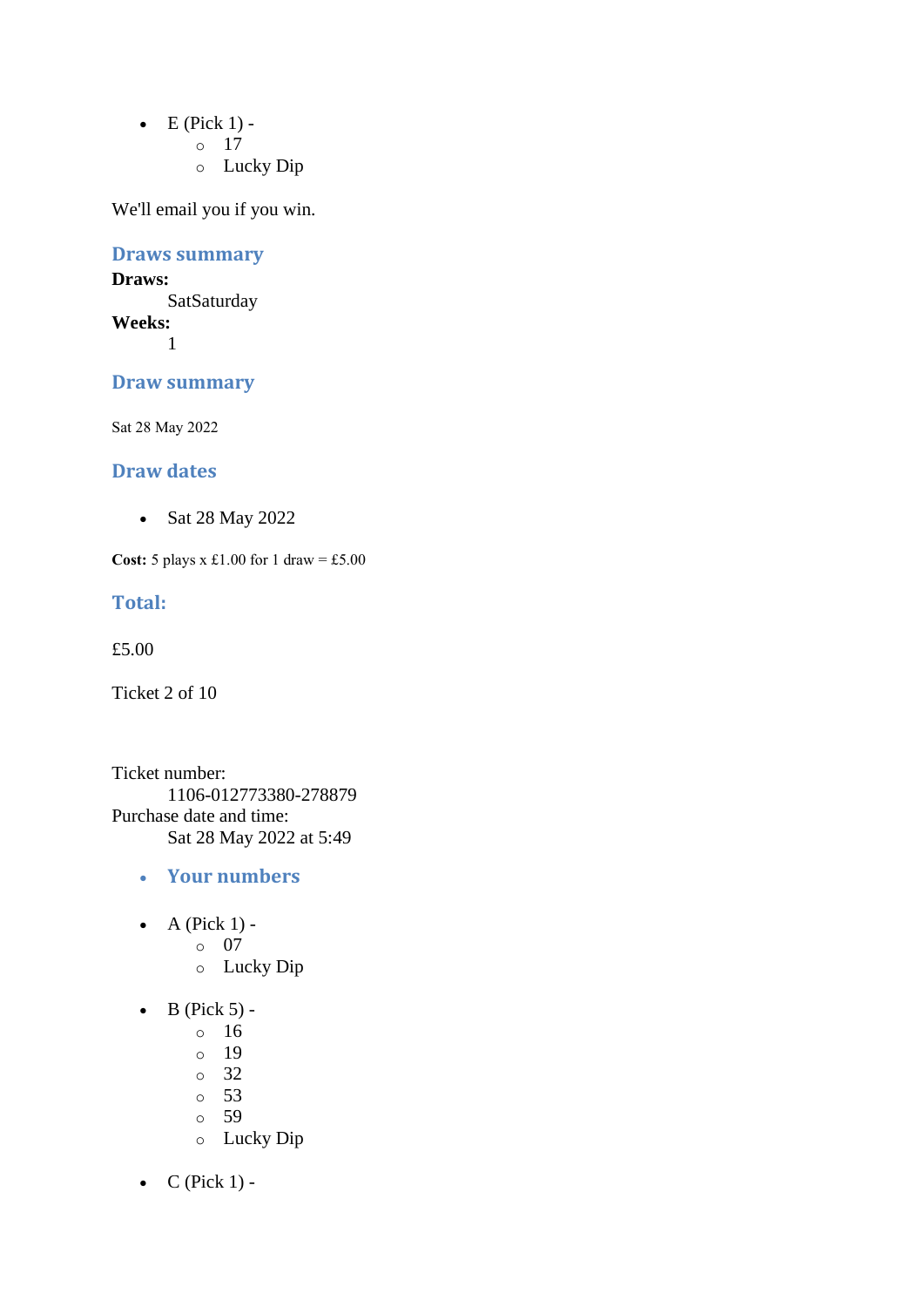- o 57
- o Lucky Dip
- $D$  (Pick 3)
	- o 13
	- o 23
	- $\circ$  40
	- o Lucky Dip
- $\bullet$  E (Pick 1)
	- o 04
	- o Lucky Dip

## **Draws summary**

**Draws: SatSaturday Weeks:**

1

#### **Draw summary**

Sat 28 May 2022

### **Draw dates**

• Sat 28 May 2022

**Cost:**  $5$  plays x £1.00 for 1 draw = £5.00

## **Total:**

£5.00

Ticket 3 of 10

Ticket number: 1106-041070592-273979 Purchase date and time: Sat 28 May 2022 at 5:49

- **Your numbers**
- $\bullet$  A (Pick 1)
	- o 15
	- o Lucky Dip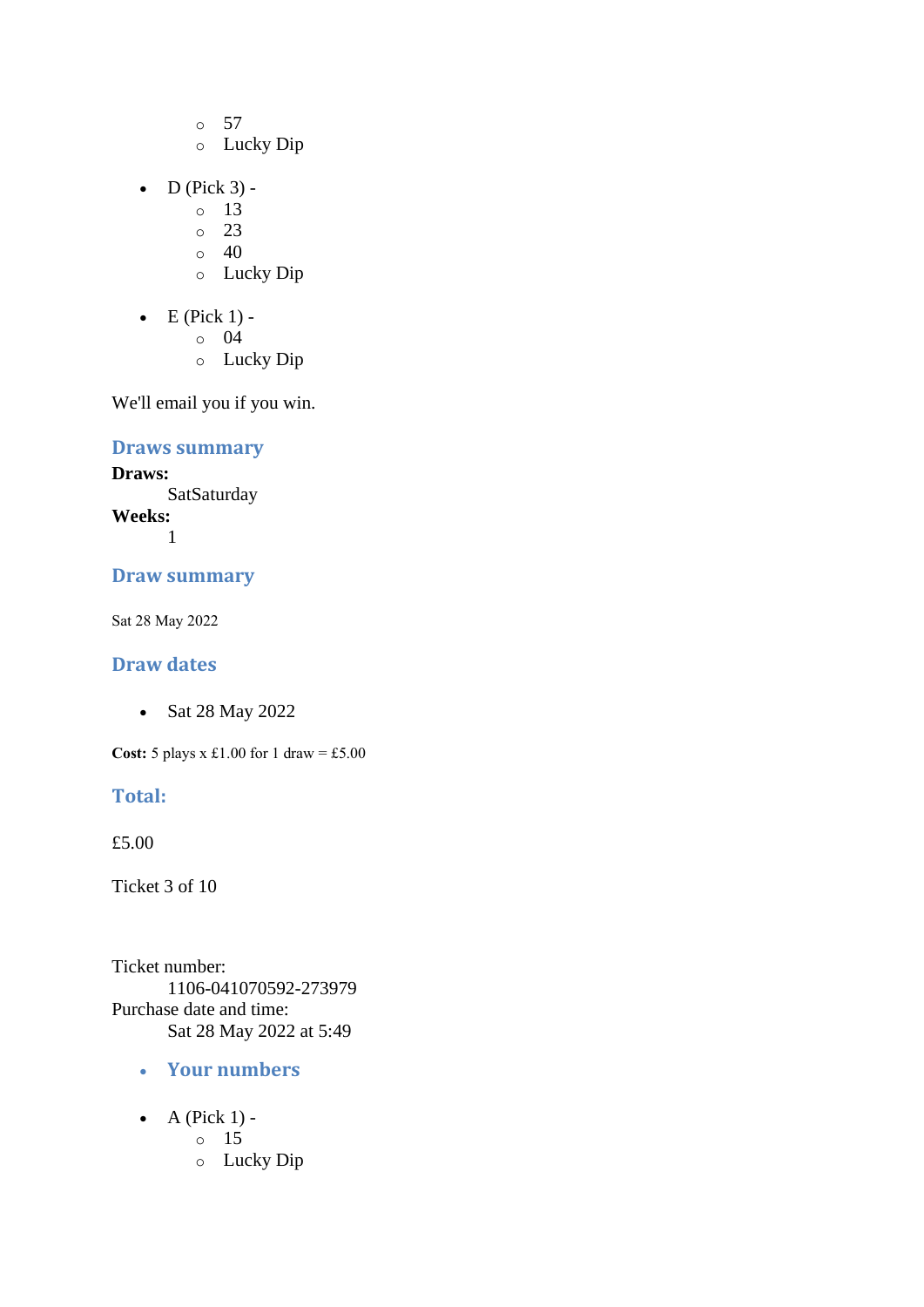- $\bullet$  B (Pick 5)
	- o 01
		- o 17
	- $\degree$  23
	- o 45
	- o 49
	- o Lucky Dip
- $C$  (Pick 1)
	- o 37
		- o Lucky Dip
- $\bullet$  D (Pick 3)
	- o 31
	- o 35
	- o 57
	- o Lucky Dip
- $\bullet$  E (Pick 1) -
	- $\circ$  10
	- o Lucky Dip

**Draws summary**

**Draws: SatSaturday Weeks:** 1

## **Draw summary**

Sat 28 May 2022

## **Draw dates**

• Sat 28 May 2022

**Cost:**  $5$  plays x £1.00 for 1 draw = £5.00

## **Total:**

£5.00

Ticket 4 of 10

Ticket number: 1106-046313476-273479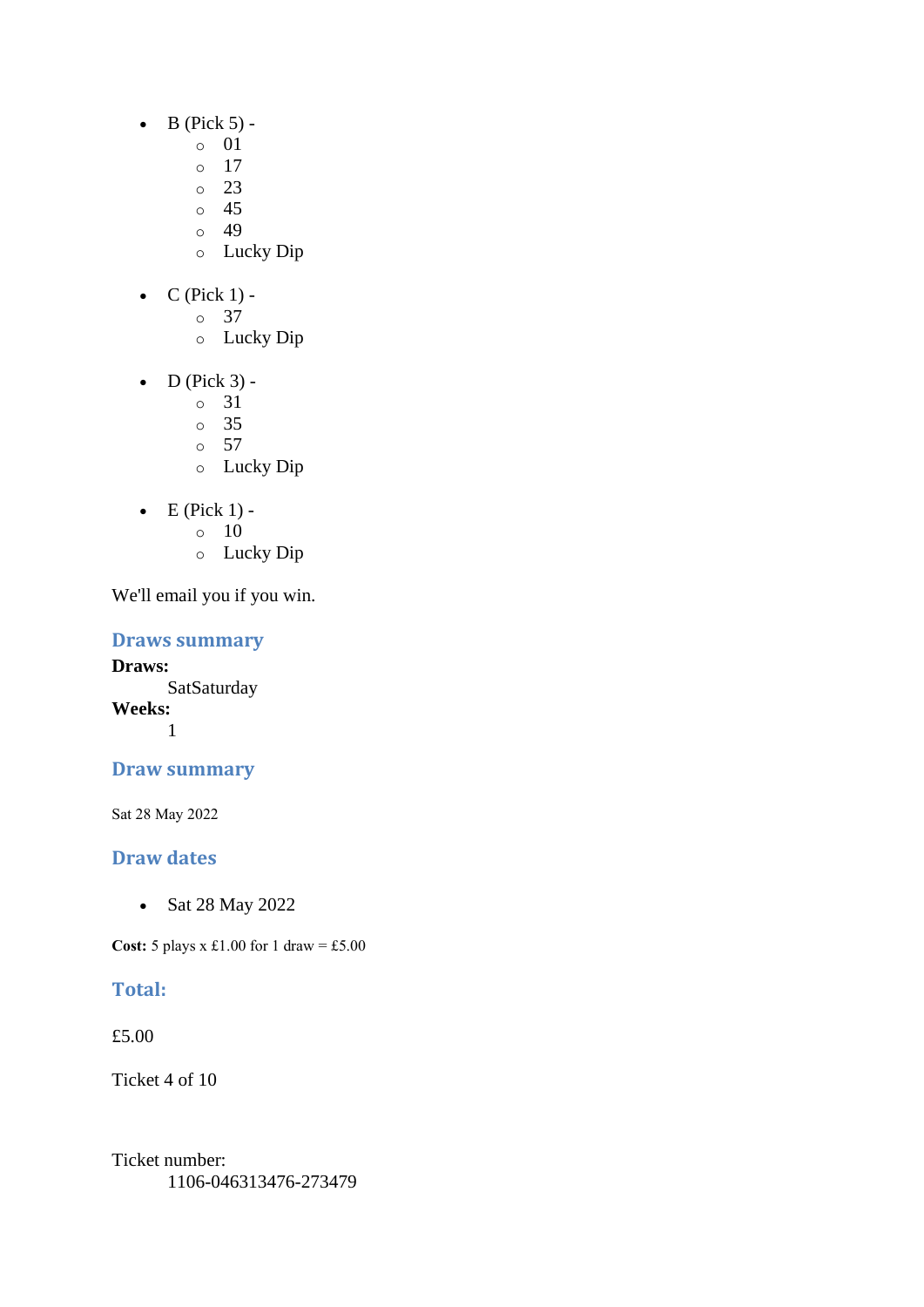Purchase date and time:

Sat 28 May 2022 at 5:49

- **Your numbers**
- A (Pick  $1$ )
	- o 51
	- o Lucky Dip
- $\bullet$  B (Pick 5)
	- o 03
	- o 16
	- o 38
	- o 43
	- o 58
	- o Lucky Dip
- $\bullet$  C (Pick 1) -
	- $\circ$  24
	- o Lucky Dip
- $\bullet$  D (Pick 3) -
	- $\circ$  19
	- $\circ$  24
	- o 56
	- o Lucky Dip
- $\bullet$  E (Pick 1)
	- o 18
	- o Lucky Dip

We'll email you if you win.

## **Draws summary**

**Draws:** SatSaturday **Weeks:** 1

## **Draw summary**

Sat 28 May 2022

### **Draw dates**

• Sat 28 May 2022

**Cost:** 5 plays x £1.00 for 1 draw = £5.00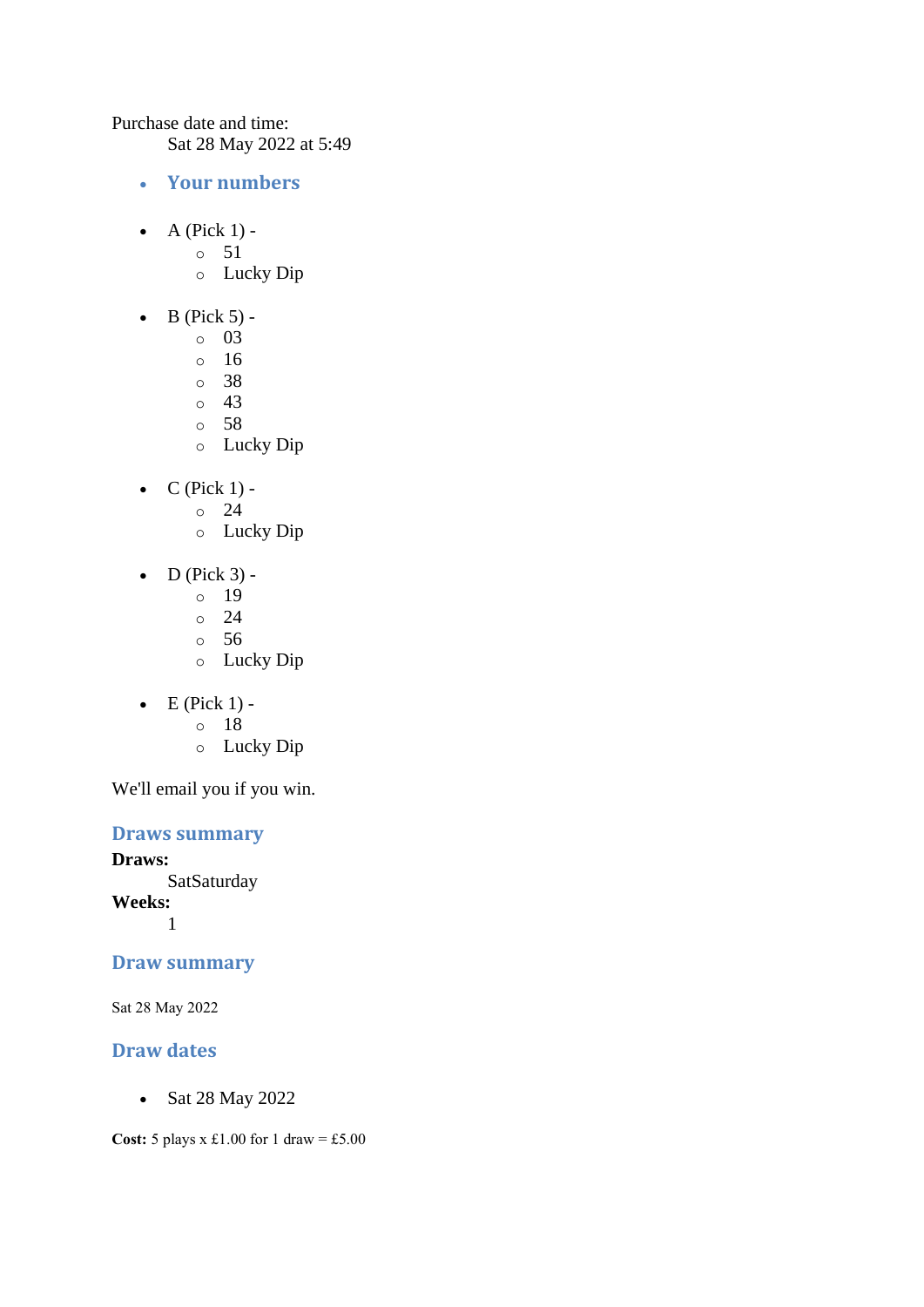## **Total:**

£5.00

Ticket 5 of 10

Ticket number: 1106-007596032-270779 Purchase date and time: Sat 28 May 2022 at 5:49

- **Your numbers**
- A (Pick  $1$ )
	- o 19
	- o Lucky Dip
- $\bullet$  B (Pick 5) -
	- $\circ$  24
	- $\circ$  30
	- o 31
	- o 43
	- $\circ$  49
	- o Lucky Dip
- $C$  (Pick 1) -
	- $\circ$  20
	- o Lucky Dip
- $\bullet$  D (Pick 3)
	- o 13
	- o 22
	- o 36
	- o Lucky Dip
- $\bullet$  E (Pick 1)
	- o 04
	- o Lucky Dip

We'll email you if you win.

**Draws summary**

**Draws: SatSaturday Weeks:**

1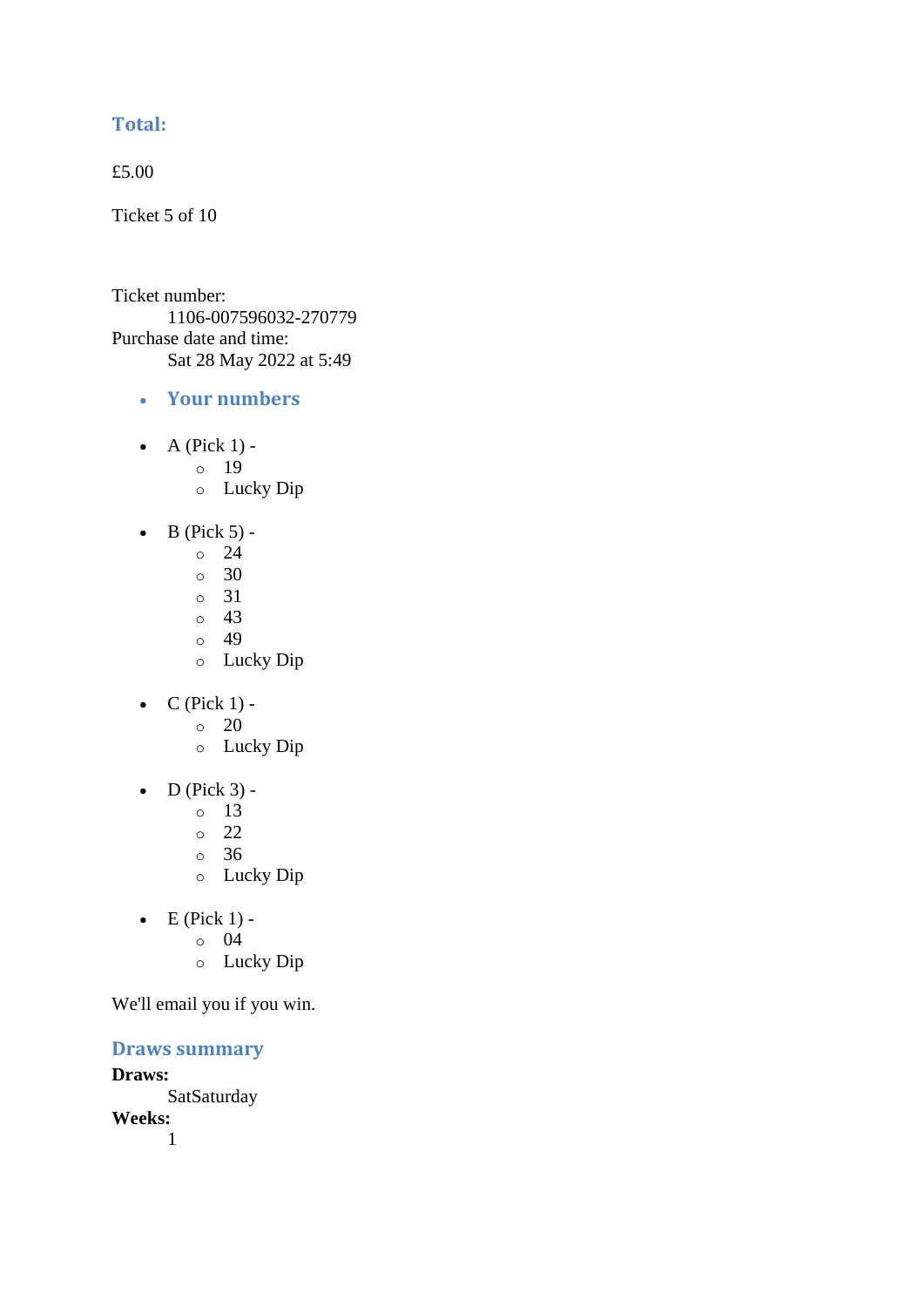## **Draw summary**

Sat 28 May 2022

#### **Draw dates**

• Sat 28 May 2022

**Cost:** 5 plays x £1.00 for 1 draw = £5.00

### **Total:**

£5.0

Ticket 1 of 10

Ticket number: 1106-042693380-270879 Purchase date and time: Sat 28 May 2022 at 7:24

## • **Your numbers**

- A (Pick  $1$ )
	- o 15
		- o Lucky Dip
- $\bullet$  B (Pick 5)
	- o 07
	- o 19
	- $\degree$  24
	- o 29
	- o 36
	- o Lucky Dip
- $C$  (Pick 1)
	- o 17
	- o Lucky Dip
- $\bullet$  D (Pick 3)
	- o 05
	- $\circ$  16
	- o 39
	- o Lucky Dip
- $\bullet$  E (Pick 1)
	- o 05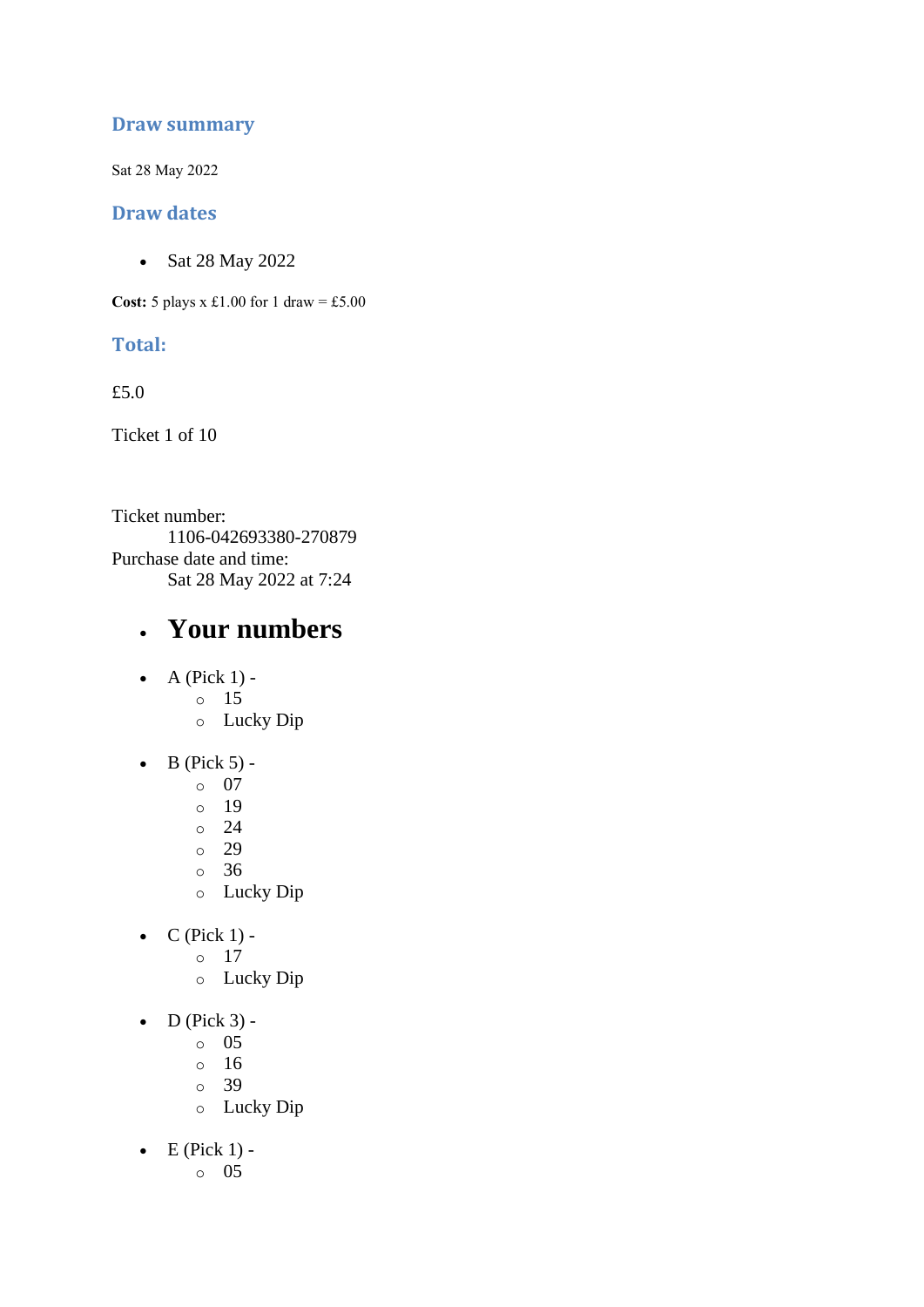o Lucky Dip

We'll email you if you win.

## **Draws summary**

**Draws: SatSaturday Weeks:** 1

## **Draw summary**

Sat 28 May 2022

## **Draw dates**

• Sat 28 May 2022

**Cost:**  $5$  plays x £1.00 for 1 draw = £5.00

## **Total:**

£5.00

*-----------------------------------------------------*

*Lottery Syndicate Group 12*

*1) Ro98H60, 2) Te51W21, 3) Fl57W09, 4) Ly92M15,5) ---------------,6) De05M22, 7) Be31D04, 8) Br28M07, 9) Ly77D26, 10) Ju31W11, 11) Ro30C06, 12) Go30A21, 13) Al30F18, 14) Jo54V2, 15) Ra11V02, 16) Ma80B01, 17) Bo96L03, 18) Ma06H02, 19) Ni07M01, 20) Jo64A34 21) AL01C21*

Ticket 6 of 10

Ticket number: 1106-012838916-270279 Purchase date and time: Sat 28 May 2022 at 5:49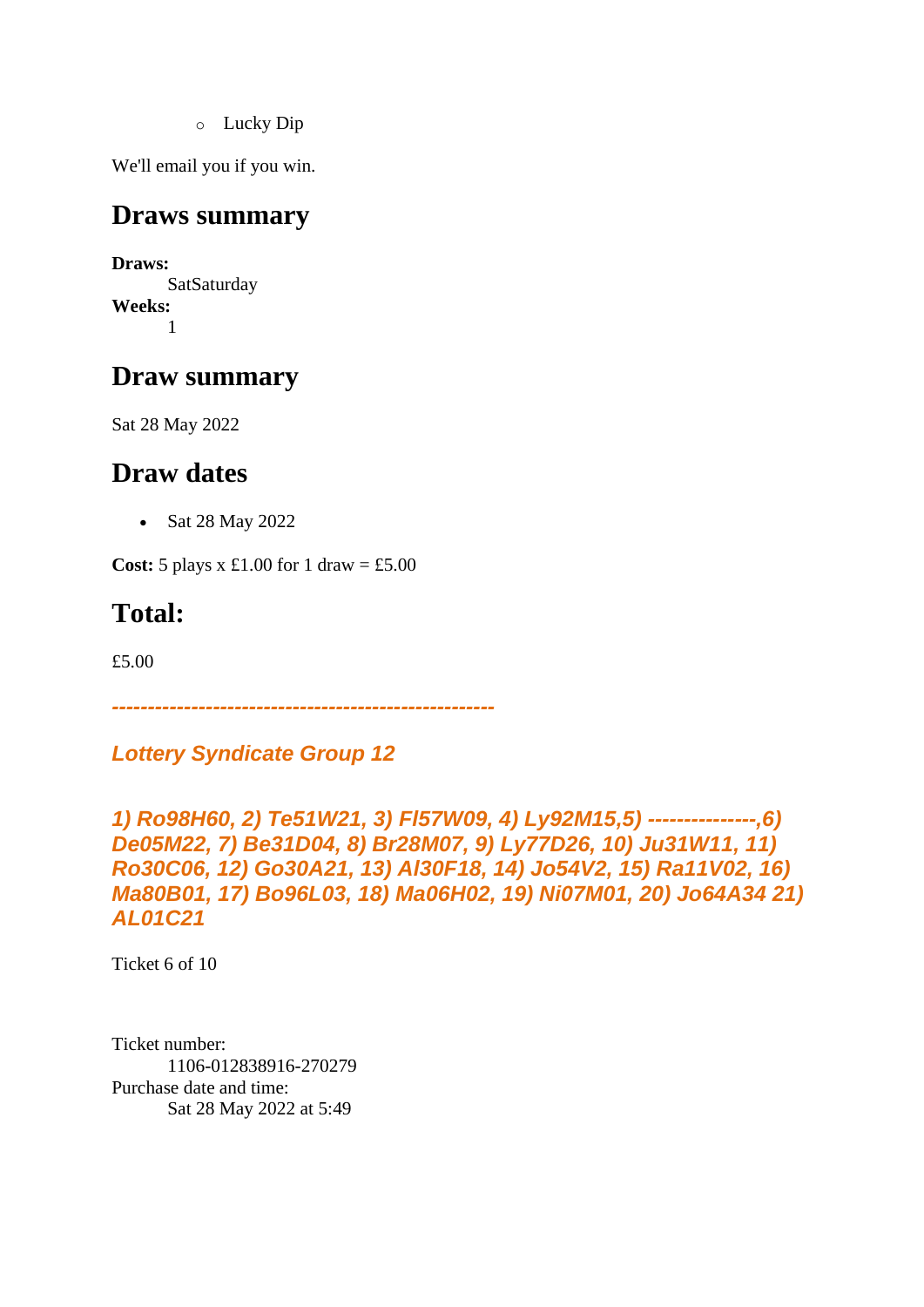### • **Your numbers**

- A (Pick  $1$ )
	- o 52
	- o Lucky Dip
- $\bullet$  B (Pick 5)
	- o 02
	- o 21
	- $\circ$  27
	- $\circ$  53
	- o 54
	- o Lucky Dip
- $\bullet$  C (Pick 1) -
	- $\circ$  10
	- o Lucky Dip
- D (Pick 2) -
	- $\circ$  24
	- o 33
	- o Lucky Dip
- $\bullet$  E (Pick 1)
	- o 58
		- o Lucky Dip

We'll email you if you win.

### **Draws summary**

### **Draws:**

**SatSaturday Weeks:** 1

## **Draw summary**

Sat 28 May 2022

#### **Draw dates**

• Sat 28 May 2022

**Cost:** 5 plays x £1.00 for 1 draw = £5.00

## **Total:**

£5.00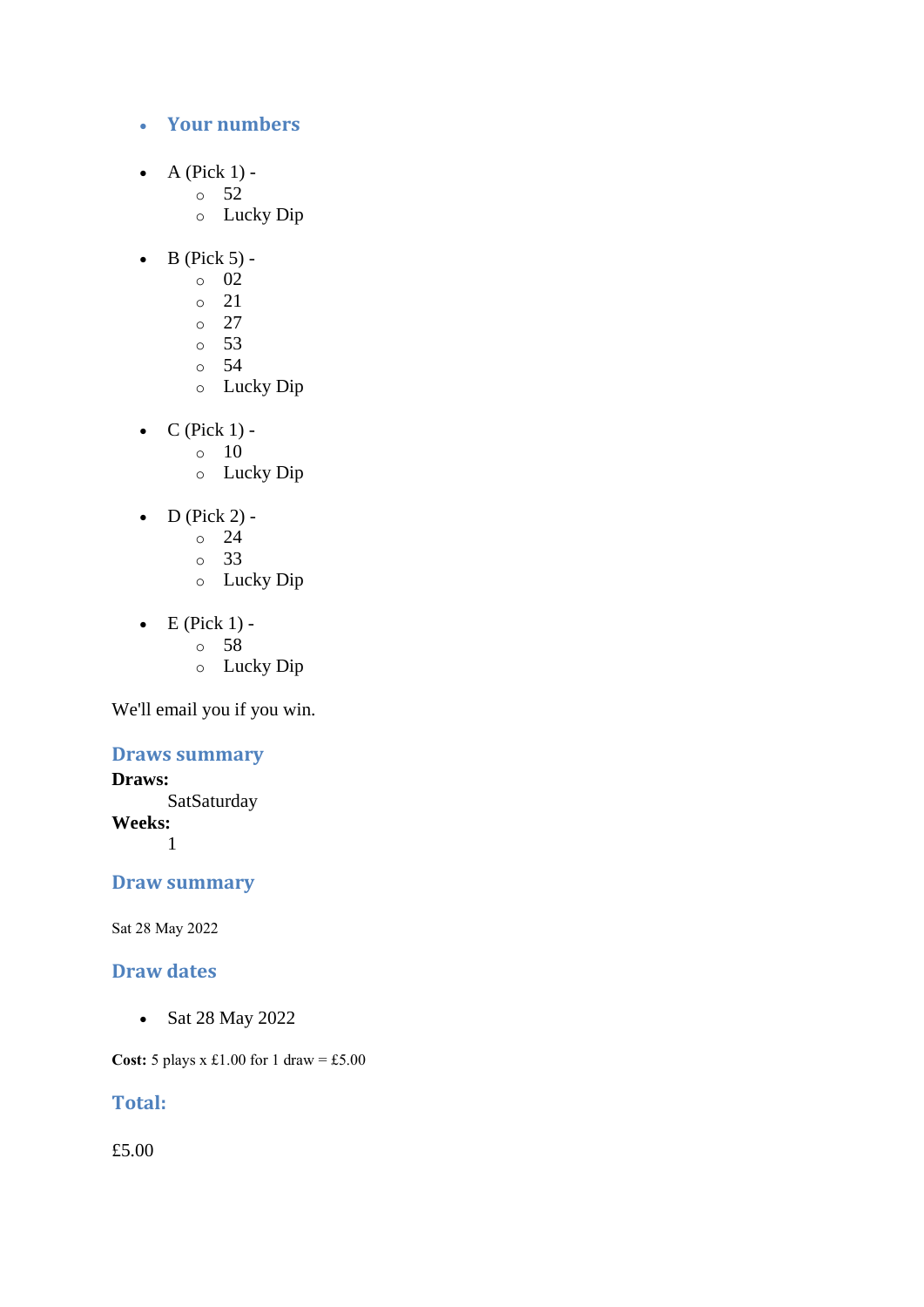Ticket 7 of 10

Ticket number: 1106-046379012-274579 Purchase date and time: Sat 28 May 2022 at 5:49

- **Your numbers**
- A (Pick  $1$ )
	- o 33
	- o Lucky Dip
- $\bullet$  B (Pick 5) -
	- $\circ$  02
	- $\circ$  10
	- $\degree$  46
	- o 52
	- o 54
	- o Lucky Dip
- $C$  (Pick 1) -
	- $\circ$  52
	- o Lucky Dip
- $\bullet$  D (Pick 2)
	- o 03
	- o 56
	- o Lucky Dip
- $\bullet$  E (Pick 1) -
	- $\circ$  24
	- o Lucky Dip

We'll email you if you win.

### **Draws summary**

**Draws: SatSaturday Weeks:** 1

## **Draw summary**

Sat 28 May 2022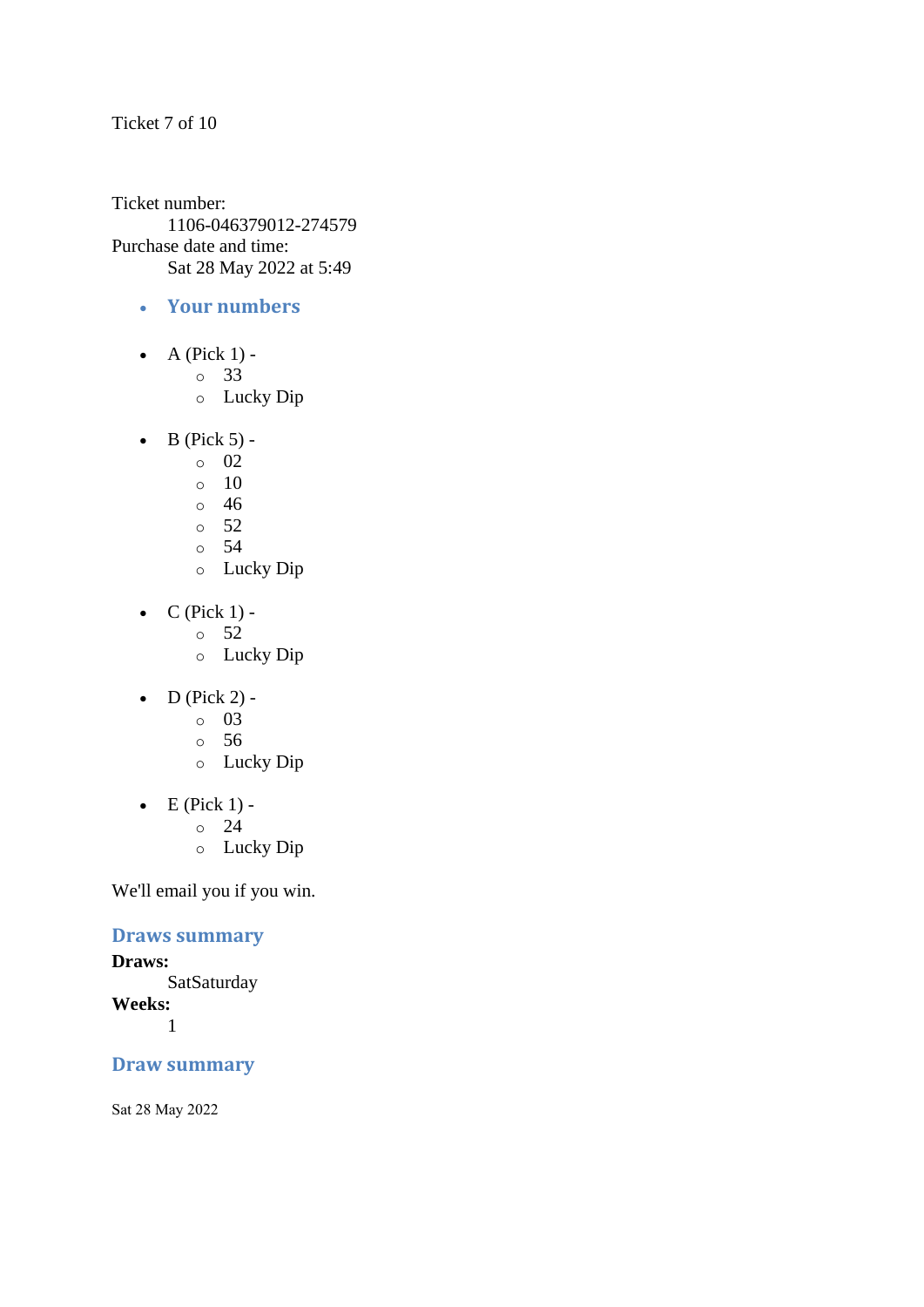### **Draw dates**

• Sat 28 May 2022

**Cost:** 5 plays x £1.00 for 1 draw = £5.00

### **Total:**

£5.00

Ticket 8 of 10

Ticket number: 1106-024364032-271379 Purchase date and time: Sat 28 May 2022 at 5:49

- **Your numbers**
- A (Pick  $1$ )
	- o 55
	- o Lucky Dip
- $\bullet$  B (Pick 5)
	- o 35
	- o 44
	- o 45
	- o 54
	- o 56
	- o Lucky Dip
- $\bullet$  C (Pick 1)
	- o 57
	- o Lucky Dip
- $\bullet$  D (Pick 2) -
	- $\circ$  23
	- o 38
	- o Lucky Dip
- $\bullet$  E (Pick 1)
	- o 39
	- o Lucky Dip

We'll email you if you win.

**Draws summary Draws:**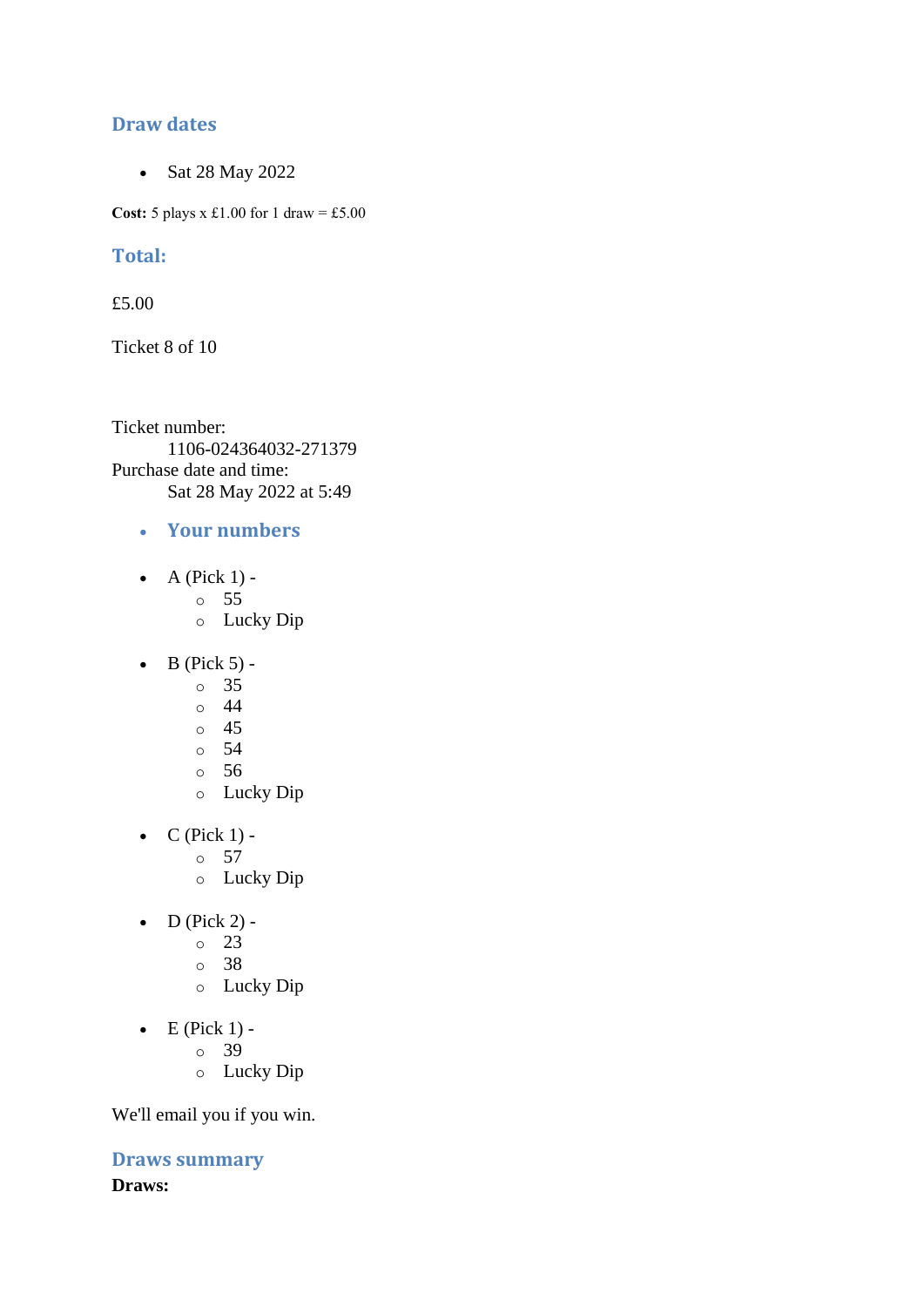#### **SatSaturday Weeks:**

1

#### **Draw summary**

Sat 28 May 2022

#### **Draw dates**

• Sat 28 May 2022

**Cost:** 5 plays x £1.00 for 1 draw = £5.00

#### **Total:**

£5.00

Ticket 9 of 10

Ticket number: 1106-057908224-278779 Purchase date and time: Sat 28 May 2022 at 5:50

- **Your numbers**
- $\bullet$  A (Pick 1)
	- o 45
	- o Lucky Dip
- $\bullet$  B (Pick 5)
	- o 07
	- o 09
	- o 37
	- o 38
	- $\circ$  42
	- o Lucky Dip
- $C$  (Pick 1)
	- o 49
		- o Lucky Dip
- $D$  (Pick 2)
	- o 15
	- o 18
	- o Lucky Dip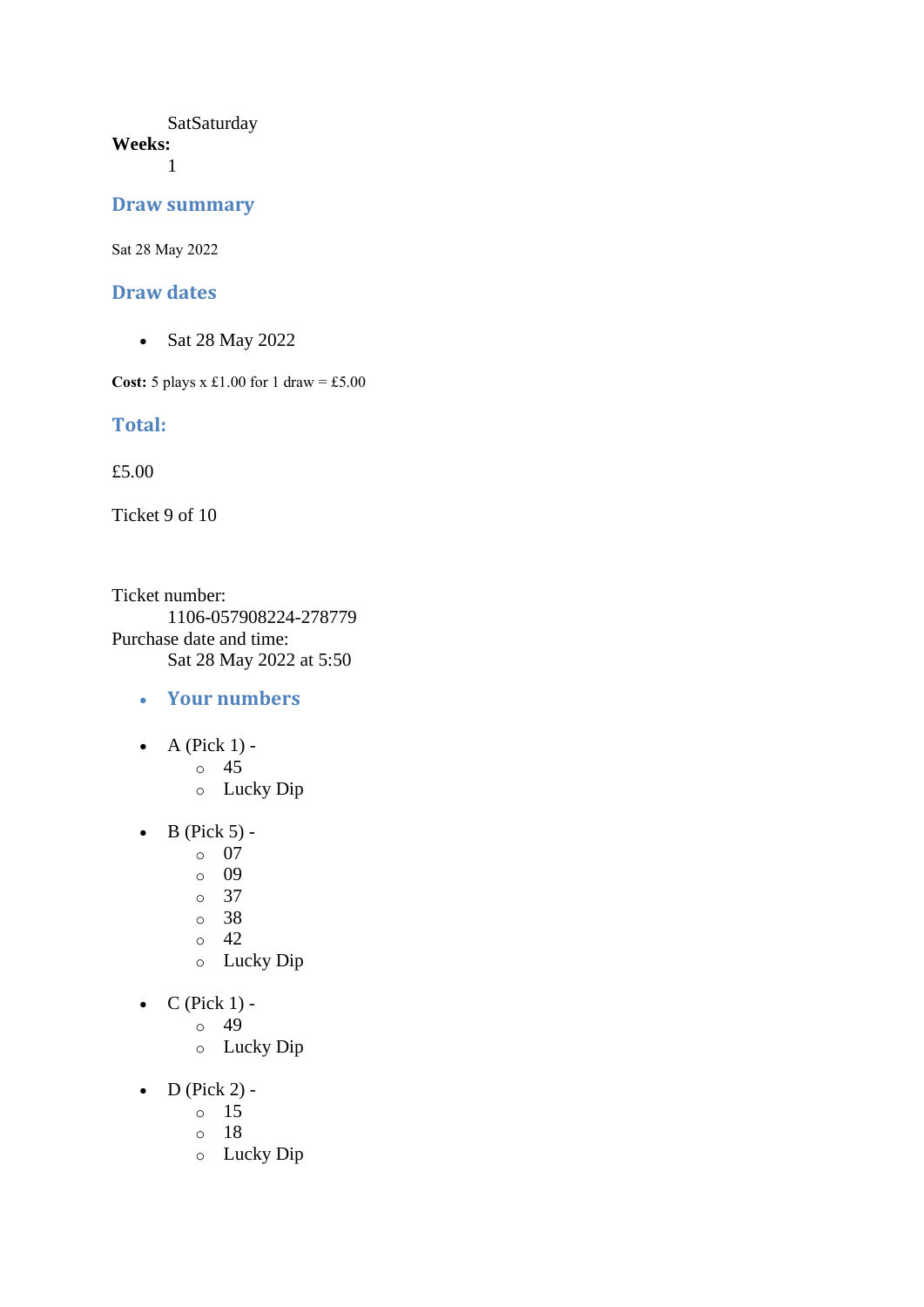- $\bullet$  E (Pick 1) -
	- $\circ$  40
	- o Lucky Dip

## **Draws summary**

#### **Draws: SatSaturday Weeks:**

1

## **Draw summary**

Sat 28 May 2022

## **Draw dates**

• Sat 28 May 2022

**Cost:** 5 plays x £1.00 for 1 draw = £5.00

#### **Total:**

£5.00

Ticket 10 of 10

Ticket number: 1106-003336192-276879 Purchase date and time: Sat 28 May 2022 at 5:50

- **Your numbers**
- $\bullet$  A (Pick 1)
	- o 46
	- o Lucky Dip
- $\bullet$  B (Pick 5)
	- o 32
	- o 38
	- o 44
	- o 53
	- o 58
	- o Lucky Dip
- $C$  (Pick 1) -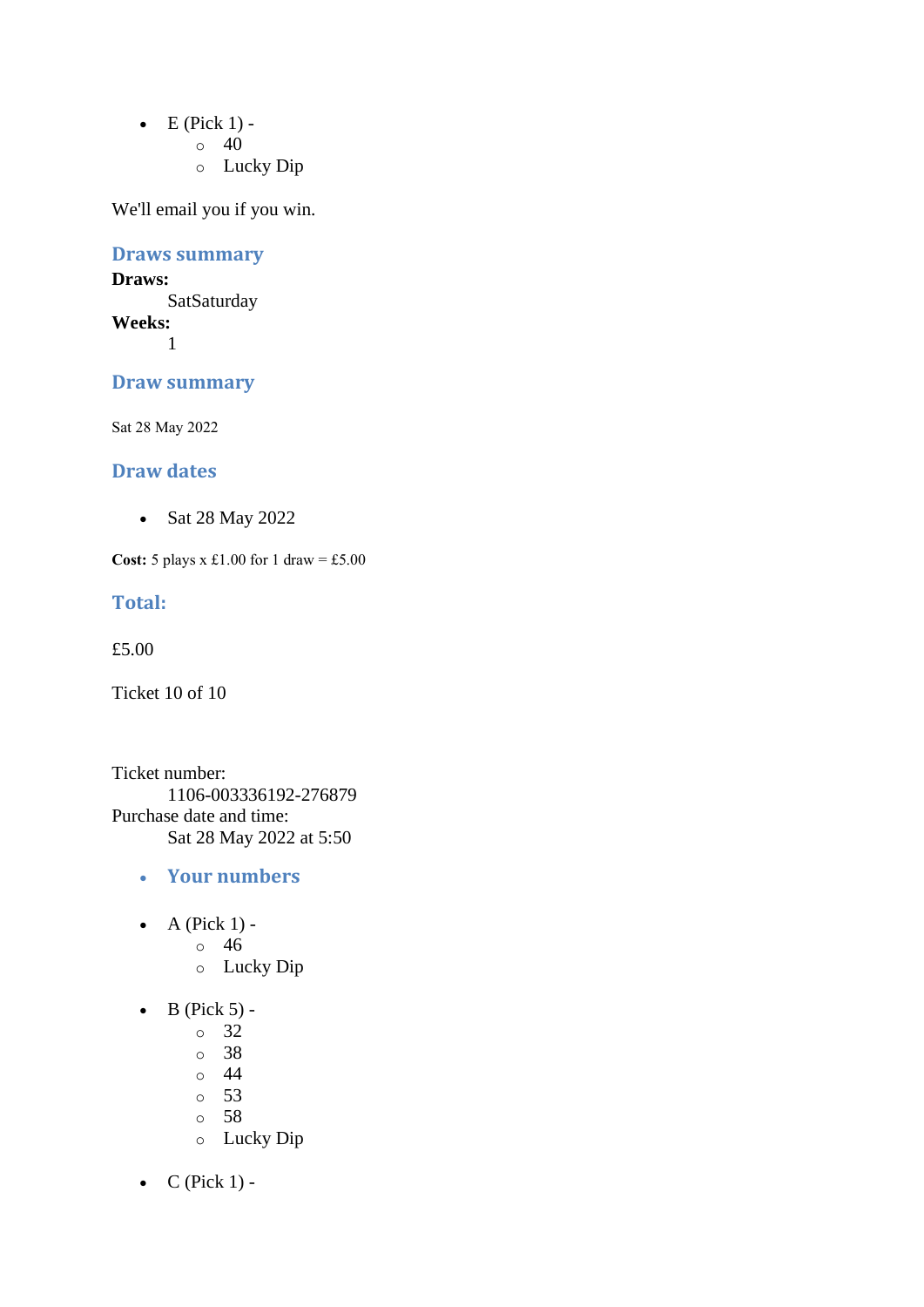- o 16
- o Lucky Dip
- D (Pick  $2$ ) -
	- $\circ$  20
	- $\circ$  57
	- o Lucky Dip
- $\bullet$  E (Pick 1)
	- o 07
		- o Lucky Dip

**Draws summary**

**Draws: SatSaturday Weeks:** 1

## **Draw summary**

Sat 28 May 2022

## **Draw dates**

• Sat 28 May 2022

**Cost:** 5 plays x £1.00 for 1 draw = £5.00

## **Total:**

£5.0

Ticket 2 of 10

Ticket number: 1106-025822980-270379 Purchase date and time: Sat 28 May 2022 at 7:24

## • **Your numbers**

- $\bullet$  A (Pick 1)
	- o 13
		- o Lucky Dip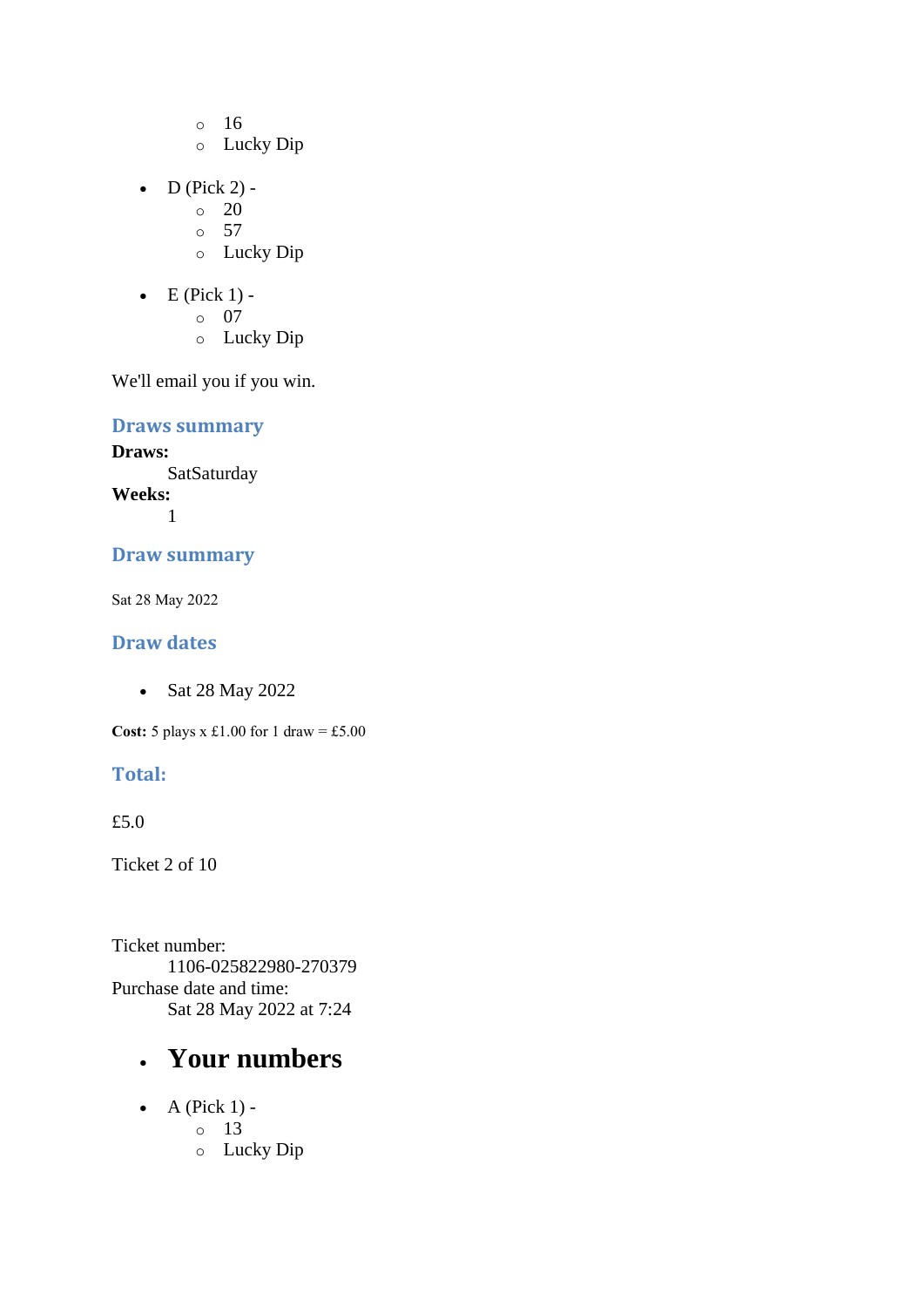- $\bullet$  B (Pick 5)
	- o 04
		- o 10
	- $\degree$  28
	- $\circ$  50
	- o 54
	- o Lucky Dip
- $C$  (Pick 1)
	- o 07
		- o Lucky Dip
- $\bullet$  D (Pick 3)
	- o 03
	- o 24
	- o 37 o Lucky Dip
- $\bullet$  E (Pick 1)
	- o 44
	- o Lucky Dip

# **Draws summary**

**Draws: SatSaturday Weeks:** 1

# **Draw summary**

Sat 28 May 2022

# **Draw dates**

• Sat 28 May 2022

**Cost:** 5 plays x £1.00 for 1 draw = £5.00

# **Total:**

£5.00

*-----------------------------------------------------*

## *Lottery Syndicate Group 13*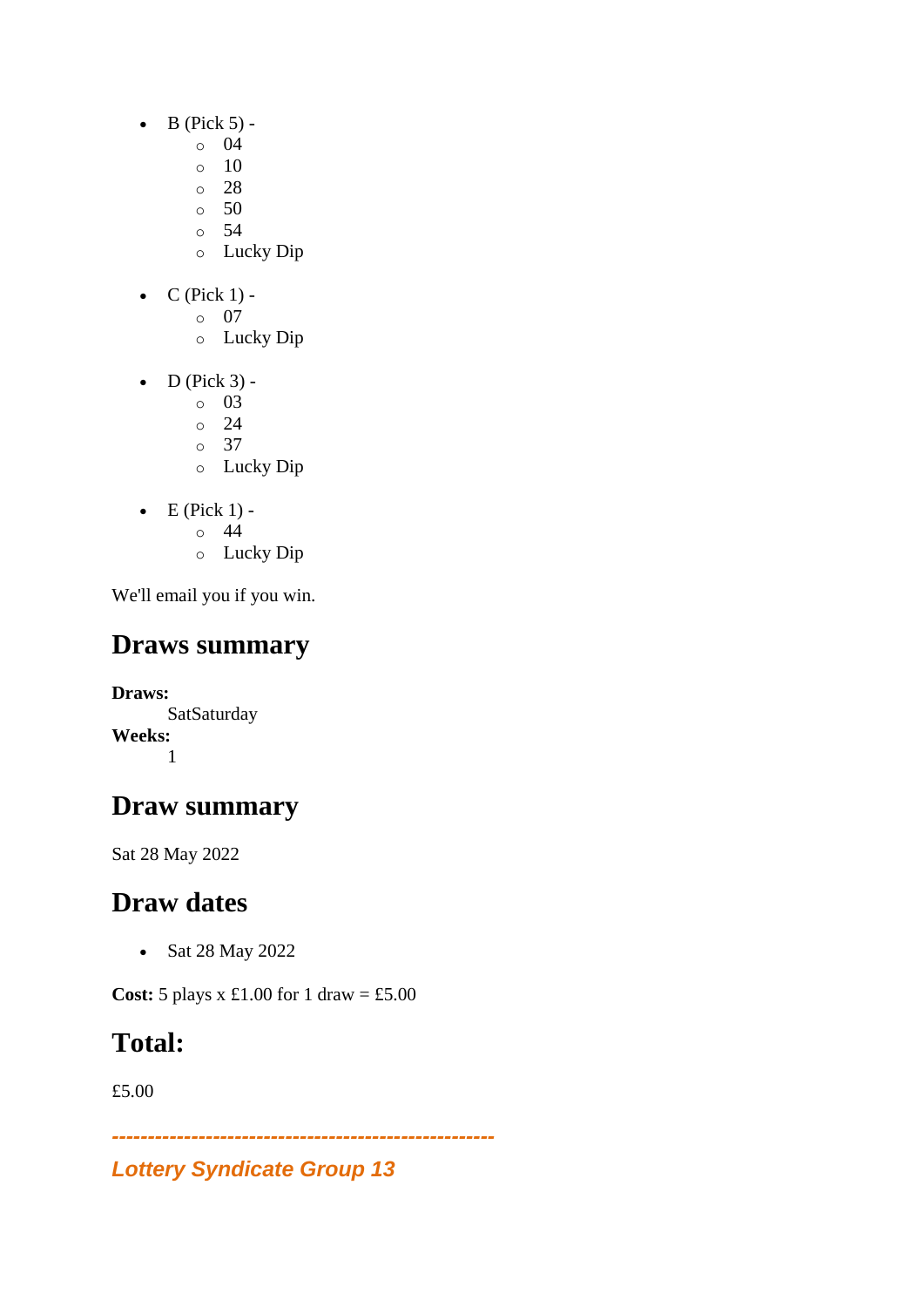## *1) AL01C21, 2) Te51W21, 3) Fl57W09, 4) Ly77D26,5) Ma06M32, 6) Ni07M01, 7) Be31D04, 8) Br28M07, 9) An78T01,10) Ju31W11, 11) Ro30C06, 12) Go30A21, 13) Al30F18, 14) Ro98H60, 15) Ra11V02, 16) Ma80B01, 17) Bo96L03, 18) Be11V1, 19) Ly92M15, 20) De05M22, 21) Se32M12*

Ticket 1 of 10

Ticket number: 1106-008645636-270979 Purchase date and time: Sat 28 May 2022 at 5:51

- **Your numbers**
- A (Pick  $1$ ) -
	- $\circ$  34
	- o Lucky Dip
- $\bullet$  B (Pick 5)
	- o 31
	- o 38
	- o 44
	- o 45
	- o 46
	- o Lucky Dip
- $C$  (Pick 1) -
	- $\degree$  26
		- o Lucky Dip
- $\bullet$  D (Pick 3) -
	- $\circ$  03
	- o 13
	- o 19
	- o Lucky Dip
- $\bullet$  E (Pick 1)
	- o 53
	- o Lucky Dip

We'll email you if you win.

### **Draws summary**

**Draws: SatSaturday Weeks:**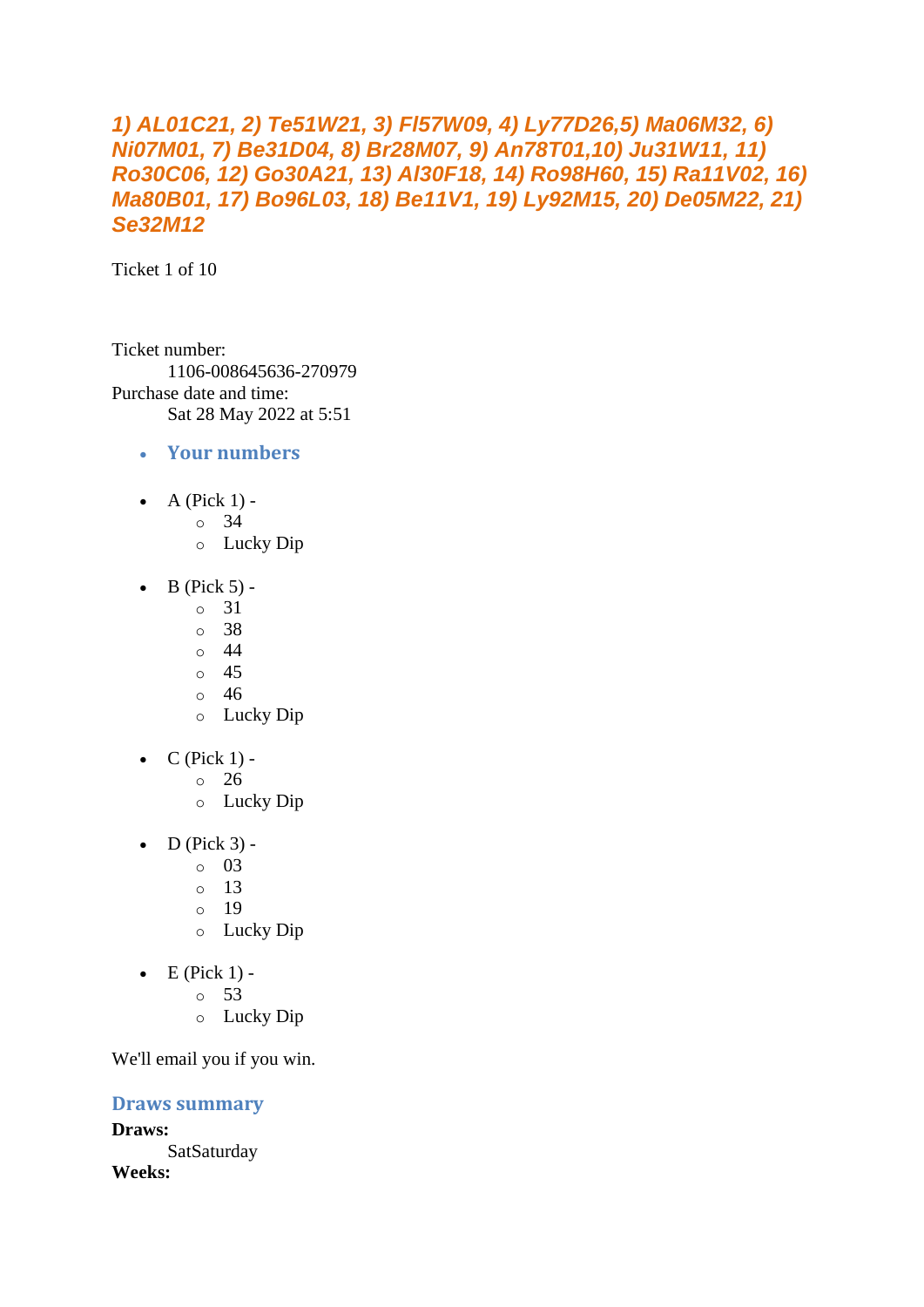1

#### **Draw summary**

Sat 28 May 2022

#### **Draw dates**

• Sat 28 May 2022

**Cost:** 5 plays x £1.00 for 1 draw = £5.00

#### **Total:**

£5.00

Ticket 2 of 10

Ticket number: 1106-036942848-275779 Purchase date and time: Sat 28 May 2022 at 5:51

- **Your numbers**
- $\bullet$  A (Pick 1)
	- o 54
	- o Lucky Dip
- $\bullet$  B (Pick 5)
	- o 15
	- $\circ$  42
	- $\circ$  47
	- o 49
	- o 53
	- o Lucky Dip
- $\bullet$  C (Pick 1)
	- o 12
	- o Lucky Dip
- $\bullet$  D (Pick 3)
	- o 19
	- o 39
	- o 42
	- o Lucky Dip
- $\bullet$  E (Pick 1) -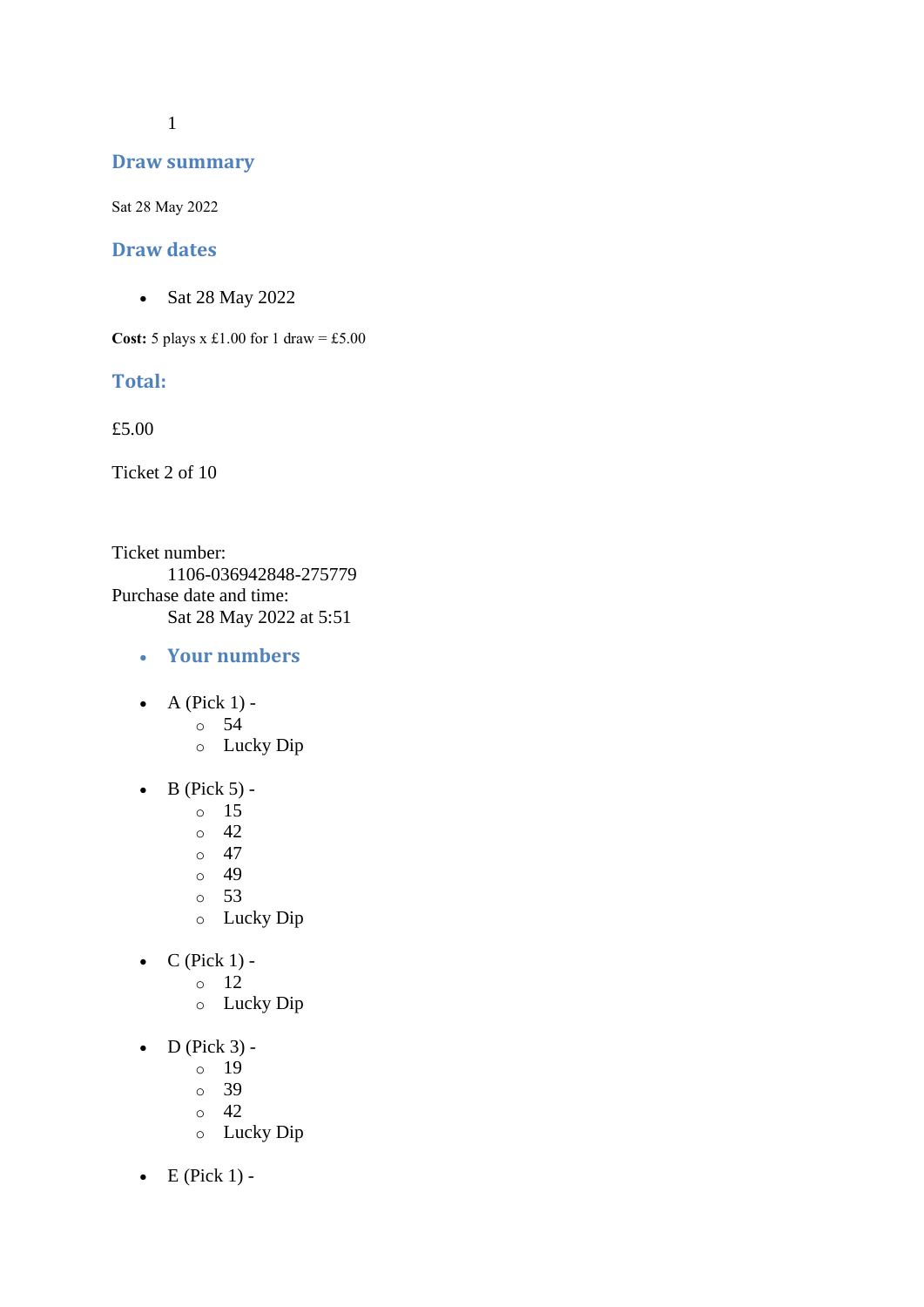- o 14
- o Lucky Dip

#### **Draws summary**

**Draws: SatSaturday Weeks:** 1

**Draw summary**

Sat 28 May 2022

#### **Draw dates**

• Sat 28 May 2022

**Cost:** 5 plays x £1.00 for 1 draw = £5.00

#### **Total:**

£5.00

Ticket 3 of 10

Ticket number: 1106-042185732-275279 Purchase date and time: Sat 28 May 2022 at 5:51

- **Your numbers**
- $\bullet$  A (Pick 1)
	- o 16
	- o Lucky Dip
- $\bullet$  B (Pick 5)
	- o 02
	- o 12
	- o 35
	- o 46
	- o 49
	- o Lucky Dip
- $C$  (Pick 1)
	- o 19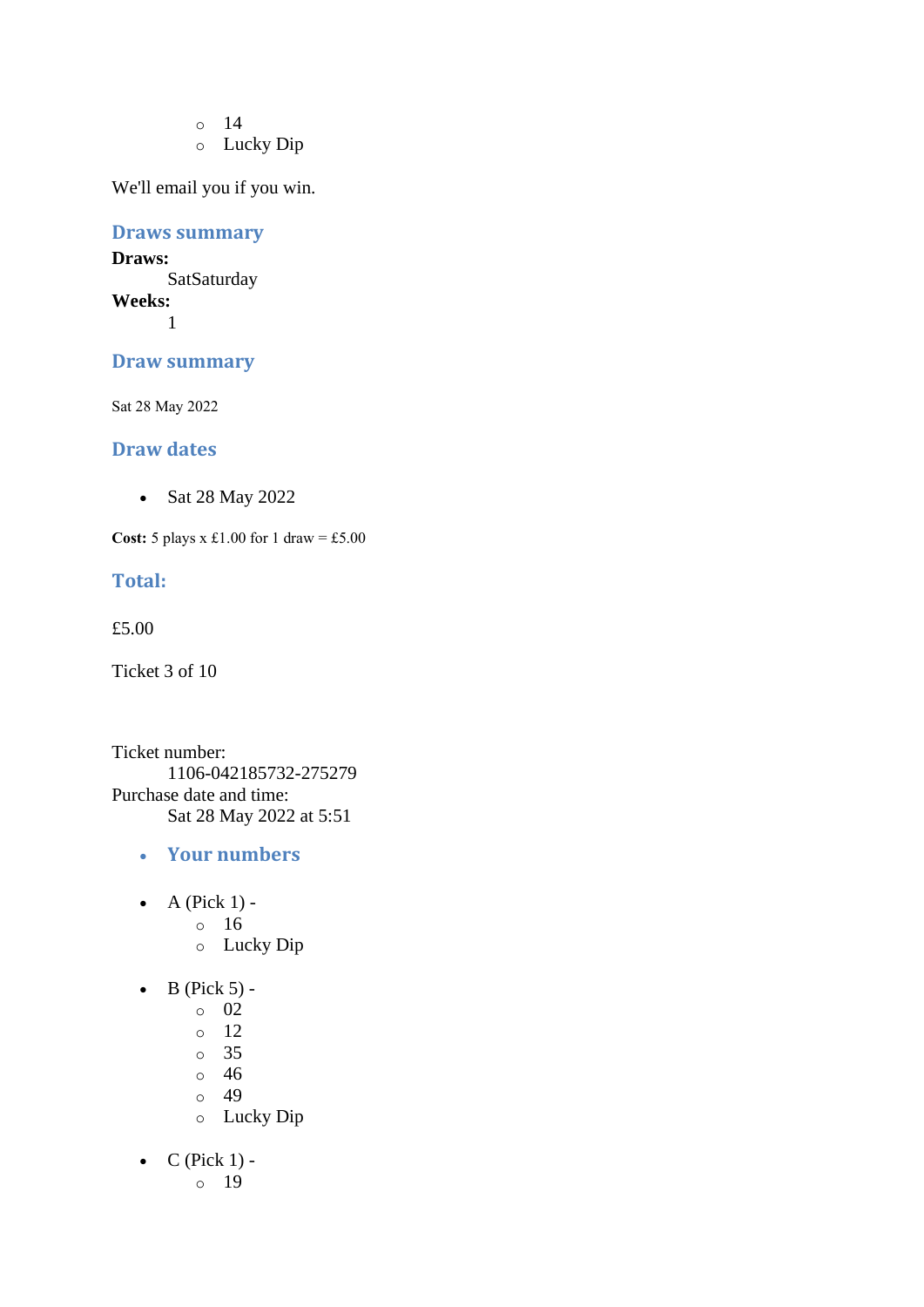- o Lucky Dip
- $\bullet$  D (Pick 3)
	- o 06
	- o 39
	- $\circ$  57
	- o Lucky Dip
- $\bullet$  E (Pick 1)
	- o 36
	- o Lucky Dip

**Draws summary**

**Draws: SatSaturday Weeks:** 1

## **Draw summary**

Sat 28 May 2022

## **Draw dates**

• Sat 28 May 2022

**Cost:** 5 plays x £1.00 for 1 draw = £5.00

## **Total:**

£5.00

Ticket 4 of 10

Ticket number: 1106-020103168-274279 Purchase date and time: Sat 28 May 2022 at 5:51

- **Your numbers**
- $\bullet$  A (Pick 1) - $\circ$  50
	- o Lucky Dip
- $\bullet$  B (Pick 5) -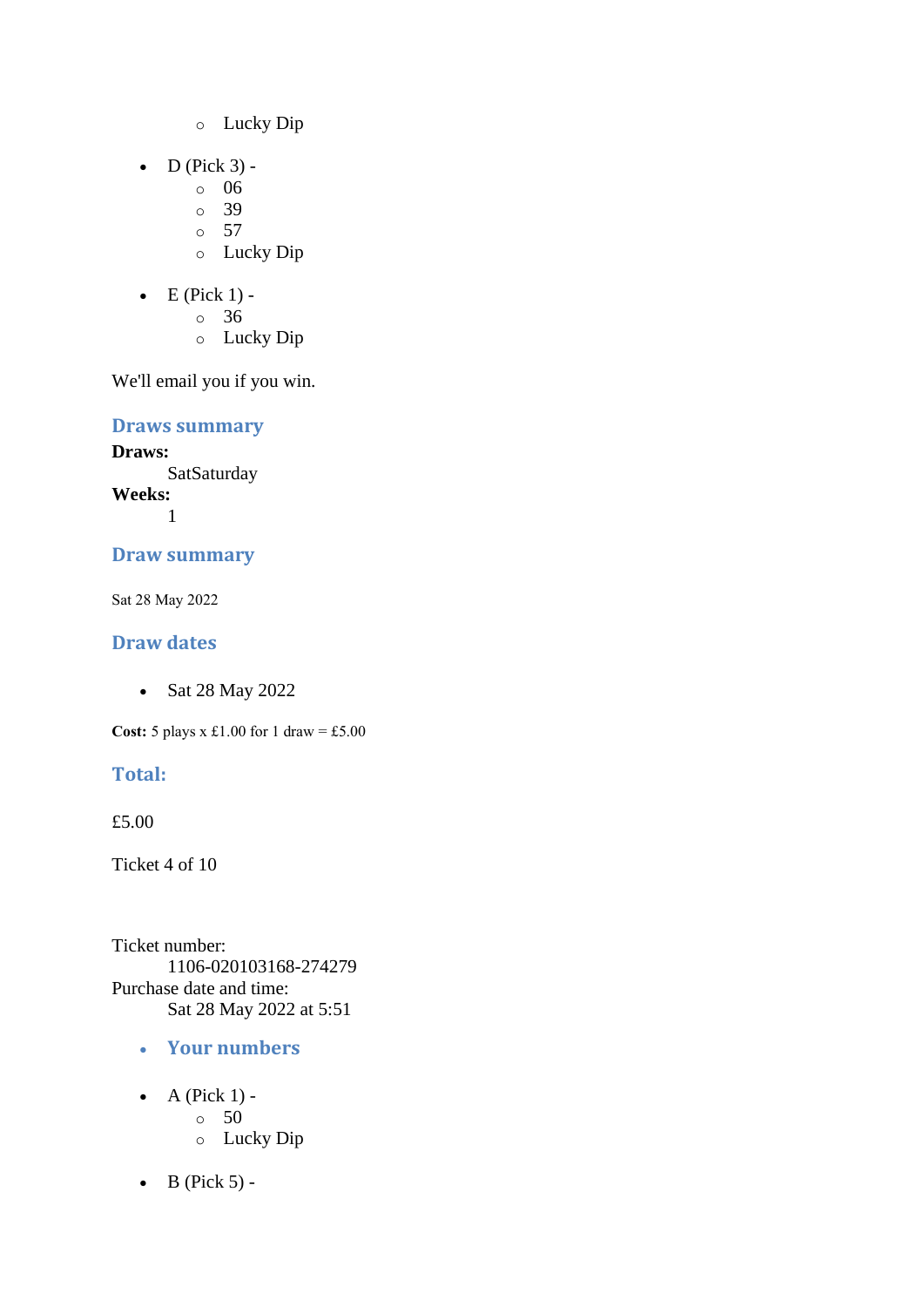- o 05
- o 11
- $\circ$  20
- o 41
- o 55
- o Lucky Dip
- $\bullet$  C (Pick 1)
	- o 41
	- o Lucky Dip
- $\bullet$  D (Pick 3)
	- o 48
	- $\circ$  50
	- o 53
	- o Lucky Dip
- $\bullet$  E (Pick 1)
	- o 39
	- o Lucky Dip

### **Draws summary**

**Draws: SatSaturday Weeks:** 1

## **Draw summary**

Sat 28 May 2022

## **Draw dates**

• Sat 28 May 2022

**Cost:** 5 plays x £1.00 for 1 draw = £5.00

## **Total:**

£5.00

Ticket 5 of 10

Ticket number: 1106-025346052-273779 Purchase date and time: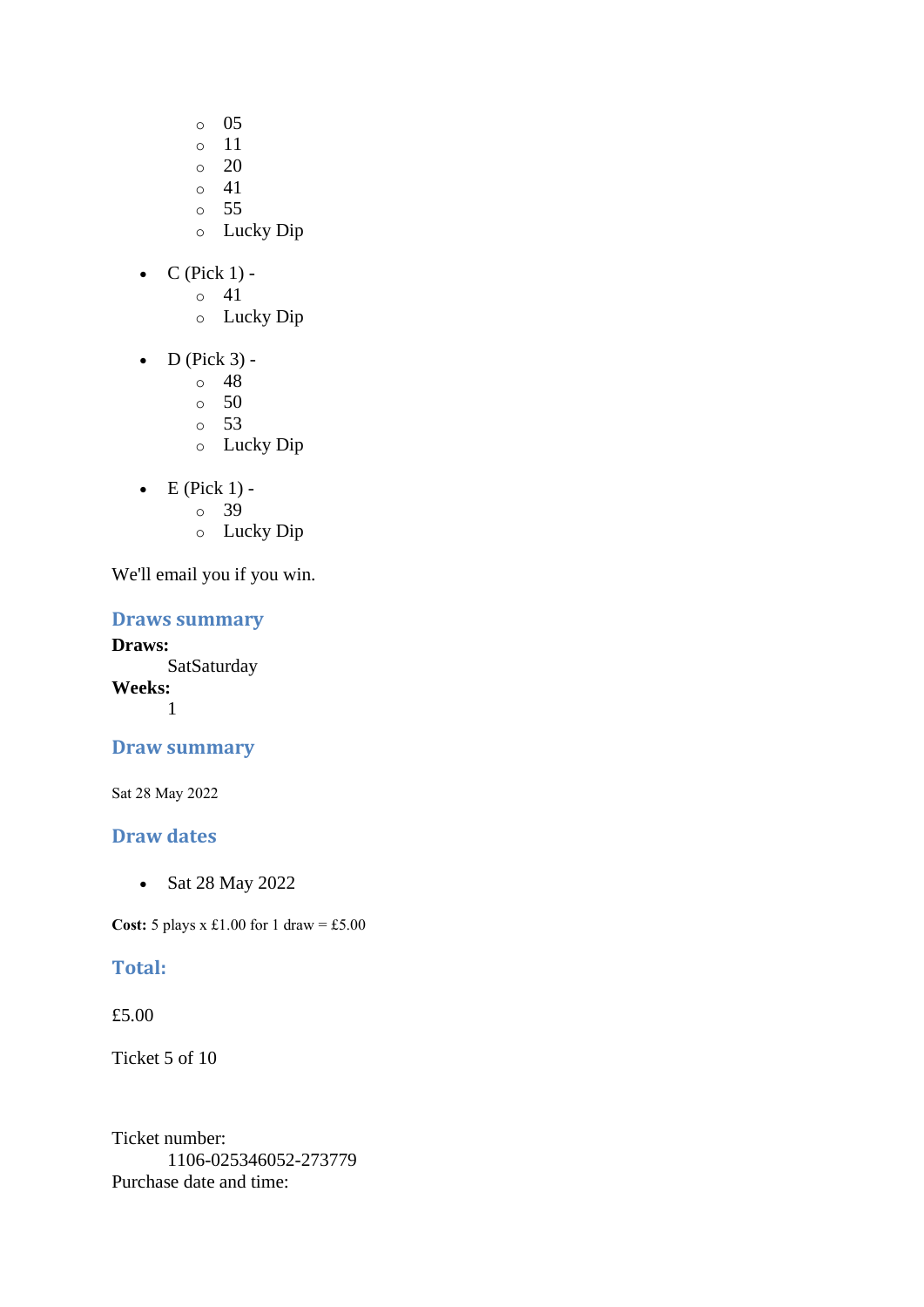Sat 28 May 2022 at 5:51

- **Your numbers**
- A (Pick  $1$ ) -
	- $\circ$  10
		- o Lucky Dip
- $\bullet$  B (Pick 5)
	- o 08
	- o 10
	- $\circ$  24
	- o 35
	- $\circ$  40
	- o Lucky Dip
- $\bullet$  C (Pick 1)
	- o 26
	- o Lucky Dip
- $\bullet$  D (Pick 3) -
	- $\circ$  13
	- o 28
	- o 37
	- o Lucky Dip
- $\bullet$  E (Pick 1)
	- o 05
	- o Lucky Dip

We'll email you if you win.

#### **Draws summary**

**Draws: SatSaturday Weeks:** 1

#### **Draw summary**

Sat 28 May 2022

## **Draw dates**

• Sat 28 May 2022

**Cost:**  $5$  plays x £1.00 for 1 draw = £5.00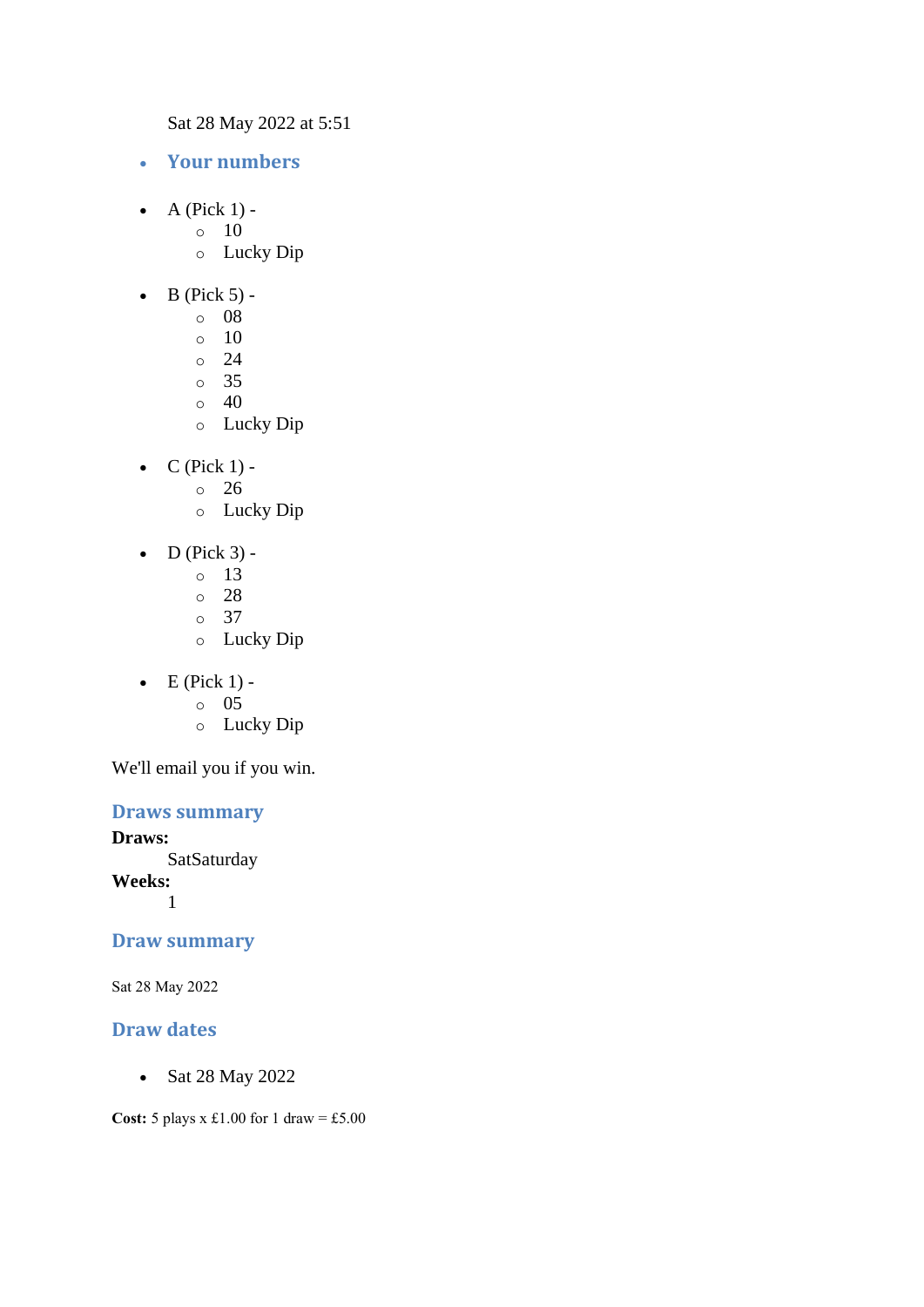## **Total:**

£5.0

Ticket 3 of 10

Ticket number: 1106-025888516-271479 Purchase date and time: Sat 28 May 2022 at 7:24

## • **Your numbers**

- $\bullet$  A (Pick 1)
	- o 43
		- o Lucky Dip
- $\bullet$  B (Pick 5) -
	- $\circ$  10
	- o 31
	- o 34
	- o 51
	- o 53
	- o Lucky Dip
- $\bullet$  C (Pick 1)
	- o 30
	- o Lucky Dip
- $\bullet$  D (Pick 3)
	- o 05
	- o 18
	- o 59
	- o Lucky Dip
- $\bullet$  E (Pick 1)
	- o 35
	- o Lucky Dip

We'll email you if you win.

## **Draws summary**

**Draws: SatSaturday Weeks:** 1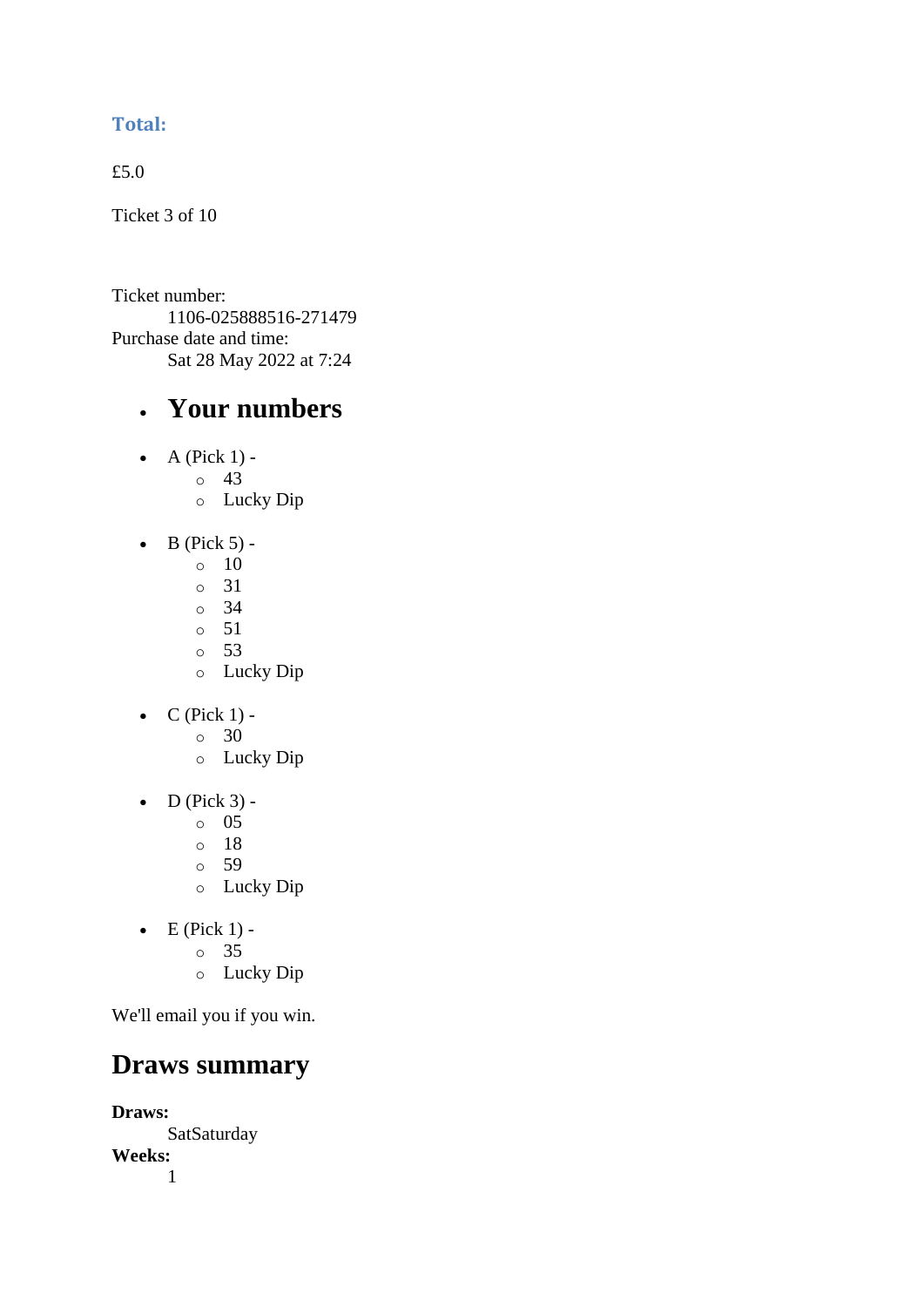## **Draw summary**

Sat 28 May 2022

## **Draw dates**

• Sat 28 May 2022

**Cost:**  $5$  plays x £1.00 for 1 draw = £5.00

## **Total:**

£5.00

*-----------------------------------------------------*

## *Lottery Syndicate Group 14*

*1) Jo16V36, 2) Te51W21, 3) La66B40 , 4) Ly92M15,5) De05M22,6) Ja77J10 , 7) Be31D04, 8) Br28M07, 9) Ma06M32,10) Ly77D26, 11) Ro30C06, 12) Go30A21, 13) Al30F18, 14) Ro98H60, 15) Ni07M01, 16) Lo82S20, 17) Be55G77, 18) Bo96L03, 19) Fl57W09, 20) Jo64A34, 21) Ja98D72*

Ticket 6 of 10

Ticket number: 1106-020168704-275379 Purchase date and time: Sat 28 May 2022 at 5:51

- **Your numbers**
- A (Pick  $1$ )
	- o 13
	- o Lucky Dip
- $\bullet$  B (Pick 5) -
	- $\circ$  02
	- $\circ$  04
	- o 19
	- $\circ$  44
	- o 59
	- o Lucky Dip
- $C$  (Pick 1)
	- o 59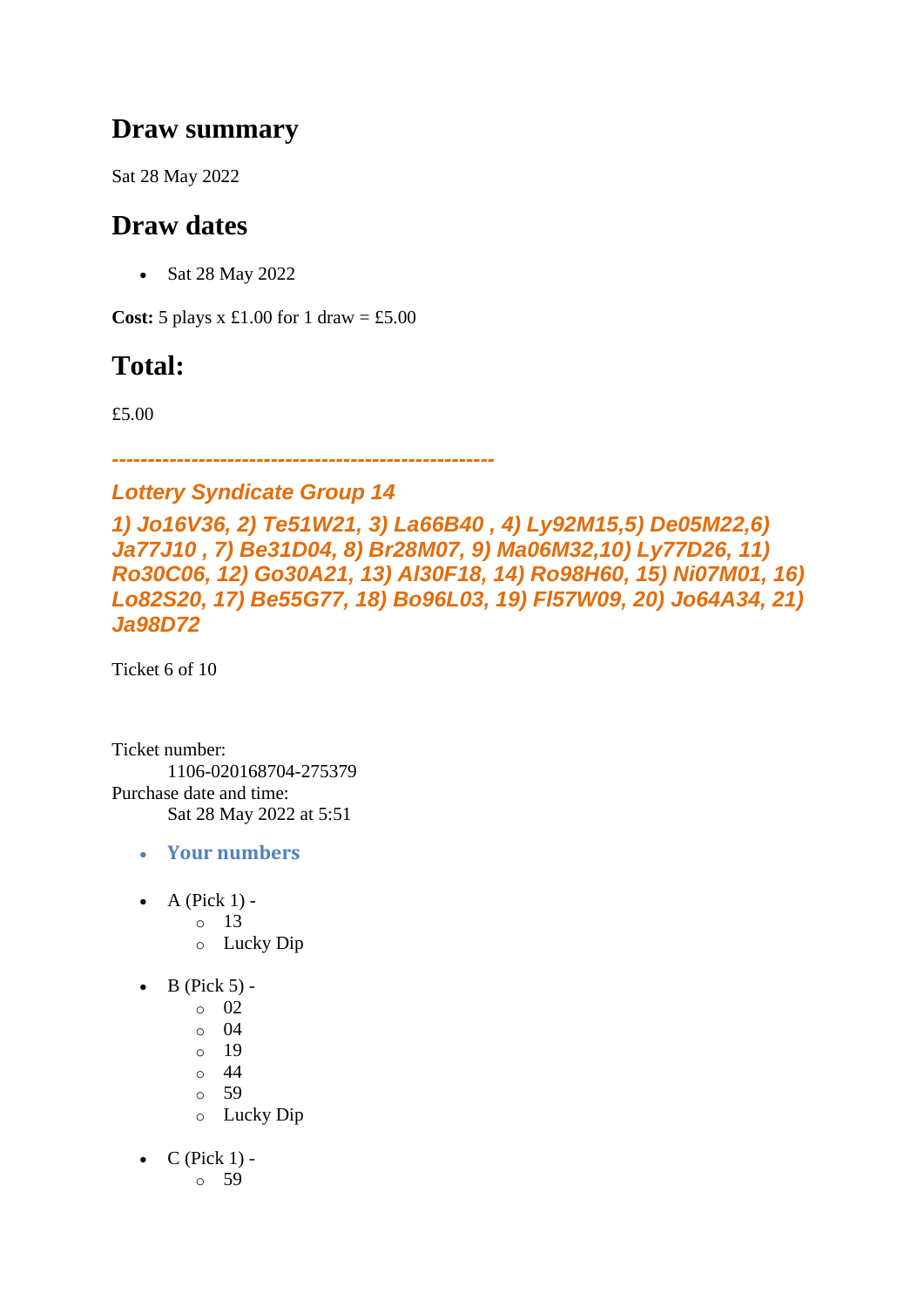- o Lucky Dip
- $\bullet$  D (Pick 2) -
	- $\circ$  20
	- o 39
	- o Lucky Dip
- $\bullet$  E (Pick 1)
	- o 30
	- o Lucky Dip

**Draws summary**

**Draws: SatSaturday Weeks:** 1

### **Draw summary**

Sat 28 May 2022

## **Draw dates**

• Sat 28 May 2022

**Cost:** 5 plays x £1.00 for 1 draw = £5.00

## **Total:**

£5.00

Ticket 7 of 10

Ticket number: 1106-058955780-272579 Purchase date and time: Sat 28 May 2022 at 5:51

- **Your numbers**
- $\bullet$  A (Pick 1) o 55 o Lucky Dip
- $\bullet$  B (Pick 5) o 17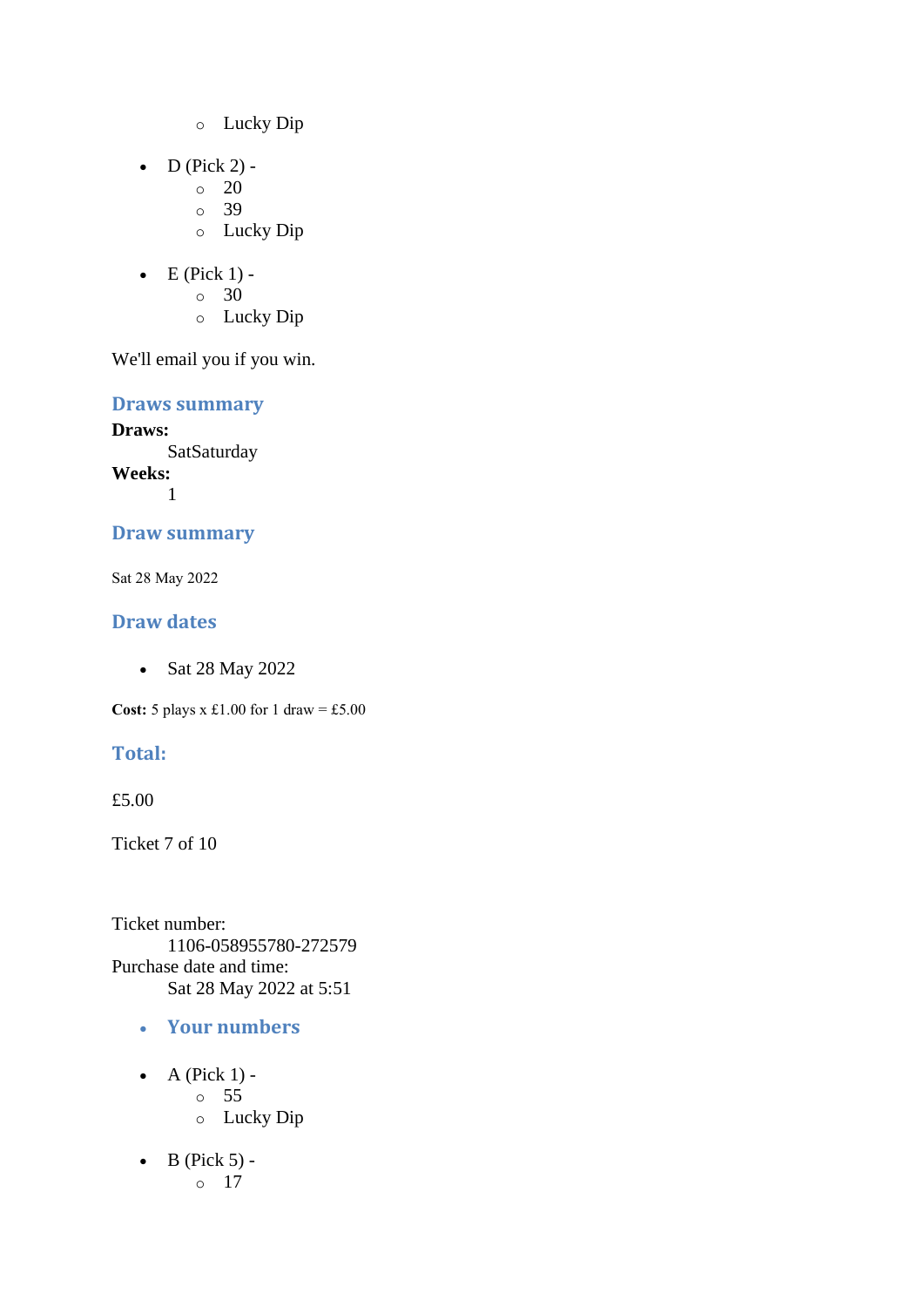- o 19
- o 37
- $\circ$  40
- o 56
- o Lucky Dip
- $C$  (Pick 1)
	- o 17
	- o Lucky Dip
- $\bullet$  D (Pick 2)
	- o 28
	- o 33
	- o Lucky Dip
- $\bullet$  E (Pick 1)
	- o 48
	- o Lucky Dip

#### **Draws summary**

#### **Draws:**

**SatSaturday Weeks:** 1

#### **Draw summary**

Sat 28 May 2022

### **Draw dates**

• Sat 28 May 2022

**Cost:**  $5$  plays x £1.00 for 1 draw = £5.00

### **Total:**

#### £5.00

Ticket 8 of 10

Ticket number: 1106-015657989-271979 Purchase date and time: Sat 28 May 2022 at 5:51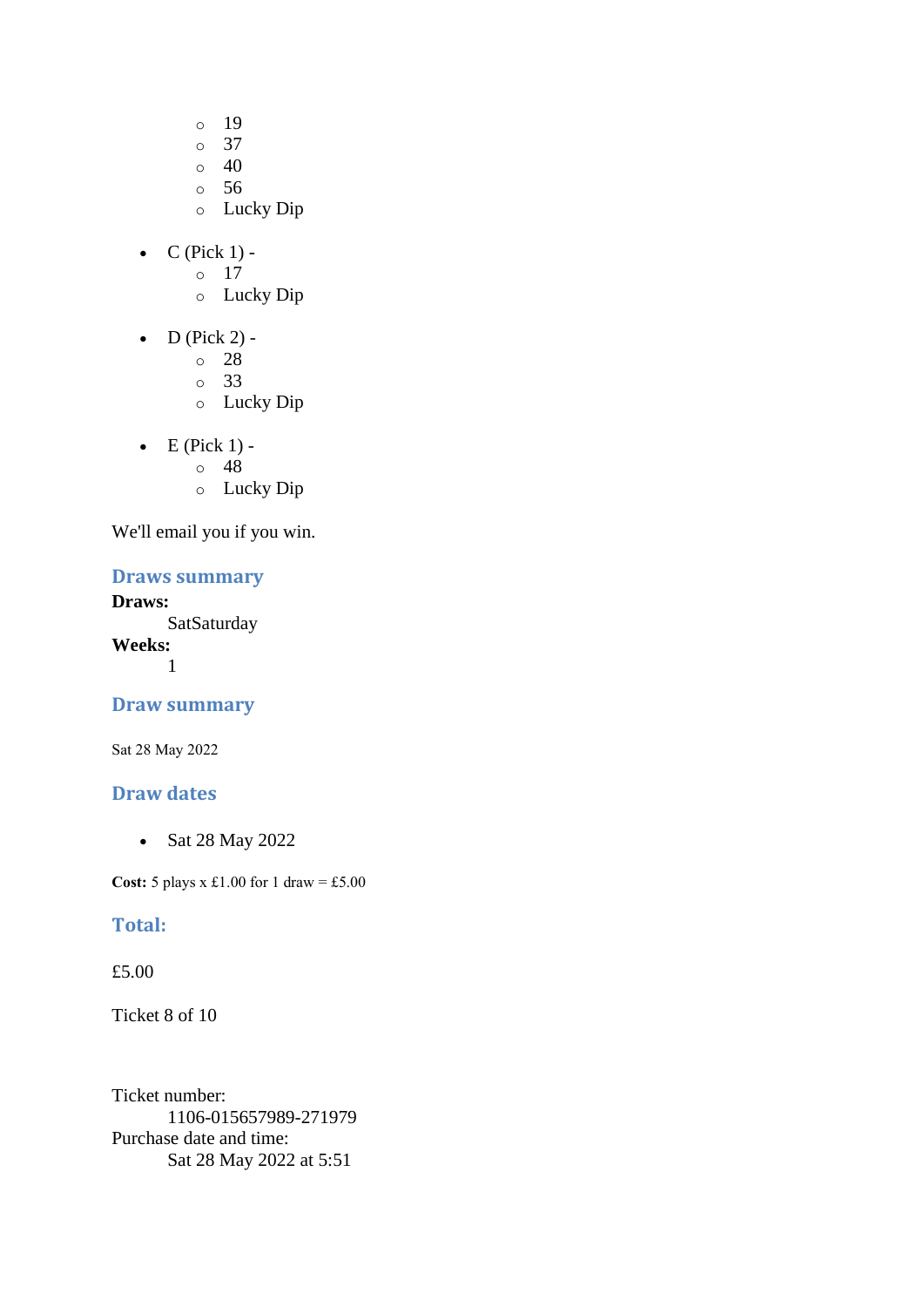### • **Your numbers**

- $\bullet$  A (Pick 1)
	- o 55
	- o Lucky Dip
- $\bullet$  B (Pick 5)
	- o 01
	- o 09
	- o 16
	- $\circ$  24
	- $\circ$  40
	- o Lucky Dip
- $\bullet$  C (Pick 1)
	- o 09
	- o Lucky Dip
- $D$  (Pick 2) -
	- $\circ$  26
	- o 27
	- o Lucky Dip
- $\bullet$  E (Pick 1)
	- o 46
		- o Lucky Dip

We'll email you if you win.

### **Draws summary**

### **Draws:**

**SatSaturday Weeks:** 1

## **Draw summary**

Sat 28 May 2022

### **Draw dates**

• Sat 28 May 2022

**Cost:** 5 plays x £1.00 for 1 draw = £5.00

## **Total:**

£5.00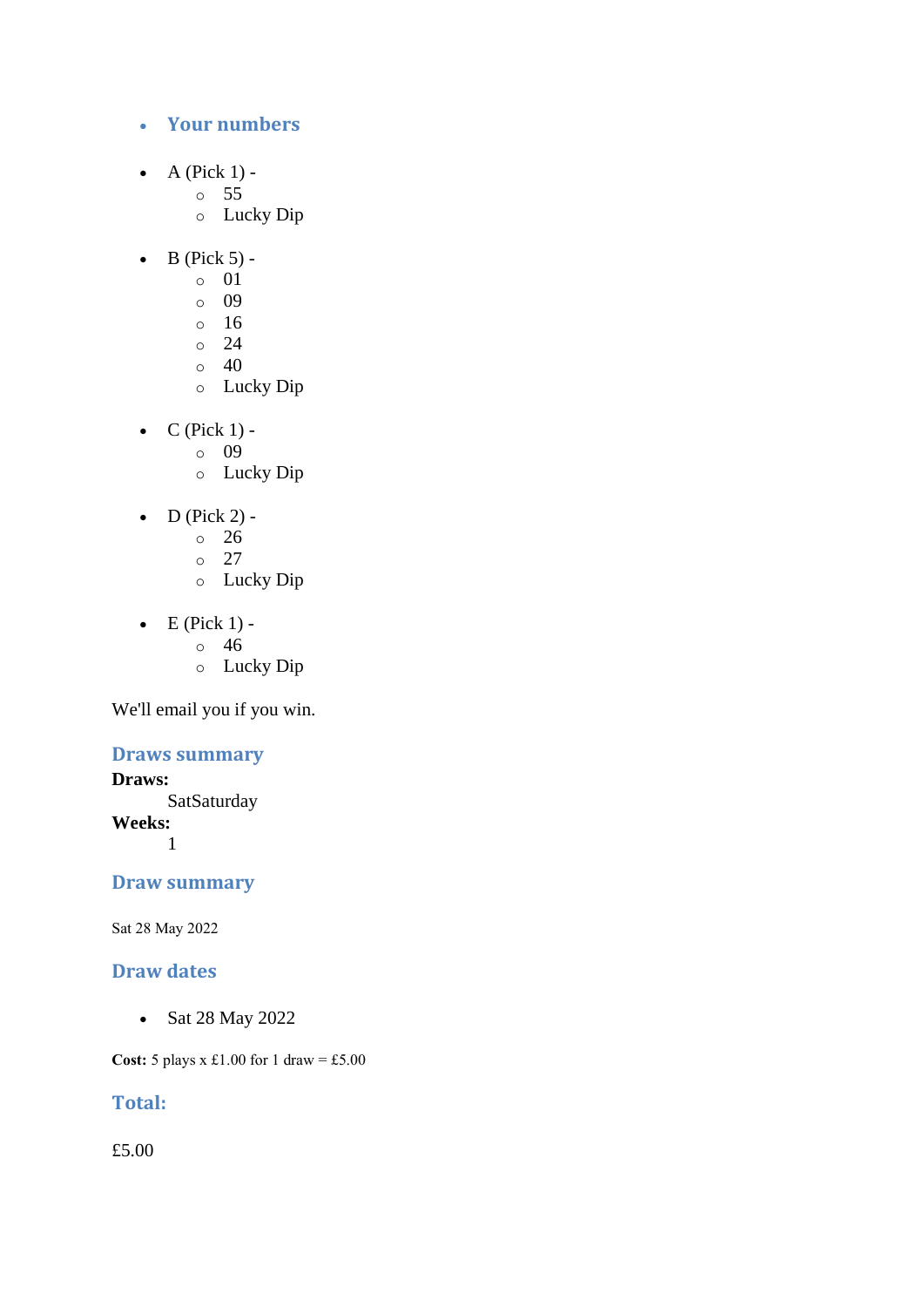#### Ticket 9 of 10

Ticket number: 1106-039760897-274279 Purchase date and time: Sat 28 May 2022 at 5:52

- **Your numbers**
- A (Pick  $1$ )
	- o 24
	- o Lucky Dip
- $\bullet$  B (Pick 5)
	- o 06
	- o 19
	- o 38
	- $\circ$  44
	- o 49
	- o Lucky Dip
- $C$  (Pick 1) -
	- $\circ$  40
	- o Lucky Dip
- $\bullet$  D (Pick 2) -
	- $\circ$  05
	- o 22
	- o Lucky Dip
- $\bullet$  E (Pick 1)
	- o 37
	- o Lucky Dip

We'll email you if you win.

### **Draws summary**

#### **Draws: SatSaturday Weeks:** 1

## **Draw summary**

Sat 28 May 2022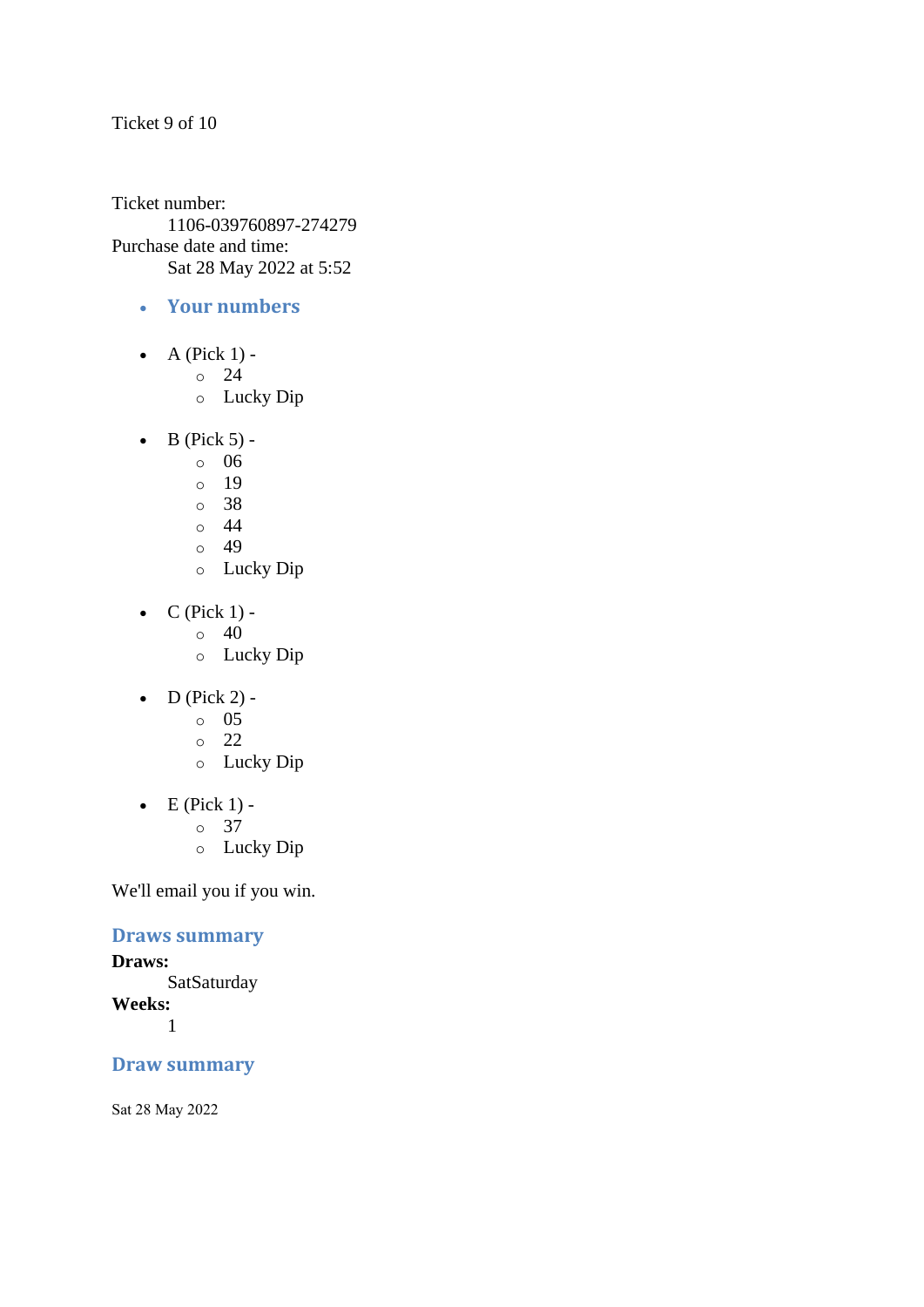### **Draw dates**

• Sat 28 May 2022

**Cost:** 5 plays x £1.00 for 1 draw = £5.00

### **Total:**

£5.00

Ticket 10 of 10

Ticket number: 1106-006286337-271079 Purchase date and time: Sat 28 May 2022 at 5:52

- **Your numbers**
- A (Pick  $1$ )
	- o 35
	- o Lucky Dip
- $\bullet$  B (Pick 5) -
	- $\circ$  12
	- o 15
	- o 37
	- o 56
	- o 58
	- o Lucky Dip
- $\bullet$  C (Pick 1)
	- o 28
	- o Lucky Dip
- $\bullet$  D (Pick 2) -
	- $\circ$  17
	- o 46
	- o Lucky Dip
- $\bullet$  E (Pick 1)
	- o 48
	- o Lucky Dip

We'll email you if you win.

**Draws summary Draws:**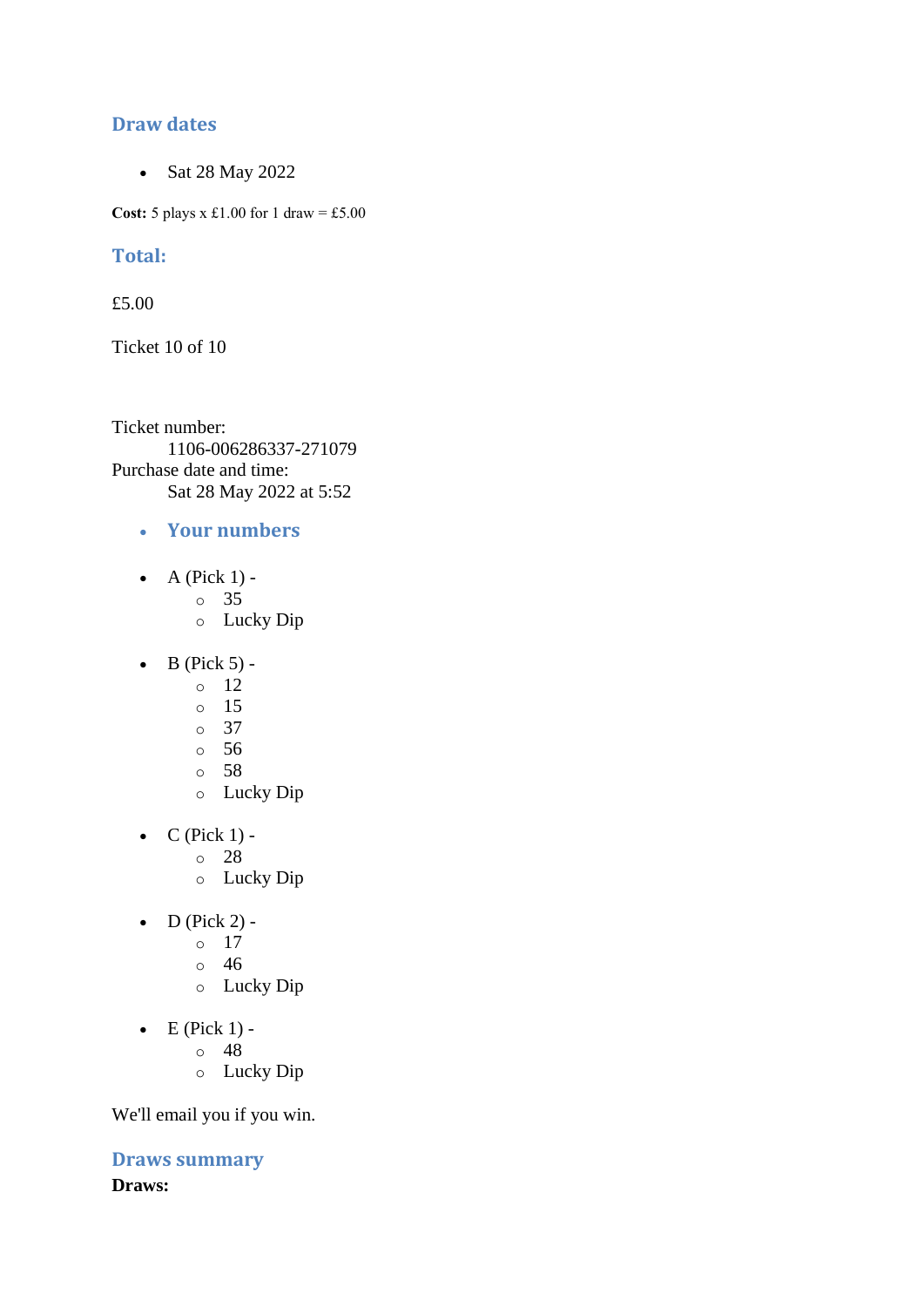#### **SatSaturday Weeks:**

1

#### **Draw summary**

Sat 28 May 2022

#### **Draw dates**

• Sat 28 May 2022

**Cost:** 5 plays x £1.00 for 1 draw = £5.00

### **Total:**

£5.0

Ticket 4 of 10

Ticket number: 1106-005647105-271679 Purchase date and time: Sat 28 May 2022 at 7:24

## • **Your numbers**

- $\bullet$  A (Pick 1)
	- o 51
		- o Lucky Dip
- $\bullet$  B (Pick 5)
	- o 05
	- o 19
	- o 20
	- o 23
	- o 34
	- o Lucky Dip
- $\bullet$  C (Pick 1)
	- o 52
	- o Lucky Dip
- $\bullet$  D (Pick 3)
	- o 07
	- o 13
	- o 51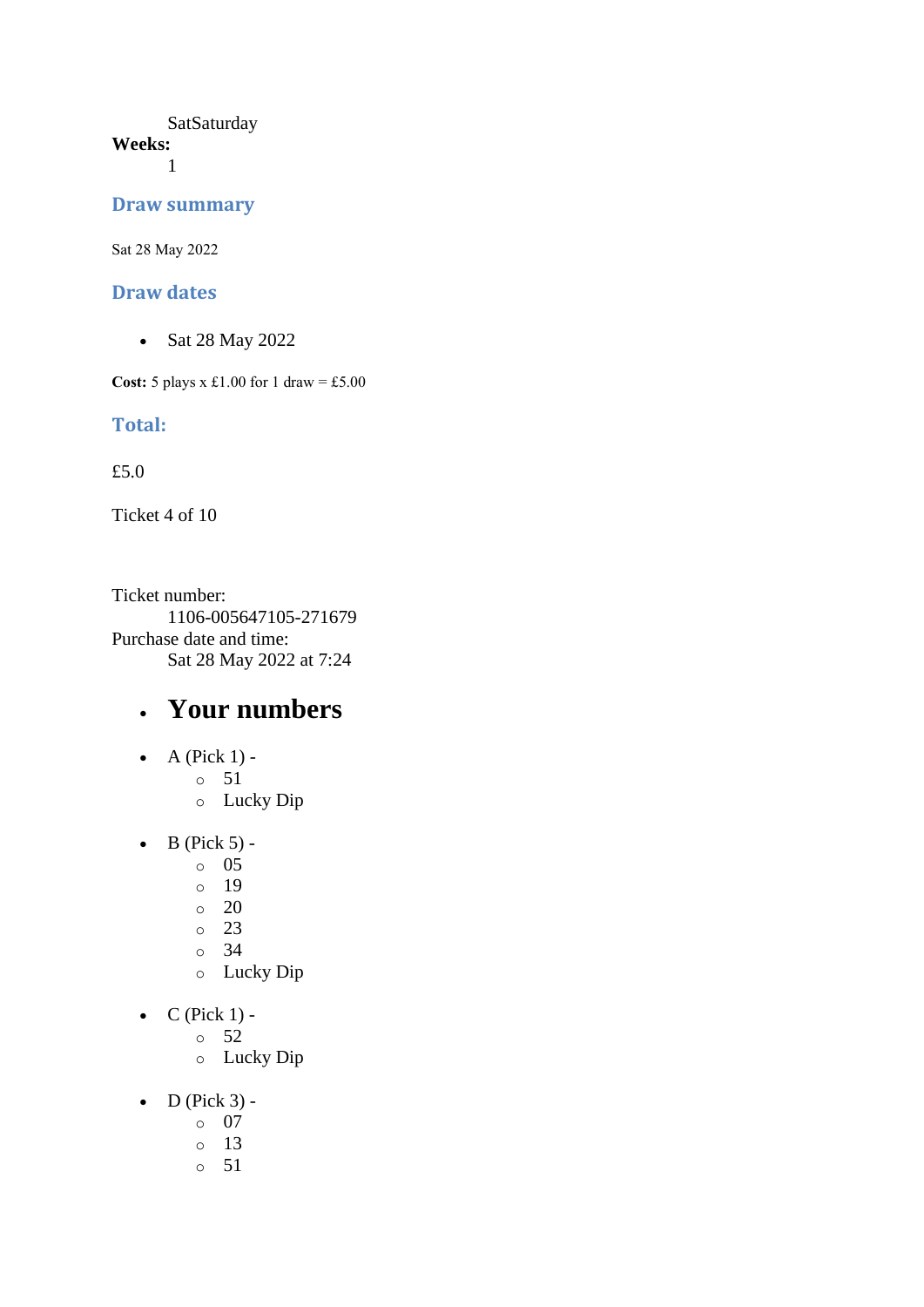- o Lucky Dip
- $\bullet$  E (Pick 1) -
	- $\circ$  59
		- o Lucky Dip

## **Draws summary**

**Draws: SatSaturday Weeks:** 1

## **Draw summary**

Sat 28 May 2022

## **Draw dates**

• Sat 28 May 2022

**Cost:**  $5$  plays x £1.00 for 1 draw = £5.00

## **Total:**

£5.00 *-----------------------------------------------------*

## *Lottery Syndicate Group 15*

```
1) Jo16V36, 2) Te51W21, 3) Jo64A34, 4) Ma06M32,5) De05M22,6) 
Ja77J10, 7) Be31D04, 8) Br28M07, 9) Be55G77, 10) Bo96L03,11) 
Ro30C06, 12) Go30A21, 13) Al30F18, 14) Ad34Y2, 15) Ph31W16, 16) 
Ly92M15, 17) St11L07, 18) Da04G06, 19) Ly77D26, 20) Ja98D72, 21) 
Vi53J31
```
Ticket 1 of 10

Ticket number: 1106-001957889-276179 Purchase date and time: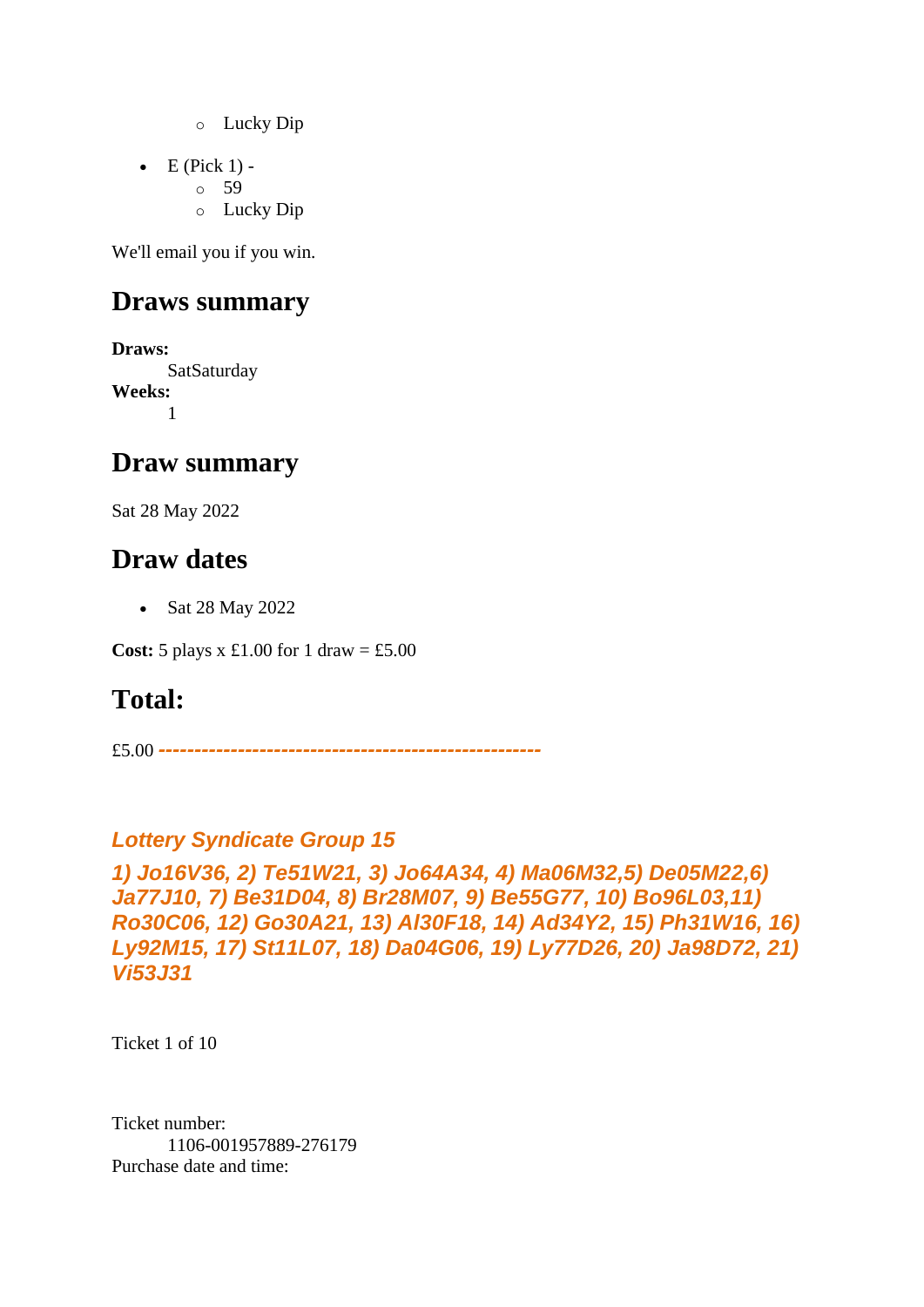Sat 28 May 2022 at 5:53

- **Your numbers**
- $\bullet$  A (Pick 1) -
	- $\circ$  03
		- o Lucky Dip
- $\bullet$  B (Pick 5)
	- o 06
	- o 13
	- $\circ$  25
	- o 39
	- o 48
	- o Lucky Dip
- $\bullet$  C (Pick 1)
	- o 07
	- o Lucky Dip
- $\bullet$  D (Pick 3)
	- o 14
	- o 28
	- o 48
	- o Lucky Dip
- $\bullet$  E (Pick 1)
	- o 06
	- o Lucky Dip

We'll email you if you win.

#### **Draws summary**

**Draws: SatSaturday Weeks:** 1

#### **Draw summary**

Sat 28 May 2022

## **Draw dates**

• Sat 28 May 2022

**Cost:**  $5$  plays x £1.00 for 1 draw = £5.00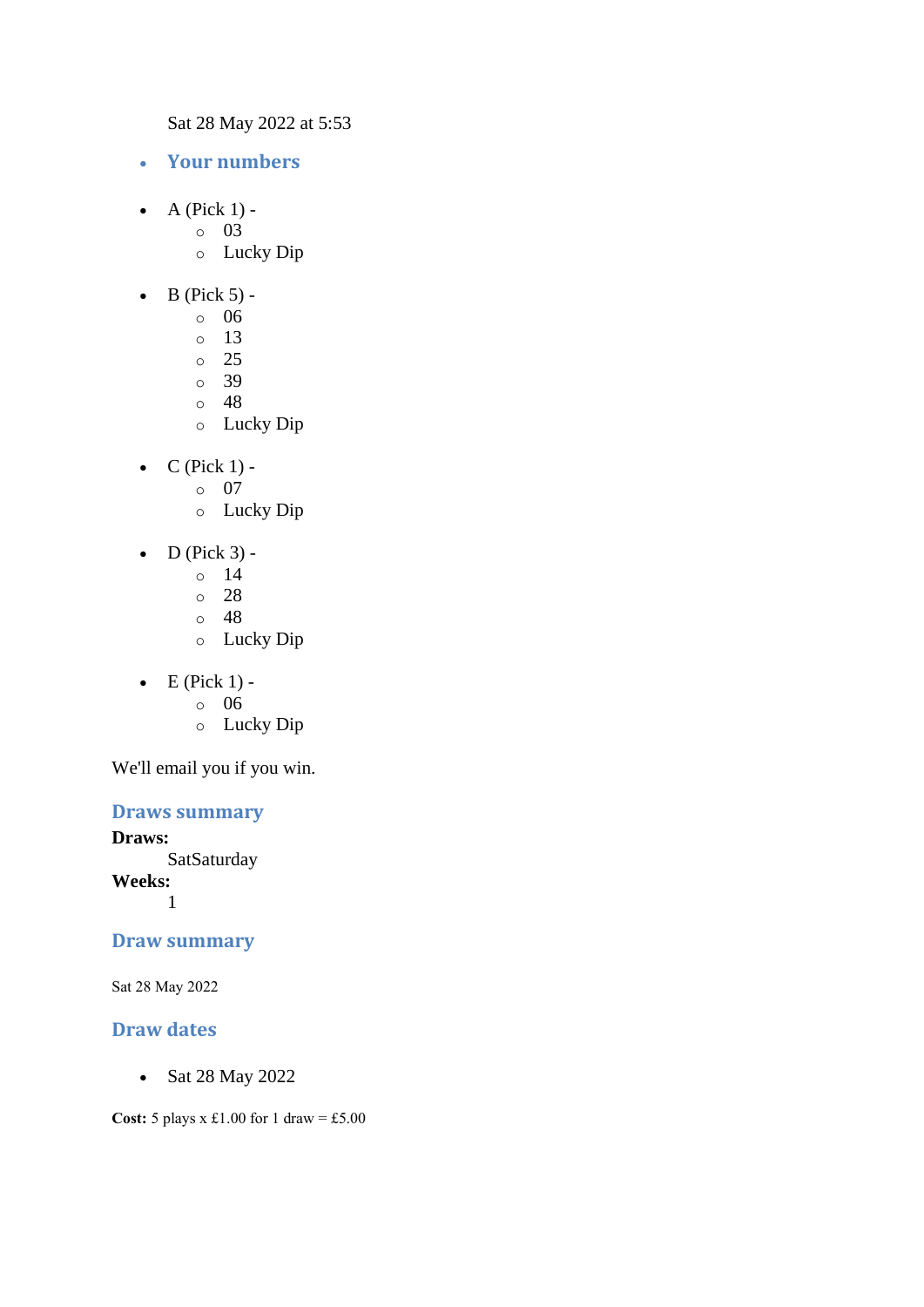## **Total:**

£5.00

Ticket 2 of 10

Ticket number: 1106-011395077-278179 Purchase date and time: Sat 28 May 2022 at 5:53

- **Your numbers**
- A (Pick  $1$ ) -
	- $\circ$  49
	- o Lucky Dip
- $\bullet$  B (Pick 5)
	- o 22
	- o 35
	- o 38
	- o 52
	- o 54
	- o Lucky Dip
- $C$  (Pick 1)
	- o 51
	- o Lucky Dip
- $\bullet$  D (Pick 3)
	- o 19
	- o 28
	- o 46
	- o Lucky Dip
- $\bullet$  E (Pick 1)
	- o 39
	- o Lucky Dip

We'll email you if you win.

**Draws summary**

**Draws: SatSaturday Weeks:**

1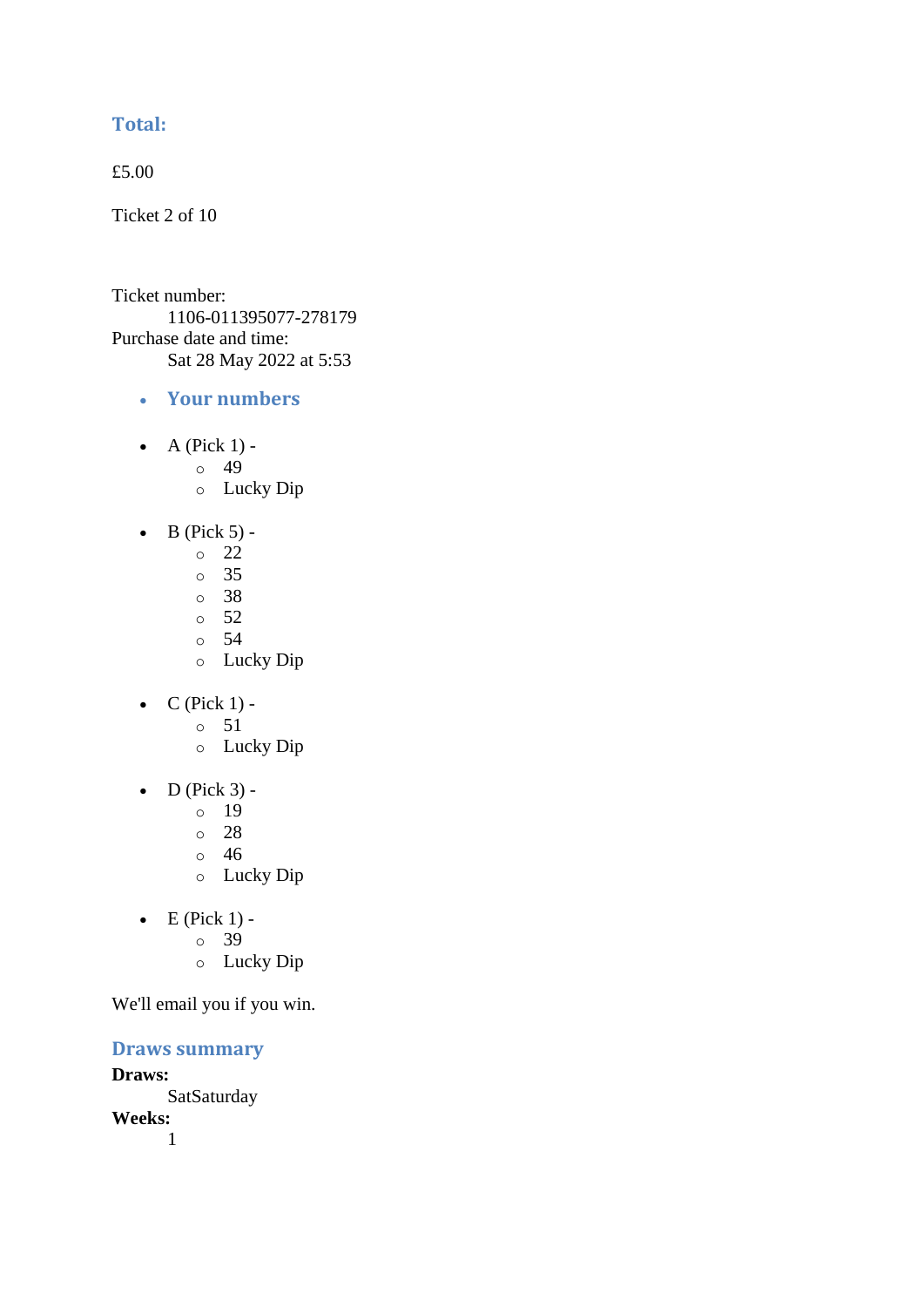#### **Draw summary**

Sat 28 May 2022

#### **Draw dates**

• Sat 28 May 2022

**Cost:**  $5$  plays x £1.00 for 1 draw = £5.00

#### **Total:**

£5.00

Ticket 3 of 10

Ticket number: 1106-035502081-273879 Purchase date and time: Sat 28 May 2022 at 5:53

- **Your numbers**
- $\bullet$  A (Pick 1)
	- o 08
	- o Lucky Dip
- $\bullet$  B (Pick 5)
	- o 33
	- o 49
	- o 51
	- o 52
	- o 56
	- o Lucky Dip
- $C$  (Pick 1)
	- o 57
	- o Lucky Dip
- $\bullet$  D (Pick 3)
	- o 11
	- $\circ$  20
	- $\circ$  40
	- o Lucky Dip
- $\bullet$  E (Pick 1)
	- o 52
	- o Lucky Dip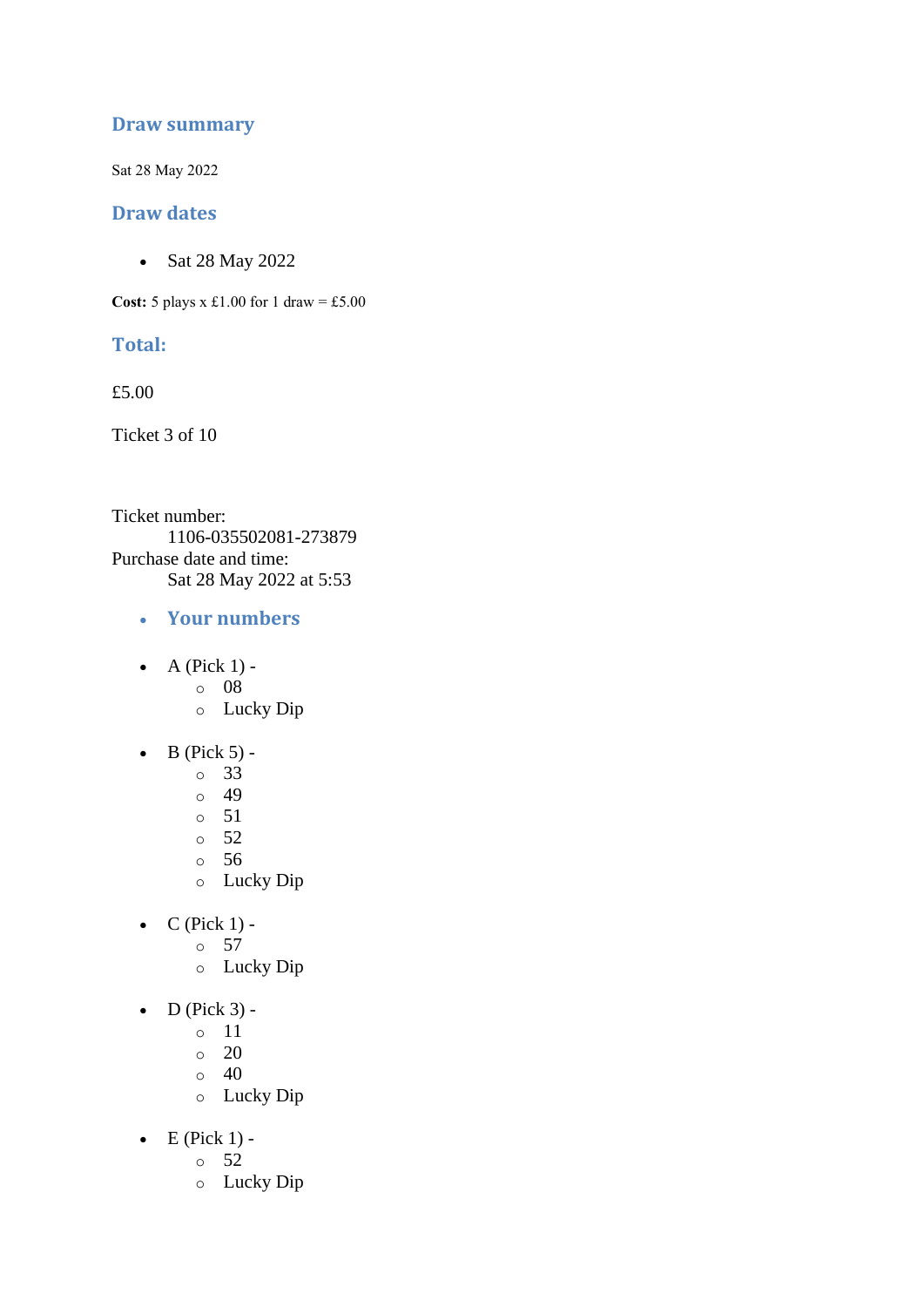### **Draws summary**

**Draws: SatSaturday Weeks:** 1

#### **Draw summary**

Sat 28 May 2022

### **Draw dates**

• Sat 28 May 2022

**Cost:**  $5$  plays x £1.00 for 1 draw = £5.00

## **Total:**

#### £5.00

Ticket 4 of 10

Ticket number: 1106-044939269-275879 Purchase date and time: Sat 28 May 2022 at 5:53

- **Your numbers**
- $\bullet$  A (Pick 1) o 17
	- o Lucky Dip
- $\bullet$  B (Pick 5) -
	- $\circ$  04
		- o 11
		- o 35
		- $\circ$  47
		- $\circ$  50
		- o Lucky Dip
- $\bullet$  C (Pick 1)
	- o 45
	- o Lucky Dip
- $\bullet$  D (Pick 3) -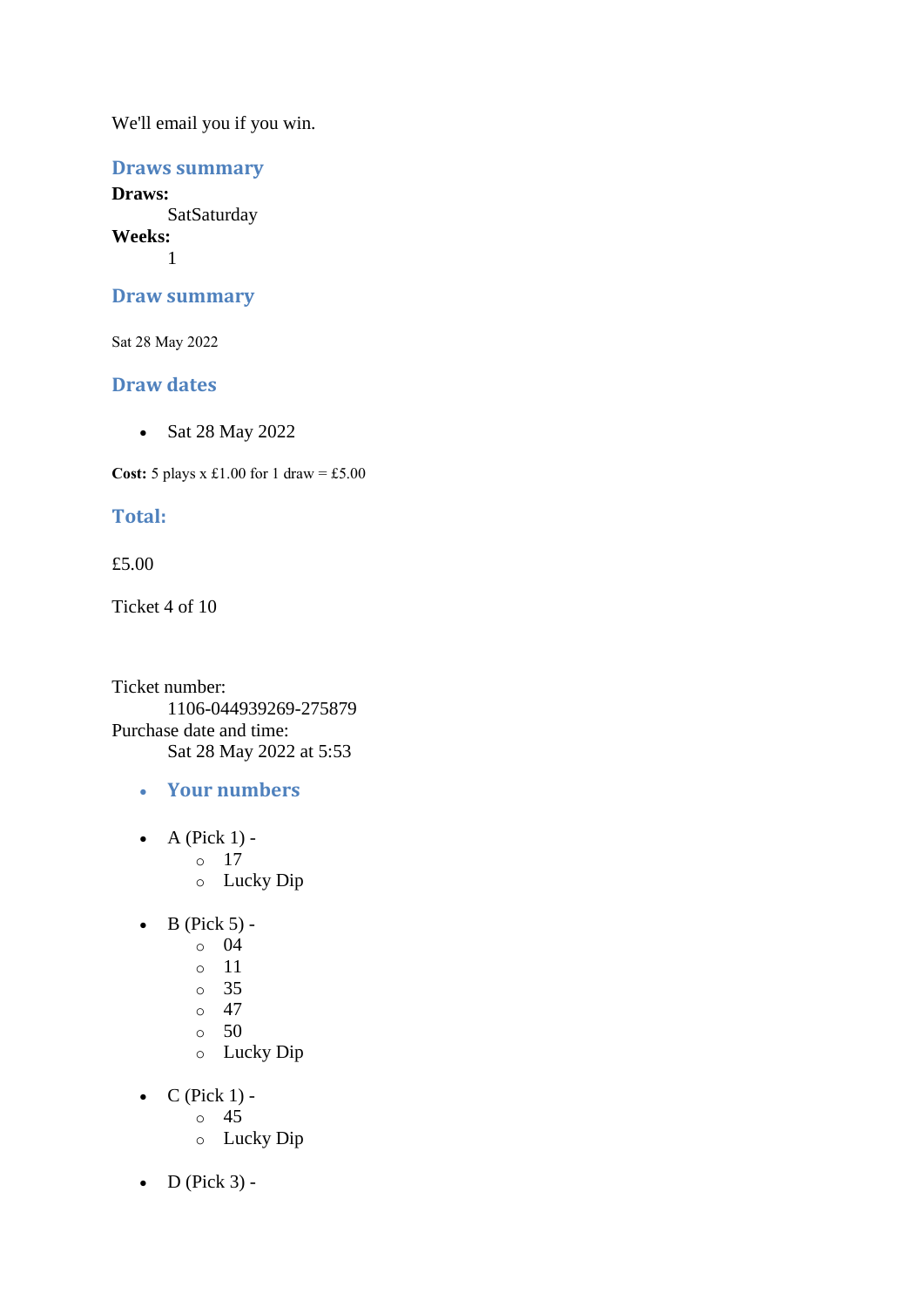o 01

- o 19
- o 23
- o Lucky Dip
- $\bullet$  E (Pick 1)
	- o 08
	- o Lucky Dip

We'll email you if you win.

## **Draws summary**

#### **Draws:**

**SatSaturday** 

**Weeks:** 1

#### **Draw summary**

Sat 28 May 2022

#### **Draw dates**

• Sat 28 May 2022

**Cost:** 5 plays x £1.00 for 1 draw = £5.00

### **Total:**

#### £5.00

Ticket 5 of 10

Ticket number: 1106-018664449-278779 Purchase date and time: Sat 28 May 2022 at 5:53

- **Your numbers**
- $\bullet$  A (Pick 1)
	- o 49
		- o Lucky Dip
- $\bullet$  B (Pick 5)
	- o 06
	- o 07
	- o 26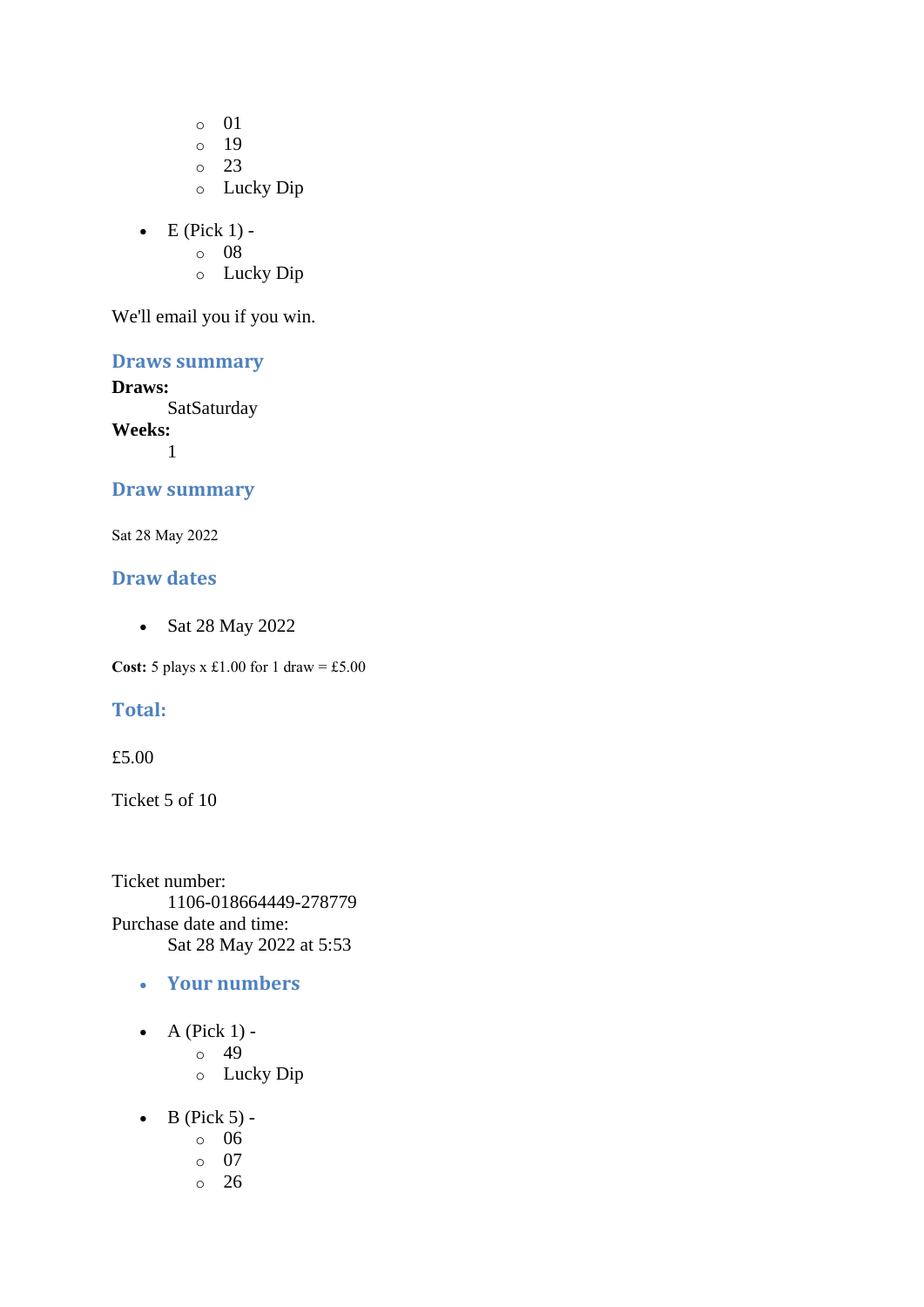- o 49
- o 56
- o Lucky Dip
- $\bullet$  C (Pick 1)
	- o 01
	- o Lucky Dip
- $\bullet$  D (Pick 3)
	- o 11
	- o 30
	- o 48
	- o Lucky Dip
- $\bullet$  E (Pick 1)
	- o 27
	- o Lucky Dip

# **Draws summary**

# **Draws:**

**SatSaturday Weeks:** 1

## **Draw summary**

Sat 28 May 2022

### **Draw dates**

• Sat 28 May 2022

**Cost:** 5 plays x £1.00 for 1 draw = £5.00

#### **Total:**

#### £5.0

Ticket 5 of 10

Ticket number: 1106-039219969-271679 Purchase date and time: Sat 28 May 2022 at 7:24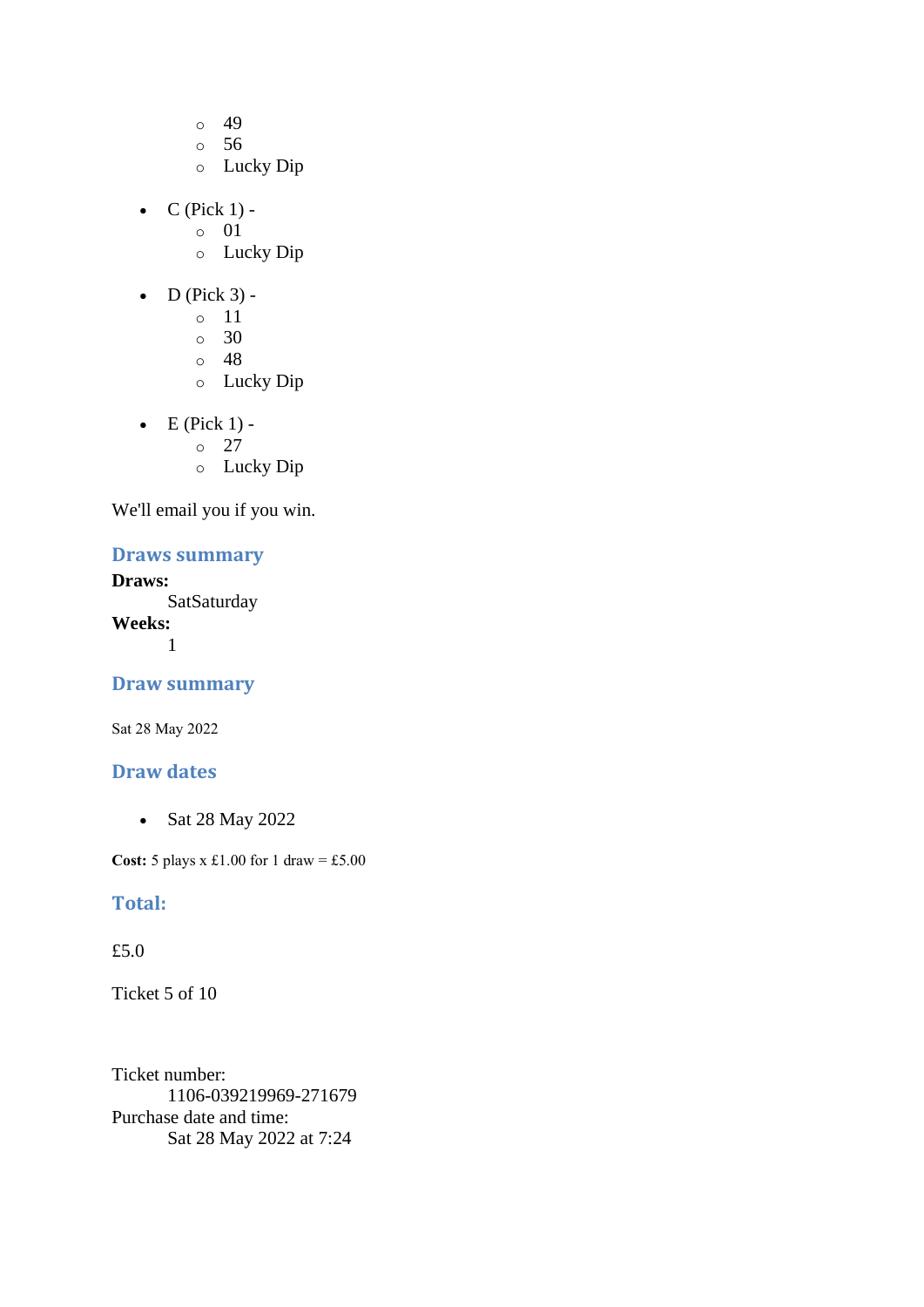# • **Your numbers**

- $\bullet$  A (Pick 1)
	- o 14
	- o Lucky Dip
- $\bullet$  B (Pick 5) -
	- $\circ$  12
	- o 28
	- o 29
	- o 31
	- o 57
	- o Lucky Dip
- $\bullet$  C (Pick 1) -
	- $\circ$  22
	- o Lucky Dip
- $\bullet$  D (Pick 3)
	- o 04
	- $\circ$  42
	- o 43
	- o Lucky Dip
- $\bullet$  E (Pick 1) -
	- $\circ$  47
	- o Lucky Dip

We'll email you if you win.

# **Draws summary**

**Draws: SatSaturday Weeks:** 1

# **Draw summary**

Sat 28 May 2022

# **Draw dates**

• Sat 28 May 2022

**Cost:** 5 plays x £1.00 for 1 draw = £5.00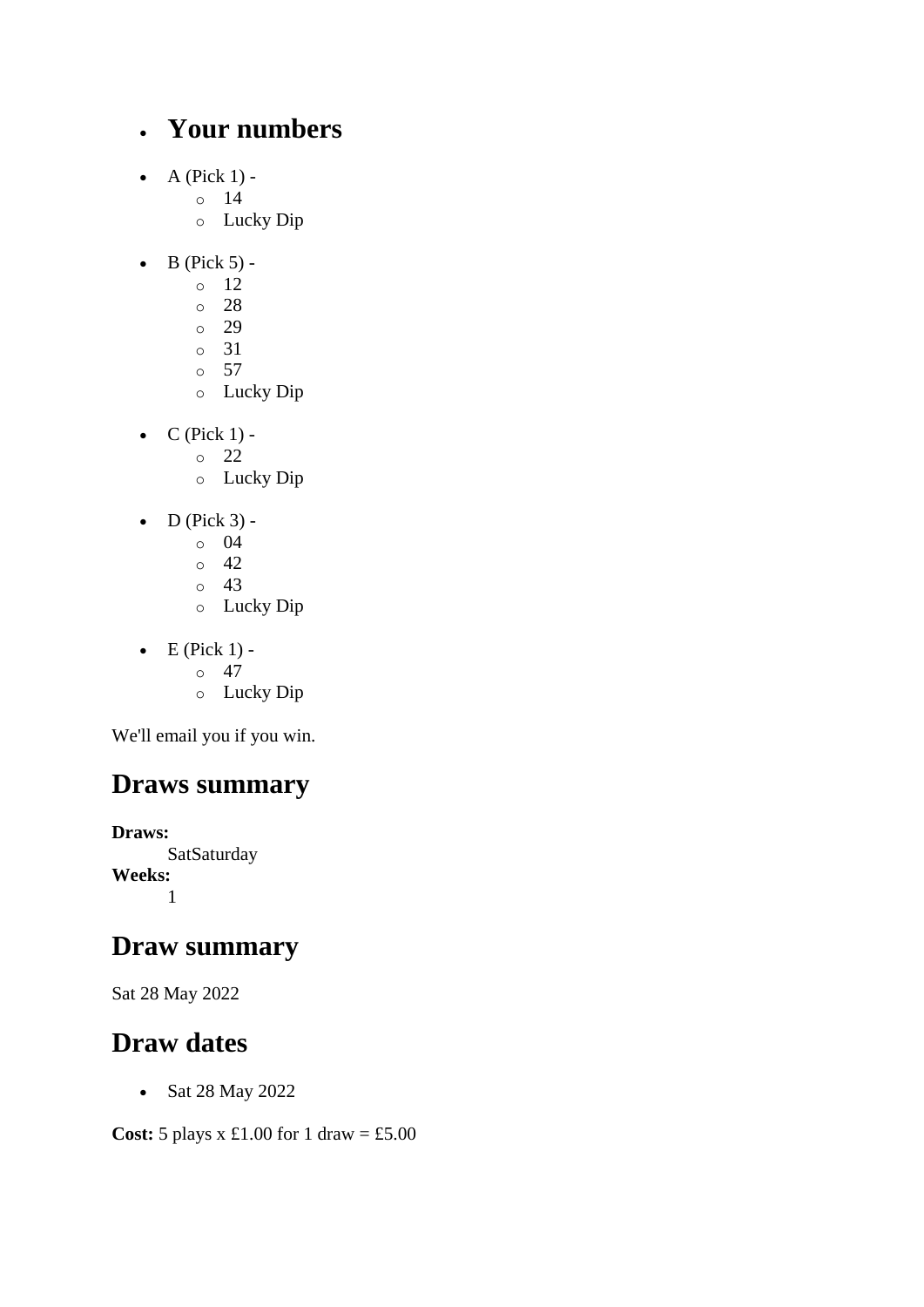# **Total:**

£5.00

*Lottery Syndicate Group 16* 

*-----------------------------------------------------*

*1) Ju86G11, 2) Ne03F12, 3) LE29H09, 4) Ja98D72, 5) Be55G77,6) Vi53J31, 7) Op64C23, 8) Ad34Y2, 9) Ph17C15,10) Ja77J10 , 11) La63A15, 12) DA28P08, 13) An78T01, 14) Mo29O15, 15) Ea21M03, 16) Da09B20, 17) Ra95K11, 18) Al57S13, 19) Jo54V2, 20) Do12P04, 21) St11L07*

Ticket 6 of 10

Ticket number: 1106-028101637-271079 Purchase date and time: Sat 28 May 2022 at 5:53

- **Your numbers**
- A (Pick  $1$ ) -

 $\circ$  21

- o Lucky Dip
- $\bullet$  B (Pick 5) -
	- $\circ$  04
	- $\circ$  10
	- $\circ$  24
	- $\circ$  40
	- o 44
	- o Lucky Dip
- $\bullet$  C (Pick 1)
	- o 38
	- o Lucky Dip
- $\bullet$  D (Pick 2)
	- o 14
	- $\circ$  39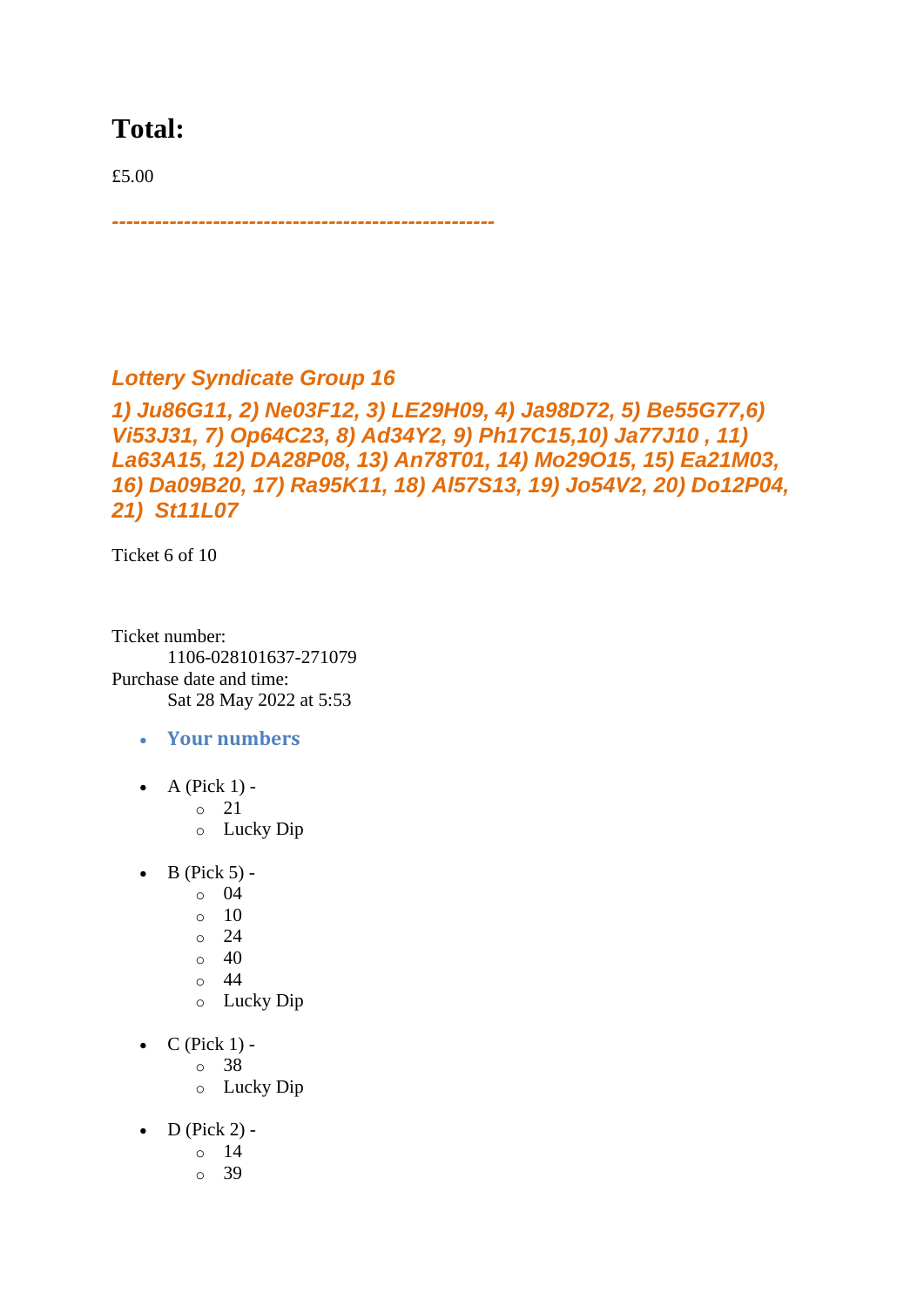- o Lucky Dip
- $\bullet$  E (Pick 1) -
	- $\circ$  40
		- o Lucky Dip

#### **Draws summary**

#### **Draws:**

**SatSaturday Weeks:** 1

#### **Draw summary**

Sat 28 May 2022

#### **Draw dates**

• Sat 28 May 2022

**Cost:** 5 plays x £1.00 for 1 draw = £5.00

#### **Total:**

£5.00

Ticket 7 of 10

Ticket number: 1106-061641733-275379 Purchase date and time: Sat 28 May 2022 at 5:53

- **Your numbers**
- A (Pick  $1$ )
	- o 38
	- o Lucky Dip
- $\bullet$  B (Pick 5) -
	- $\circ$  20
	- $\circ$  40
	- $\circ$  42
	- o 48
	- o 57
	- o Lucky Dip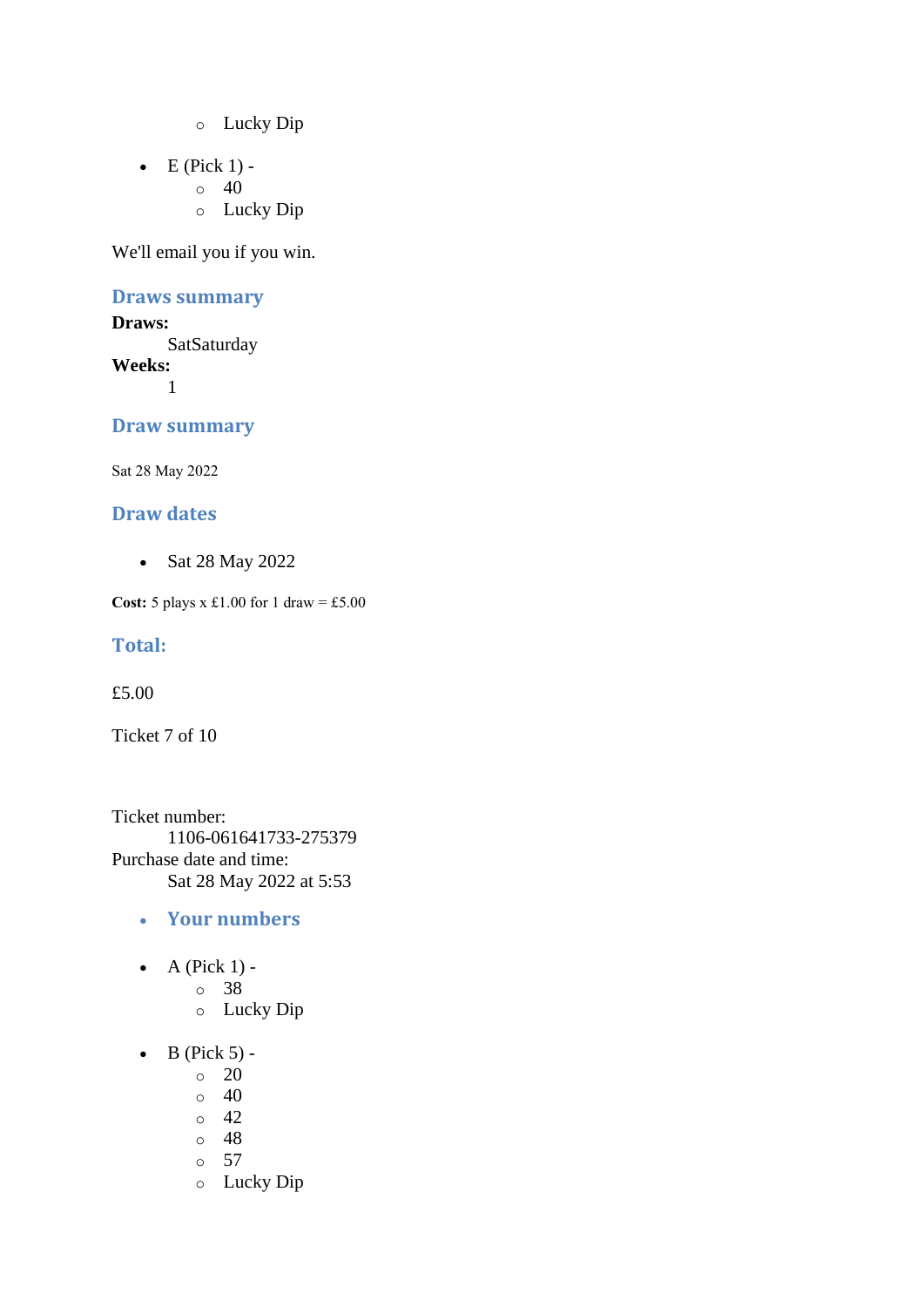- $\bullet$  C (Pick 1) -
	- $\circ$  10
	- o Lucky Dip
- D (Pick 2) -
	- $\circ$  11
	- $\circ$  40
	- o Lucky Dip
- $\bullet$  E (Pick 1) -
	- $\circ$  40
	- o Lucky Dip

# **Draws summary**

**Draws: SatSaturday Weeks:**

1

#### **Draw summary**

Sat 28 May 2022

## **Draw dates**

• Sat 28 May 2022

**Cost:** 5 plays x £1.00 for 1 draw = £5.00

#### **Total:**

£5.00

Ticket 8 of 10

Ticket number: 1106-061707269-276479 Purchase date and time: Sat 28 May 2022 at 5:53

- **Your numbers**
- A (Pick  $1$ )
	- o 41
	- o Lucky Dip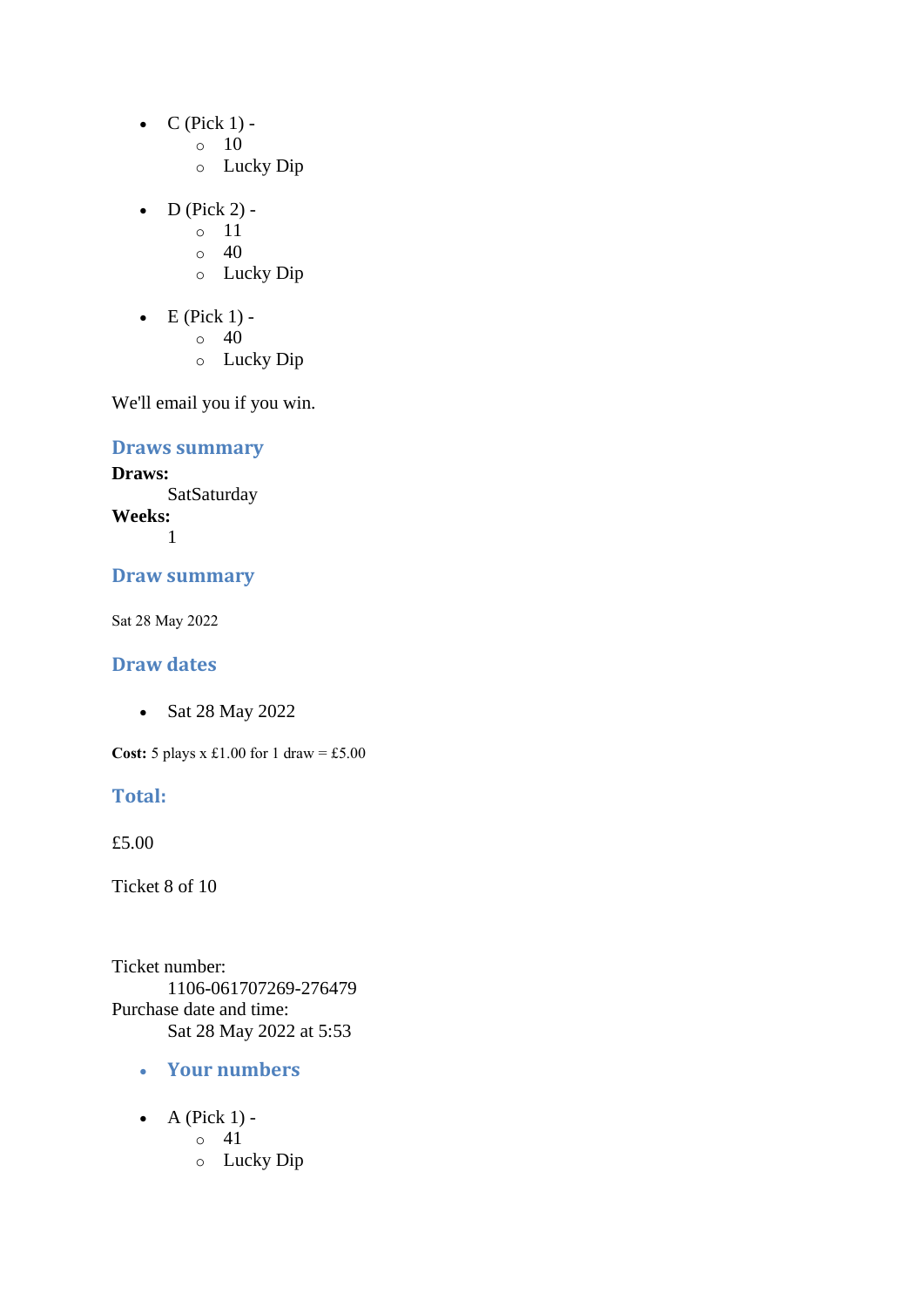- $\bullet$  B (Pick 5)
	- o 02
		- $\circ$  08
	- $\degree$  28
	- o 45
	- o 56
	- o Lucky Dip
- $C$  (Pick 1) -
	- $\circ$  43
		- o Lucky Dip
- D (Pick 2)
	- o 18
	- o 32
	- o Lucky Dip
- $\bullet$  E (Pick 1) -
	- $\circ$  12
	- o Lucky Dip

# **Draws summary**

**Draws:** SatSaturday **Weeks:** 1

# **Draw summary**

Sat 28 May 2022

# **Draw dates**

• Sat 28 May 2022

**Cost:** 5 plays x £1.00 for 1 draw = £5.00

# **Total:**

£5.00

Ticket 9 of 10

Ticket number: 1106-012640516-271079 Purchase date and time: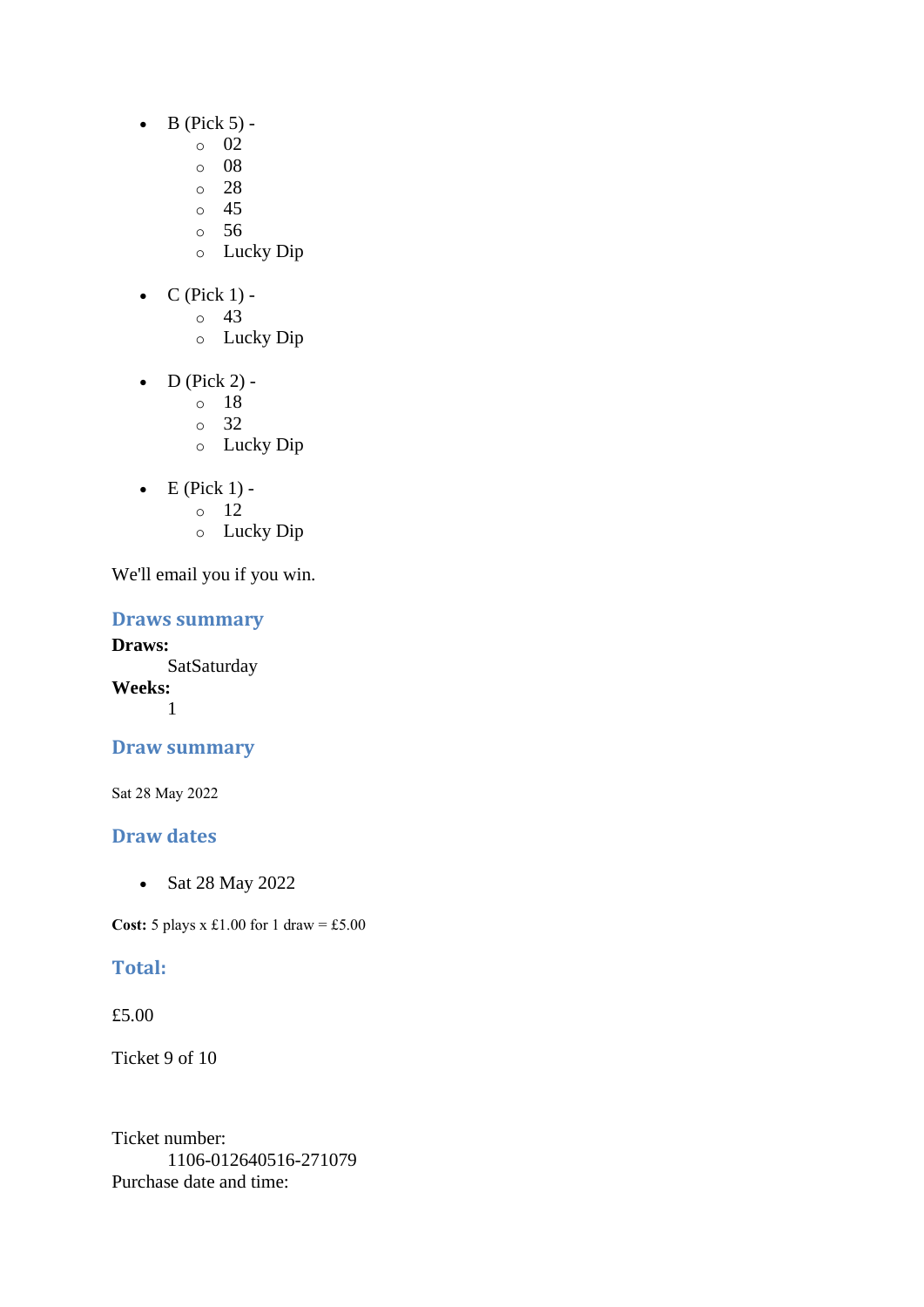Sat 28 May 2022 at 5:53

- **Your numbers**
- $\bullet$  A (Pick 1) -
	- $\circ$  05
		- o Lucky Dip
- $\bullet$  B (Pick 5) -
	- $\circ$  12
	- o 30
	- o 38
	- $\circ$  52
	- o 58
	- o Lucky Dip
- $\bullet$  C (Pick 1)
	- o 12
	- o Lucky Dip
- $D$  (Pick 2) -
	- $\circ$  10
	- $\circ$  20
	- o Lucky Dip
- $\bullet$  E (Pick 1)
	- o 22
	- o Lucky Dip

We'll email you if you win.

# **Draws summary**

#### **Draws:**

**SatSaturday** 

**Weeks:**

1

#### **Draw summary**

Sat 28 May 2022

#### **Draw dates**

• Sat 28 May 2022

**Cost:** 5 plays x £1.00 for 1 draw = £5.00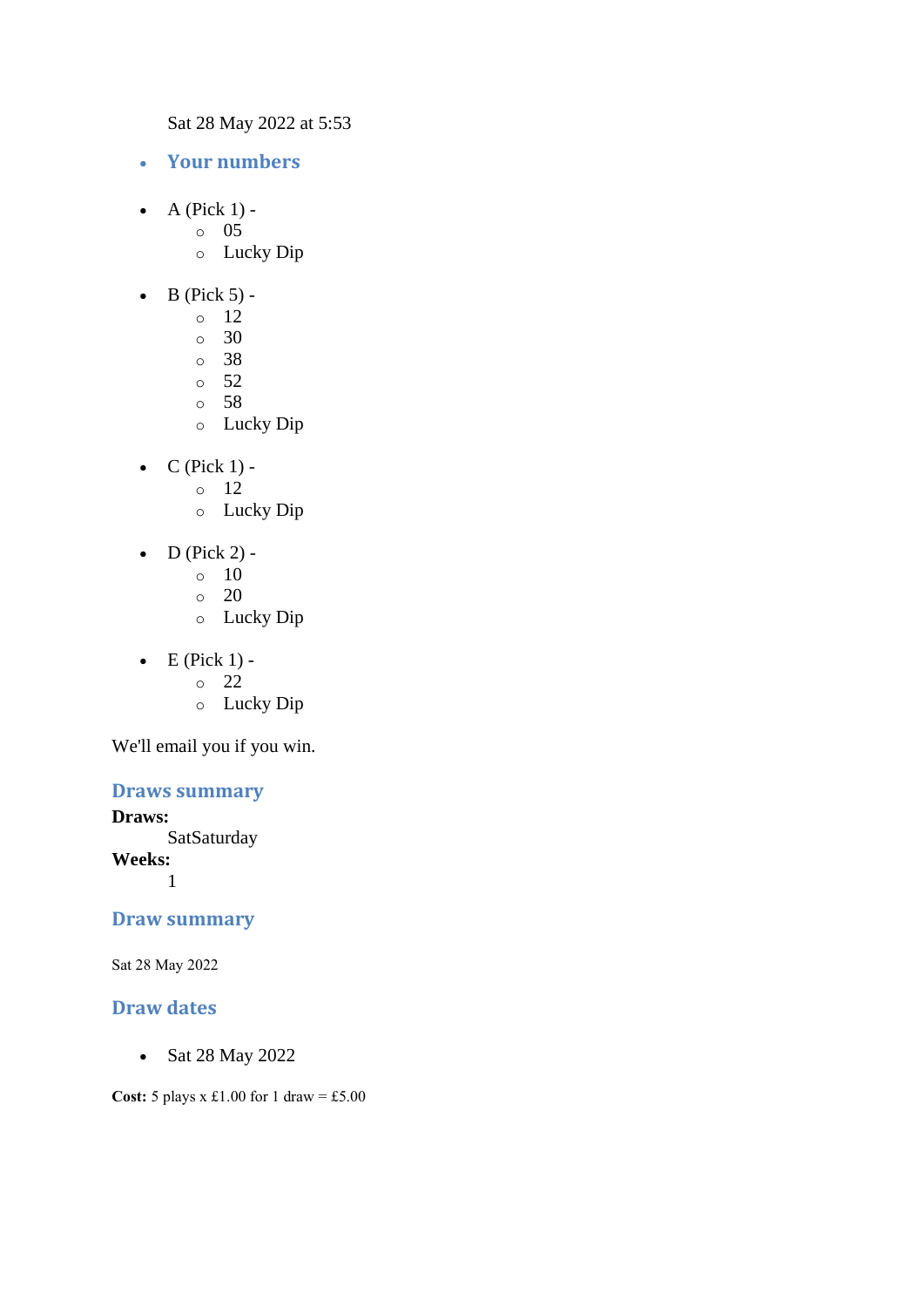# **Total:**

£5.00

Ticket 10 of 10

Ticket number: 1106-040941824-278979 Purchase date and time: Sat 28 May 2022 at 5:53

- **Your numbers**
- A (Pick  $1$ )
	- o 23
	- o Lucky Dip
- $\bullet$  B (Pick 5)
	- o 07
	- o 12
	- $\circ$  20
	- o 25
	- o 29
- $\bullet$  C (Pick 1)
	- o 43
	- o Lucky Dip
- D (Pick 2) -
	- $\circ$  41
	- o 59
	- o Lucky Dip
- $\bullet$  E (Pick 1)
	- o 21
	- o Lucky Dip

We'll email you if you win.

# **Draws summary**

**Draws:**

**SatSaturday Weeks:**

1

# **Draw summary**

Sat 28 May 2022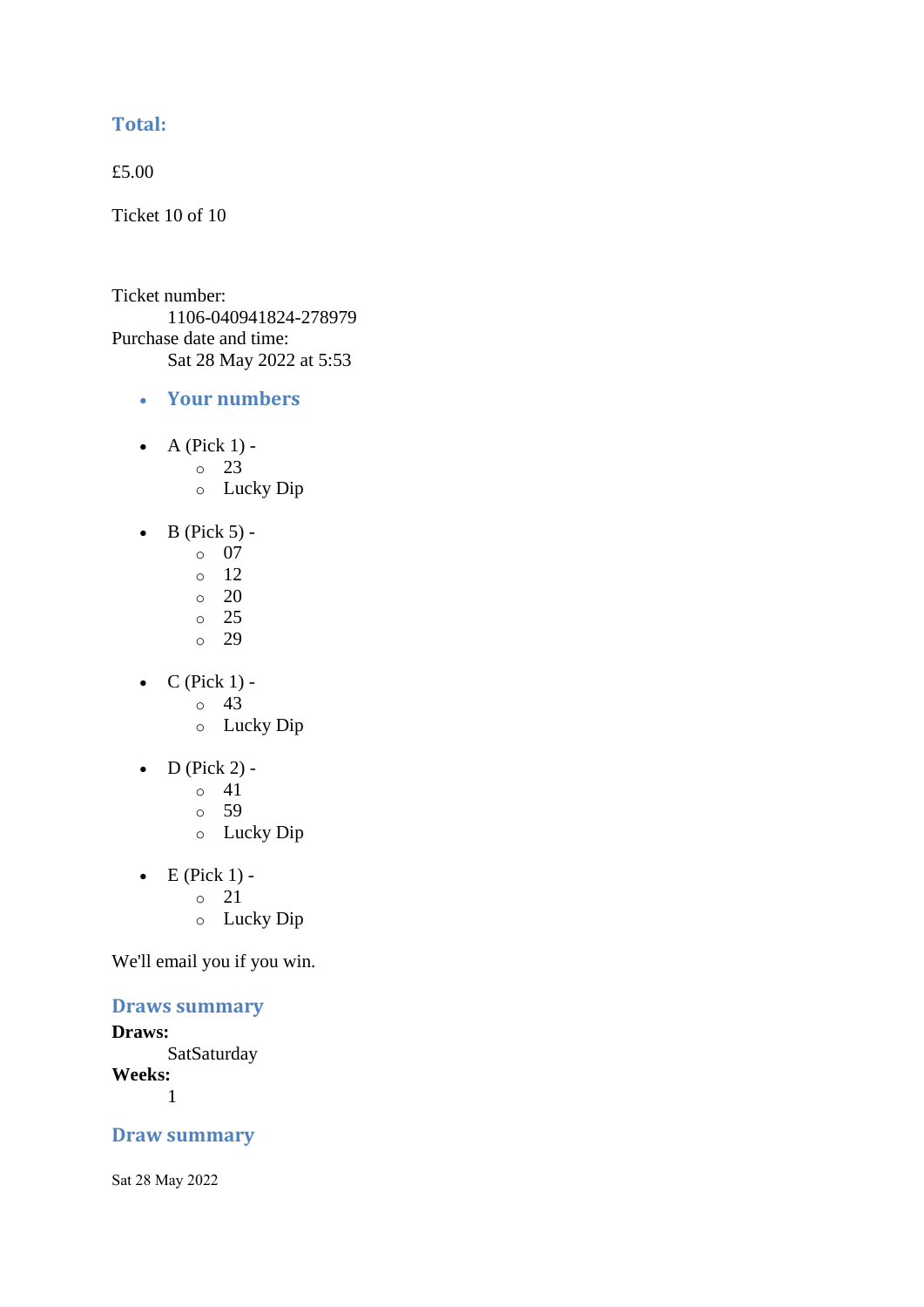# **Draw dates**

• Sat 28 May 2022

**Cost:**  $5$  plays x £1.00 for 1 draw = £5.00

# **Total:**

£5.0

Ticket 6 of 10

Ticket number: 1106-015149829-274779 Purchase date and time: Sat 28 May 2022 at 7:24

# • **Your numbers**

- $\bullet$  A (Pick 1)
	- o 52
	- o Lucky Dip
- $\bullet$  B (Pick 5)
	- o 15
	- $\circ$  24
	- o 39
	- $\circ$  42
	- o 51
	- o Lucky Dip
- $\bullet$  C (Pick 1)
	- o 18
		- o Lucky Dip
- $\bullet$  D (Pick 2) -
	- $\circ$  49
	- o 51
	- o Lucky Dip
- $\bullet$  E (Pick 1)
	- o 44
	- o Lucky Dip

We'll email you if you win.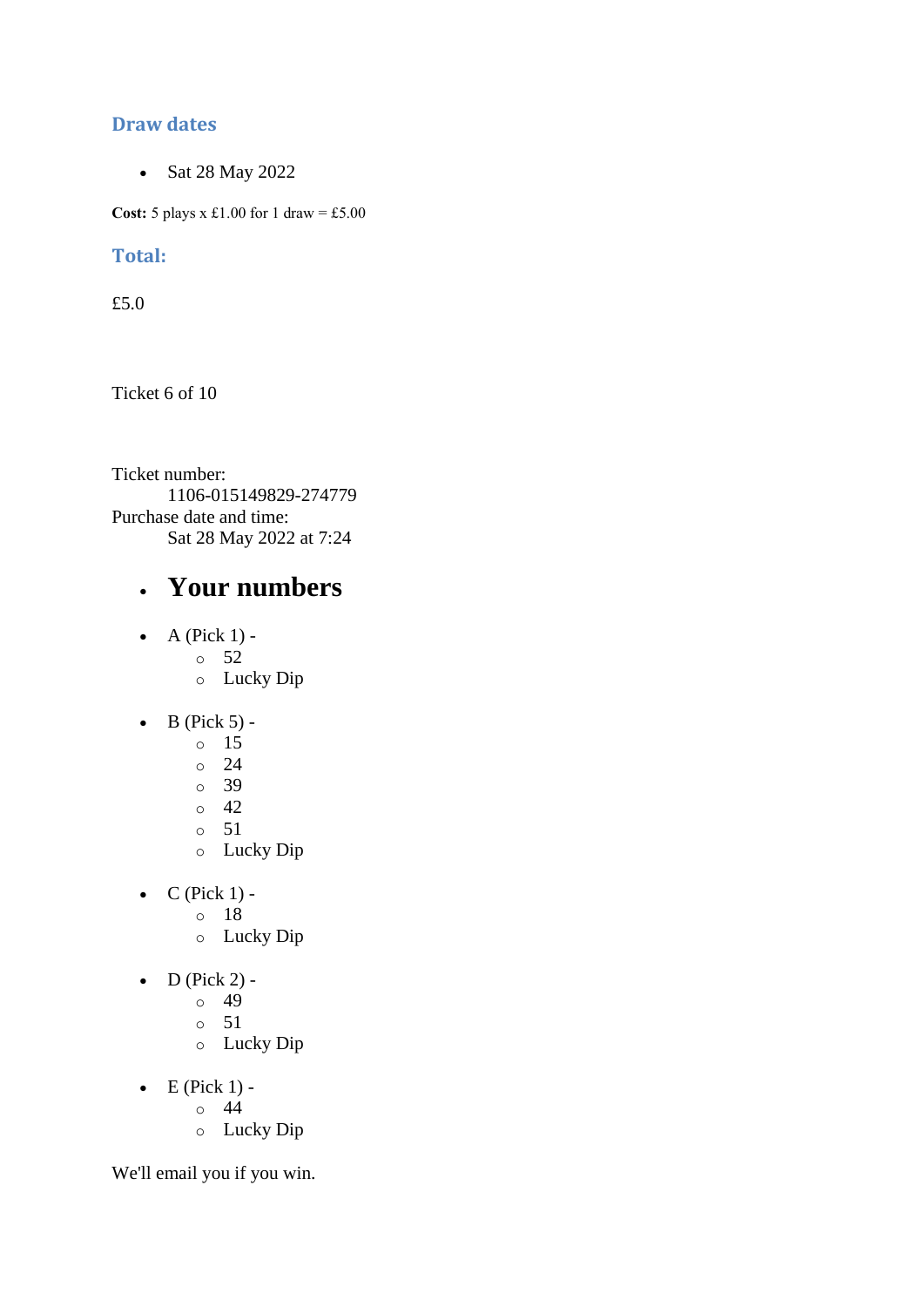# **Draws summary**

**Draws: SatSaturday Weeks:** 1

# **Draw summary**

Sat 28 May 2022

# **Draw dates**

• Sat 28 May 2022

**Cost:**  $5$  plays x  $\pounds1.00$  for  $1$  draw =  $\pounds5.00$ 

# **Total:**

£5.00

*-------------------------------------------------------------*

# *Lottery Syndicate Group 17*

*1) Vi53J31, 2) Ke85R07, 3) Jo54V2, 4) Ra95K11, 5) MA88C05 ,6) Ju46C20, 7) Ma06M32, 8) Ma03N09, 9) Ph17C15,10) Cs98M2, 11) La63A15, 12) Ju86G11, 13) Al57S13, 14) Mo29O15, 15) Ea21M03, 16) DA28P08, 17) Sa65C13, 18) Ri28L30, 19) Ja98D72, 20) Ja77J10, 21) St11L07*

Ticket 1 of 10

Ticket number: 1106-036853760-278679 Purchase date and time: Sat 28 May 2022 at 6:00

- **Your numbers**
- A (Pick  $1$ )
	- o 26
	- o Lucky Dip
- $\bullet$  B (Pick 5)
	- o 11
	- o 12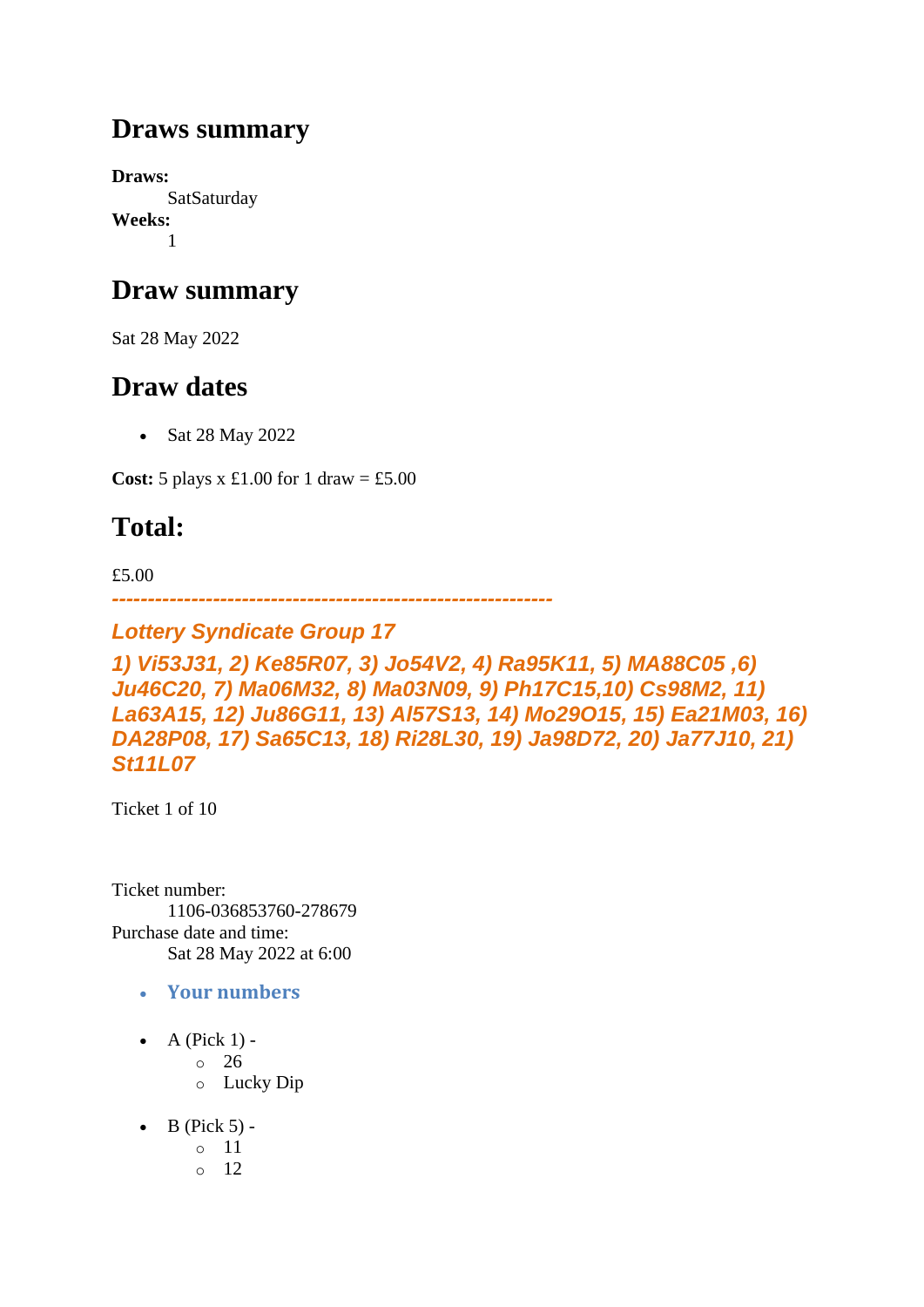- o 46
- o 49
- o 54
- o Lucky Dip
- $C$  (Pick 1) -
	- $\circ$  12
	- o Lucky Dip
- $\bullet$  D (Pick 3)
	- o 44
	- $\circ$  49
	- o 50
	- o Lucky Dip
- $\bullet$  E (Pick 1) -
	- $\circ$  30
	- o Lucky Dip

# **Draws summary**

#### **Draws:**

**SatSaturday Weeks:** 1

#### **Draw summary**

Sat 28 May 2022

### **Draw dates**

• Sat 28 May 2022

**Cost:**  $5$  plays x £1.00 for 1 draw = £5.00

## **Total:**

#### £5.00

Ticket 2 of 10

Ticket number: 1106-008585220-276179 Purchase date and time: Sat 28 May 2022 at 6:00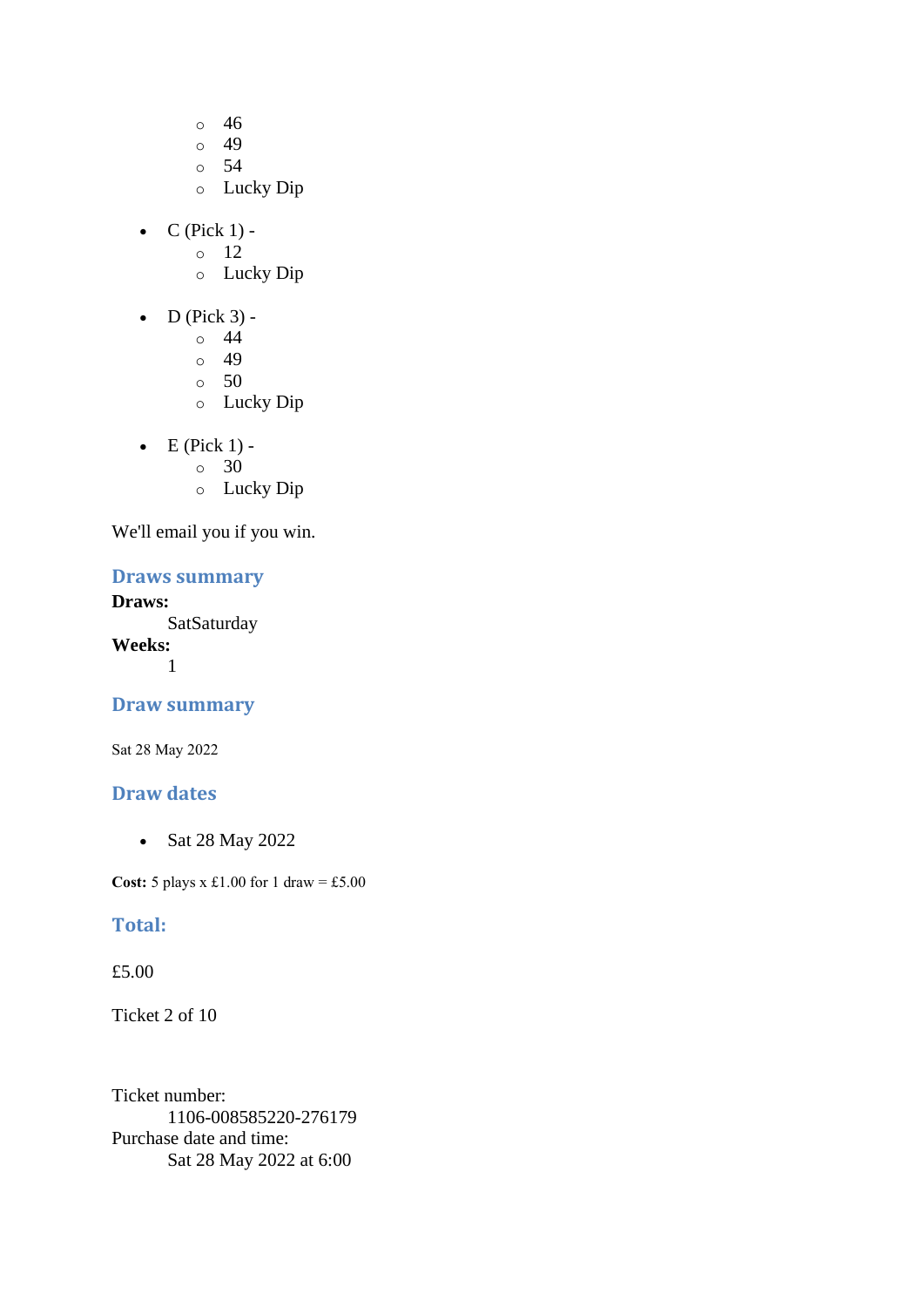#### • **Your numbers**

- A (Pick  $1$ )
	- o 39
	- o Lucky Dip
- $\bullet$  B (Pick 5)
	- o 01
	- o 03
	- o 26
	- $\circ$  30
	- o 52
	- o Lucky Dip
- $C$  (Pick 1)
	- o 32
		- o Lucky Dip
- $\bullet$  D (Pick 3) -
	- $\circ$  10
	- o 19
	- o 42
	- o Lucky Dip
- $\bullet$  E (Pick 1)
	- o 15
	- o Lucky Dip

We'll email you if you win.

# **Draws summary**

**Draws:**

**SatSaturday** 

**Weeks:**

1

## **Draw summary**

Sat 28 May 2022

# **Draw dates**

• Sat 28 May 2022

**Cost:**  $5$  plays x £1.00 for 1 draw = £5.00

# **Total:**

£5.00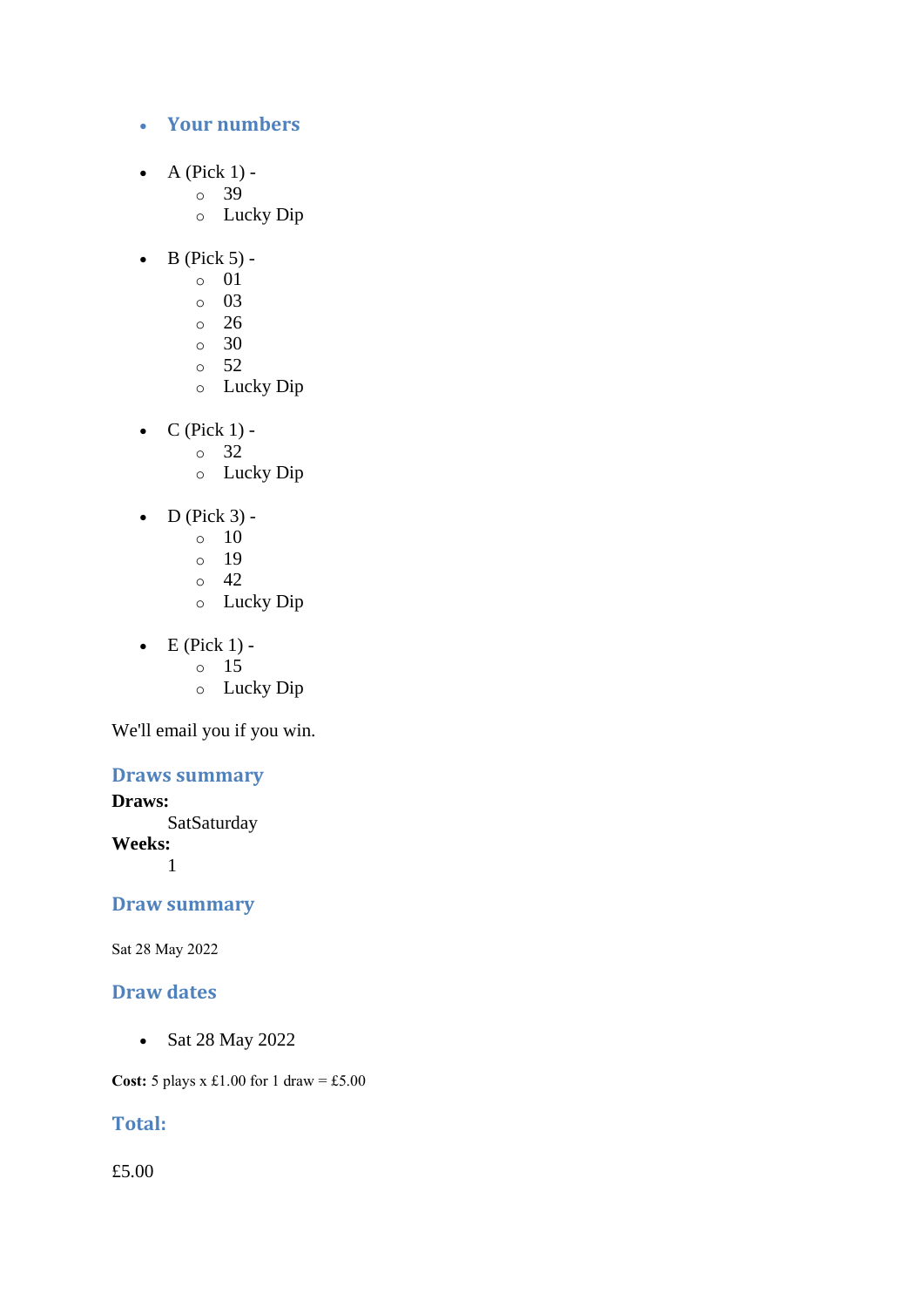Ticket 3 of 10

Ticket number: 1106-042162180-279279 Purchase date and time: Sat 28 May 2022 at 6:00

- **Your numbers**
- A (Pick  $1$ )
	- o 21
	- o Lucky Dip
- $\bullet$  B (Pick 5)
	- o 01
	- o 02
	- $\circ$  17
	- o 21
	- o 22
	- o Lucky Dip
- $\bullet$  C (Pick 1)
	- o 18
	- o Lucky Dip
- $\bullet$  D (Pick 3)
	- o 07
	- o 31
	- o 44
	- o Lucky Dip
- $\bullet$  E (Pick 1)
	- o 31
	- o Lucky Dip

We'll email you if you win.

# **Draws summary**

#### **Draws:**

**SatSaturday Weeks:** 1

## **Draw summary**

Sat 28 May 2022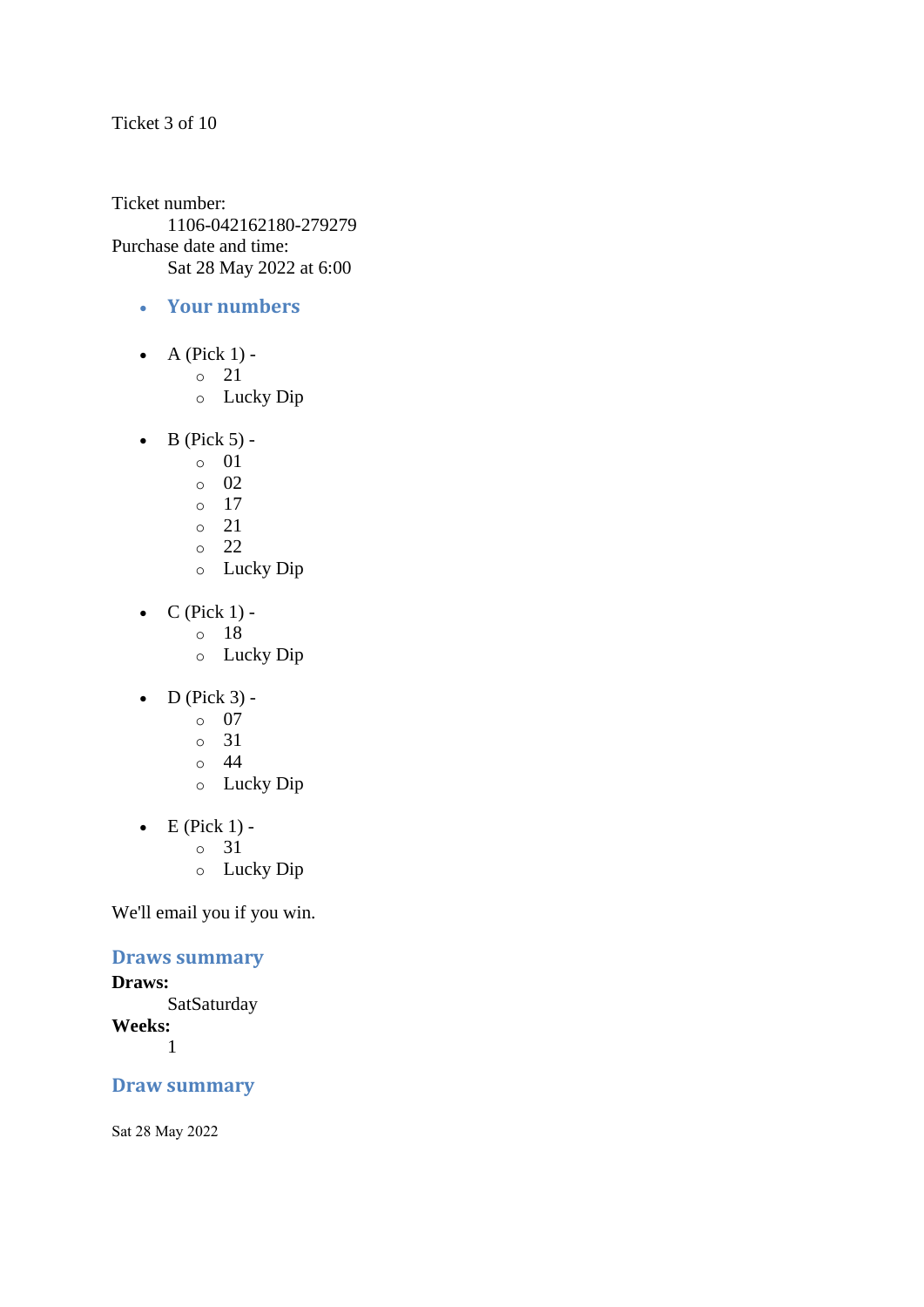## **Draw dates**

• Sat 28 May 2022

**Cost:**  $5$  plays x £1.00 for 1 draw = £5.00

#### **Total:**

£5.00

Ticket 4 of 10

Ticket number: 1106-020130816-273379 Purchase date and time: Sat 28 May 2022 at 6:00

- **Your numbers**
- A (Pick  $1$ ) -
	- $\circ$  10
	- o Lucky Dip
- $\bullet$  B (Pick 5)
	- o 04
	- o 08
	- o 13
	- o 18
	- o 49
	- o Lucky Dip
- $\bullet$  C (Pick 1)
	- o 48
	- o Lucky Dip
- $\bullet$  D (Pick 3)
	- o 18
		- o 29
		- o 31
		- o Lucky Dip
- $\bullet$  E (Pick 1)
	- o 41
	- o Lucky Dip

We'll email you if you win.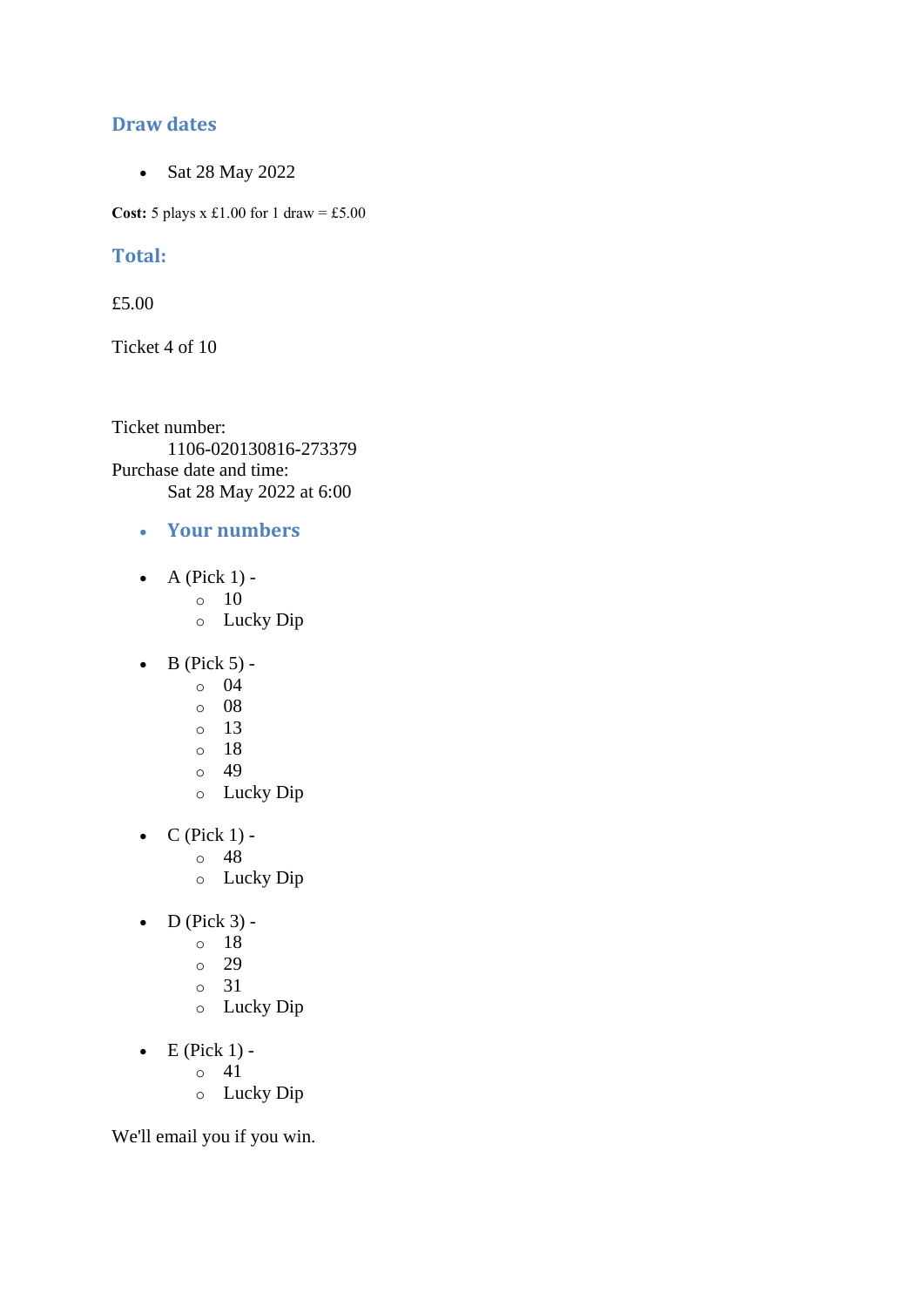#### **Draws summary**

**Draws: SatSaturday** 

**Weeks:**

1

#### **Draw summary**

Sat 28 May 2022

#### **Draw dates**

• Sat 28 May 2022

**Cost:** 5 plays x £1.00 for 1 draw = £5.00

#### **Total:**

£5.00

Ticket 5 of 10

Ticket number: 1106-006160385-275179 Purchase date and time: Sat 28 May 2022 at 6:00

- **Your numbers**
- A (Pick  $1$ ) -
	- $\circ$  42
	- o Lucky Dip
- $\bullet$  B (Pick 5) -
	- $\circ$  24
	- o 29
	- o 33
	- o 47
	- o 59
	- o Lucky Dip
- $\bullet$  C (Pick 1)
	- o 52
	- o Lucky Dip
- $\bullet$  D (Pick 3)
	- o 06
	- o 44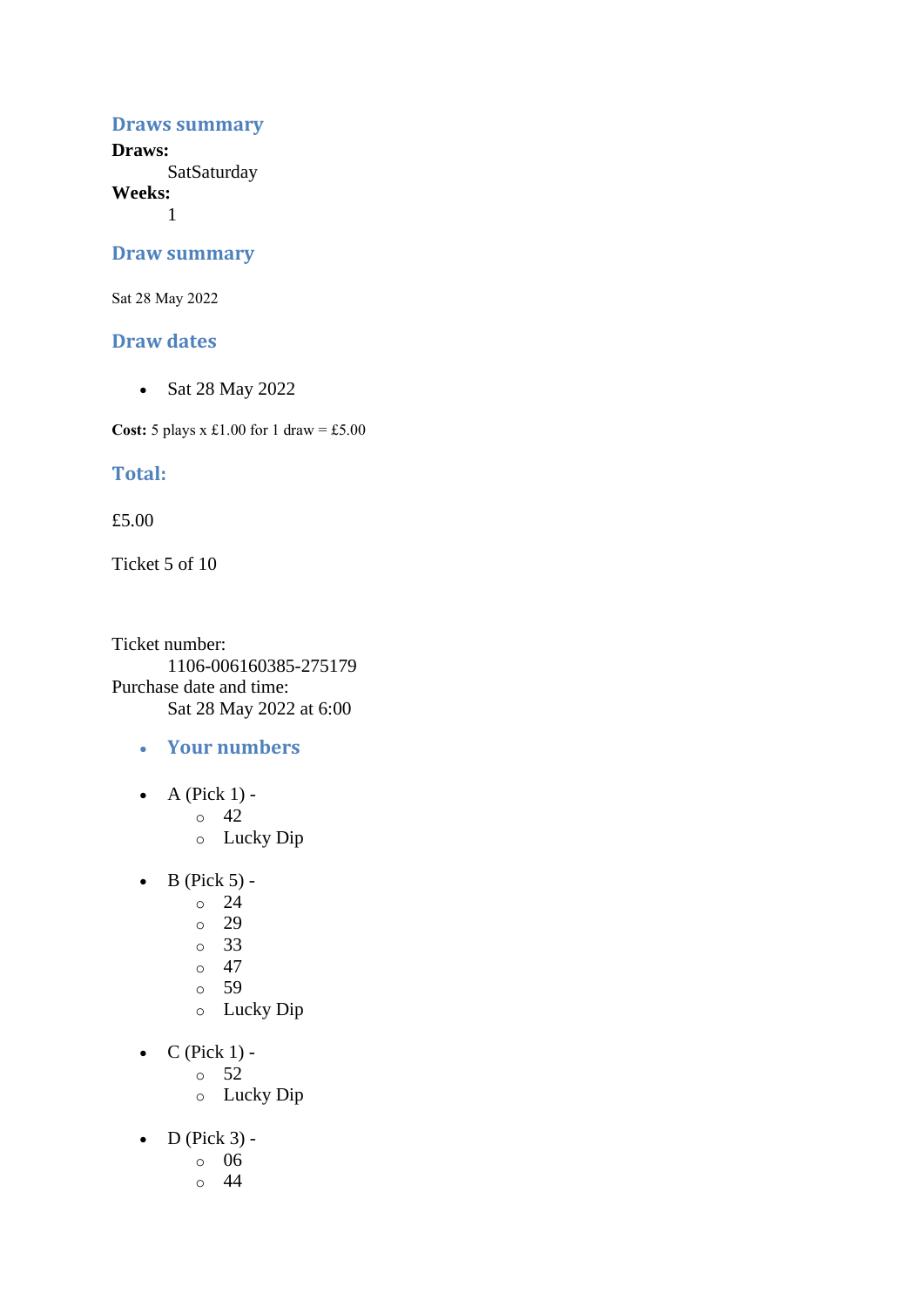o 45 o Lucky Dip

- $\bullet$  E (Pick 1)
	- o 26
		- o Lucky Dip

We'll email you if you win.

### **Draws summary**

**Draws: SatSaturday Weeks:** 1

#### **Draw summary**

Sat 28 May 2022

### **Draw dates**

• Sat 28 May 2022

**Cost:** 5 plays x £1.00 for 1 draw = £5.00

#### **Total:**

£5.0

Ticket 7 of 10

Ticket number: 1106-039285505-272779 Purchase date and time: Sat 28 May 2022 at 7:24

# • **Your numbers**

- $\bullet$  A (Pick 1)
	- o 04
	- o Lucky Dip
- $\bullet$  B (Pick 5)
	- o 06
	- o 22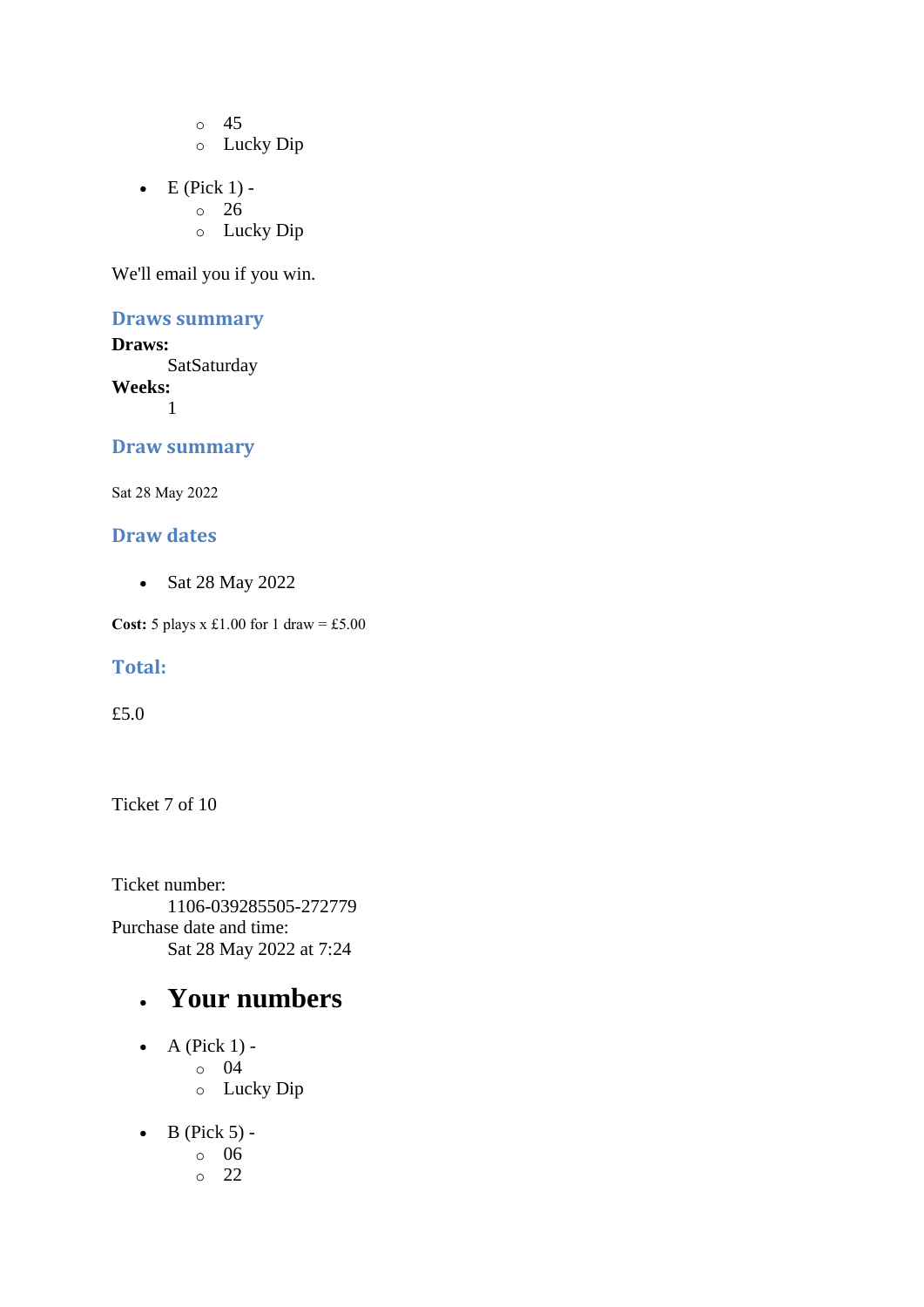- o 26
- o 30
- o 48
- o Lucky Dip
- $\bullet$  C (Pick 1)
	- o 46
	- o Lucky Dip
- $\bullet$  D (Pick 2)
	- o 02
	- o 48
	- o Lucky Dip
- $\bullet$  E (Pick 1)
	- o 22
	- o Lucky Dip

# **Draws summary**

**Draws: SatSaturday Weeks:** 1

# **Draw summary**

Sat 28 May 2022

# **Draw dates**

• Sat 28 May 2022

**Cost:**  $5$  plays x £1.00 for 1 draw = £5.00

# **Total:**

£5.00

*------------------------------------------------------------*

# *Lottery Syndicate Group 18*

```
1) La63A15, 2) Ke85R07, 3) Wi61F02, 4) Ma8S23,5) Ad34Y2, 6) 
Do12P04, 7) Ju46C20, 8) Al57S13, 9) Ph17C15,10) Ma06H02, 11) 
Ju51G23, 12) Ro52P07, 13) MA88C05, 14) Mo29O15, 15) Ea21M03,
```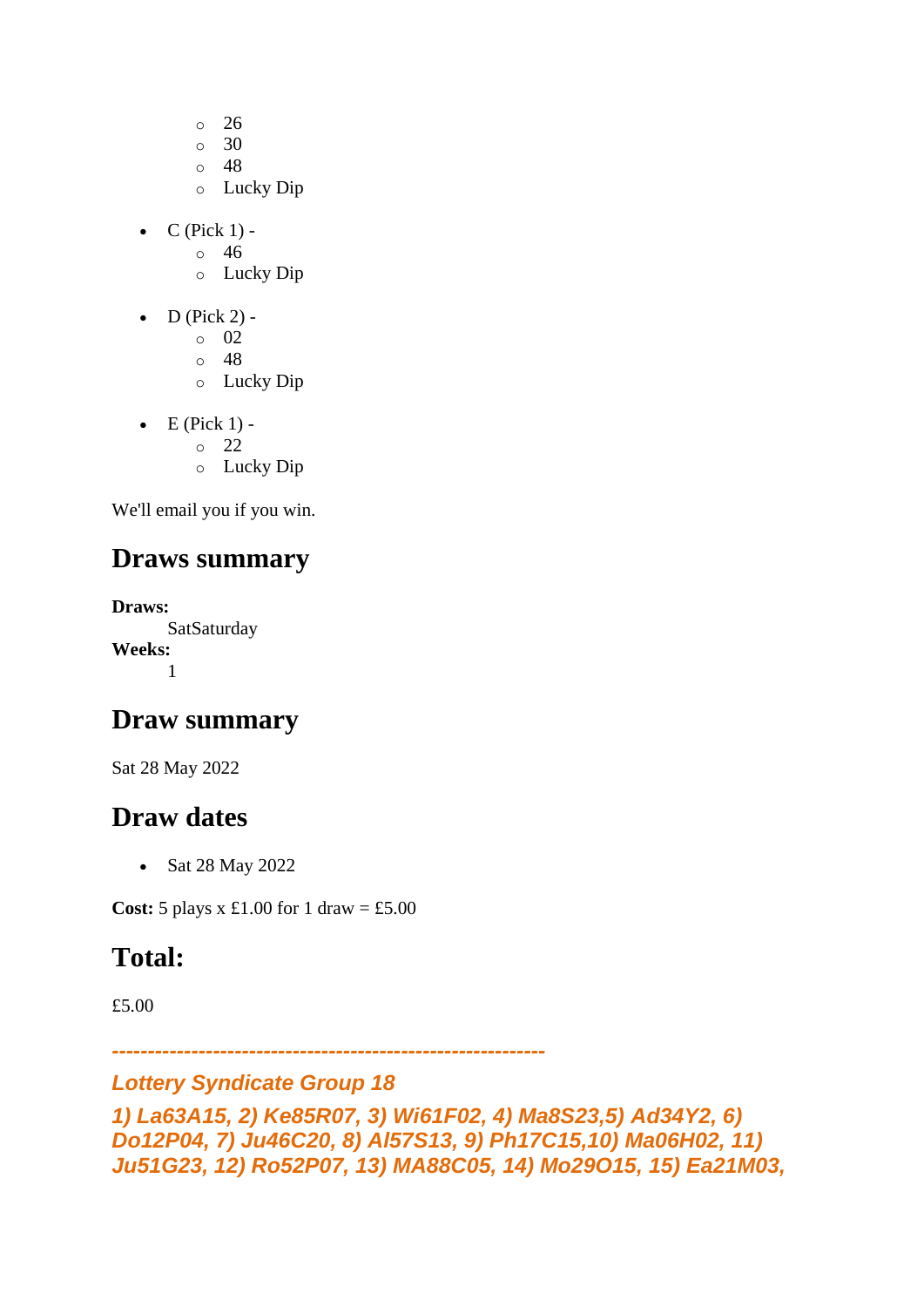# *16) DA28P08, 17) Ra95K11, 18) Ro09C26, 19) Da12S11, 20) Be11V1, 21) Ju86G11*

Ticket 6 of 10

Ticket number: 1106-049174533-270579 Purchase date and time: Sat 28 May 2022 at 6:00

- **Your numbers**
- $\bullet$  A (Pick 1)
	- o 26
	- o Lucky Dip
- $\bullet$  B (Pick 5)
	- o 09
	- o 11
	- o 21
	- $\circ$  30
	- o 44
	- o Lucky Dip
- $\bullet$  C (Pick 1)
	- o 41
	- o Lucky Dip
- $\bullet$  D (Pick 2) -
	- $\circ$  41
	- o 46
	- o Lucky Dip
- $\bullet$  E (Pick 1)
	- o 41
	- o Lucky Dip

We'll email you if you win.

#### **Draws summary**

#### **Draws:**

**SatSaturday** 

**Weeks:**

1

## **Draw summary**

Sat 28 May 2022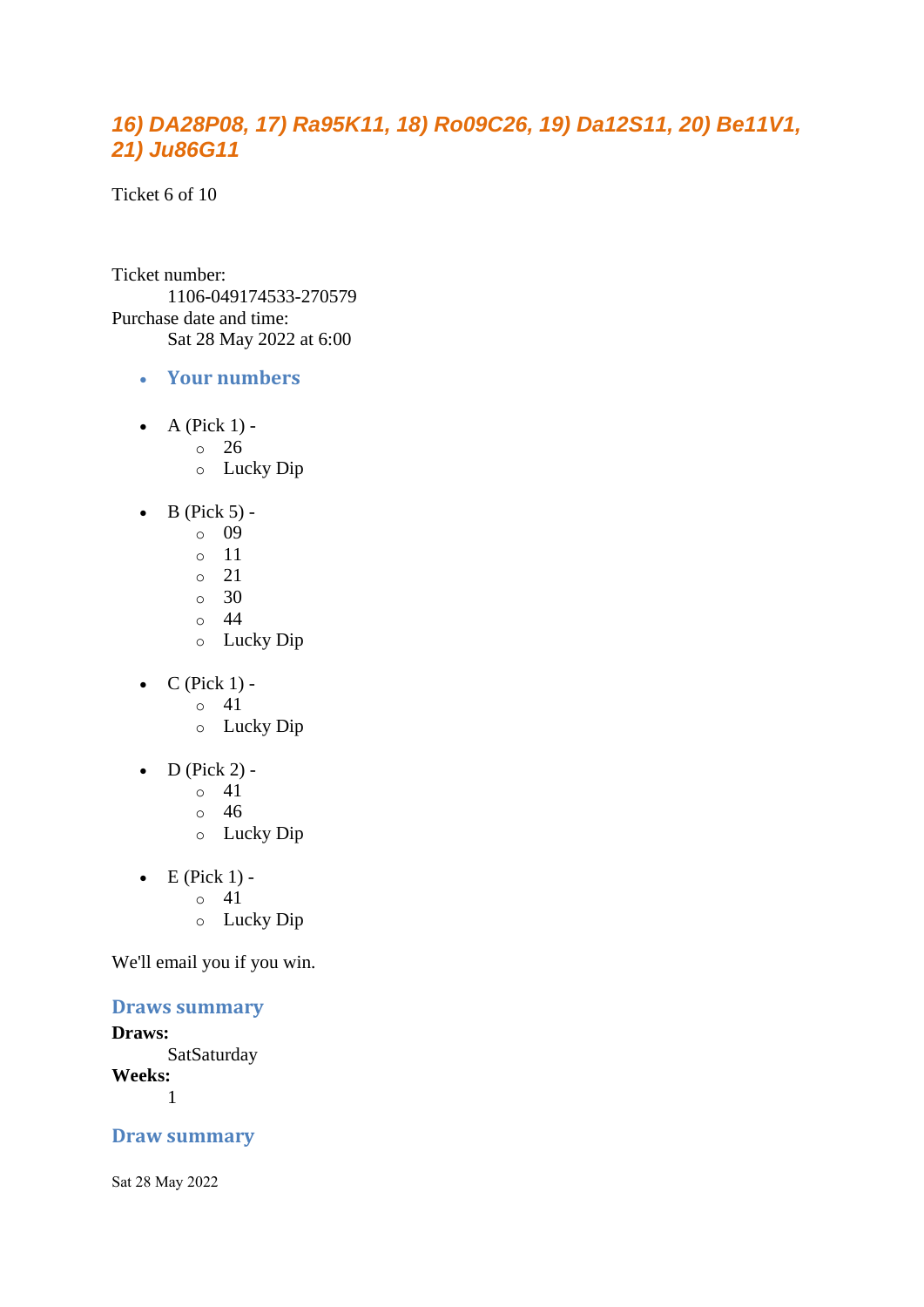# **Draw dates**

• Sat 28 May 2022

**Cost:**  $5$  plays x £1.00 for 1 draw = £5.00

## **Total:**

£5.00

Ticket 7 of 10

Ticket number: 1106-006225921-276279 Purchase date and time: Sat 28 May 2022 at 6:00

- **Your numbers**
- A (Pick  $1$ ) -
	- $\circ$  40
	- o Lucky Dip
- $\bullet$  B (Pick 5)
	- o 03
	- o 25
	- o 36
	- o 39
	- $\circ$  40
	- o Lucky Dip
- $\bullet$  C (Pick 1)
	- o 37
	- o Lucky Dip
- $\bullet$  D (Pick 2) -
	- $\circ$  05
	- o 32
	- o Lucky Dip
- $\bullet$  E (Pick 1) -
	- $\circ$  20
	- o Lucky Dip

We'll email you if you win.

**Draws summary Draws:**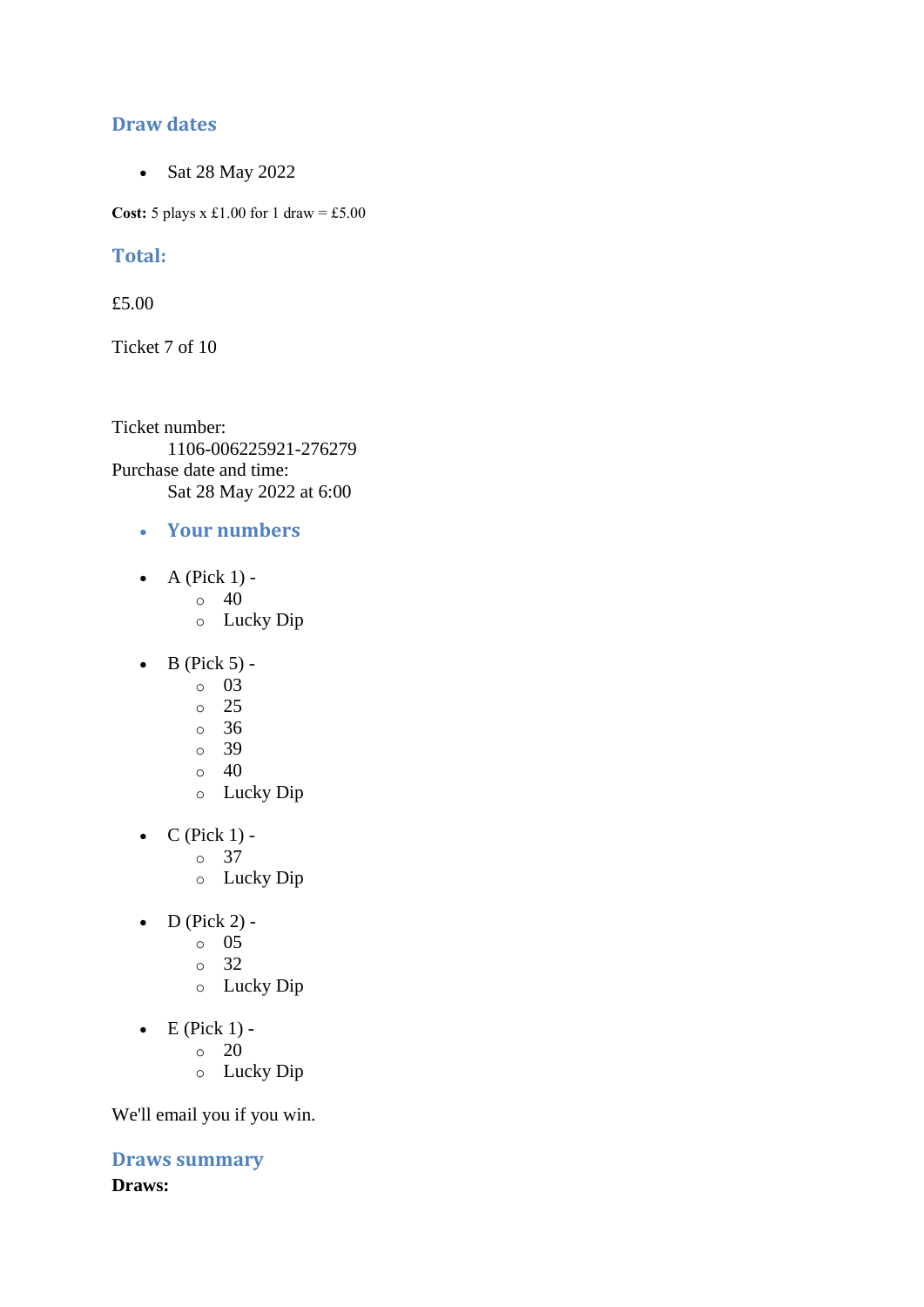#### **SatSaturday Weeks:**

1

#### **Draw summary**

Sat 28 May 2022

#### **Draw dates**

• Sat 28 May 2022

**Cost:** 5 plays x £1.00 for 1 draw = £5.00

#### **Total:**

£5.00

Ticket 8 of 10

Ticket number: 1106-015663109-278279 Purchase date and time: Sat 28 May 2022 at 6:00

- **Your numbers**
- $\bullet$  A (Pick 1) -
	- $\circ$  43
	- o Lucky Dip
- $\bullet$  B (Pick 5)
	- o 02
	- o 09
	- o 48
	- $\circ$  49
	- o 57
	- o Lucky Dip
- $C$  (Pick 1)
	- o 21
		- o Lucky Dip
- $D$  (Pick 2)
	- o 19
	- o 25
	- o Lucky Dip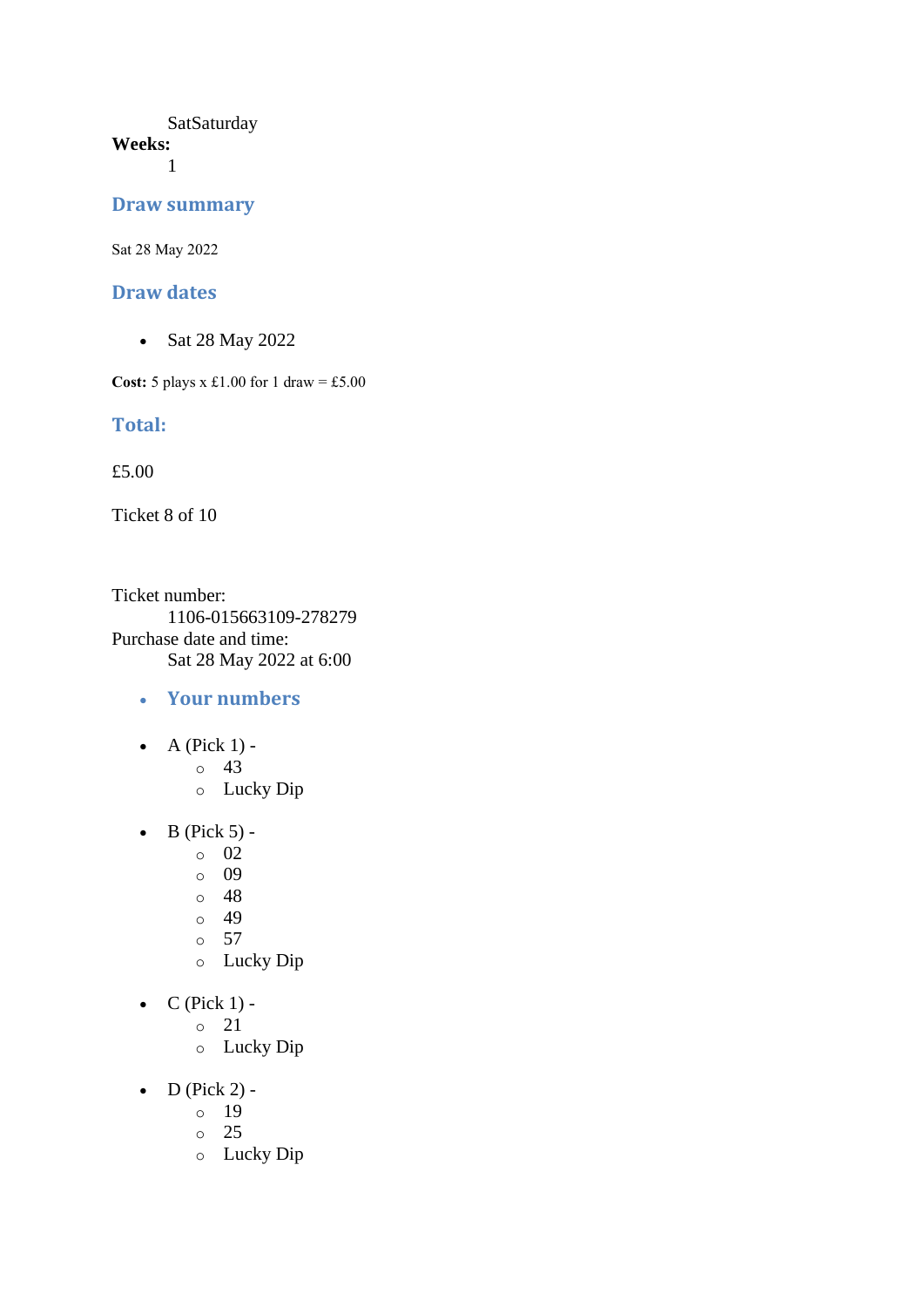- $\bullet$  E (Pick 1)
	- o 15
	- o Lucky Dip

# **Draws summary**

#### **Draws: SatSaturday Weeks:**

1

# **Draw summary**

Sat 28 May 2022

## **Draw dates**

• Sat 28 May 2022

**Cost:** 5 plays x £1.00 for 1 draw = £5.00

#### **Total:**

£5.00

Ticket 9 of 10

Ticket number: 1106-039802881-279379 Purchase date and time: Sat 28 May 2022 at 6:00

- **Your numbers**
- $\bullet$  A (Pick 1)
	- o 36
	- o Lucky Dip
- $\bullet$  B (Pick 5) -
	- $\circ$  05
	- o 18
	- o 22
	- o 34
	- o 50
	- o Lucky Dip
- $C$  (Pick 1) -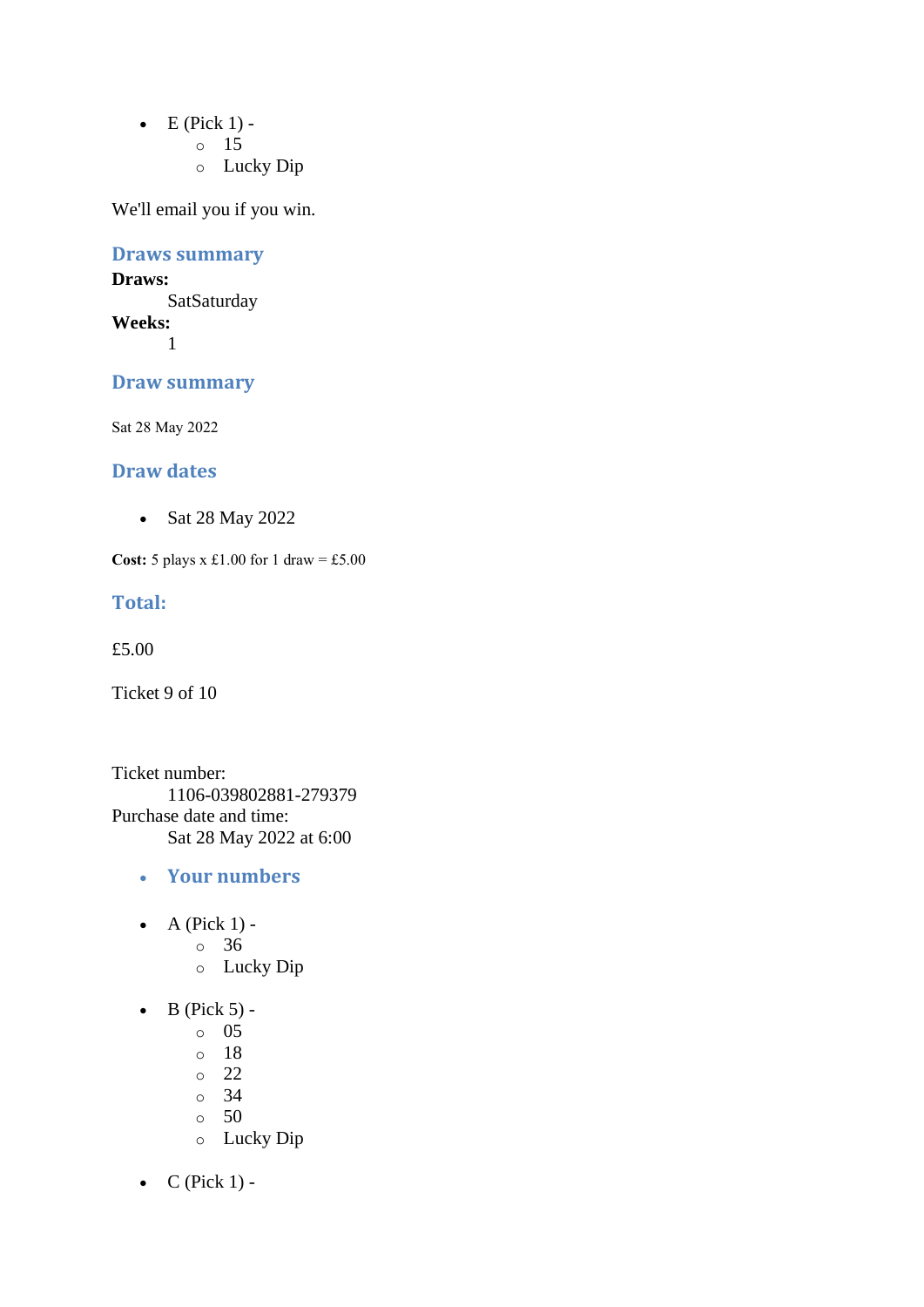- o 08
- o Lucky Dip
- $D$  (Pick 2)
	- o 01
	- o 58
	- o Lucky Dip
- $\bullet$  E (Pick 1)
	- o 08
		- o Lucky Dip

**Draws summary**

**Draws: SatSaturday Weeks:** 1

# **Draw summary**

Sat 28 May 2022

### **Draw dates**

• Sat 28 May 2022

**Cost:** 5 plays x £1.00 for 1 draw = £5.00

# **Total:**

£5.00

Ticket 10 of 10

Ticket number: 1106-049240069-271679 Purchase date and time: Sat 28 May 2022 at 6:00

- **Your numbers**
- $\bullet$  A (Pick 1) - $\circ$  41
	- o Lucky Dip
- $\bullet$  B (Pick 5) -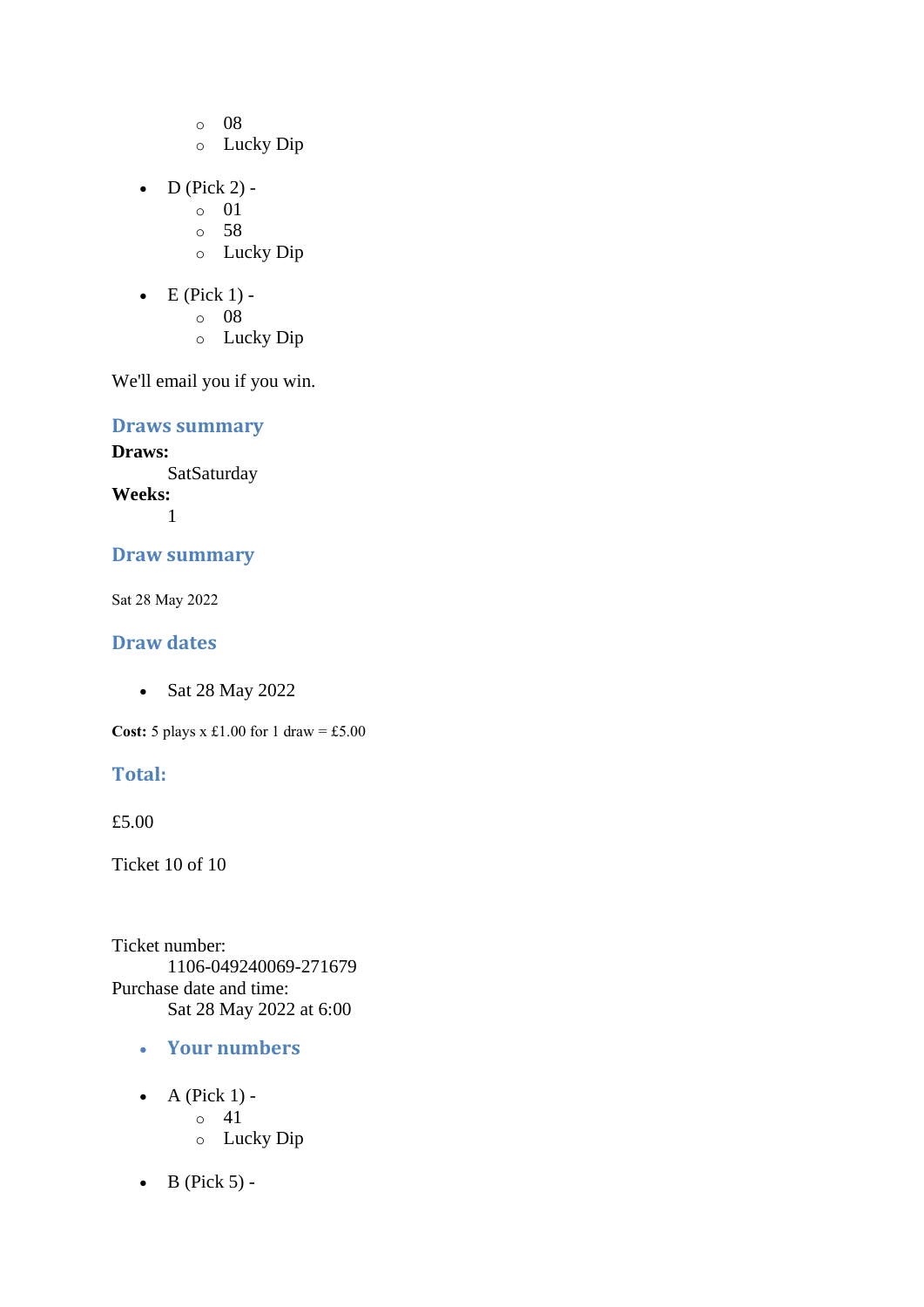- o 02
- o 08
- o 21
- o 46
- o 59
- o Lucky Dip
- $\bullet$  C (Pick 1)
	- o 45
	- o Lucky Dip
- $\bullet$  D (Pick 2)
	- o 03
	- o 31
	- o Lucky Dip
- $\bullet$  E (Pick 1)
	- o 36
	- o Lucky Dip

#### **Draws summary**

**Draws: SatSaturday Weeks:**

1

# **Draw summary**

Sat 28 May 2022

# **Draw dates**

• Sat 28 May 2022

**Cost:** 5 plays x £1.00 for 1 draw = £5.00

## **Total:**

# £5.0

Ticket 8 of 10

Ticket number: 1106-022415105-272279 Purchase date and time: Sat 28 May 2022 at 7:24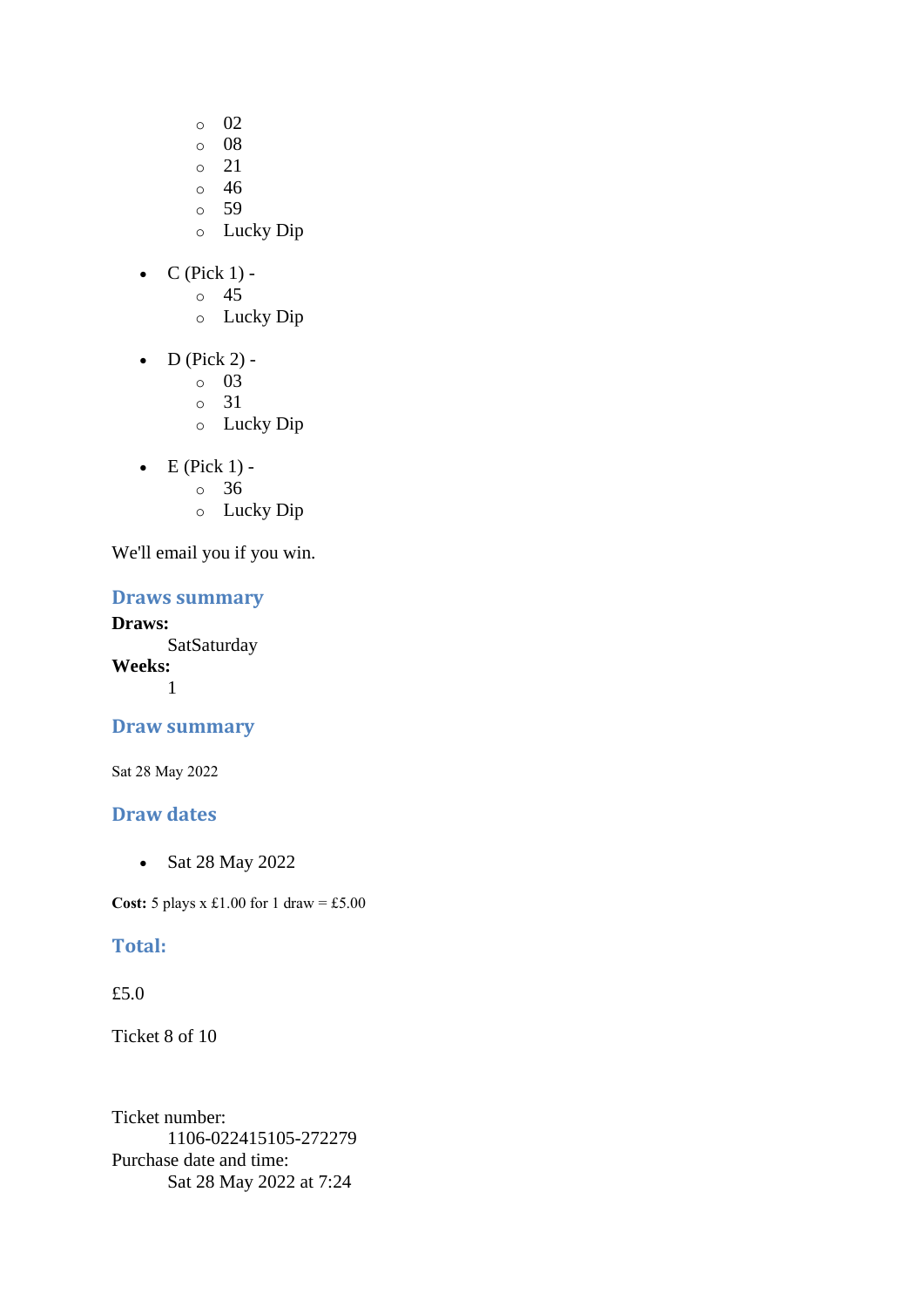# • **Your numbers**

- $\bullet$  A (Pick 1)
	- o 06
	- o Lucky Dip
- $\bullet$  B (Pick 5)
	- o 09
	- o 11
	- o 13
	- o 36
	- o 46
	- o Lucky Dip
- $\bullet$  C (Pick 1)
	- o 18
	- o Lucky Dip
- $\bullet$  D (Pick 2)
	- o 05
	- o 12
	- o Lucky Dip
- $\bullet$  E (Pick 1)
	- o 04
	- o Lucky Dip

We'll email you if you win.

# **Draws summary**

**Draws: SatSaturday Weeks:** 1

# **Draw summary**

Sat 28 May 2022

# **Draw dates**

• Sat 28 May 2022

**Cost:** 5 plays x £1.00 for 1 draw = £5.00

# **Total:**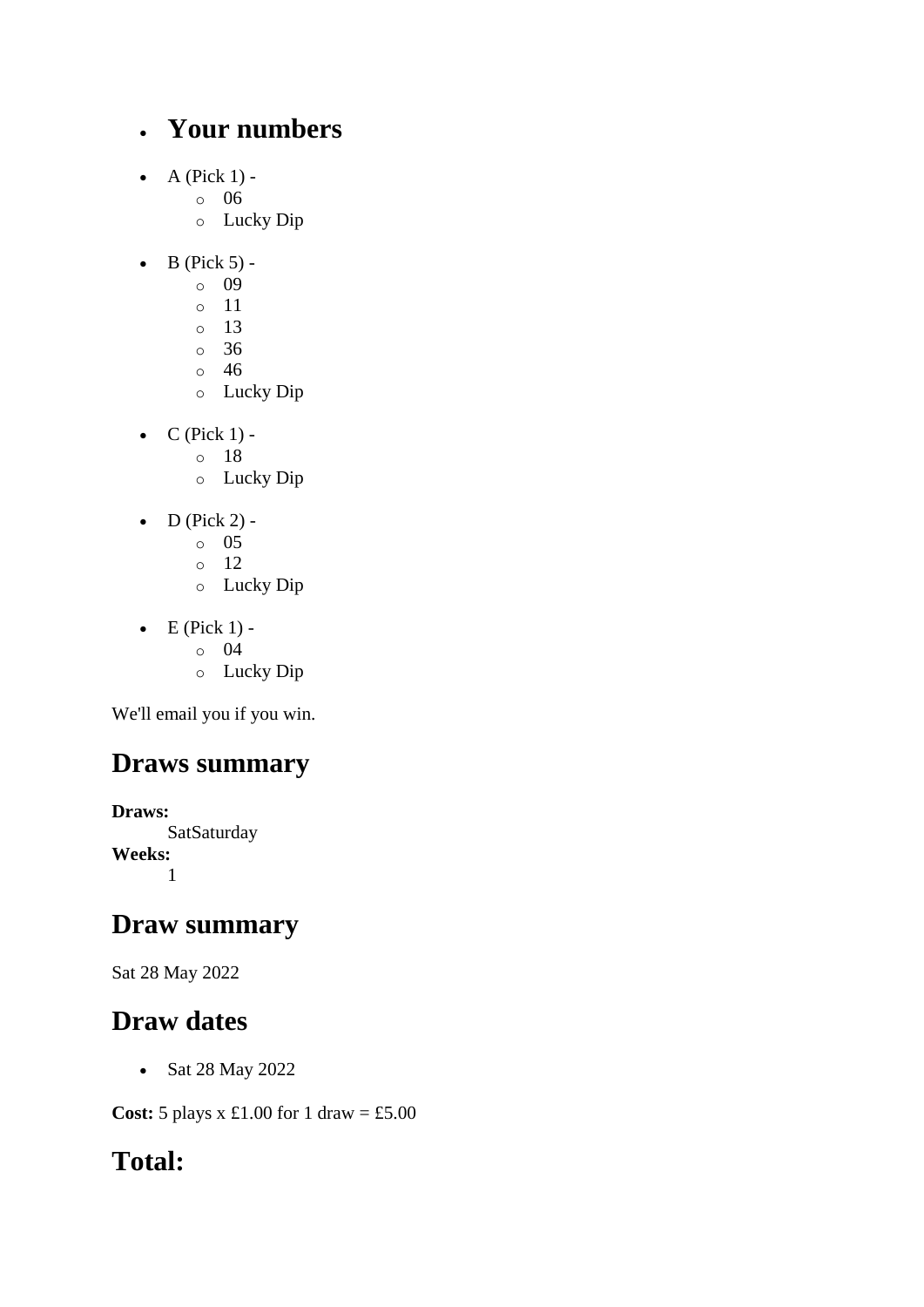*---------------------------------------------------------*

# *Lottery Syndicate Group 19*

*1) Ry98M51, 2) Jo16V36, 3) Wi61F02, 4) Ad34Y2, 5) Ju51G23,6) Ra95K11,7) DA28P08, 8) De87M01, 9) Ja34T15,10) Ch75T16, 11) Ca12W16, 12) St07S04, 13) Ro09C26, 14) Ro52P07, 15) Ph31W16, 16) Mi68H03/MI68H03, 17) La63A15, 18) Ge08D01, 19) Ka10K21, 20Da09B20, 21) Ke85R07*

Ticket 1 of 10

Ticket number: 1106-022947841-278379 Purchase date and time: Sat 28 May 2022 at 6:02

- **Your numbers**
- $\bullet$  A (Pick 1) -
	- $\circ$  36
	- o Lucky Dip
- $\bullet$  B (Pick 5) -
	- $\circ$  02
	- o 25
	- o 32
	- o 35
	- o 55
	- o Lucky Dip
- $\bullet$  C (Pick 1)
	- o 17
	- o Lucky Dip
- $\bullet$  D (Pick 3)
	- o 21
		- o 36
		- o 38
		- o Lucky Dip
- $\bullet$  E (Pick 1)
	- o 53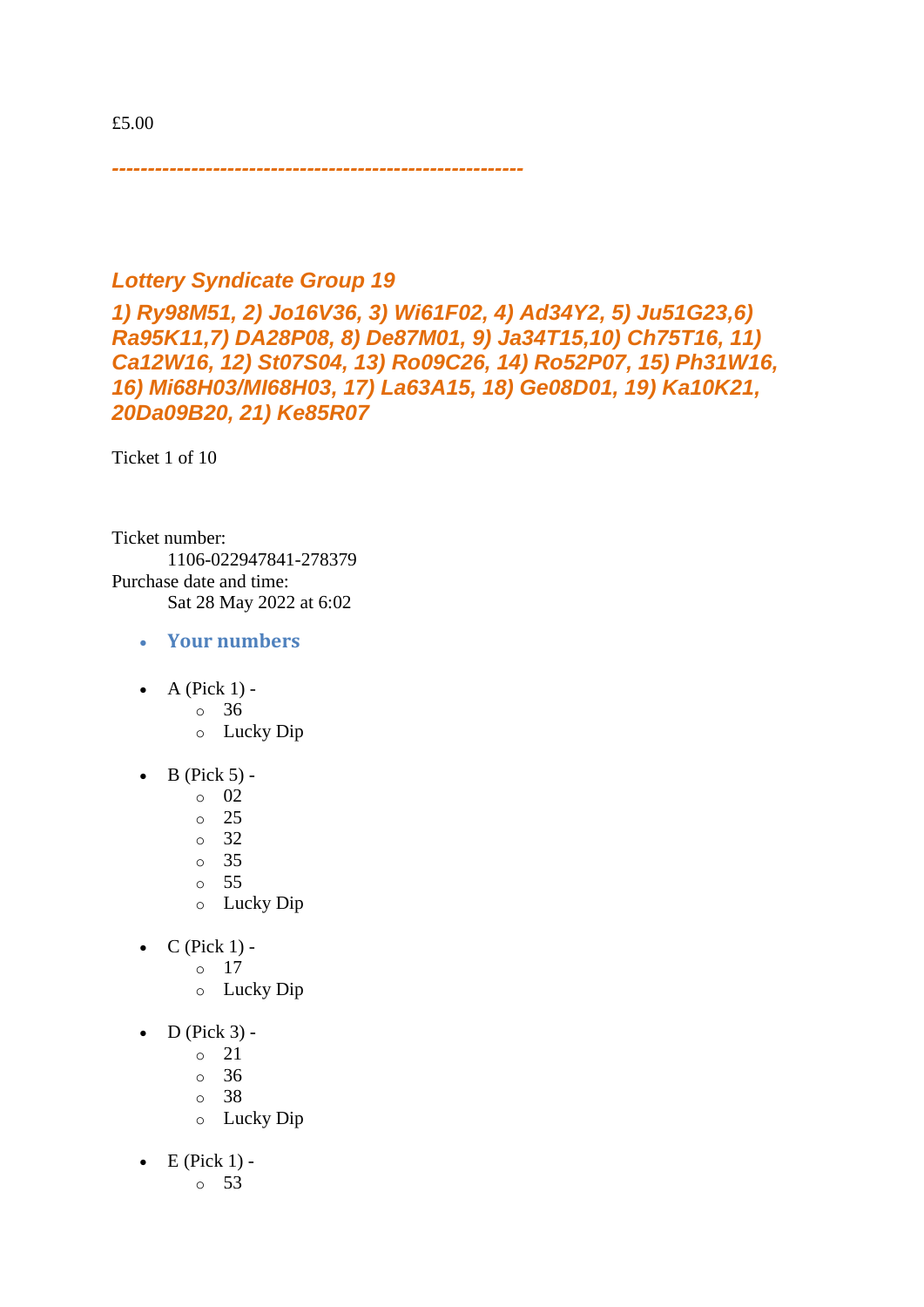o Lucky Dip

We'll email you if you win.

**Draws summary**

**Draws: SatSaturday Weeks:** 1

**Draw summary**

Sat 28 May 2022

#### **Draw dates**

• Sat 28 May 2022

**Cost:** 5 plays x £1.00 for 1 draw = £5.00

#### **Total:**

£5.00

Ticket 2 of 10

Ticket number: 1106-056520705-278379 Purchase date and time: Sat 28 May 2022 at 6:02

- **Your numbers**
- $\bullet$  A (Pick 1)
	- o 22
	- o Lucky Dip
- $\bullet$  B (Pick 5)
	- o 06
	- o 07
	- o 35
	- $\circ$  43
	- o 58
	- o Lucky Dip
- $C$  (Pick 1)
	- o 15
	- o Lucky Dip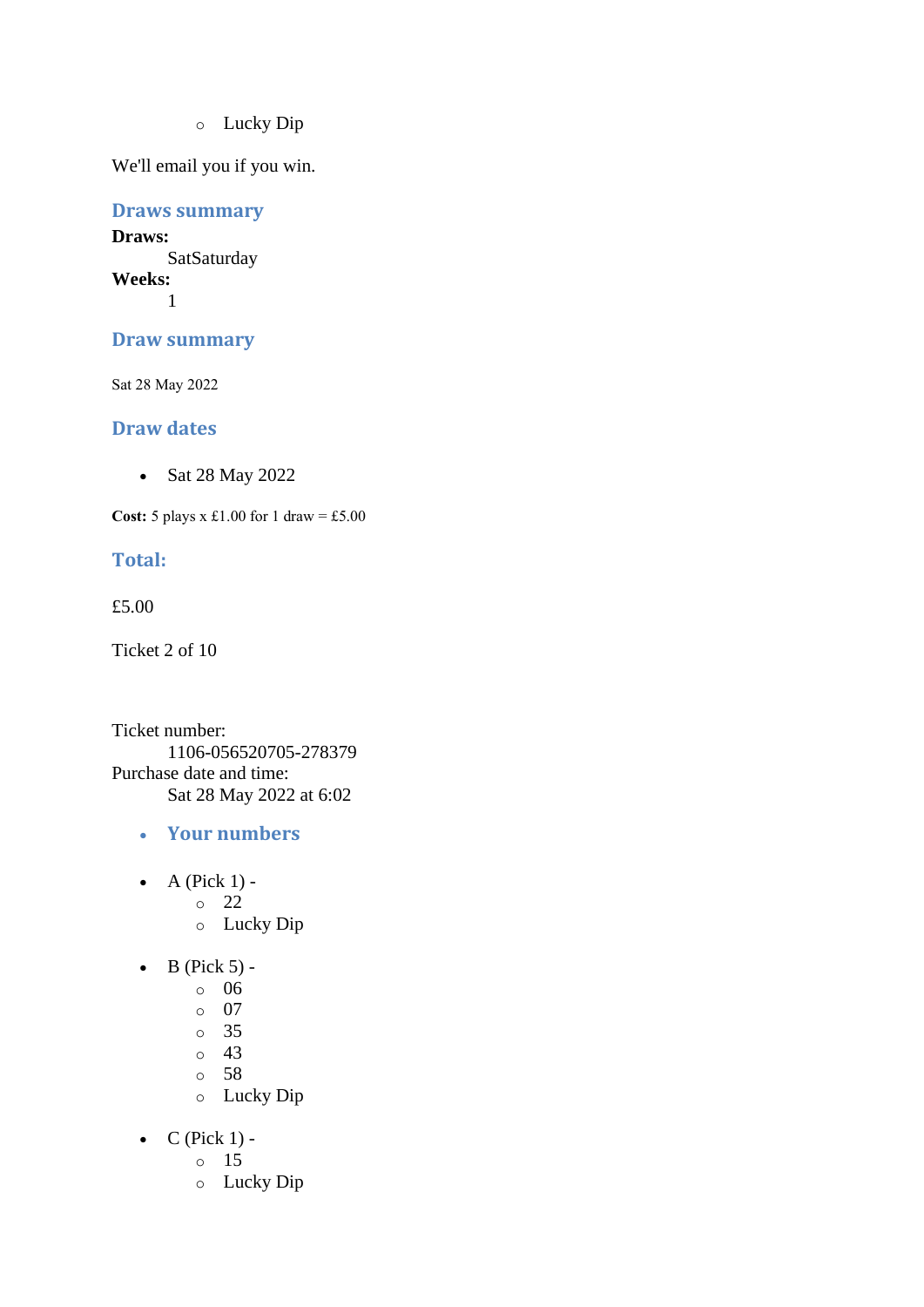- $\bullet$  D (Pick 3)
	- o 09
	- $\circ$  16
	- $\circ$  25
	- o Lucky Dip
- $\bullet$  E (Pick 1) -
	- $\circ$  52
	- o Lucky Dip

**Draws summary**

**Draws:** SatSaturday **Weeks:** 1

## **Draw summary**

Sat 28 May 2022

# **Draw dates**

• Sat 28 May 2022

**Cost:** 5 plays x £1.00 for 1 draw = £5.00

# **Total:**

£5.00

Ticket 3 of 10

Ticket number: 1106-065957893-270679 Purchase date and time: Sat 28 May 2022 at 6:02

- **Your numbers**
- $\bullet$  A (Pick 1) o 19 o Lucky Dip
- $\bullet$  B (Pick 5) -
	- $\circ$  10
		- o 37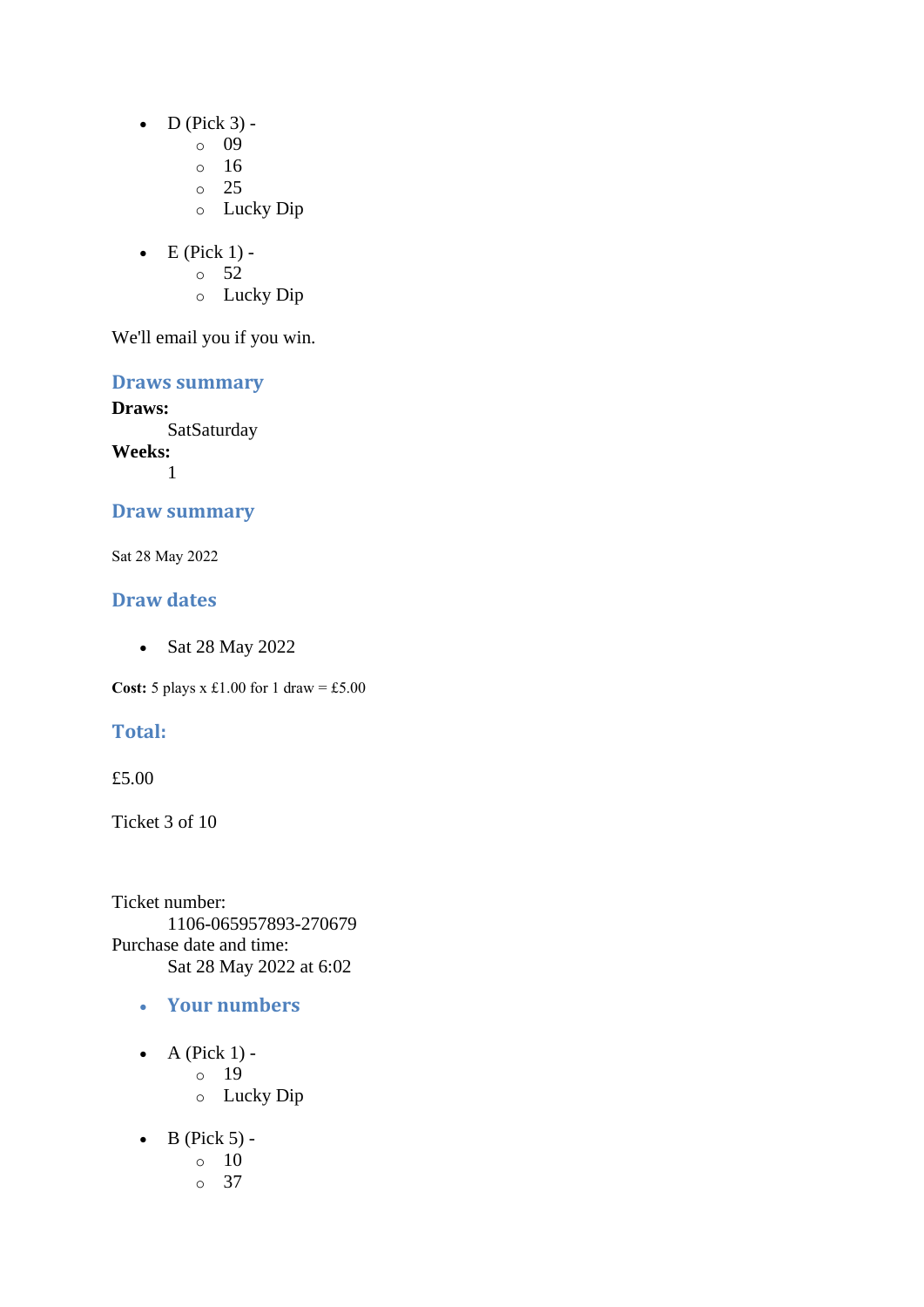- o 41
- o 44
- $\circ$  50
- o Lucky Dip
- $\bullet$  C (Pick 1)
	- o 59
	- o Lucky Dip
- $\bullet$  D (Pick 3)
	- o 07
	- o 33
	- o 47
	- o Lucky Dip
- $\bullet$  E (Pick 1) o 33
	-
	- o Lucky Dip

# **Draws summary**

#### **Draws:**

**SatSaturday Weeks:** 1

#### **Draw summary**

Sat 28 May 2022

### **Draw dates**

• Sat 28 May 2022

**Cost:**  $5$  plays x £1.00 for 1 draw = £5.00

#### **Total:**

#### £5.00

Ticket 4 of 10

Ticket number: 1106-023013377-279479 Purchase date and time: Sat 28 May 2022 at 6:02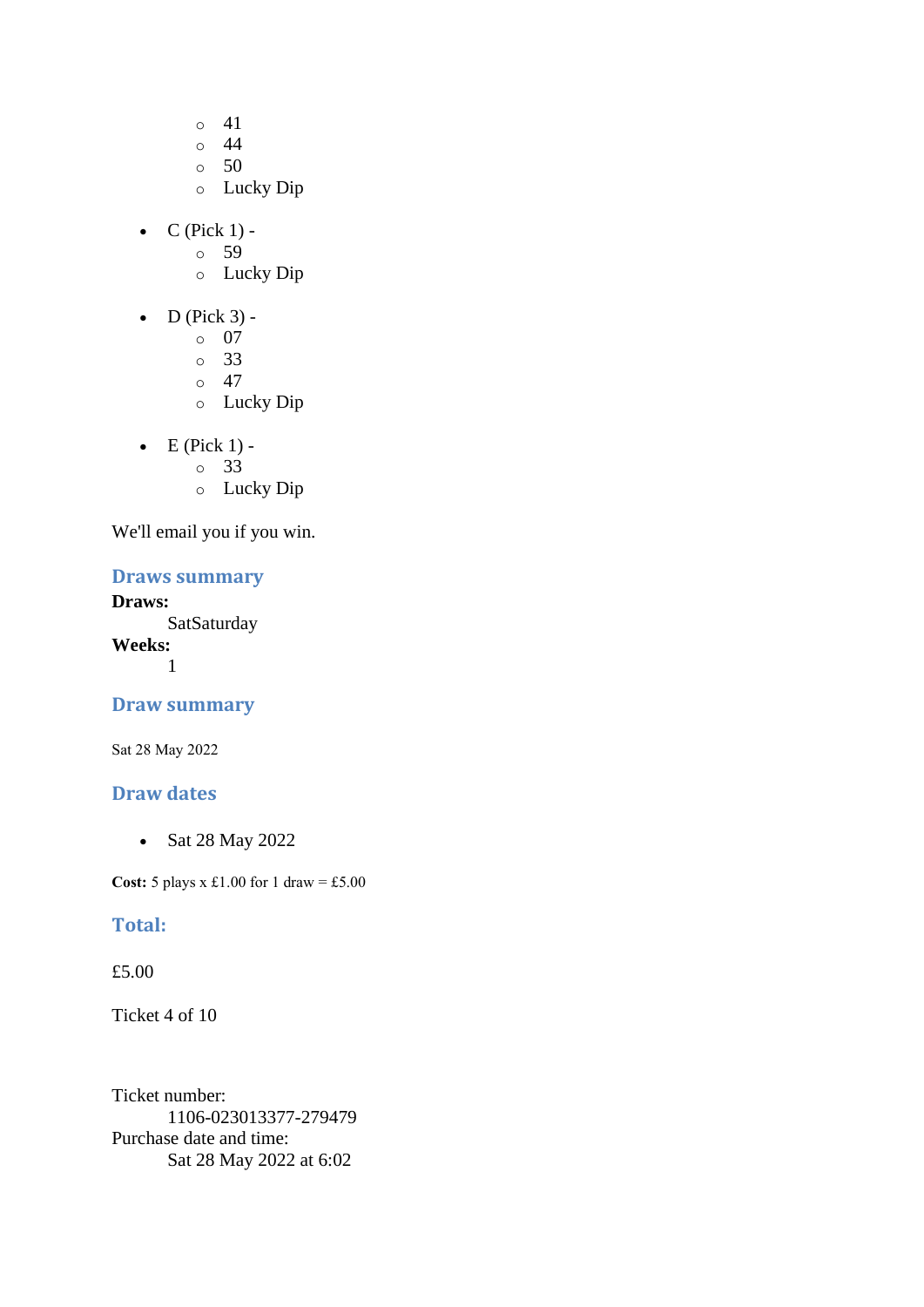#### • **Your numbers**

- A (Pick  $1$ )
	- o 09
	- o Lucky Dip
- $\bullet$  B (Pick 5) -
	- $\circ$  10
	- o 38
	- $\circ$  44
	- o 45
	- o 49
	- o Lucky Dip
- $C$  (Pick 1) -
	- $\circ$  57
		- o Lucky Dip
- $\bullet$  D (Pick 3)
	- o 14
	- $\circ$  20
	- o 42
	- o Lucky Dip
- $\bullet$  E (Pick 1)
	- o 53
	- o Lucky Dip

We'll email you if you win.

# **Draws summary**

**Draws:**

**SatSaturday** 

**Weeks:**

1

## **Draw summary**

Sat 28 May 2022

# **Draw dates**

• Sat 28 May 2022

**Cost:**  $5$  plays x £1.00 for 1 draw = £5.00

# **Total:**

£5.00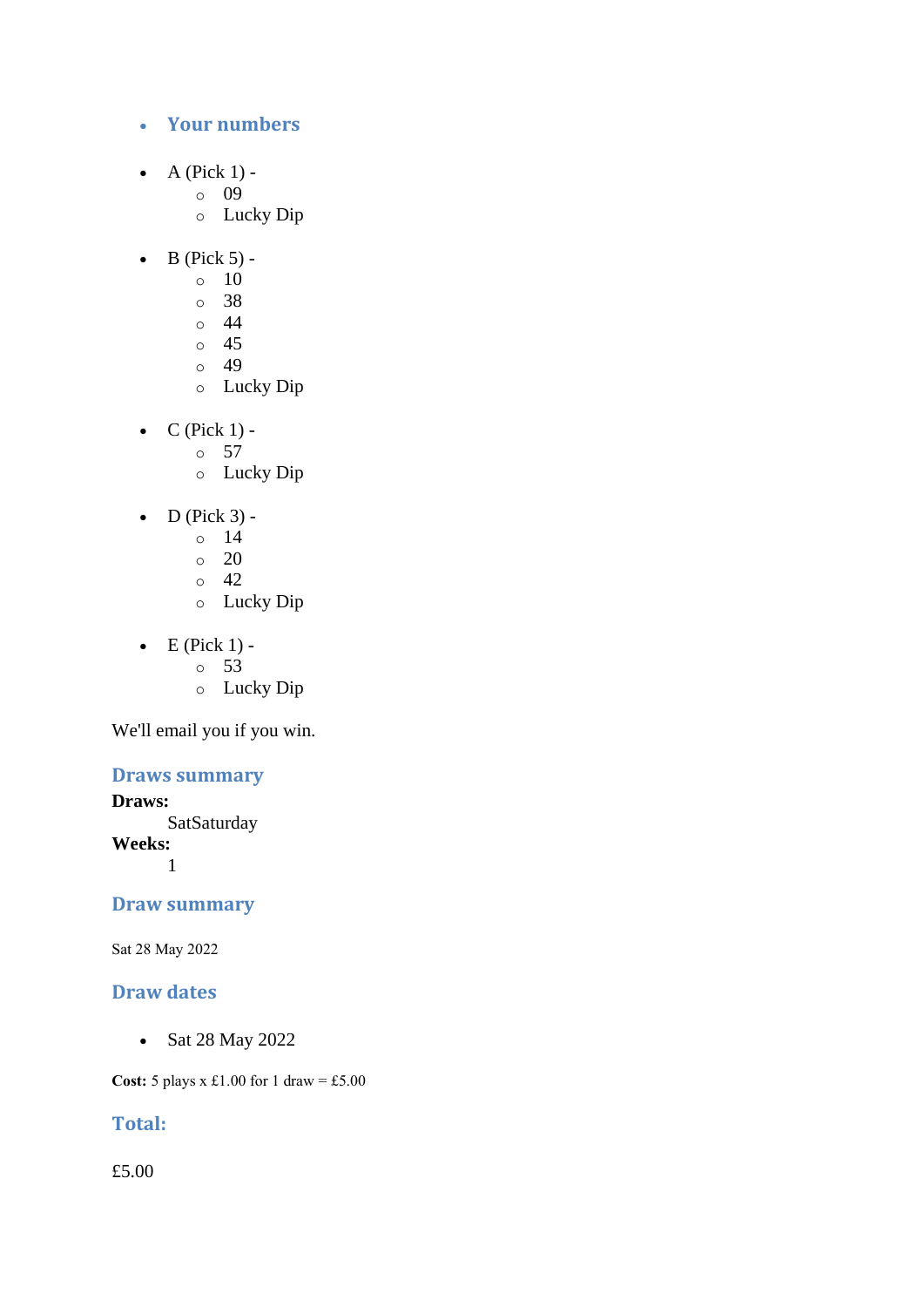Ticket 5 of 10

Ticket number: 1106-032450565-271779 Purchase date and time: Sat 28 May 2022 at 6:02

- **Your numbers**
- $\bullet$  A (Pick 1)
	- o 45
	- o Lucky Dip
- $\bullet$  B (Pick 5) -
	- $\circ$  02
	- o 14
	- $\degree$  42
	- o 46
	- o 54
	- o Lucky Dip
- $\bullet$  C (Pick 1) -
	- $\circ$  20
	- o Lucky Dip
- $\bullet$  D (Pick 3)
	- o 09
	- $\circ$  47
	- o 53
	- o Lucky Dip
- $\bullet$  E (Pick 1) -
	- $\circ$  41
	- o Lucky Dip

We'll email you if you win.

# **Draws summary**

#### **Draws:**

**SatSaturday Weeks:** 1

#### **Draw summary**

Sat 28 May 2022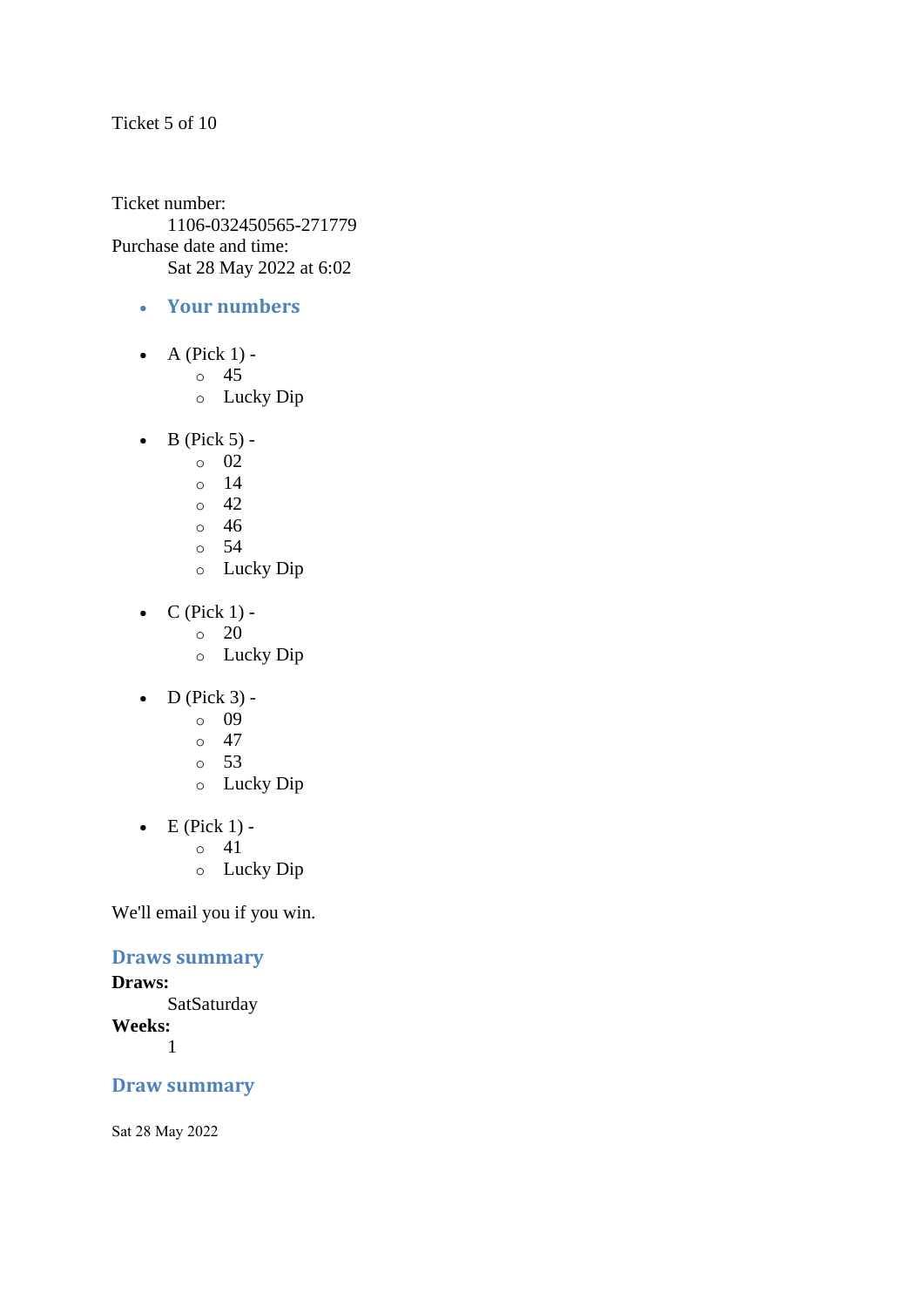# **Draw dates**

• Sat 28 May 2022

**Cost:** 5 plays x £1.00 for 1 draw = £5.00

# **Total:**

£5.0

Ticket 9 of 10

Ticket number: 1106-031852293-274279 Purchase date and time: Sat 28 May 2022 at 7:24

# • **Your numbers**

- A (Pick  $1$ )
	- o 04
	- o Lucky Dip
- $\bullet$  B (Pick 5)
	- o 03
	- o 07
	- o 13
	- o 26
	- o 48
	- o Lucky Dip
- $C$  (Pick 1)
	- o 54
	- o Lucky Dip
- $\bullet$  D (Pick 2)
	- o 41
	- o 48
	- o Lucky Dip
- $\bullet$  E (Pick 1)
	- o 29
	- o Lucky Dip

We'll email you if you win.

# **Draws summary**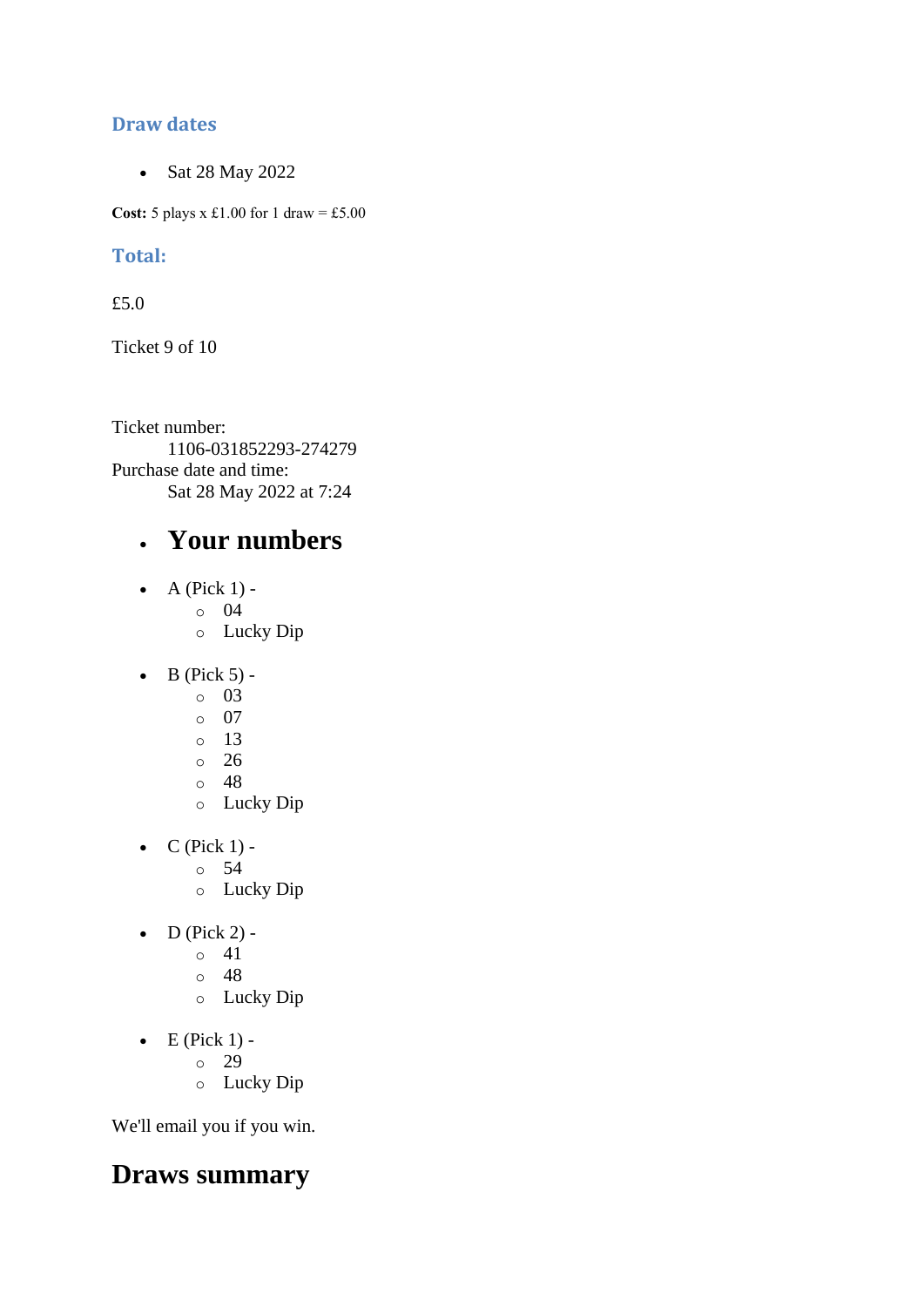**Draws: SatSaturday Weeks:** 1

# **Draw summary**

Sat 28 May 2022

# **Draw dates**

• Sat 28 May 2022

**Cost:** 5 plays x £1.00 for 1 draw = £5.00

# **Total:**

£5.00

*--------------------------------------------------------*

# *Lottery Syndicate Group 20*

# *1) Ry98M51, 2) Ri28L30, 3) DA28P08, 4) Ka10K21,5) Ch75T16,6) Lo82S20,7) La63A15, 8) Ra95K11, 9) Ja34T15,10) De87M01, 11) Ro52P07, 12) Ad05R11, 13) Da84S01, 14) Bo96L03, 15) Ph12O16, 16) Mi68H03/MI68H03, 17) Ga58S03 (G. Schmidt), 18) StJoWal, 19) Ro98H60, 20) Ju51G23, 21) Cs98M20*

Ticket 6 of 10

Ticket number: 1106-066023429-271779 Purchase date and time: Sat 28 May 2022 at 6:02

- **Your numbers**
- $\bullet$  A (Pick 1) -
	- $\circ$  03
	- o Lucky Dip
- $\bullet$  B (Pick 5)
	- o 15
	- o 18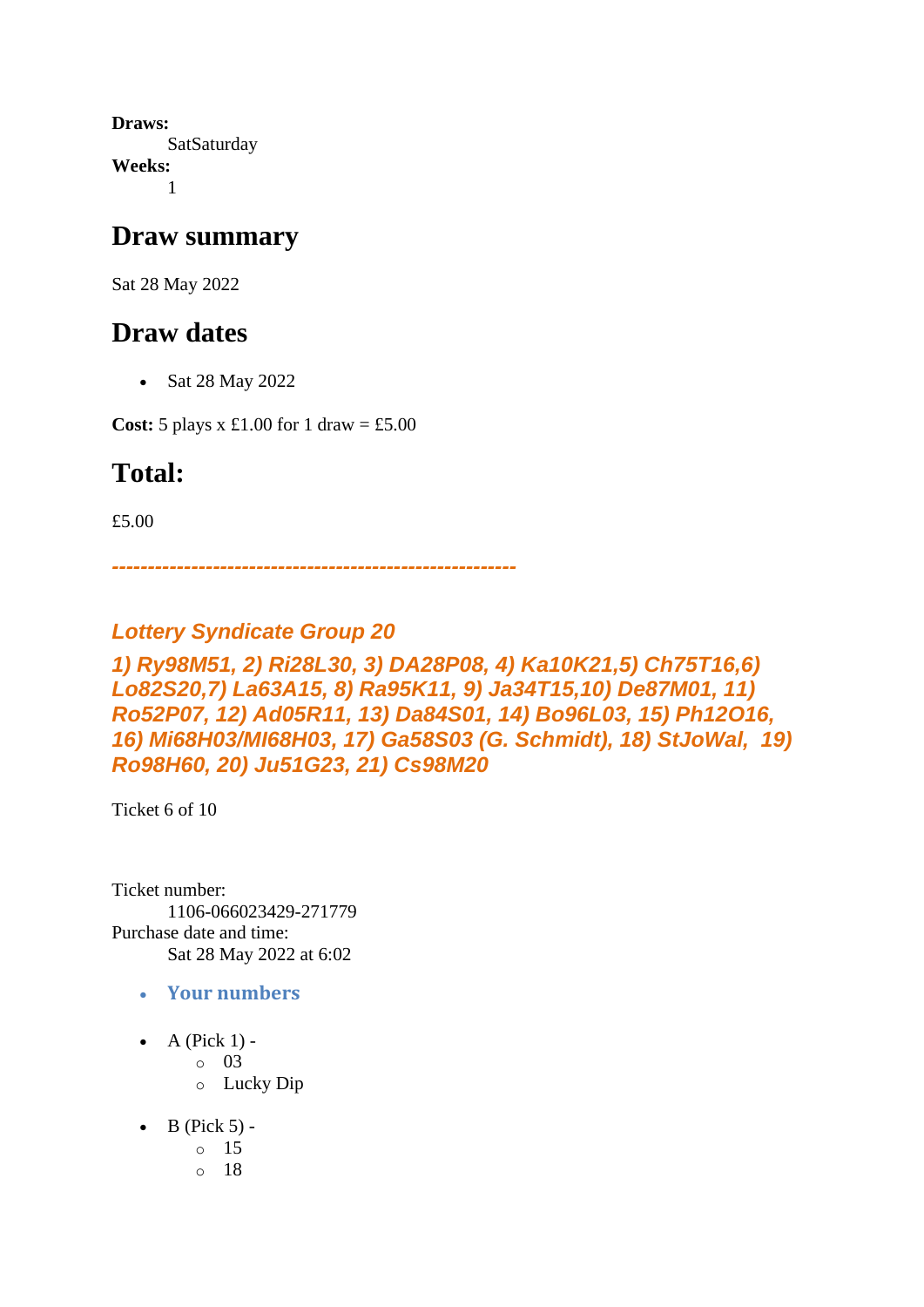- o 25
- o 37
- o 41
- o Lucky Dip
- $\bullet$  C (Pick 1) -
	- $\circ$  48
	- o Lucky Dip
- $D$  (Pick 2)
	- o 06
	- o 51
	- o Lucky Dip
- $\bullet$  E (Pick 1)
	- o 06
	- o Lucky Dip

## **Draws summary**

# **Draws:**

**SatSaturday Weeks:** 1

## **Draw summary**

Sat 28 May 2022

## **Draw dates**

• Sat 28 May 2022

**Cost:** 5 plays x £1.00 for 1 draw = £5.00

#### **Total:**

#### £5.00

Ticket 7 of 10

Ticket number: 1106-001967105-275879 Purchase date and time: Sat 28 May 2022 at 6:02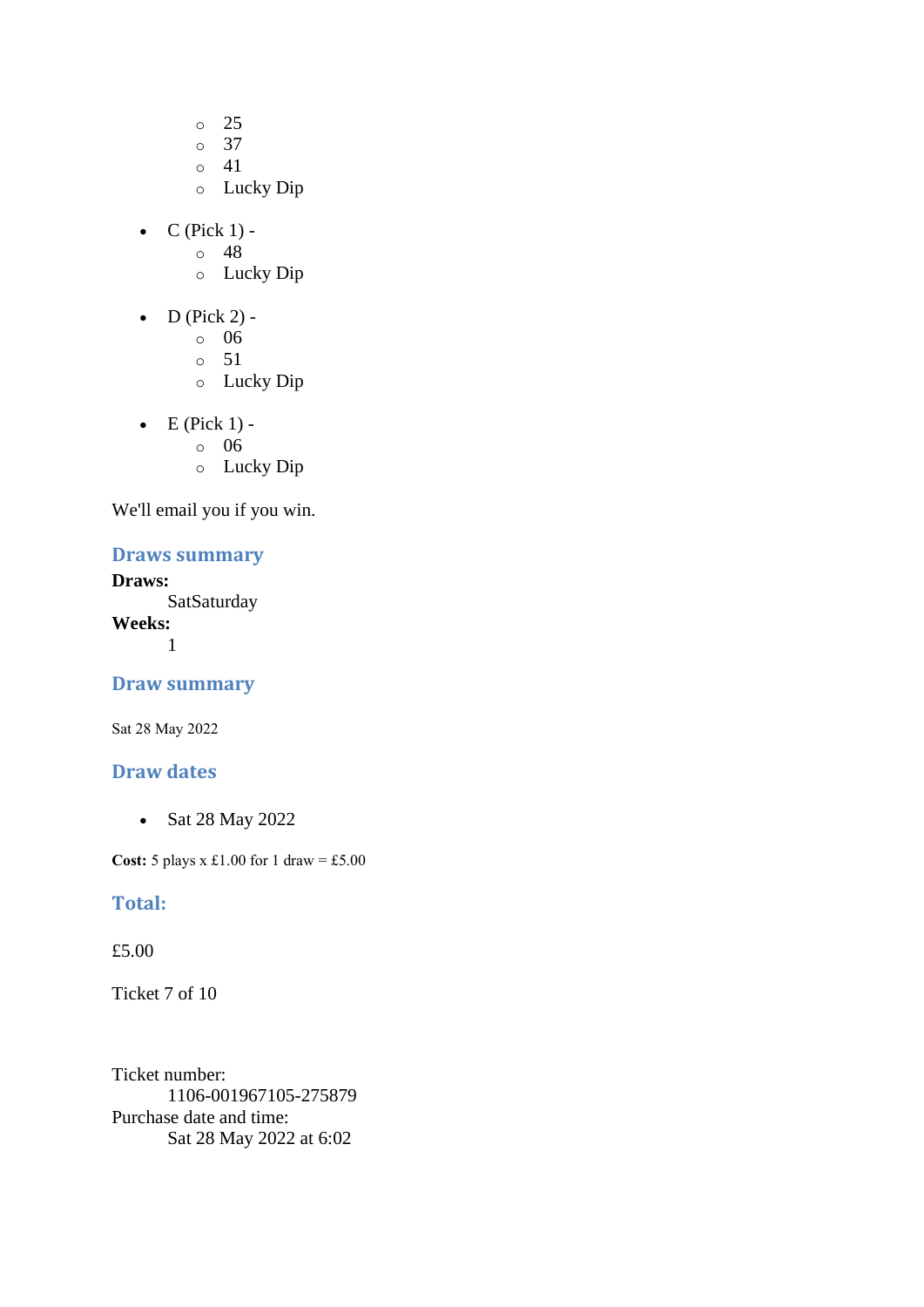- **Your numbers**
- A (Pick  $1$ )
	- o 38
	- o Lucky Dip
- $\bullet$  B (Pick 5)
	- o 01
	- o 36
	- $\circ$  41
	- $\circ$  47
	- o 48
	- o Lucky Dip
- $C$  (Pick 1)
	- o 45
		- o Lucky Dip
- D (Pick 2)
	- o 11
	- o 35
	- o Lucky Dip
- $\bullet$  E (Pick 1) -
	- $\circ$  10
		- o Lucky Dip

## **Draws summary**

## **Draws:**

SatSaturday **Weeks:** 1

# **Draw summary**

Sat 28 May 2022

# **Draw dates**

• Sat 28 May 2022

**Cost:** 5 plays x £1.00 for 1 draw = £5.00

# **Total:**

£5.00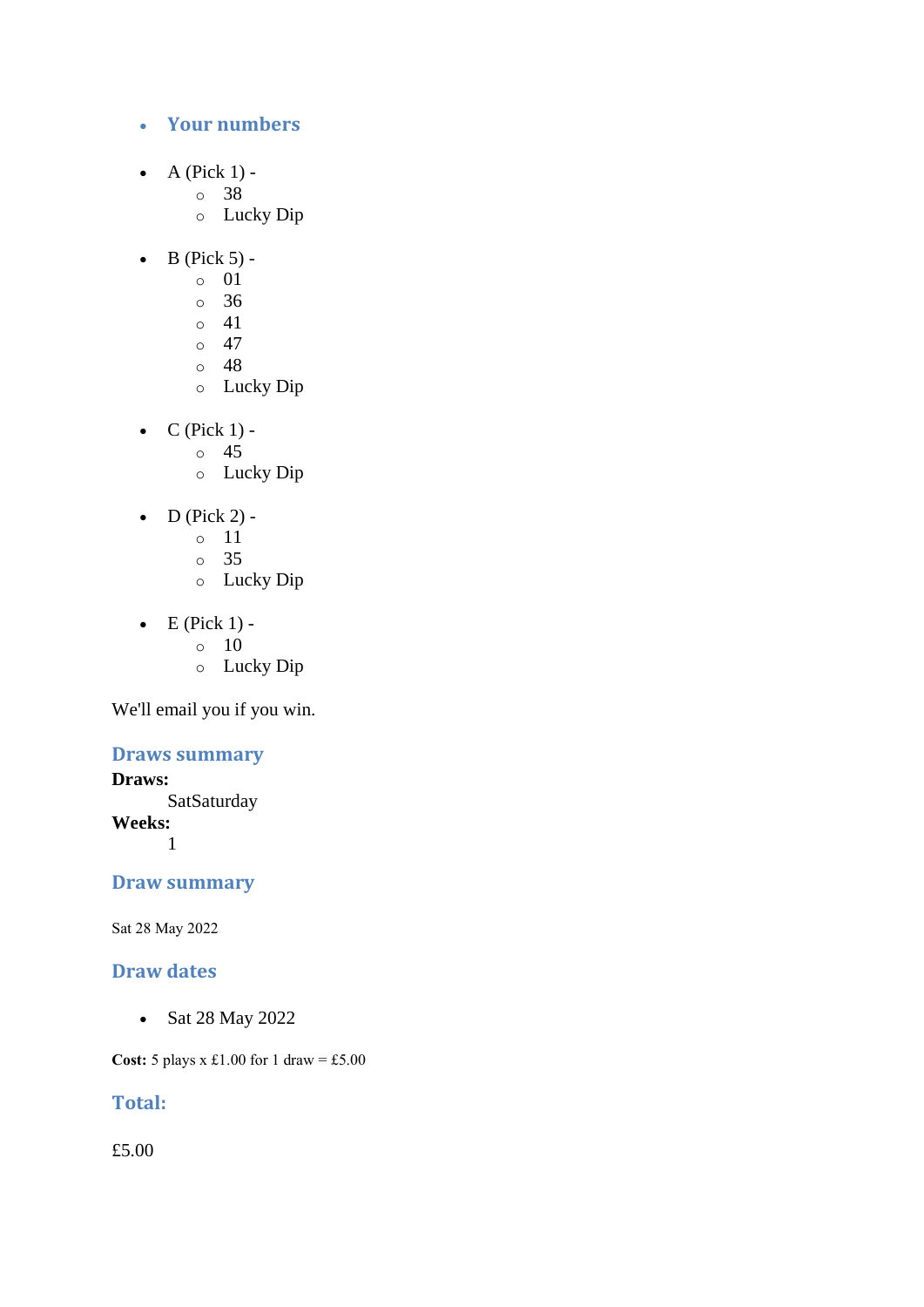#### Ticket 8 of 10

Ticket number: 1106-011404293-277879 Purchase date and time: Sat 28 May 2022 at 6:02

- **Your numbers**
- A (Pick  $1$ )
	- o 13
	- o Lucky Dip
- $\bullet$  B (Pick 5)
	- o 09
	- o 31
	- $\degree$  42
	- o 45
	- o 56
	- o Lucky Dip
- $\bullet$  C (Pick 1)
	- o 19
	- o Lucky Dip
- $\bullet$  D (Pick 2) -
	- $\circ$  24
	- o 58
	- o Lucky Dip
- $\bullet$  E (Pick 1) -
	- $\circ$  24
	- o Lucky Dip

We'll email you if you win.

## **Draws summary**

#### **Draws: SatSaturday Weeks:** 1

# **Draw summary**

Sat 28 May 2022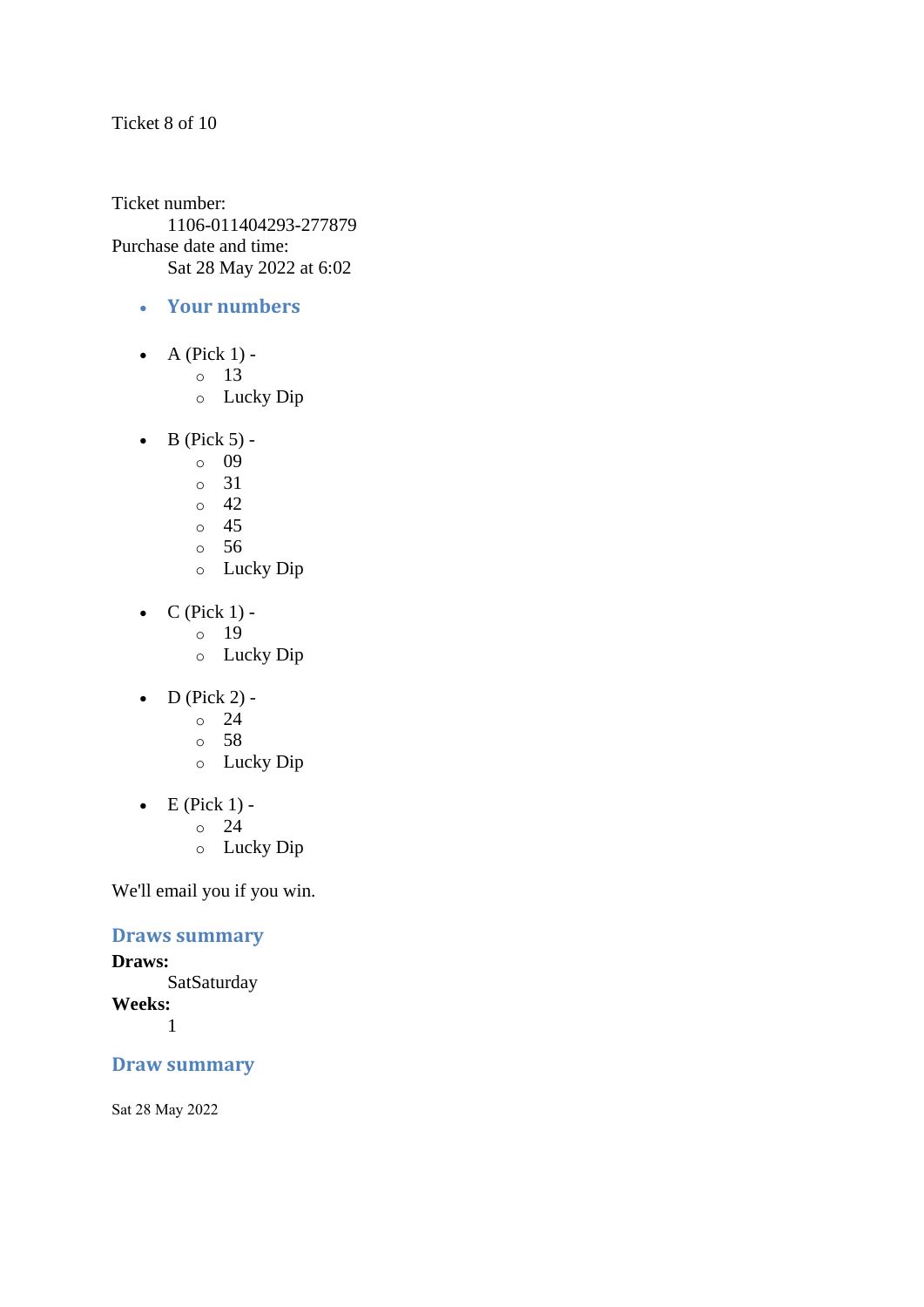# **Draw dates**

• Sat 28 May 2022

**Cost:**  $5$  plays x £1.00 for 1 draw = £5.00

## **Total:**

£5.00

Ticket 9 of 10

Ticket number: 1106-035544065-278979 Purchase date and time: Sat 28 May 2022 at 6:02

- **Your numbers**
- A (Pick  $1$ )
	- o 16
	- o Lucky Dip
- $\bullet$  B (Pick 5)
	- o 09
	- $\degree$  26
	- o 29
	- o 45
	- $\circ$  50
	- o Lucky Dip
- $\bullet$  C (Pick 1)
	- o 38
	- o Lucky Dip
- $\bullet$  D (Pick 2) -
	- $\circ$  34
	- o 44
	- o Lucky Dip
- $\bullet$  E (Pick 1)
	- o 29
	- o Lucky Dip

We'll email you if you win.

**Draws summary Draws:**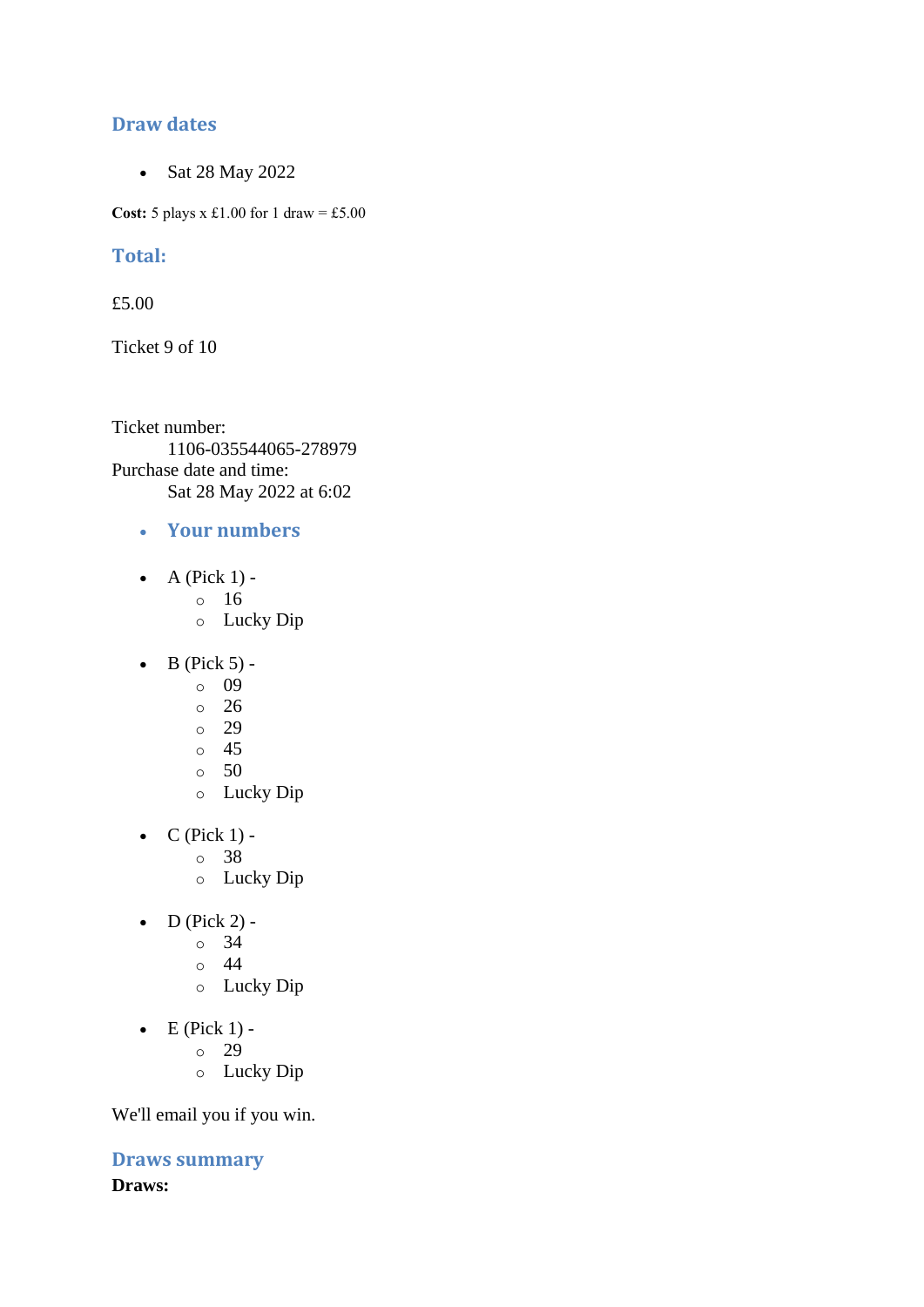#### **SatSaturday Weeks:**

1

#### **Draw summary**

Sat 28 May 2022

#### **Draw dates**

• Sat 28 May 2022

**Cost:** 5 plays x £1.00 for 1 draw = £5.00

#### **Total:**

£5.00

Ticket 10 of 10

Ticket number: 1106-002032641-276979 Purchase date and time: Sat 28 May 2022 at 6:02

- **Your numbers**
- $\bullet$  A (Pick 1)
	- o 13
	- o Lucky Dip
- $\bullet$  B (Pick 5)
	- o 02
	- o 12
	- o 16
	- o 19
	- o 43
	- o Lucky Dip
- $C$  (Pick 1)
	- o 18
		- o Lucky Dip
- $D$  (Pick 2)
	- o 19
	- o 25
	- o Lucky Dip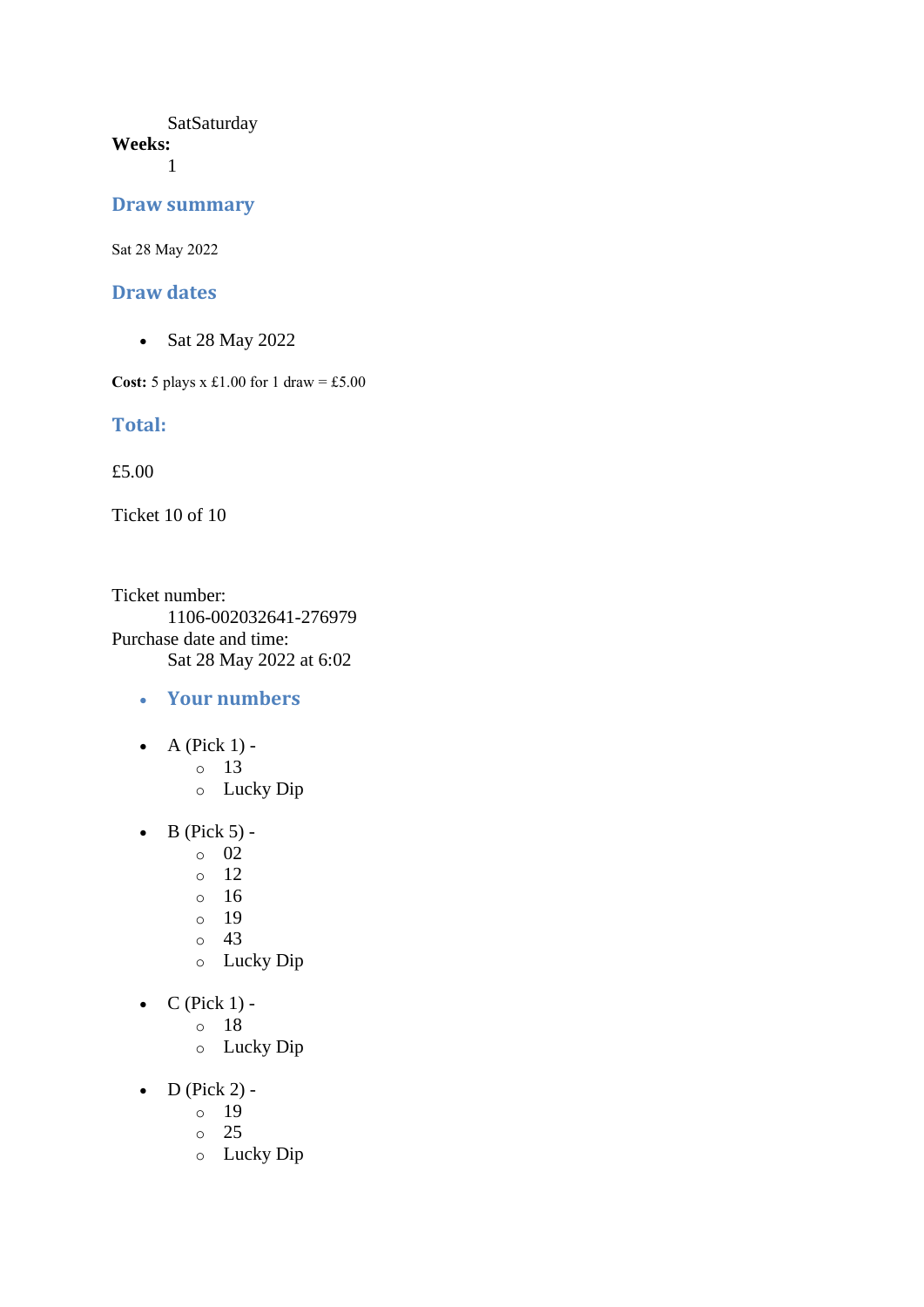- $\bullet$  E (Pick 1)
	- o 03
	- o Lucky Dip

#### **Draws summary**

#### **Draws: SatSaturday Weeks:**

1

### **Draw summary**

Sat 28 May 2022

### **Draw dates**

• Sat 28 May 2022

**Cost:** 5 plays x £1.00 for 1 draw = £5.00

#### **Total:**

£5.0

Ticket 10 of 10

Ticket number: 1106-065429253-277379 Purchase date and time: Sat 28 May 2022 at 7:24

# • **Your numbers**

- $\bullet$  A (Pick 1)
	- o 55
		- o Lucky Dip
- $\bullet$  B (Pick 5)
	- o 02
	- o 10
	- o 42
	- o 46
	- o 49
	- o Lucky Dip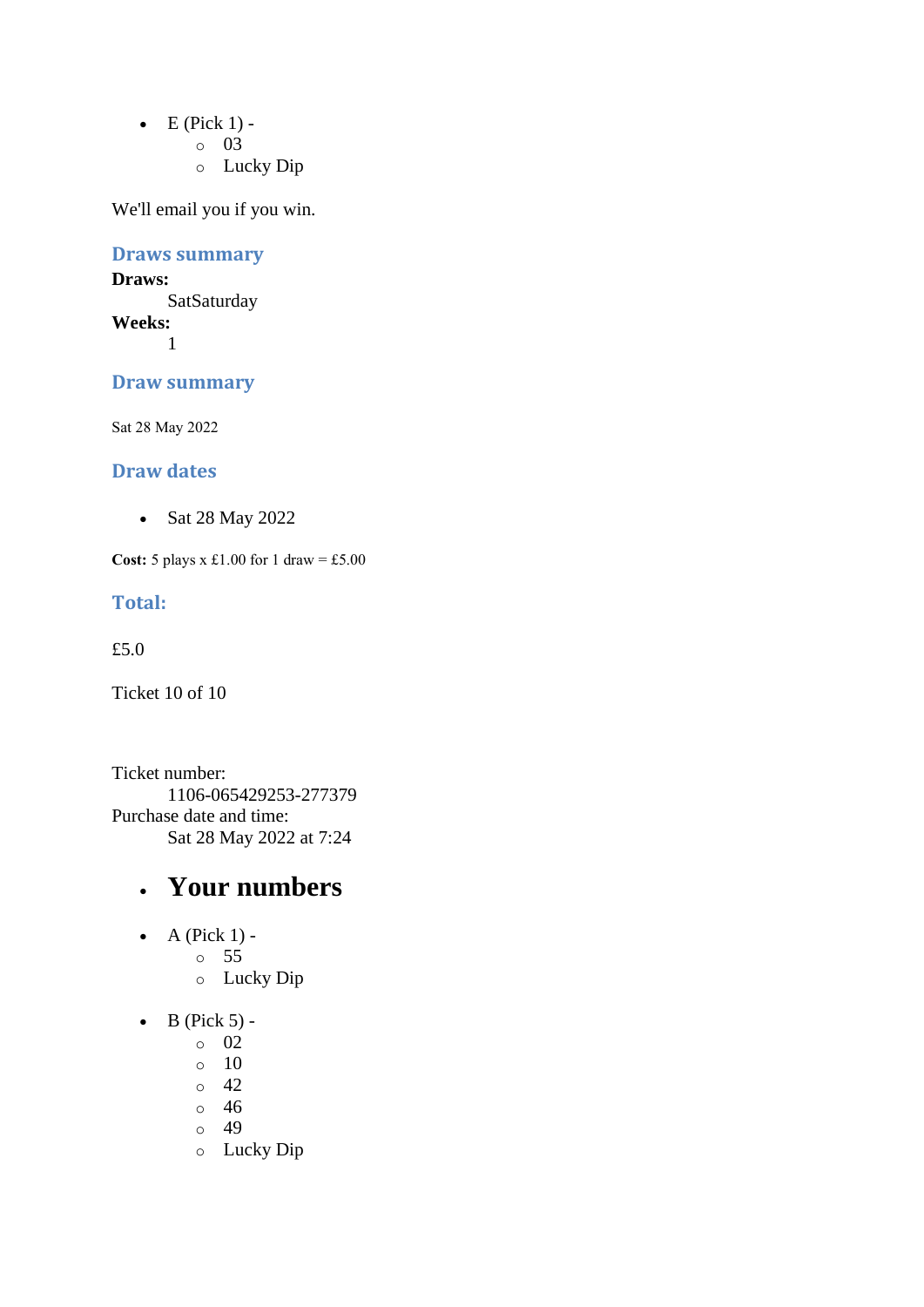- $C$  (Pick 1)
	- o 06
	- o Lucky Dip
- $\bullet$  D (Pick 2) -
	- $\circ$  14
	- o 31
	- o Lucky Dip
- $\bullet$  E (Pick 1)
	- o 42
	- o Lucky Dip

# **Draws summary**

**Draws: SatSaturday Weeks:** 1

# **Draw summary**

Sat 28 May 2022

# **Draw dates**

• Sat 28 May 2022

**Cost:**  $5$  plays x £1.00 for 1 draw = £5.00

# **Total:**

£5.0

*----------------------------------------------------------*

## *Lottery Syndicate Group 21*

*1) An57P10, 2) An58P14, 3) Te68W11, 4) Jo16V36, 5) Go54H16,6) If33O7, 7) Ka30M09, 8) Da84S01, 9) Ga58S03 (G. Schmidt),10) Te21W11, 11) Ro52P07, 12) Mo08K09, 13) Ry98M51, 14) ---------------, 15) Mi02L17, 16) Ro98H60, 17) Ar35L11, 18) Ri52F56, 19) AD25W12, 20) Cs98M20, 21) Ph12O16*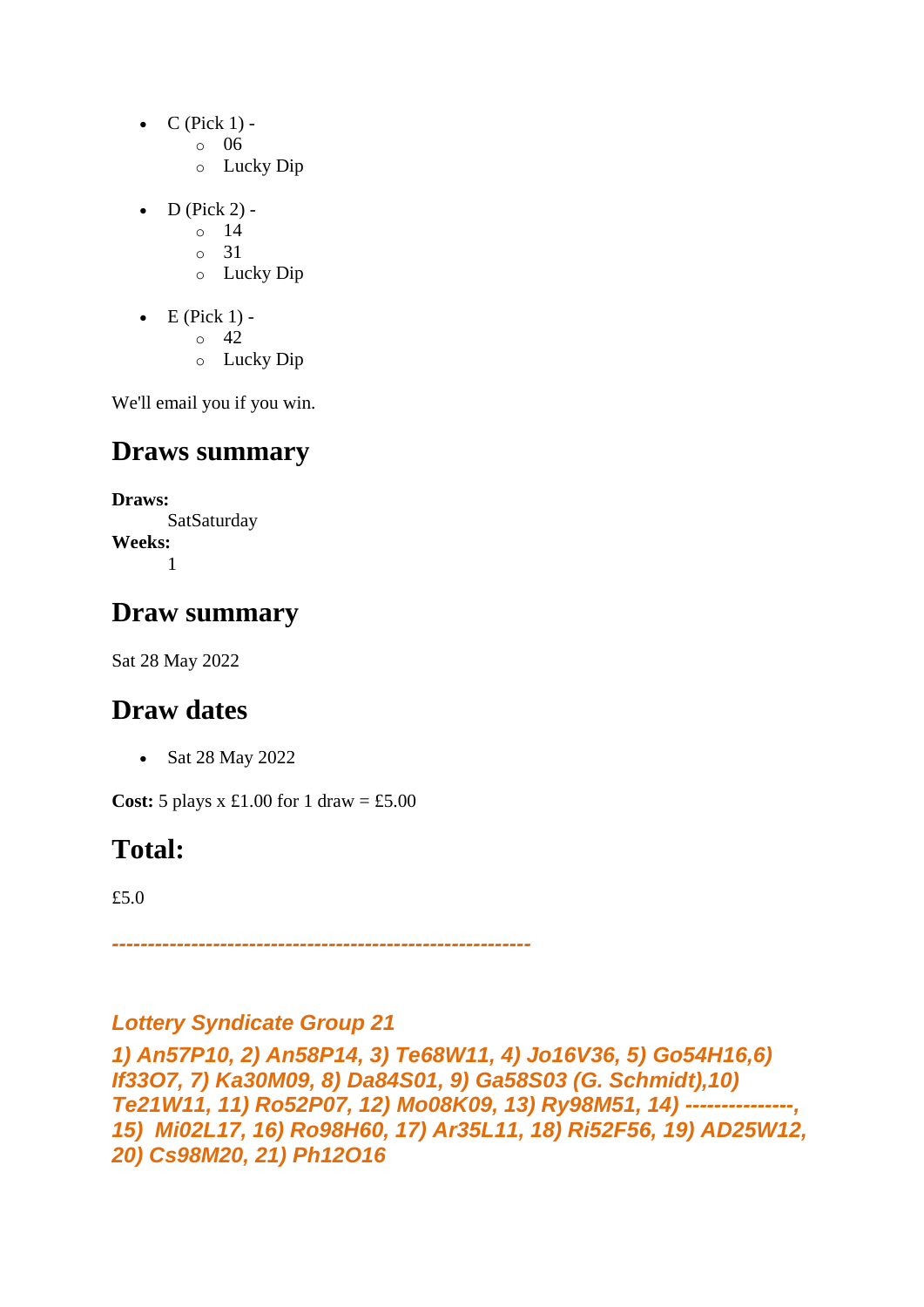#### Ticket 1 of 10

Ticket number: 1106-020063488-276379 Purchase date and time: Sat 28 May 2022 at 6:03

- **Your numbers**
- $\bullet$  A (Pick 1)
	- o 58
	- o Lucky Dip
- $\bullet$  B (Pick 5)
	- o 06
	- o 13
	- $\degree$  20
	- o 39
	- o 52
	- o Lucky Dip
- $\bullet$  C (Pick 1) -
	- $\circ$  46
	- o Lucky Dip
- $\bullet$  D (Pick 3) -
	- $\circ$  19
	- o 50
	- o 58
	- o Lucky Dip
- $\bullet$  E (Pick 1)
	- o 07
	- o Lucky Dip

We'll email you if you win.

### **Draws summary**

#### **Draws:**

**SatSaturday Weeks:** 1

### **Draw summary**

Sat 28 May 2022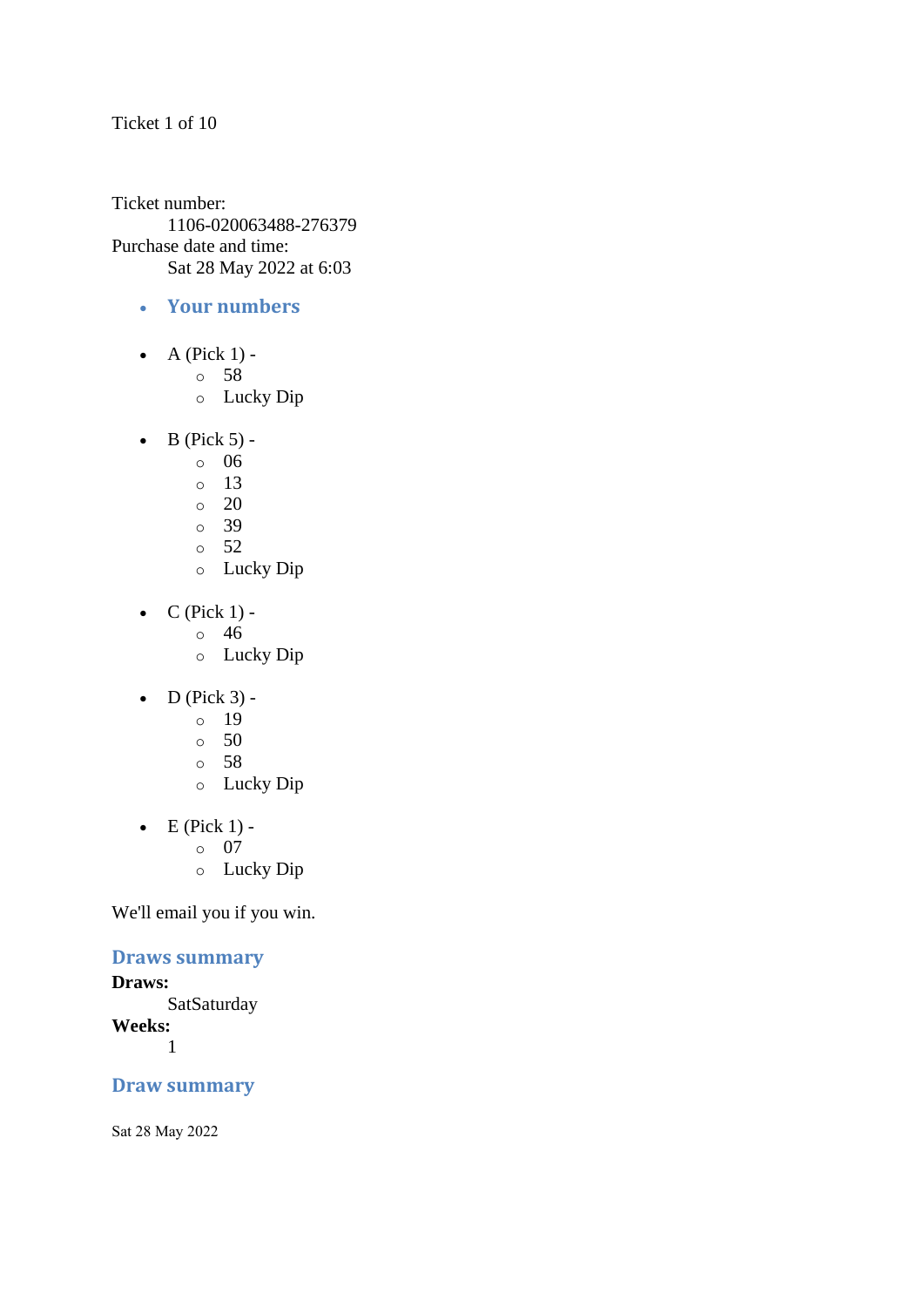### **Draw dates**

• Sat 28 May 2022

**Cost:**  $5$  plays x £1.00 for 1 draw = £5.00

### **Total:**

£5.00

Ticket 2 of 10

Ticket number: 1106-025306372-275879 Purchase date and time: Sat 28 May 2022 at 6:03

- **Your numbers**
- A (Pick  $1$ )
	- o 24
	- o Lucky Dip
- $\bullet$  B (Pick 5)
	- o 06
	- o 14
	- o 19
	- o 21
	- o 30
	- o Lucky Dip
- $\bullet$  C (Pick 1)
	- o 32
	- o Lucky Dip
- $\bullet$  D (Pick 3)
	- o 03
		- o 05
		- $\circ$  47
		- o Lucky Dip
- $\bullet$  E (Pick 1)
	- o 45
	- o Lucky Dip

We'll email you if you win.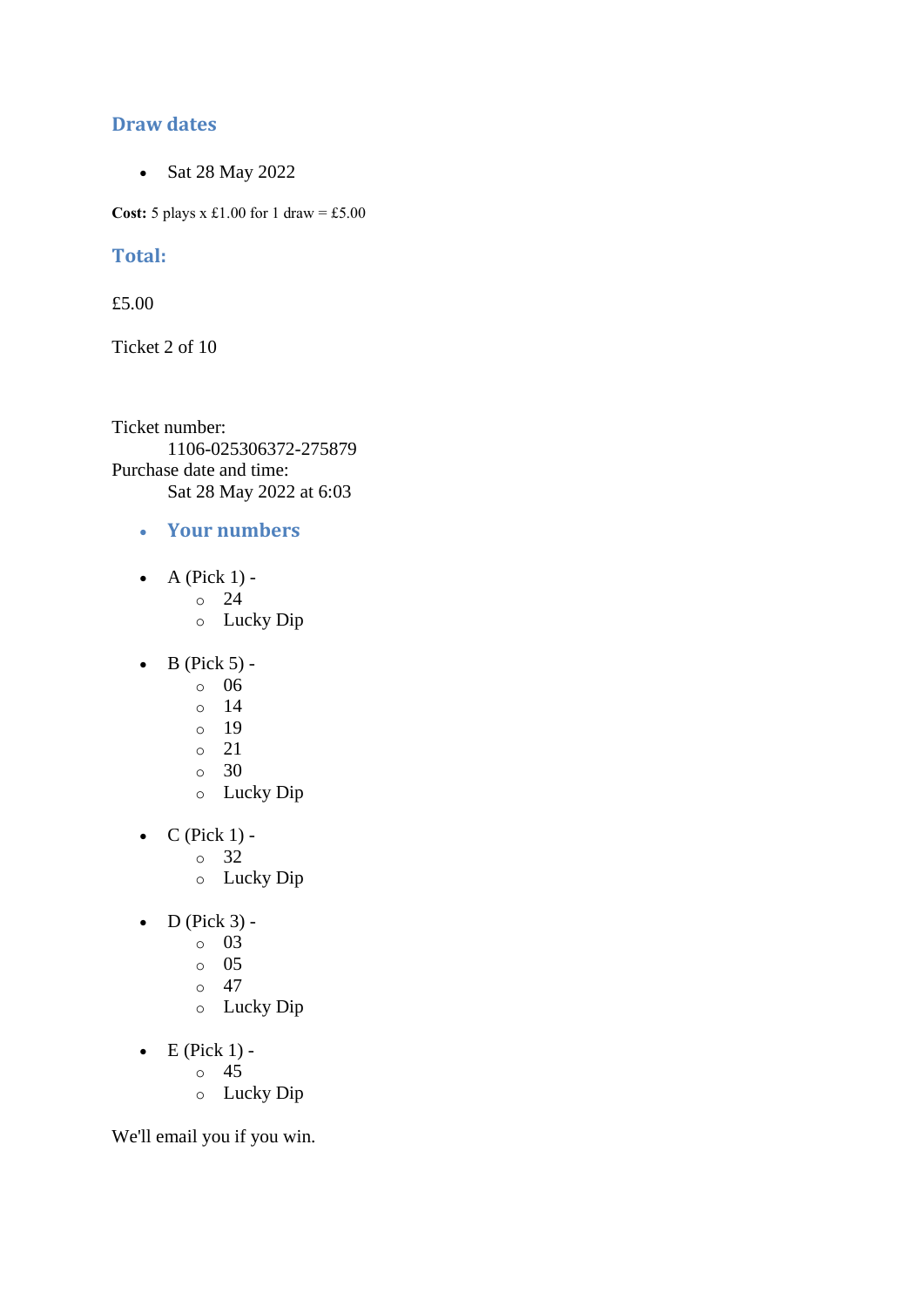#### **Draws summary**

**Draws: SatSaturday** 

**Weeks:**

1

#### **Draw summary**

Sat 28 May 2022

#### **Draw dates**

• Sat 28 May 2022

**Cost:** 5 plays x £1.00 for 1 draw = £5.00

### **Total:**

£5.00

Ticket 3 of 10

Ticket number: 1106-053640448-279479 Purchase date and time: Sat 28 May 2022 at 6:03

- **Your numbers**
- A (Pick  $1$ )
	- o 56
	- o Lucky Dip
- $\bullet$  B (Pick 5) -
	- $\degree$  24
	- o 28
	- $\circ$  42
	- $\circ$  50
	- o 58
	- o Lucky Dip
- $\bullet$  C (Pick 1) -
	- $\circ$  42
	- o Lucky Dip
- $\bullet$  D (Pick 3)
	- o 26
	- o 44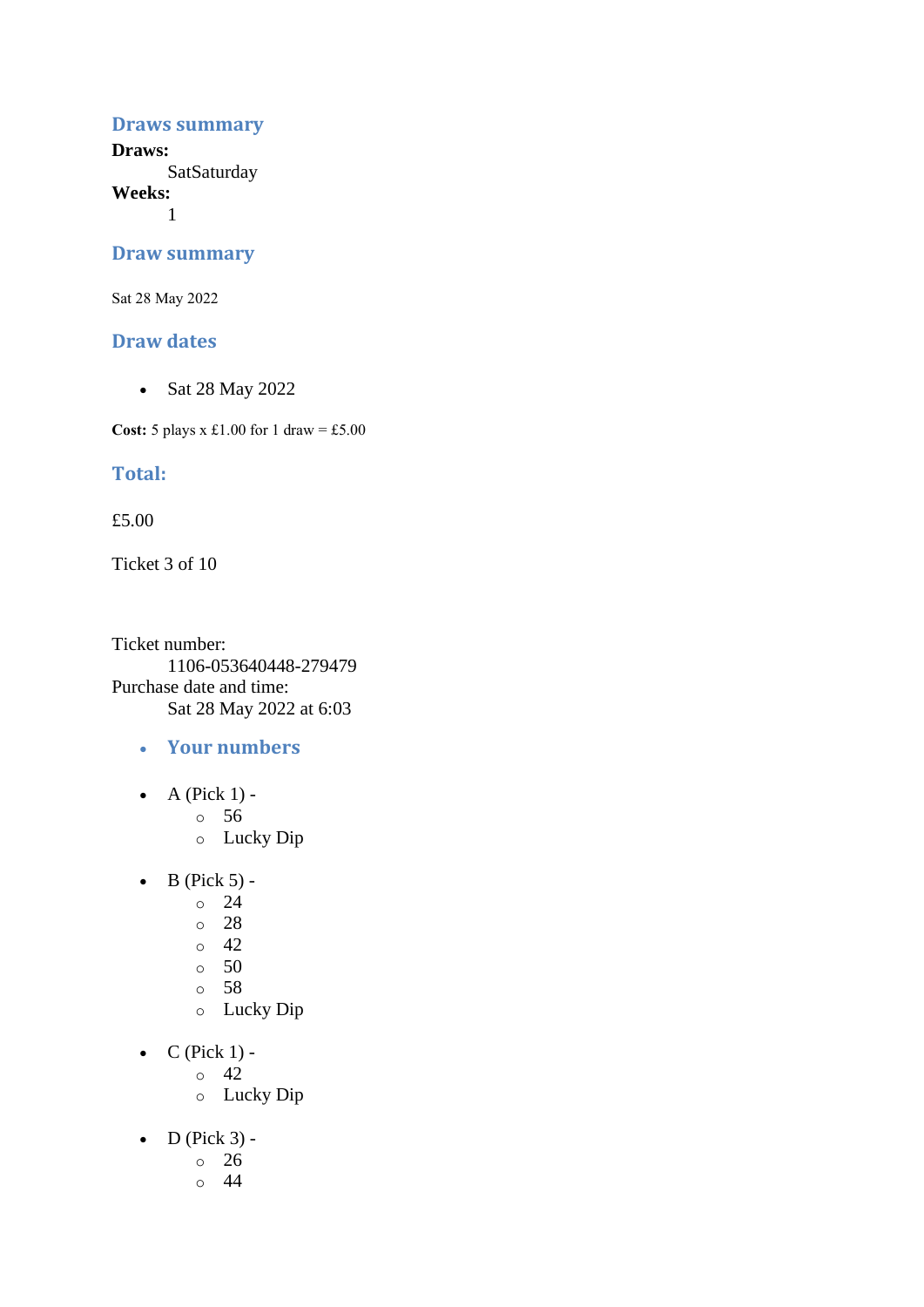o 57

- o Lucky Dip
- $\bullet$  E (Pick 1)
	- o 26
	- o Lucky Dip

We'll email you if you win.

### **Draws summary**

**Draws: SatSaturday Weeks:** 1

#### **Draw summary**

Sat 28 May 2022

### **Draw dates**

• Sat 28 May 2022

**Cost:** 5 plays x £1.00 for 1 draw = £5.00

#### **Total:**

£5.00

Ticket 4 of 10

Ticket number: 1106-058883332-278979 Purchase date and time: Sat 28 May 2022 at 6:03

- **Your numbers**
- A (Pick  $1$ )
	- o 41
	- o Lucky Dip
- $\bullet$  B (Pick 5)
	- o 03
	- o 21
	- $\circ$  40
	- o 51
	- o 52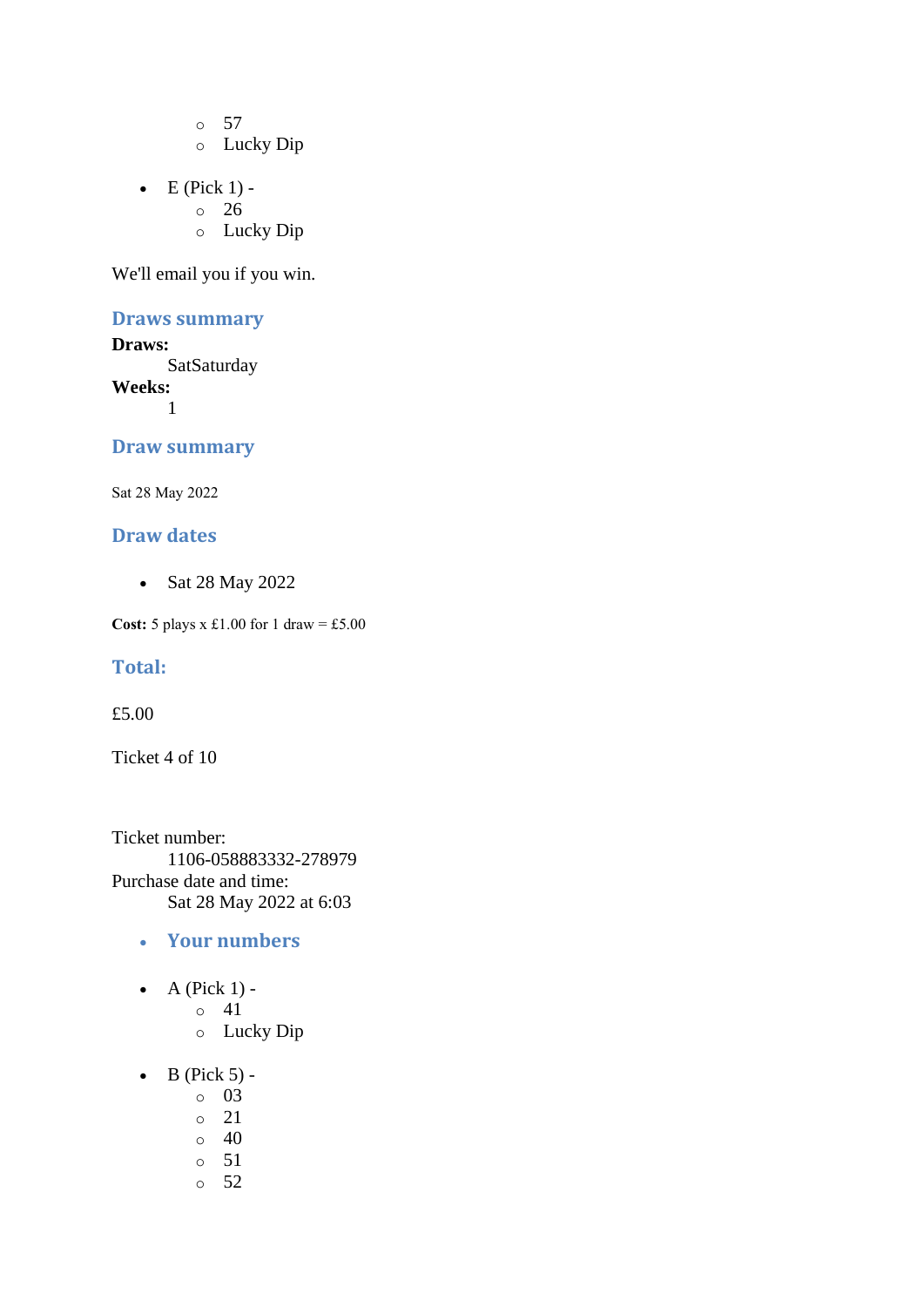- o Lucky Dip
- $C$  (Pick 1) -
	- $\circ$  30
	- o Lucky Dip
- $\bullet$  D (Pick 3)
	- o 39
	- $\circ$  45
	- $\circ$  47
	- o Lucky Dip
- $\bullet$  E (Pick 1)
	- o 03
	- o Lucky Dip

## **Draws summary**

**Draws: SatSaturday Weeks:** 1

**Draw summary**

Sat 28 May 2022

### **Draw dates**

• Sat 28 May 2022

**Cost:** 5 plays x £1.00 for 1 draw = £5.00

### **Total:**

£5.00

Ticket 5 of 10

Ticket number: 1106-020129024-277479 Purchase date and time: Sat 28 May 2022 at 6:03

- **Your numbers**
- $\bullet$  A (Pick 1) -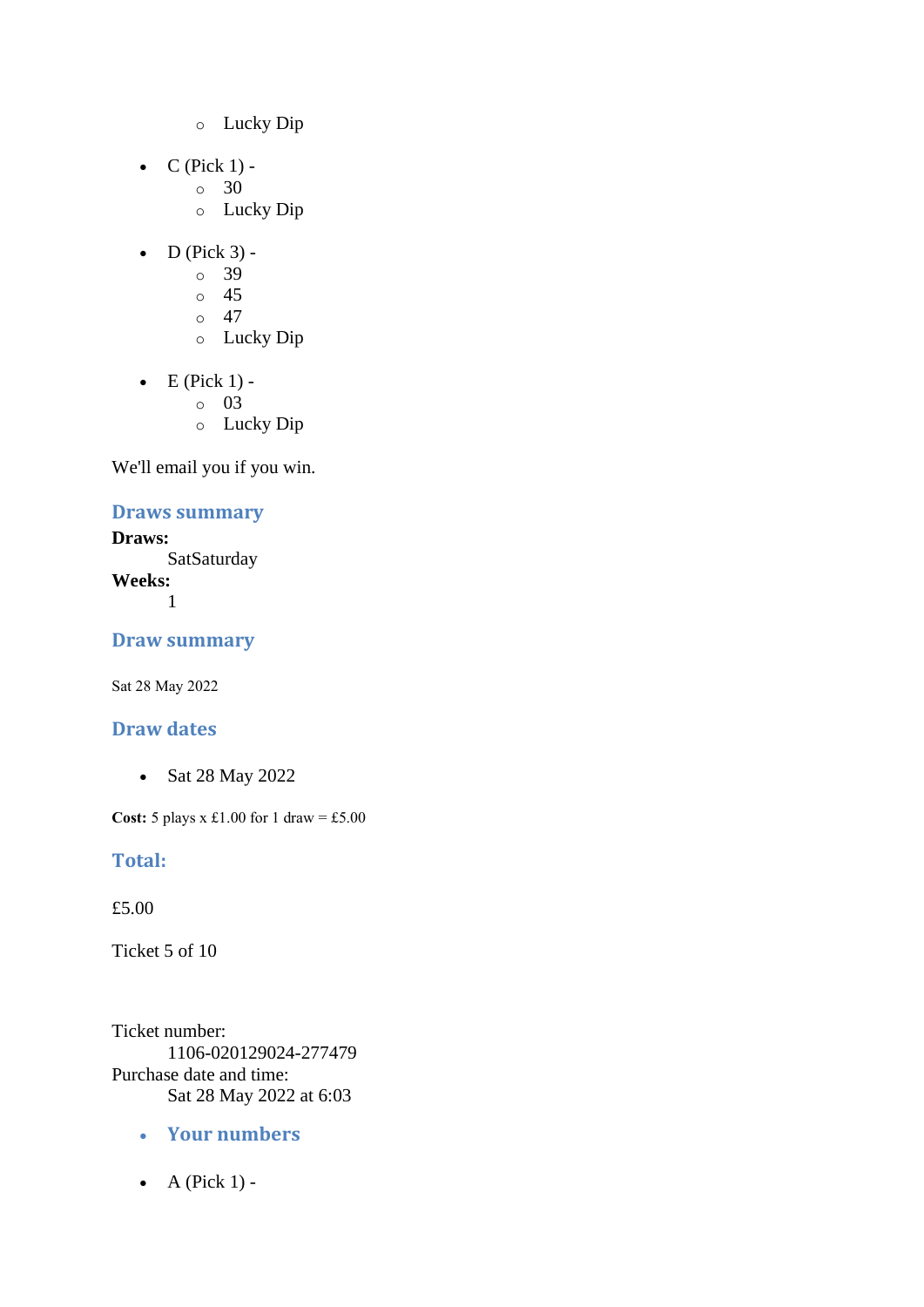- o 59
- o Lucky Dip
- $\bullet$  B (Pick 5)
	- o 32
	- o 33
	- o 35
	- $\circ$  49
	- o 53
	- o Lucky Dip
- $\bullet$  C (Pick 1)
	- o 19
	- o Lucky Dip
- $\bullet$  D (Pick 3)
	- o 15
	- o 23
	- $\circ$  44
	- o Lucky Dip
- $\bullet$  E (Pick 1) -
	- $\circ$  54
	- o Lucky Dip

## **Draws summary**

**Draws: SatSaturday Weeks:** 1

## **Draw summary**

Sat 28 May 2022

## **Draw dates**

• Sat 28 May 2022

**Cost:** 5 plays x £1.00 for 1 draw = £5.00

## **Total:**

£5.0

Ticket 1 of 10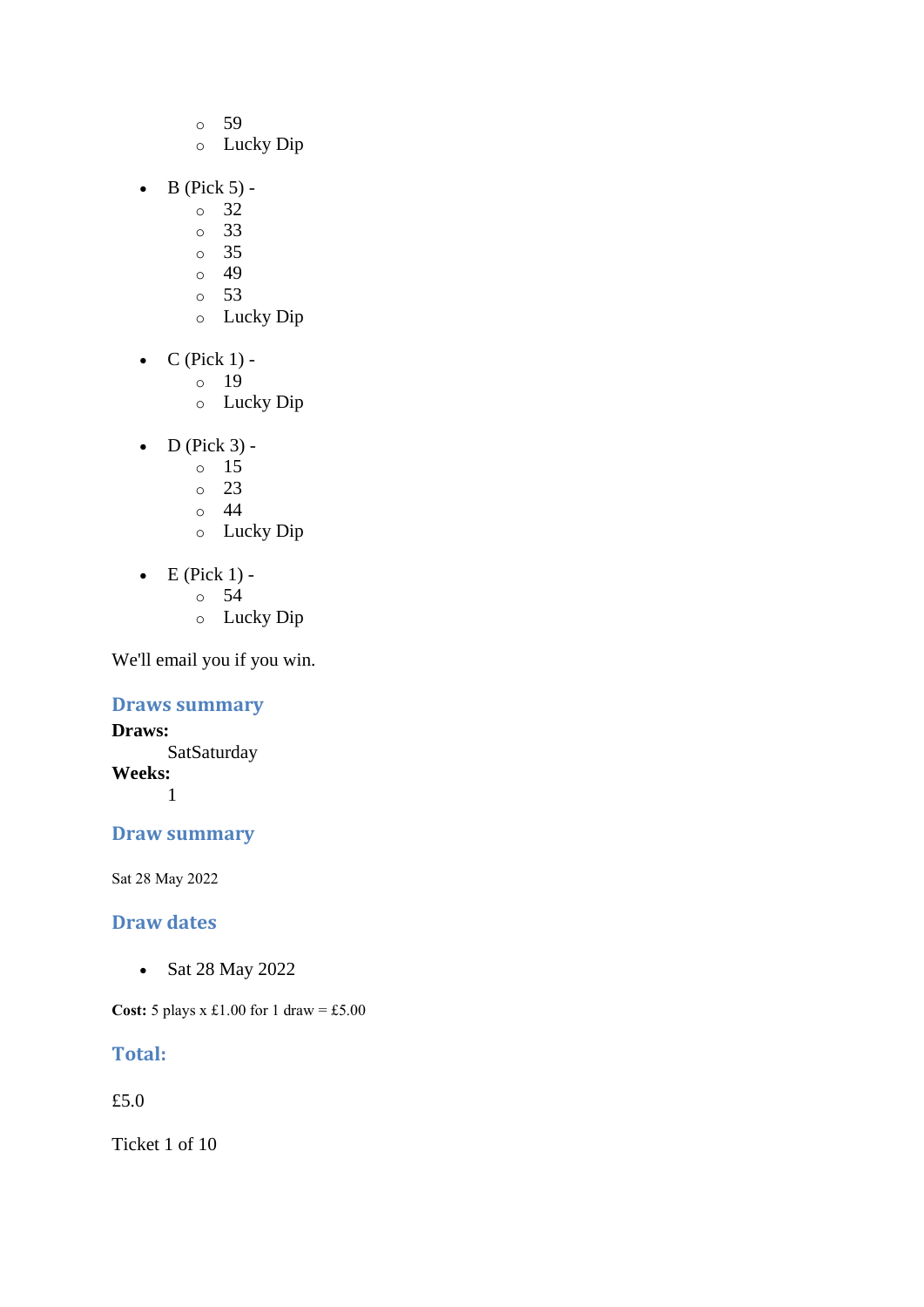Ticket number: 1106-059463684-278679 Purchase date and time: Sat 28 May 2022 at 7:25

# • **Your numbers**

- $\bullet$  A (Pick 1)
	- o 37
		- o Lucky Dip
- $\bullet$  B (Pick 5)
	- o 09
	- o 33
	- o 35
	- o 41 o 47
	- o Lucky Dip
- $\bullet$  C (Pick 1) -
	- $\circ$  43
	- o Lucky Dip
- $\bullet$  D (Pick 3)
	- o 35
	- o 48
	- o 56
	- o Lucky Dip
- $\bullet$  E (Pick 1)
	- o 31
	- o Lucky Dip

We'll email you if you win.

# **Draws summary**

**Draws: SatSaturday Weeks:** 1

# **Draw summary**

Sat 28 May 2022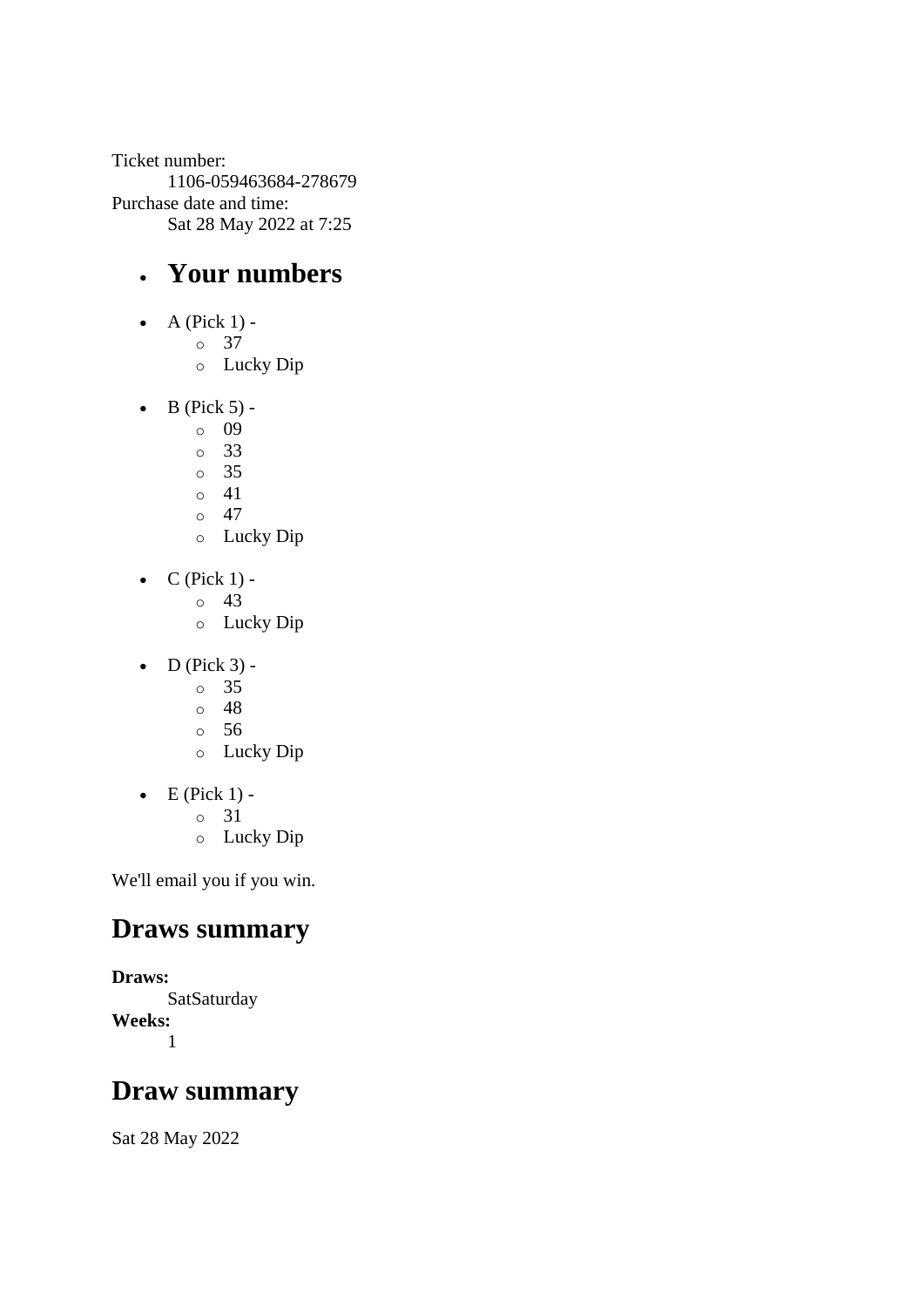# **Draw dates**

• Sat 28 May 2022

**Cost:** 5 plays x £1.00 for 1 draw = £5.00

# **Total:**

£5.00

*------------------------------------------------------------*

## *Lottery Syndicate Group 22*

## *1) An57P10, 2) Jo54V2, 3) Ph12O16, 4) MI04J16, 5) Go54H16,6) If33O77, 7) Da10N11Norcup , 8) Da84S01, 9) Ga58S03 (G. Schmidt),10) Te21W11, 11) Vi53J31, 12) Mi68H03/MI68H03, 13) Ed15H21, 14) Op64C23, 15) Jo16V36, 16) Ar35L11, 17) Pe20L31, 18) An67B17, 19) AD25W12, 20) Se32M12, 21) Jo92Y20*

Ticket 6 of 10

Ticket number: 1106-025371908-276979 Purchase date and time: Sat 28 May 2022 at 6:03

- **Your numbers**
- A (Pick  $1$ )
	- o 46
	- o Lucky Dip
- $\bullet$  B (Pick 5)
	- o 01
	- $\circ$  41
	- o 44
	- $\circ$  50
	- o 51
	- o Lucky Dip
- $\bullet$  C (Pick 1)
	- o 59
	- o Lucky Dip
- $\bullet$  D (Pick 2)
	- o 11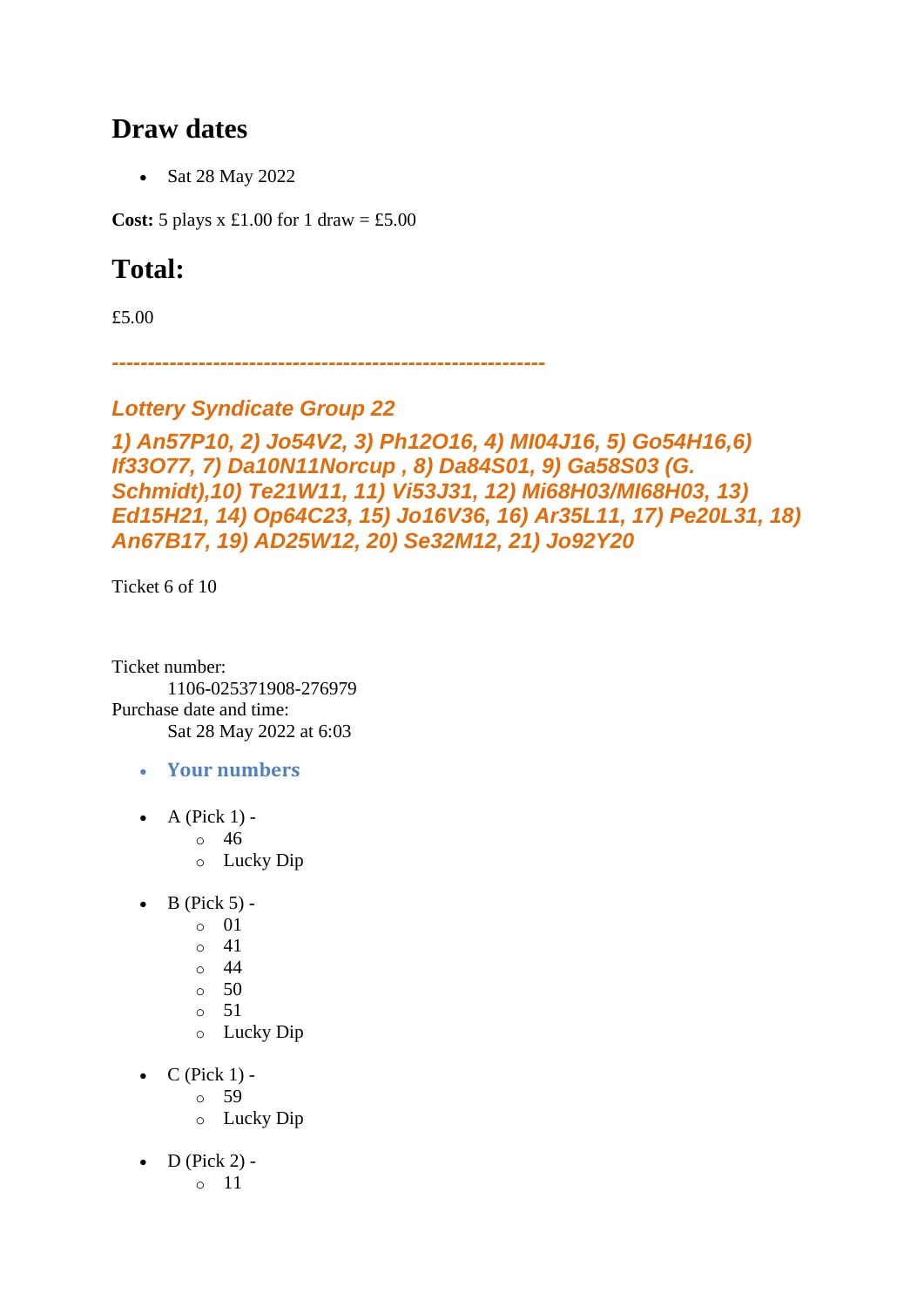o 25 o Lucky Dip

- 
- $\bullet$  E (Pick 1) o 03
	- o Lucky Dip

We'll email you if you win.

#### **Draws summary**

**Draws: SatSaturday Weeks:** 1

#### **Draw summary**

Sat 28 May 2022

### **Draw dates**

• Sat 28 May 2022

**Cost:** 5 plays x £1.00 for 1 draw = £5.00

#### **Total:**

£5.00

Ticket 7 of 10

Ticket number: 1106-053705984-270879 Purchase date and time: Sat 28 May 2022 at 6:03

- **Your numbers**
- A (Pick  $1$ )
	- o 44
	- o Lucky Dip
- $\bullet$  B (Pick 5)
	- o 04
	- o 44
	- o 52
	- o 53
	- o 54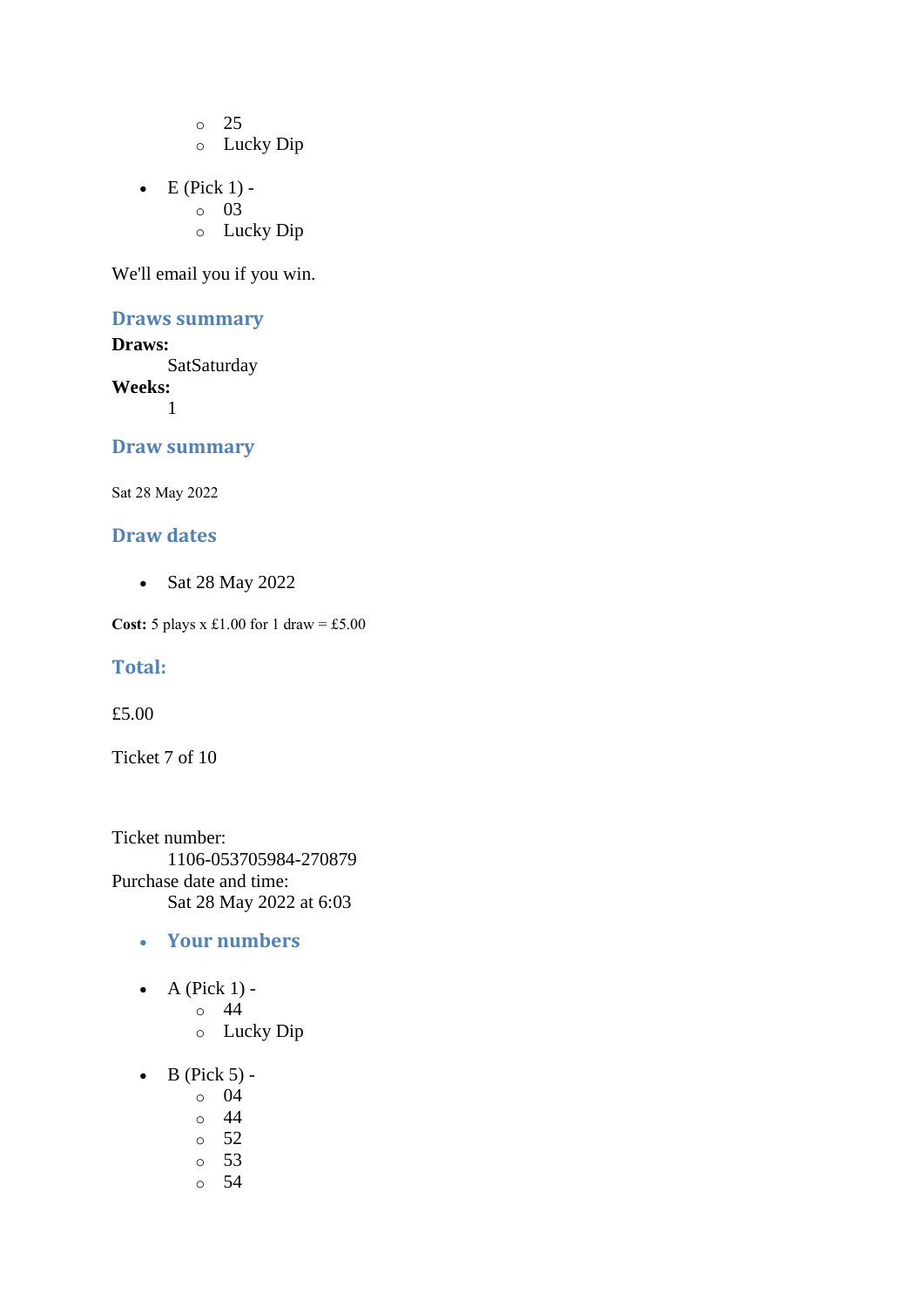- o Lucky Dip
- $\bullet$  C (Pick 1)
	- o 32
	- o Lucky Dip
- $\bullet$  D (Pick 2) -
	- $\circ$  35
	- $\circ$  44
	- o Lucky Dip
- $\bullet$  E (Pick 1)
	- o 05
	- o Lucky Dip

## **Draws summary**

**Draws: SatSaturday Weeks:** 1

### **Draw summary**

Sat 28 May 2022

## **Draw dates**

• Sat 28 May 2022

**Cost:** 5 plays x £1.00 for 1 draw = £5.00

### **Total:**

£5.00

Ticket 8 of 10

Ticket number: 1106-006162689-272679 Purchase date and time: Sat 28 May 2022 at 6:03

- **Your numbers**
- A (Pick  $1$ ) o 11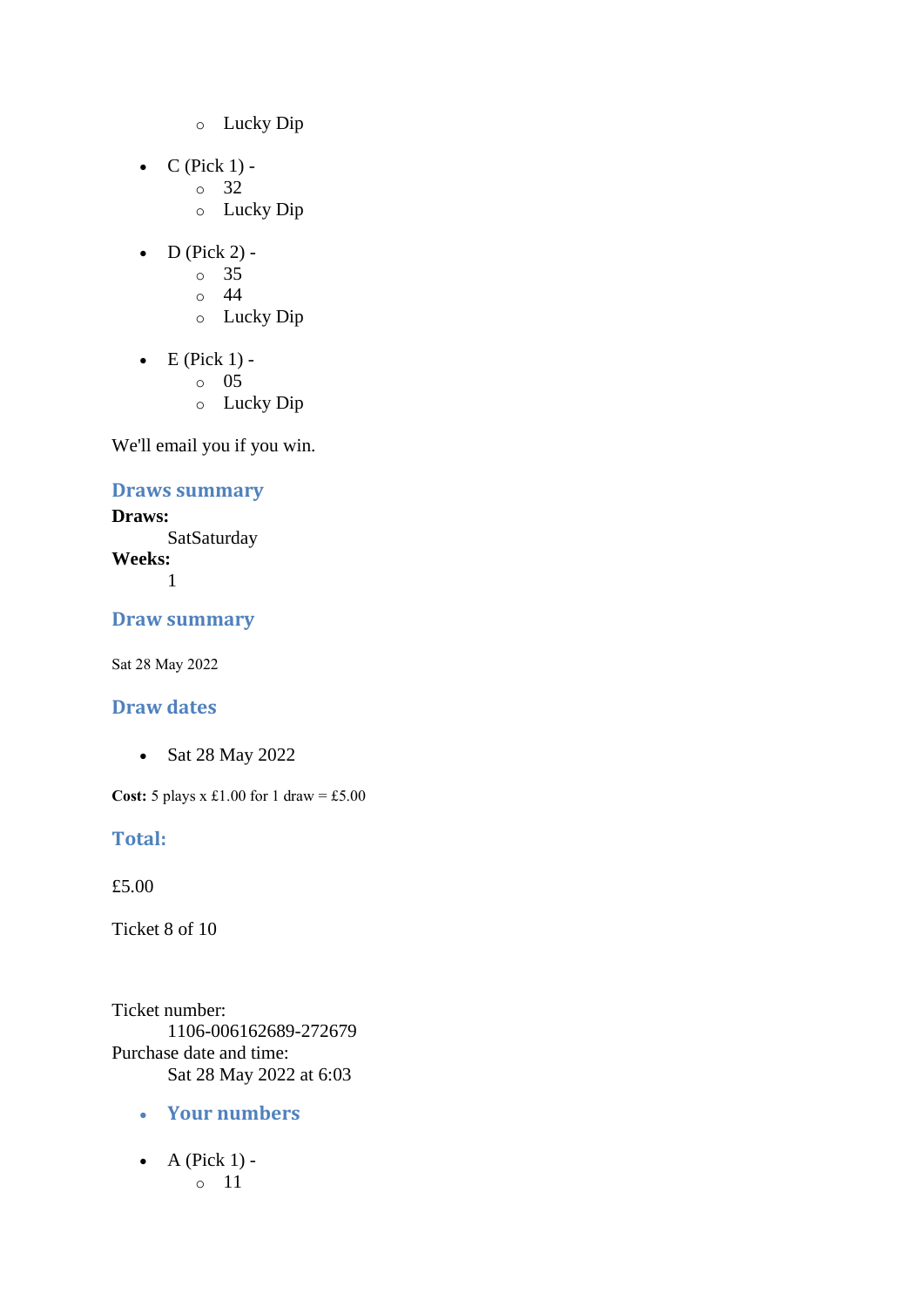- o Lucky Dip
- $\bullet$  B (Pick 5)
	- o 03
	- o 18
	- $\circ$  23
	- o 29 o 35
	- o Lucky Dip
- $\bullet$  C (Pick 1) -
	- $\circ$  41
	- o Lucky Dip
- D (Pick 2)
	- o 05
	- o 38
	- o Lucky Dip
- $\bullet$  E (Pick 1)
	- o 27
	- o Lucky Dip

#### **Draws summary**

**Draws: SatSaturday Weeks:** 1

## **Draw summary**

Sat 28 May 2022

## **Draw dates**

• Sat 28 May 2022

**Cost:** 5 plays x £1.00 for 1 draw = £5.00

## **Total:**

£5.00

Ticket 9 of 10

Ticket number: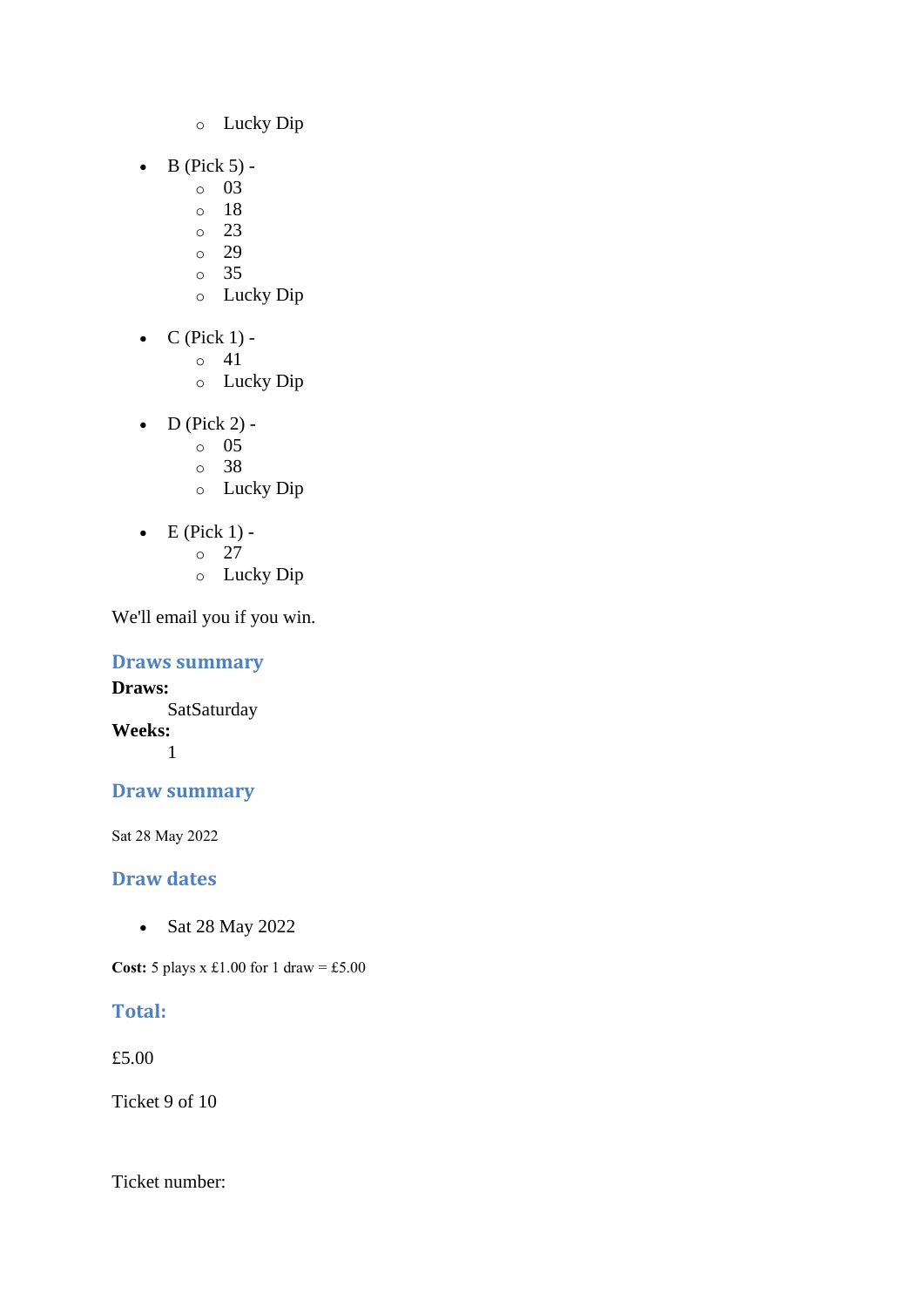1106-015599877-274679 Purchase date and time: Sat 28 May 2022 at 6:03

- **Your numbers**
- A (Pick  $1$ )
	- o 57
	- o Lucky Dip
- $\bullet$  B (Pick 5) -
	- $\circ$  10
	- o 15
	- o 35
	- o 43
	- o 54
	- o Lucky Dip
- $\bullet$  C (Pick 1)
	- o 18
	- o Lucky Dip
- $D$  (Pick 2)
	- o 45
	- o 46
	- o Lucky Dip
- $\bullet$  E (Pick 1) -
	- $\circ$  26
	- o Lucky Dip

We'll email you if you win.

### **Draws summary**

**Draws: SatSaturday Weeks:** 1

### **Draw summary**

Sat 28 May 2022

#### **Draw dates**

• Sat 28 May 2022

**Cost:** 5 plays x £1.00 for 1 draw = £5.00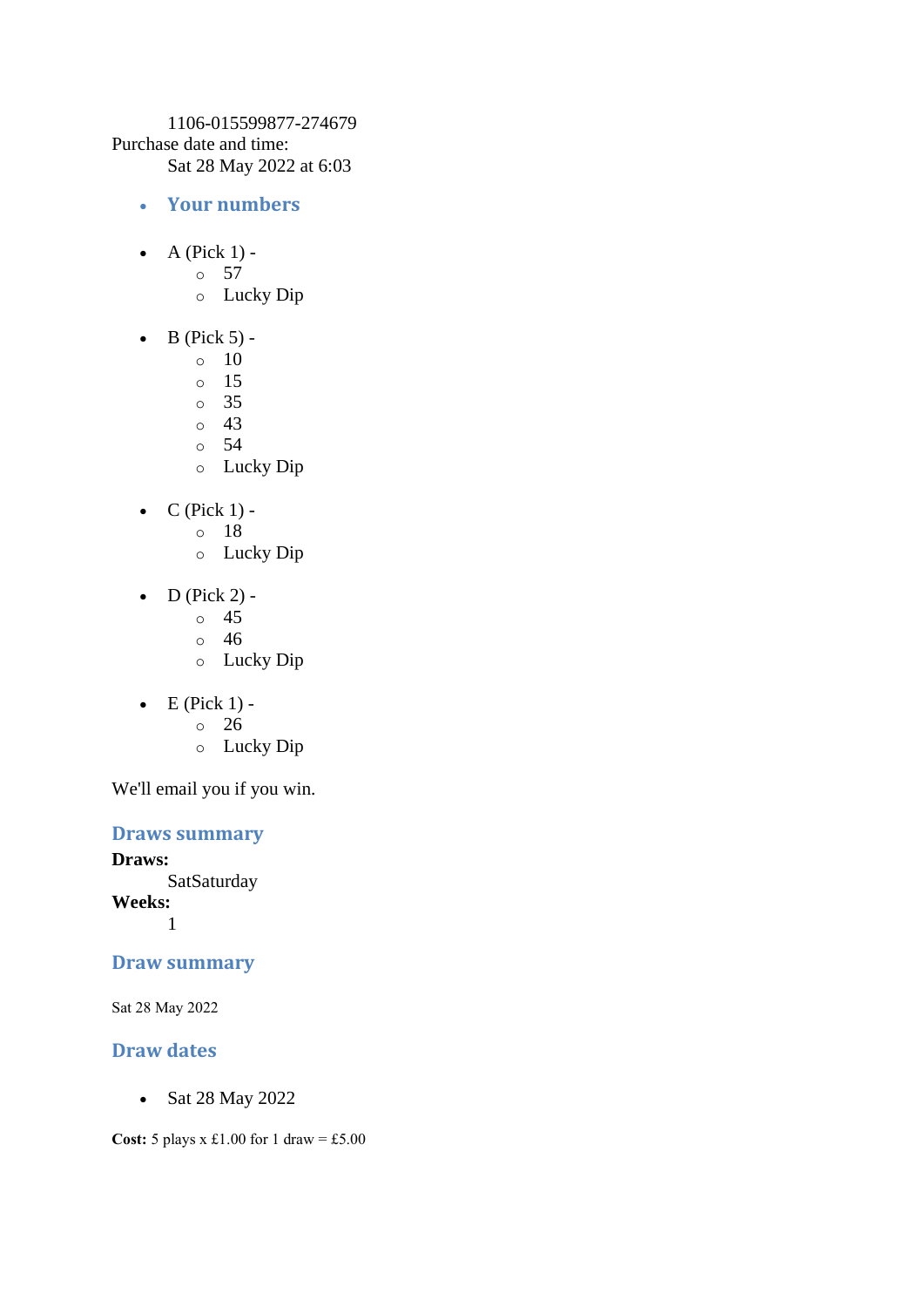## **Total:**

£5.00

Ticket 10 of 10

Ticket number: 1106-039735553-272679 Purchase date and time: Sat 28 May 2022 at 6:03

- **Your numbers**
- A (Pick  $1$ )
	- o 32
	- o Lucky Dip
- $\bullet$  B (Pick 5)
	- o 09
	- $\circ$  30
	- o 38
	- $\circ$  44
	- o 59
	- o Lucky Dip
- $C$  (Pick 1)
	- o 17
	- o Lucky Dip
- $\bullet$  D (Pick 2) -
	- $\circ$  01
	- o 46
	- o Lucky Dip
- $\bullet$  E (Pick 1)
	- o 07
		- o Lucky Dip

We'll email you if you win.

#### **Draws summary**

**Draws:** SatSaturday **Weeks:** 1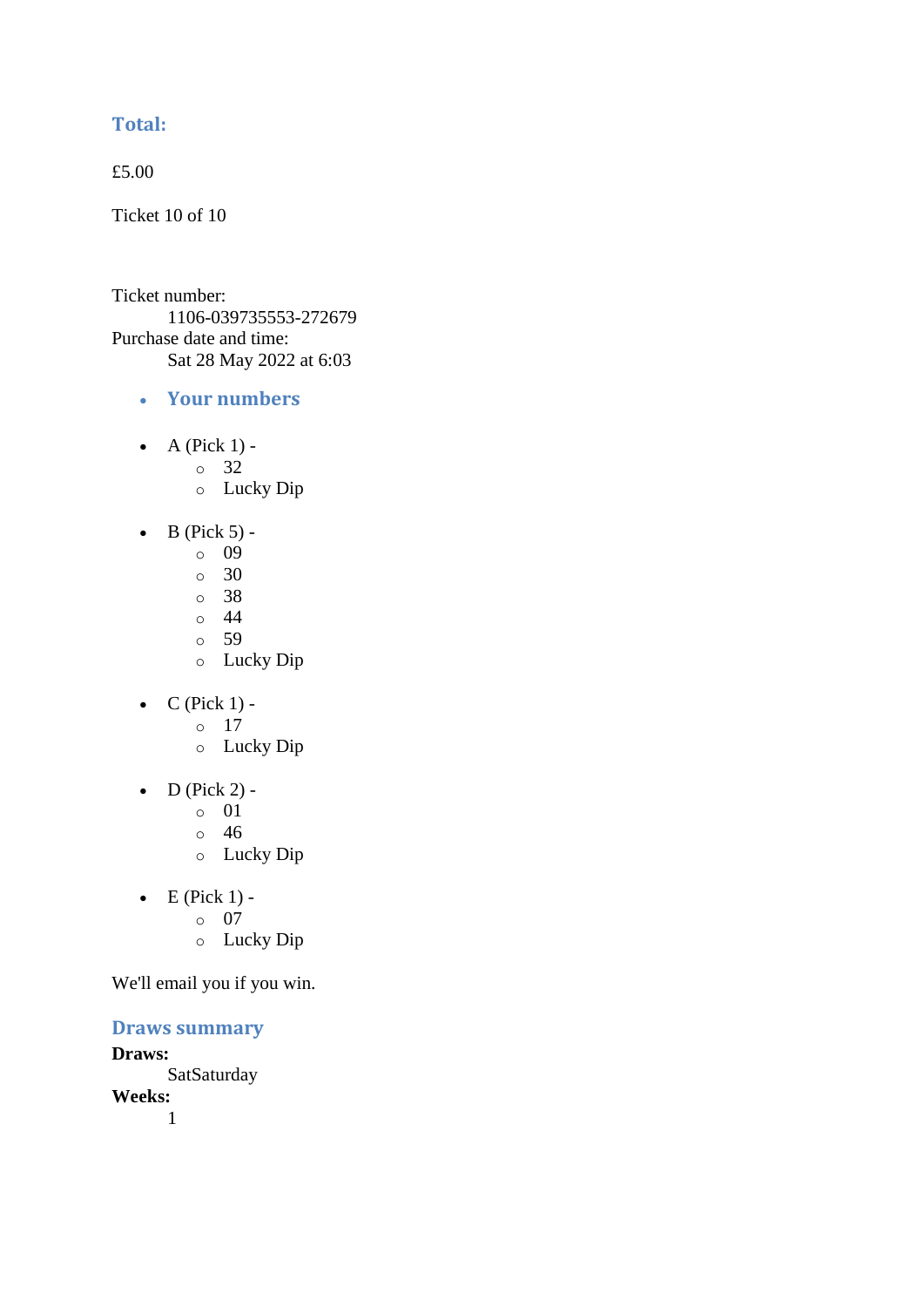## **Draw summary**

Sat 28 May 2022

#### **Draw dates**

• Sat 28 May 2022

**Cost:** 5 plays x £1.00 for 1 draw = £5.00

### **Total:**

£5.0

Ticket 2 of 10

Ticket number: 1106-015084549-274479 Purchase date and time: Sat 28 May 2022 at 7:25

# • **Your numbers**

- A (Pick  $1$ )
	- o 19
		- o Lucky Dip
- $\bullet$  B (Pick 5)
	- o 21
	- o 30
	- $\circ$  50
	- o 51
	- o 53
	- o Lucky Dip
- $C$  (Pick 1)
	- o 05
		- o Lucky Dip
- $\bullet$  D (Pick 3)
	- o 08
	- o 09
	- o 33
	- o Lucky Dip
- $\bullet$  E (Pick 1)
	- o 31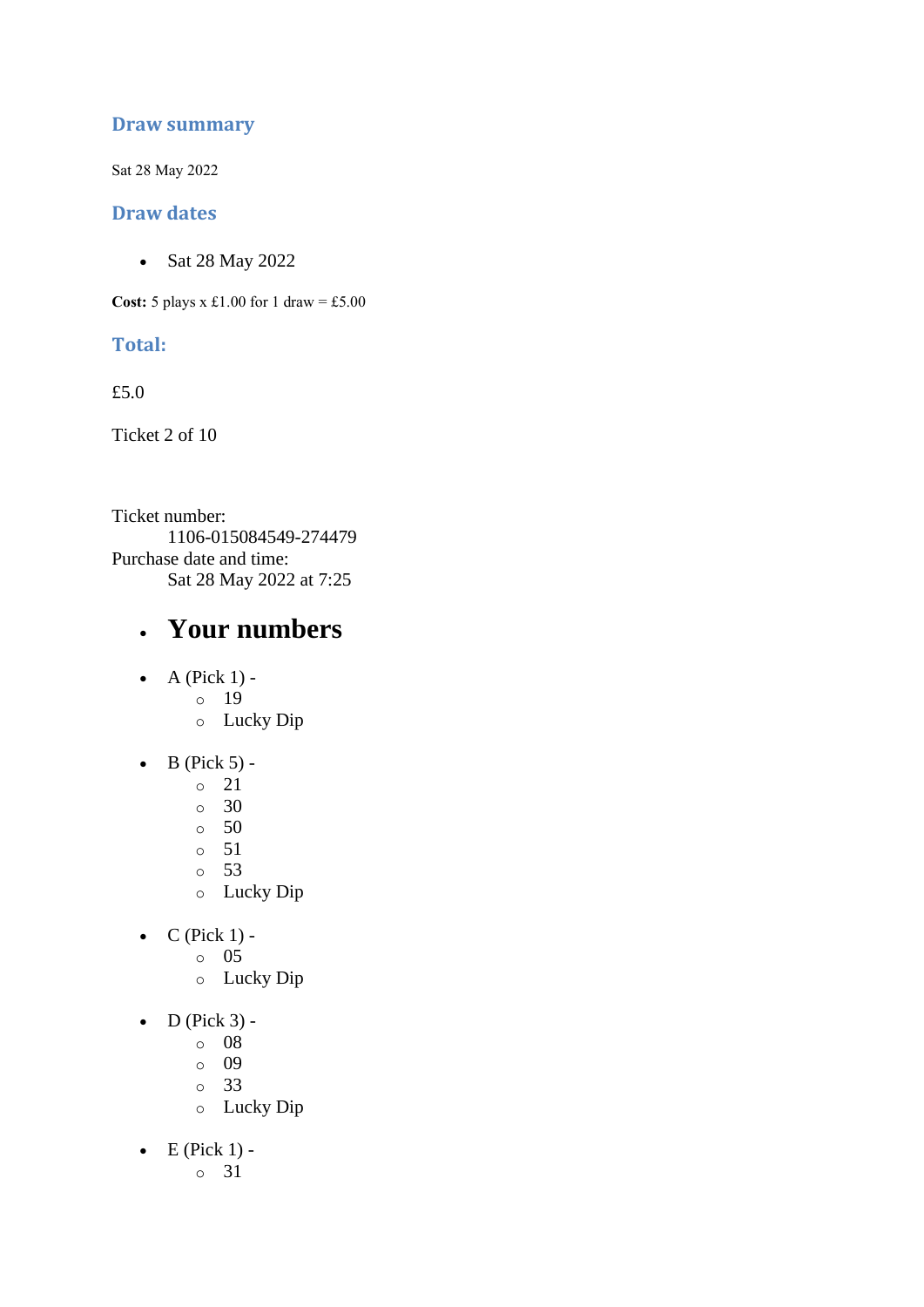o Lucky Dip

We'll email you if you win.

# **Draws summary**

**Draws: SatSaturday Weeks:** 1

# **Draw summary**

Sat 28 May 2022

# **Draw dates**

• Sat 28 May 2022

**Cost:**  $5$  plays x £1.00 for 1 draw = £5.00

# **Total:**

£5.00

*Lottery Syndicate Group 23* 

*---------------------------------------------------*

*1) Jo54V2, 2) An58P14, 3) Ri52F56, 4) Da84S01, 5) Ha98S01, 6) PE67S20, 7) Wi90H05, 8) Ru39M44, 9) Ga58S03 (G. Schmidt),10) Gr27B30, 11) Ma16W01, 12) Be11V1, 13) Ad05R11, 14) Ab01A01, 15) Ph12O16, 16) He18T10, 17) MI04J16, 18) Mi68H03/MI68H03, 19) Sa52D05, 20) Pe20L31, 21) Jo92Y20*

Ticket 1 of 10

Ticket number: 1106-046289924-277479 Purchase date and time: Sat 28 May 2022 at 6:04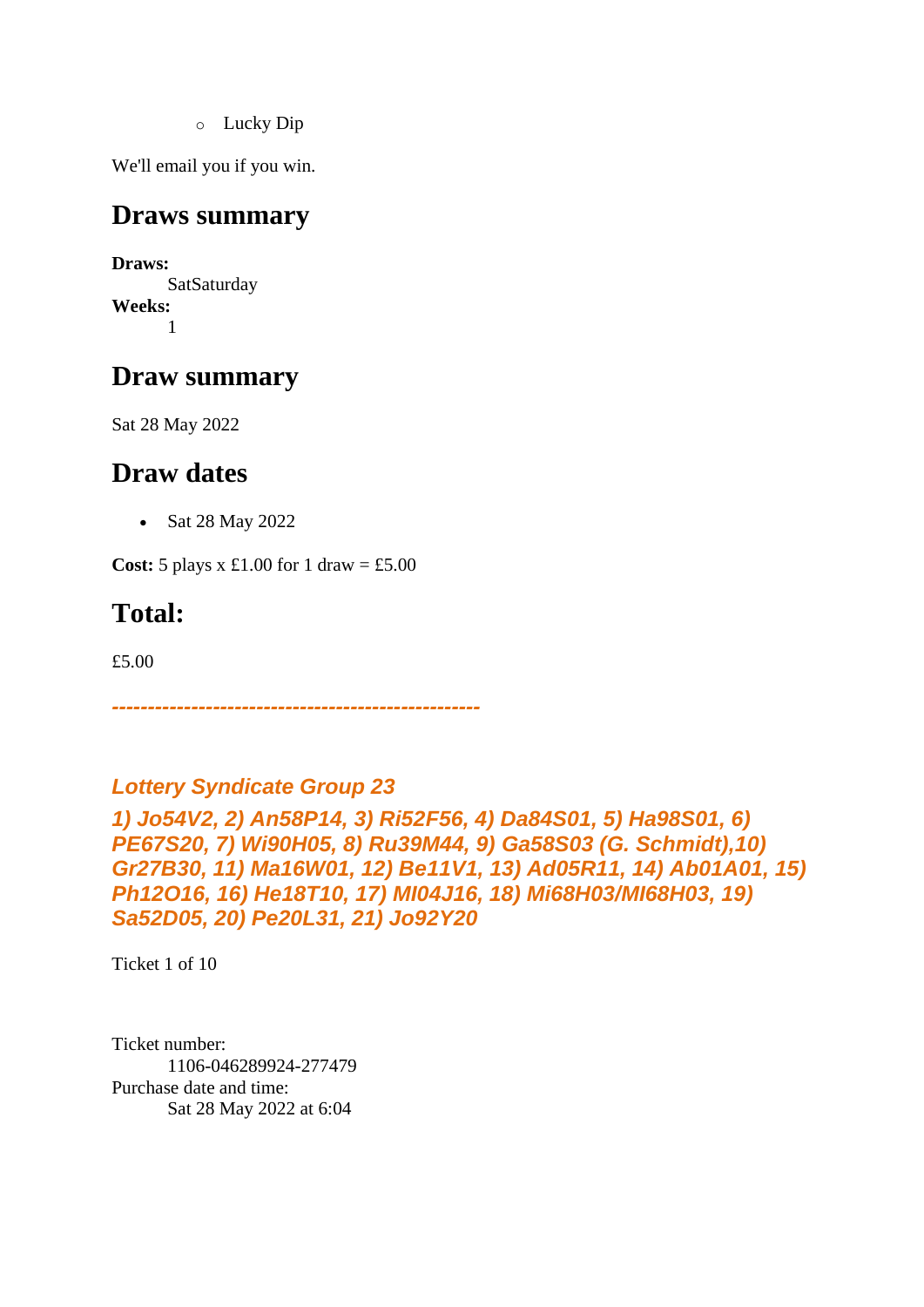#### • **Your numbers**

- A (Pick  $1$ )
	- o 34
	- o Lucky Dip
- $\bullet$  B (Pick 5)
	- o 13
	- o 22
	- o 27
	- $\circ$  42
	- o 48
	- o Lucky Dip
- $C$  (Pick 1)
	- o 12
		- o Lucky Dip
- $\bullet$  D (Pick 3)
	- o 21
	- o 29
	- o 42
	- o Lucky Dip
- $\bullet$  E (Pick 1)
	- o 17
	- o Lucky Dip

We'll email you if you win.

## **Draws summary**

**Draws:**

**SatSaturday** 

**Weeks:**

1

### **Draw summary**

Sat 28 May 2022

## **Draw dates**

• Sat 28 May 2022

**Cost:**  $5$  plays x £1.00 for 1 draw = £5.00

## **Total:**

£5.00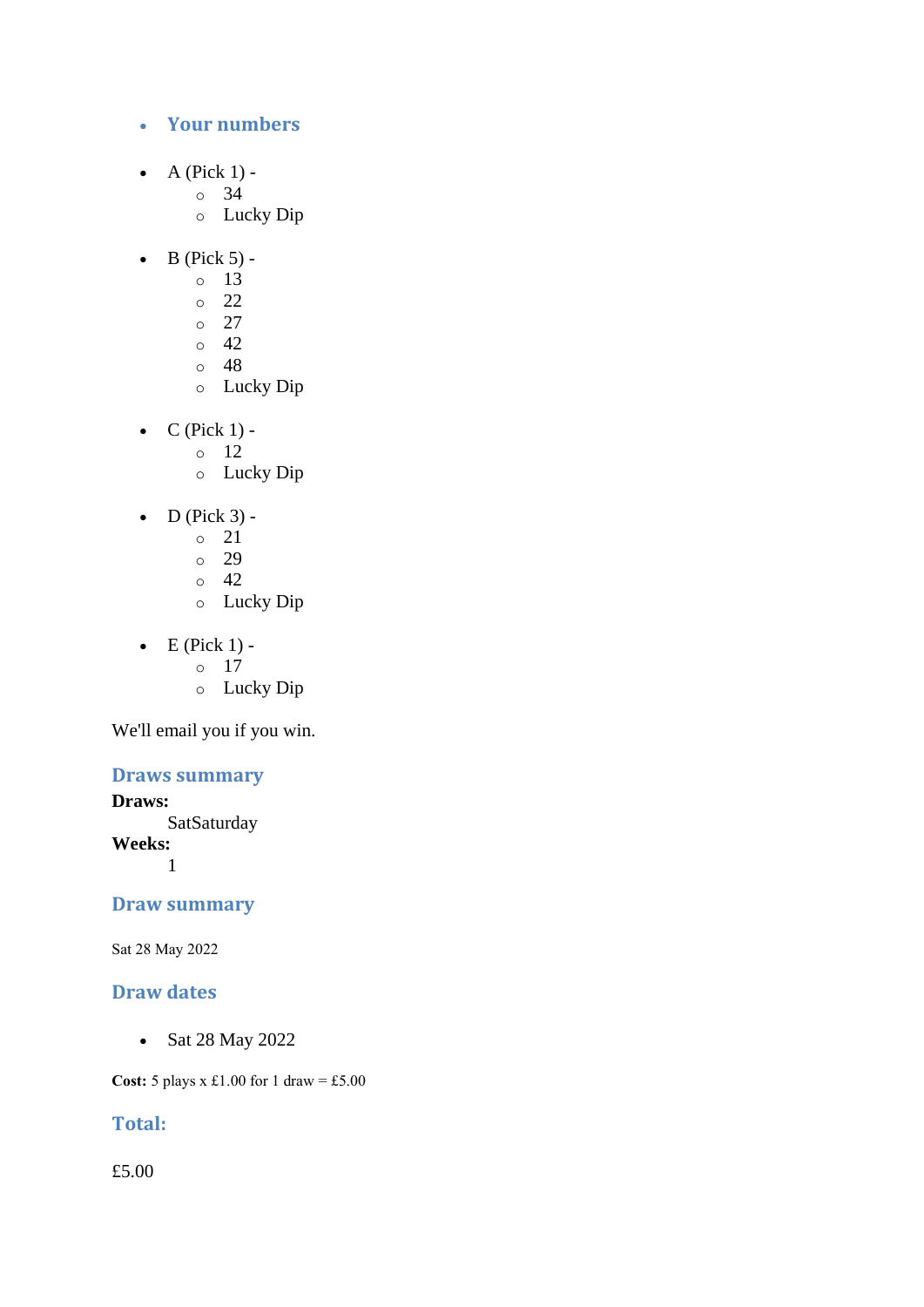Ticket 2 of 10

Ticket number: 1106-046355460-278579 Purchase date and time: Sat 28 May 2022 at 6:04

- **Your numbers**
- $\bullet$  A (Pick 1)
	- o 34
	- o Lucky Dip
- $\bullet$  B (Pick 5)
	- o 04
	- o 08
	- $\degree$  25
	- o 35
	- o 54
	- o Lucky Dip
- $\bullet$  C (Pick 1) -
	- $\circ$  50
	- o Lucky Dip
- $\bullet$  D (Pick 3)
	- o 02
	- o 18
	- o 41
	- o Lucky Dip
- $\bullet$  E (Pick 1)
	- o 04
	- o Lucky Dip

We'll email you if you win.

### **Draws summary**

#### **Draws:**

**SatSaturday Weeks:** 1

### **Draw summary**

Sat 28 May 2022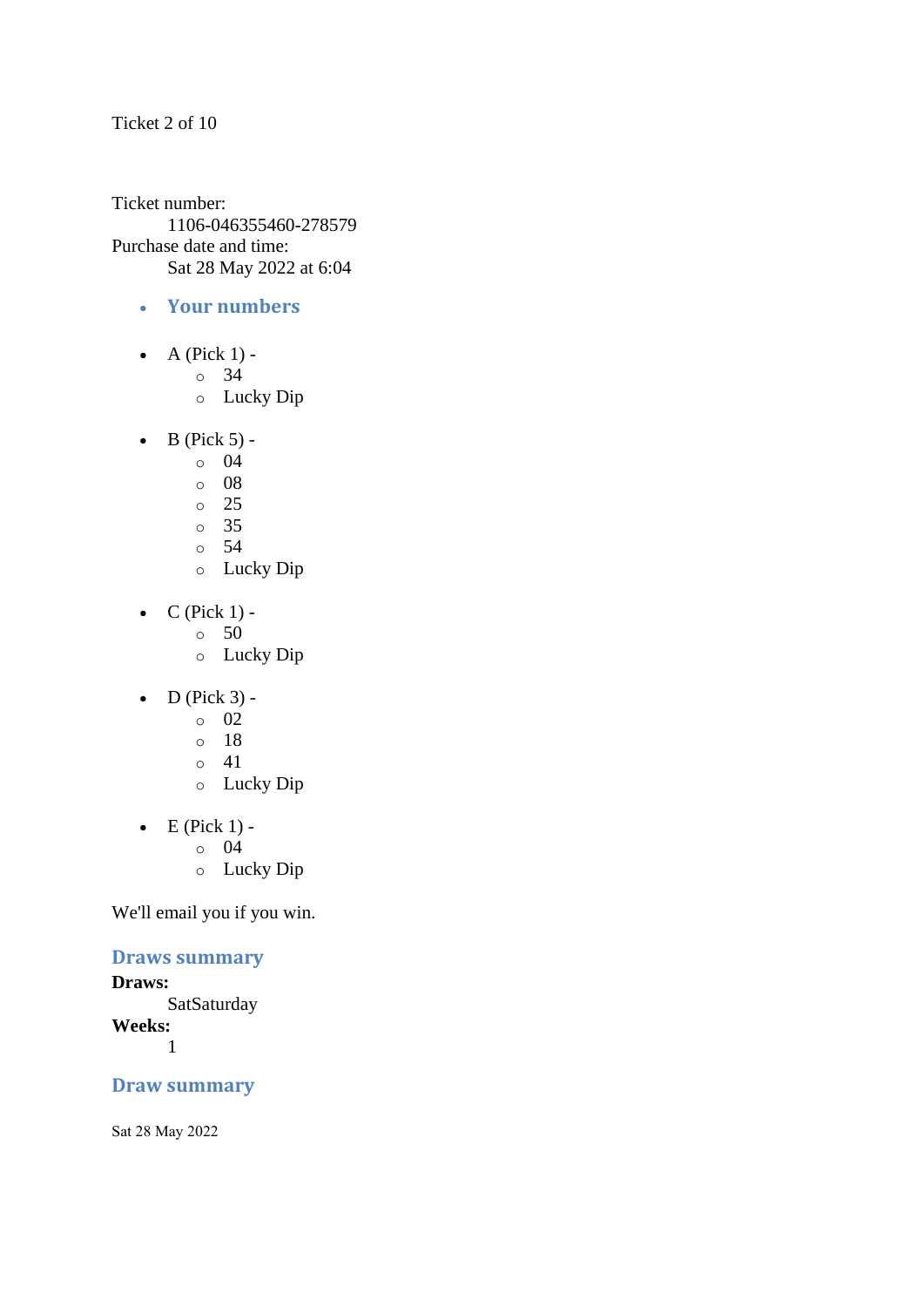### **Draw dates**

• Sat 28 May 2022

**Cost:**  $5$  plays x £1.00 for 1 draw = £5.00

### **Total:**

£5.00

Ticket 3 of 10

Ticket number: 1106-057833472-277979 Purchase date and time: Sat 28 May 2022 at 6:04

- **Your numbers**
- A (Pick  $1$ )
	- o 34
	- o Lucky Dip
- $\bullet$  B (Pick 5)
	- o 03
	- o 09
	- o 33
	- o 36
	- o 48
	- o Lucky Dip
- $\bullet$  C (Pick 1)
	- o 34
	- o Lucky Dip
- $\bullet$  D (Pick 3)
	- o 06
		- o 22
		- o 35
		- o Lucky Dip
- $\bullet$  E (Pick 1)
	- o 23
	- o Lucky Dip

We'll email you if you win.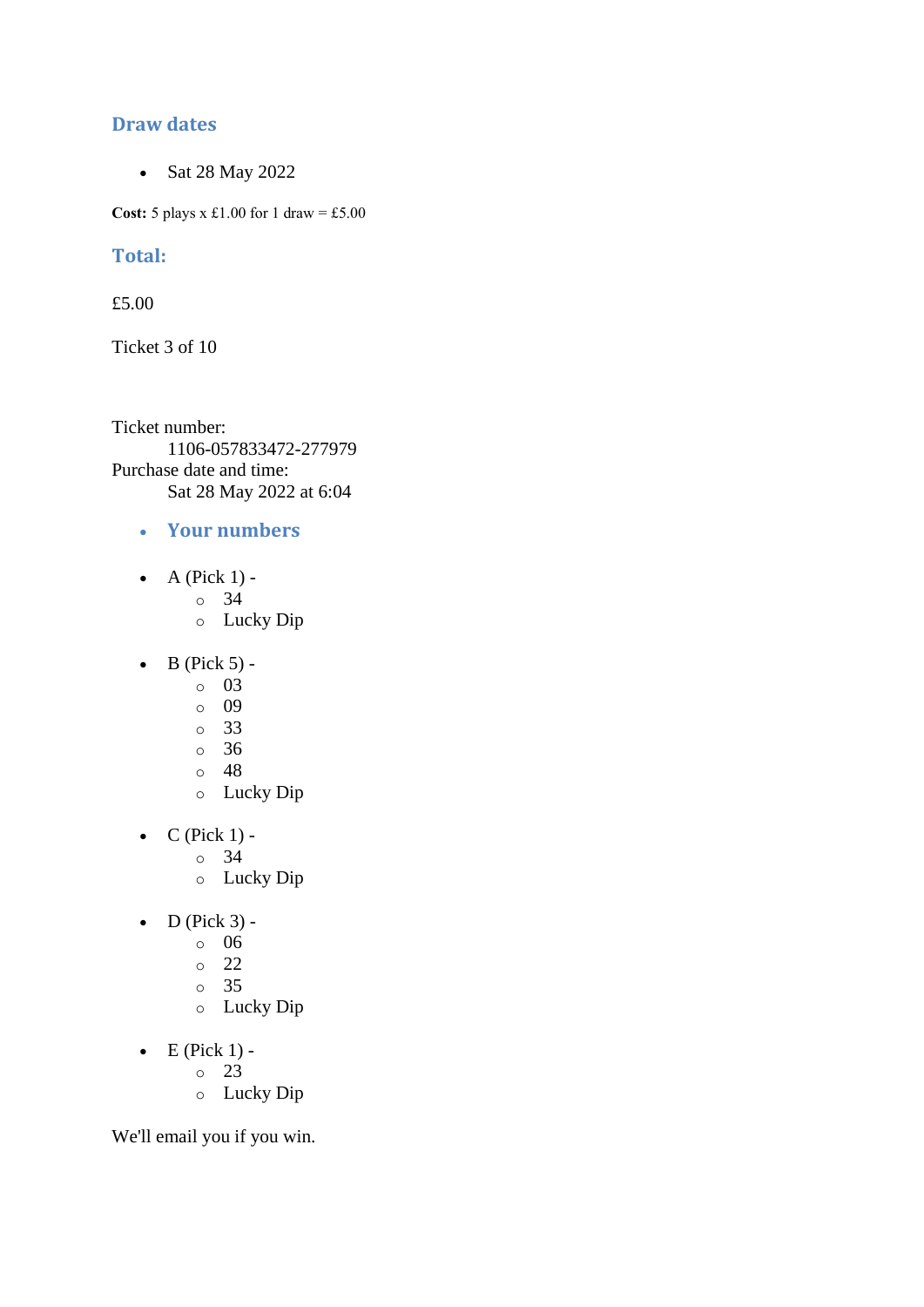#### **Draws summary**

**Draws: SatSaturday** 

**Weeks:**

1

#### **Draw summary**

Sat 28 May 2022

#### **Draw dates**

• Sat 28 May 2022

**Cost:** 5 plays x £1.00 for 1 draw = £5.00

### **Total:**

£5.00

Ticket 4 of 10

Ticket number: 1106-063076356-277479 Purchase date and time: Sat 28 May 2022 at 6:04

- **Your numbers**
- A (Pick  $1$ )
	- o 34
	- o Lucky Dip
- $\bullet$  B (Pick 5) -
	- $\circ$  02
	- o 21
	- $\degree$  23
	- o 54
	- o 58
	- o Lucky Dip
- $\bullet$  C (Pick 1)
	- o 37
	- o Lucky Dip
- $\bullet$  D (Pick 3)
	- o 44
	- $\circ$  49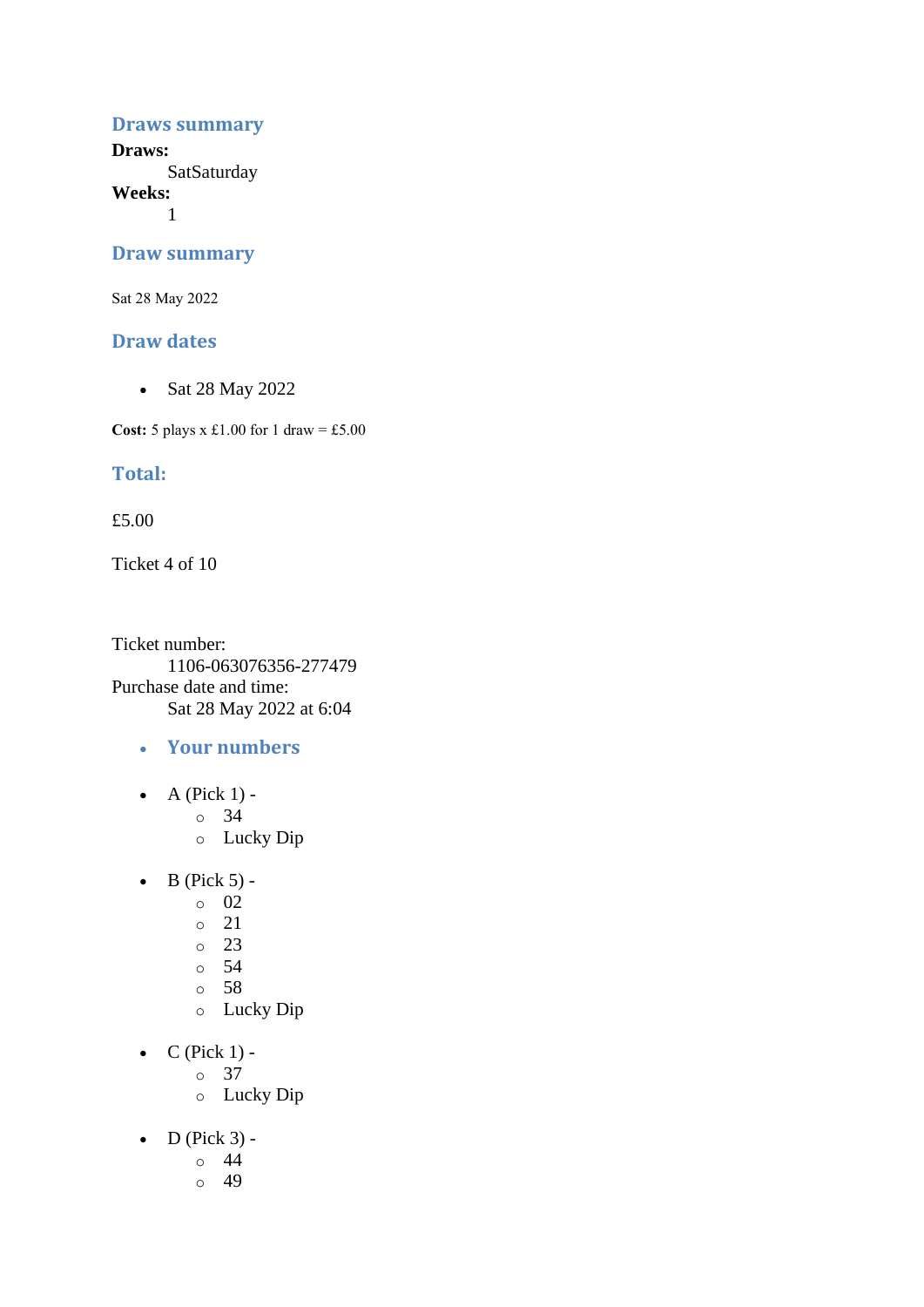o 59

- o Lucky Dip
- $\bullet$  E (Pick 1) -
	- $\circ$  10
		- o Lucky Dip

We'll email you if you win.

### **Draws summary**

**Draws: SatSaturday Weeks:** 1

#### **Draw summary**

Sat 28 May 2022

#### **Draw dates**

• Sat 28 May 2022

**Cost:** 5 plays x £1.00 for 1 draw = £5.00

#### **Total:**

£5.00

Ticket 5 of 10

Ticket number: 1106-024322048-275979 Purchase date and time: Sat 28 May 2022 at 6:04

- **Your numbers**
- $\bullet$  A (Pick 1)
	- o 27
	- o Lucky Dip
- $\bullet$  B (Pick 5)
	- o 03
	- o 27
	- o 51
	- o 53
	- o 54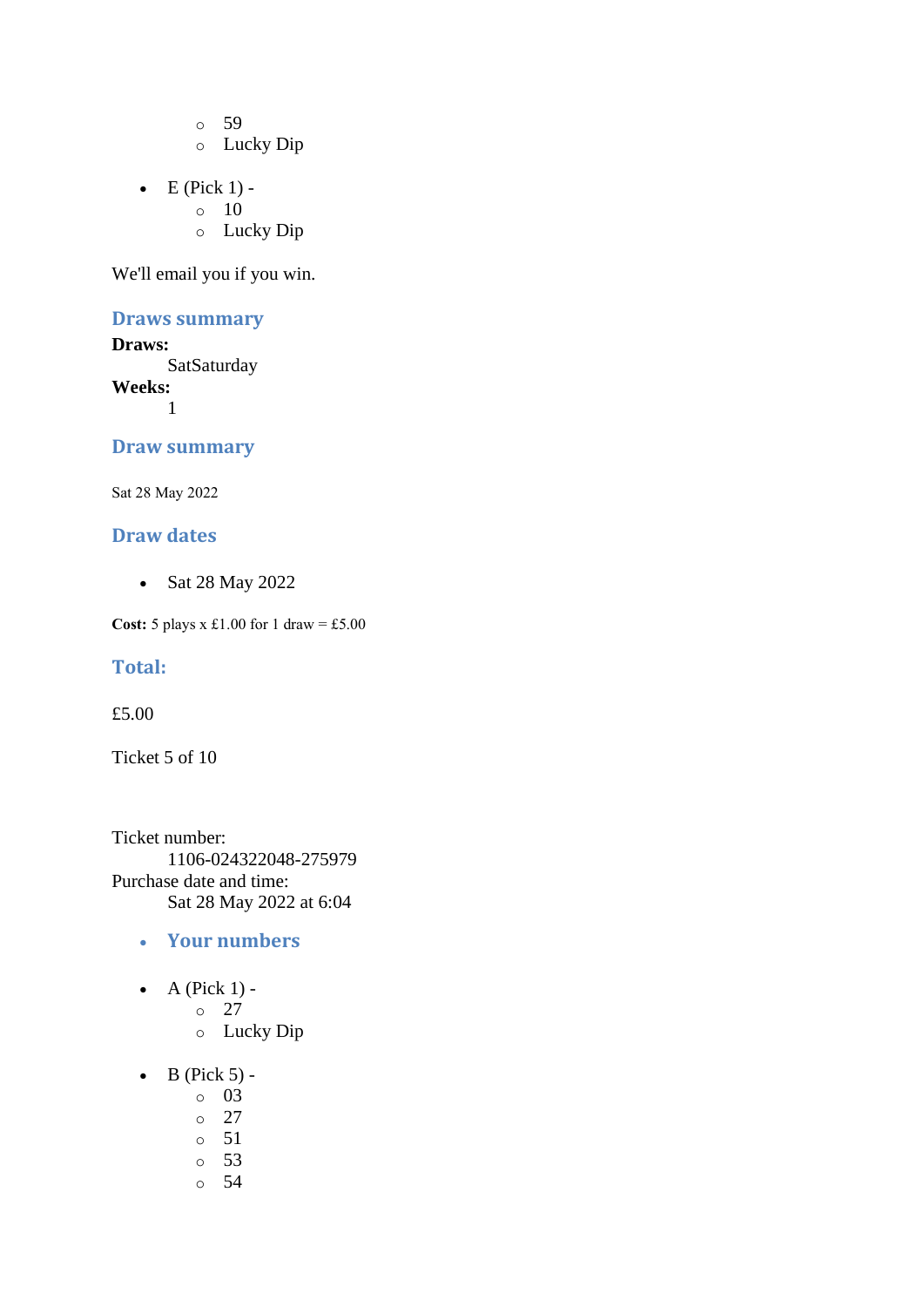- o Lucky Dip
- $\bullet$  C (Pick 1)
	- o 07
		- o Lucky Dip
- $\bullet$  D (Pick 3) -
	- $\circ$  05
	- o 07
	- o 30
	- o Lucky Dip
- $\bullet$  E (Pick 1)
	- o 04
	- o Lucky Dip

## **Draws summary**

**Draws: SatSaturday Weeks:** 1

**Draw summary**

Sat 28 May 2022

## **Draw dates**

• Sat 28 May 2022

**Cost:** 5 plays x £1.00 for 1 draw = £5.00

## **Total:**

£5.0

Ticket 3 of 10

Ticket number: 1106-048657413-274479 Purchase date and time: Sat 28 May 2022 at 7:25

# • **Your numbers**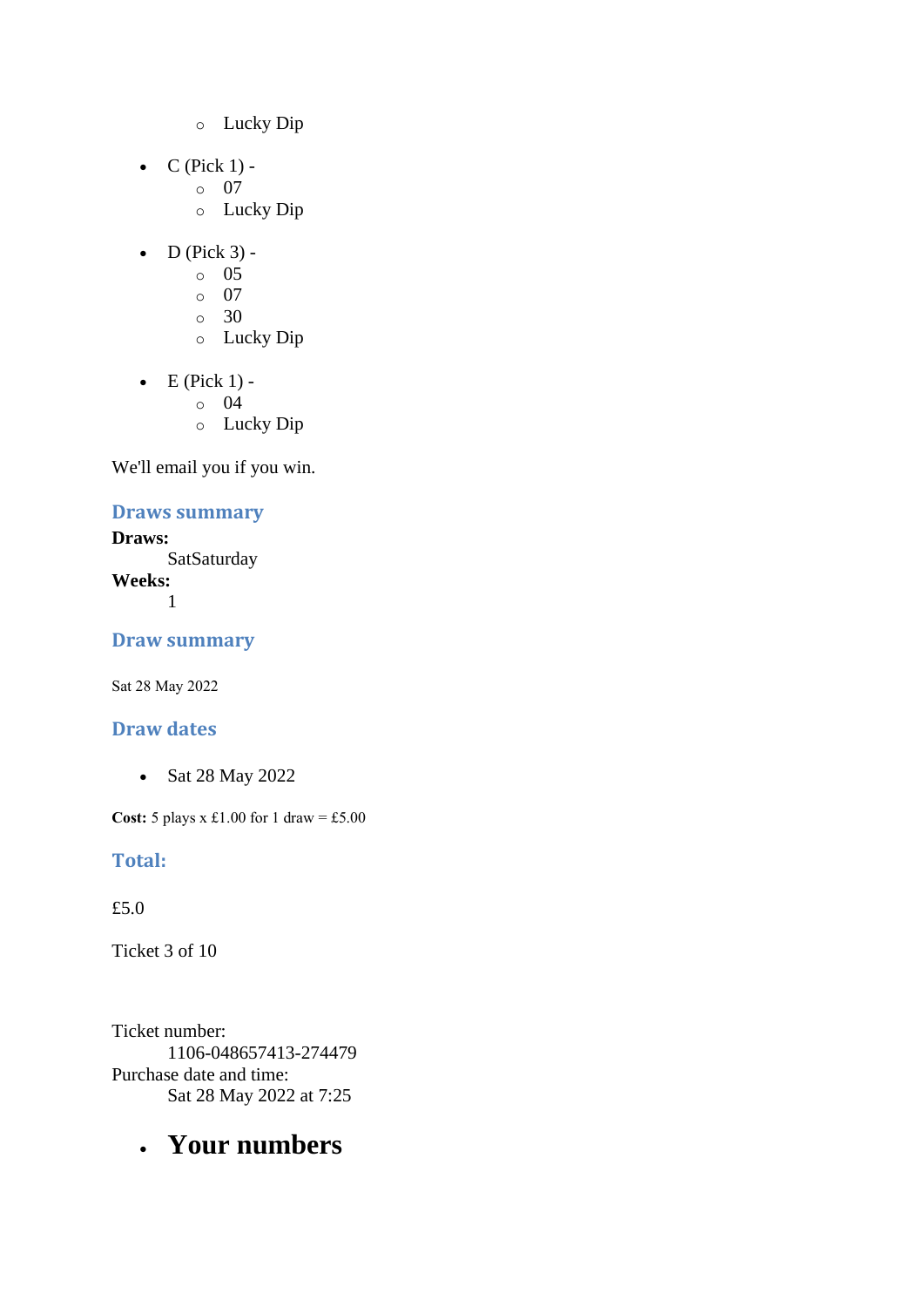- $\bullet$  A (Pick 1)
	- o 16
	- o Lucky Dip
- $\bullet$  B (Pick 5)
	- o 04
	- $\circ$  12
	- o 19
	- o 21  $\circ$  25
	- o Lucky Dip
- $\bullet$  C (Pick 1)
	- o 06
	- o Lucky Dip
- $\bullet$  D (Pick 3)
	- o 20
	- $\circ$  40
	- o 52
	- o Lucky Dip
- $\bullet$  E (Pick 1)
	- o 14
		- o Lucky Dip

# **Draws summary**

**Draws: SatSaturday Weeks:** 1

# **Draw summary**

Sat 28 May 2022

# **Draw dates**

• Sat 28 May 2022

**Cost:** 5 plays x £1.00 for 1 draw = £5.00

# **Total:**

£5.00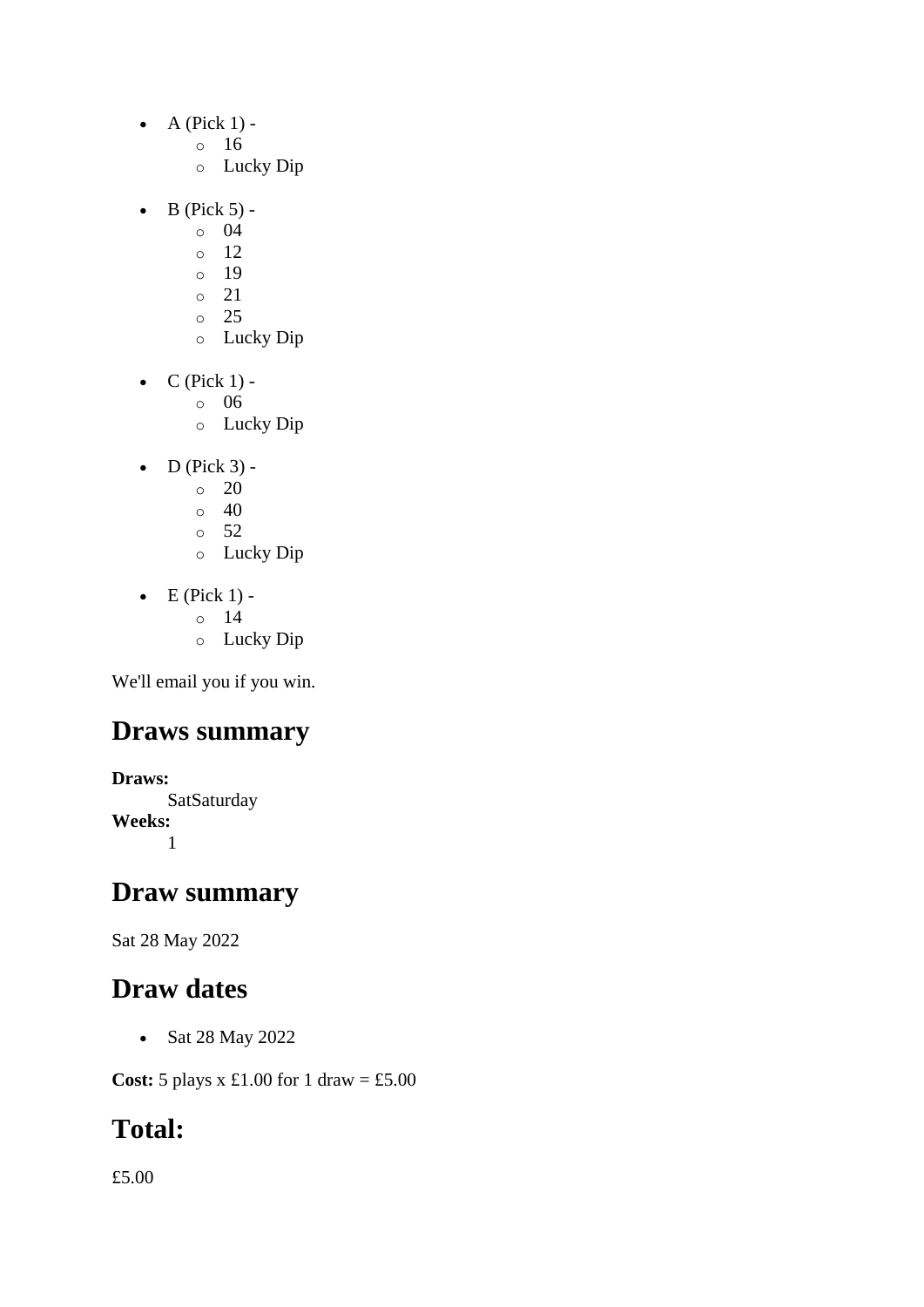## *Lottery Syndicate Group 24*

*----------------------------------------------------*

*1) Sa52D05, 2) Wi90H05, 3) Ma8S23, 4) Pe20L31,5) CA42S01,6) Ph12O16, 7) Pe03S23, 8) Ru39M44, 9) Ga58S03 (G. Schmidt),10) Sh20S29, 11) Ma16W01, 12) Fr02B01, 13) Ma98D73, 14) Te68W11, 15) Da84S01, 16) He18T10, 17) MI04J16, 18) PE67S20, 19) StJoWal, 20) Jo54V2, 21) Jo92Y20*

Ticket 6 of 10

Ticket number: 1106-057899008-279079 Purchase date and time: Sat 28 May 2022 at 6:04

#### • **Your numbers**

- A (Pick  $1$ )
	- o 06
	- o Lucky Dip
- B (Pick 5)
	- o 04
	- o 27
	- o 46
	- $\circ$  50
	- o 59
	- o Lucky Dip
- $\bullet$  C (Pick 1)
	- o 05
	- o Lucky Dip
- $\bullet$  D (Pick 2) -
	- $\circ$  08
	- o 11
	- o Lucky Dip
- $\bullet$  E (Pick 1)
	- o 19
		- o Lucky Dip

We'll email you if you win.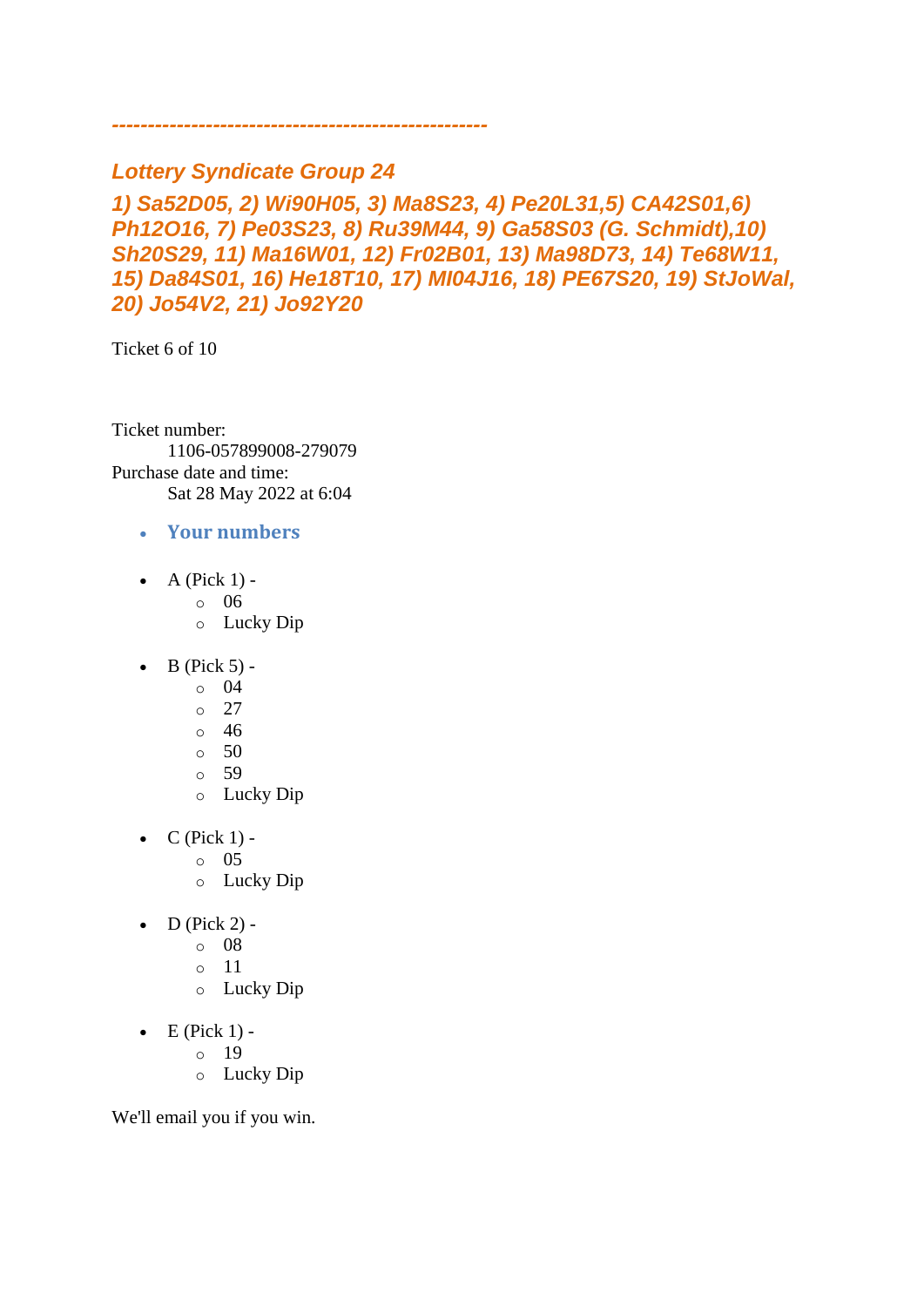#### **Draws summary**

**Draws: SatSaturday** 

**Weeks:**

1

#### **Draw summary**

Sat 28 May 2022

#### **Draw dates**

• Sat 28 May 2022

**Cost:** 5 plays x £1.00 for 1 draw = £5.00

### **Total:**

£5.00

Ticket 7 of 10

Ticket number: 1106-003279872-275479 Purchase date and time: Sat 28 May 2022 at 6:04

- **Your numbers**
- A (Pick  $1$ )
	- o 17
	- o Lucky Dip
- $\bullet$  B (Pick 5) -
	- $\circ$  10
	- $\circ$  20
	- o 31
	- $\circ$  40
	- $\circ$  42
	- o Lucky Dip
- $\bullet$  C (Pick 1)
	- o 41
	- o Lucky Dip
- $\bullet$  D (Pick 2)
	- o 14
	- o 53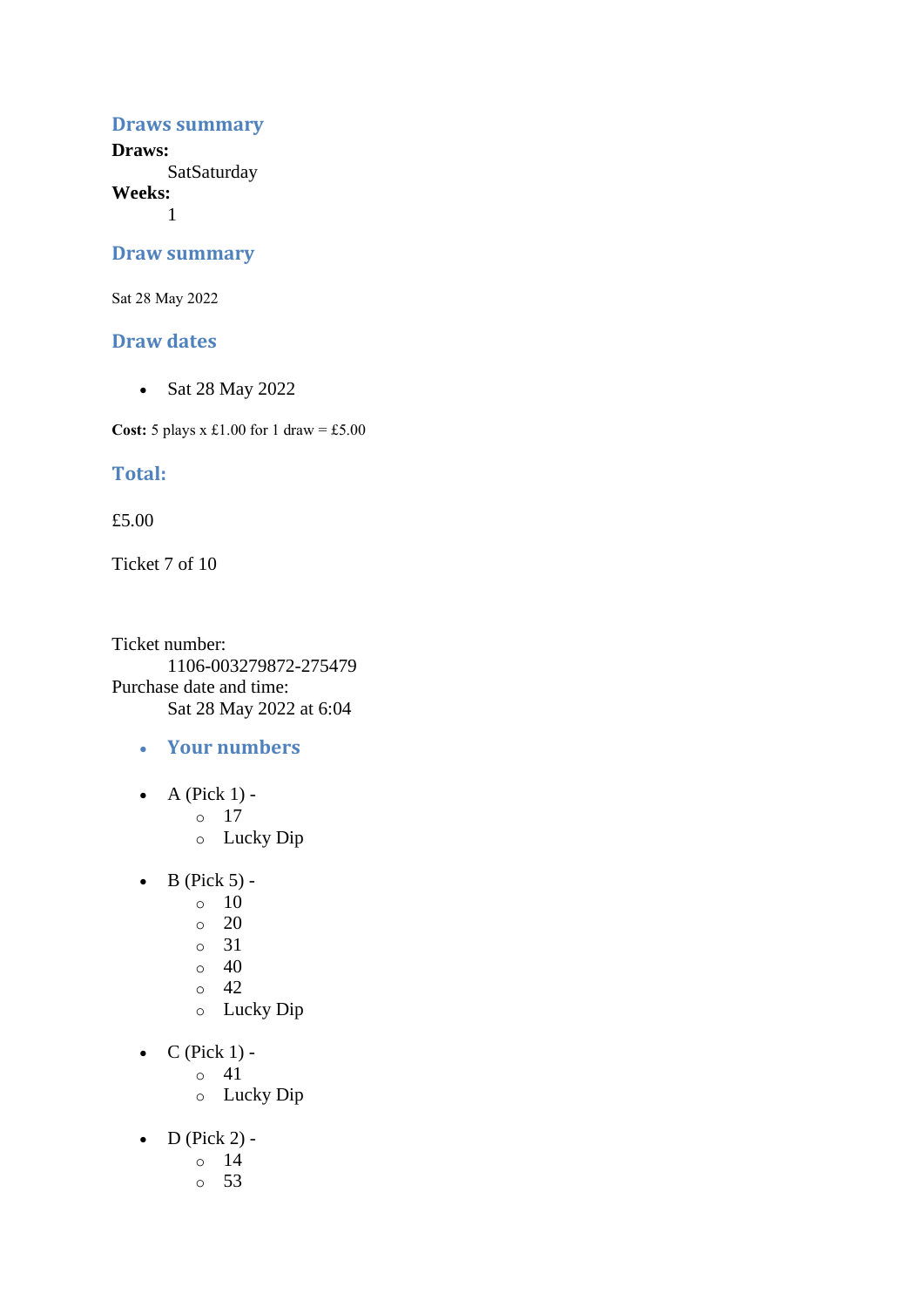- o Lucky Dip
- $\bullet$  E (Pick 1) -
	- $\circ$  57
		- o Lucky Dip

#### **Draws summary**

#### **Draws:**

**SatSaturday Weeks:** 1

**Draw summary**

Sat 28 May 2022

#### **Draw dates**

• Sat 28 May 2022

**Cost:** 5 plays x £1.00 for 1 draw = £5.00

#### **Total:**

£5.00

Ticket 8 of 10

Ticket number: 1106-008522756-274979 Purchase date and time: Sat 28 May 2022 at 6:04

#### • **Your numbers**

- A (Pick  $1$ )
	- o 03
	- o Lucky Dip
- $\bullet$  B (Pick 5)
	- o 03
	- o 16
	- o 20
	- o 36
	- o 55
	- o Lucky Dip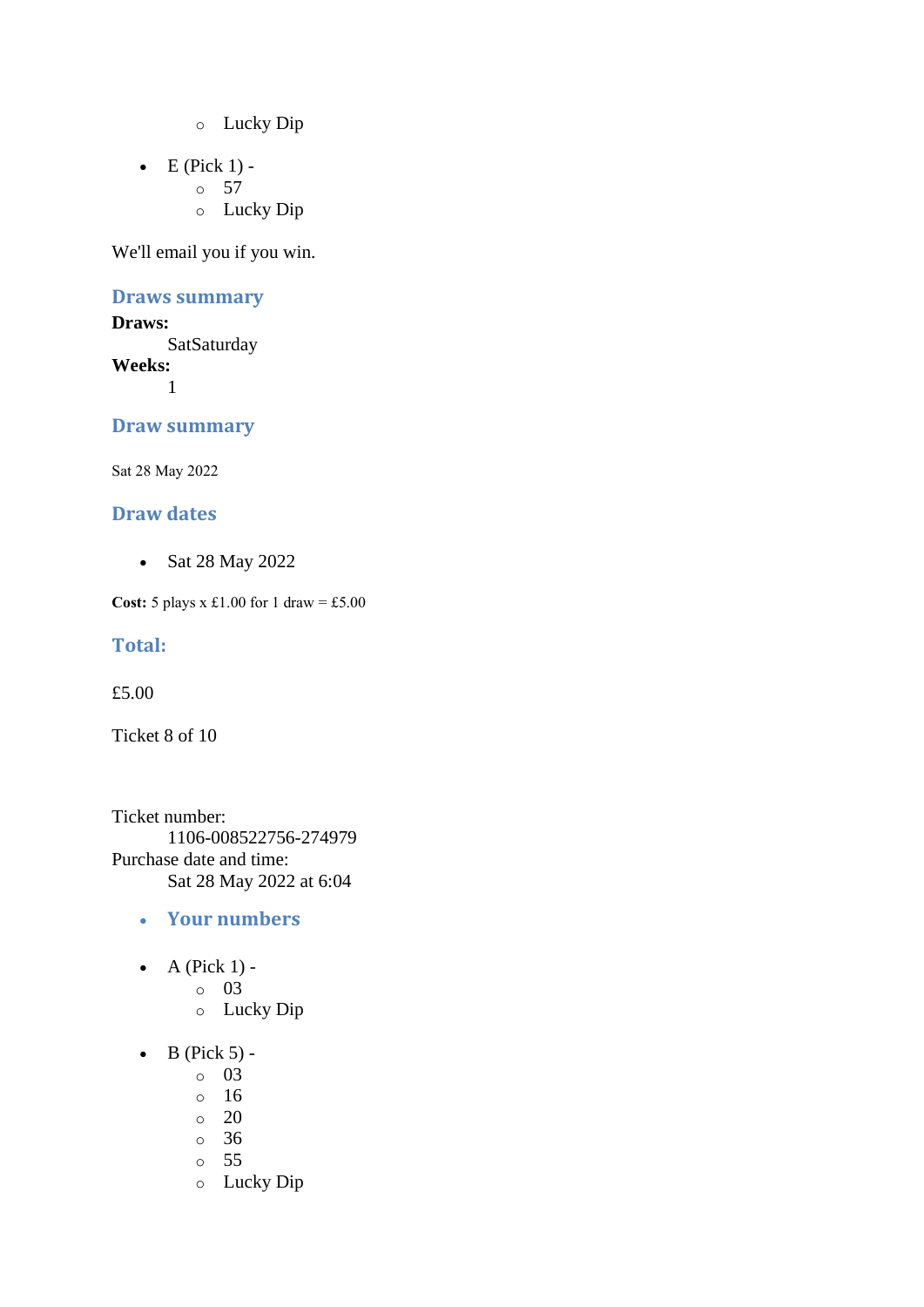- $\bullet$  C (Pick 1) -
	- $\circ$  12
	- o Lucky Dip
- D (Pick 2) -
	- $\circ$  13
	- $\circ$  41
	- o Lucky Dip
- $\bullet$  E (Pick 1)
	- o 58
	- o Lucky Dip

## **Draws summary**

**Draws: SatSaturday Weeks:**

1

#### **Draw summary**

Sat 28 May 2022

### **Draw dates**

• Sat 28 May 2022

**Cost:** 5 plays x £1.00 for 1 draw = £5.00

#### **Total:**

£5.00

Ticket 9 of 10

Ticket number: 1106-003345408-276579 Purchase date and time: Sat 28 May 2022 at 6:04

- **Your numbers**
- $\bullet$  A (Pick 1)
	- o 09
	- o Lucky Dip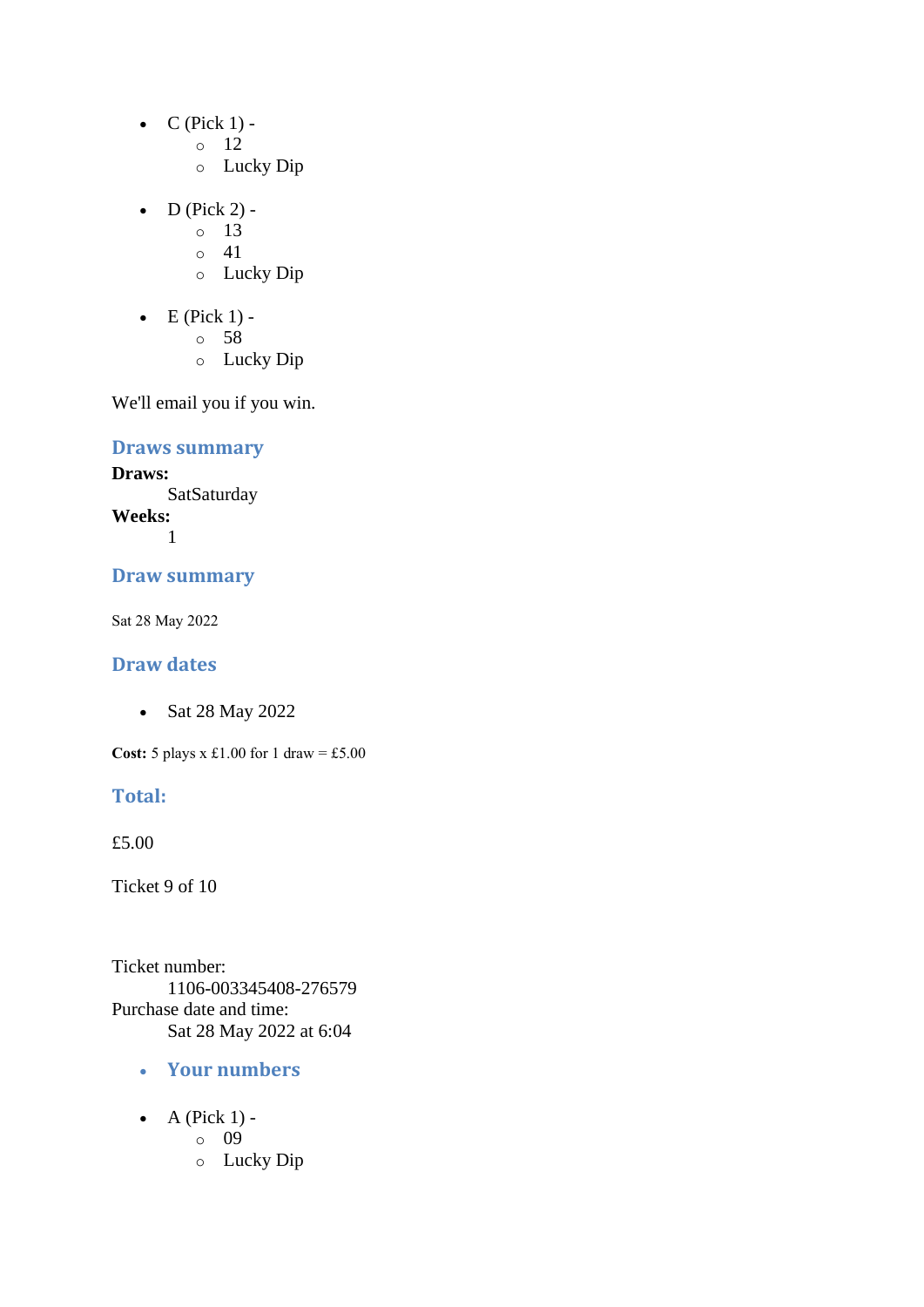- $\bullet$  B (Pick 5) -
	- $\circ$  12
	- o 16
	- o 18
	- o 19
	- $\circ$  41
	- o Lucky Dip
- $C$  (Pick 1)
	- o 53
		- o Lucky Dip
- D (Pick 2)
	- o 04
	- o 06
	- o Lucky Dip
- $\bullet$  E (Pick 1) -
	- $\circ$  27
	- o Lucky Dip

### **Draws summary**

**Draws: SatSaturday Weeks:** 1

## **Draw summary**

Sat 28 May 2022

## **Draw dates**

• Sat 28 May 2022

**Cost:** 5 plays x £1.00 for 1 draw = £5.00

## **Total:**

£5.00

Ticket 10 of 10

Ticket number: 1106-036918272-276579 Purchase date and time: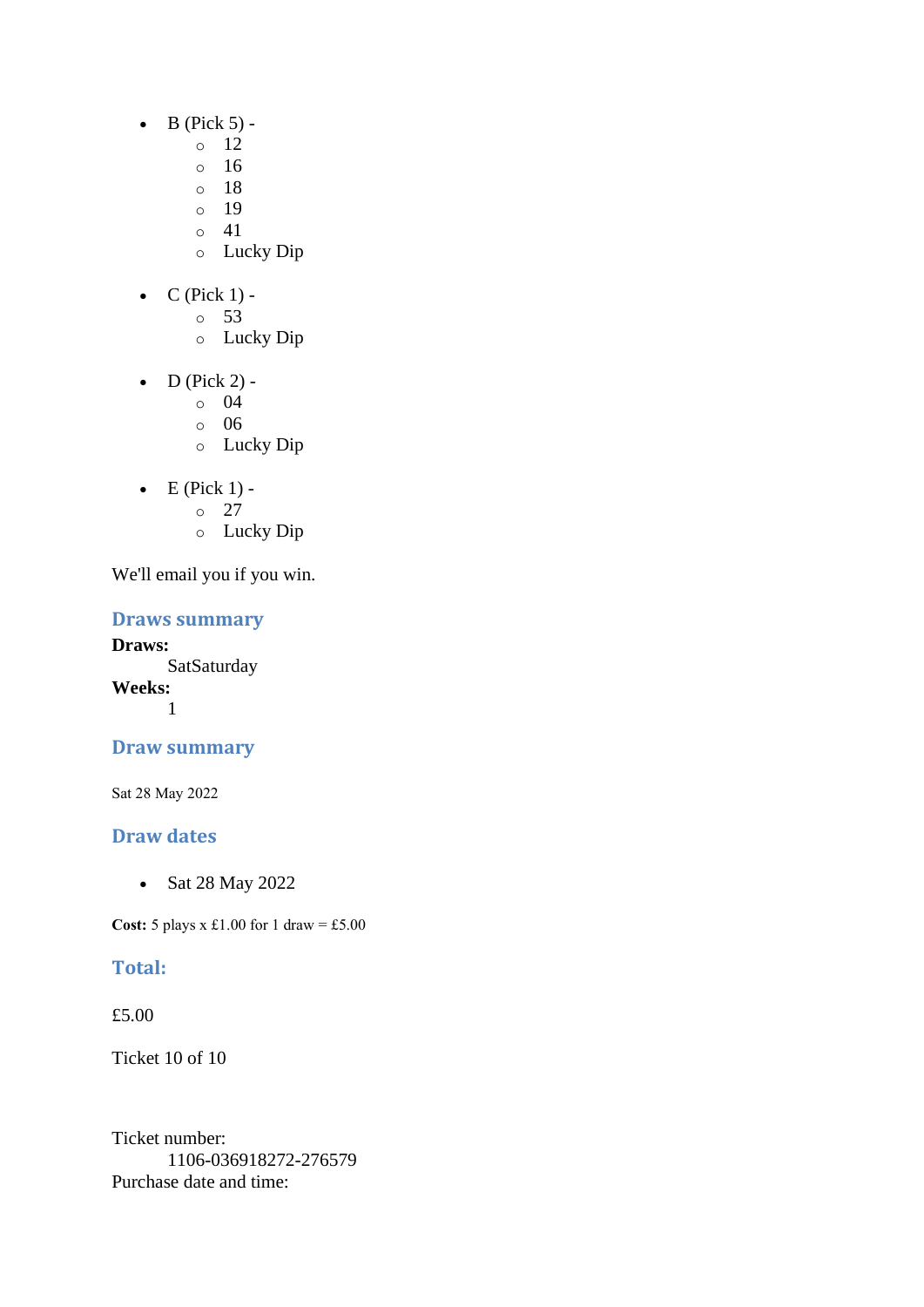Sat 28 May 2022 at 6:04

- **Your numbers**
- $\bullet$  A (Pick 1) -
	- $\circ$  03
		- o Lucky Dip
- $\bullet$  B (Pick 5) -
	- $\circ$  08
	- o 15
	- $\circ$  27
	- o 32
	- o 33
	- o Lucky Dip
- $\bullet$  C (Pick 1)
	- o 32
	- o Lucky Dip
- $D$  (Pick 2)
	- o 39
	- $\circ$  49
	- o Lucky Dip
- $\bullet$  E (Pick 1)
	- o 12
	- o Lucky Dip

We'll email you if you win.

### **Draws summary**

#### **Draws:**

**SatSaturday** 

**Weeks:**

1

#### **Draw summary**

Sat 28 May 2022

#### **Draw dates**

• Sat 28 May 2022

**Cost:** 5 plays x £1.00 for 1 draw = £5.00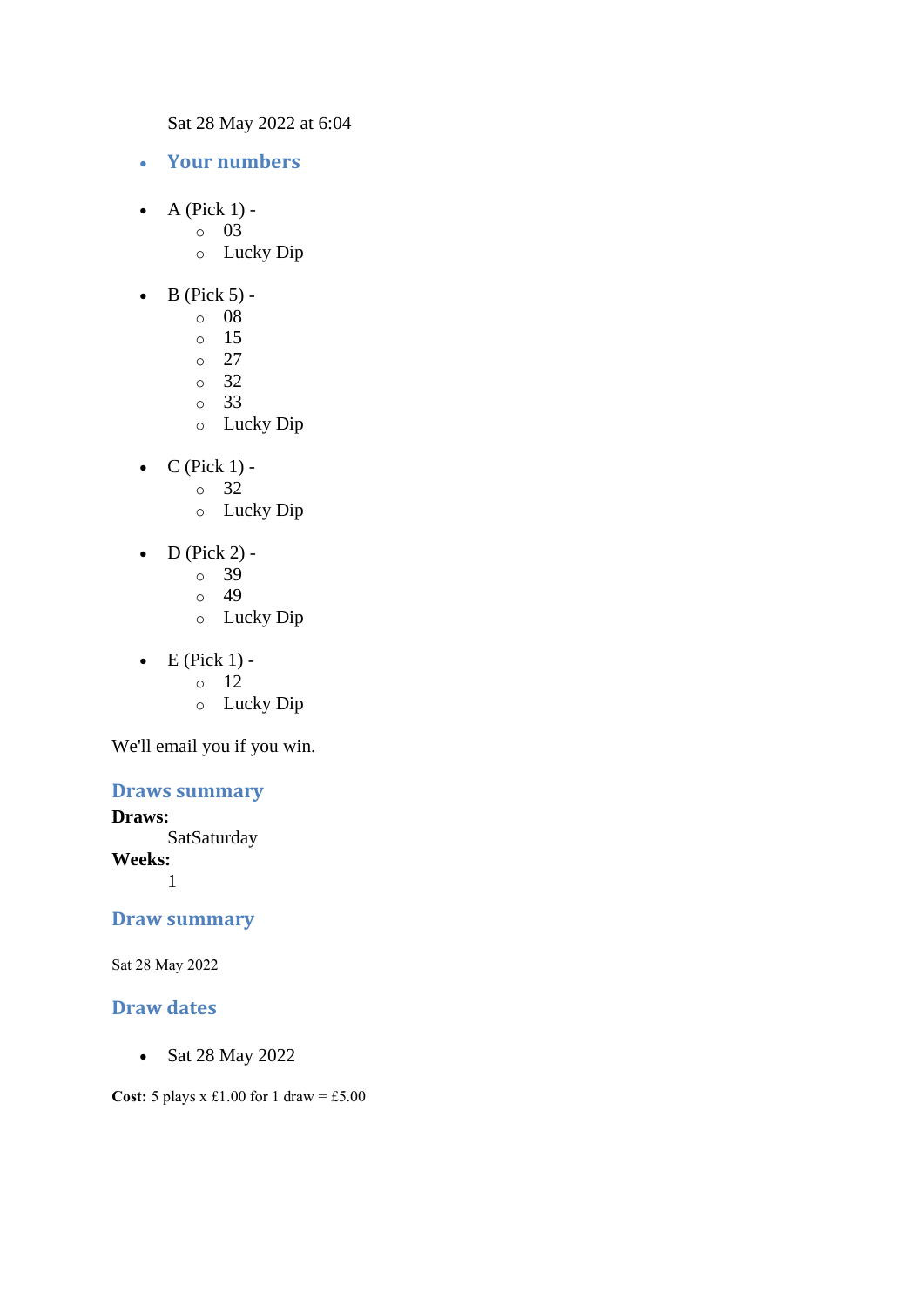## **Total:**

£5.0

Ticket 4 of 10

Ticket number: 1106-015150085-275579 Purchase date and time: Sat 28 May 2022 at 7:25

# • **Your numbers**

- $\bullet$  A (Pick 1)
	- o 29
		- o Lucky Dip
- $\bullet$  B (Pick 5)
	- o 18
	- o 24
	- o 33
	- $\circ$  43
	- o 46 o Lucky Dip
- $\bullet$  C (Pick 1)
	- o 55
	- o Lucky Dip
- $\bullet$  D (Pick 3) -
	- $\circ$  44
	- o 55
	- o 57
	- o Lucky Dip
- $\bullet$  E (Pick 1)
	- o 03
	- o Lucky Dip

We'll email you if you win.

# **Draws summary**

**Draws: SatSaturday Weeks:** 1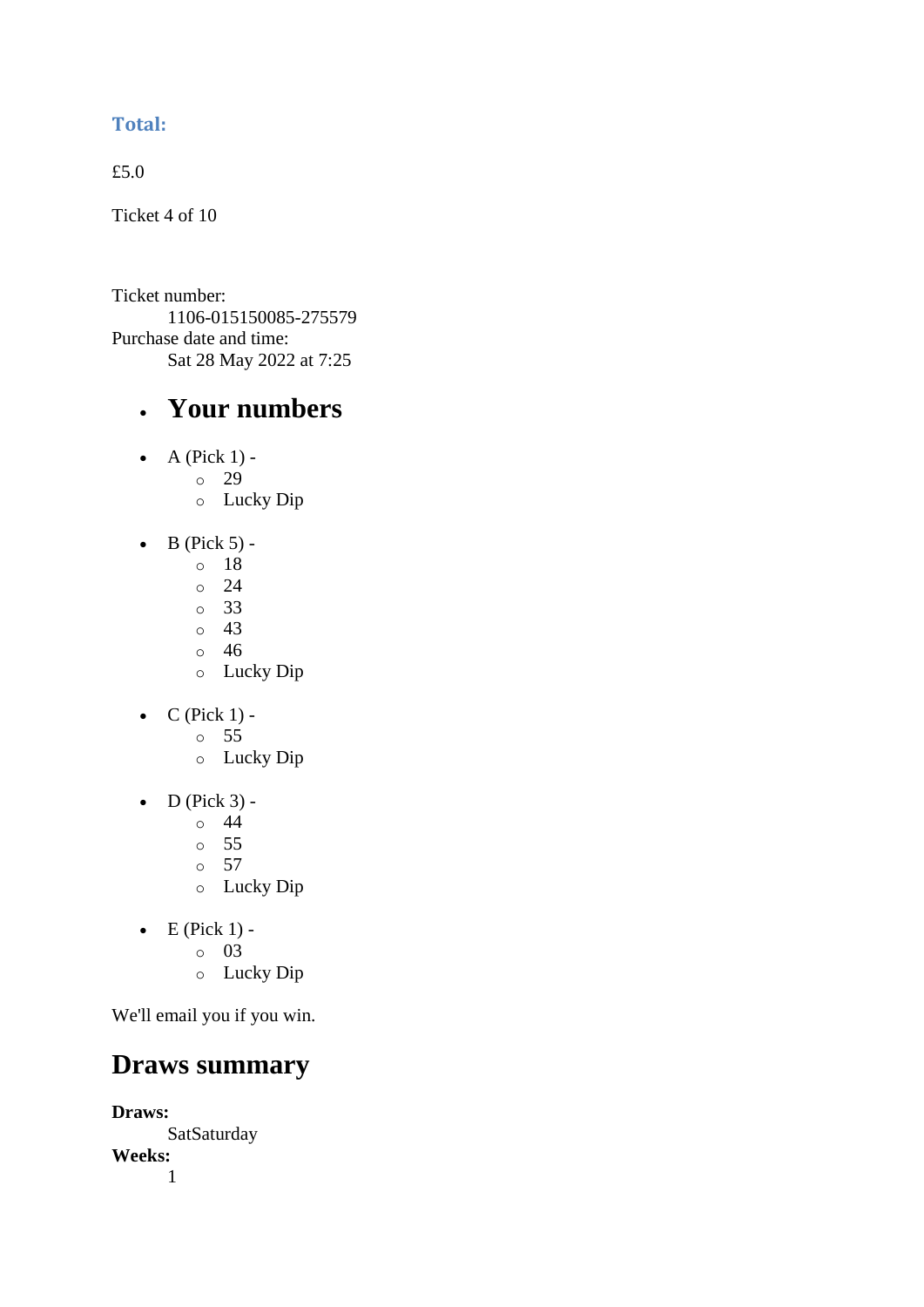# **Draw summary**

Sat 28 May 2022

# **Draw dates**

• Sat 28 May 2022

**Cost:**  $5$  plays x £1.00 for 1 draw = £5.00

# **Total:**

£5.00

*----------------------------------------------------------*

## *Lottery Syndicate Group 25*

*1) Sa52D05, 2) Ju86G11, 3) Jo57F06, 4) Jo16V36,5) Ry98M51, 6) CA42S01, 7) Wi90H05, 8) Fr02B01, 9) Te19B30,10) TH94L16, 11) Ma86M06, 12) De47C03, 13) MI04J16, 14) Sh20S29, 15) Te68W11,16) Ma8S23, 17) St81P02, 18) Ha98S01, 19) Ma94N21, 20) Be11V1, 21) Eu12R03*

Ticket 1 of 10

Ticket number: 1106-039606529-276879 Purchase date and time: Sat 28 May 2022 at 6:06

- **Your numbers**
- A (Pick  $1$ )
	- o 15
		- o Lucky Dip
- $\bullet$  B (Pick 5)
	- o 04
	- o 05
	- o 13
	- o 36
	- $\circ$  50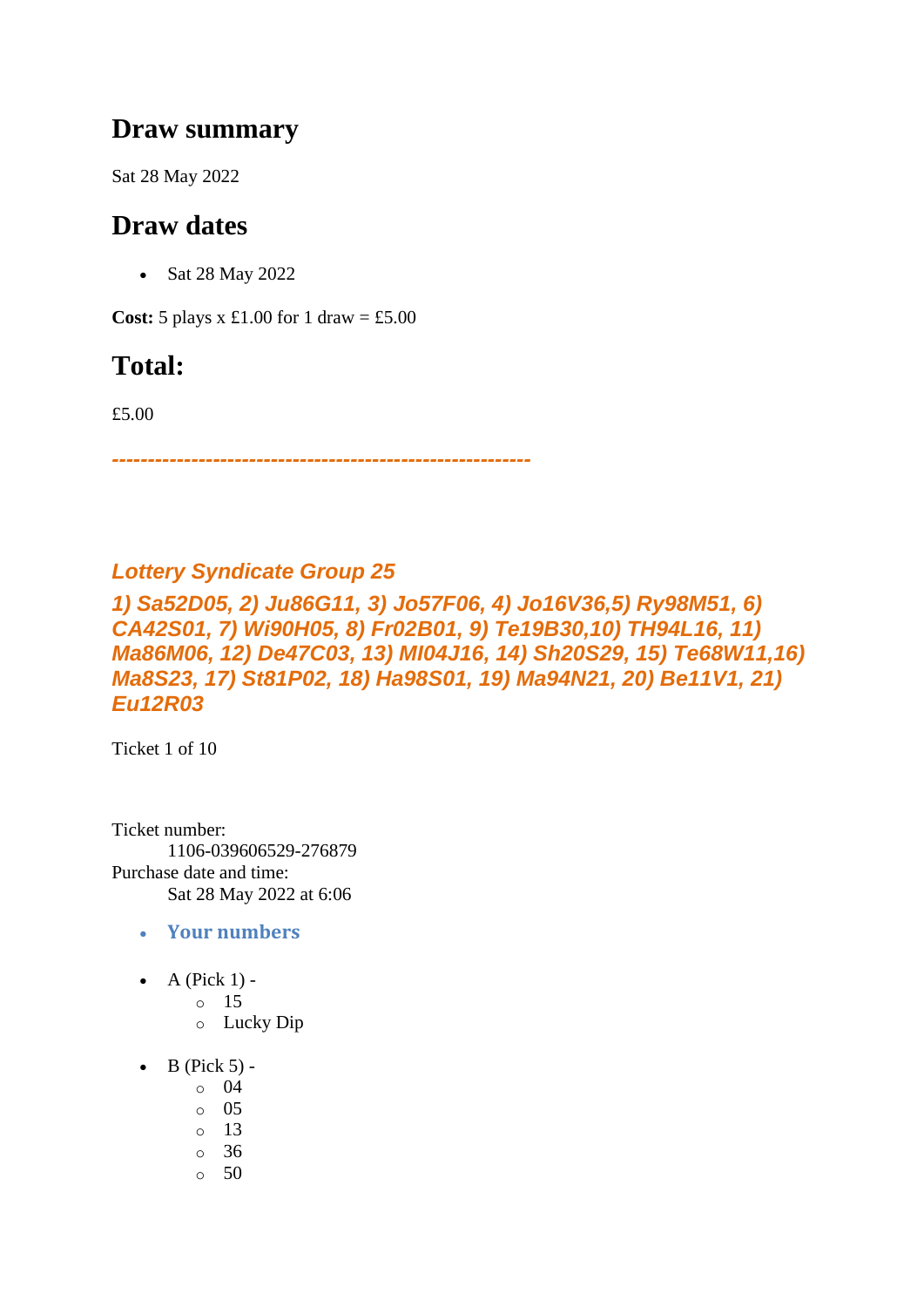- o Lucky Dip
- $C$  (Pick 1) -
	- $\circ$  42
	- o Lucky Dip
- $\bullet$  D (Pick 3)
	- o 01
	- $\circ$  46
	- $\circ$  52
	- o Lucky Dip
- $\bullet$  E (Pick 1) -
	- $\circ$  27
	- o Lucky Dip

## **Draws summary**

**Draws: SatSaturday Weeks:** 1

**Draw summary**

Sat 28 May 2022

### **Draw dates**

• Sat 28 May 2022

**Cost:** 5 plays x £1.00 for 1 draw = £5.00

### **Total:**

£5.00

Ticket 2 of 10

Ticket number: 1106-049043717-278879 Purchase date and time: Sat 28 May 2022 at 6:06

- **Your numbers**
- $\bullet$  A (Pick 1) -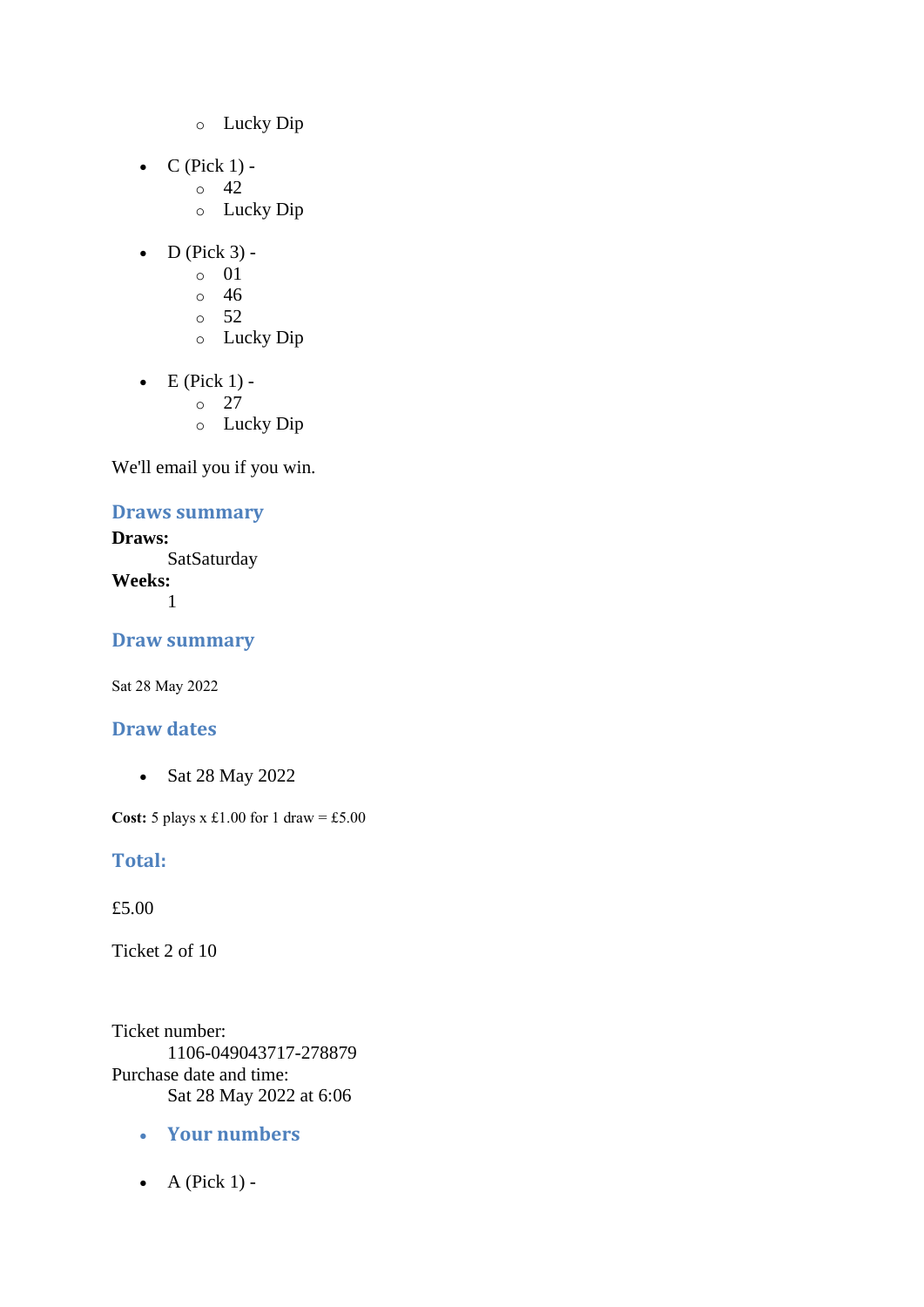- o 32
- o Lucky Dip
- $\bullet$  B (Pick 5)
	- o 02
	- o 17
	- o 38
	- $\circ$  49
	- o 59
	- o Lucky Dip
- $\bullet$  C (Pick 1)
	- o 45
	- o Lucky Dip
- $\bullet$  D (Pick 3)
	- o 03
	- o 35
	- $\circ$  57
	- o Lucky Dip
- $\bullet$  E (Pick 1)
	- o 13
	- o Lucky Dip

## **Draws summary**

**Draws: SatSaturday Weeks:** 1

## **Draw summary**

Sat 28 May 2022

### **Draw dates**

• Sat 28 May 2022

**Cost:** 5 plays x £1.00 for 1 draw = £5.00

## **Total:**

£5.00

Ticket 3 of 10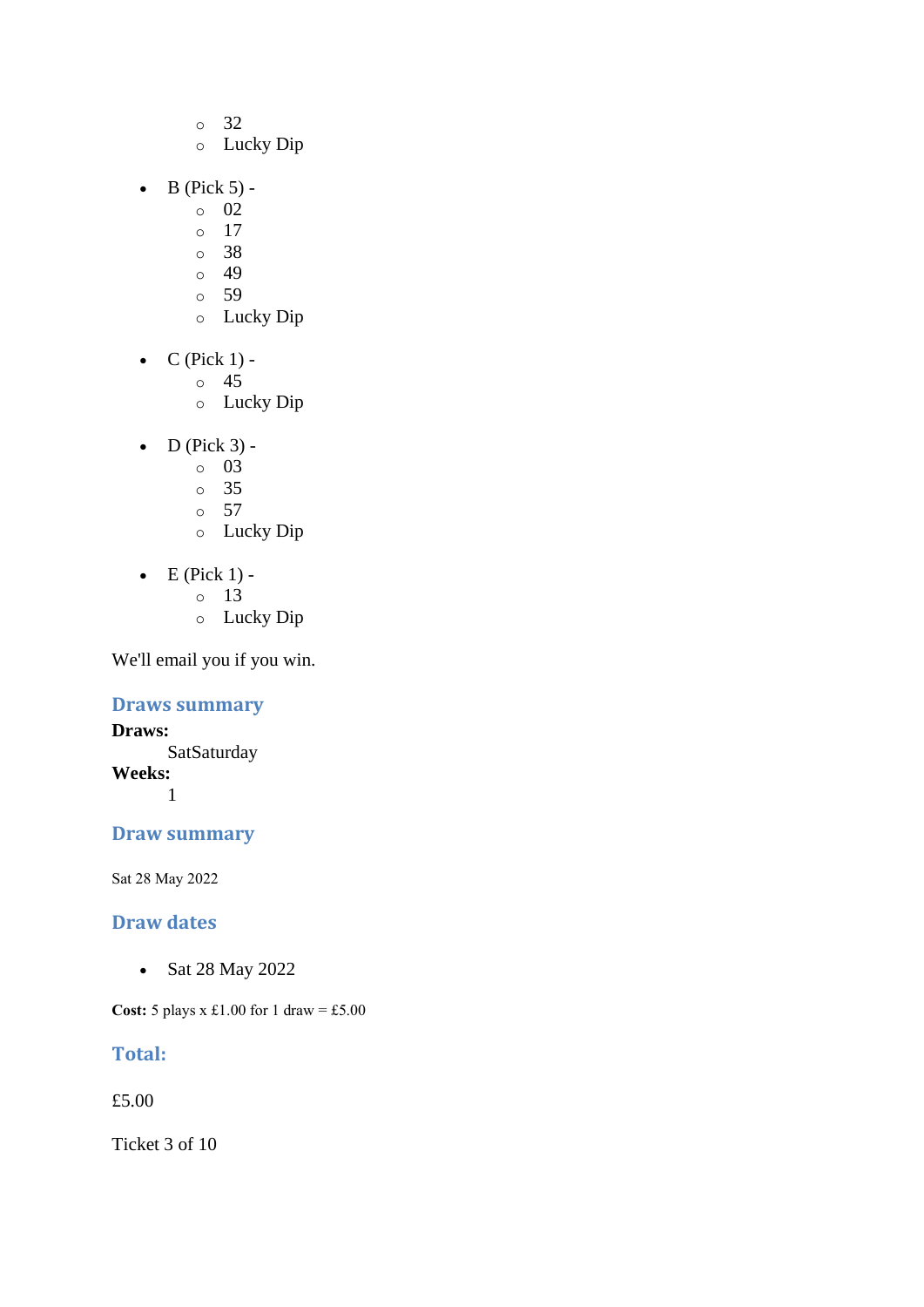Ticket number: 1106-015532293-276879 Purchase date and time: Sat 28 May 2022 at 6:06

- **Your numbers**
- $\bullet$  A (Pick 1) -

o 22

- o Lucky Dip
- $\bullet$  B (Pick 5) -
	- $\circ$  12
	- o 29
	- $\circ$  40
	- $\circ$  52
	- o 59
	- o Lucky Dip
- $C$  (Pick 1) -
	- $\circ$  10
		- o Lucky Dip
- $\bullet$  D (Pick 3)
	- o 03
	- o 07
	- o 28
	- o Lucky Dip
- $\bullet$  E (Pick 1)
	- o 48
	- o Lucky Dip

We'll email you if you win.

### **Draws summary**

**Draws: SatSaturday Weeks:**

1

#### **Draw summary**

Sat 28 May 2022

## **Draw dates**

• Sat 28 May 2022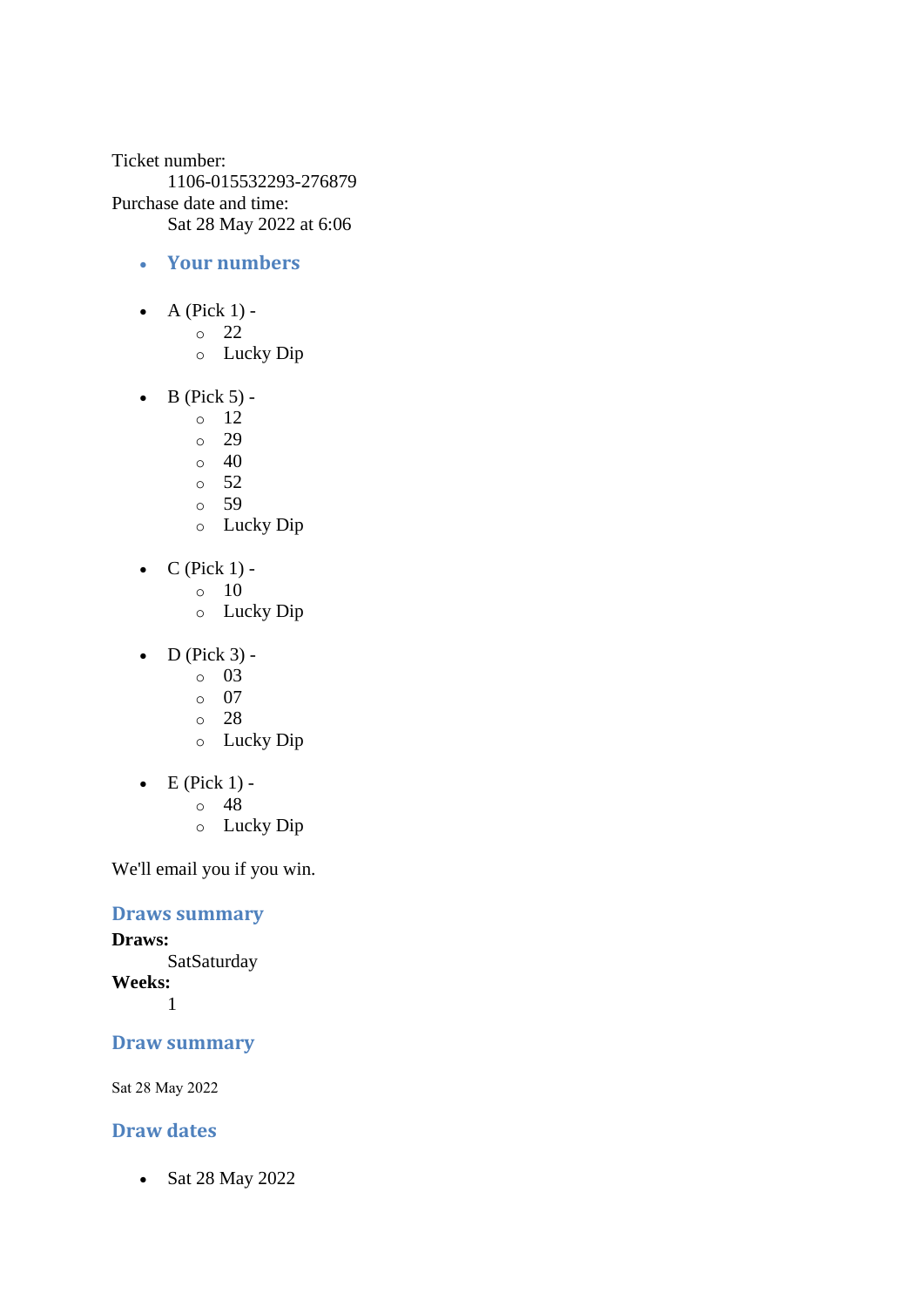**Cost:** 5 plays x £1.00 for 1 draw = £5.00

#### **Total:**

£5.00

Ticket 4 of 10

Ticket number: 1106-022818049-270479 Purchase date and time: Sat 28 May 2022 at 6:06

- **Your numbers**
- A (Pick  $1$ )
	- o 26
		- o Lucky Dip
- $\bullet$  B (Pick 5) -
	- $\circ$  20
	- $\circ$  25
	- o 28
	- o 35
	- o 59
	- o Lucky Dip
- $\bullet$  C (Pick 1)
	- o 33
	- o Lucky Dip
- $\bullet$  D (Pick 3) -
	- $\circ$  12
	- o 28
	- o 54
	- o Lucky Dip
- $\bullet$  E (Pick 1) -
	- $\circ$  40
	- o Lucky Dip

We'll email you if you win.

### **Draws summary**

**Draws: SatSaturday Weeks:** 1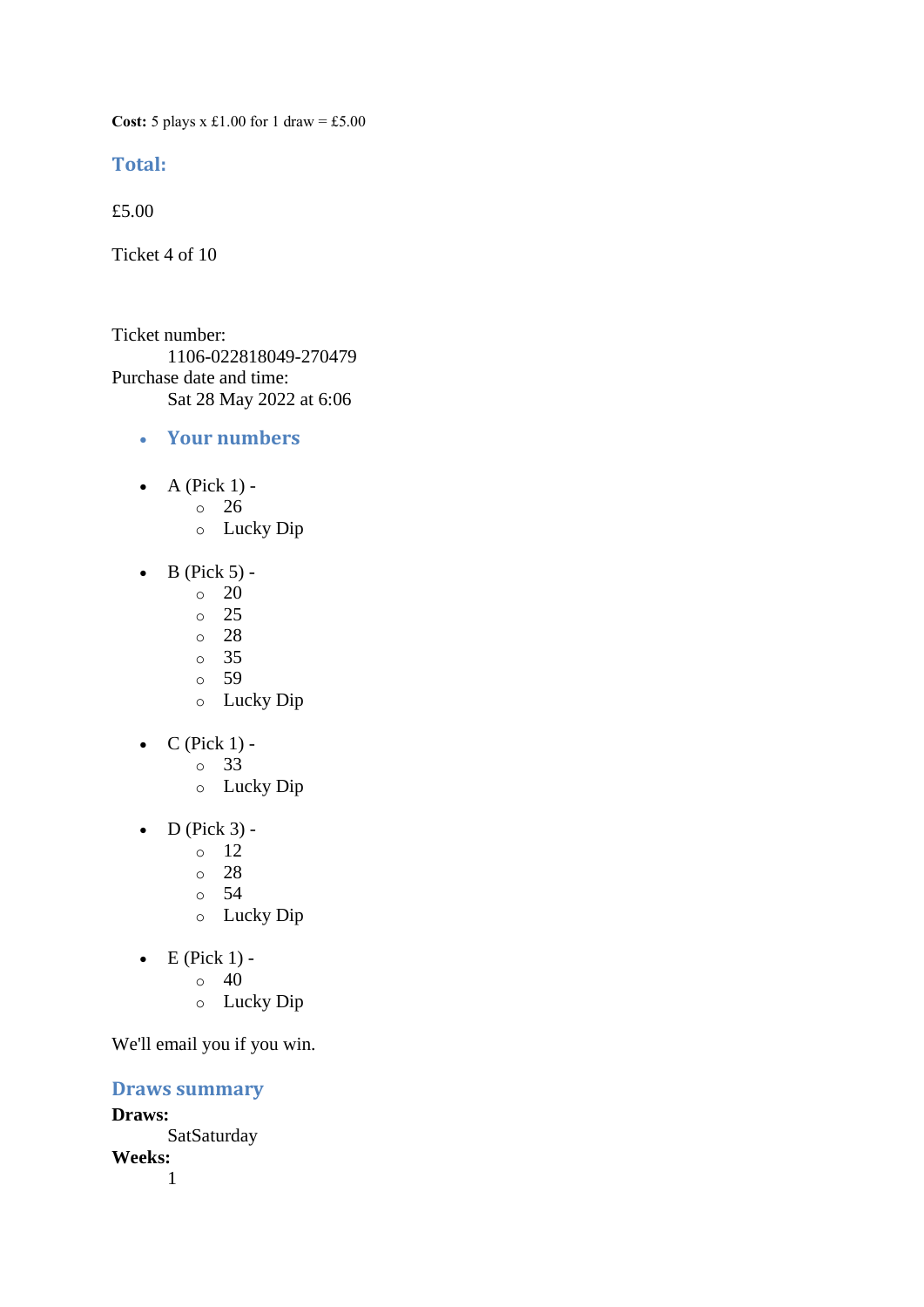## **Draw summary**

Sat 28 May 2022

### **Draw dates**

• Sat 28 May 2022

**Cost:**  $5$  plays x £1.00 for 1 draw = £5.00

## **Total:**

£5.00

Ticket 5 of 10

Ticket number: 1106-065828101-272479 Purchase date and time: Sat 28 May 2022 at 6:06

- **Your numbers**
- $\bullet$  A (Pick 1)
	- o 21
	- o Lucky Dip
- $\bullet$  B (Pick 5)
	- o 04
	- o 33
	- o 42
	- o 46
	- o 52
	- o Lucky Dip
- $C$  (Pick 1)
	- o 35
		- o Lucky Dip
- $\bullet$  D (Pick 3)
	- o 07
	- o 09
	- o 13
	- o Lucky Dip
- $\bullet$  E (Pick 1)
	- o 32
	- o Lucky Dip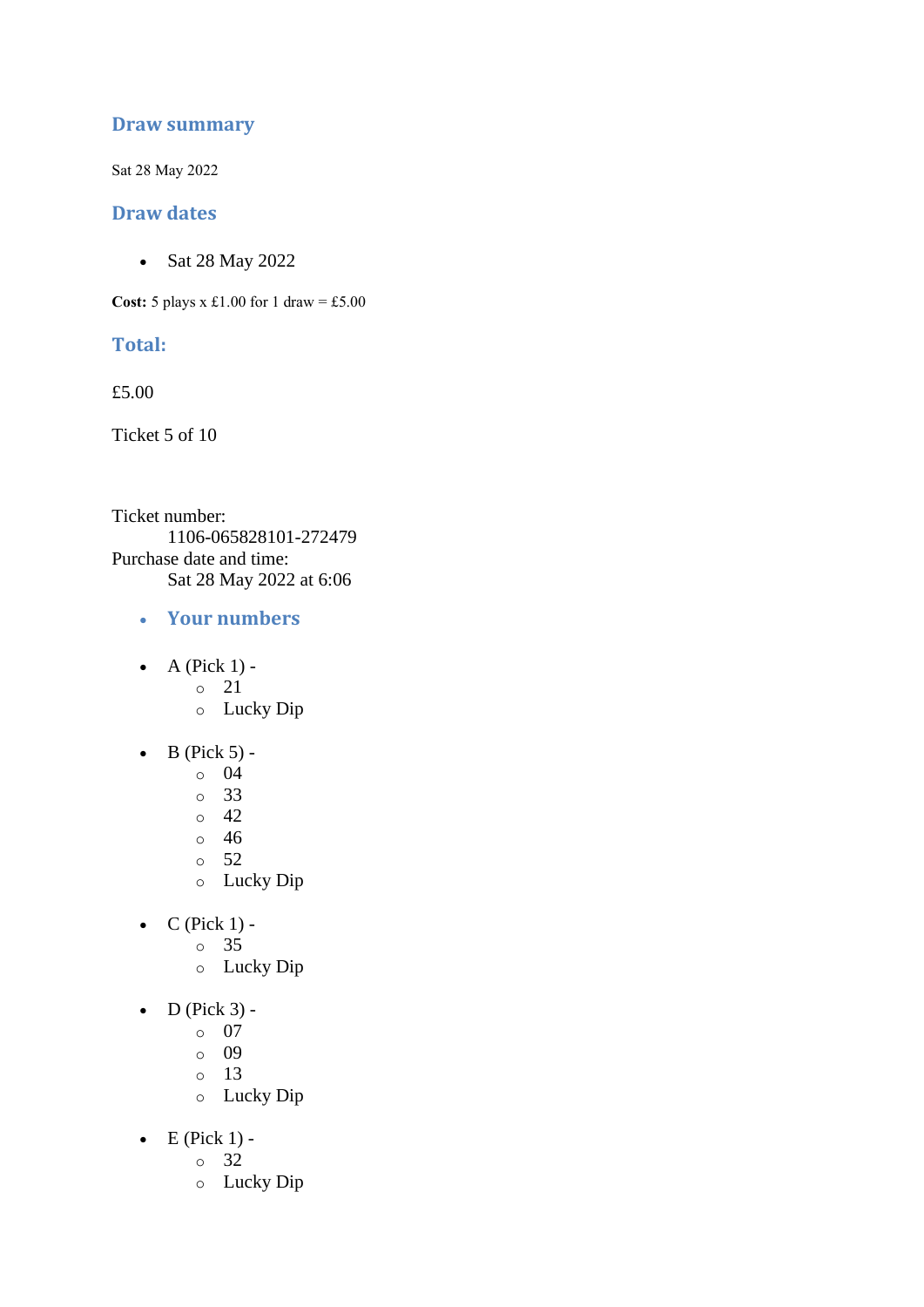## **Draws summary**

**Draws: SatSaturday Weeks:** 1

### **Draw summary**

Sat 28 May 2022

## **Draw dates**

• Sat 28 May 2022

**Cost:**  $5$  plays x £1.00 for 1 draw = £5.00

## **Total:**

### £5.0

Ticket 5 of 10

Ticket number: 1106-048722949-275579 Purchase date and time: Sat 28 May 2022 at 7:25

## • **Your numbers**

- $\bullet$  A (Pick 1) o 02 o Lucky Dip
- $\bullet$  B (Pick 5)
	- o 03
	- $\circ$  10
	- o 29
	- o 45
	- o 46
	- o Lucky Dip
- $\bullet$  C (Pick 1)
	- o 29
	- o Lucky Dip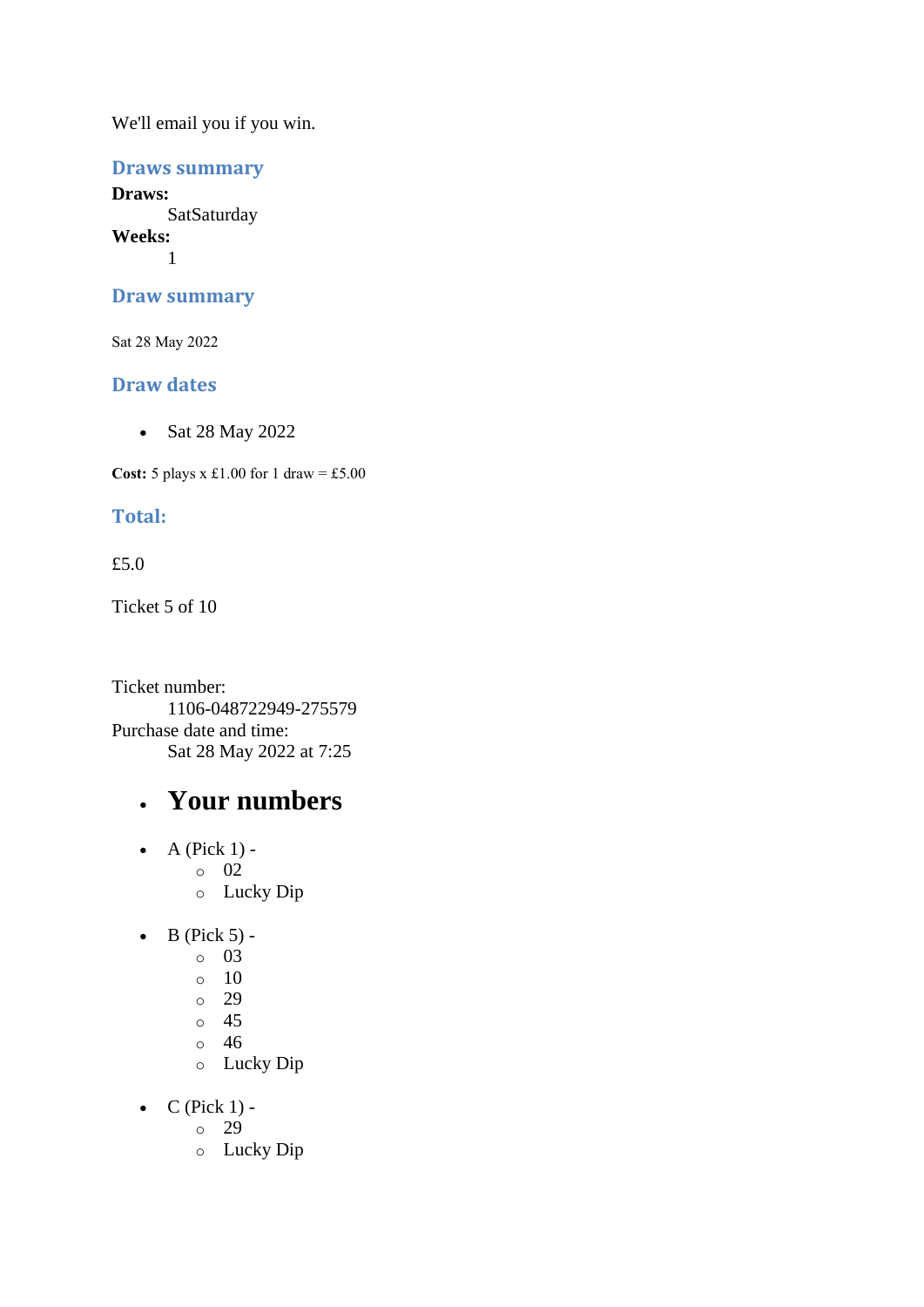- $\bullet$  D (Pick 3)
	- o 01
	- o 36
	- o 58
	- o Lucky Dip
- $\bullet$  E (Pick 1)
	- o 16
	- o Lucky Dip

# **Draws summary**

**Draws: SatSaturday Weeks:** 1

# **Draw summary**

Sat 28 May 2022

# **Draw dates**

• Sat 28 May 2022

**Cost:**  $5$  plays x £1.00 for 1 draw = £5.00

# **Total:**

£5.00

*-------------------------------------------------*

## *Lottery Syndicate Group 26*

*1) Ry98M51, 2) Te68W11, 3) Be55G77, 4) Sh20S29,5) StJoWal,6) CA42S01, 7) Jo16V36, 8) Al57S13, 9) Te19B30,10) Pe03S23, 11) Pa65A06, 12) De47C03, 13) Ka30M09, 14) Ha90S03, 15) Ma52A71,16) Ma86M06 17) Ed55T02, 18) St81P02, 19) TH94L16, 20) Ma56S01, 21) Jo92Y20*

Ticket 6 of 10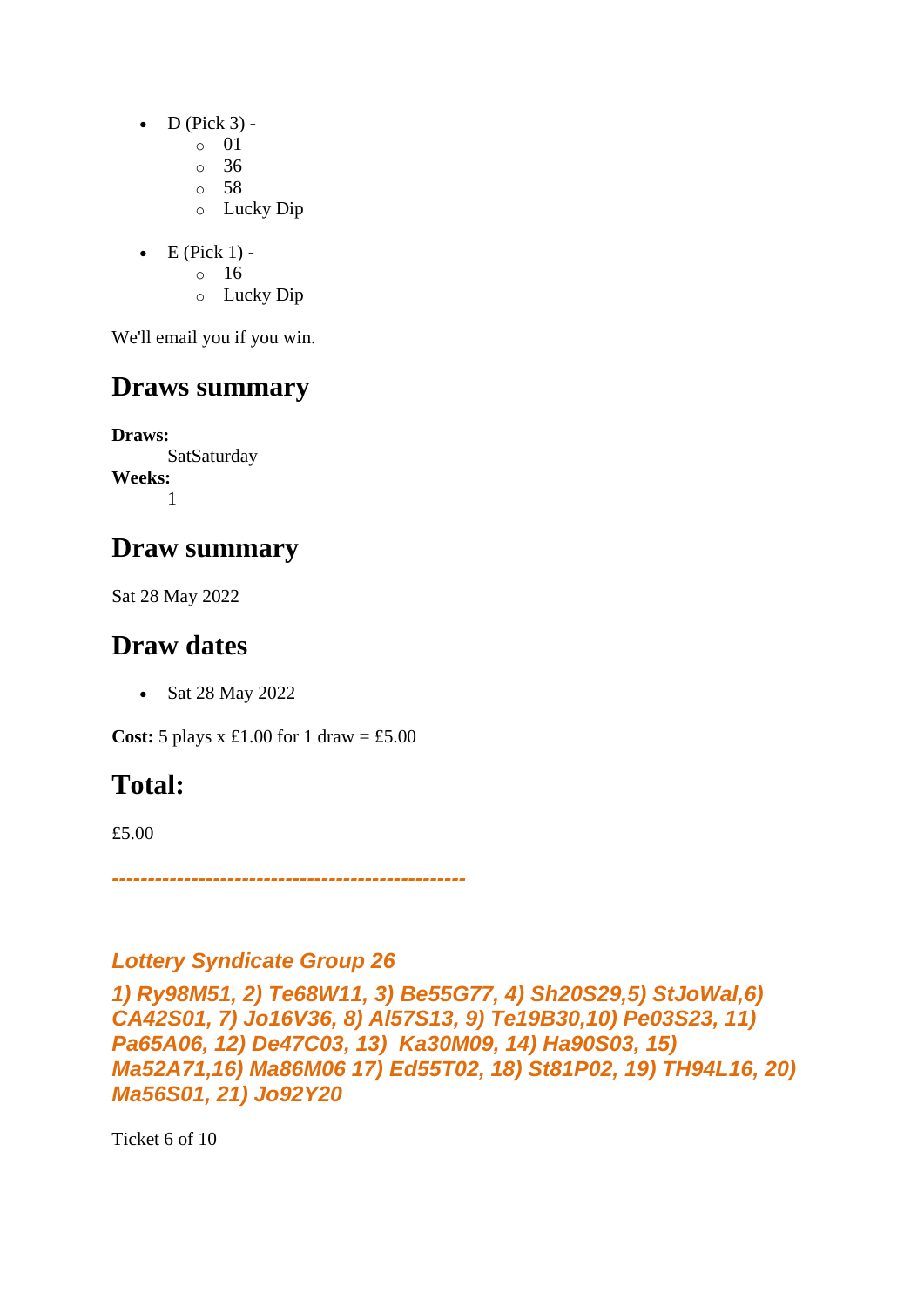Ticket number: 1106-032320773-273579 Purchase date and time: Sat 28 May 2022 at 6:06

- **Your numbers**
- A (Pick  $1$ )
	- o 05
	- o Lucky Dip
- $\bullet$  B (Pick 5) -
	- $\circ$  02
	- $\circ$  20
	- o 35
	- o 43
	- o 48
	- o Lucky Dip
- $C$  (Pick 1)
	- o 22
		- o Lucky Dip
- $\bullet$  D (Pick 2)
	- o 25
	- $\circ$  51
	- o Lucky Dip
- $\bullet$  E (Pick 1) -
	- $\circ$  49
		- o Lucky Dip

We'll email you if you win.

**Draws summary**

**Draws:** SatSaturday **Weeks:**

1

**Draw summary**

Sat 28 May 2022

## **Draw dates**

• Sat 28 May 2022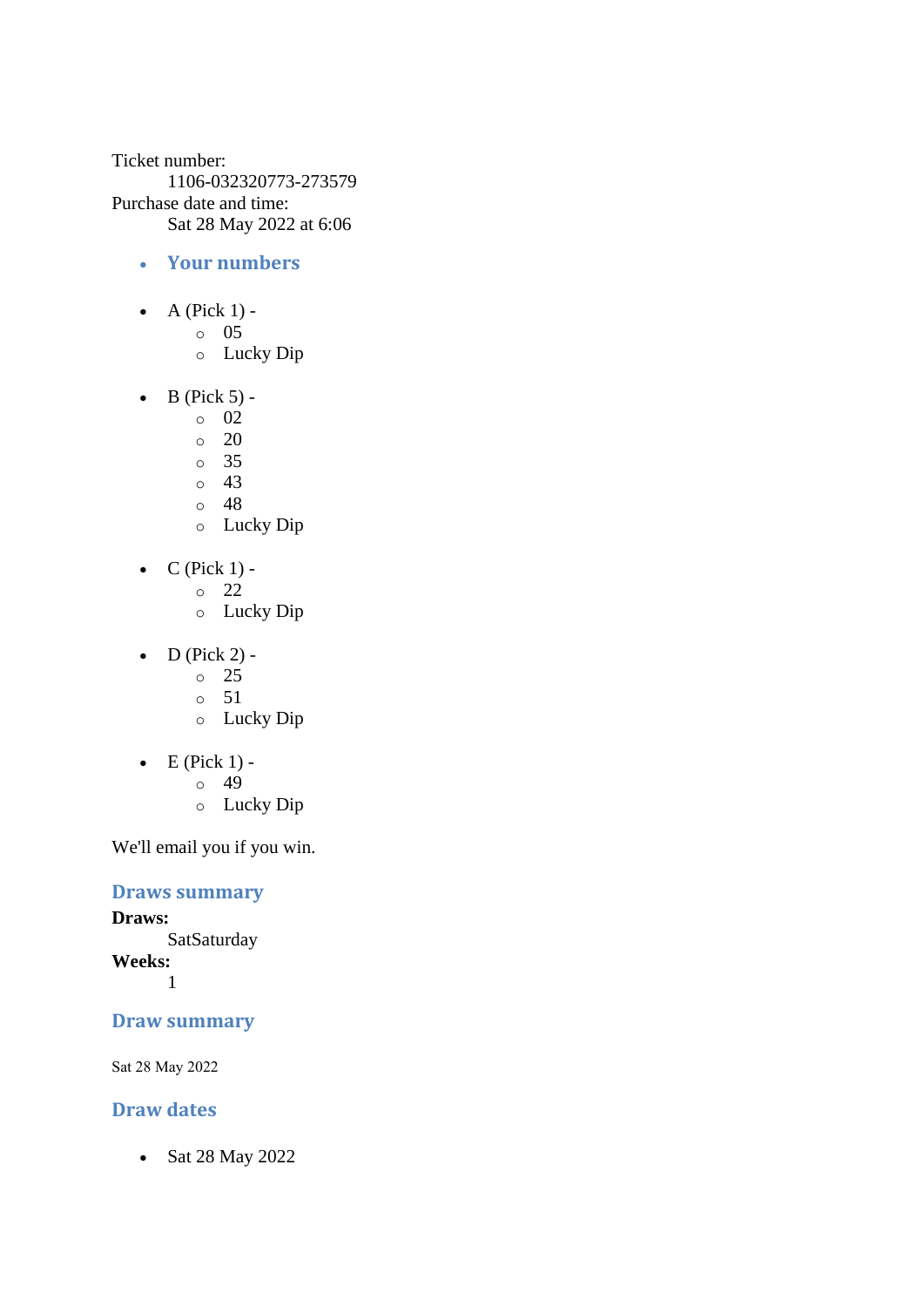**Cost:** 5 plays x £1.00 for 1 draw = £5.00

## **Total:**

£5.00

Ticket 7 of 10

Ticket number: 1106-056456449-271579 Purchase date and time: Sat 28 May 2022 at 6:06

- **Your numbers**
- $\bullet$  A (Pick 1)
	- o 57
		- o Lucky Dip
- $\bullet$  B (Pick 5) -
	- $\circ$  12
	- o 36
	- $\circ$  44
	- $\circ$  50
	- o 53
	- o Lucky Dip
- $\bullet$  C (Pick 1) -
	- $\circ$  40
	- o Lucky Dip
- $\bullet$  D (Pick 2)
	- o 09
	- o 28
	- o Lucky Dip
- $\bullet$  E (Pick 1) -
	- $\circ$  44
	- o Lucky Dip

We'll email you if you win.

**Draws summary Draws: SatSaturday Weeks:** 1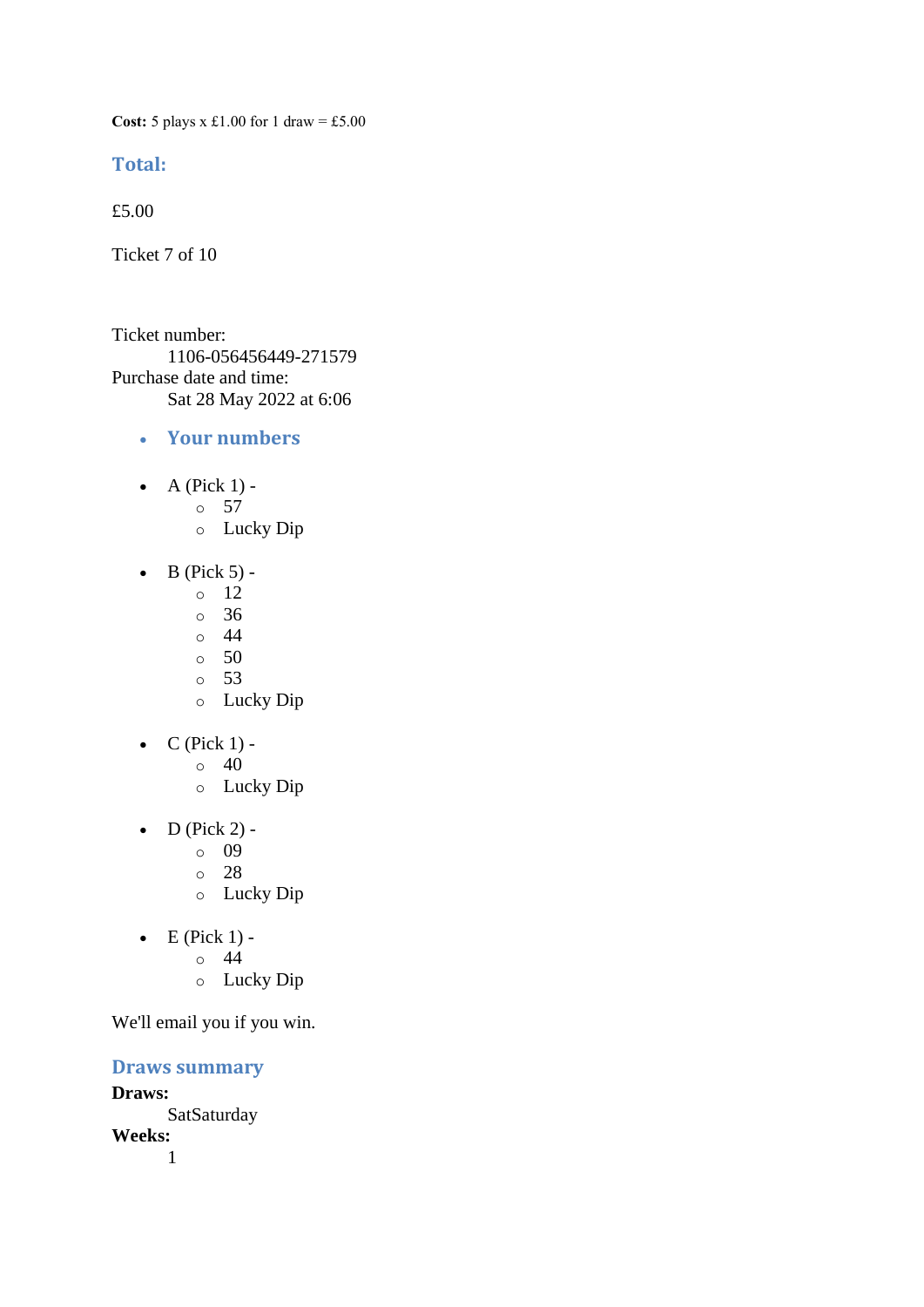## **Draw summary**

Sat 28 May 2022

### **Draw dates**

• Sat 28 May 2022

**Cost:**  $5$  plays x £1.00 for 1 draw = £5.00

## **Total:**

£5.00

Ticket 8 of 10

Ticket number: 1106-065893637-273579 Purchase date and time: Sat 28 May 2022 at 6:06

- **Your numbers**
- $\bullet$  A (Pick 1) -
	- $\circ$  20
	- o Lucky Dip
- $\bullet$  B (Pick 5) -
	- $\circ$  12
	- o 19
	- o 28
	- o 48
	- o 50
	- o Lucky Dip
- $C$  (Pick 1)
	- o 54
		- o Lucky Dip
- $\bullet$  D (Pick 2)
	- o 04
	- o 22
	- o Lucky Dip
- $\bullet$  E (Pick 1)
	- o 53
	- o Lucky Dip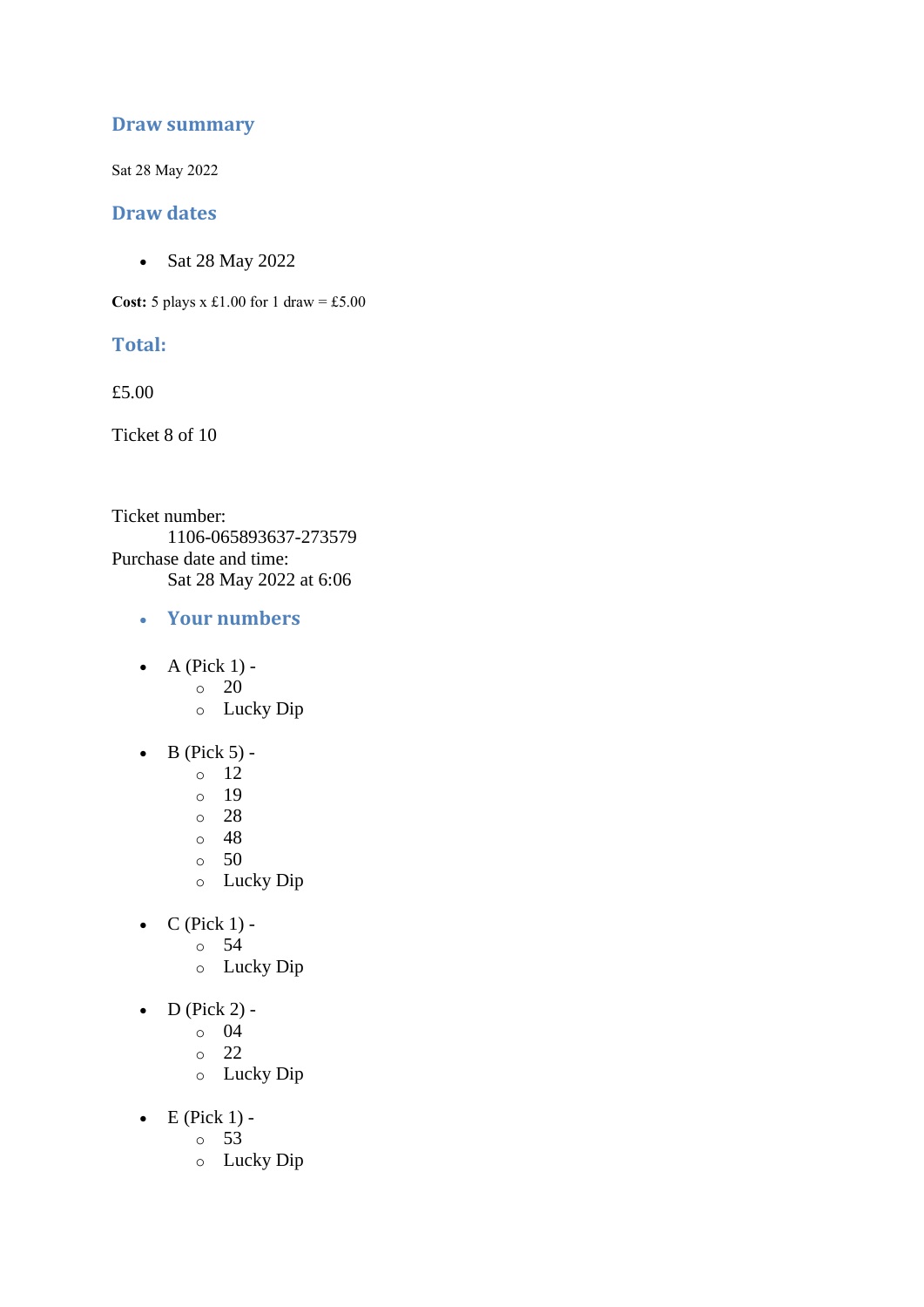## **Draws summary**

**Draws: SatSaturday Weeks:** 1

#### **Draw summary**

Sat 28 May 2022

### **Draw dates**

• Sat 28 May 2022

**Cost:**  $5$  plays x £1.00 for 1 draw = £5.00

### **Total:**

#### £5.00

Ticket 9 of 10

Ticket number: 1106-011272453-273279 Purchase date and time: Sat 28 May 2022 at 6:06

- **Your numbers**
- $\bullet$  A (Pick 1)
	- o 25
	- o Lucky Dip
- $\bullet$  B (Pick 5) -
	- $\circ$  05
		- o 23
		- o 39
		- o 46
		- o 58
		- o Lucky Dip
- $\bullet$  C (Pick 1) -
	- $\circ$  41
	- o Lucky Dip
- $D$  (Pick 2) -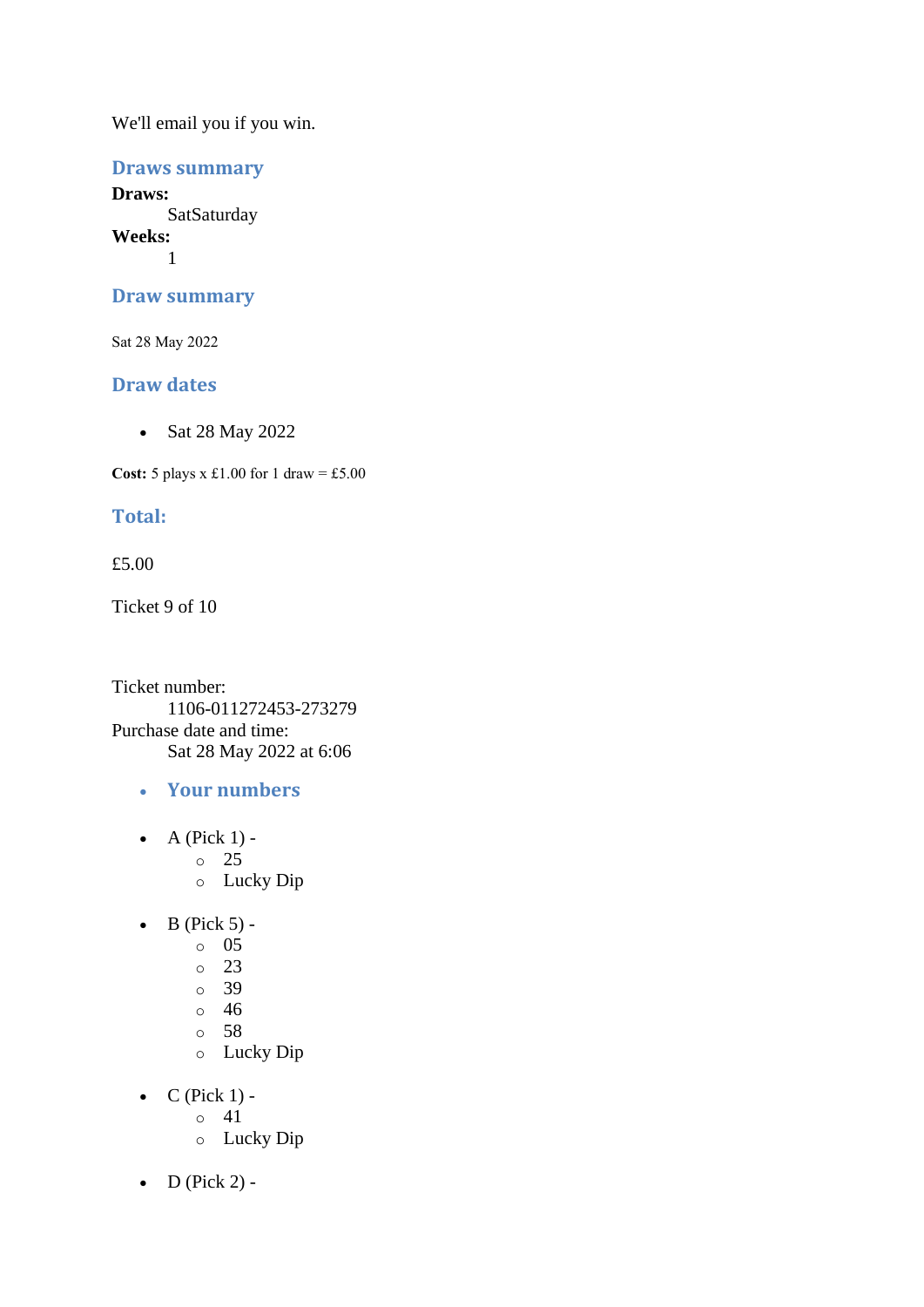o 25 o 28

- o Lucky Dip
- $\bullet$  E (Pick 1) -
	- $\circ$  57
	- o Lucky Dip

We'll email you if you win.

## **Draws summary**

#### **Draws:**

**SatSaturday** 

**Weeks:**

1

## **Draw summary**

Sat 28 May 2022

## **Draw dates**

• Sat 28 May 2022

**Cost:**  $5$  plays x £1.00 for 1 draw = £5.00

#### **Total:**

#### £5.00

Ticket 10 of 10

Ticket number: 1106-044849413-276379 Purchase date and time: Sat 28 May 2022 at 6:06

- **Your numbers**
- $\bullet$  A (Pick 1)
	- o 33
	- o Lucky Dip
- $\bullet$  B (Pick 5)
	- o 13
	- o 16
	- o 29
	- o 36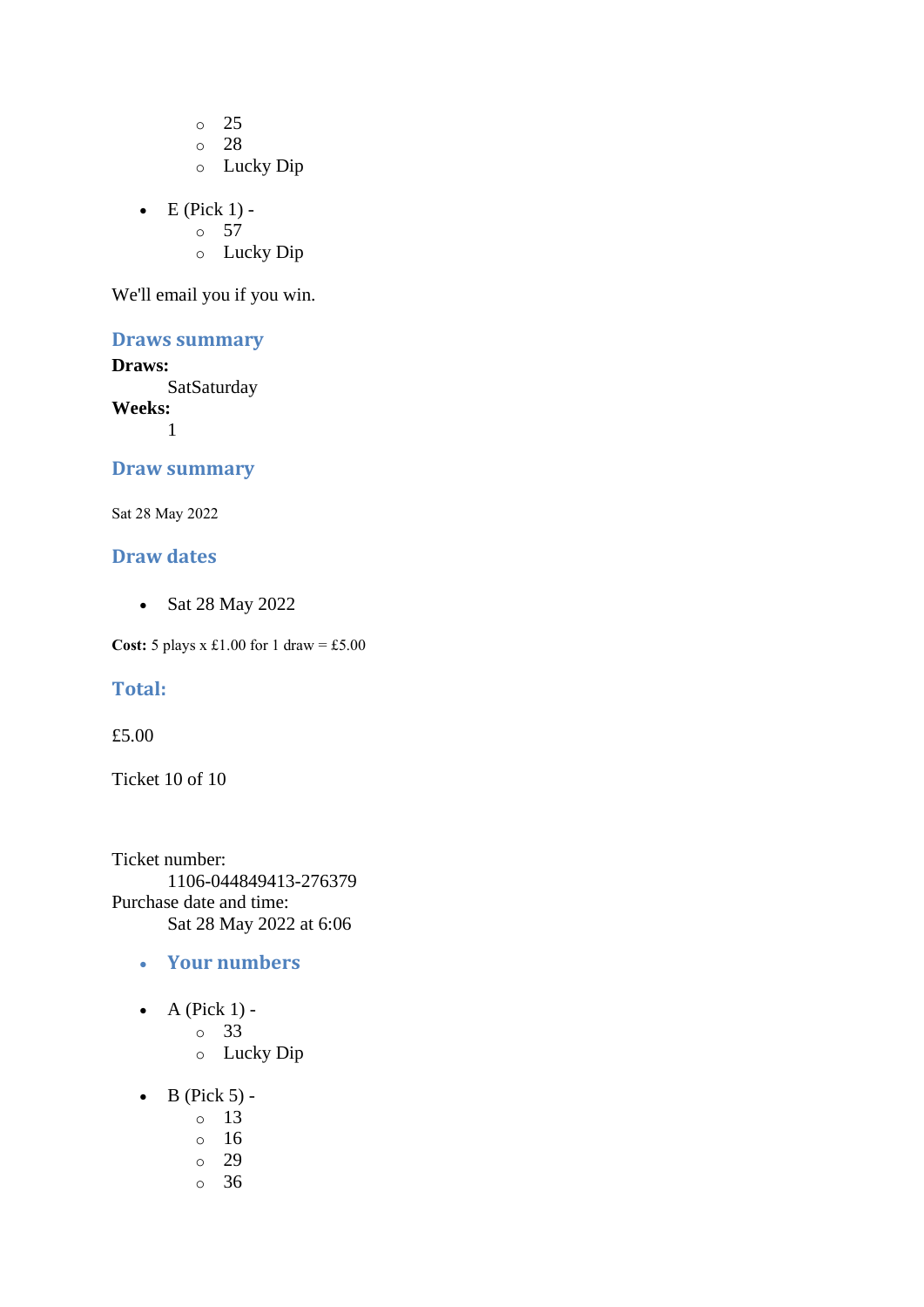- o 49
- o Lucky Dip
- $C$  (Pick 1)
	- o 56
		- o Lucky Dip
- $\bullet$  D (Pick 2) -
	- $\circ$  51
	- o 56
	- o Lucky Dip
- $\bullet$  E (Pick 1) -
	- $\circ$  49
	- o Lucky Dip

## **Draws summary**

**Draws: SatSaturday Weeks:** 1

**Draw summary**

Sat 28 May 2022

## **Draw dates**

• Sat 28 May 2022

**Cost:** 5 plays x £1.00 for 1 draw = £5.00

## **Total:**

£5.0

Ticket 6 of 10

Ticket number: 1106-031850501-278379 Purchase date and time: Sat 28 May 2022 at 7:25

# • **Your numbers**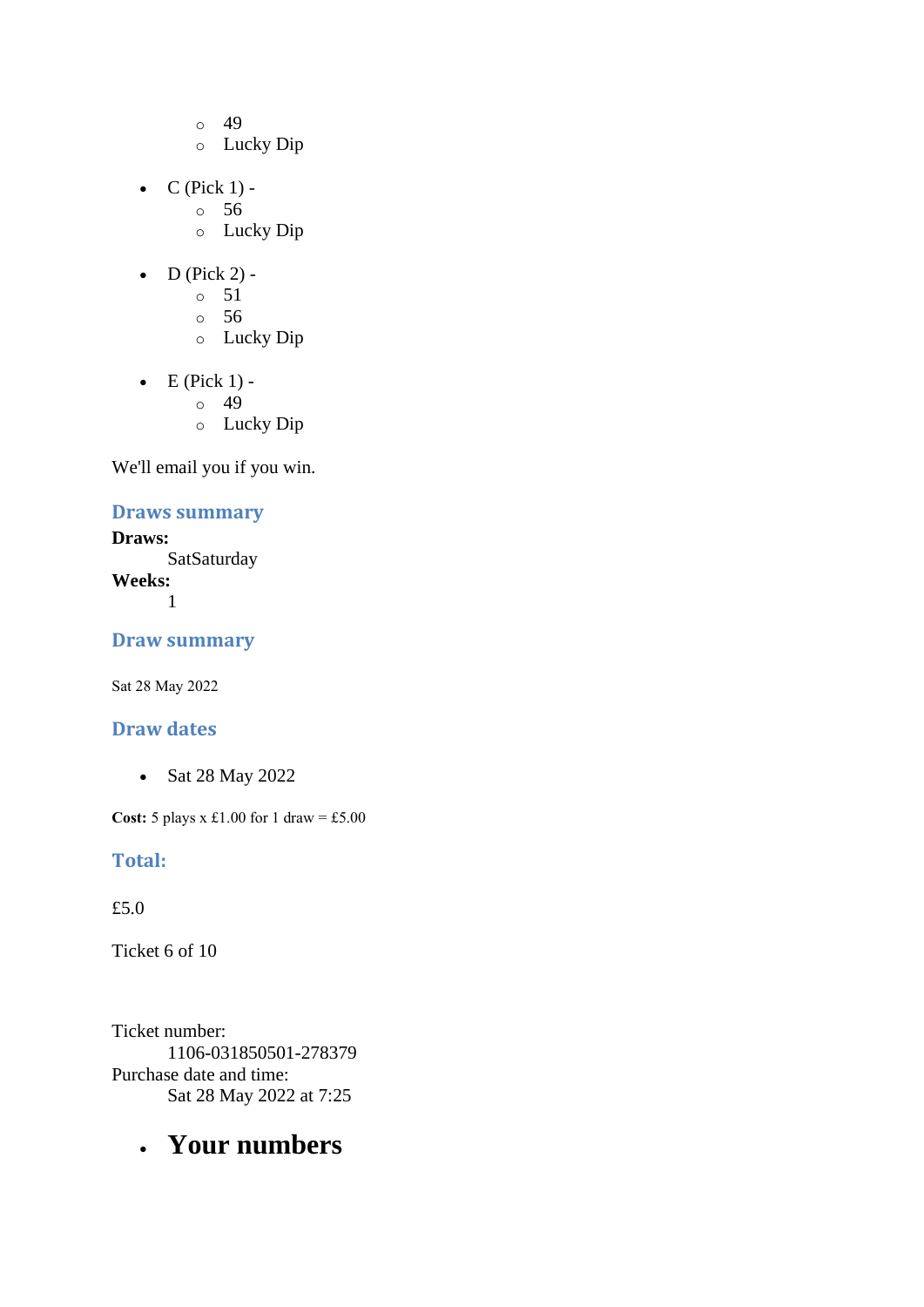- $\bullet$  A (Pick 1)
	- o 09
	- o Lucky Dip
- $\bullet$  B (Pick 5)
	- o 06
	- o 18
	- o 33
	- o 34  $\circ$  41
	- o Lucky Dip
- $\bullet$  C (Pick 1)
	- o 38
	- o Lucky Dip
- $\bullet$  D (Pick 2)
	- o 23
	- o 44
	- o Lucky Dip
- $\bullet$  E (Pick 1)
	- o 31
	- o Lucky Dip

## **Draws summary**

**Draws: SatSaturday Weeks:** 1

## **Draw summary**

Sat 28 May 2022

## **Draw dates**

• Sat 28 May 2022

**Cost:** 5 plays x £1.00 for 1 draw = £5.00

# **Total:**

£5.00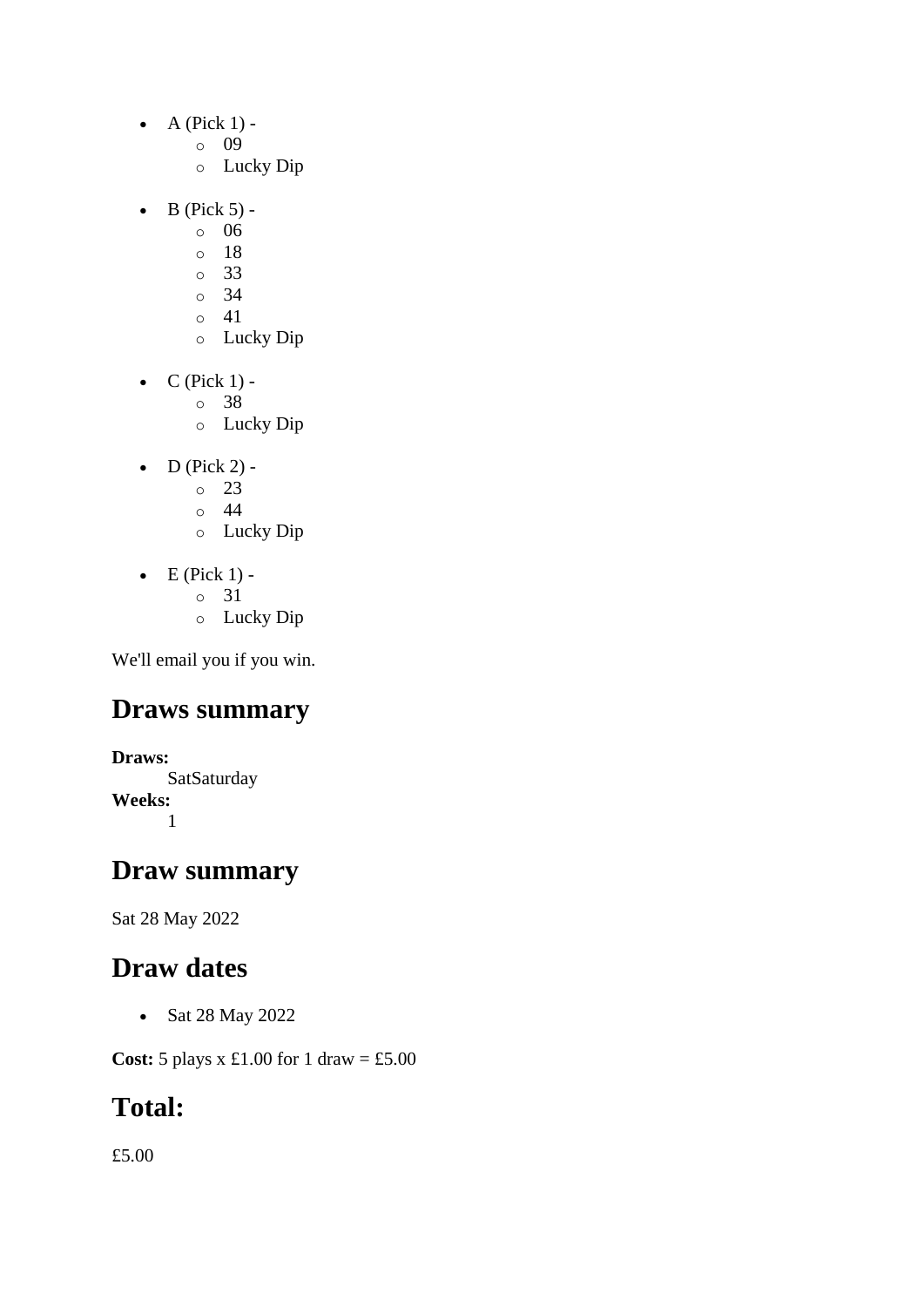## *Lottery Syndicate Group 27*

*----------------------------------------------------*

*1) Al57S13, 2) CE76J05, 3) Be55G77, 4) Sh20S29,5) Mo08K09,6) CA42S01, 7) Pa65A06, 8) Ha90S03, 9) Te19B30,10) Te68W11, 11) Mi68H03/MI68H03, 12) De47C03, 13) Gr27B30, 14) St81P02, 15) Ro57M05, 16) LE29H09, 17) Ma56S01, 18) Ra51N11, 19) Do1V1, 20) Ni02G12, 21) Jo92Y20*

Ticket 1 of 10

Ticket number: 1106-018688001-274779 Purchase date and time: Sat 28 May 2022 at 6:07

- **Your numbers**
- A (Pick  $1$ )
	- o 32
	- o Lucky Dip
- B (Pick 5)
	- $\circ$  01
	- o 02
	- o 29
	- $\circ$  47
	- o 52
	- o Lucky Dip
- $\bullet$  C (Pick 1)
	- o 05
	- o Lucky Dip
- $\bullet$  D (Pick 3) -
	- $\circ$  06
	- o 34
	- o 42
	- o Lucky Dip
- $\bullet$  E (Pick 1)
	- o 59
		- o Lucky Dip

We'll email you if you win.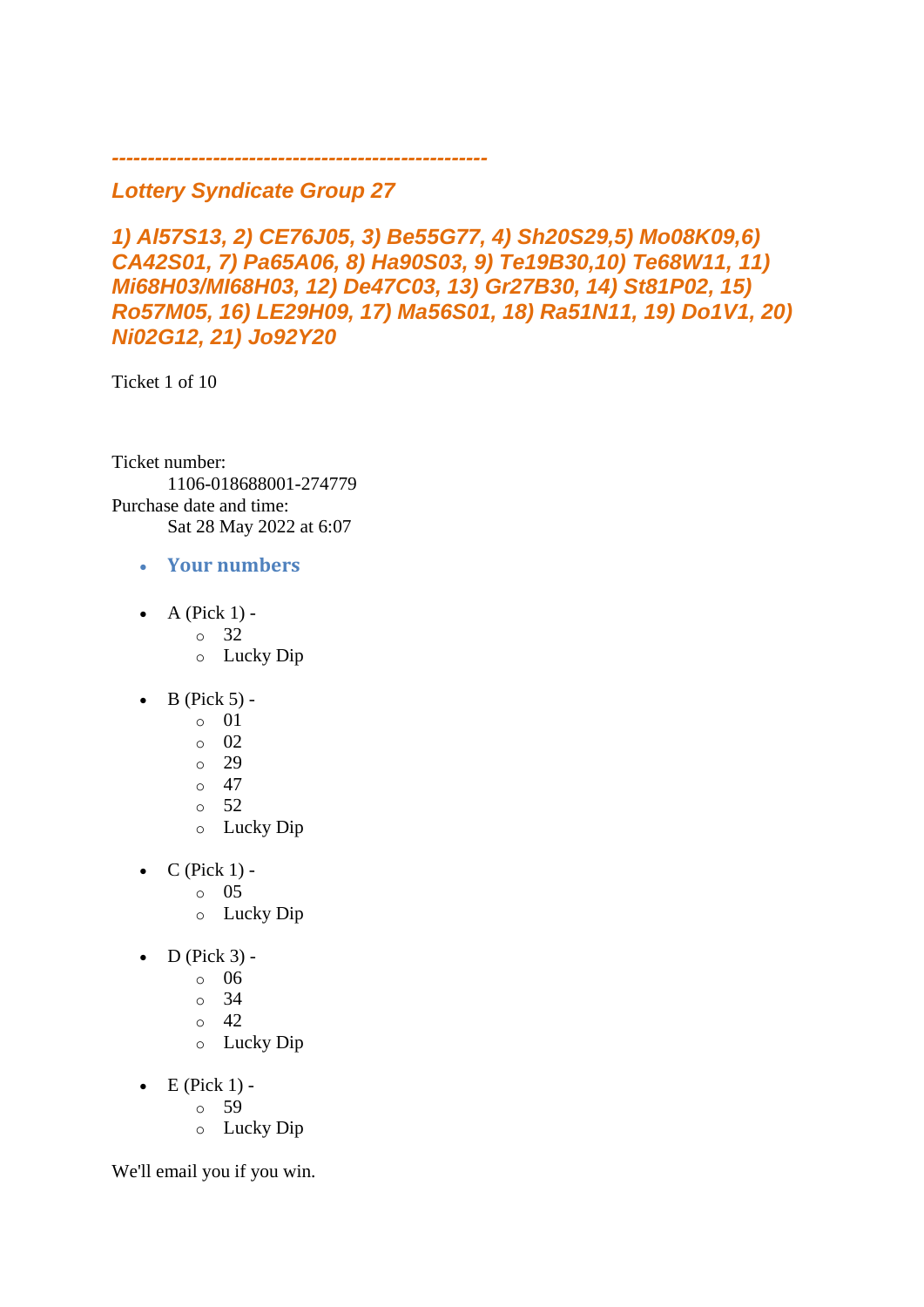#### **Draws summary**

**Draws: SatSaturday** 

**Weeks:**

1

#### **Draw summary**

Sat 28 May 2022

#### **Draw dates**

• Sat 28 May 2022

**Cost:** 5 plays x £1.00 for 1 draw = £5.00

### **Total:**

£5.00

Ticket 2 of 10

Ticket number: 1106-052260865-274779 Purchase date and time: Sat 28 May 2022 at 6:07

- **Your numbers**
- A (Pick  $1$ )
	- o 34
	- o Lucky Dip
- $\bullet$  B (Pick 5) -
	- $\circ$  04
	- o 22
	- o 33
	- o 35
	- o 53
	- o Lucky Dip
- $\bullet$  C (Pick 1)
	- o 56
	- o Lucky Dip
- $\bullet$  D (Pick 3)
	- o 17
	- o 35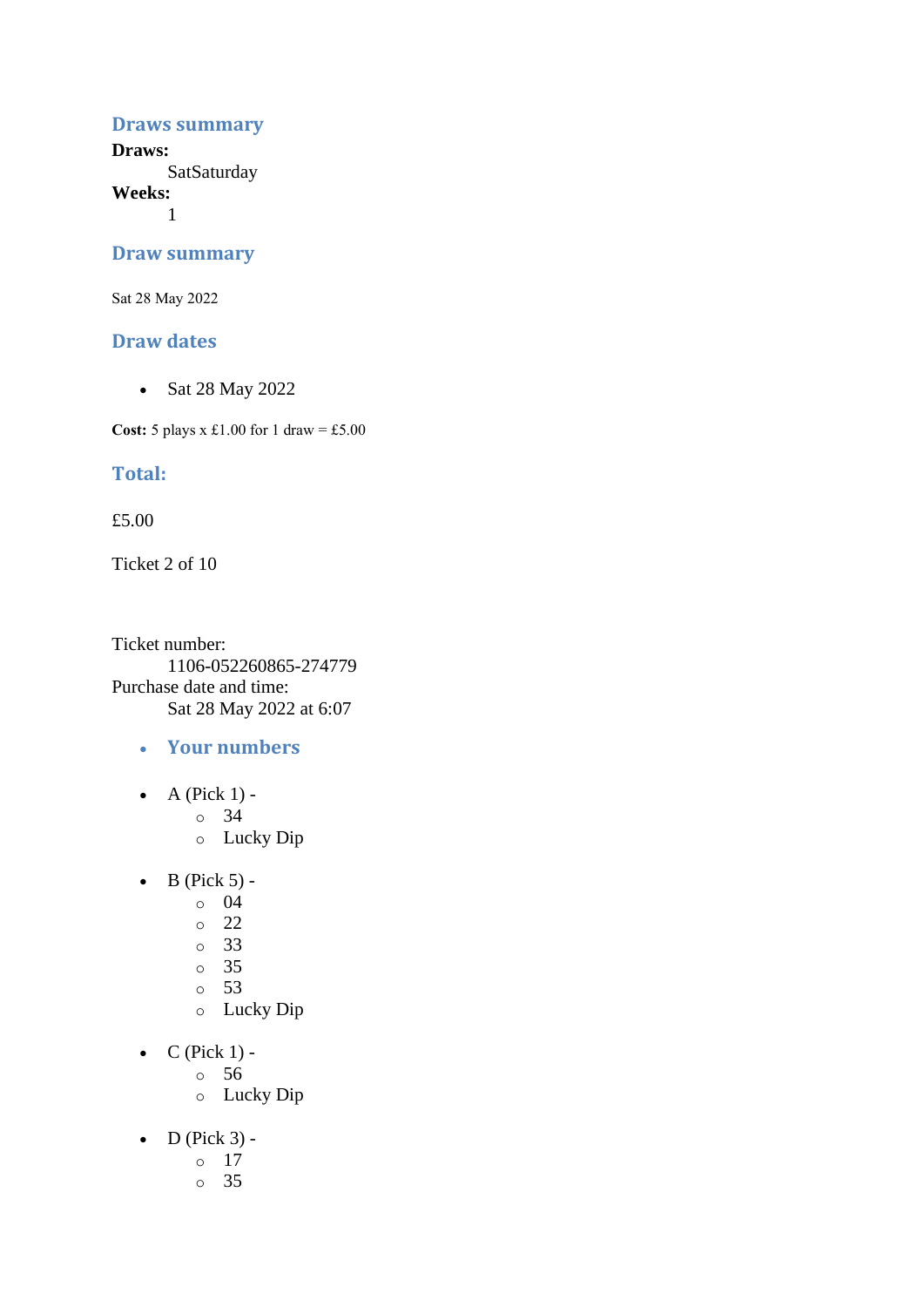o 57 o Lucky Dip

- $\bullet$  E (Pick 1)
	- o 46
		- o Lucky Dip

We'll email you if you win.

## **Draws summary**

**Draws: SatSaturday Weeks:** 1

### **Draw summary**

Sat 28 May 2022

### **Draw dates**

• Sat 28 May 2022

**Cost:** 5 plays x £1.00 for 1 draw = £5.00

#### **Total:**

£5.00

Ticket 3 of 10

Ticket number: 1106-061698053-276779 Purchase date and time: Sat 28 May 2022 at 6:07

- **Your numbers**
- A (Pick  $1$ )
	- o 15
	- o Lucky Dip
- $\bullet$  B (Pick 5) -
	- $\circ$  10
	- o 16
	- o 25
	- o 44
	- o 59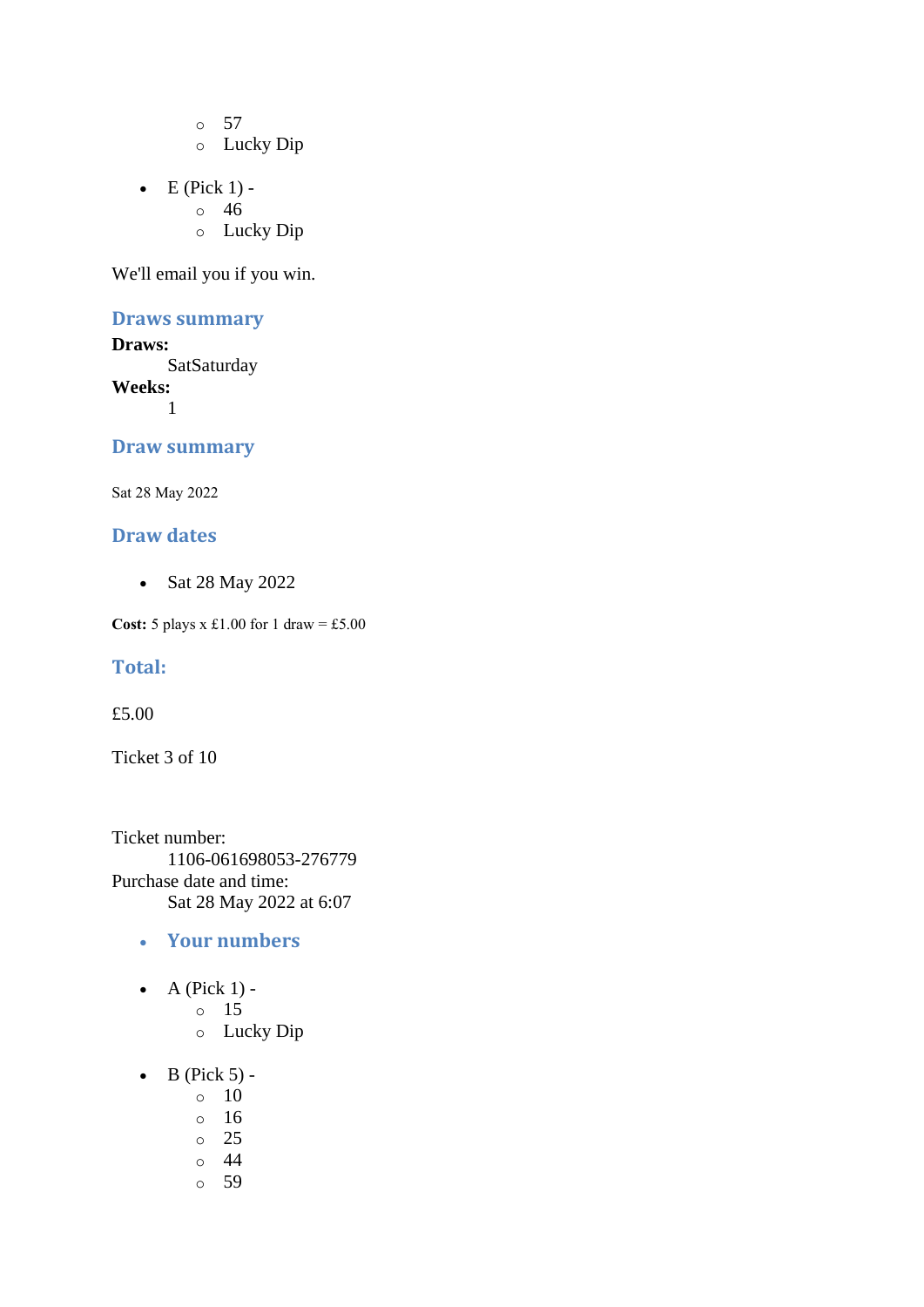- o Lucky Dip
- $C$  (Pick 1)
	- o 45
	- o Lucky Dip
- $\bullet$  D (Pick 3) -
	- $\circ$  40
	- $\circ$  47
	- $\circ$  57
	- o Lucky Dip
- $\bullet$  E (Pick 1)
	- o 11
	- o Lucky Dip

## **Draws summary**

**Draws: SatSaturday Weeks:** 1

**Draw summary**

Sat 28 May 2022

## **Draw dates**

• Sat 28 May 2022

**Cost:** 5 plays x £1.00 for 1 draw = £5.00

## **Total:**

£5.00

Ticket 4 of 10

Ticket number: 1106-040918272-273279 Purchase date and time: Sat 28 May 2022 at 6:07

- **Your numbers**
- $\bullet$  A (Pick 1) -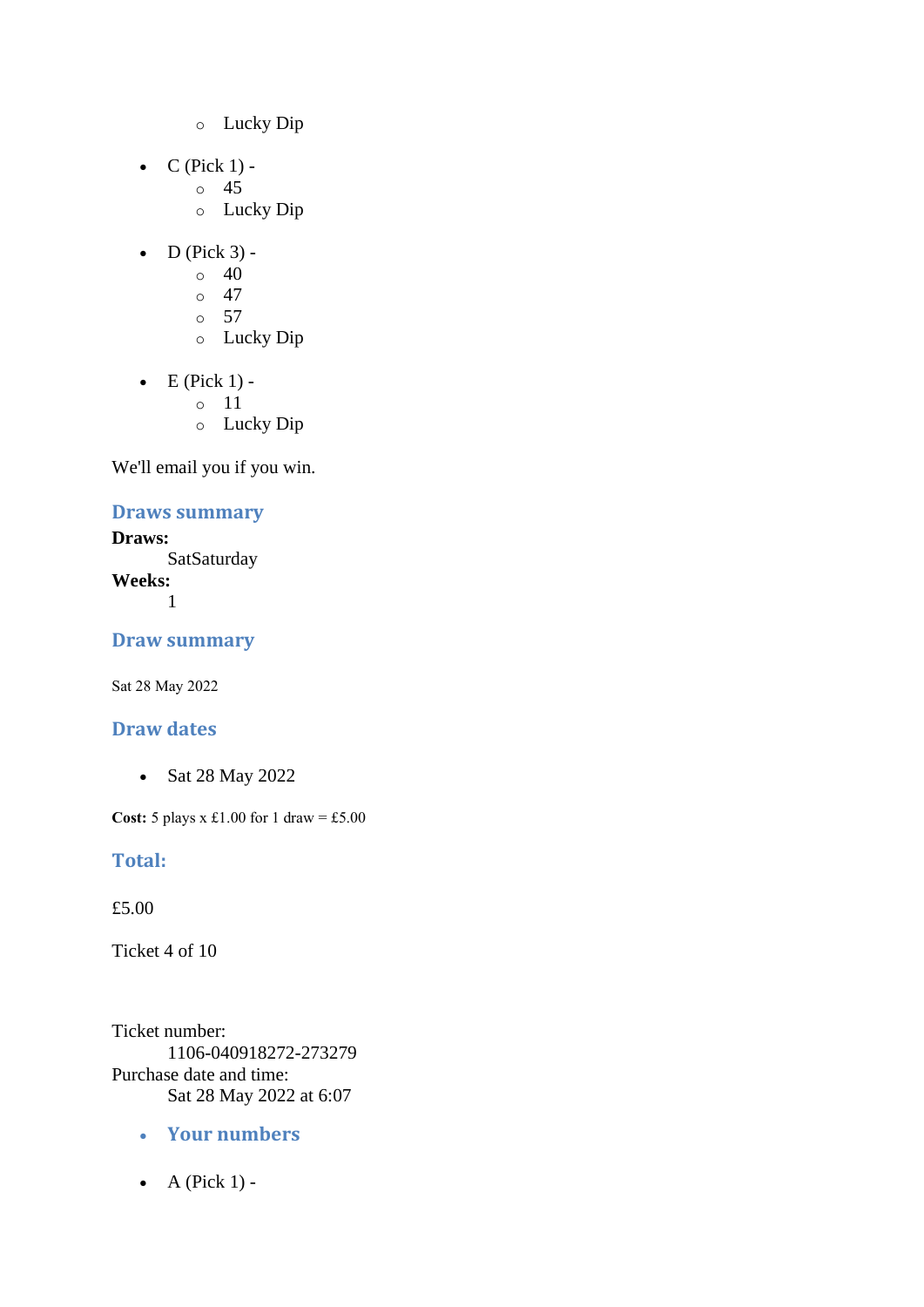- o 09
- o Lucky Dip
- $\bullet$  B (Pick 5)
	- o 07
	- o 09
	- $\circ$  22
	- $\circ$  30
	- o 55
	- o Lucky Dip
- $\bullet$  C (Pick 1)
	- o 46
	- o Lucky Dip
- $\bullet$  D (Pick 3) -
	- $\circ$  36
	- o 45
	- o 51
	- o Lucky Dip
- $\bullet$  E (Pick 1) -
	- $\circ$  20
	- o Lucky Dip

## **Draws summary**

**Draws: SatSaturday Weeks:** 1

## **Draw summary**

Sat 28 May 2022

## **Draw dates**

• Sat 28 May 2022

**Cost:** 5 plays x £1.00 for 1 draw = £5.00

## **Total:**

£5.00

Ticket 5 of 10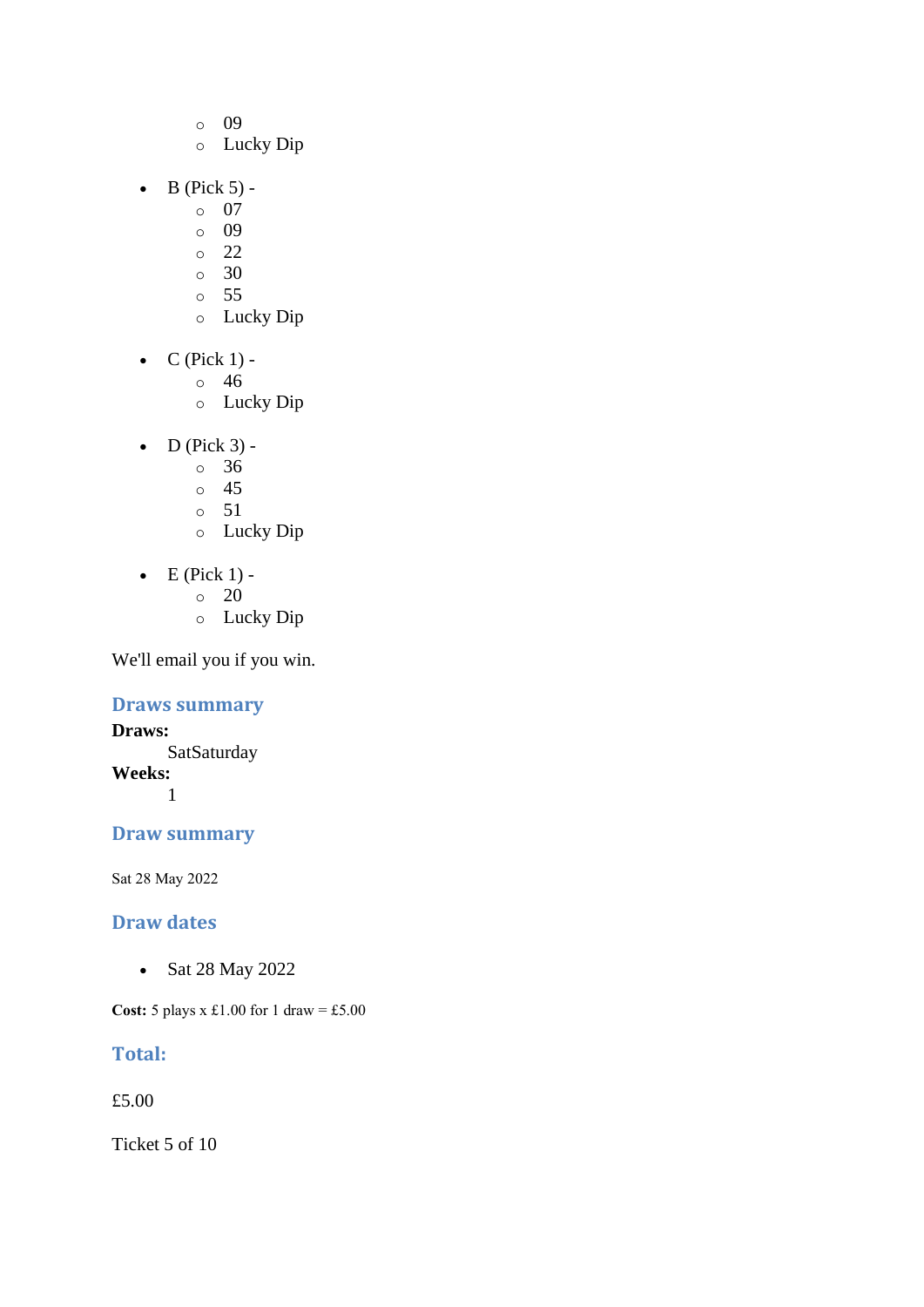Ticket number: 1106-040983808-274379 Purchase date and time: Sat 28 May 2022 at 6:07

- **Your numbers**
- A (Pick  $1$ )
	- o 46
	- o Lucky Dip
- $\bullet$  B (Pick 5) -
	- $\circ$  05
	- o 17
	- o 18
	- o 29
	- $\circ$  41
	- o Lucky Dip
- $C$  (Pick 1)
	- o 07
		- o Lucky Dip
- $\bullet$  D (Pick 3) -
	- $\circ$  03
	- o 33
	- $\circ$  50
	- o Lucky Dip
- $\bullet$  E (Pick 1)
	- o 14
	- o Lucky Dip

We'll email you if you win.

## **Draws summary**

**Draws: SatSaturday Weeks:**

1

## **Draw summary**

Sat 28 May 2022

## **Draw dates**

• Sat 28 May 2022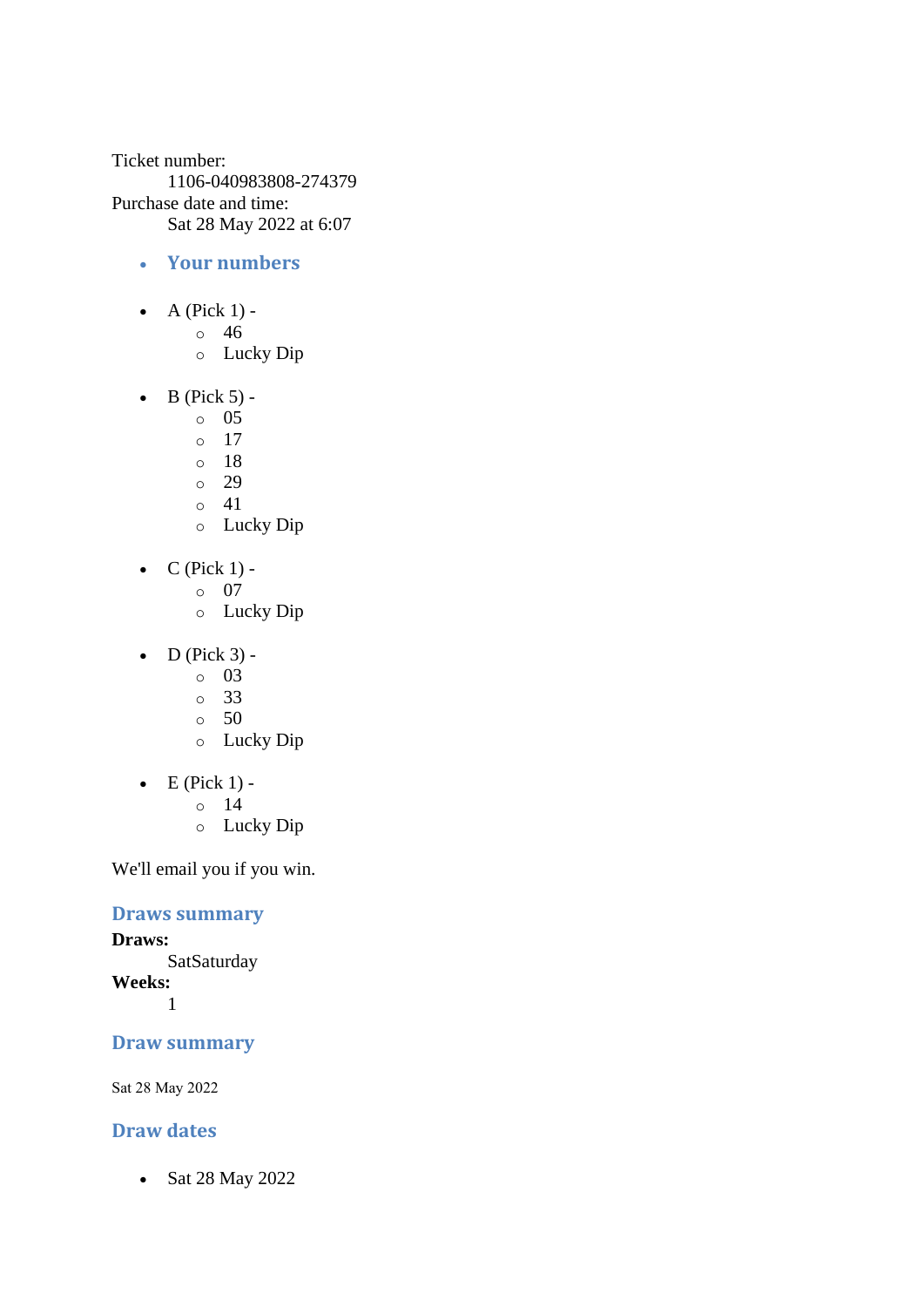**Cost:** 5 plays x £1.00 for 1 draw = £5.00

#### **Total:**

£5.0

Ticket 7 of 10

Ticket number: 1106-065427461-271779 Purchase date and time: Sat 28 May 2022 at 7:25

## • **Your numbers**

- $\bullet$  A (Pick 1)
	- o 13
		- o Lucky Dip
- $\bullet$  B (Pick 5) -
	- $\circ$  03
	- o 11
	- o 19
	- $\circ$  24
	- o 41
	- o Lucky Dip
- $C$  (Pick 1)
	- o 02
	- o Lucky Dip
- $\bullet$  D (Pick 2)
	- o 33
	- $\circ$  40
	- o Lucky Dip
- $\bullet$  E (Pick 1)
	- o 14
		- o Lucky Dip

We'll email you if you win.

## **Draws summary**

**Draws: SatSaturday Weeks:**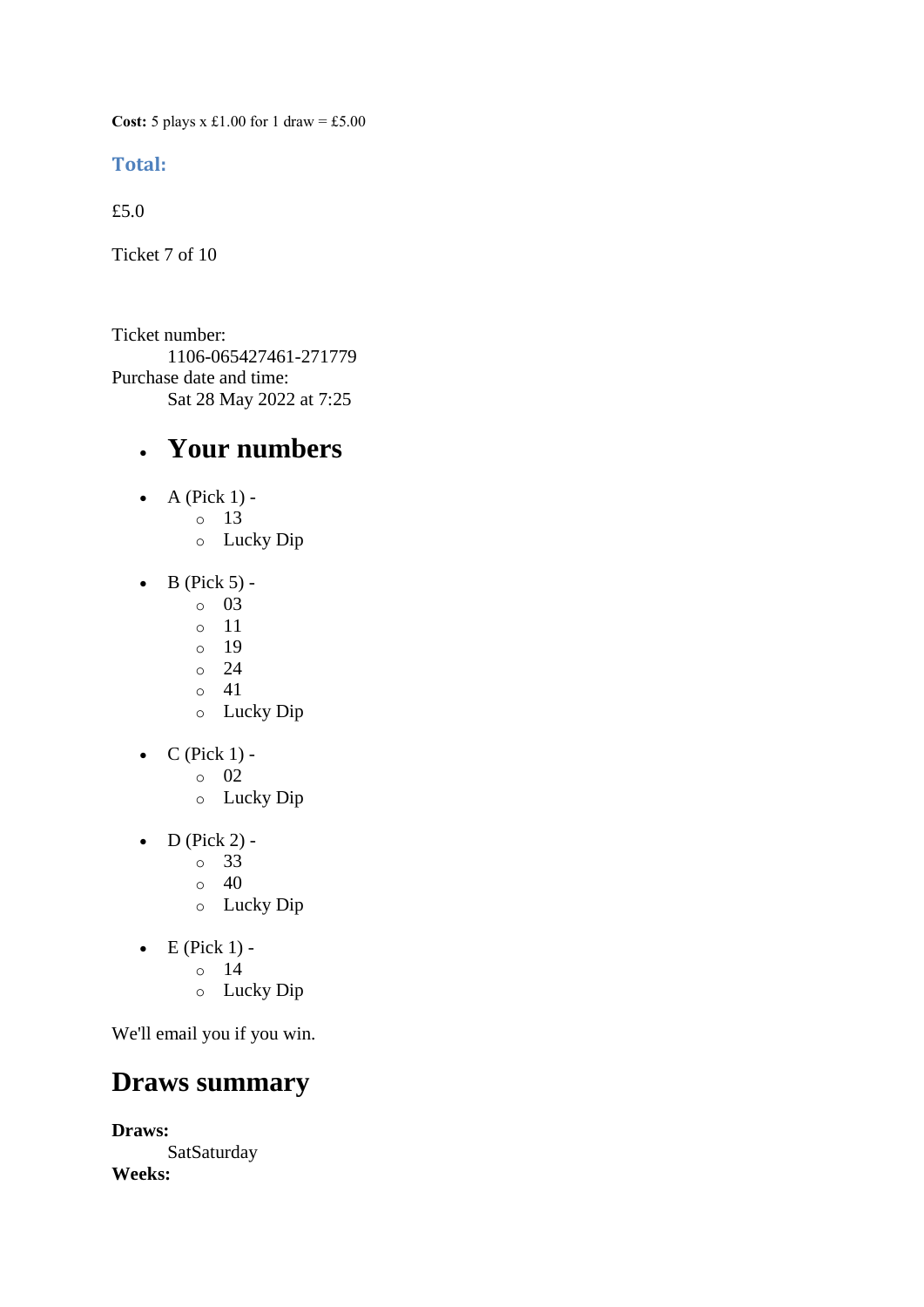1

## **Draw summary**

Sat 28 May 2022

## **Draw dates**

• Sat 28 May 2022

**Cost:**  $5$  plays x £1.00 for 1 draw = £5.00

# **Total:**

£5.00

*Lottery Syndicate Group 28*

*----------------------------------------------------*

*1) Ti53W41, 2) Ra51N11, 3) Ma52A71, 4) --------------, 5) Ma98D73,6) Ro57M05, 7) StJoWal, 8) Pe57L11, 9) De05M22, 10) Ne03F12, 11) Ca12W16, 12) Ni02G12, 13) Vi53J31, 14) Pe03S23, 15) Jo16V36, 16) Ri52F56, 17) Jo57F06, 18) Ma56S01, 19) Ra86P02, 20) Ro07W32, 21) Pe21W01*

Ticket 6 of 10

Ticket number: 1106-024127744-270179 Purchase date and time: Sat 28 May 2022 at 6:07

- **Your numbers**
- A (Pick  $1$ ) -

o 37

- o Lucky Dip
- $\bullet$  B (Pick 5) -
	- $\circ$  17
	- o 18
	- o 37
	- o 41
	- o 58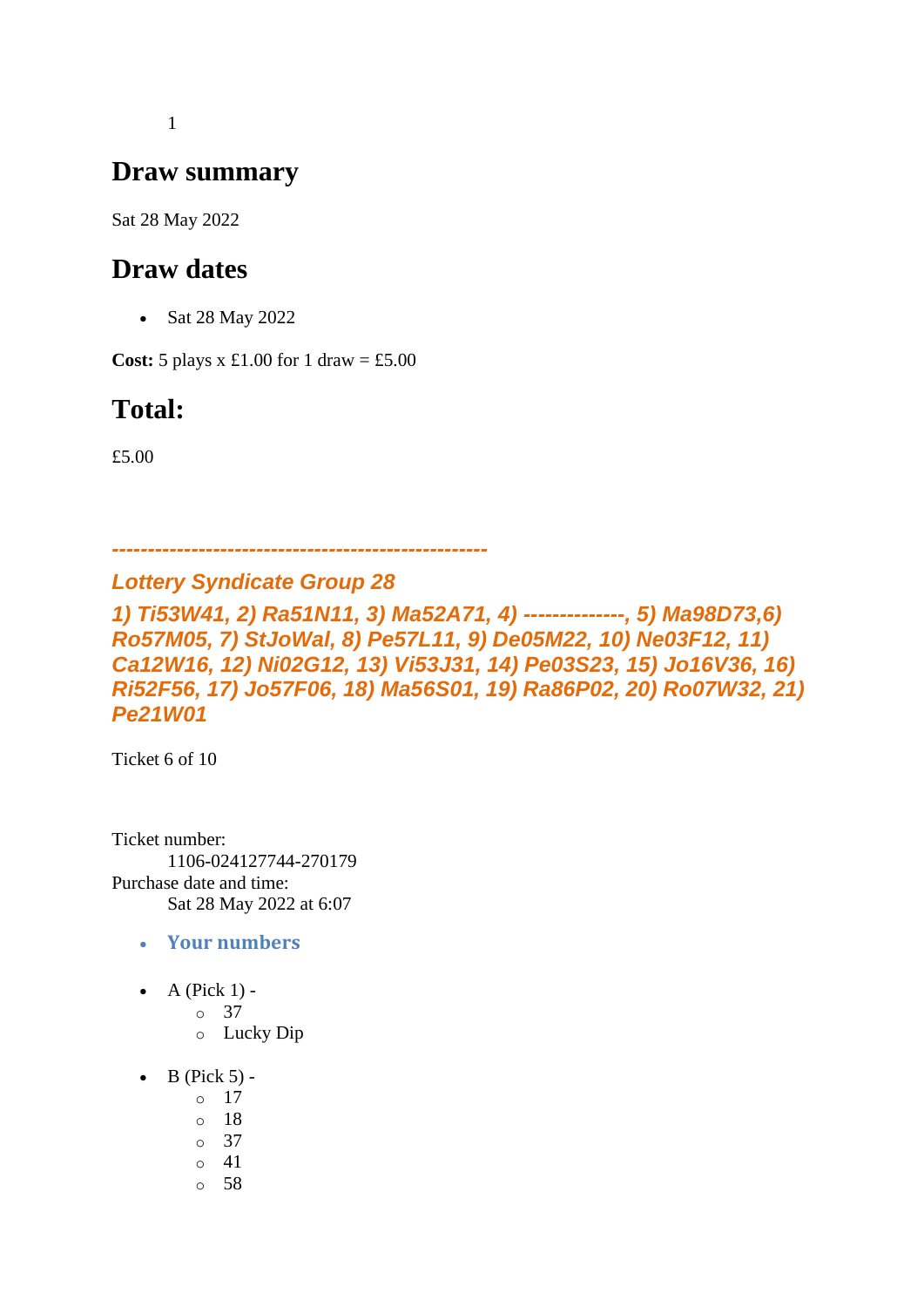- o Lucky Dip
- $\bullet$  C (Pick 1) -
	- $\circ$  57
		- o Lucky Dip
- $\bullet$  D (Pick 2)
	- o 53
	- o 56
	- o Lucky Dip
- $\bullet$  E (Pick 1)
	- o 24
	- o Lucky Dip

## **Draws summary**

**Draws: SatSaturday Weeks:** 1

## **Draw summary**

Sat 28 May 2022

## **Draw dates**

• Sat 28 May 2022

**Cost:** 5 plays x £1.00 for 1 draw = £5.00

#### **Total:**

£5.00

Ticket 7 of 10

Ticket number: 1106-029370628-279379 Purchase date and time: Sat 28 May 2022 at 6:07

- **Your numbers**
- $\bullet$  A (Pick 1) o 36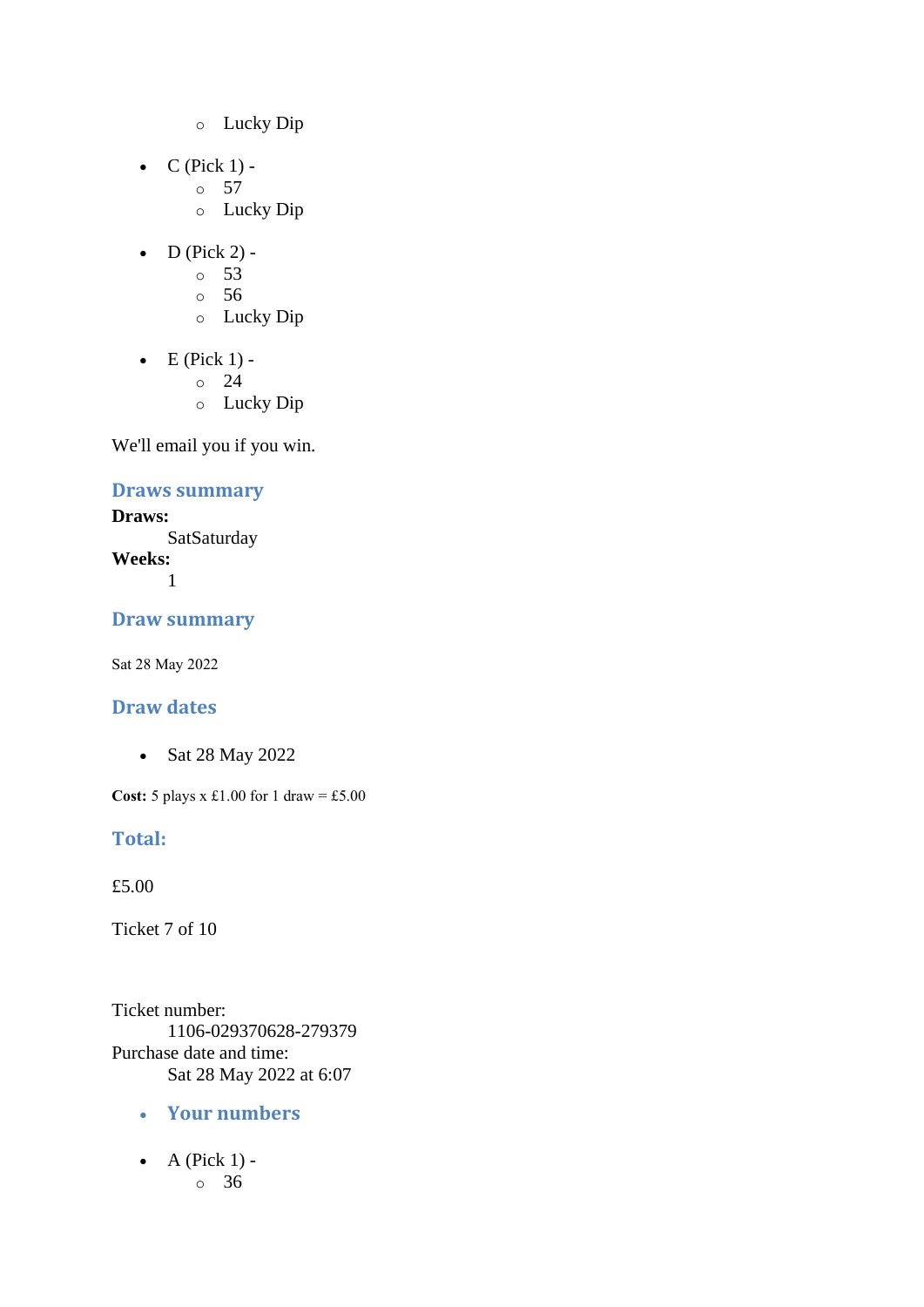- o Lucky Dip
- $\bullet$  B (Pick 5)
	- o 18
	- o 34
	- $\circ$  43
	- o 45
	- o 46
	- o Lucky Dip
- $\bullet$  C (Pick 1) -
	- $\circ$  20
	- o Lucky Dip
- D (Pick 2)
	- o 06
	- o 23
	- o Lucky Dip
- $\bullet$  E (Pick 1)
	- o 56
	- o Lucky Dip

## **Draws summary**

**Draws: SatSaturday Weeks:** 1

## **Draw summary**

Sat 28 May 2022

## **Draw dates**

• Sat 28 May 2022

**Cost:** 5 plays x £1.00 for 1 draw = £5.00

## **Total:**

£5.00

Ticket 8 of 10

Ticket number: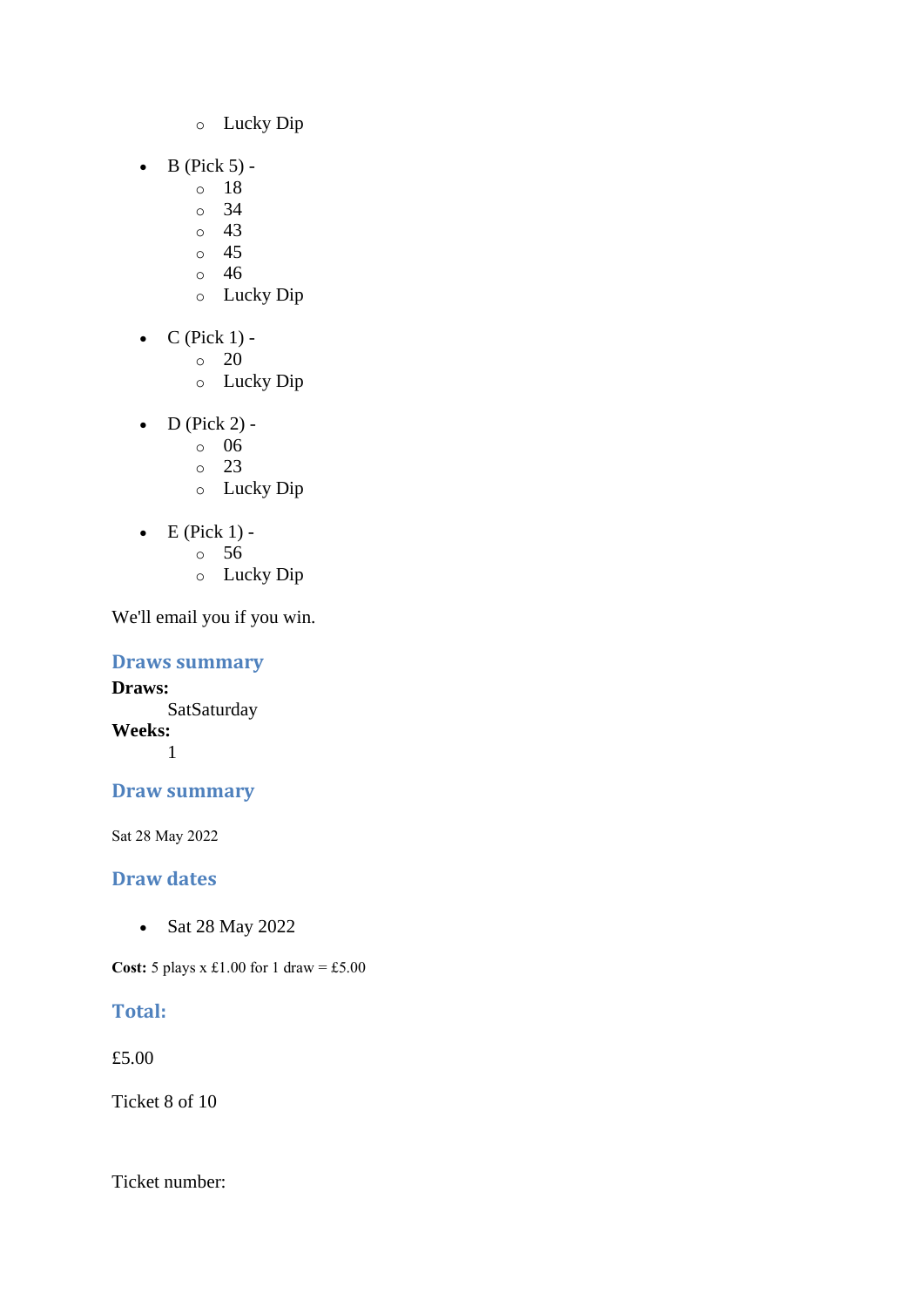1106-062943492-279379 Purchase date and time: Sat 28 May 2022 at 6:07

- **Your numbers**
- $\bullet$  A (Pick 1)
	- o 36
	- o Lucky Dip
- $\bullet$  B (Pick 5)
	- o 02
	- o 33
	- o 36
	- $\circ$  50
	- o 51
	- o Lucky Dip
- $C$  (Pick 1) -
	- $\circ$  42
	- o Lucky Dip
- $D$  (Pick 2)
	- o 19
	- o 58
	- o Lucky Dip
- $\bullet$  E (Pick 1)
	- o 53
	- o Lucky Dip

We'll email you if you win.

### **Draws summary**

**Draws: SatSaturday Weeks:** 1

## **Draw summary**

Sat 28 May 2022

## **Draw dates**

• Sat 28 May 2022

**Cost:** 5 plays x £1.00 for 1 draw = £5.00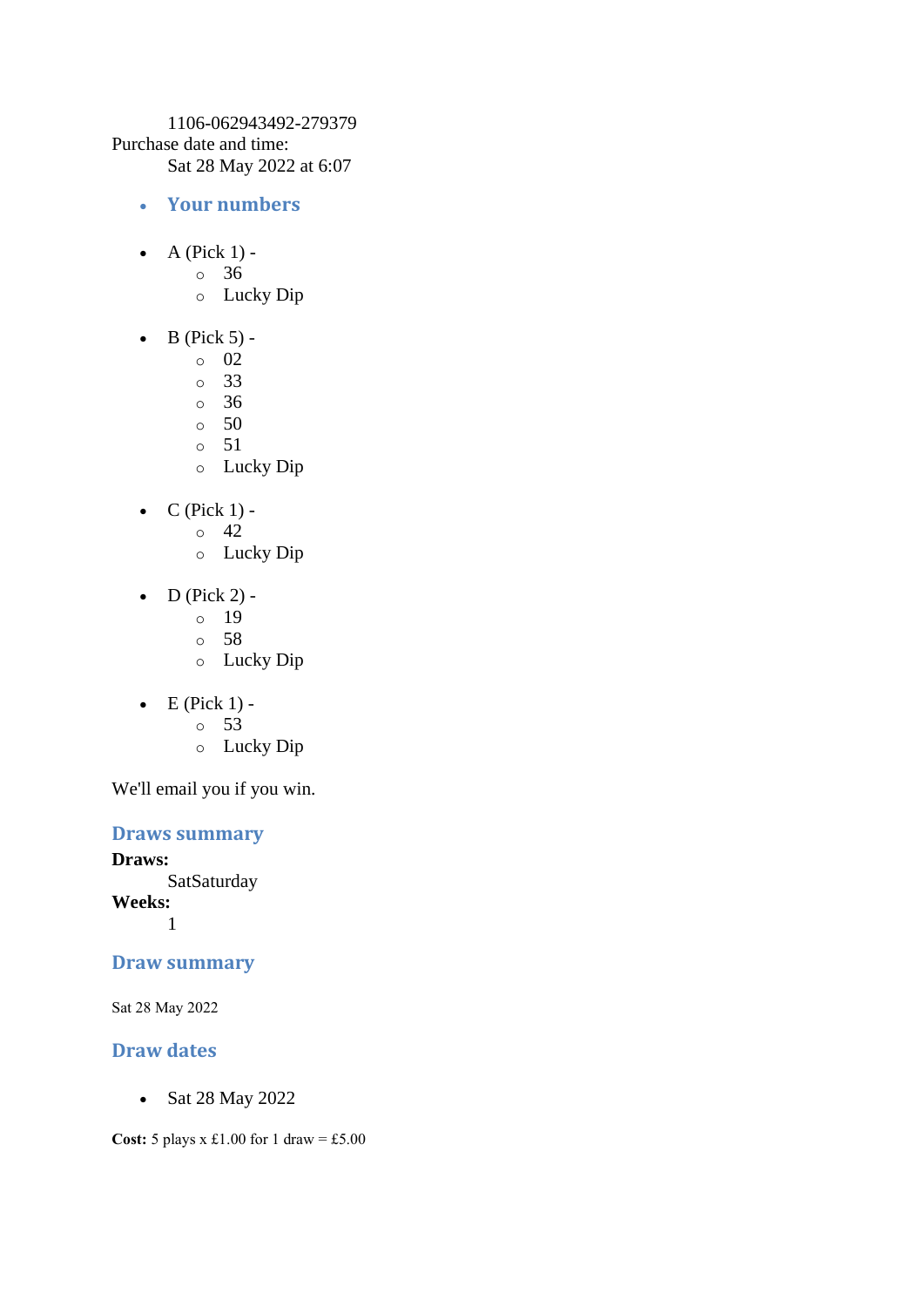## **Total:**

£5.00

Ticket 9 of 10

Ticket number: 1106-024193280-271279 Purchase date and time: Sat 28 May 2022 at 6:07

- **Your numbers**
- A (Pick  $1$ ) -
	- $\circ$  30
	- o Lucky Dip
- $\bullet$  B (Pick 5) -
	- $\circ$  17
	- $\circ$  20
	- $\circ$  27
	- o 28
	- o 34
	- o Lucky Dip
- $C$  (Pick 1)
	- o 58
	- o Lucky Dip
- $\bullet$  D (Pick 2)
	- o 03
	- o 13
	- o Lucky Dip
- $\bullet$  E (Pick 1)
	- o 17
		- o Lucky Dip

We'll email you if you win.

### **Draws summary**

**Draws: SatSaturday Weeks:** 1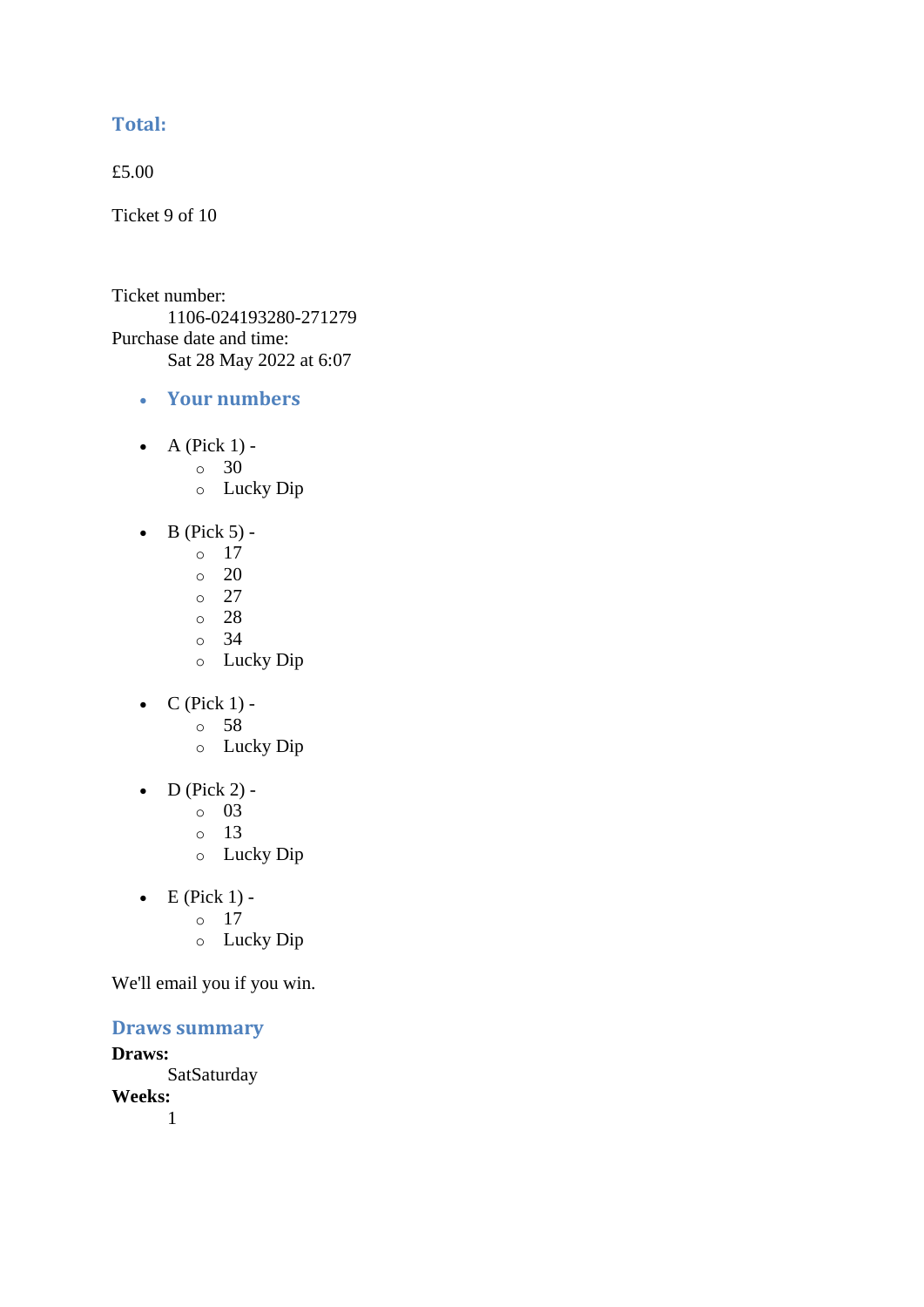## **Draw summary**

Sat 28 May 2022

### **Draw dates**

• Sat 28 May 2022

**Cost:**  $5$  plays x £1.00 for 1 draw = £5.00

## **Total:**

£5.00

Ticket 10 of 10

Ticket number: 1106-029436164-270779 Purchase date and time: Sat 28 May 2022 at 6:07

- **Your numbers**
- $\bullet$  A (Pick 1)
	- o 23
	- o Lucky Dip
- $\bullet$  B (Pick 5)
	- o 01
	- o 16
	- o 29
	- o 36
	- o 45
	- o Lucky Dip
- $C$  (Pick 1)
	- o 11
		- o Lucky Dip
- $\bullet$  D (Pick 2)
	- o 11
	- o 30
	- o Lucky Dip
- $\bullet$  E (Pick 1)
	- o 02
	- o Lucky Dip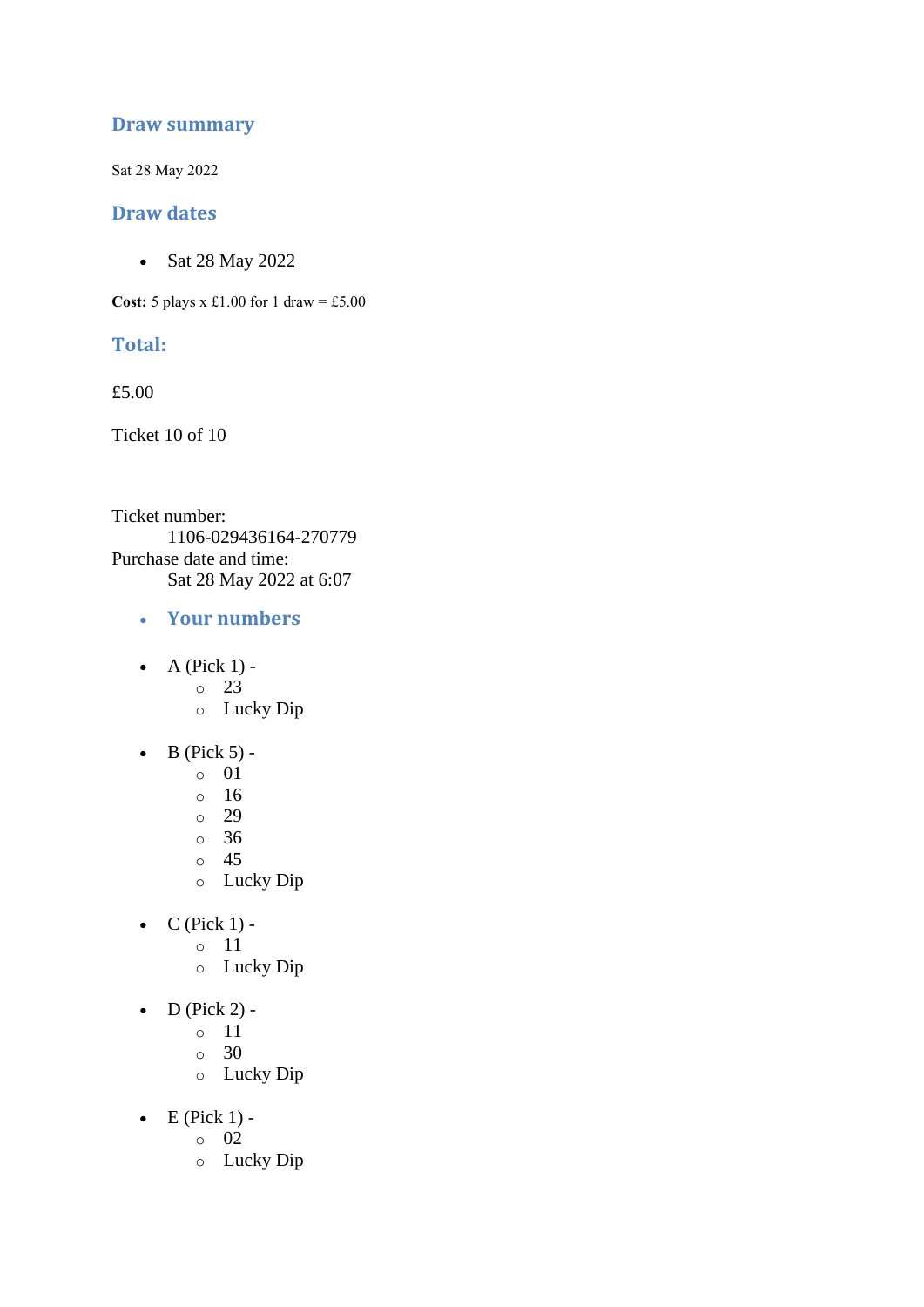## **Draws summary**

**Draws: SatSaturday Weeks:** 1

### **Draw summary**

Sat 28 May 2022

## **Draw dates**

• Sat 28 May 2022

**Cost:**  $5$  plays x £1.00 for 1 draw = £5.00

## **Total:**

### £5.0

Ticket 8 of 10

Ticket number: 1106-022478849-277479 Purchase date and time: Sat 28 May 2022 at 7:25

## • **Your numbers**

- $\bullet$  A (Pick 1) o 04
	- o Lucky Dip
- $\bullet$  B (Pick 5)
	- o 16
	- $\circ$  47
	- o 48
	- o 49
	- o 58
	- o Lucky Dip
- $\bullet$  C (Pick 1)
	- o 34
	- o Lucky Dip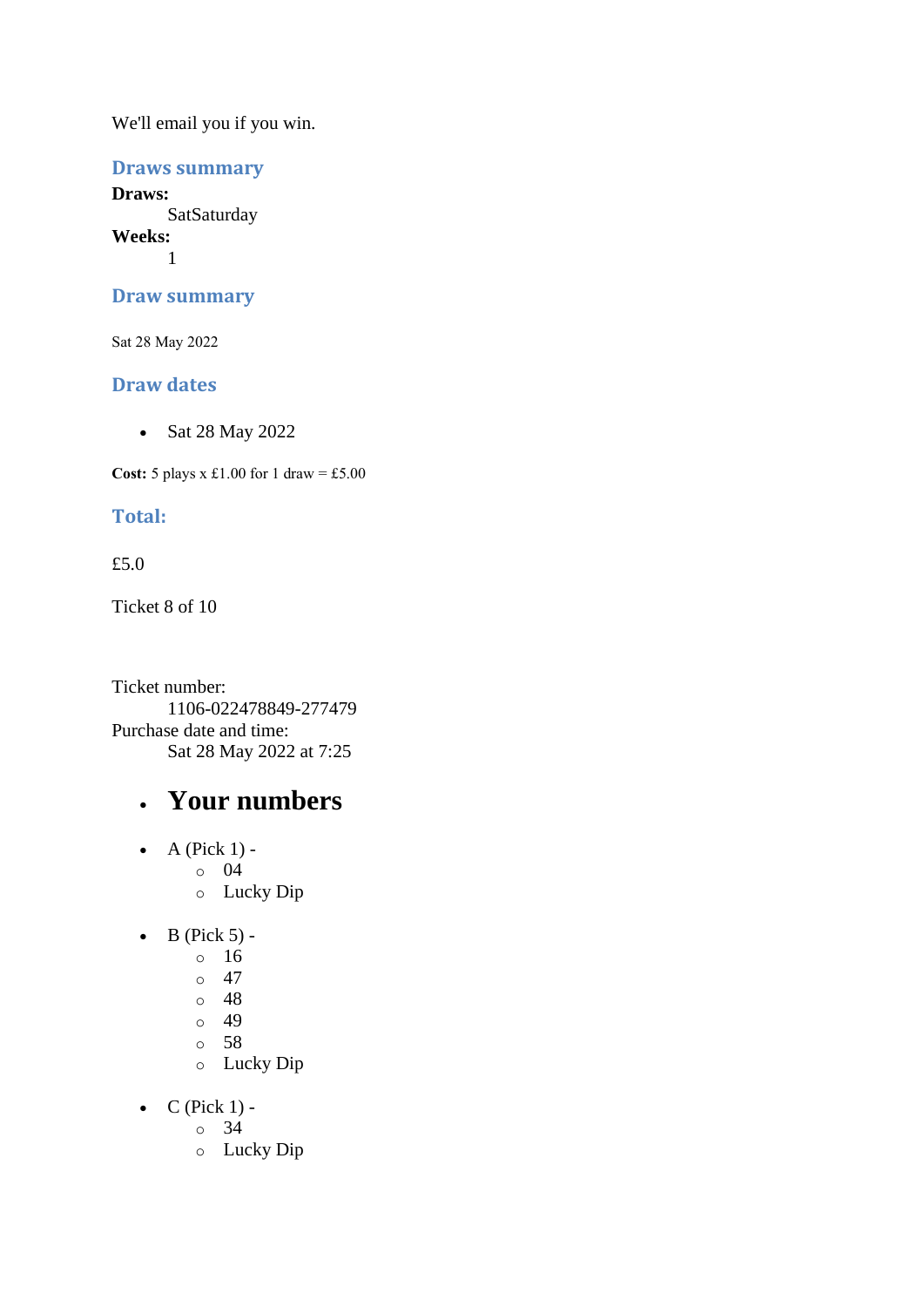- $D$  (Pick 2) -
	- $\circ$  13
	- $\circ$  47
	- o Lucky Dip
- $\bullet$  E (Pick 1)
	- o 38
	- o Lucky Dip

## **Draws summary**

**Draws: SatSaturday Weeks:** 1

## **Draw summary**

Sat 28 May 2022

## **Draw dates**

• Sat 28 May 2022

**Cost:**  $5$  plays x £1.00 for 1 draw = £5.00

# **Total:**

£5.00

## *Lottery Syndicate Group 29*

*----------------------------------------------------*

*1) FR30E17, 2) Pe03S23, 3) Li08G23, 4) Ri05M06,5) Ad05R11, 6) Pa52W81, 7) Mo08K09, 8) Me21F22, 9) Ra86P02,10) Mi02L17, 11) Ed55T02, 12) De05M22, 13) Jo54V2, 14) Ma56S01, 15) Pe57L11, 16) - David1980, 17) Ju86G11, 18) Jo57F06, 19) Pe20L31, 20) Ma52A71, 21) Pe21W01*

Ticket 1 of 10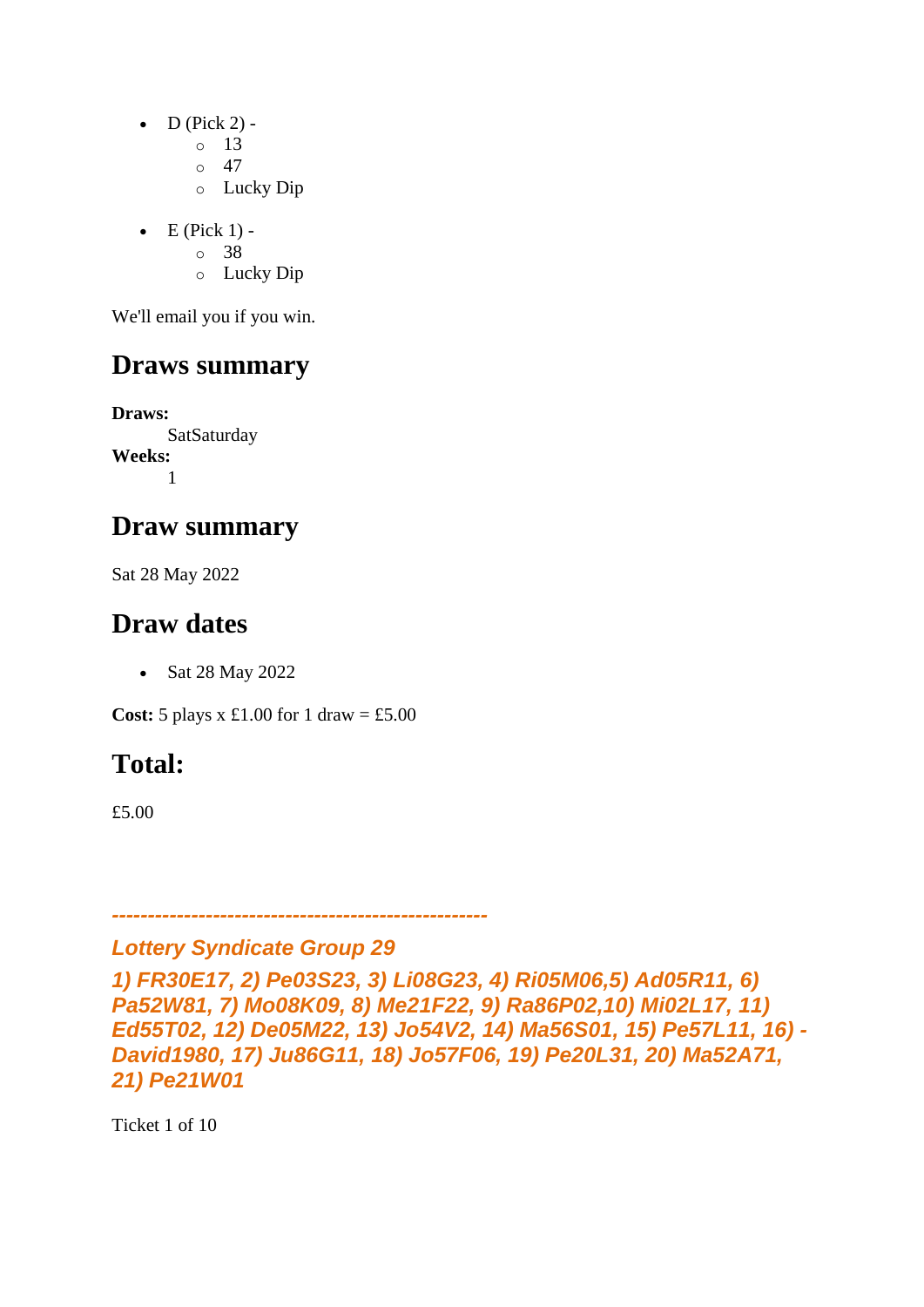Ticket number: 1106-041963524-279279 Purchase date and time: Sat 28 May 2022 at 6:08

- **Your numbers**
- A (Pick  $1$ ) -
	- $\circ$  20
	- o Lucky Dip
- $\bullet$  B (Pick 5)
	- o 22
	- o 29
	- o 35
	- o 43
	- o 51
	- o Lucky Dip
- $C$  (Pick 1)
	- o 49
	- o Lucky Dip
- D (Pick  $3$ ) -
	- $\circ$  08
	- $\circ$  24
	- o 33
	- o Lucky Dip
- $\bullet$  E (Pick 1)
	- o 07
	- o Lucky Dip

We'll email you if you win.

## **Draws summary**

**Draws: SatSaturday Weeks:** 1

## **Draw summary**

Sat 28 May 2022

## **Draw dates**

• Sat 28 May 2022

**Cost:** 5 plays x £1.00 for 1 draw = £5.00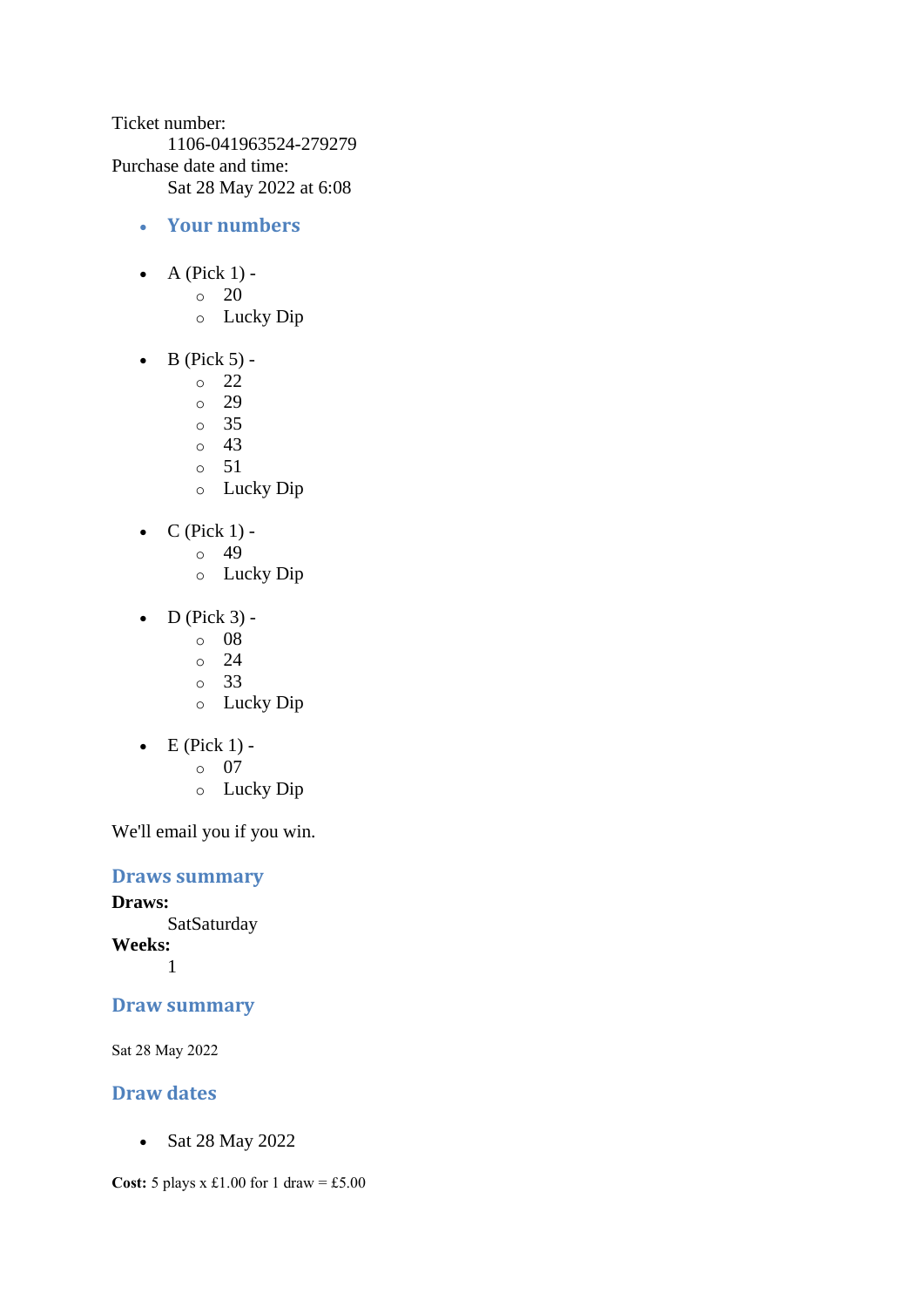## **Total:**

£5.00

Ticket 2 of 10

Ticket number: 1106-008456196-270679 Purchase date and time: Sat 28 May 2022 at 6:08

- **Your numbers**
- A (Pick  $1$ )
	- o 32
	- o Lucky Dip
- $\bullet$  B (Pick 5)
	- o 03
	- o 07
	- o 17
	- o 37
	- o 59
	- o Lucky Dip
- $C$  (Pick 1) -
	- $\circ$  44
	- o Lucky Dip
- $\bullet$  D (Pick 3) -
	- $\circ$  10
	- o 34
	- o 58
	- o Lucky Dip
- $\bullet$  E (Pick 1)
	- o 01
	- o Lucky Dip

We'll email you if you win.

**Draws summary**

**Draws: SatSaturday Weeks:**

1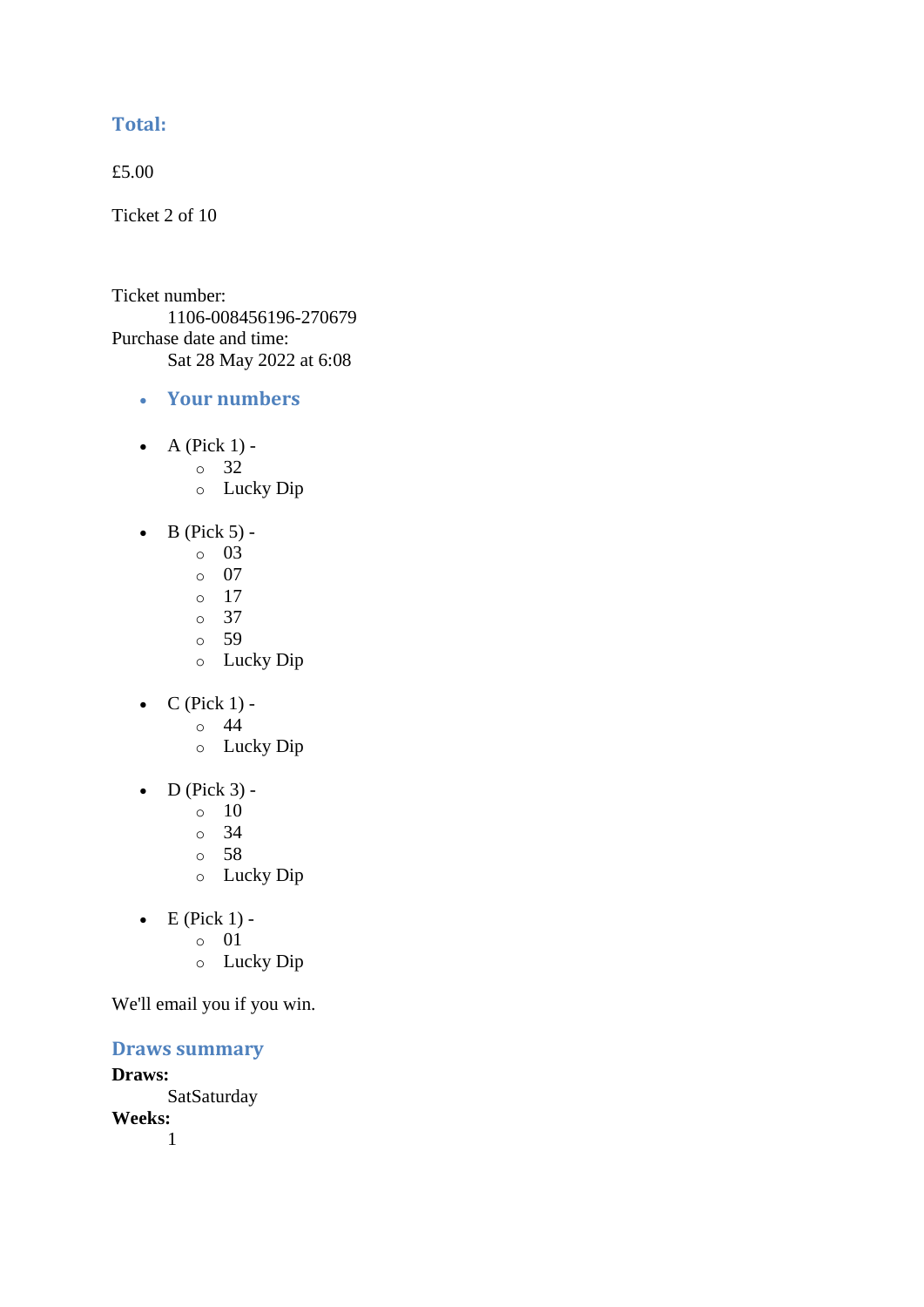## **Draw summary**

Sat 28 May 2022

### **Draw dates**

• Sat 28 May 2022

**Cost:**  $5$  plays x £1.00 for 1 draw = £5.00

## **Total:**

£5.00

Ticket 3 of 10

Ticket number: 1106-036786176-271179 Purchase date and time: Sat 28 May 2022 at 6:08

- **Your numbers**
- $\bullet$  A (Pick 1) -
	- $\circ$  47
	- o Lucky Dip
- $\bullet$  B (Pick 5)
	- o 14
	- o 34
	- o 43
	- o 53
	- o 56
	- o Lucky Dip
- $C$  (Pick 1)
	- o 08
		- o Lucky Dip
- $\bullet$  D (Pick 3)
	- o 21
	- $\circ$  30
	- o 56
	- o Lucky Dip
- $\bullet$  E (Pick 1)
	- o 18
	- o Lucky Dip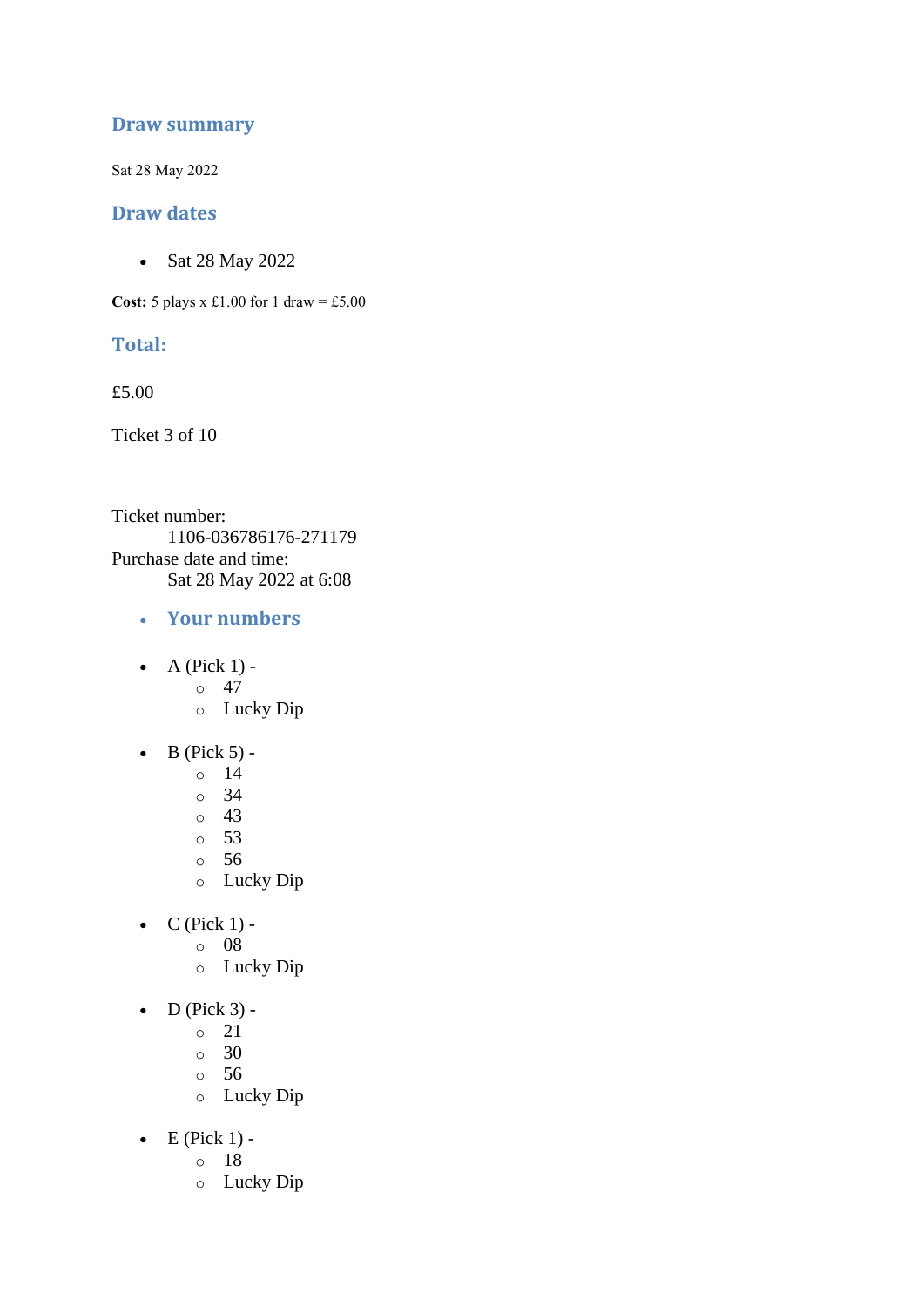## **Draws summary**

**Draws: SatSaturday Weeks:** 1

#### **Draw summary**

Sat 28 May 2022

## **Draw dates**

• Sat 28 May 2022

**Cost:**  $5$  plays x £1.00 for 1 draw = £5.00

## **Total:**

#### £5.00

Ticket 4 of 10

Ticket number: 1106-042029060-270679 Purchase date and time: Sat 28 May 2022 at 6:08

- **Your numbers**
- $\bullet$  A (Pick 1)
	- o 58
	- o Lucky Dip
- $\bullet$  B (Pick 5) -
	- $\circ$  05
		- $\circ$  41
	- $\circ$  43
	- o 45
	- $\circ$  50
	- o Lucky Dip
- $\bullet$  C (Pick 1)
	- o 16
	- o Lucky Dip
- $\bullet$  D (Pick 3) -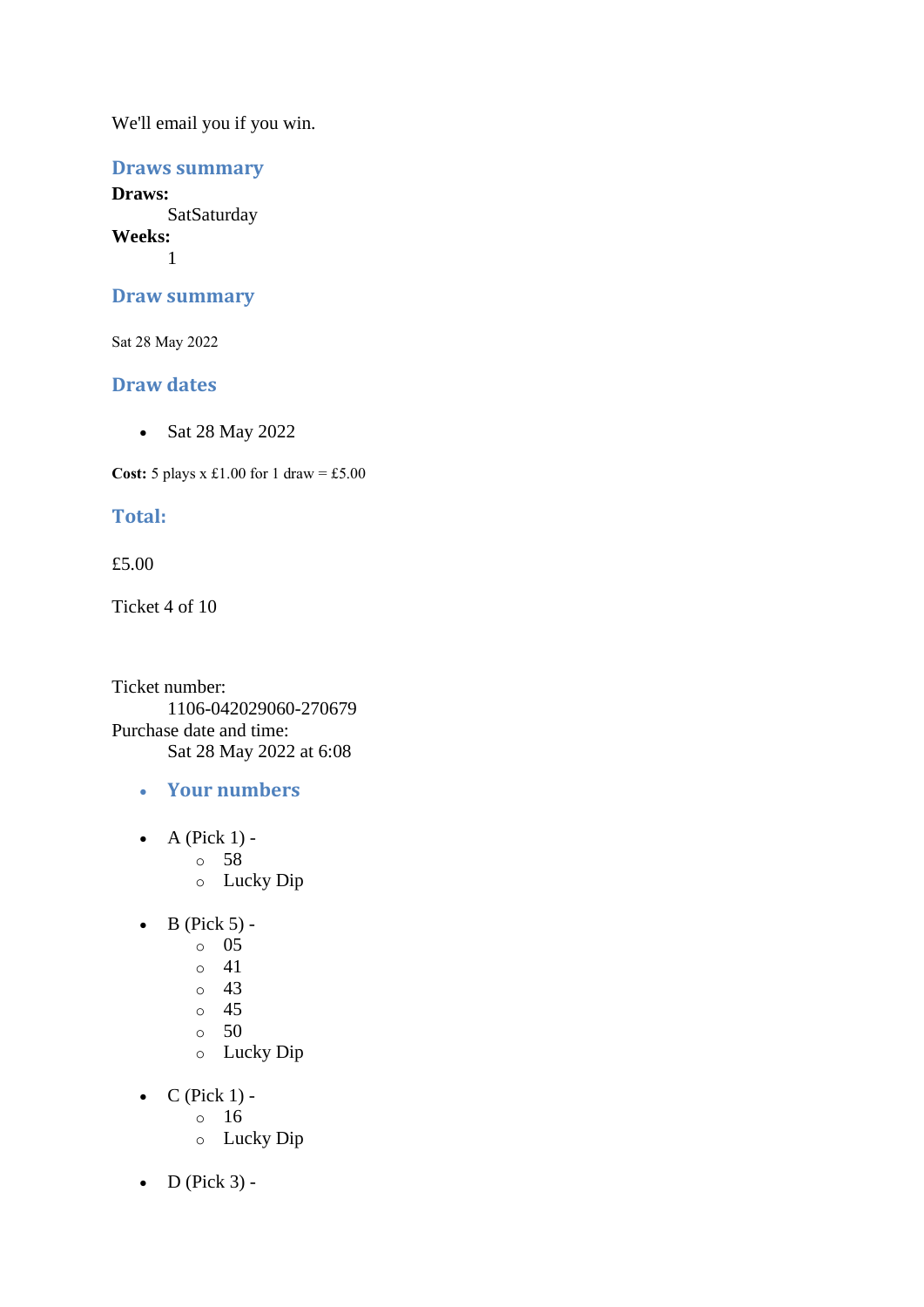o 14

o 35

- $\circ$  50
- o Lucky Dip
- $\bullet$  E (Pick 1)
	- o 19
	- o Lucky Dip

We'll email you if you win.

## **Draws summary**

#### **Draws:**

**SatSaturday** 

**Weeks:** 1

### **Draw summary**

Sat 28 May 2022

### **Draw dates**

• Sat 28 May 2022

**Cost:** 5 plays x £1.00 for 1 draw = £5.00

## **Total:**

#### £5.00

Ticket 5 of 10

Ticket number: 1106-025175044-272879 Purchase date and time: Sat 28 May 2022 at 6:08

- **Your numbers**
- A (Pick  $1$ )
	- o 56
		- o Lucky Dip
- $\bullet$  B (Pick 5)
	- o 02
	- o 03
	- o 17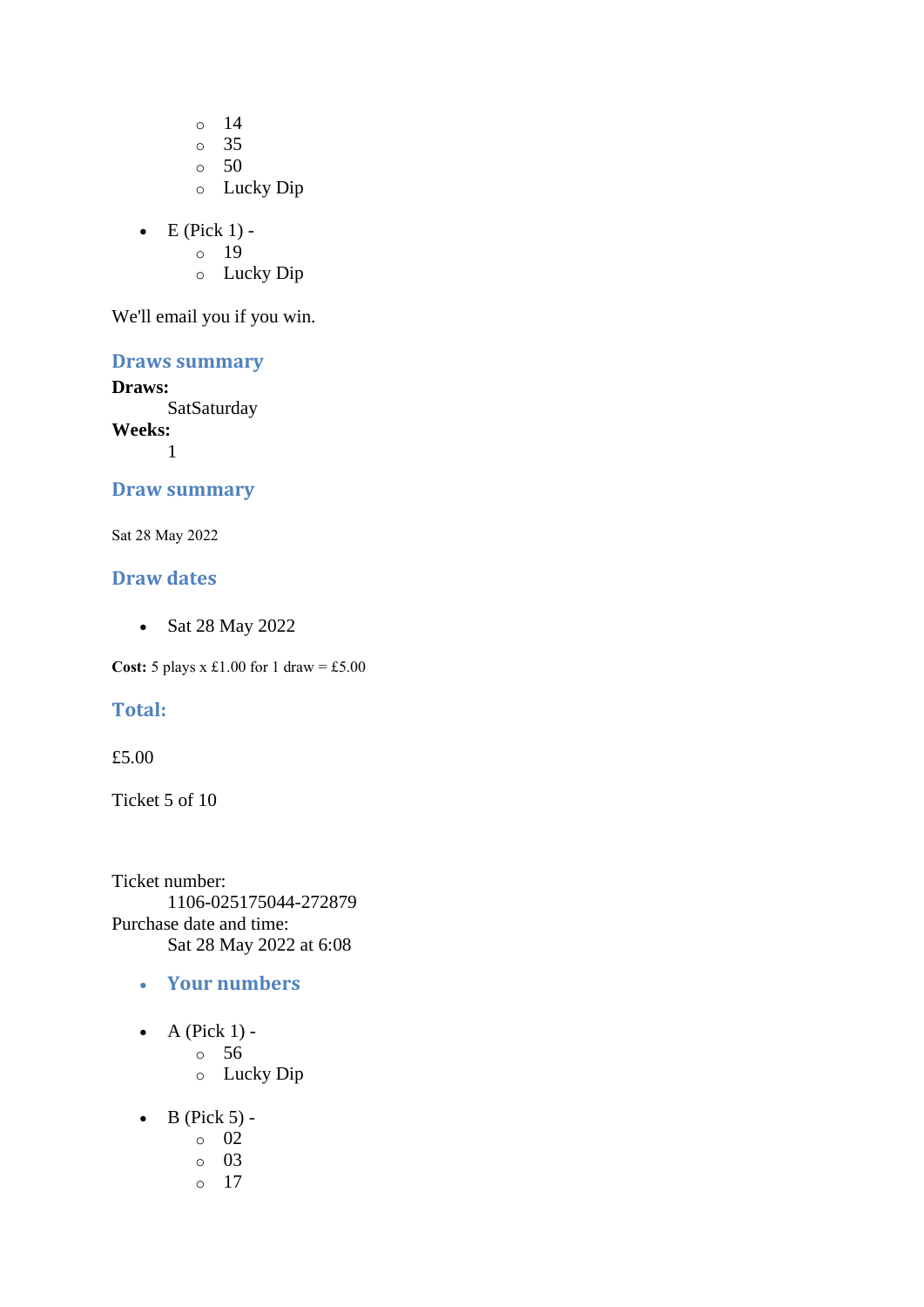- o 29
- o 30
- o Lucky Dip
- $\bullet$  C (Pick 1) -
	- $\circ$  15
	- o Lucky Dip
- $\bullet$  D (Pick 3)
	- o 11
	- o 20
	- o 31
	- o Lucky Dip
- $\bullet$  E (Pick 1)
	- o 17
	- o Lucky Dip

## **Draws summary**

## **Draws:**

**SatSaturday Weeks:** 1

## **Draw summary**

Sat 28 May 2022

### **Draw dates**

• Sat 28 May 2022

**Cost:** 5 plays x £1.00 for 1 draw = £5.00

#### **Total:**

### £5.0

Ticket 9 of 10

Ticket number: 1106-010890245-271979 Purchase date and time: Sat 28 May 2022 at 7:25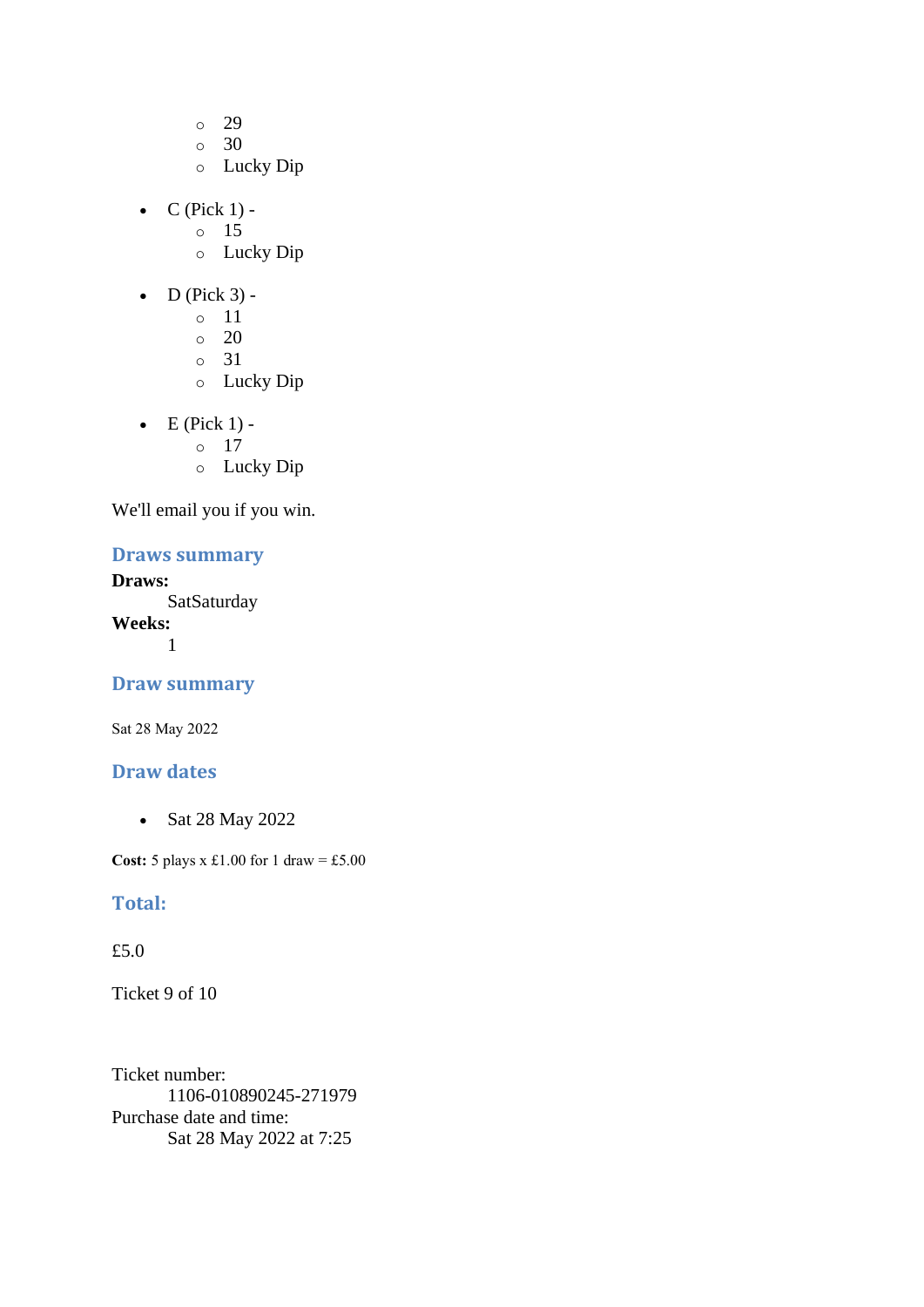## • **Your numbers**

- $\bullet$  A (Pick 1)
	- o 39
	- o Lucky Dip
- $\bullet$  B (Pick 5)
	- o 05
	- o 09
	- o 22
	- o 26
	- $\circ$  27
	- o Lucky Dip
- $\bullet$  C (Pick 1) -
	- $\circ$  20
	- o Lucky Dip
- $\bullet$  D (Pick 2)
	- o 15
	- o 45
	- o Lucky Dip
- $\bullet$  E (Pick 1)
	- o 51
	- o Lucky Dip

We'll email you if you win.

# **Draws summary**

**Draws: SatSaturday Weeks:** 1

## **Draw summary**

Sat 28 May 2022

# **Draw dates**

• Sat 28 May 2022

**Cost:** 5 plays x £1.00 for 1 draw = £5.00

# **Total:**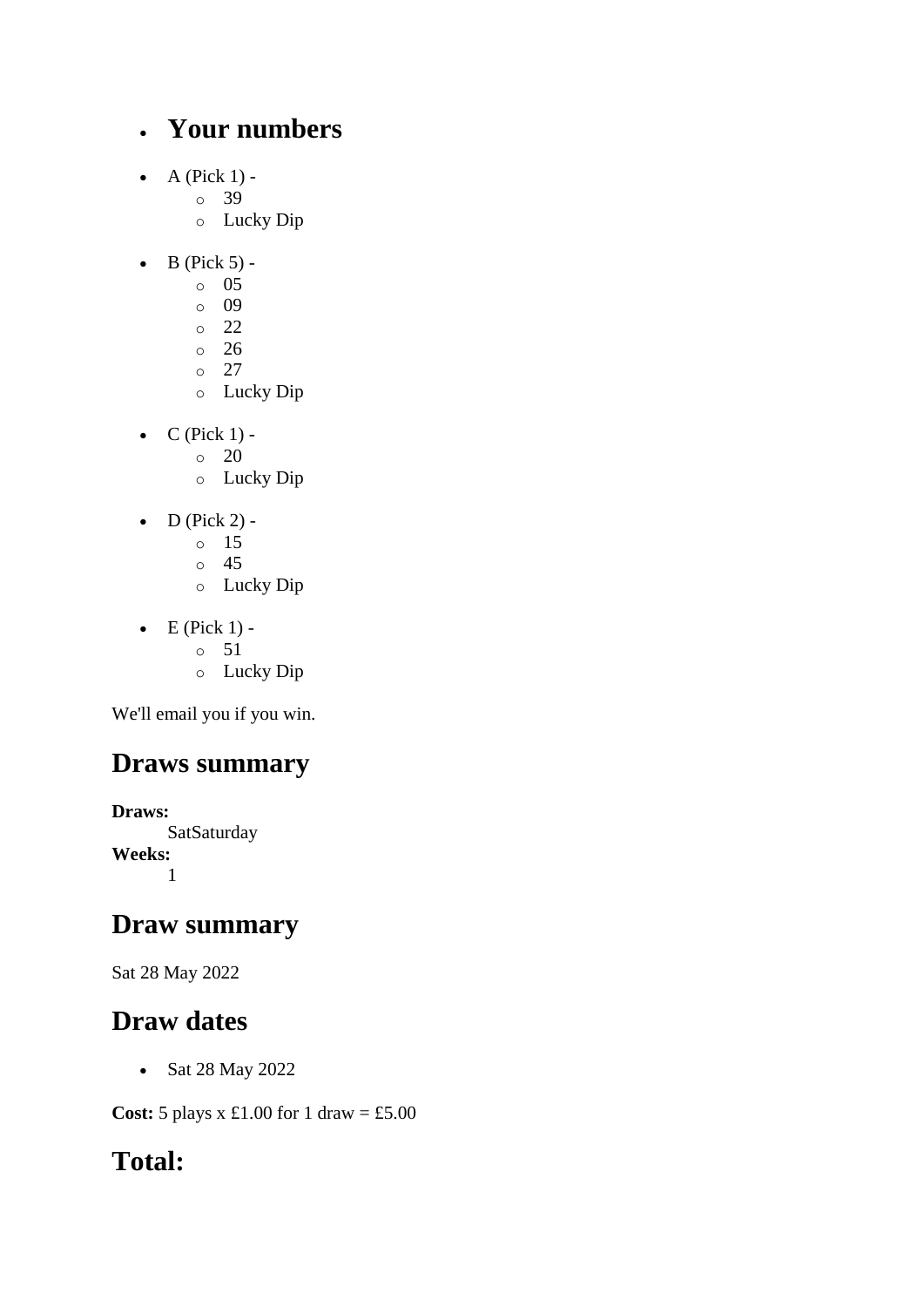£5.00

*----------------------------------------------------*

## *Lottery Syndicate Group 30*

*1) Ca05F01, 2) Si12G05, 3) Me21F22, 4) Ad05R11, 5) Pe21W01, 6) De05M22, 7) Pe03S23, 8) Li08G23, 9) Dy02J22,10) Jo57F06, 11) Ra86P02, 12) Si02M02, 13) Sa03M11, 14) BA09K03Basat, 15) Mi19B24, 16) Do1V1, 17) Hi06R06, 18) Ri05M06, 19) Pe20L31, 20) Ne03F12, 21) Ge08D01*

Ticket 6 of 10

Ticket number: 1106-053509120-276479 Purchase date and time: Sat 28 May 2022 at 6:08

- **Your numbers**
- $\bullet$  A (Pick 1)
	- o 34
	- o Lucky Dip
- $\bullet$  B (Pick 5) -
	- $\circ$  23
	- o 26
	- $\circ$  30
	- $\circ$  31
	- o 37
	- o Lucky Dip
- $\bullet$  C (Pick 1)
	- o 06
	- o Lucky Dip
- $\bullet$  D (Pick 2)
	- o 09
	- o 12
	- o Lucky Dip
- $\bullet$  E (Pick 1) -
	- $\circ$  23
	- o Lucky Dip

We'll email you if you win.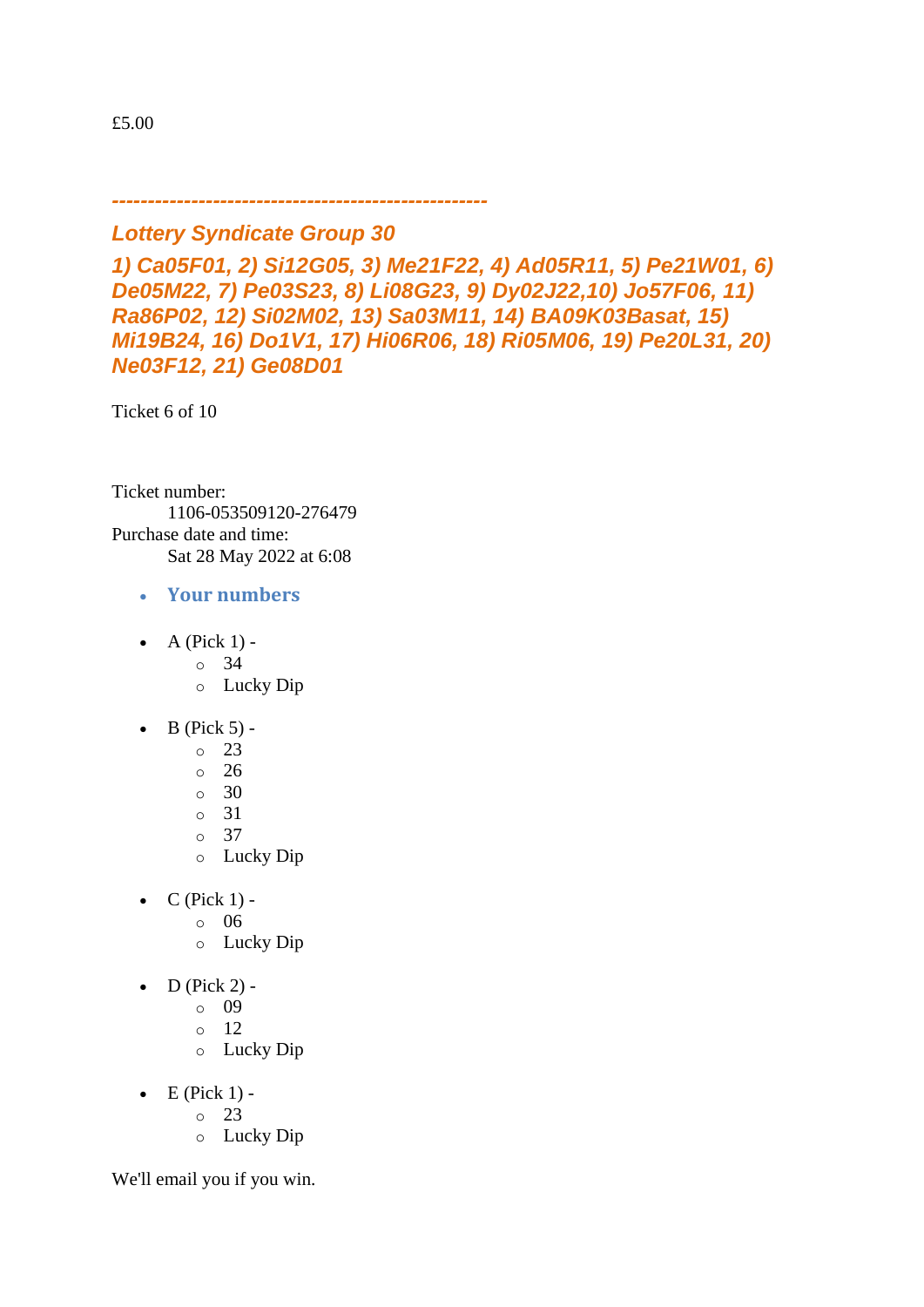#### **Draws summary**

**Draws: SatSaturday** 

**Weeks:**

1

#### **Draw summary**

Sat 28 May 2022

#### **Draw dates**

• Sat 28 May 2022

**Cost:** 5 plays x £1.00 for 1 draw = £5.00

### **Total:**

£5.00

Ticket 7 of 10

Ticket number: 1106-058752004-275979 Purchase date and time: Sat 28 May 2022 at 6:08

- **Your numbers**
- A (Pick  $1$ )
	- o 52
	- o Lucky Dip
- $\bullet$  B (Pick 5) -
	- $\circ$  13
	- o 21
	- $\degree$  24
	- o 26
	- o 55
	- o Lucky Dip
- $\bullet$  C (Pick 1)
	- o 33
	- o Lucky Dip
- $\bullet$  D (Pick 2)
	- o 28
	- $\circ$  47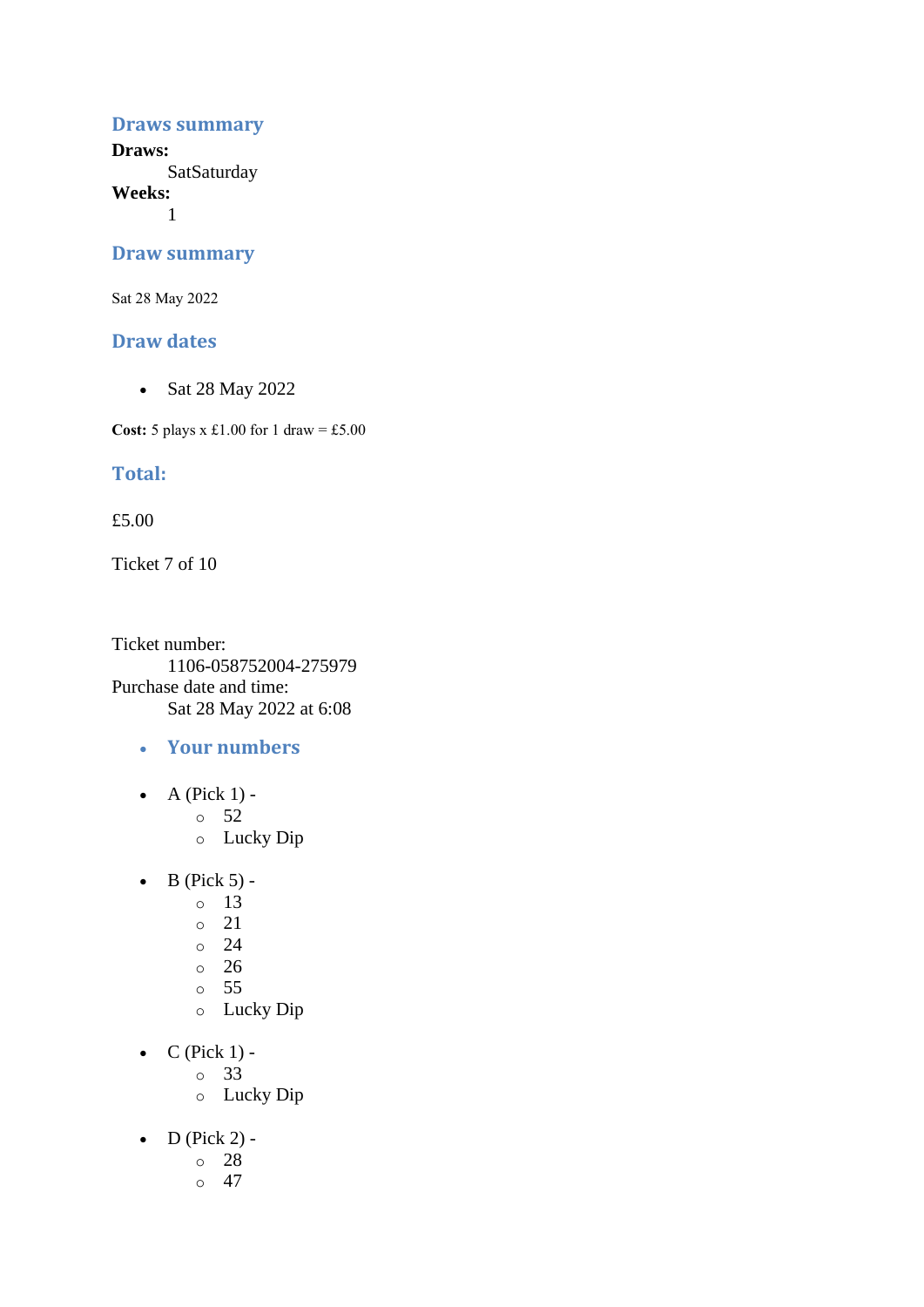- o Lucky Dip
- $\bullet$  E (Pick 1)
	- o 48
		- o Lucky Dip

#### **Draws summary**

#### **Draws:**

**SatSaturday Weeks:** 1

**Draw summary**

Sat 28 May 2022

### **Draw dates**

• Sat 28 May 2022

**Cost:** 5 plays x £1.00 for 1 draw = £5.00

#### **Total:**

£5.00

Ticket 8 of 10

Ticket number: 1106-019997696-274479 Purchase date and time: Sat 28 May 2022 at 6:08

#### • **Your numbers**

- A (Pick  $1$ )
	- o 06
	- o Lucky Dip
- $\bullet$  B (Pick 5)
	- o 02
	- o 25
	- o 45
	- o 56
	- o 59
	- o Lucky Dip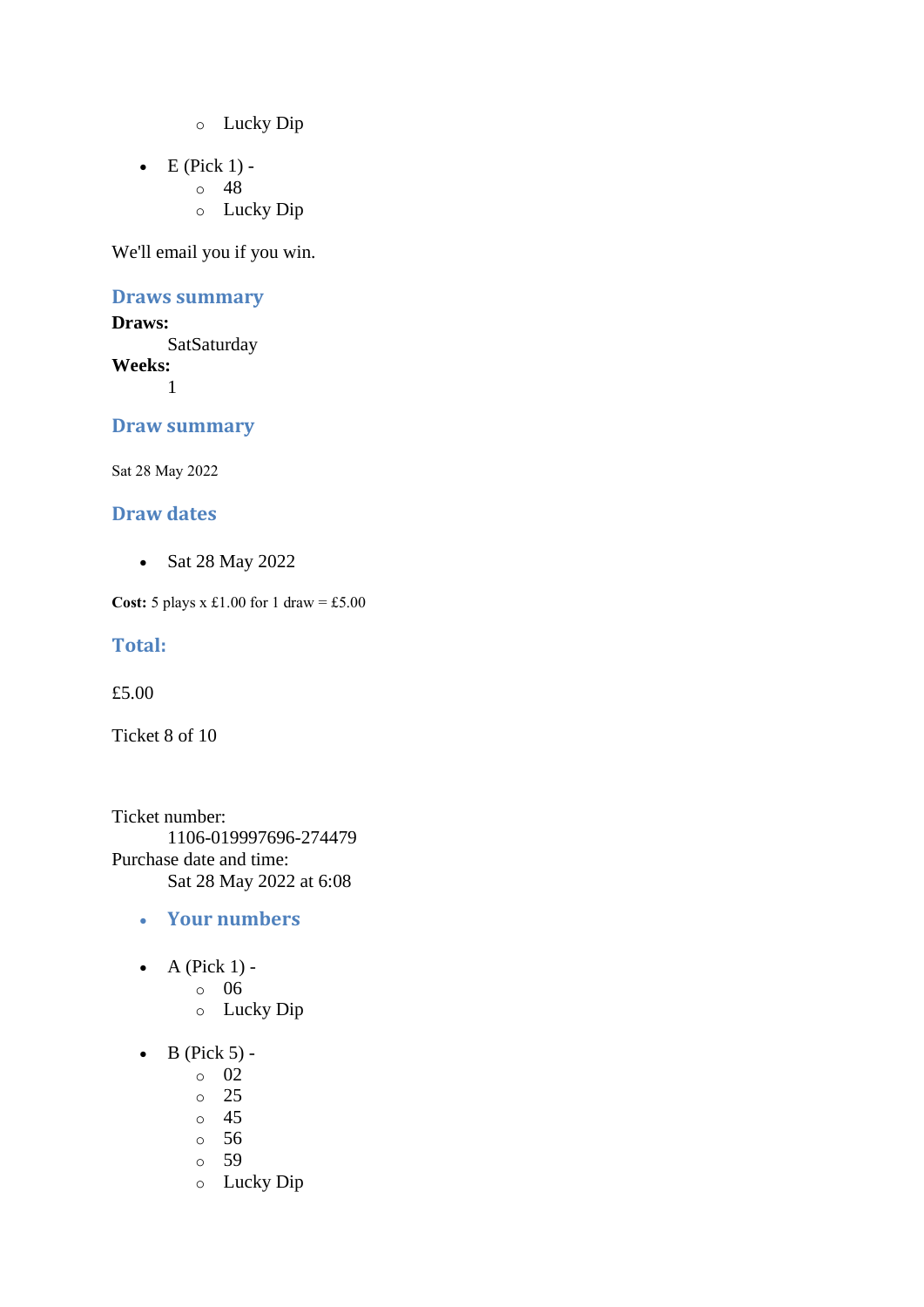- $\bullet$  C (Pick 1)
	- o 43
	- o Lucky Dip
- D (Pick 2)
	- o 45
	- o 59
	- o Lucky Dip
- $\bullet$  E (Pick 1)
	- o 55
	- o Lucky Dip

### **Draws summary**

**Draws: SatSaturday Weeks:**

1

### **Draw summary**

Sat 28 May 2022

### **Draw dates**

• Sat 28 May 2022

**Cost:** 5 plays x £1.00 for 1 draw = £5.00

### **Total:**

£5.00

Ticket 9 of 10

Ticket number: 1106-053574656-277579 Purchase date and time: Sat 28 May 2022 at 6:08

- **Your numbers**
- $\bullet$  A (Pick 1)
	- o 16
	- o Lucky Dip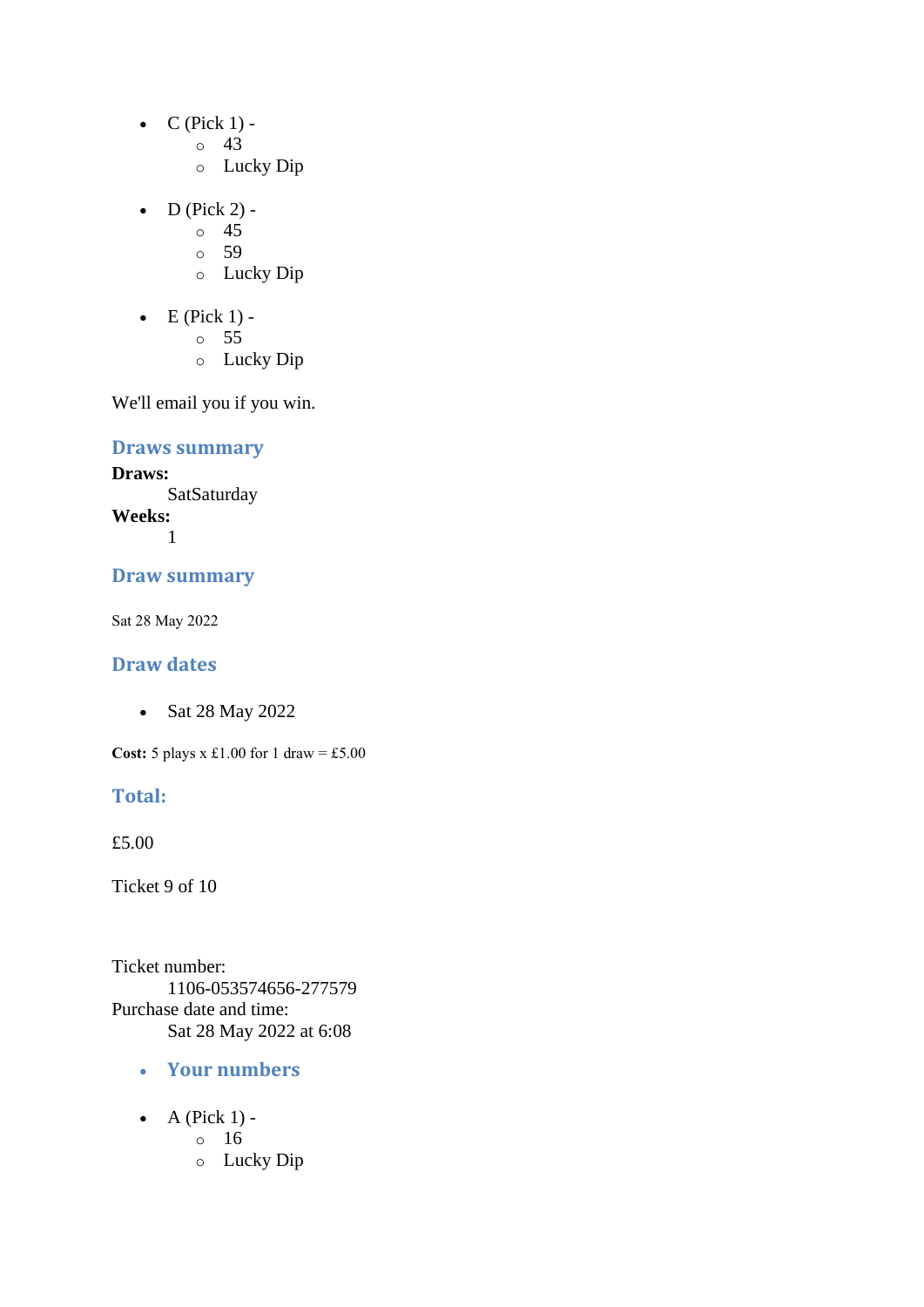- $\bullet$  B (Pick 5)
	- o 15
		- o 28
	- $\circ$  40
	- $\circ$  41
	- o 48
	- o Lucky Dip
- $C$  (Pick 1)
	- o 33
		- o Lucky Dip
- D (Pick 2) -
	- $\circ$  34
	- $\circ$  42
	- o Lucky Dip
- $\bullet$  E (Pick 1)
	- o 18
	- o Lucky Dip

### **Draws summary**

**Draws: SatSaturday Weeks:** 1

### **Draw summary**

Sat 28 May 2022

## **Draw dates**

• Sat 28 May 2022

**Cost:** 5 plays x £1.00 for 1 draw = £5.00

### **Total:**

£5.00

Ticket 10 of 10

Ticket number: 1106-058817540-277079 Purchase date and time: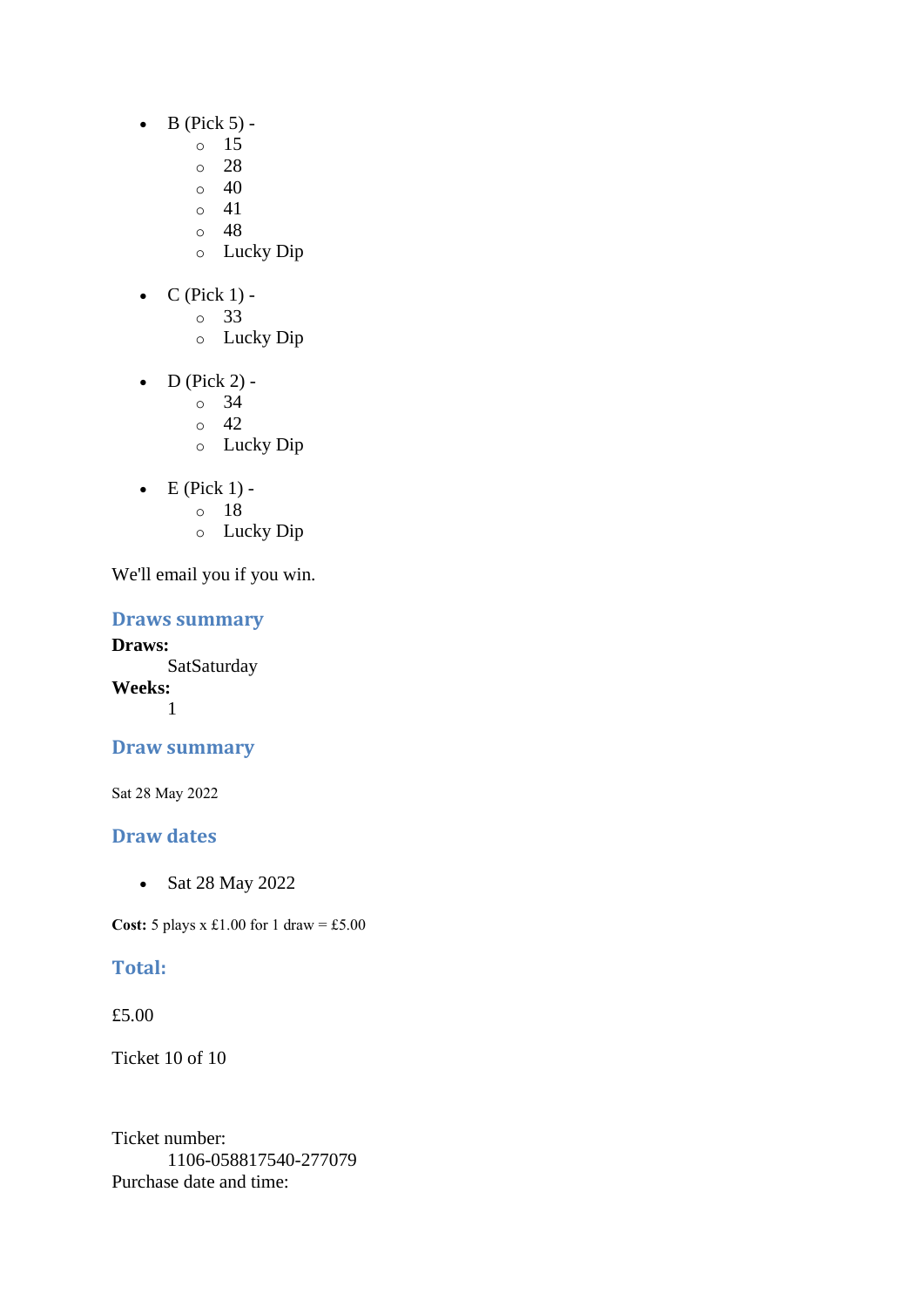Sat 28 May 2022 at 6:08

- **Your numbers**
- $\bullet$  A (Pick 1) -
	- $\circ$  53
		- o Lucky Dip
- $\bullet$  B (Pick 5) -
	- $\circ$  01
	- o 07
	- o 29
	- o 45
	- o 56
	- o Lucky Dip
- $\bullet$  C (Pick 1)
	- o 05
	- o Lucky Dip
- $D$  (Pick 2)
	- o 07
	- $\circ$  42
	- o Lucky Dip
- $\bullet$  E (Pick 1)
	- o 18
	- o Lucky Dip

We'll email you if you win.

### **Draws summary**

#### **Draws:**

**SatSaturday** 

**Weeks:**

1

### **Draw summary**

Sat 28 May 2022

### **Draw dates**

• Sat 28 May 2022

**Cost:** 5 plays x £1.00 for 1 draw = £5.00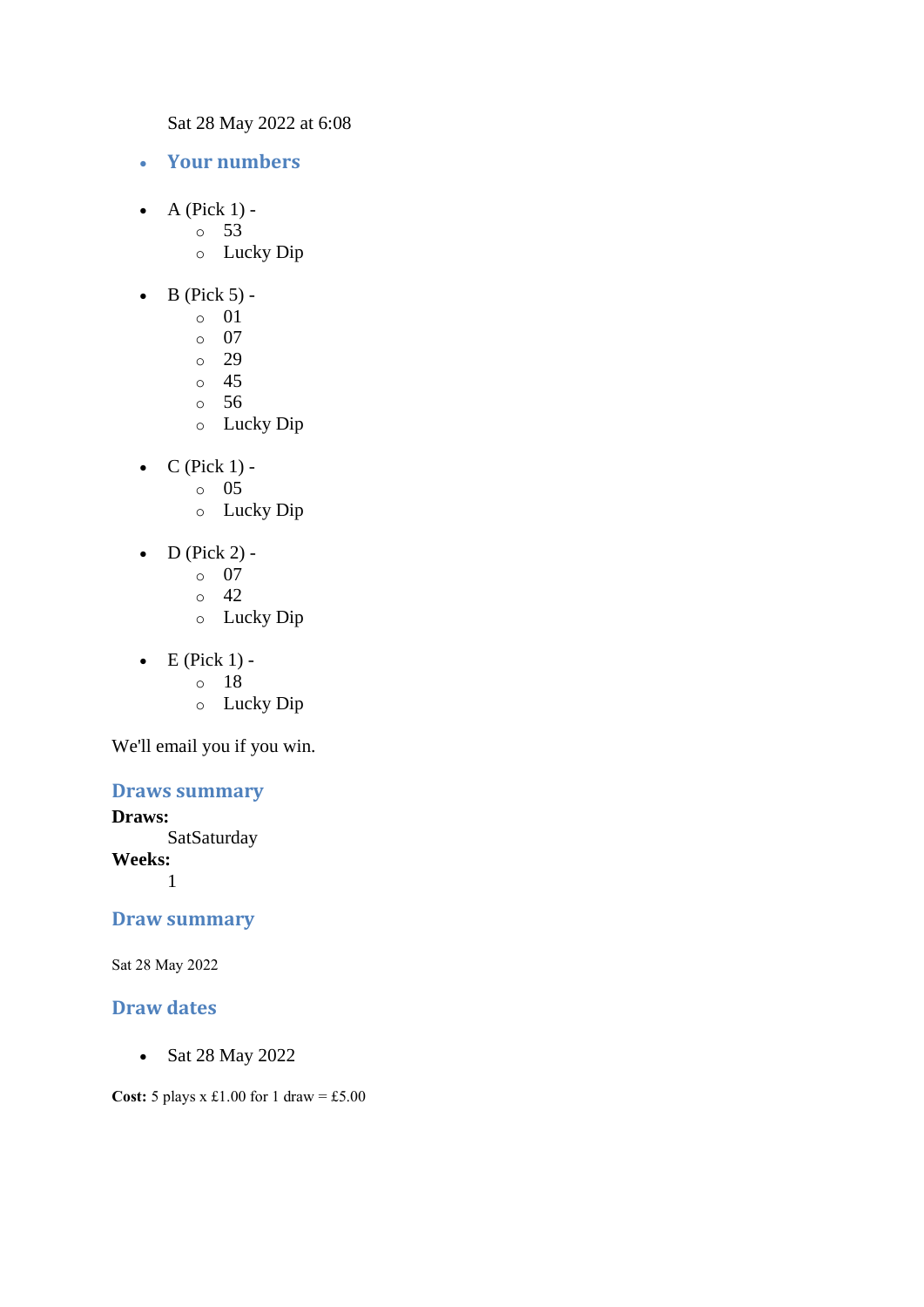### **Total:**

£5.0

Ticket 10 of 10

Ticket number: 1106-035091457-271079 Purchase date and time: Sat 28 May 2022 at 7:25

# • **Your numbers**

- $\bullet$  A (Pick 1) -
	- $\circ$  40
		- o Lucky Dip
- $\bullet$  B (Pick 5) -
	- $\circ$  05
	- o 25
	- o 37
	- o 38
	- $\circ$  40
	- o Lucky Dip
- $\bullet$  C (Pick 1)
	- o 07
	- o Lucky Dip
- $\bullet$  D (Pick 2)
	- o 06
	- $\circ$  25
	- o Lucky Dip
- $\bullet$  E (Pick 1)
	- o 26
	- o Lucky Dip

We'll email you if you win.

# **Draws summary**

**Draws: SatSaturday Weeks:** 1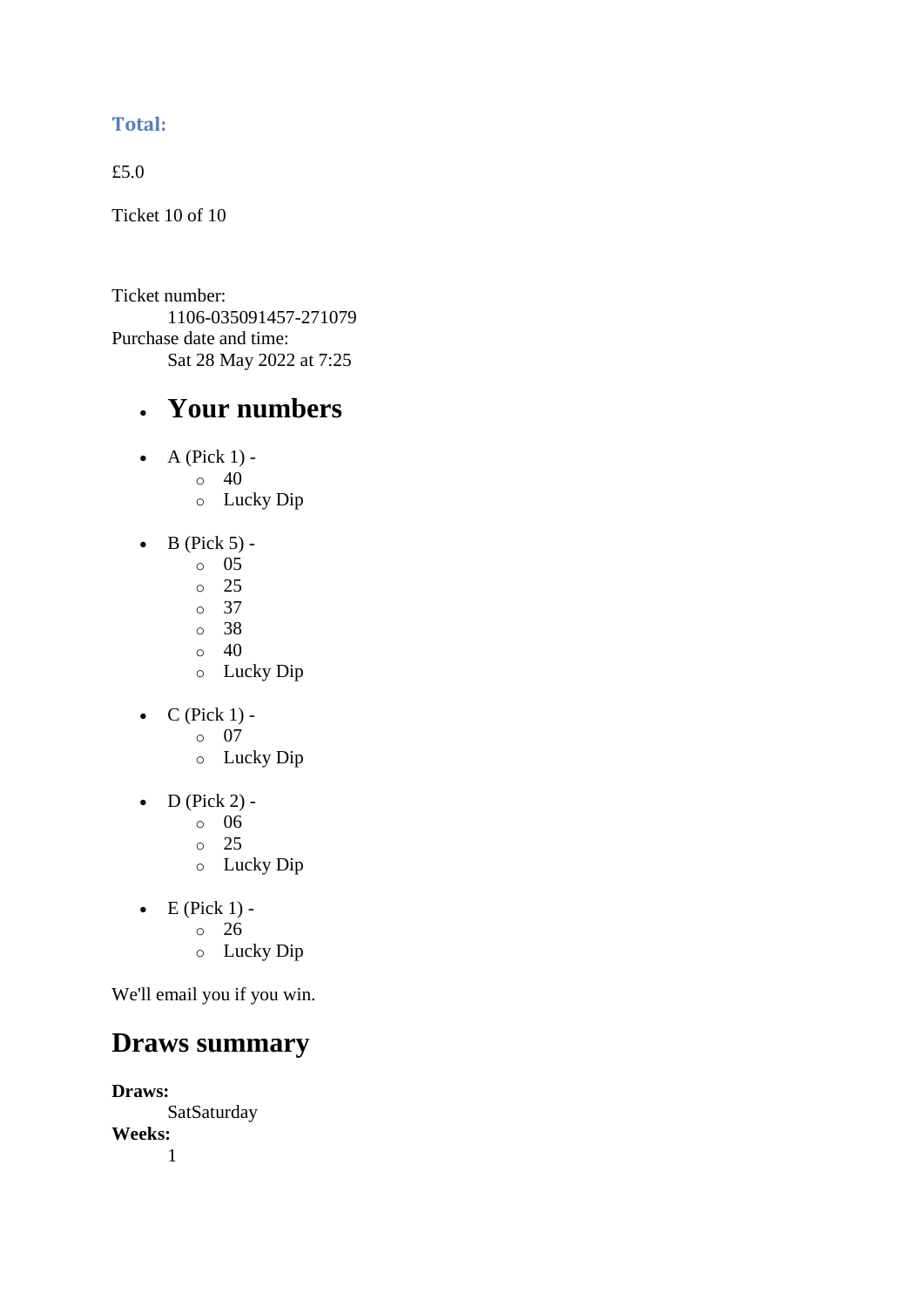# **Draw summary**

Sat 28 May 2022

# **Draw dates**

• Sat 28 May 2022

**Cost:**  $5$  plays x £1.00 for 1 draw = £5.00

# **Total:**

£5.0

*----------------------------------------------------*

*Lottery Syndicate Group 31*

*1) Ca05F01, 2) To10J23, 3) Dy02J22, 4) Ad05R11, 5) Ne03F12, 6) De05M22, 7) Os08Z32, 8) Li08G23, 9) Sa03M11,10) Jo57F06, 11) Fr02B01, 12) Si02M02, 13) Ka12M04, 14) IA05W25, 15) Mi19B24, 16) Do1V1, 17) Hi06R06, 18) Ri05M06, 19) Ma02L23, 20) Ka10K21, 21) Ge08D01*

Ticket 1 of 10

Ticket number: 1106-049108229-276779 Purchase date and time: Sat 28 May 2022 at 6:10

- **Your numbers**
- A (Pick  $1$ )
	- o 55
	- o Lucky Dip
- $\bullet$  B (Pick 5)
	- o 02
	- o 22
	- o 33
	- o 35
	- $\circ$  42
	- o Lucky Dip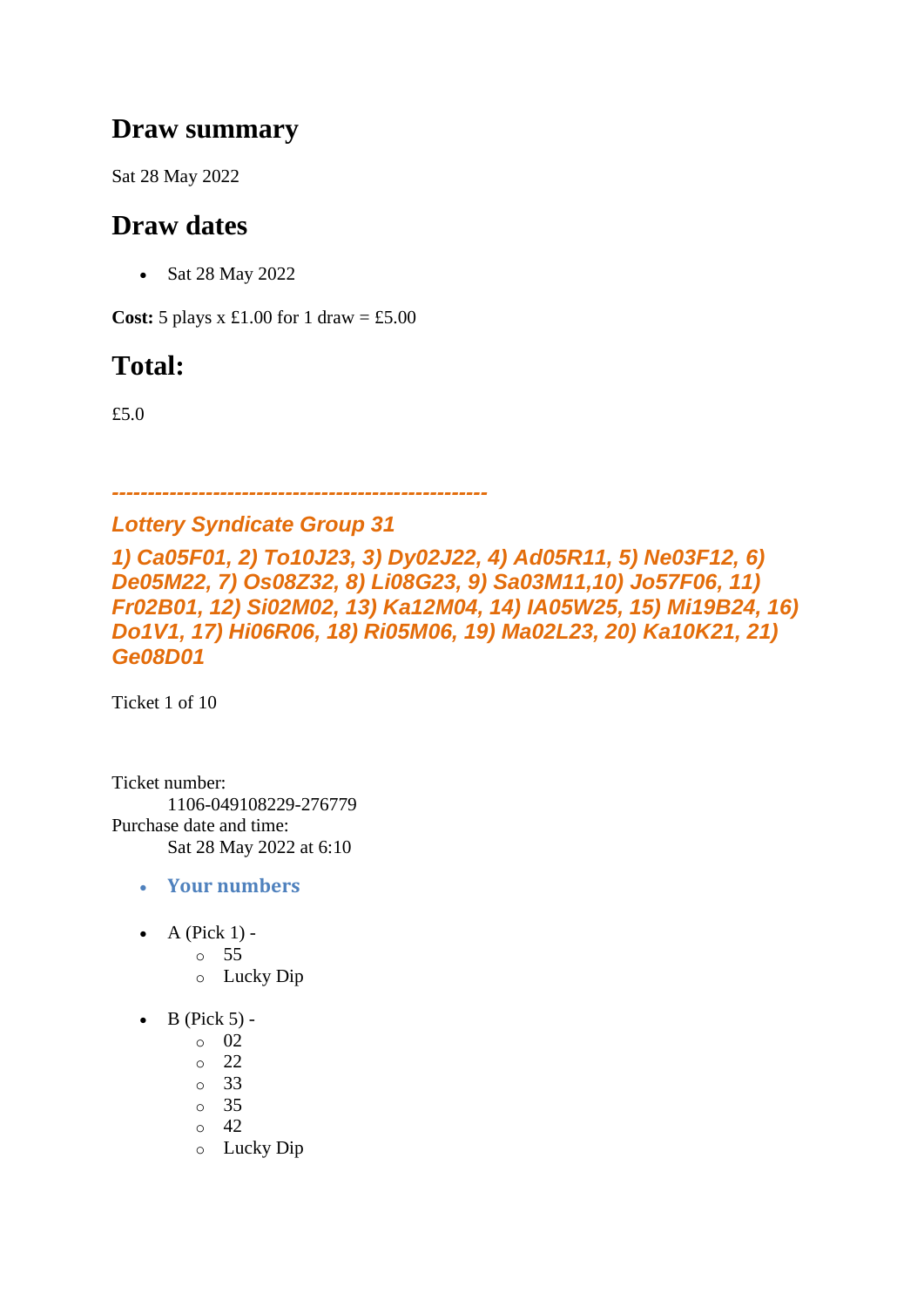- $\bullet$  C (Pick 1)
	- o 14
	- o Lucky Dip
- $\bullet$  D (Pick 3) -
	- $\circ$  25
	- o 49
	- $\circ$  52
	- o Lucky Dip
- $\bullet$  E (Pick 1)
	- o 57
	- o Lucky Dip

### **Draws summary**

### **Draws:**

**SatSaturday Weeks:** 1

### **Draw summary**

Sat 28 May 2022

### **Draw dates**

• Sat 28 May 2022

**Cost:** 5 plays x £1.00 for 1 draw = £5.00

### **Total:**

£5.00

Ticket 2 of 10

Ticket number: 1106-022814977-270579 Purchase date and time: Sat 28 May 2022 at 6:10

- **Your numbers**
- A (Pick  $1$ )
	- o 03
	- o Lucky Dip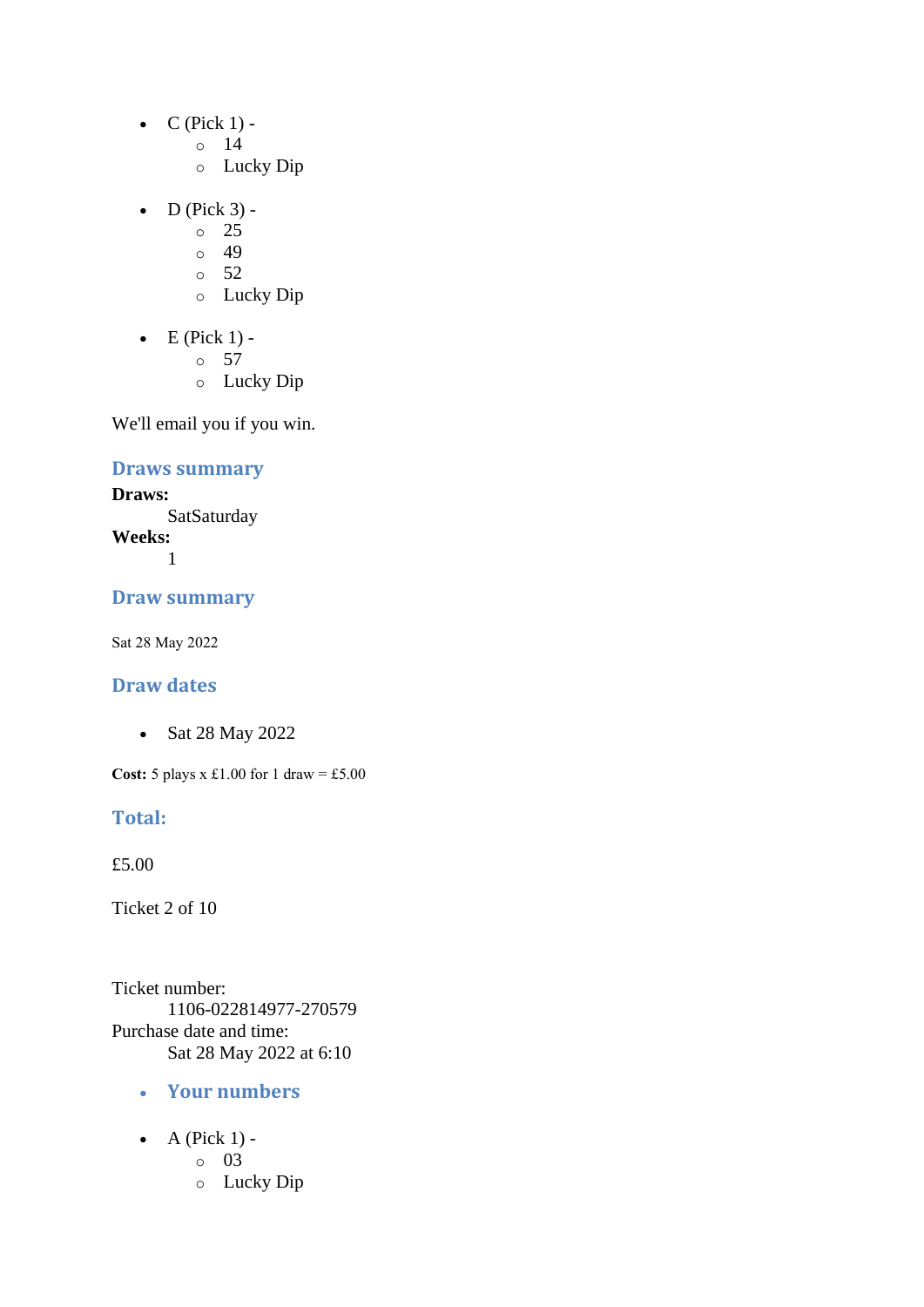- $\bullet$  B (Pick 5) -
	- $\circ$  30
		- o 44
	- $\circ$  46
	- o 48
	- o 59
	- o Lucky Dip
- $C$  (Pick 1)
	- o 02
		- o Lucky Dip
- $\bullet$  D (Pick 3)
	- o 02
	- $\circ$  30
	- o 57
	- o Lucky Dip
- $\bullet$  E (Pick 1)
	- o 17
	- o Lucky Dip

**Draws summary**

**Draws: SatSaturday Weeks:** 1

## **Draw summary**

Sat 28 May 2022

### **Draw dates**

• Sat 28 May 2022

**Cost:**  $5$  plays x £1.00 for 1 draw = £5.00

## **Total:**

£5.00

Ticket 3 of 10

Ticket number: 1106-032252165-272579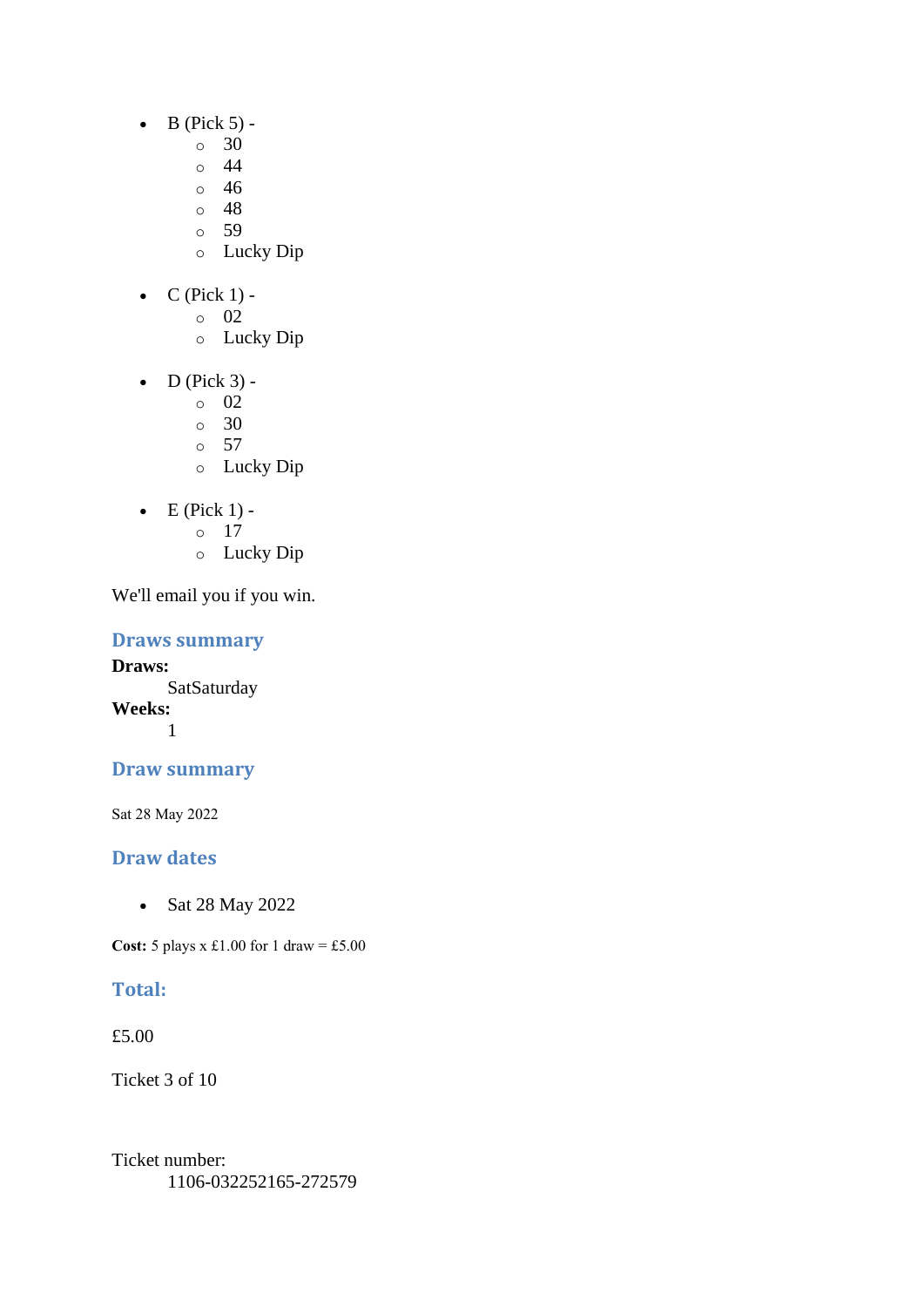Purchase date and time:

Sat 28 May 2022 at 6:10

- **Your numbers**
- A (Pick  $1$ ) -
	- $\circ$  47
	- o Lucky Dip
- $\bullet$  B (Pick 5)
	- o 01
	- o 08
	- o 09
	- $\circ$  26
	- o 49
	- o Lucky Dip
- $\bullet$  C (Pick 1)
	- o 05
	- o Lucky Dip
- $\bullet$  D (Pick 3)
	- o 09
	- o 19
	- o 54
	- o Lucky Dip
- $\bullet$  E (Pick 1)
	- o 31
	- o Lucky Dip

We'll email you if you win.

### **Draws summary**

**Draws:** SatSaturday **Weeks:** 1

### **Draw summary**

Sat 28 May 2022

### **Draw dates**

• Sat 28 May 2022

**Cost:** 5 plays x £1.00 for 1 draw = £5.00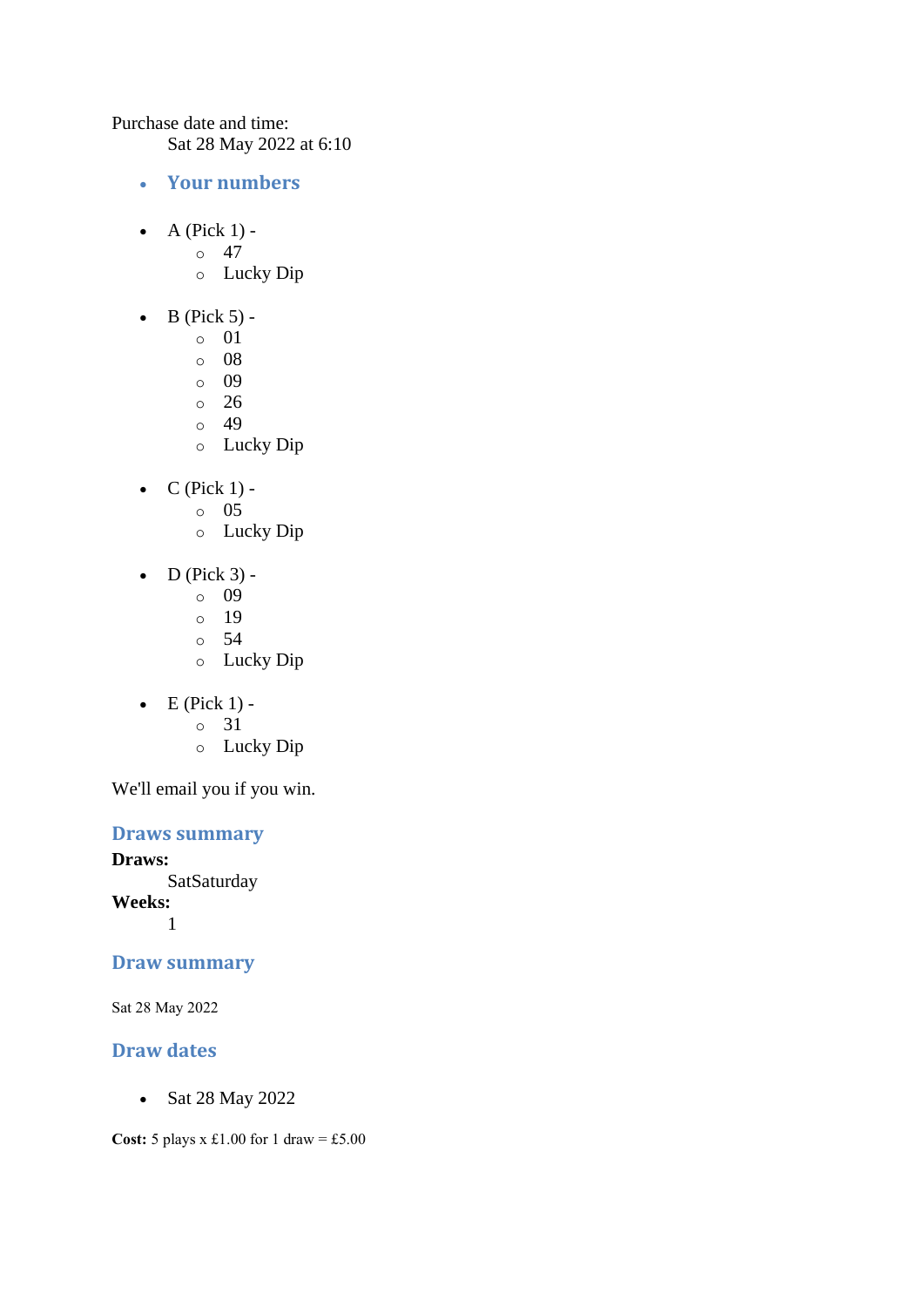### **Total:**

£5.00

Ticket 4 of 10

Ticket number: 1106-056391937-273679 Purchase date and time: Sat 28 May 2022 at 6:10

- **Your numbers**
- A (Pick  $1$ )
	- o 12
	- o Lucky Dip
- $\bullet$  B (Pick 5)
	- o 25
	- o 33
	- o 46
	- o 54
	- o 58
	- o Lucky Dip
- $C$  (Pick 1) -
	- $\circ$  25
	- o Lucky Dip
- $\bullet$  D (Pick 3)
	- o 11
	- o 55
	- o 57
	- o Lucky Dip
- $\bullet$  E (Pick 1) -
	- $\circ$  14
	- o Lucky Dip

We'll email you if you win.

**Draws summary**

**Draws: SatSaturday Weeks:**

1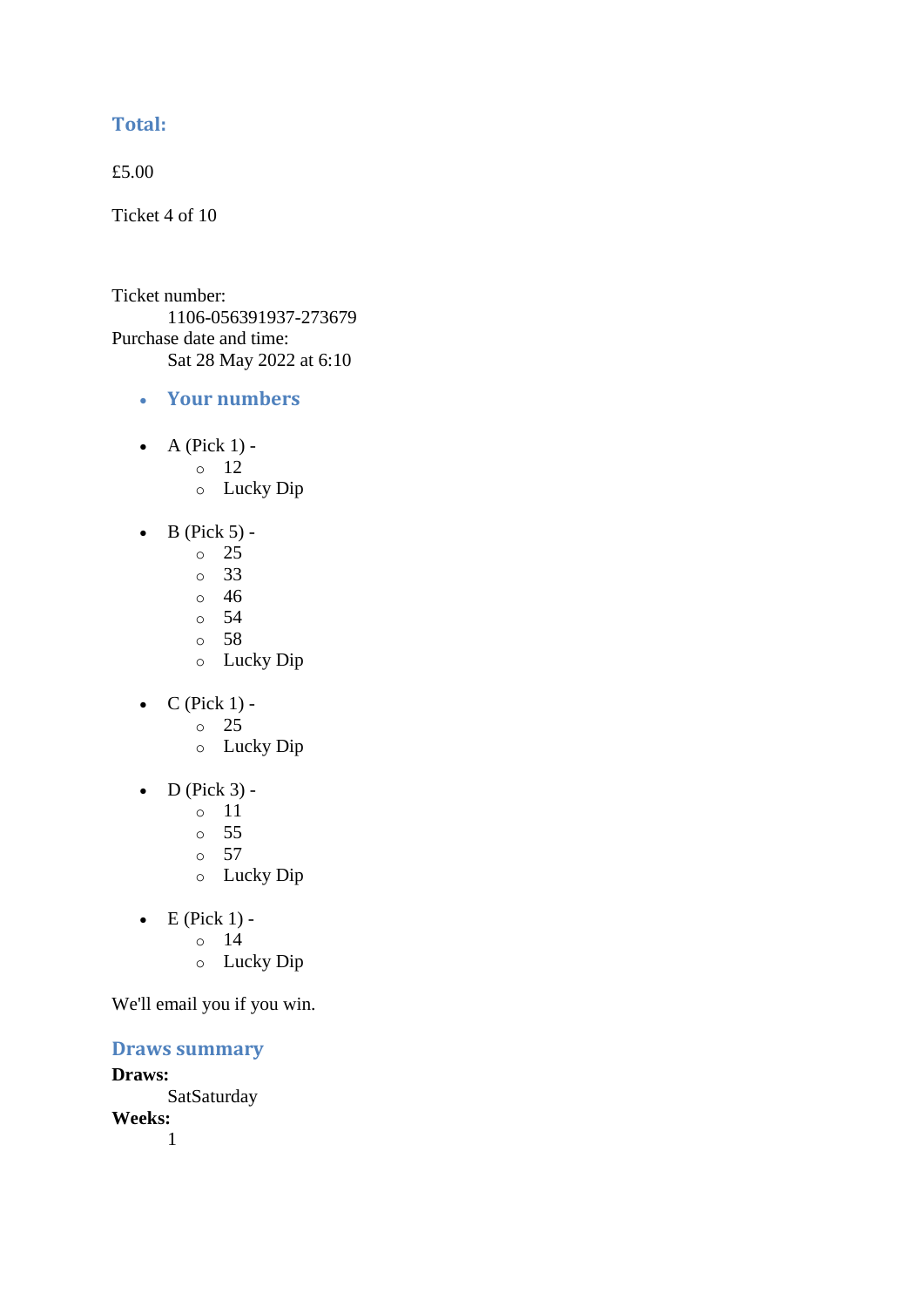### **Draw summary**

Sat 28 May 2022

### **Draw dates**

• Sat 28 May 2022

**Cost:**  $5$  plays x £1.00 for 1 draw = £5.00

### **Total:**

£5.00

Ticket 5 of 10

Ticket number: 1106-065829125-275679 Purchase date and time: Sat 28 May 2022 at 6:10

- **Your numbers**
- $\bullet$  A (Pick 1)
	- o 25
	- o Lucky Dip
- $\bullet$  B (Pick 5)
	- o 18
	- o 19
	- o 46
	- o 49
	- o 50
	- o Lucky Dip
- $\bullet$  C (Pick 1)
	- o 54
		- o Lucky Dip
- $\bullet$  D (Pick 3)
	- o 02
	- o 05
	- o 21
	- o Lucky Dip
- $\bullet$  E (Pick 1)
	- o 39
	- o Lucky Dip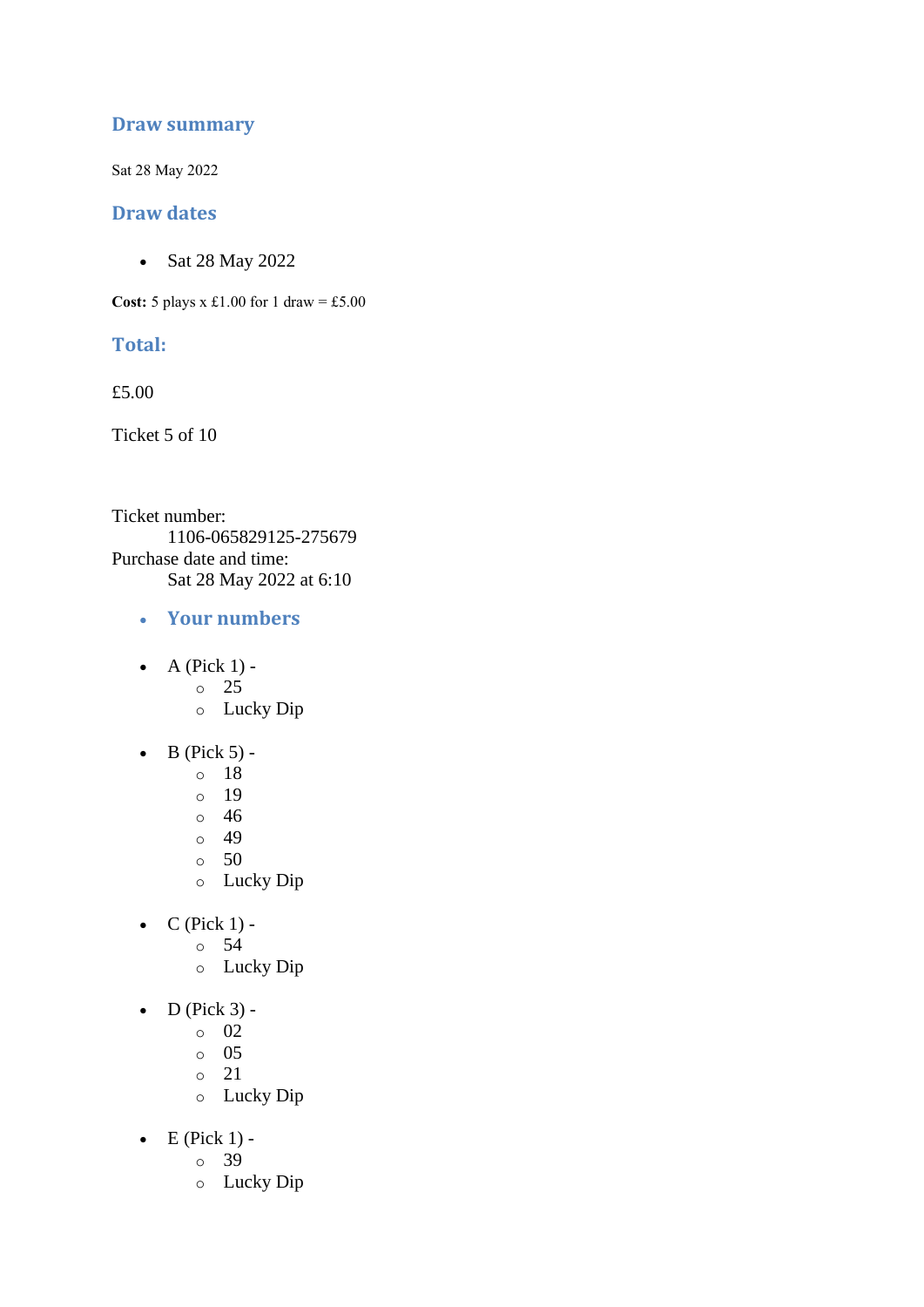### **Draws summary**

**Draws: SatSaturday Weeks:** 1

### **Draw summary**

Sat 28 May 2022

### **Draw dates**

• Sat 28 May 2022

**Cost:**  $5$  plays x £1.00 for 1 draw = £5.00

### **Total:**

### £5.0

Ticket 1 of 4

Ticket number: 1106-065294853-274479 Purchase date and time: Sat 28 May 2022 at 7:26

# • **Your numbers**

- $\bullet$  A (Pick 1) o 44 o Lucky Dip
- $\bullet$  B (Pick 5)
	- o 12
	- $\circ$  47
	- $\circ$  50
	- o 52
	- o 58
	- o Lucky Dip
- $\bullet$  C (Pick 1)
	- o 59
	- o Lucky Dip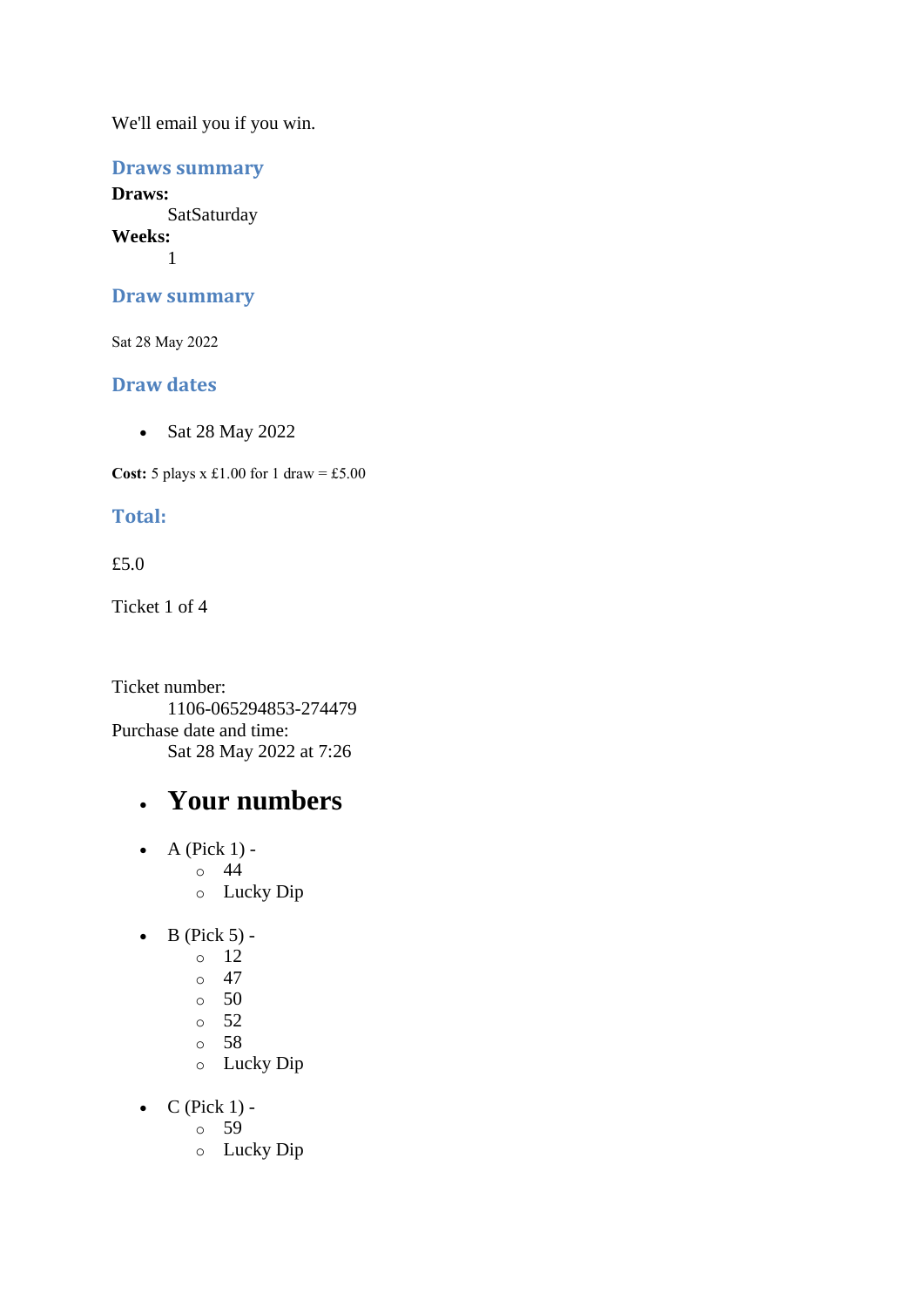- $\bullet$  D (Pick 3) -
	- $\circ$  02
	- o 37
	- o 45
	- o Lucky Dip
- $\bullet$  E (Pick 1)
	- o 58
	- o Lucky Dip

# **Draws summary**

**Draws: SatSaturday Weeks:** 1

# **Draw summary**

Sat 28 May 2022

# **Draw dates**

• Sat 28 May 2022

**Cost:**  $5$  plays x £1.00 for 1 draw = £5.00

# **Total:**

£5.00

*----------------------------------------------------*

# *Lottery Syndicate Group 32*

*1) St07G02, 2) Dy02J22, 3) Am08M22, 4) Se04T12, 5) Fr02B01, 6) Ne03F12, 7) Mi02L17, 8) Ka12M04, 9) Ge08D01,10) BA09K03Basat, 11) Mi19B24, 12) Li08G23, 13) IA05W25, 14) TA05W02, 15) Ma20C23, 16) Am06M03, 17) Ka10K21, 18) Ma03N09, 19) Ku06C07, 20) To10J23, 21) Do1V1*

Ticket 6 of 10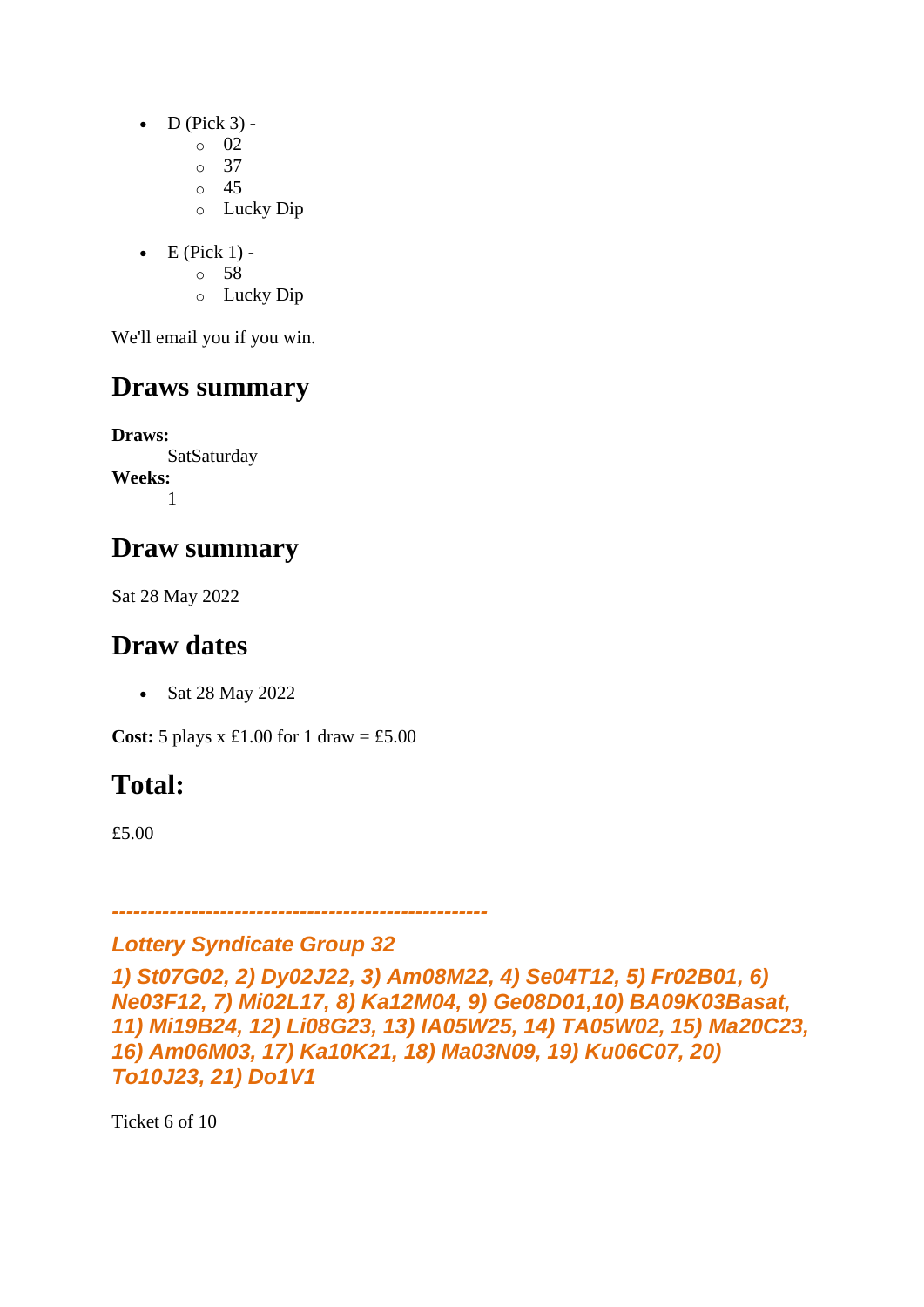Ticket number: 1106-022880513-271679 Purchase date and time: Sat 28 May 2022 at 6:10

- **Your numbers**
- A (Pick  $1$ )
	- o 16
	- o Lucky Dip
- $\bullet$  B (Pick 5)
	- o 14
	- o 22
	- o 24
	- o 28
	- o 52
	- o Lucky Dip
- $C$  (Pick 1)
	- o 12
	- o Lucky Dip
- D (Pick 2) -
	- $\circ$  08
	- o 57
	- o Lucky Dip
- $\bullet$  E (Pick 1)
	- o 48
	- o Lucky Dip

We'll email you if you win.

**Draws summary**

**Draws:** SatSaturday **Weeks:** 1

**Draw summary**

Sat 28 May 2022

### **Draw dates**

• Sat 28 May 2022

**Cost:** 5 plays x £1.00 for 1 draw = £5.00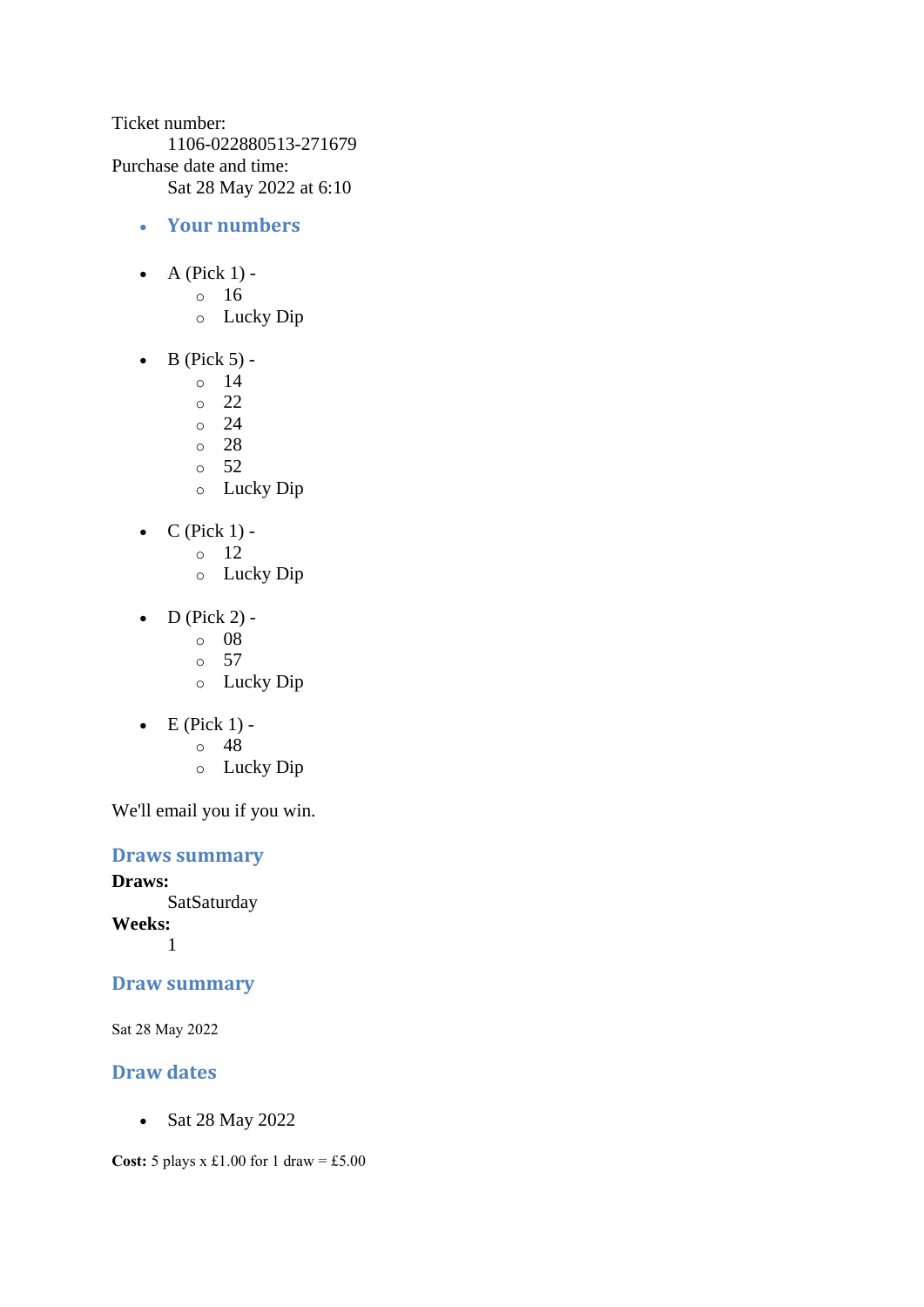### **Total:**

£5.00

Ticket 7 of 10

Ticket number: 1106-032317701-273679 Purchase date and time: Sat 28 May 2022 at 6:10

- **Your numbers**
- A (Pick  $1$ ) -
	- $\circ$  30
	- o Lucky Dip
- $\bullet$  B (Pick 5) -
	- $\circ$  13
	- o 32
	- o 34
	- o 53
	- o 58
	- o Lucky Dip
- $C$  (Pick 1) -
	- $\circ$  40
	- o Lucky Dip
- $\bullet$  D (Pick 2) -
	- $\circ$  04
	- o 10
	- o Lucky Dip
- $\bullet$  E (Pick 1)
	- o 19
		- o Lucky Dip

We'll email you if you win.

### **Draws summary**

**Draws:** SatSaturday **Weeks:** 1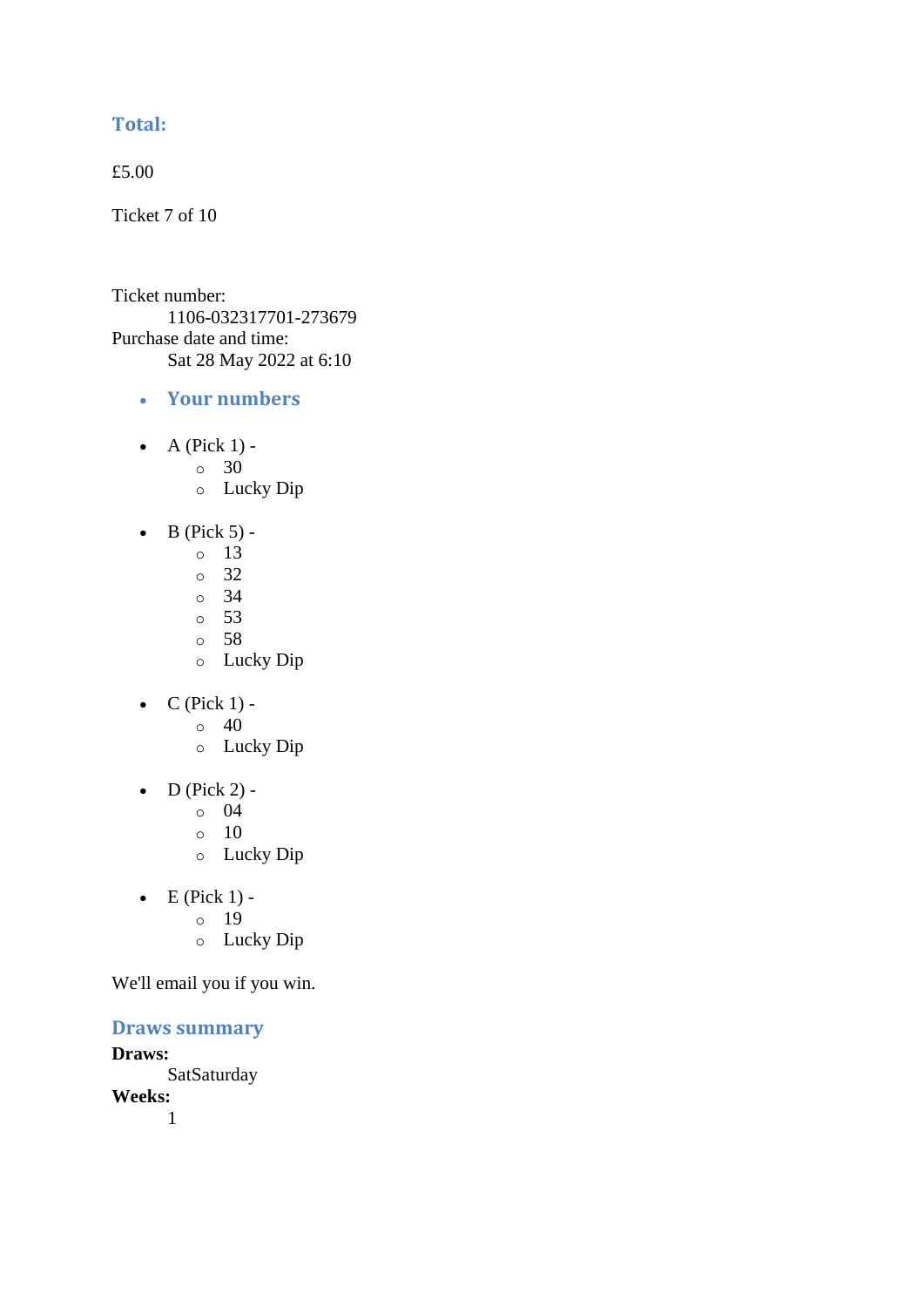### **Draw summary**

Sat 28 May 2022

### **Draw dates**

• Sat 28 May 2022

**Cost:**  $5$  plays x £1.00 for 1 draw = £5.00

### **Total:**

£5.00

Ticket 8 of 10

Ticket number: 1106-056457473-274779 Purchase date and time: Sat 28 May 2022 at 6:10

- **Your numbers**
- $\bullet$  A (Pick 1)
	- o 38
	- o Lucky Dip
- $\bullet$  B (Pick 5)
	- o 01
	- o 16
	- o 22
	- o 45
	- o 49
	- o Lucky Dip
- $C$  (Pick 1) -
	- $\circ$  40
		- o Lucky Dip
- $\bullet$  D (Pick 2) -
	- $\circ$  10
	- o 54
	- o Lucky Dip
- $\bullet$  E (Pick 1)
	- o 11
	- o Lucky Dip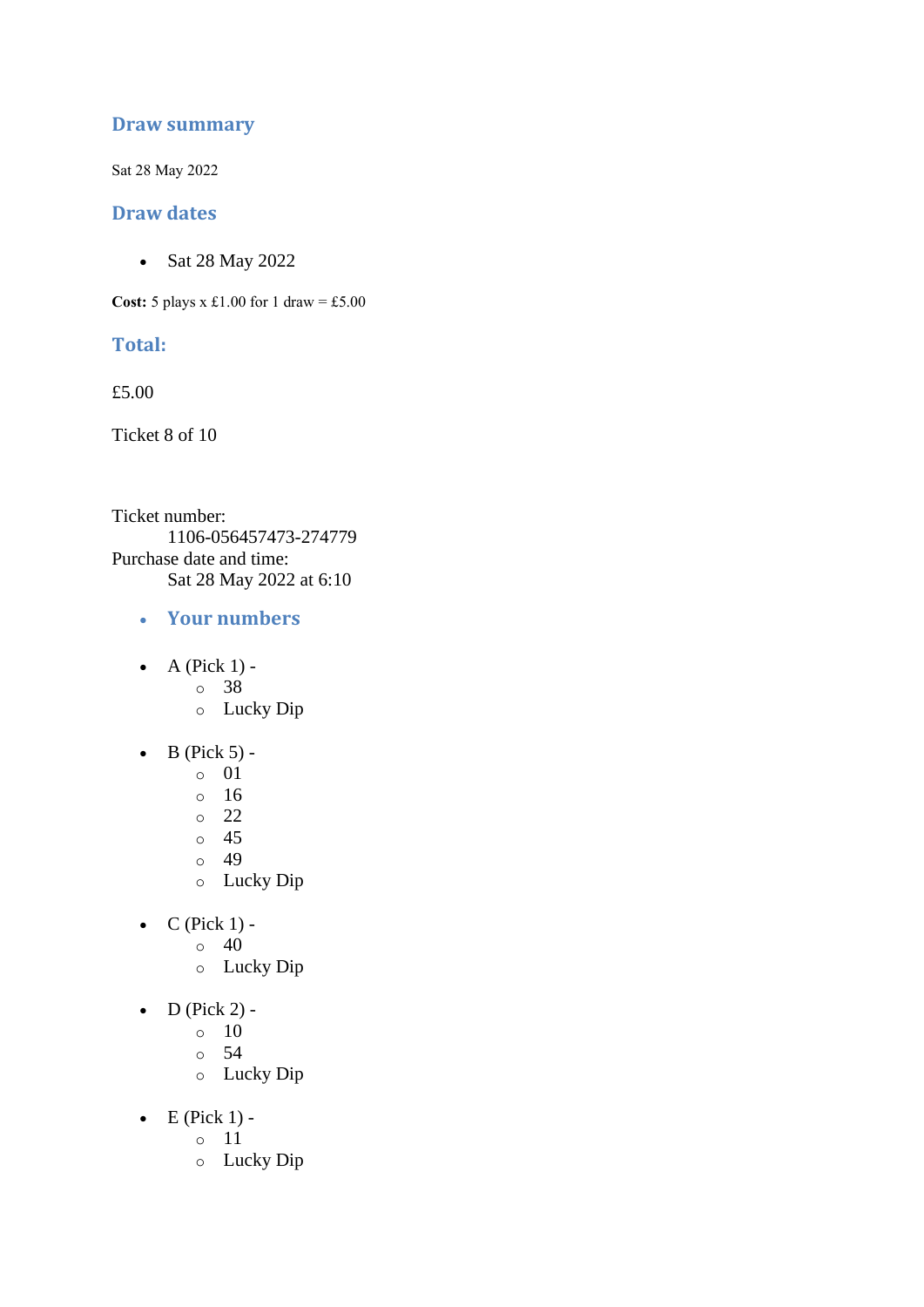### **Draws summary**

**Draws: SatSaturday Weeks:** 1

### **Draw summary**

Sat 28 May 2022

### **Draw dates**

• Sat 28 May 2022

**Cost:**  $5$  plays x £1.00 for 1 draw = £5.00

### **Total:**

### £5.00

Ticket 9 of 10

Ticket number: 1106-035411201-271179 Purchase date and time: Sat 28 May 2022 at 6:10

- **Your numbers**
- $\bullet$  A (Pick 1)
	- o 41
	- o Lucky Dip
- $\bullet$  B (Pick 5) -
	- $\circ$  02
		- o 16
		- o 17
		- o 29
		- o 56
		- o Lucky Dip
- $\bullet$  C (Pick 1)
	- o 07
	- o Lucky Dip
- $D$  (Pick 2) -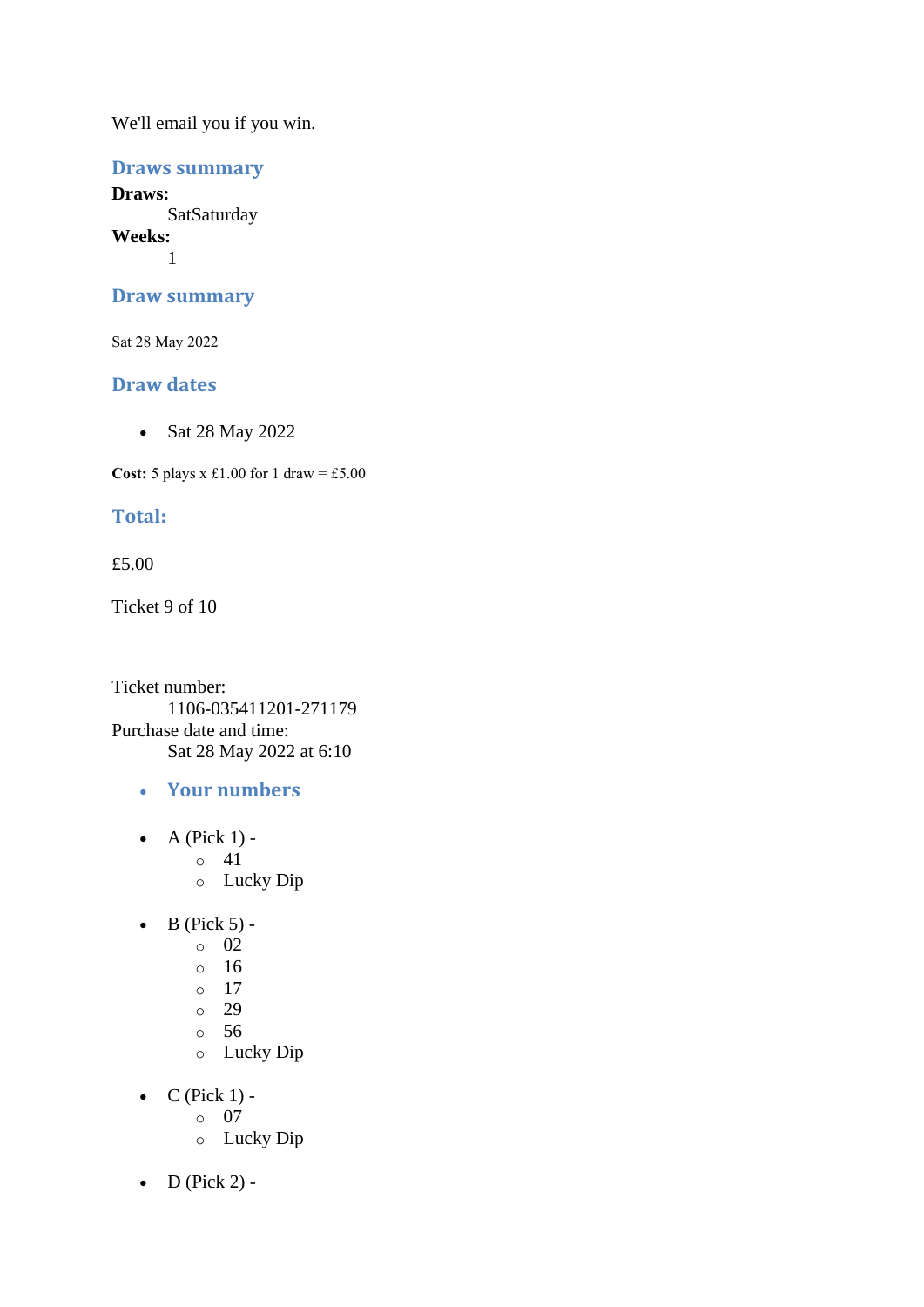o 36

o 37

- o Lucky Dip
- $\bullet$  E (Pick 1) -
	- $\circ$  29
	- o Lucky Dip

We'll email you if you win.

### **Draws summary**

### **Draws:**

**SatSaturday** 

**Weeks:**

1

### **Draw summary**

Sat 28 May 2022

### **Draw dates**

• Sat 28 May 2022

**Cost:**  $5$  plays x £1.00 for 1 draw = £5.00

### **Total:**

£5.00

Ticket 10 of 10

Ticket number: 1106-035476737-272279 Purchase date and time: Sat 28 May 2022 at 6:10

- **Your numbers**
- $\bullet$  A (Pick 1)
	- o 37
	- o Lucky Dip
- $\bullet$  B (Pick 5)
	- o 07
	- o 29
	- o 35
	- $\circ$  42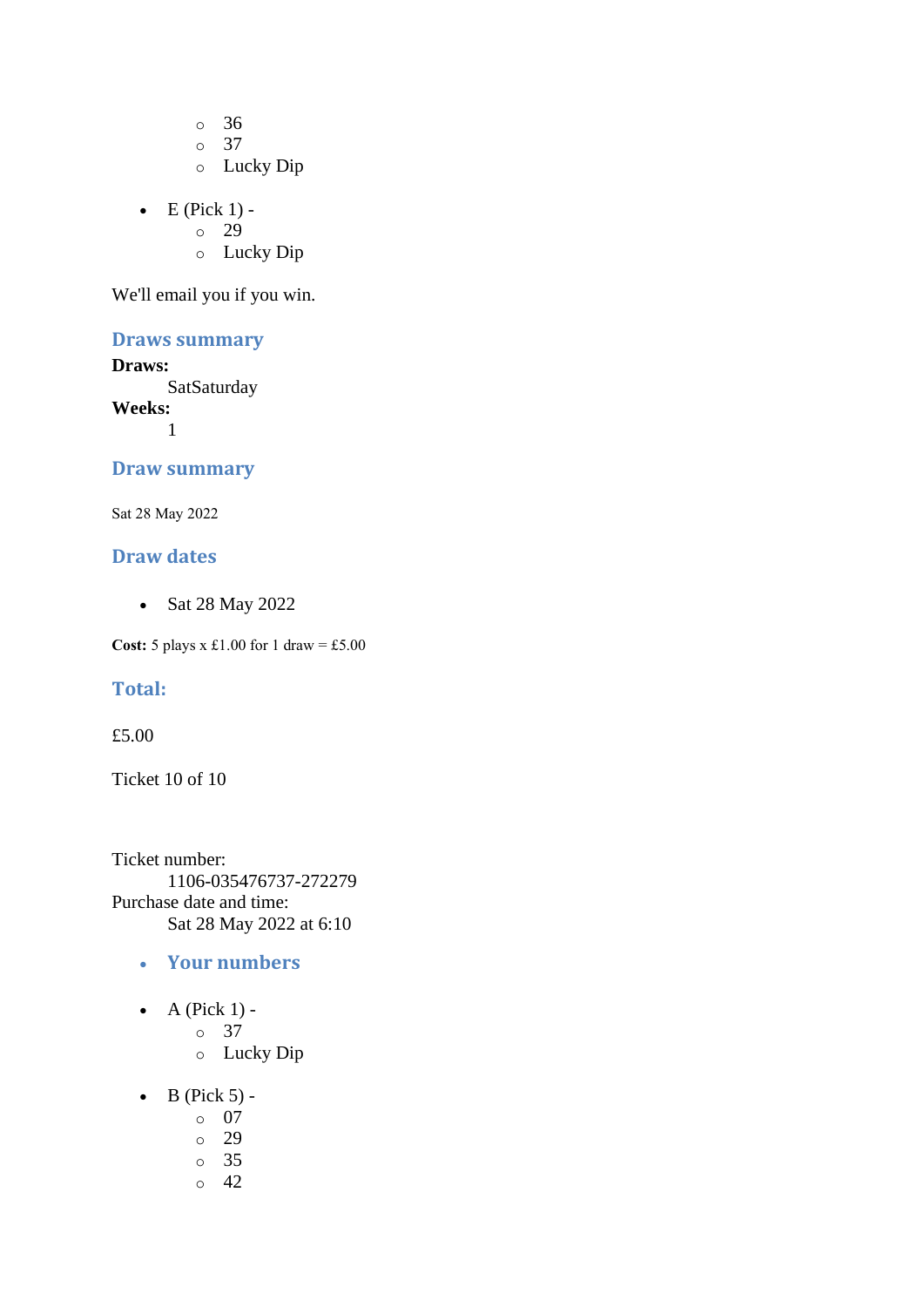- o 48
- o Lucky Dip
- $C$  (Pick 1)
	- o 18
		- o Lucky Dip
- $\bullet$  D (Pick 2) -
	- $\circ$  14
	- $\circ$  20
	- o Lucky Dip
- $\bullet$  E (Pick 1)
	- o 22
	- o Lucky Dip

### **Draws summary**

**Draws: SatSaturday Weeks:** 1

**Draw summary**

Sat 28 May 2022

### **Draw dates**

• Sat 28 May 2022

**Cost:** 5 plays x £1.00 for 1 draw = £5.00

### **Total:**

£5.0

Ticket 2 of 4

Ticket number: 1106-031787525-275579 Purchase date and time: Sat 28 May 2022 at 7:26

# • **Your numbers**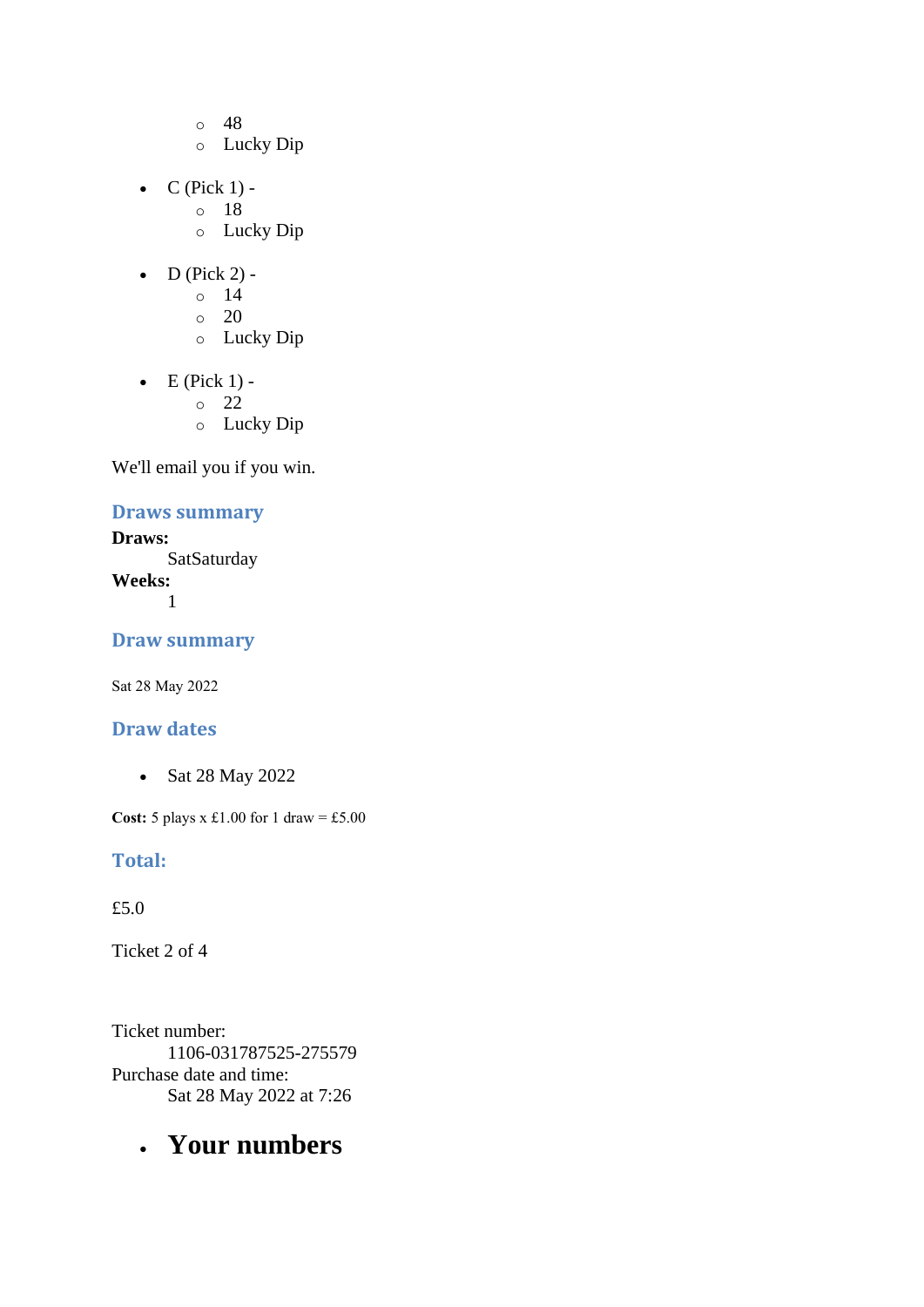- $\bullet$  A (Pick 1)
	- o 01
	- o Lucky Dip
- $\bullet$  B (Pick 5)
	- o 02
	- o 11
	- o 22
	- o 29
	- o 39
	- o Lucky Dip
- $\bullet$  C (Pick 1) -
	- $\circ$  30
	- o Lucky Dip
- $\bullet$  D (Pick 3)
	- o 06
	- o 44
	- o 53
	- o Lucky Dip
- $\bullet$  E (Pick 1)
	- o 26
		- o Lucky Dip

# **Draws summary**

**Draws: SatSaturday Weeks:** 1

# **Draw summary**

Sat 28 May 2022

# **Draw dates**

• Sat 28 May 2022

**Cost:** 5 plays x £1.00 for 1 draw = £5.00

# **Total:**

£5.00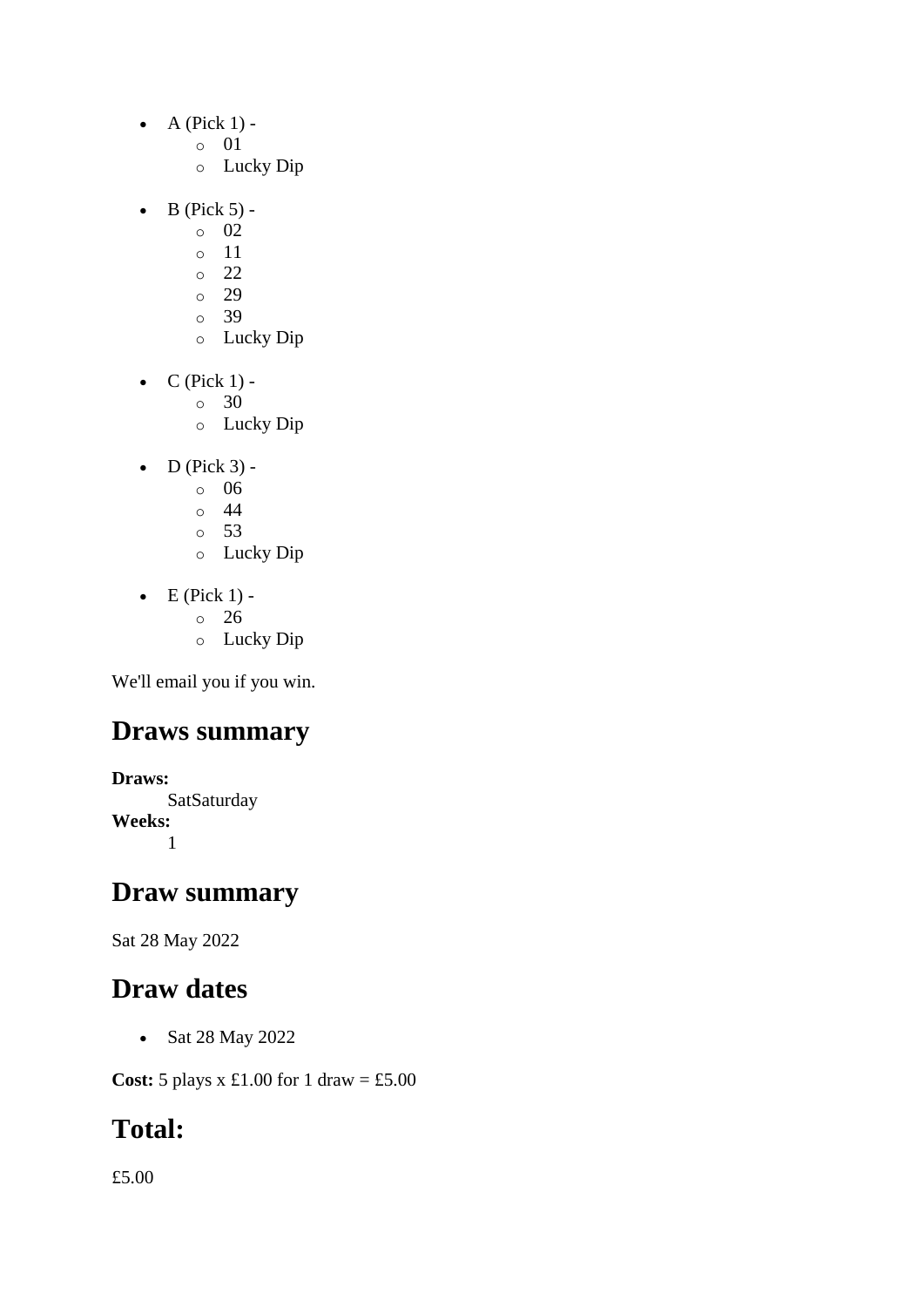## *Lottery Syndicate Group 33*

*----------------------------------------------------*

*1) St07G02, 2) Ro07W32, 3) Ra11V02, 4) Am08M22, 5) Ab01A01, 6) Mi02L17, 7) Ma02L23, 8) Fr02B01, 9) Ge08D01,10) BA09K03Basat, 11) Mi19B24, 12) Li08G23, 13) Jo16V36, 14) Os08Z32, 15) Ma20C23, 16) Am06M03, 17) Ka10K21, 18) Si02M02, 19) Ku06C07, 20) To10J23, 21) Do1V1*

Ticket 1 of 10

Ticket number: 1106-056072193-273579 Purchase date and time: Sat 28 May 2022 at 7:11

- **Your numbers**
- A (Pick  $1$ )
	- o 42
		- o Lucky Dip
- $\bullet$  B (Pick 5) -
	- $\circ$  03
	- $\circ$  16
	- $\circ$  23
	- o 25
	- $\circ$  51
	- o Lucky Dip
- $\bullet$  C (Pick 1)
	- o 41
	- o Lucky Dip
- $\bullet$  D (Pick 3) -
	- $\circ$  02
		- o 57
		- o 58
		- o Lucky Dip
- $\bullet$  E (Pick 1) -
	- $\circ$  30
	- o Lucky Dip

We'll email you if you win.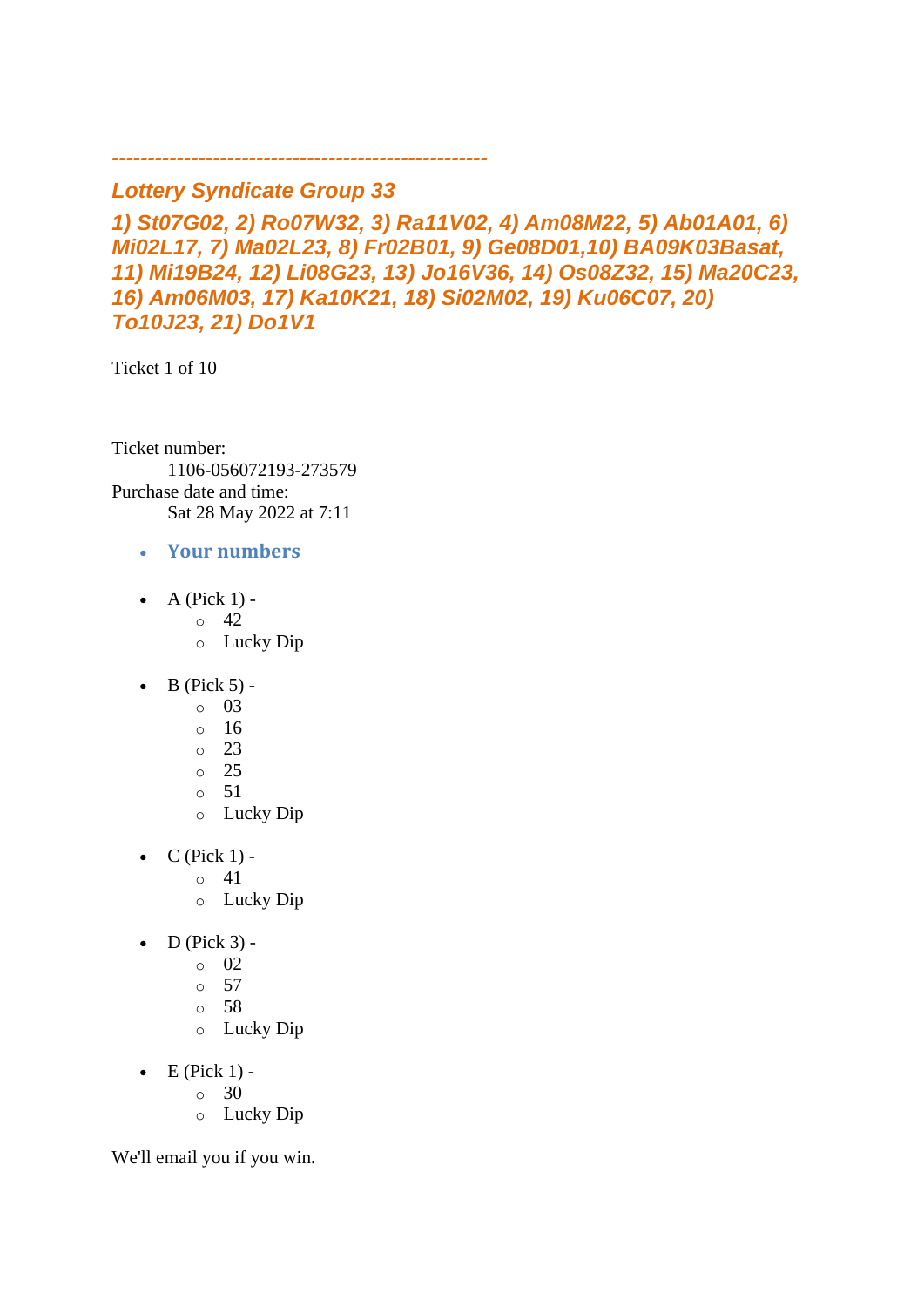#### **Draws summary**

**Draws: SatSaturday** 

**Weeks:**

1

#### **Draw summary**

Sat 28 May 2022

### **Draw dates**

• Sat 28 May 2022

**Cost:** 5 plays x £1.00 for 1 draw = £5.00

### **Total:**

£5.00

Ticket 2 of 10

Ticket number: 1106-010939397-270379 Purchase date and time: Sat 28 May 2022 at 7:11

- **Your numbers**
- A (Pick  $1$ )
	- o 57
	- o Lucky Dip
- $\bullet$  B (Pick 5) -
	- $\circ$  04
	- o 08
	- $\circ$  11
	- $\circ$  27
	- o 59
	- o Lucky Dip
- $\bullet$  C (Pick 1)
	- o 57
	- o Lucky Dip
- $\bullet$  D (Pick 3)
	- o 01
	- o 12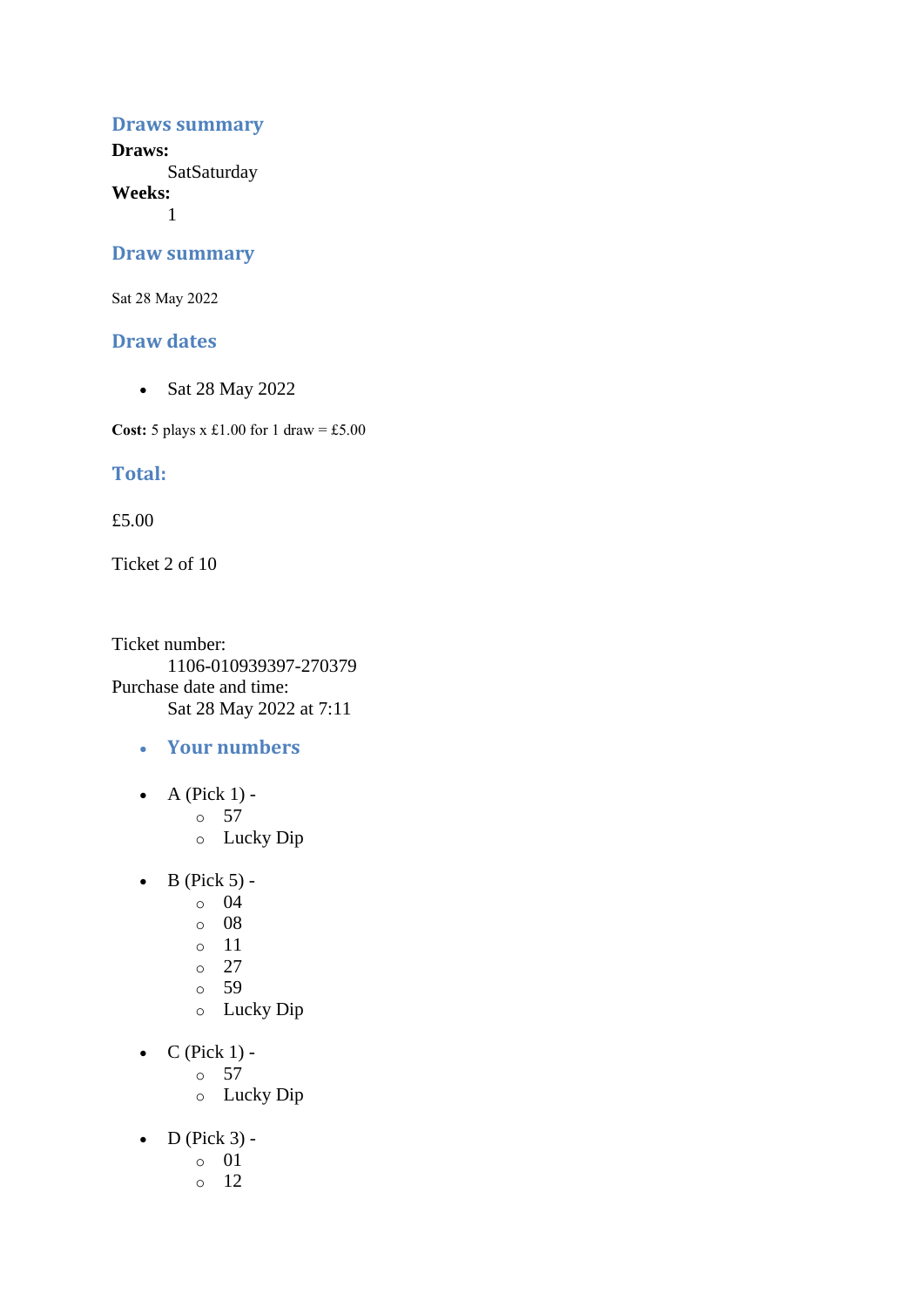o 30

- o Lucky Dip
- $\bullet$  E (Pick 1) -
	- $\circ$  20
		- o Lucky Dip

We'll email you if you win.

### **Draws summary**

**Draws: SatSaturday Weeks:** 1

### **Draw summary**

Sat 28 May 2022

### **Draw dates**

• Sat 28 May 2022

**Cost:** 5 plays x £1.00 for 1 draw = £5.00

#### **Total:**

£5.00

Ticket 3 of 10

Ticket number: 1106-001567745-279179 Purchase date and time: Sat 28 May 2022 at 7:11

- **Your numbers**
- A (Pick  $1$ )
	- o 42
	- o Lucky Dip
- $\bullet$  B (Pick 5)
	- o 01
	- o 09
	- o 14
	- o 19
	- o 22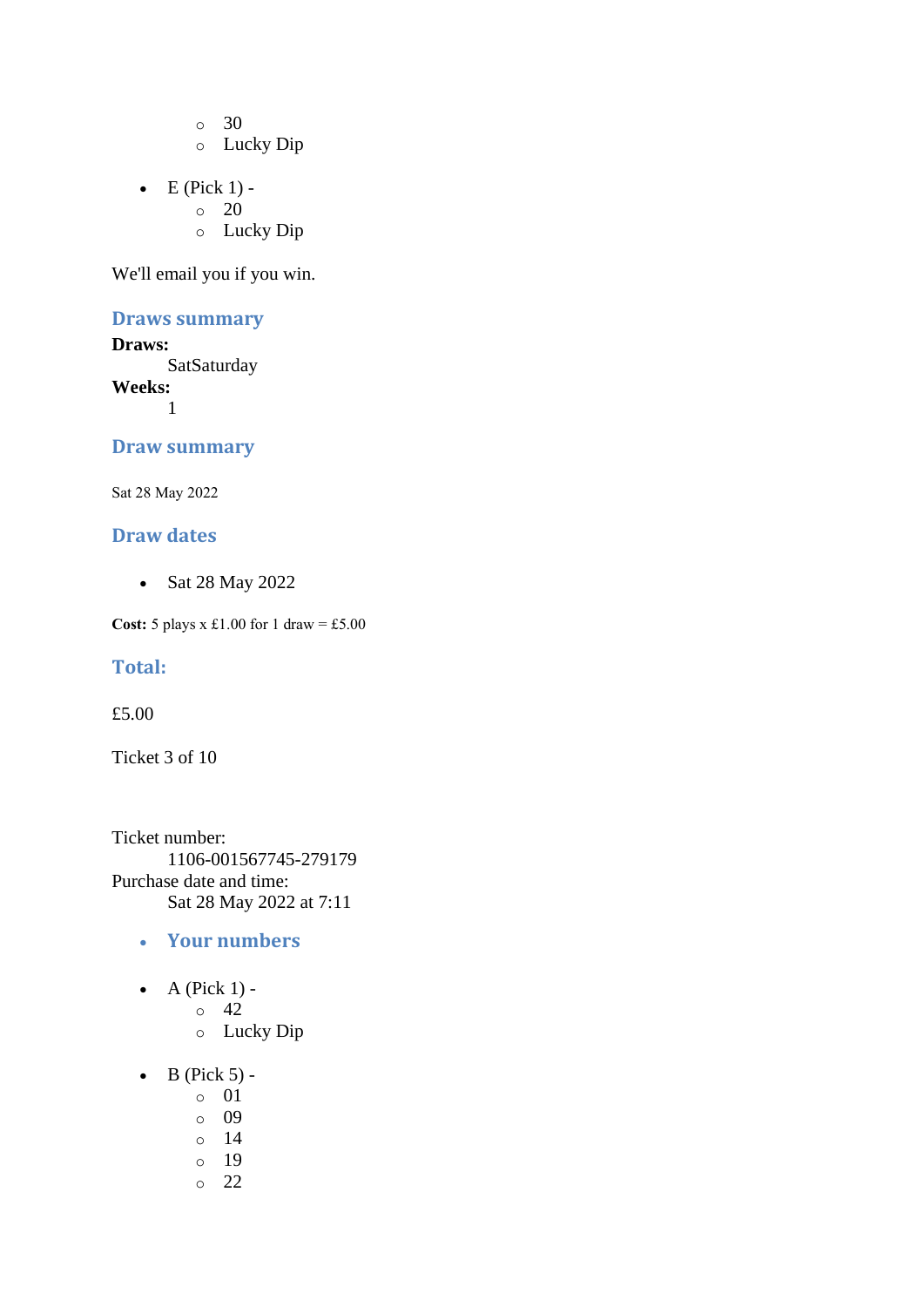- o Lucky Dip
- $\bullet$  C (Pick 1)
	- o 37
		- o Lucky Dip
- $\bullet$  D (Pick 3) -
	- $\circ$  02
	- o 09
	- o 56
	- o Lucky Dip
- $\bullet$  E (Pick 1)
	- o 58
	- o Lucky Dip

### **Draws summary**

**Draws: SatSaturday Weeks:** 1

**Draw summary**

Sat 28 May 2022

### **Draw dates**

• Sat 28 May 2022

**Cost:** 5 plays x £1.00 for 1 draw = £5.00

### **Total:**

£5.00

Ticket 4 of 10

Ticket number: 1106-051812353-279679 Purchase date and time: Sat 28 May 2022 at 7:11

- **Your numbers**
- $\bullet$  A (Pick 1) -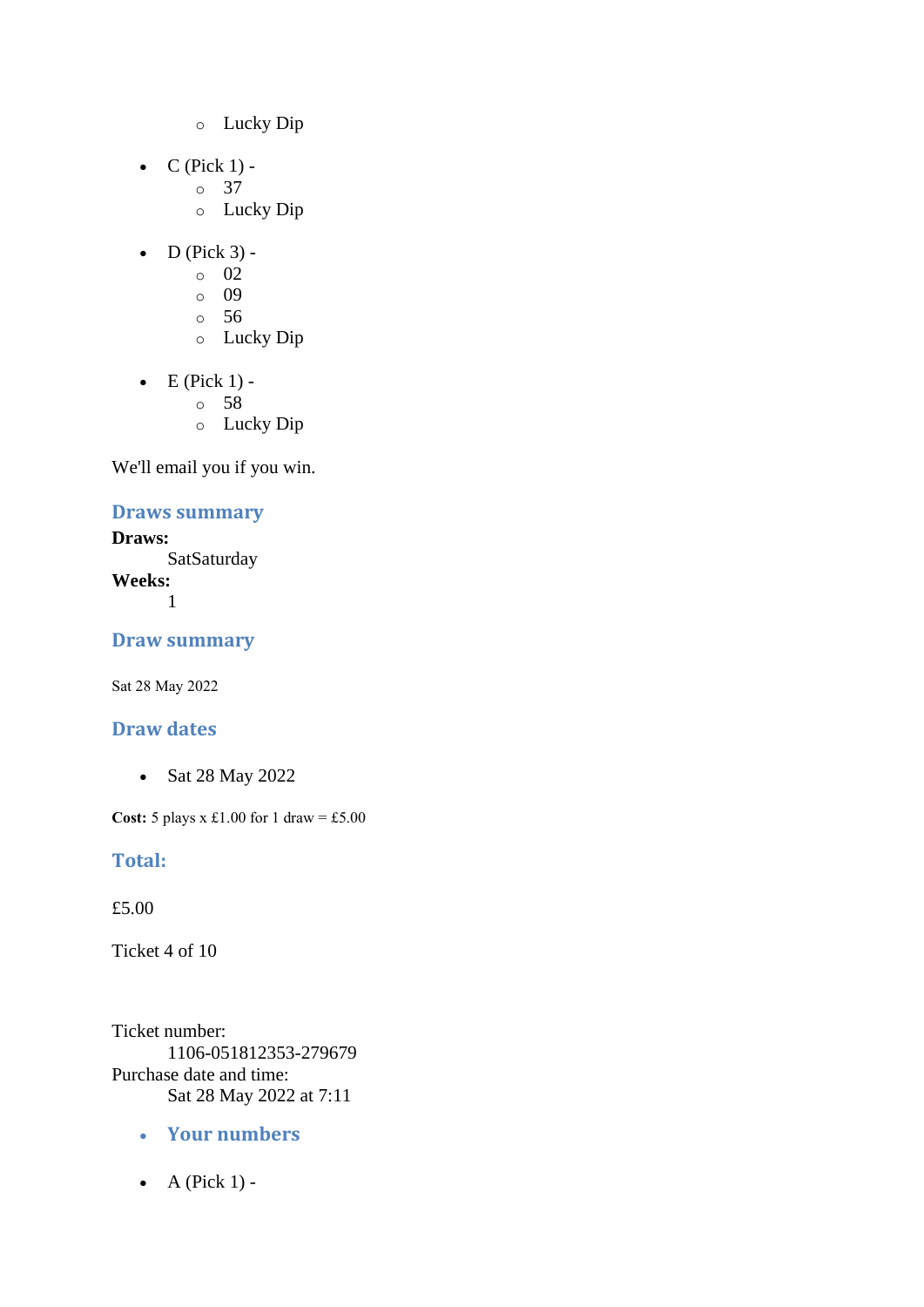- o 36
- o Lucky Dip
- $\bullet$  B (Pick 5)
	- o 03
	- o 33
	- $\circ$  41
	- $\circ$  42
	- o 52
	- o Lucky Dip
- $\bullet$  C (Pick 1)
	- o 35
	- o Lucky Dip
- $\bullet$  D (Pick 3) -
	- $\circ$  12
	- o 15
	- $\circ$  25
	- o Lucky Dip
- $\bullet$  E (Pick 1)
	- o 18
	- o Lucky Dip

### **Draws summary**

**Draws: SatSaturday Weeks:** 1

## **Draw summary**

Sat 28 May 2022

### **Draw dates**

• Sat 28 May 2022

**Cost:** 5 plays x £1.00 for 1 draw = £5.00

### **Total:**

£5.00

Ticket 5 of 10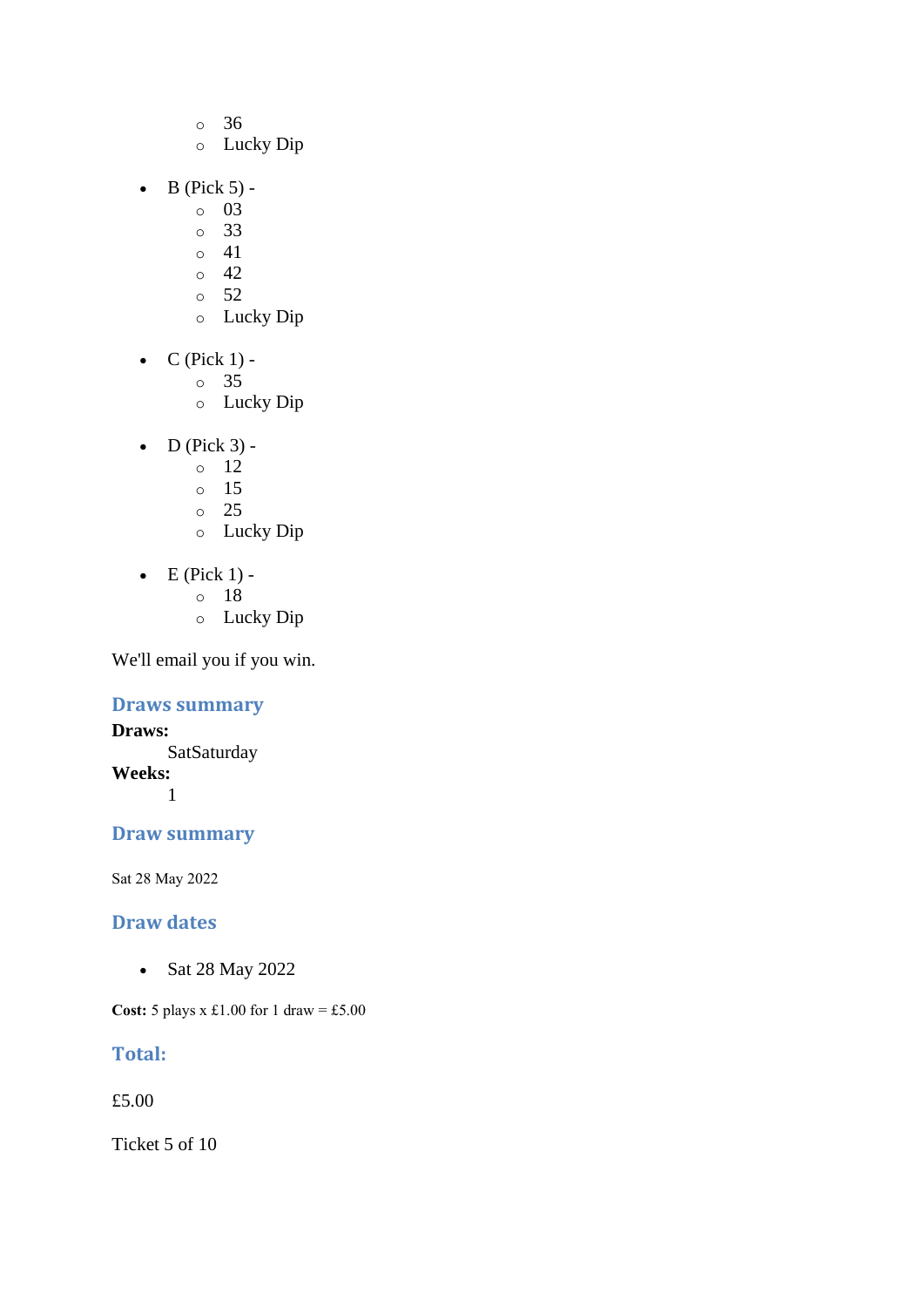Ticket number: 1106-013298948-272279 Purchase date and time: Sat 28 May 2022 at 7:12

- **Your numbers**
- A (Pick  $1$ )
	- o 17
	- o Lucky Dip
- $\bullet$  B (Pick 5)
	- o 06
	- o 29
	- o 34
	- o 38
	- o 53
	- o Lucky Dip
- $C$  (Pick 1)
	- o 09
		- o Lucky Dip
- $\bullet$  D (Pick 3) -
	- $\circ$  17
	- o 25
	- $\circ$  50
	- o Lucky Dip
- $\bullet$  E (Pick 1)
	- o 36
	- o Lucky Dip

We'll email you if you win.

### **Draws summary**

**Draws: SatSaturday Weeks:**

1

### **Draw summary**

Sat 28 May 2022

### **Draw dates**

• Sat 28 May 2022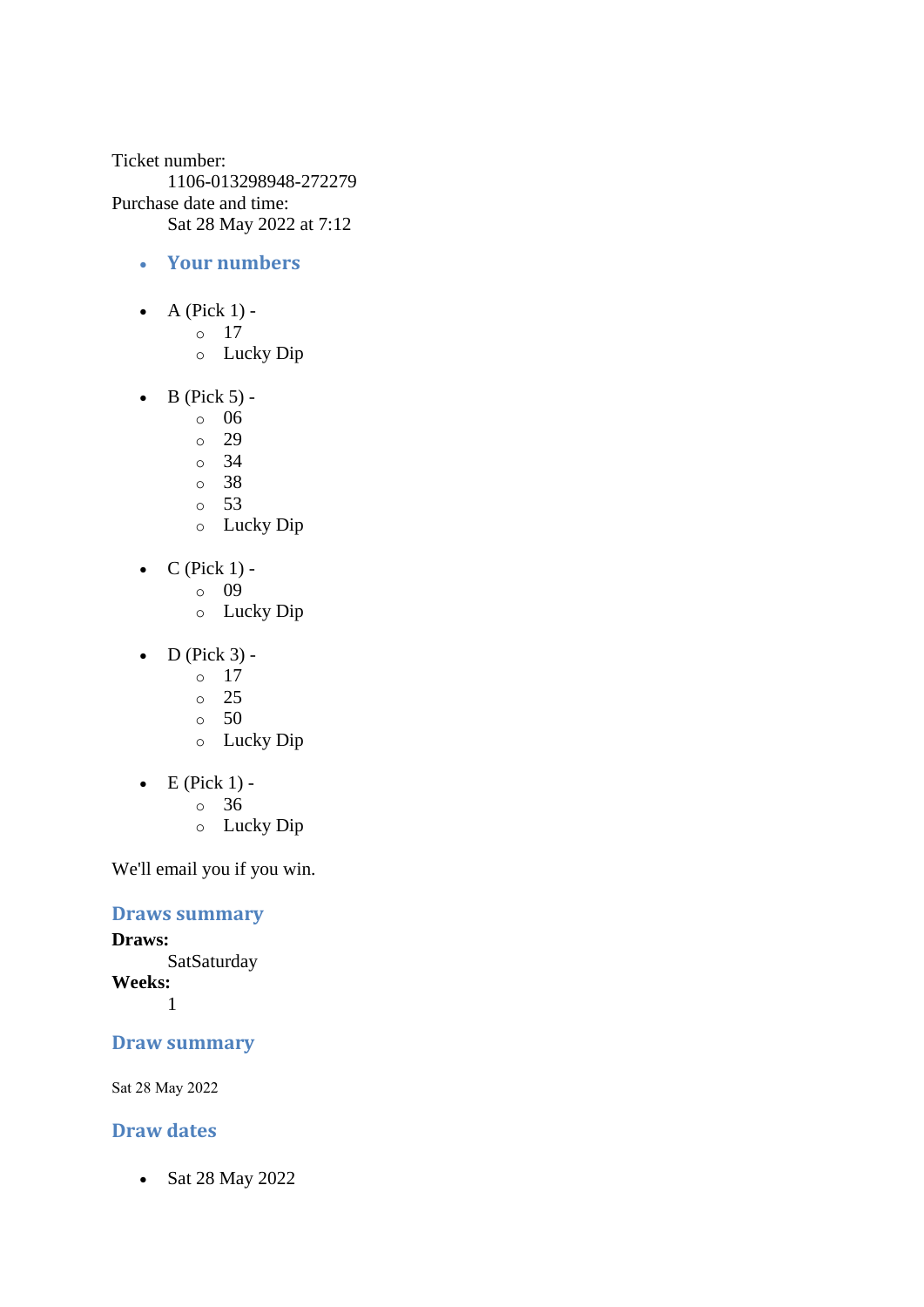**Cost:** 5 plays x £1.00 for 1 draw = £5.00

### **Total:**

£5.0

Ticket 3 of 4

Ticket number: 1106-001320449-272679 Purchase date and time: Sat 28 May 2022 at 7:26

## • **Your numbers**

- $\bullet$  A (Pick 1)
	- o 30
		- o Lucky Dip
- $\bullet$  B (Pick 5) -
	- $\circ$  02
	- $\circ$  10
	- o 29
	- o 31  $\circ$  52
	- o Lucky Dip
- $C$  (Pick 1)
	- o 45
	- o Lucky Dip
- $\bullet$  D (Pick 2)
	- o 38
	- $\circ$  57
	- o Lucky Dip
- $\bullet$  E (Pick 1)
	- o 54
		- o Lucky Dip

We'll email you if you win.

## **Draws summary**

**Draws: SatSaturday Weeks:**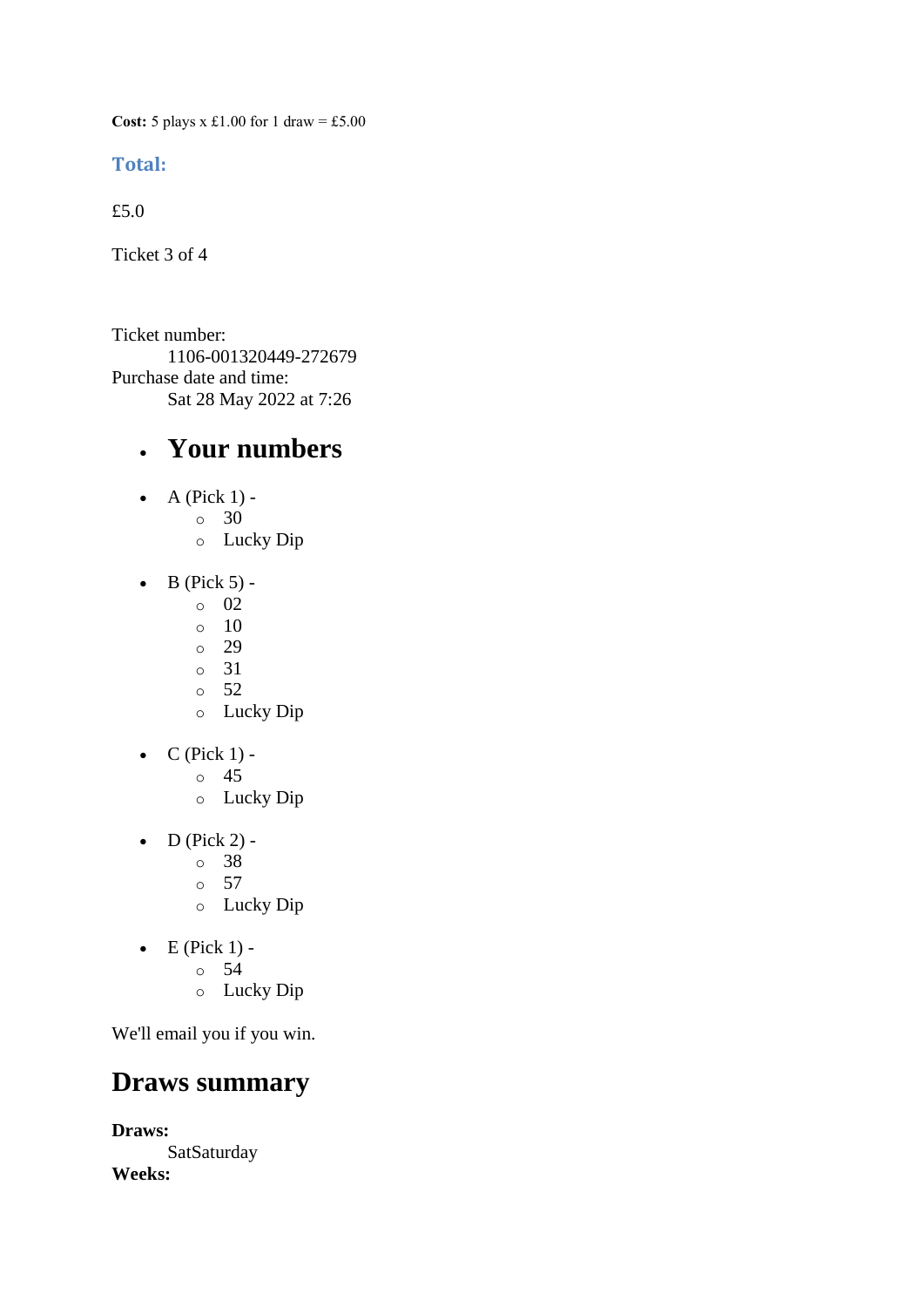1

# **Draw summary**

Sat 28 May 2022

# **Draw dates**

• Sat 28 May 2022

**Cost:**  $5$  plays x £1.00 for 1 draw = £5.00

# **Total:**

£5.00

*----------------------------------------------------*

## *Lottery Syndicate Group 34*

*1) Da10N11Norcup, 2) To10J23, 3) Ra11V02, 4) Co09G02, 5) David1980, 6) St07S04, 7) Ni07M01, 8) Ma06H02, 9) TA05W02,10) Se04T12, 11) Da09B20, 12) Ma98A17, 13) Ja77J10, 14) Ca12W16, 15) Mo08K09, 16) Eu12R03, 17) Si12G05 , 18) Do12P04, 19) --------------, 20) Da12S11, 21) Do1V1*

Ticket 6 of 10

Ticket number: 1106-041596160-277079 Purchase date and time: Sat 28 May 2022 at 7:12

- **Your numbers**
- A (Pick  $1$ )
	- o 16
	- o Lucky Dip
- $\bullet$  B (Pick 5)
	- o 28
	- $\circ$  44
	- o 46
	- o 56
	- o 58
	- o Lucky Dip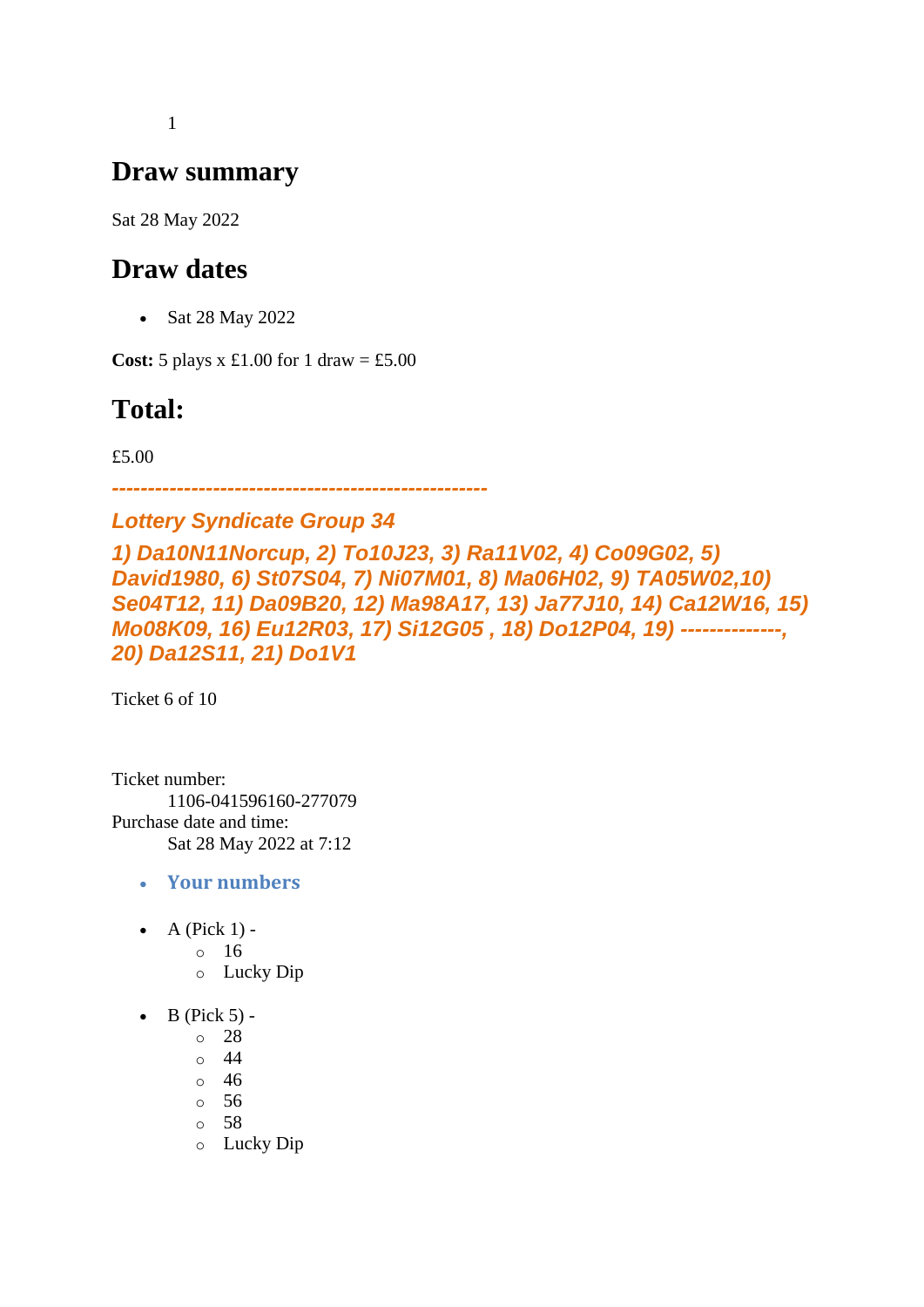- $\bullet$  C (Pick 1)
	- o 45
	- o Lucky Dip
- D (Pick 2) -
	- $\circ$  24
	- $\circ$  57
	- o Lucky Dip
- $\bullet$  E (Pick 1)
	- o 56
	- o Lucky Dip

### **Draws summary**

**Draws: SatSaturday Weeks:**

1

### **Draw summary**

Sat 28 May 2022

### **Draw dates**

• Sat 28 May 2022

**Cost:** 5 plays x £1.00 for 1 draw = £5.00

### **Total:**

£5.00

Ticket 7 of 10

Ticket number: 1106-008121600-273879 Purchase date and time: Sat 28 May 2022 at 7:12

- **Your numbers**
- $\bullet$  A (Pick 1)
	- o 12
	- o Lucky Dip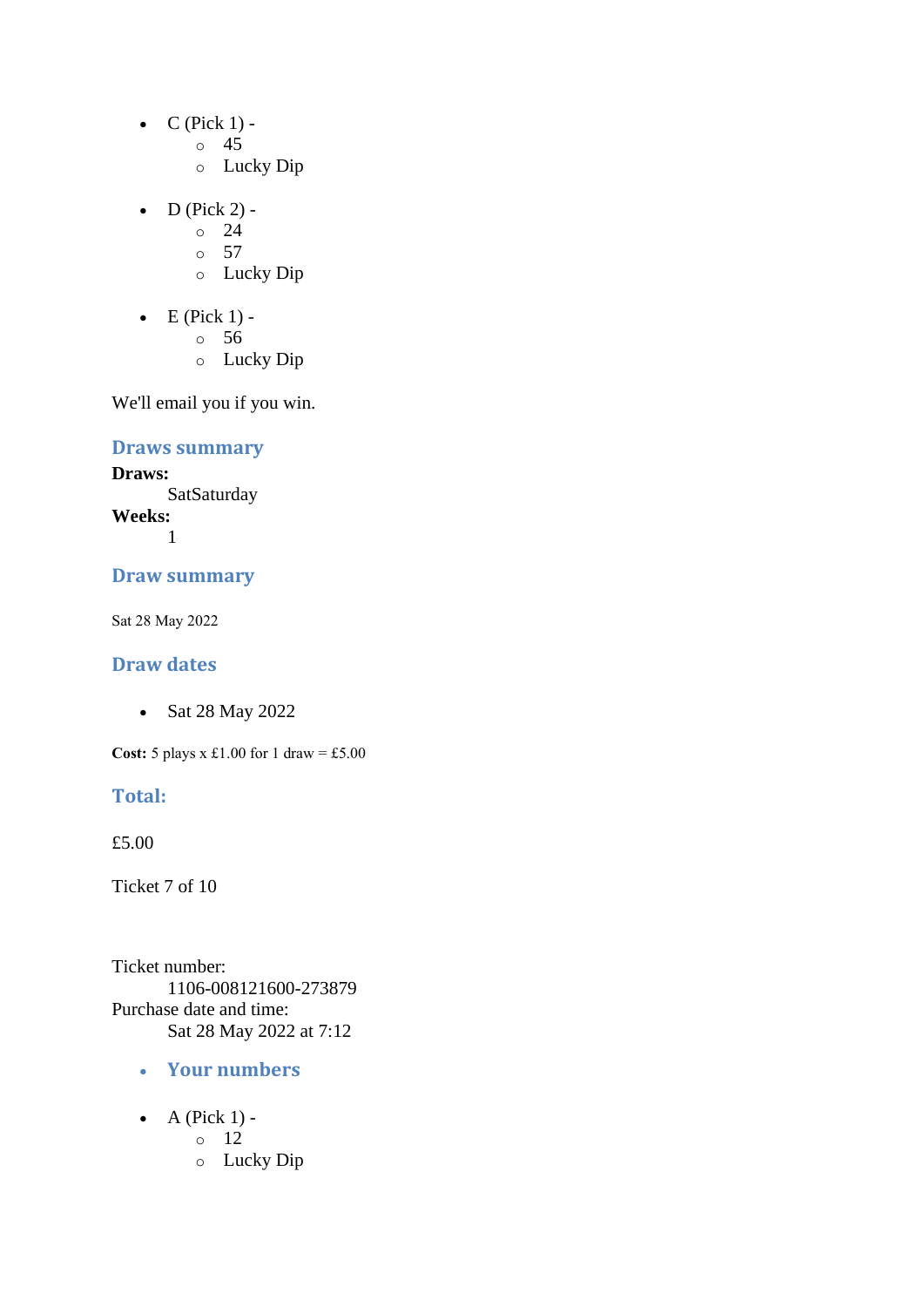- $\bullet$  B (Pick 5) -
	- $\circ$  02
	- o 16
	- $\circ$  17
	- o 53
	- o 57
	- o Lucky Dip
- $C$  (Pick 1) -
	- $\circ$  15
		- o Lucky Dip
- D (Pick 2) -
	- $\circ$  55
	- o 56
	- o Lucky Dip
- $\bullet$  E (Pick 1)
	- o 33
	- o Lucky Dip

### **Draws summary**

**Draws: SatSaturday Weeks:** 1

## **Draw summary**

Sat 28 May 2022

## **Draw dates**

• Sat 28 May 2022

**Cost:** 5 plays x £1.00 for 1 draw = £5.00

## **Total:**

£5.00

Ticket 8 of 10

Ticket number: 1106-024822016-276679 Purchase date and time: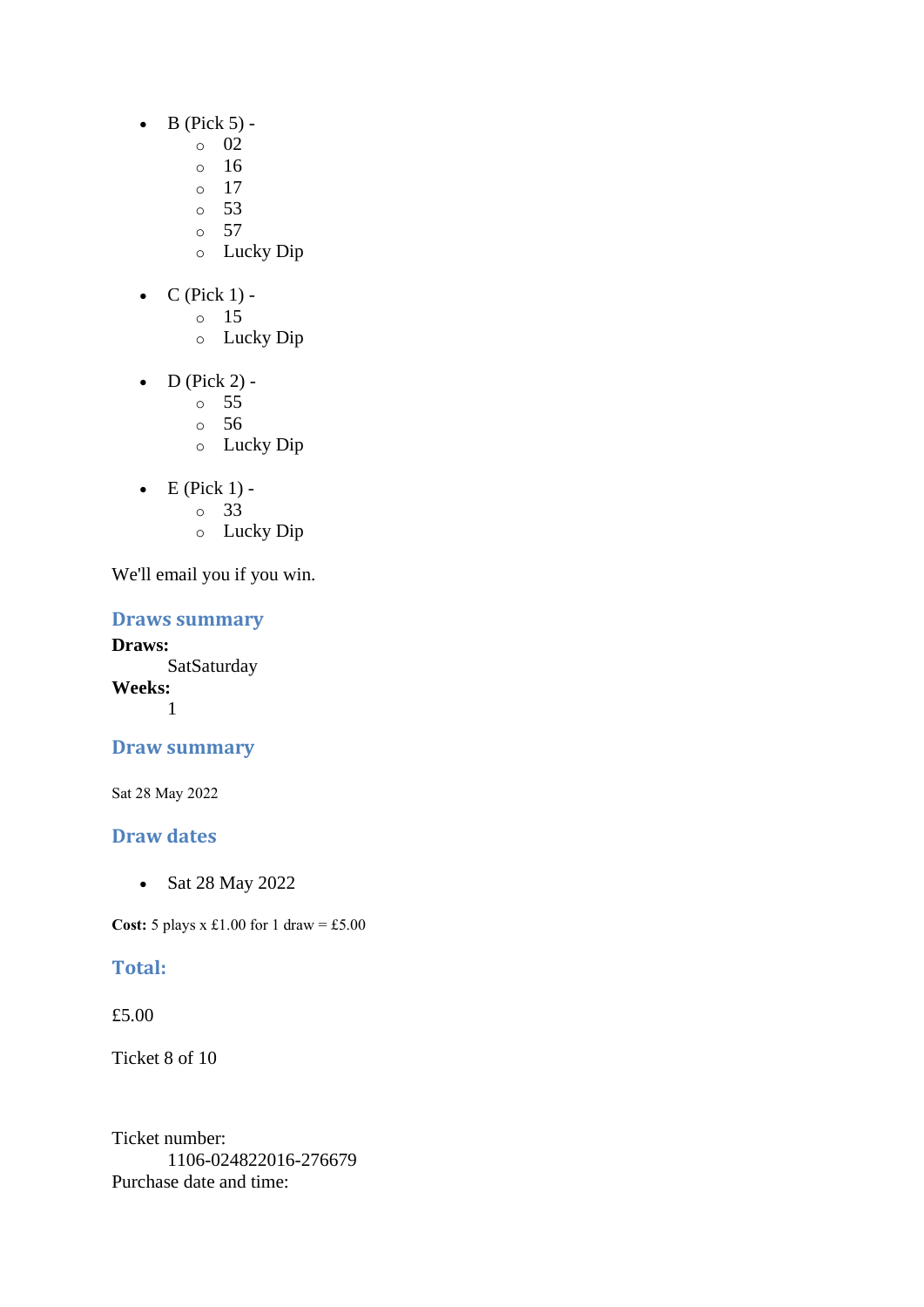Sat 28 May 2022 at 7:12

- **Your numbers**
- $\bullet$  A (Pick 1) -
	- $\circ$  11
		- o Lucky Dip
- $\bullet$  B (Pick 5) -
	- $\circ$  01
	- o 20
	- o 35
	- o 43
	- o 53
	- o Lucky Dip
- $\bullet$  C (Pick 1)
	- o 43
	- o Lucky Dip
- $\bullet$  D (Pick 2)
	- o 08
	- o 58
	- o Lucky Dip
- $\bullet$  E (Pick 1)
	- o 18
	- o Lucky Dip

We'll email you if you win.

### **Draws summary**

#### **Draws:**

**SatSaturday** 

**Weeks:**

1

### **Draw summary**

Sat 28 May 2022

### **Draw dates**

• Sat 28 May 2022

**Cost:** 5 plays x £1.00 for 1 draw = £5.00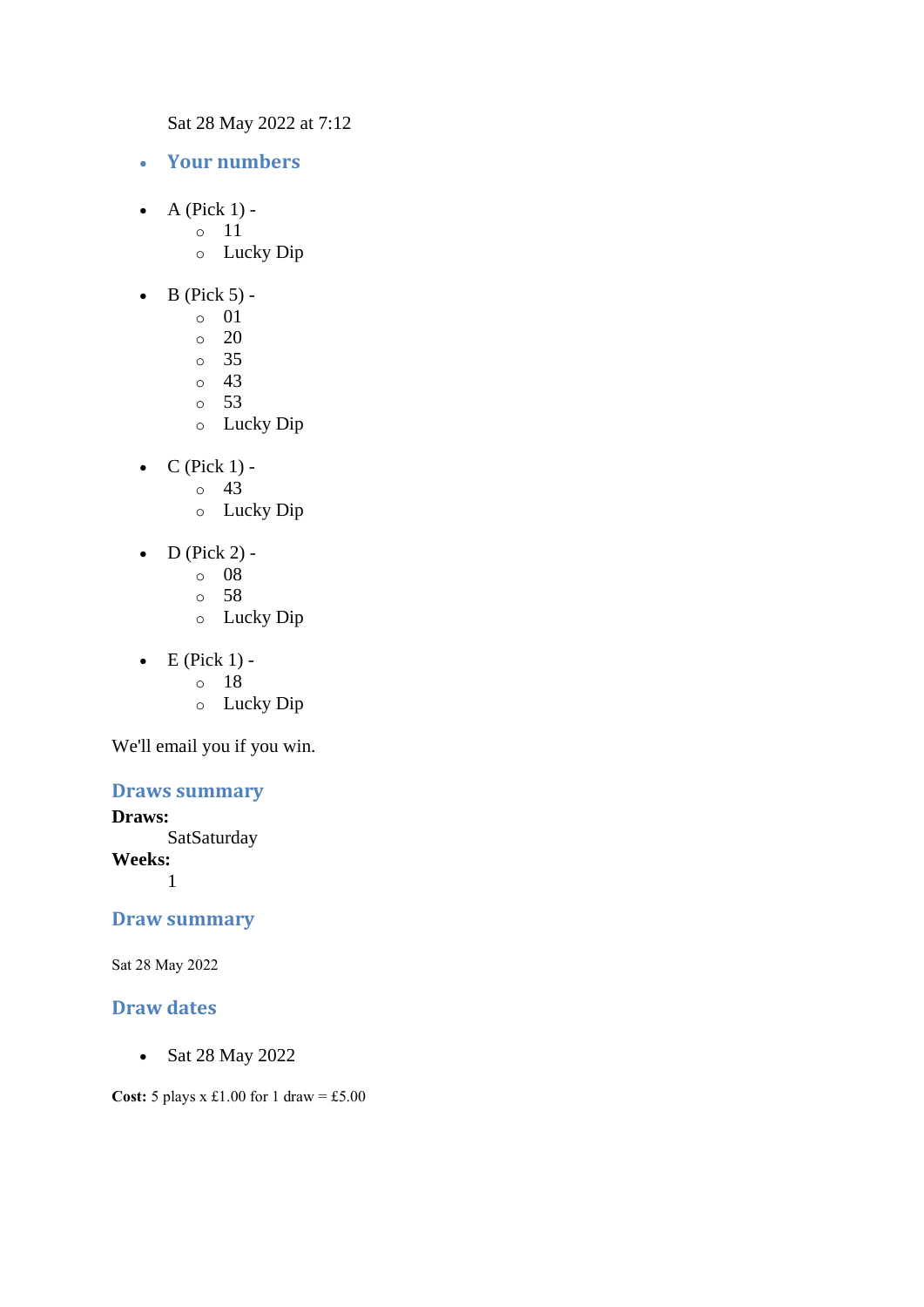### **Total:**

£5.00

Ticket 9 of 10

Ticket number: 1106-030064900-276179 Purchase date and time: Sat 28 May 2022 at 7:12

- **Your numbers**
- A (Pick  $1$ )
	- o 13
	- o Lucky Dip
- $\bullet$  B (Pick 5) -
	- $\circ$  02
	- o 08
	- o 19
	- o 52
	- o 59
	- o Lucky Dip
- $C$  (Pick 1)
	- o 23
	- o Lucky Dip
- $\bullet$  D (Pick 2) -
	- $\circ$  21
	- o 23
	- o Lucky Dip
- $\bullet$  E (Pick 1)
	- o 05
		- o Lucky Dip

We'll email you if you win.

### **Draws summary**

**Draws: SatSaturday Weeks:** 1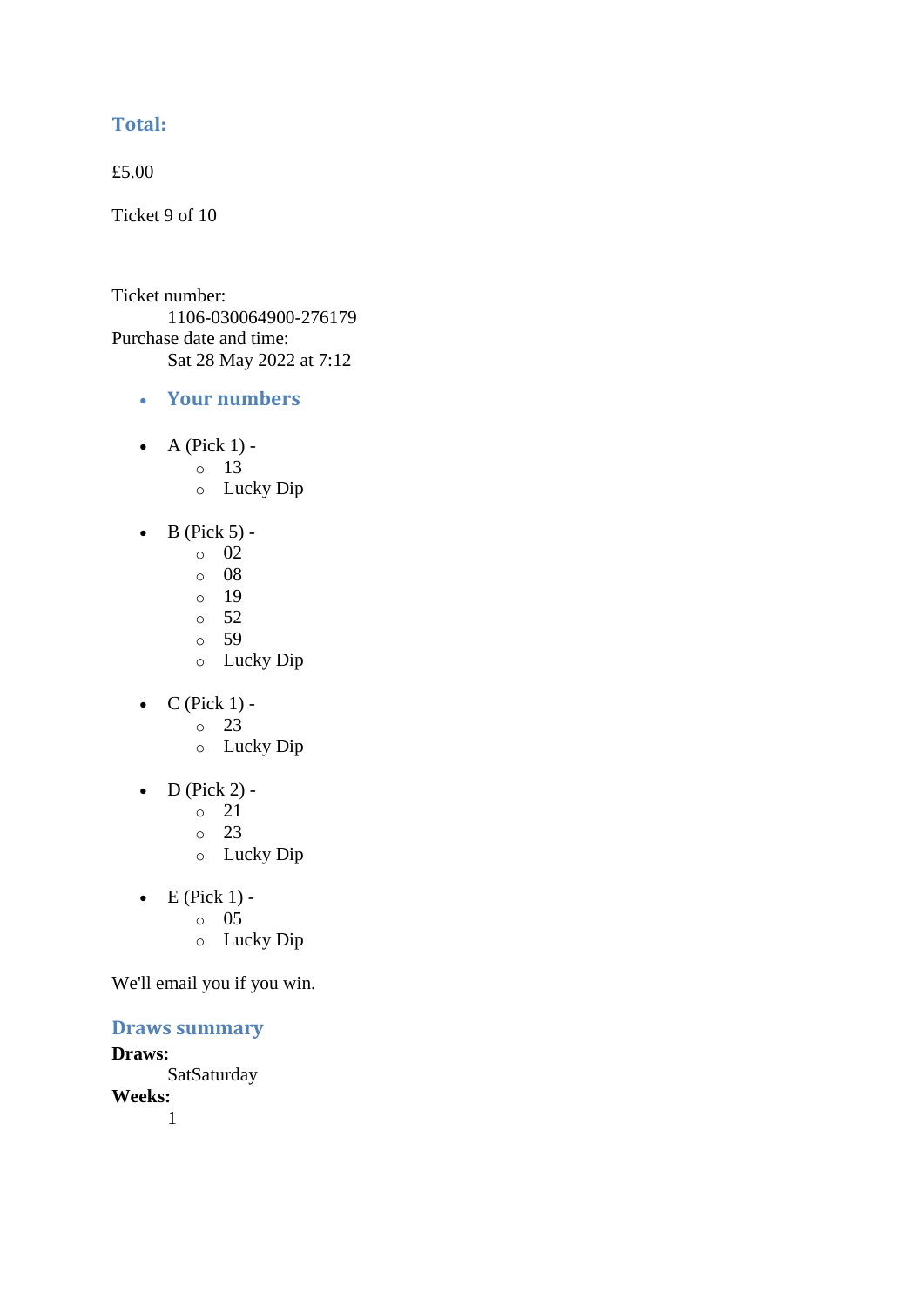### **Draw summary**

Sat 28 May 2022

### **Draw dates**

• Sat 28 May 2022

**Cost:**  $5$  plays x £1.00 for 1 draw = £5.00

### **Total:**

£5.00

Ticket 10 of 10

Ticket number: 1106-063609092-273879 Purchase date and time: Sat 28 May 2022 at 7:12

- **Your numbers**
- $\bullet$  A (Pick 1)
	- o 12
	- o Lucky Dip
- $\bullet$  B (Pick 5)
	- o 01
	- o 09
	- o 14
	- o 28
	- o 33
	- o Lucky Dip
- $C$  (Pick 1)
	- o 18
		- o Lucky Dip
- $\bullet$  D (Pick 2) -
	- $\circ$  40
	- o 58
	- o Lucky Dip
- $\bullet$  E (Pick 1) -
	- $\circ$  49
	- o Lucky Dip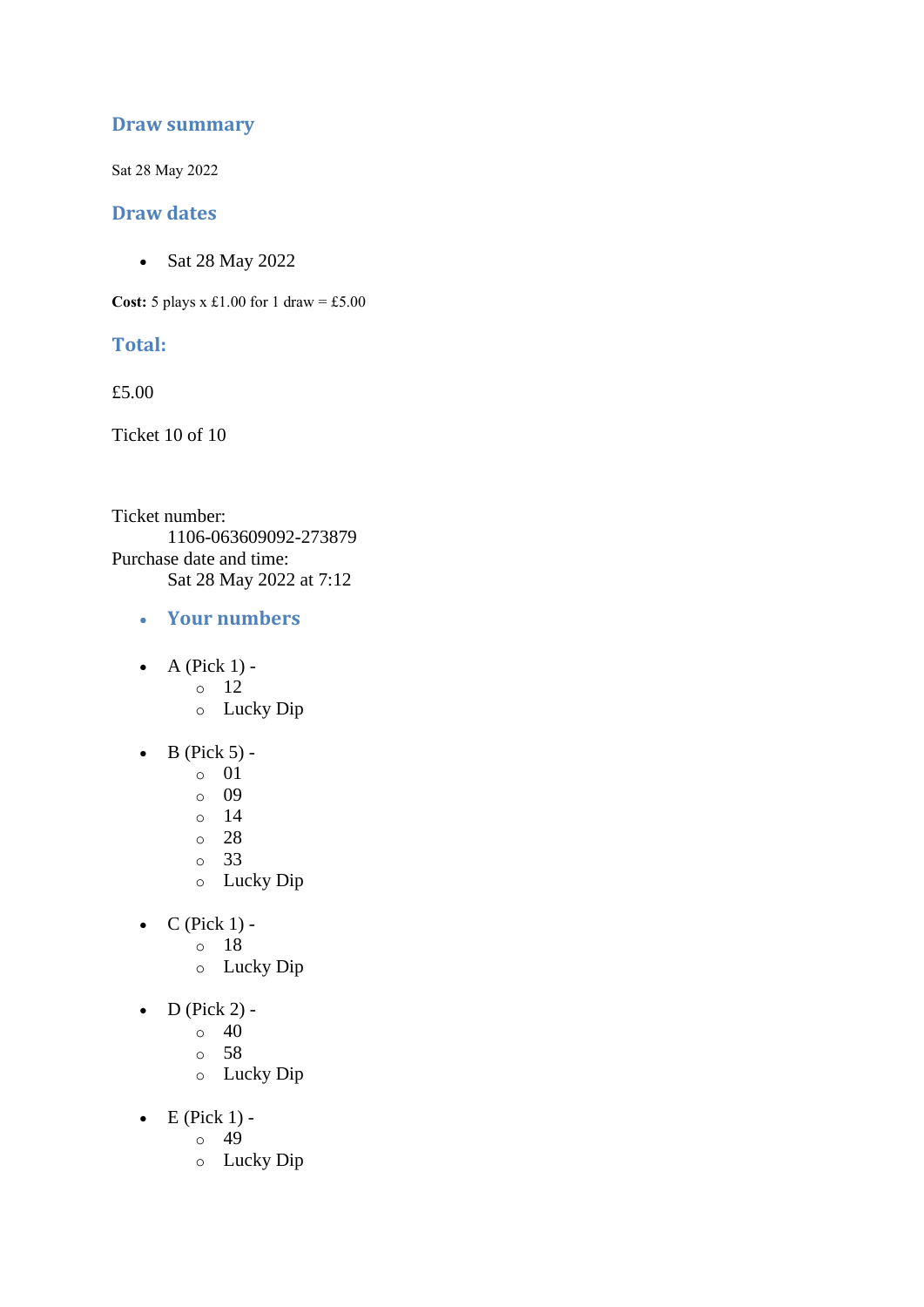### **Draws summary**

**Draws: SatSaturday Weeks:** 1

### **Draw summary**

Sat 28 May 2022

### **Draw dates**

• Sat 28 May 2022

**Cost:**  $5$  plays x £1.00 for 1 draw = £5.00

### **Total:**

### £5.0

Ticket 4 of 4

Ticket number: 1106-010757637-274679 Purchase date and time: Sat 28 May 2022 at 7:26

# • **Your numbers**

- $\bullet$  A (Pick 1) o 48
	- o Lucky Dip
- $\bullet$  B (Pick 5)
	- o 08
	- o 09
	- o 36
	- $\circ$  43
	- o 48
	- o Lucky Dip
- $\bullet$  C (Pick 1)
	- o 08
	- o Lucky Dip